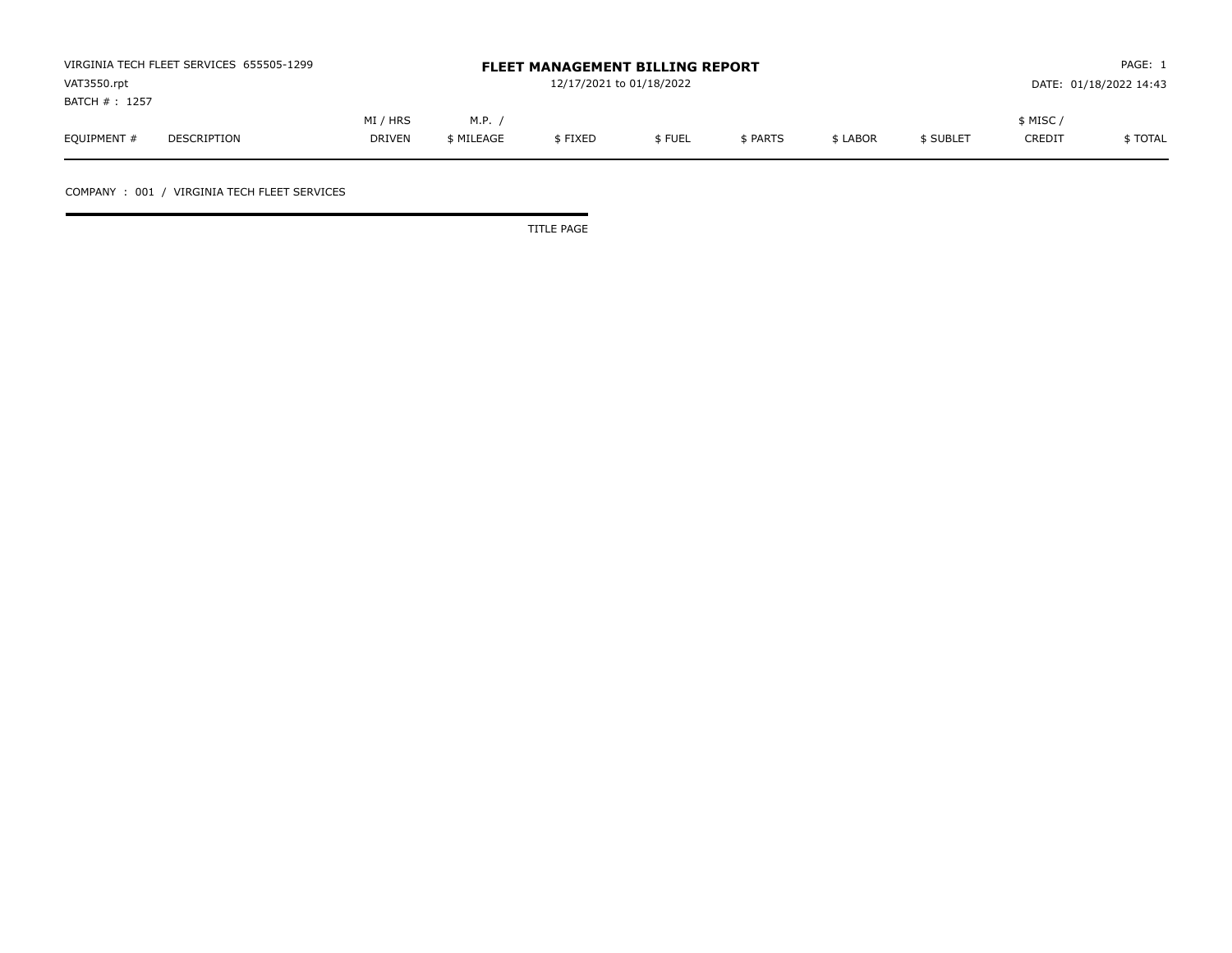| VAT3550.rpt<br>BATCH #: 1257 | VIRGINIA TECH FLEET SERVICES 655505-1299                          |                    |                      | FLEET MANAGEMENT BILLING REPORT<br>12/17/2021 to 01/18/2022 |        |          |          |           |                     | PAGE: 2<br>DATE: 01/18/2022 14:43 |
|------------------------------|-------------------------------------------------------------------|--------------------|----------------------|-------------------------------------------------------------|--------|----------|----------|-----------|---------------------|-----------------------------------|
| EQUIPMENT #                  | DESCRIPTION                                                       | MI / HRS<br>DRIVEN | M.P. /<br>\$ MILEAGE | \$FIXED                                                     | \$FUEL | \$ PARTS | \$ LABOR | \$ SUBLET | \$ MISC /<br>CREDIT | \$TOTAL                           |
|                              | DEPARTMENT: 000200 / Biological Systems Engineering -Ling Li 0303 |                    |                      |                                                             |        |          |          |           |                     |                                   |
| ACCOUNT CODE: 230005         |                                                                   |                    |                      |                                                             |        |          |          |           |                     |                                   |
| $\longrightarrow$ NA /       | FUEL - U / 31.9 / 11 - 01/09/2022                                 |                    | 0.00                 | 0.00                                                        | 82.84  | 0.00     | 0.00     | 0.00      | 0.00                | 82.84                             |
| 69975s                       | 2016 F150                                                         | 585                | 0.00                 | 0.00                                                        | 82.84  | 0.00     | 0.00     | 0.00      | 0.00                | 82.84                             |
| 230005<br>ACCT:              |                                                                   | 585                | 0.00                 | 0.00                                                        | 82.84  | 0.00     | 0.00     | 0.00      | 0.00                | 82.84                             |
| ACCOUNT CODE: 230058         |                                                                   |                    |                      |                                                             |        |          |          |           |                     |                                   |
| $\longrightarrow$ NA /       | FUEL - U / 21.0 / 11 - 01/11/2022                                 |                    | 0.00                 | 0.00                                                        | 54.68  | 0.00     | 0.00     | 0.00      | 0.00                | 54.68                             |
| 55273S                       | 2007 F150                                                         | 313                | 0.00                 | 0.00                                                        | 54.68  | 0.00     | 0.00     | 0.00      | 0.00                | 54.68                             |
| $\longrightarrow$ NA /       | FUEL - U / 10.7 / 11 - 01/11/2022                                 |                    | 0.00                 | 0.00                                                        | 27.82  | 0.00     | 0.00     | 0.00      | 0.00                | 27.82                             |
| 58873S                       | 2010 EXPLORER                                                     | 144                | 0.00                 | 0.00                                                        | 27.82  | 0.00     | 0.00     | 0.00      | 0.00                | 27.82                             |
| ACCT:<br>230058              |                                                                   | 457                | 0.00                 | 0.00                                                        | 82.50  | 0.00     | 0.00     | 0.00      | 0.00                | 82.50                             |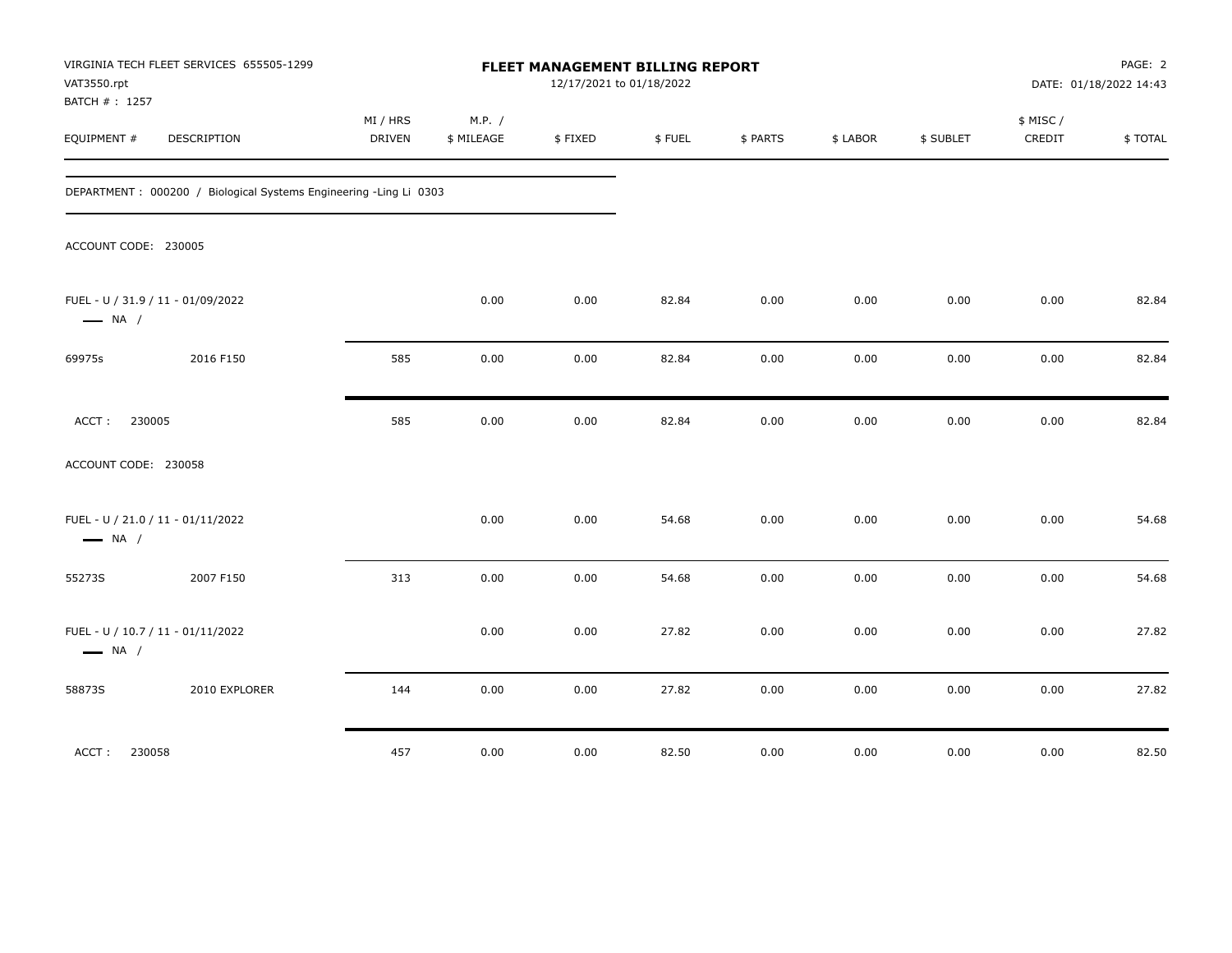| VIRGINIA TECH FLEET SERVICES 655505-1299<br>VAT3550.rpt |        |                    |                      | PAGE: 3<br>DATE: 01/18/2022 14:43 |        |          |          |                  |                    |         |
|---------------------------------------------------------|--------|--------------------|----------------------|-----------------------------------|--------|----------|----------|------------------|--------------------|---------|
| BATCH #: 1257<br>EQUIPMENT #<br>DESCRIPTION             |        | MI / HRS<br>DRIVEN | M.P. /<br>\$ MILEAGE | \$FIXED                           | \$FUEL | \$ PARTS | \$ LABOR | \$ SUBLET        | \$ MISC/<br>CREDIT | \$TOTAL |
| DEPARTMENT SUBTOTALS :                                  |        | 1,042              | 0.00                 | 0.00                              | 165.34 | 0.00     | 0.00     | 0.00             | 0.00               | 165.34  |
| <b>BREAKDOWN OF CHARGES:</b>                            |        |                    | MILEAGE              |                                   |        | 0.00     |          | PARTS (WO'S)     |                    | 0.00    |
| <b>EQUIPMENT COUNT:</b>                                 | 3      |                    | MOTOR POOL           |                                   |        | 0.00     |          | PARTS (IND.ISS.) |                    | 0.00    |
| DEPARTMENT:                                             | 000200 |                    | BASE                 |                                   |        | 0.00     |          | CREDITS          |                    | 0.00    |
|                                                         |        |                    | INSURANCE            |                                   |        | 0.00     |          | MISCELLANEOUS    |                    | 0.00    |
|                                                         |        |                    | <b>OTHER</b>         |                                   |        | 0.00     | LABOR    |                  |                    | 0.00    |
|                                                         |        |                    | REPLACEMENT          |                                   |        | 0.00     |          | <b>SUBLETS</b>   |                    | 0.00    |
|                                                         |        |                    | <b>FUEL</b>          |                                   |        | 165.34   |          |                  |                    |         |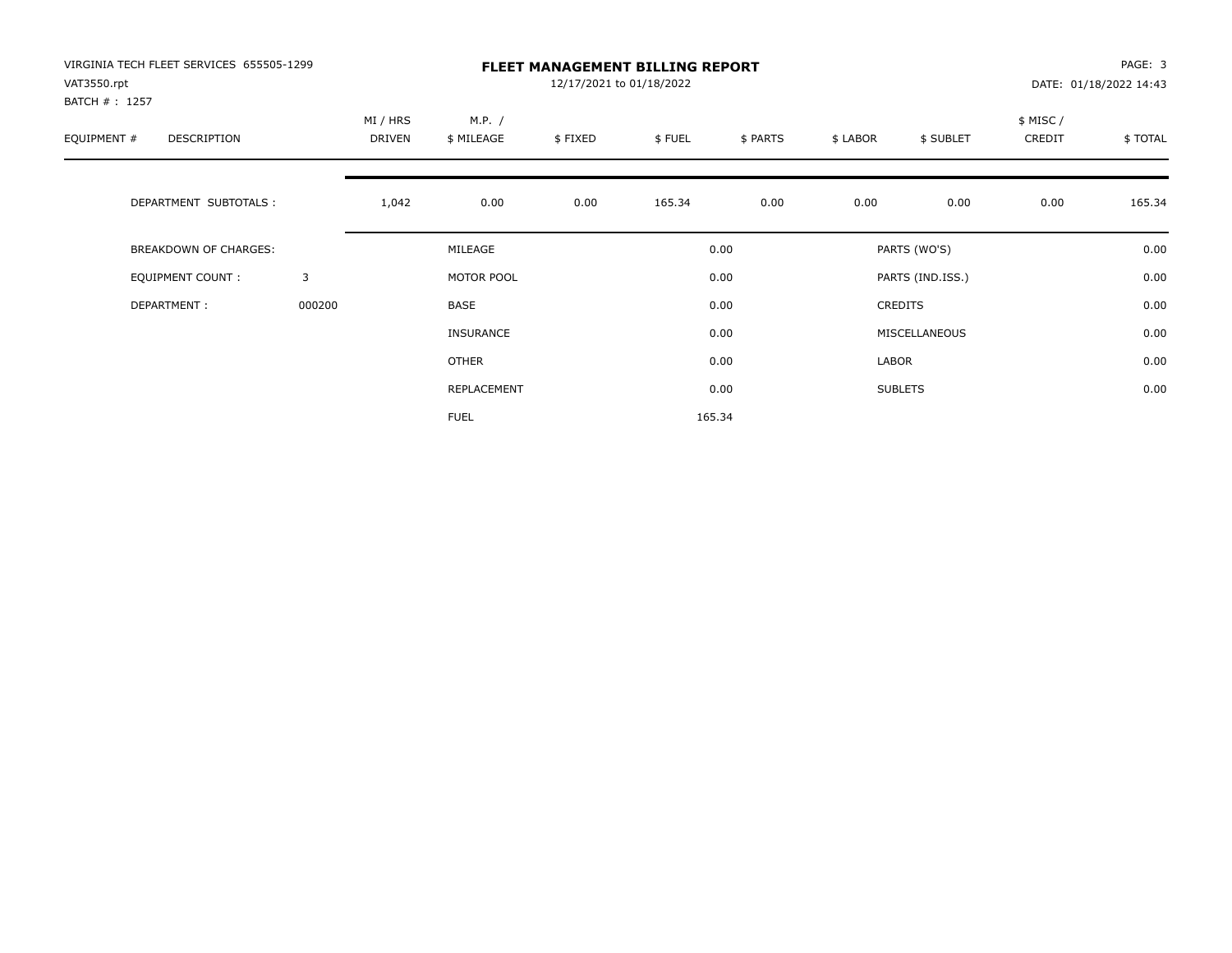| VAT3550.rpt<br>BATCH # : 1257                              | VIRGINIA TECH FLEET SERVICES 655505-1299              |                           |                      | <b>FLEET MANAGEMENT BILLING REPORT</b> | 12/17/2021 to 01/18/2022 |          | PAGE: 4<br>DATE: 01/18/2022 14:43 |           |                     |         |
|------------------------------------------------------------|-------------------------------------------------------|---------------------------|----------------------|----------------------------------------|--------------------------|----------|-----------------------------------|-----------|---------------------|---------|
| EQUIPMENT #                                                | DESCRIPTION                                           | MI / HRS<br><b>DRIVEN</b> | M.P. /<br>\$ MILEAGE | \$FIXED                                | \$FUEL                   | \$ PARTS | \$ LABOR                          | \$ SUBLET | \$ MISC /<br>CREDIT | \$TOTAL |
|                                                            | DEPARTMENT: 000700 / Entomology - Chelsea Wang (0319) |                           |                      |                                        |                          |          |                                   |           |                     |         |
| ACCOUNT CODE: 140053                                       |                                                       |                           |                      |                                        |                          |          |                                   |           |                     |         |
| $\longrightarrow$ NA /                                     | FUEL - U / 22.9 / 02 - 01/12/2022                     |                           | 0.00                 | 0.00                                   | 59.60                    | 0.00     | 0.00                              | 0.00      | 0.00                | 59.60   |
| 57570S                                                     | 2009 F150                                             | 429                       | 0.00                 | 0.00                                   | 59.60                    | 0.00     | 0.00                              | 0.00      | 0.00                | 59.60   |
| ACCT: 140053                                               |                                                       | 429                       | 0.00                 | 0.00                                   | 59.60                    | 0.00     | 0.00                              | 0.00      | 0.00                | 59.60   |
| ACCOUNT CODE: 230254                                       |                                                       |                           |                      |                                        |                          |          |                                   |           |                     |         |
| $\longrightarrow$ NA /                                     | FUEL - U / 19.9 / 11 - 01/10/2022                     |                           | 0.00                 | 0.00                                   | 51.84                    | 0.00     | 0.00                              | 0.00      | 0.00                | 51.84   |
|                                                            | FUEL - U / 17.4 / 11 - 01/11/2022                     |                           | 0.00                 | 0.00                                   | 45.29                    | 0.00     | 0.00                              | 0.00      | 0.00                | 45.29   |
| $\longrightarrow$ NA /<br>$\longrightarrow$ NA /           | FUEL - U / 13.7 / 11 - 01/13/2022                     |                           | 0.00                 | 0.00                                   | 35.67                    | 0.00     | 0.00                              | 0.00      | 0.00                | 35.67   |
| FUEL - U / 9.1 / 11 - 12/21/2021<br>$\longrightarrow$ NA / |                                                       |                           | 0.00                 | 0.00                                   | 23.00                    | 0.00     | 0.00                              | 0.00      | 0.00                | 23.00   |
| 65551S                                                     | 2013 F150                                             | $\mathbf 0$               | 0.00                 | 0.00                                   | 155.80                   | 0.00     | 0.00                              | 0.00      | 0.00                | 155.80  |
| $\longrightarrow$ NA /                                     | FUEL - U / 16.8 / 11 - 01/11/2022                     |                           | 0.00                 | 0.00                                   | 43.68                    | 0.00     | 0.00                              | 0.00      | 0.00                | 43.68   |
| $\longrightarrow$ NA /                                     | FUEL - U / 18.8 / CC - 12/24/2021                     |                           | 0.00                 | 0.00                                   | 64.02                    | 0.00     | 0.00                              | 0.00      | 0.00                | 64.02   |
| 79433S                                                     | 2020 F150                                             | $\pmb{0}$                 | 0.00                 | 0.00                                   | 107.70                   | 0.00     | 0.00                              | 0.00      | 0.00                | 107.70  |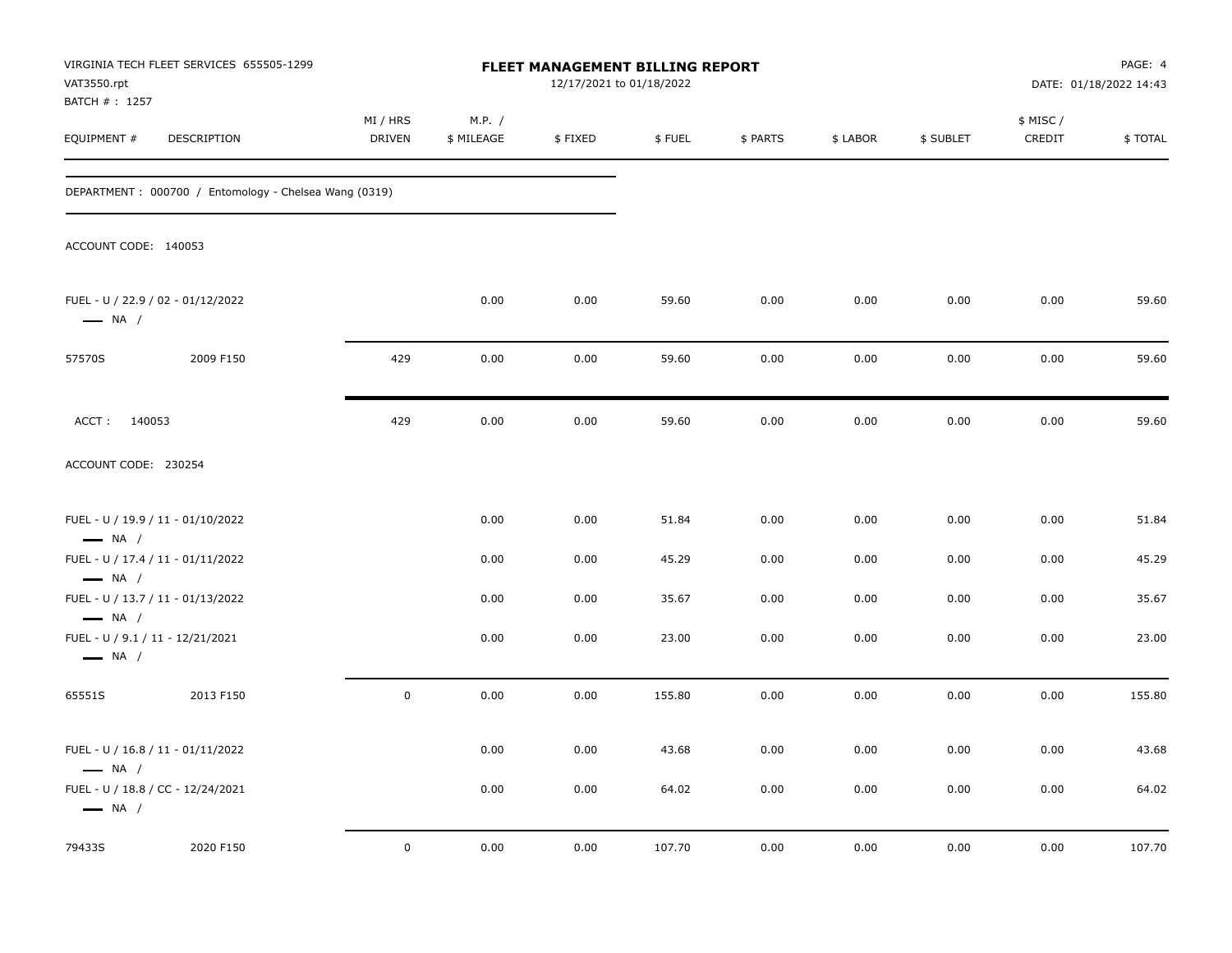|                                                             | VIRGINIA TECH FLEET SERVICES 655505-1299              |             |            |                          | PAGE: 5<br><b>FLEET MANAGEMENT BILLING REPORT</b> |          |          |           |          |                        |  |
|-------------------------------------------------------------|-------------------------------------------------------|-------------|------------|--------------------------|---------------------------------------------------|----------|----------|-----------|----------|------------------------|--|
| VAT3550.rpt                                                 |                                                       |             |            | 12/17/2021 to 01/18/2022 |                                                   |          |          |           |          | DATE: 01/18/2022 14:43 |  |
| BATCH #: 1257                                               |                                                       |             |            |                          |                                                   |          |          |           |          |                        |  |
|                                                             |                                                       | MI / HRS    | M.P. /     |                          |                                                   |          |          |           | \$ MISC/ |                        |  |
| EQUIPMENT #                                                 | DESCRIPTION                                           | DRIVEN      | \$ MILEAGE | \$FIXED                  | \$FUEL                                            | \$ PARTS | \$ LABOR | \$ SUBLET | CREDIT   | \$TOTAL                |  |
|                                                             | DEPARTMENT: 000700 / Entomology - Chelsea Wang (0319) |             |            |                          |                                                   |          |          |           |          |                        |  |
| 230254<br>ACCT:                                             |                                                       | $\mathsf 0$ | 0.00       | 0.00                     | 263.50                                            | 0.00     | 0.00     | 0.00      | 0.00     | 263.50                 |  |
| ACCOUNT CODE: 445704                                        |                                                       |             |            |                          |                                                   |          |          |           |          |                        |  |
| FUEL - U / 18.7 / CC - 12/24/2021<br>$\longrightarrow$ NA / |                                                       |             | 0.00       | 0.00                     | 57.94                                             | 0.00     | 0.00     | 0.00      | 0.00     | 57.94                  |  |
| 68336S                                                      | 2015 F150                                             | $\mathbf 0$ | 0.00       | 0.00                     | 57.94                                             | 0.00     | 0.00     | 0.00      | 0.00     | 57.94                  |  |
| ACCT: 445704                                                |                                                       | $\mathsf 0$ | 0.00       | 0.00                     | 57.94                                             | 0.00     | 0.00     | 0.00      | 0.00     | 57.94                  |  |
| ACCOUNT CODE: 451625                                        |                                                       |             |            |                          |                                                   |          |          |           |          |                        |  |
| FUEL - U / 55.7 / CC - 12/24/2021<br>$\longrightarrow$ NA / |                                                       |             | 0.00       | 0.00                     | 179.94                                            | 0.00     | 0.00     | 0.00      | 0.00     | 179.94                 |  |
| 71540s                                                      | 2016 COLORADO                                         | 1,876       | 0.00       | 0.00                     | 179.94                                            | 0.00     | 0.00     | 0.00      | 0.00     | 179.94                 |  |
| ACCT:<br>451625                                             |                                                       | 1,876       | 0.00       | 0.00                     | 179.94                                            | 0.00     | 0.00     | 0.00      | 0.00     | 179.94                 |  |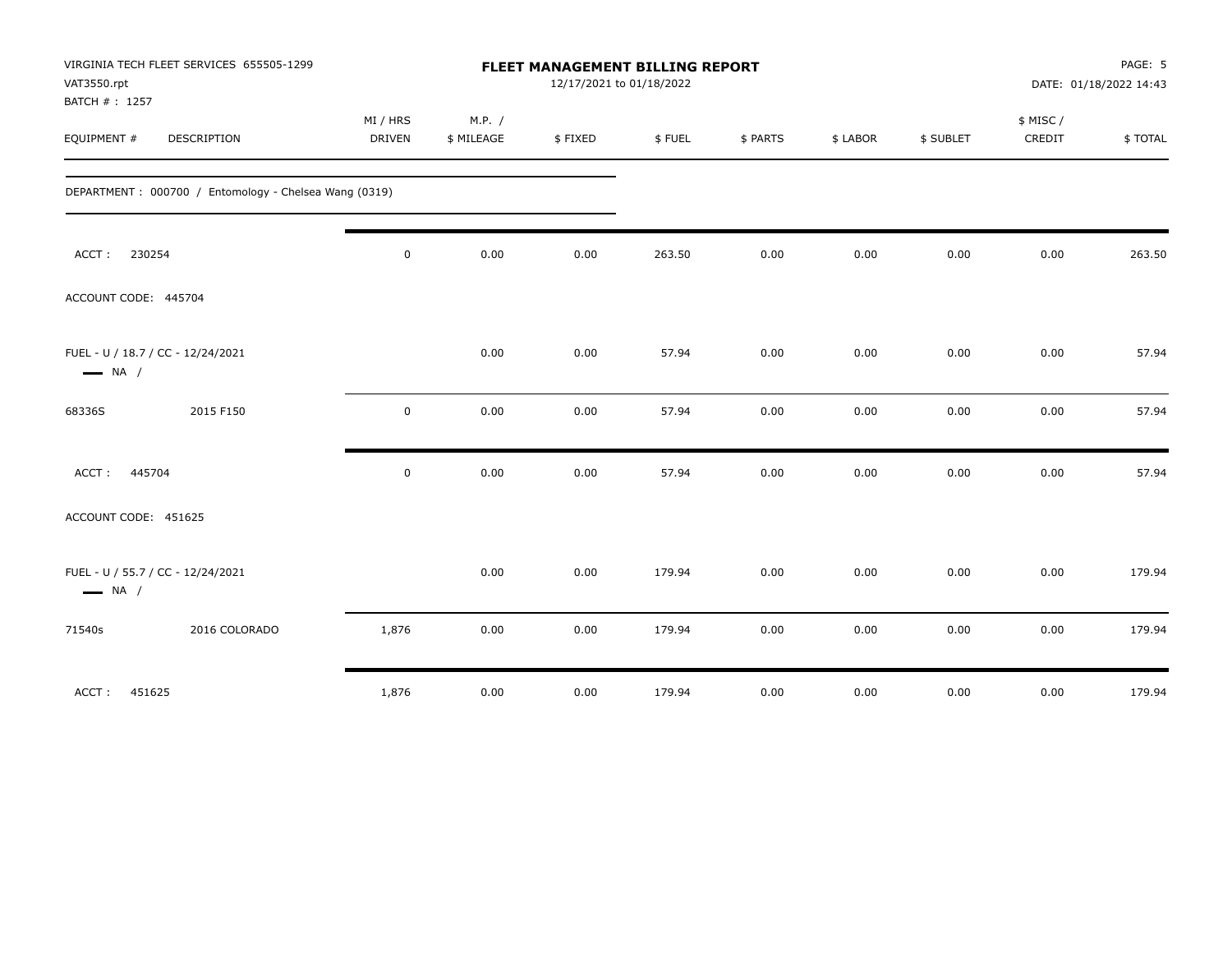| VIRGINIA TECH FLEET SERVICES 655505-1299<br>VAT3550.rpt |        | <b>FLEET MANAGEMENT BILLING REPORT</b><br>12/17/2021 to 01/18/2022<br>DATE: 01/18/2022 14:43 |              |         |        |          |          |                  |           |         |
|---------------------------------------------------------|--------|----------------------------------------------------------------------------------------------|--------------|---------|--------|----------|----------|------------------|-----------|---------|
| BATCH #: 1257                                           |        |                                                                                              |              |         |        |          |          |                  |           |         |
|                                                         |        | MI / HRS                                                                                     | M.P. /       |         |        |          |          |                  | \$ MISC / |         |
| EQUIPMENT #<br><b>DESCRIPTION</b>                       |        | <b>DRIVEN</b>                                                                                | \$ MILEAGE   | \$FIXED | \$FUEL | \$ PARTS | \$ LABOR | \$ SUBLET        | CREDIT    | \$TOTAL |
|                                                         |        |                                                                                              |              |         |        |          |          |                  |           |         |
| DEPARTMENT SUBTOTALS :                                  |        | 2,305                                                                                        | 0.00         | 0.00    | 560.98 | 0.00     | 0.00     | 0.00             | 0.00      | 560.98  |
| <b>BREAKDOWN OF CHARGES:</b>                            |        |                                                                                              | MILEAGE      |         |        | 0.00     |          | PARTS (WO'S)     |           | 0.00    |
| EQUIPMENT COUNT:                                        | 5      |                                                                                              | MOTOR POOL   |         |        | 0.00     |          | PARTS (IND.ISS.) |           | 0.00    |
| DEPARTMENT:                                             | 000700 |                                                                                              | <b>BASE</b>  |         |        | 0.00     |          | <b>CREDITS</b>   |           | 0.00    |
|                                                         |        |                                                                                              | INSURANCE    |         |        | 0.00     |          | MISCELLANEOUS    |           | 0.00    |
|                                                         |        |                                                                                              | <b>OTHER</b> |         |        | 0.00     | LABOR    |                  |           | 0.00    |
|                                                         |        |                                                                                              | REPLACEMENT  |         |        | 0.00     |          | <b>SUBLETS</b>   |           | 0.00    |
|                                                         |        |                                                                                              | <b>FUEL</b>  |         |        | 560.98   |          |                  |           |         |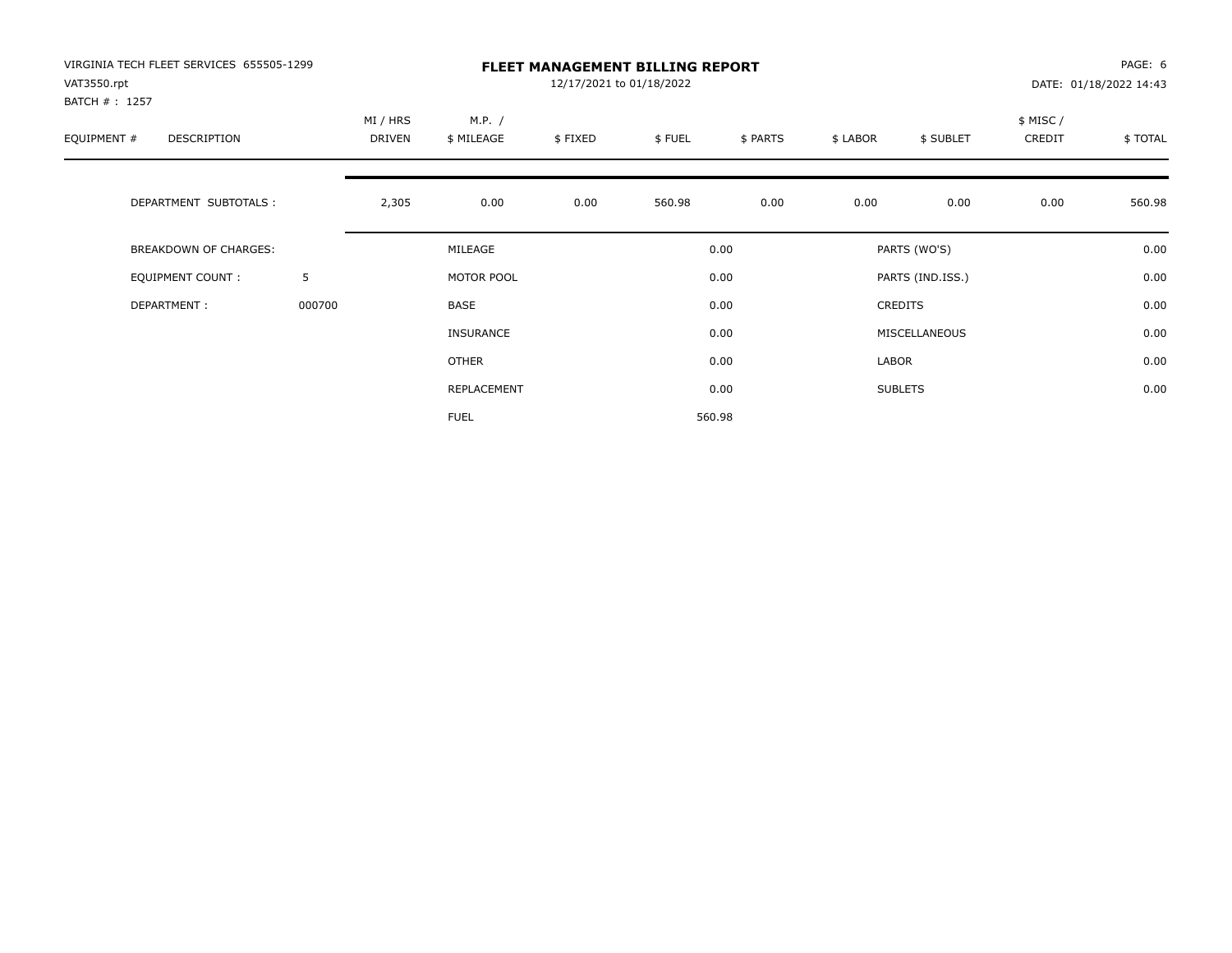| VAT3550.rpt<br>BATCH #: 1257                               | VIRGINIA TECH FLEET SERVICES 655505-1299                   |                           | <b>FLEET MANAGEMENT BILLING REPORT</b> |         | PAGE: 7<br>DATE: 01/18/2022 14:43 |          |          |           |                    |          |
|------------------------------------------------------------|------------------------------------------------------------|---------------------------|----------------------------------------|---------|-----------------------------------|----------|----------|-----------|--------------------|----------|
| EQUIPMENT #                                                | DESCRIPTION                                                | MI / HRS<br><b>DRIVEN</b> | M.P. /<br>\$ MILEAGE                   | \$FIXED | \$FUEL                            | \$ PARTS | \$ LABOR | \$ SUBLET | \$ MISC/<br>CREDIT | \$ TOTAL |
|                                                            | DEPARTMENT: 000800 / Forestry - Kathie Hollandworth (0324) |                           |                                        |         |                                   |          |          |           |                    |          |
| ACCOUNT CODE: 230059                                       |                                                            |                           |                                        |         |                                   |          |          |           |                    |          |
| $\longrightarrow$ NA /                                     | FUEL - U / 13.6 / 11 - 01/05/2022                          |                           | 0.00                                   | 0.00    | 34.48                             | 0.00     | 0.00     | 0.00      | 0.00               | 34.48    |
| FUEL - U / 6.1 / 11 - 01/12/2022<br>$\longrightarrow$ NA / |                                                            |                           | 0.00                                   | 0.00    | 15.78                             | 0.00     | 0.00     | 0.00      | 0.00               | 15.78    |
| 68291S                                                     | 2015 F150                                                  | 339                       | 0.00                                   | 0.00    | 50.26                             | 0.00     | 0.00     | 0.00      | 0.00               | 50.26    |
| $\longrightarrow$ NA /                                     | FUEL - U / 19.2 / 11 - 01/13/2022                          |                           | 0.00                                   | 0.00    | 49.82                             | 0.00     | 0.00     | 0.00      | 0.00               | 49.82    |
| $\longrightarrow$ NA /                                     | FUEL - U / 21.1 / 11 - 12/16/2021                          |                           | 0.00                                   | 0.00    | 56.28                             | 0.00     | 0.00     | 0.00      | 0.00               | 56.28    |
| 76285s                                                     | 2019 F150                                                  | 1,238                     | 0.00                                   | 0.00    | 106.10                            | 0.00     | 0.00     | 0.00      | 0.00               | 106.10   |
| ACCT:<br>230059                                            |                                                            | 1,577                     | 0.00                                   | 0.00    | 156.36                            | 0.00     | 0.00     | 0.00      | 0.00               | 156.36   |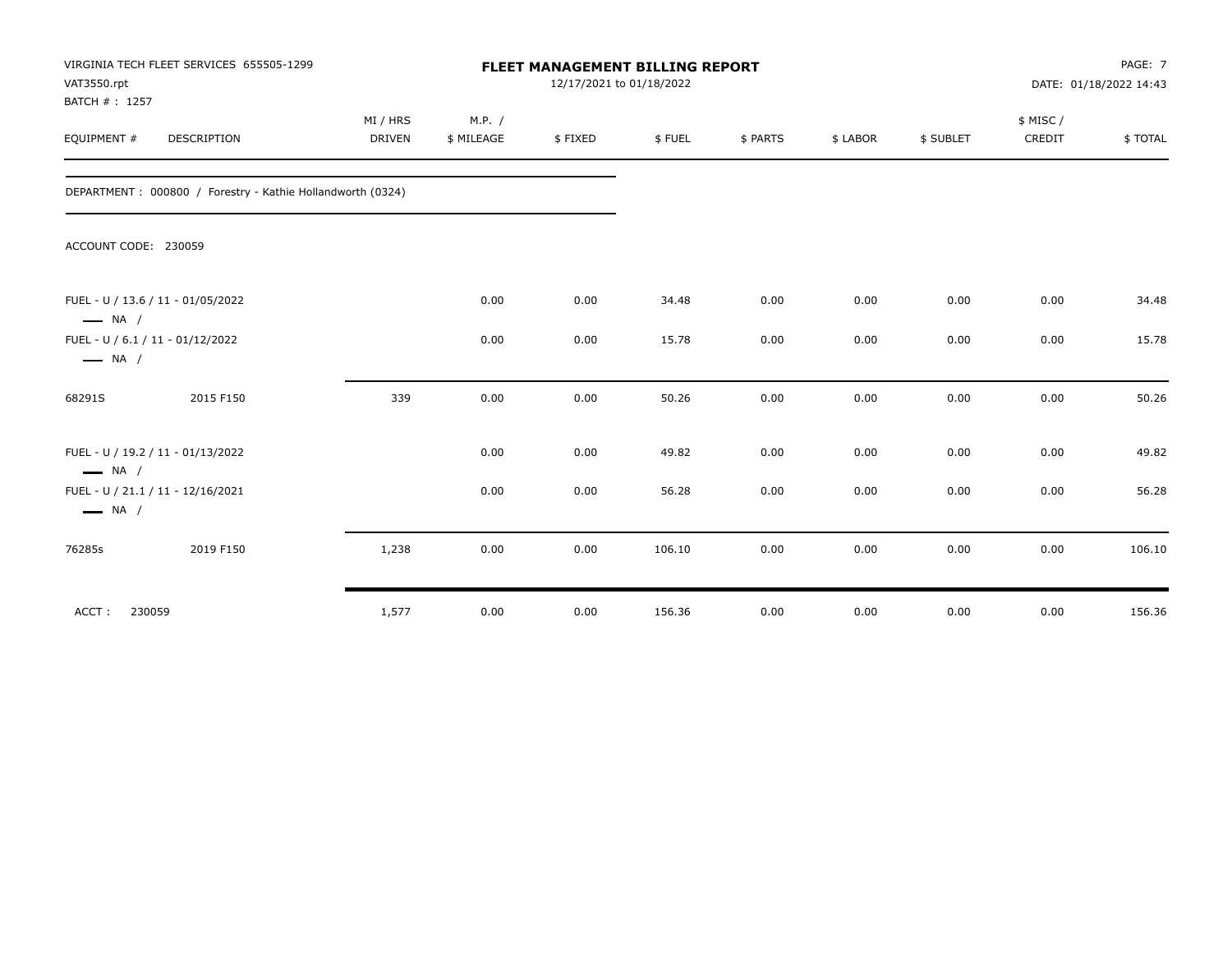| VIRGINIA TECH FLEET SERVICES 655505-1299<br>VAT3550.rpt |                |          |                  | 12/17/2021 to 01/18/2022 | <b>FLEET MANAGEMENT BILLING REPORT</b> |          |          |                  |          | PAGE: 8<br>DATE: 01/18/2022 14:43 |
|---------------------------------------------------------|----------------|----------|------------------|--------------------------|----------------------------------------|----------|----------|------------------|----------|-----------------------------------|
| BATCH #: 1257                                           |                |          |                  |                          |                                        |          |          |                  |          |                                   |
|                                                         |                | MI / HRS | M.P. /           |                          |                                        |          |          |                  | \$ MISC/ |                                   |
| EQUIPMENT #<br>DESCRIPTION                              |                | DRIVEN   | \$ MILEAGE       | \$FIXED                  | \$FUEL                                 | \$ PARTS | \$ LABOR | \$ SUBLET        | CREDIT   | \$TOTAL                           |
|                                                         |                |          |                  |                          |                                        |          |          |                  |          |                                   |
| DEPARTMENT SUBTOTALS :                                  |                | 1,577    | 0.00             | 0.00                     | 156.36                                 | 0.00     | 0.00     | 0.00             | 0.00     | 156.36                            |
| BREAKDOWN OF CHARGES:                                   |                |          | MILEAGE          |                          |                                        | 0.00     |          | PARTS (WO'S)     |          | 0.00                              |
| <b>EQUIPMENT COUNT:</b>                                 | $\overline{2}$ |          | MOTOR POOL       |                          |                                        | 0.00     |          | PARTS (IND.ISS.) |          | 0.00                              |
| DEPARTMENT:                                             | 000800         |          | BASE             |                          |                                        | 0.00     |          | <b>CREDITS</b>   |          | 0.00                              |
|                                                         |                |          | <b>INSURANCE</b> |                          |                                        | 0.00     |          | MISCELLANEOUS    |          | 0.00                              |
|                                                         |                |          | <b>OTHER</b>     |                          |                                        | 0.00     | LABOR    |                  |          | 0.00                              |
|                                                         |                |          | REPLACEMENT      |                          |                                        | 0.00     |          | <b>SUBLETS</b>   |          | 0.00                              |
|                                                         |                |          | <b>FUEL</b>      |                          |                                        | 156.36   |          |                  |          |                                   |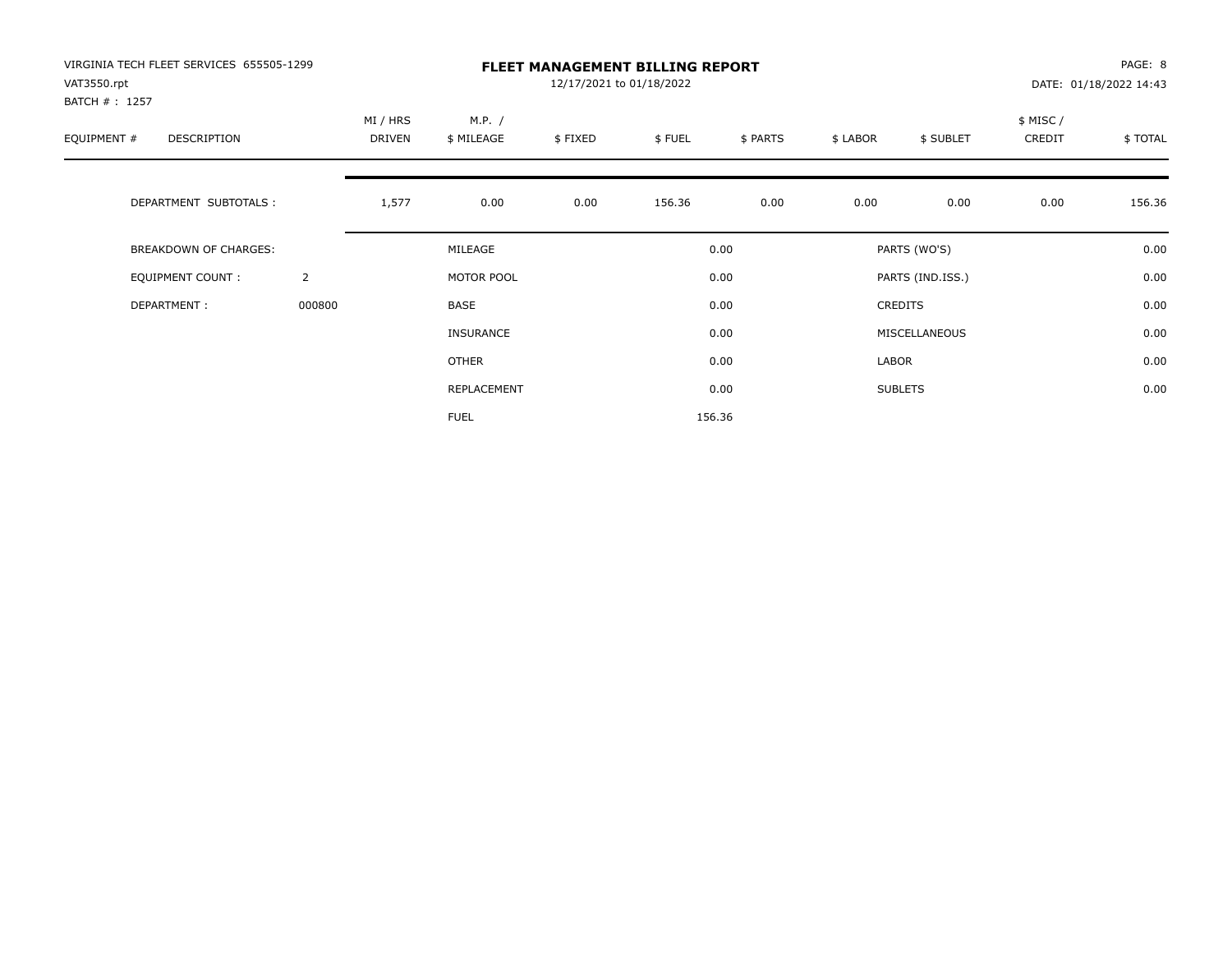| VAT3550.rpt                                                 | VIRGINIA TECH FLEET SERVICES 655505-1299                               |                    |                      | FLEET MANAGEMENT BILLING REPORT<br>12/17/2021 to 01/18/2022 |        |          |          |           |                     | PAGE: 9<br>DATE: 01/18/2022 14:43 |
|-------------------------------------------------------------|------------------------------------------------------------------------|--------------------|----------------------|-------------------------------------------------------------|--------|----------|----------|-----------|---------------------|-----------------------------------|
| BATCH #: 1257<br>EQUIPMENT #                                | DESCRIPTION                                                            | MI / HRS<br>DRIVEN | M.P. /<br>\$ MILEAGE | \$FIXED                                                     | \$FUEL | \$ PARTS | \$ LABOR | \$ SUBLET | \$ MISC /<br>CREDIT | \$TOTAL                           |
|                                                             | DEPARTMENT : 000900 / Fisheries & Wildlife Sciences -Beth Jones (0321) |                    |                      |                                                             |        |          |          |           |                     |                                   |
| ACCOUNT CODE: 230060                                        |                                                                        |                    |                      |                                                             |        |          |          |           |                     |                                   |
| FUEL - U / 23.4 / 11 - 12/16/2021<br>$\longrightarrow$ NA / |                                                                        |                    | 0.00                 | 0.00                                                        | 62.42  | 0.00     | 0.00     | 0.00      | 0.00                | 62.42                             |
| 69974s                                                      | 2016 F150                                                              | $\mathbf 0$        | 0.00                 | $0.00\,$                                                    | 62.42  | 0.00     | 0.00     | 0.00      | 0.00                | 62.42                             |
| FUEL - U / 18.3 / 11 - 12/16/2021<br>$\longrightarrow$ NA / |                                                                        |                    | 0.00                 | 0.00                                                        | 48.75  | 0.00     | 0.00     | 0.00      | 0.00                | 48.75                             |
| 80237S                                                      | 2021 F150                                                              | 2,442              | 0.00                 | 0.00                                                        | 48.75  | 0.00     | 0.00     | 0.00      | 0.00                | 48.75                             |
| ACCT:<br>230060                                             |                                                                        | 2,442              | 0.00                 | 0.00                                                        | 111.17 | $0.00\,$ | 0.00     | 0.00      | 0.00                | 111.17                            |
| ACCOUNT CODE: 437293                                        |                                                                        |                    |                      |                                                             |        |          |          |           |                     |                                   |
| FUEL - U / 19.6 / 11 - 01/12/2022<br>$\longrightarrow$ NA / |                                                                        |                    | 0.00                 | 0.00                                                        | 51.01  | 0.00     | 0.00     | 0.00      | 0.00                | 51.01                             |
| 1433616                                                     | 2012 Ram                                                               | $\mathbf 0$        | 0.00                 | 0.00                                                        | 51.01  | 0.00     | 0.00     | 0.00      | 0.00                | 51.01                             |
| ACCT:<br>437293                                             |                                                                        | $\mathbf 0$        | 0.00                 | 0.00                                                        | 51.01  | 0.00     | 0.00     | 0.00      | 0.00                | 51.01                             |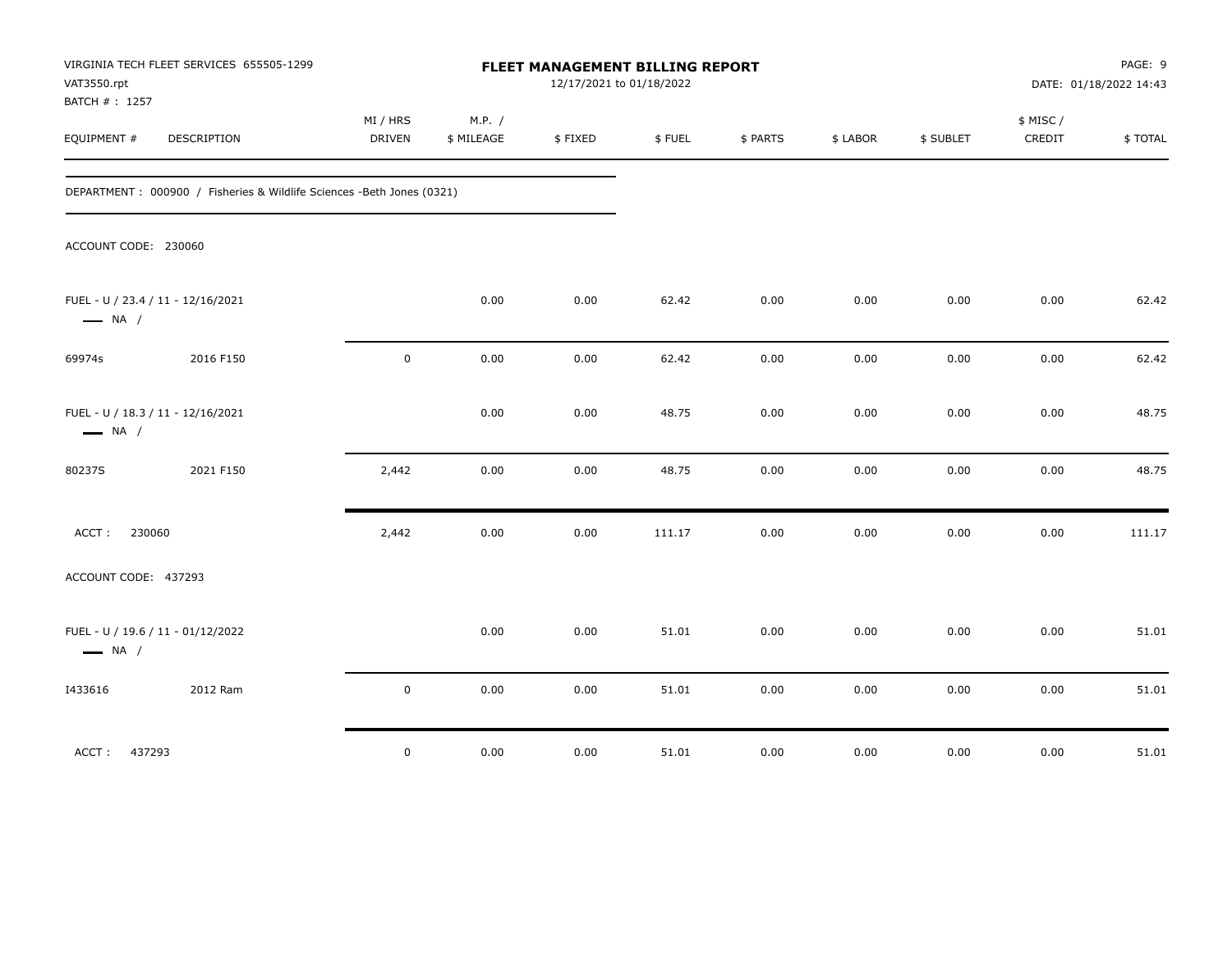| VIRGINIA TECH FLEET SERVICES 655505-1299<br>VAT3550.rpt<br>BATCH #: 1257 |        | <b>FLEET MANAGEMENT BILLING REPORT</b><br>12/17/2021 to 01/18/2022 |                      |         |        |          |          |                  |                     | PAGE: 10<br>DATE: 01/18/2022 14:43 |  |
|--------------------------------------------------------------------------|--------|--------------------------------------------------------------------|----------------------|---------|--------|----------|----------|------------------|---------------------|------------------------------------|--|
| EQUIPMENT #<br><b>DESCRIPTION</b>                                        |        | MI / HRS<br><b>DRIVEN</b>                                          | M.P. /<br>\$ MILEAGE | \$FIXED | \$FUEL | \$ PARTS | \$ LABOR | \$ SUBLET        | \$ MISC /<br>CREDIT | \$TOTAL                            |  |
| DEPARTMENT SUBTOTALS :                                                   |        | 2,442                                                              | 0.00                 | 0.00    | 162.18 | 0.00     | 0.00     | 0.00             | 0.00                | 162.18                             |  |
| <b>BREAKDOWN OF CHARGES:</b>                                             |        |                                                                    | MILEAGE              |         |        | 0.00     |          | PARTS (WO'S)     |                     | 0.00                               |  |
| EQUIPMENT COUNT:                                                         | 3      |                                                                    | MOTOR POOL           |         |        | 0.00     |          | PARTS (IND.ISS.) |                     | 0.00                               |  |
| DEPARTMENT:                                                              | 000900 |                                                                    | <b>BASE</b>          |         |        | 0.00     |          | <b>CREDITS</b>   |                     | 0.00                               |  |
|                                                                          |        |                                                                    | INSURANCE            |         |        | 0.00     |          | MISCELLANEOUS    |                     | 0.00                               |  |
|                                                                          |        |                                                                    | <b>OTHER</b>         |         |        | 0.00     | LABOR    |                  |                     | 0.00                               |  |
|                                                                          |        |                                                                    | REPLACEMENT          |         |        | 0.00     |          | <b>SUBLETS</b>   |                     | 0.00                               |  |
|                                                                          |        |                                                                    | <b>FUEL</b>          |         |        | 162.18   |          |                  |                     |                                    |  |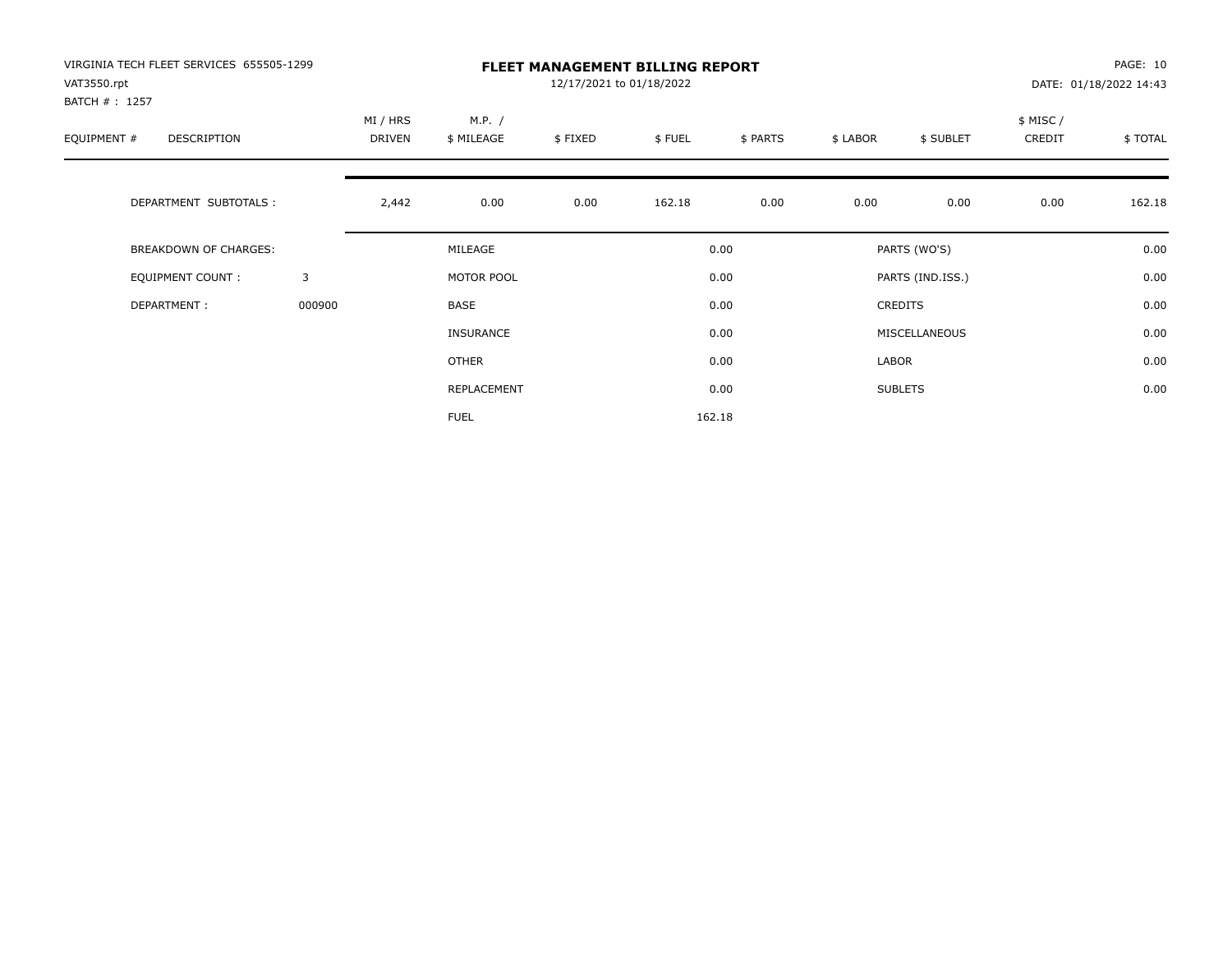| VAT3550.rpt                   | VIRGINIA TECH FLEET SERVICES 655505-1299                                          | FLEET MANAGEMENT BILLING REPORT<br>12/17/2021 to 01/18/2022 |                      |         |        |          |          |           |                     | PAGE: 11<br>DATE: 01/18/2022 14:43 |  |
|-------------------------------|-----------------------------------------------------------------------------------|-------------------------------------------------------------|----------------------|---------|--------|----------|----------|-----------|---------------------|------------------------------------|--|
| BATCH # : 1257<br>EQUIPMENT # | DESCRIPTION                                                                       | MI / HRS<br>DRIVEN                                          | M.P. /<br>\$ MILEAGE | \$FIXED | \$FUEL | \$ PARTS | \$ LABOR | \$ SUBLET | \$ MISC /<br>CREDIT | \$TOTAL                            |  |
|                               | DEPARTMENT: 001300 / School of Plant & Environmental Science Sabrina Allen (0404) |                                                             |                      |         |        |          |          |           |                     |                                    |  |
| ACCOUNT CODE: 115487          |                                                                                   |                                                             |                      |         |        |          |          |           |                     |                                    |  |
| $\longrightarrow$ NA /        | FUEL - U / 30.6 / 11 - 01/06/2022                                                 |                                                             | 0.00                 | 0.00    | 77.39  | 0.00     | 0.00     | 0.00      | 0.00                | 77.39                              |  |
| 79421s                        | 2012 Silverado                                                                    | 385                                                         | 0.00                 | 0.00    | 77.39  | 0.00     | 0.00     | 0.00      | 0.00                | 77.39                              |  |
| ACCT: 115487                  |                                                                                   | 385                                                         | 0.00                 | 0.00    | 77.39  | 0.00     | 0.00     | 0.00      | 0.00                | 77.39                              |  |
| ACCOUNT CODE: 235278          |                                                                                   |                                                             |                      |         |        |          |          |           |                     |                                    |  |
| $\longrightarrow$ NA /        | FUEL - U / 22.5 / CC - 12/24/2021                                                 |                                                             | 0.00                 | 0.00    | 72.12  | 0.00     | 0.00     | 0.00      | 0.00                | 72.12                              |  |
| 74602s                        | 2017 F250-4x4                                                                     | 349                                                         | 0.00                 | 0.00    | 72.12  | 0.00     | 0.00     | 0.00      | 0.00                | 72.12                              |  |
| 235278<br>ACCT:               |                                                                                   | 349                                                         | 0.00                 | 0.00    | 72.12  | 0.00     | 0.00     | 0.00      | 0.00                | 72.12                              |  |
| ACCOUNT CODE: 444458          |                                                                                   |                                                             |                      |         |        |          |          |           |                     |                                    |  |
| $\longrightarrow$ NA /        | FUEL - D / 96.4 / CC - 12/24/2021                                                 |                                                             | 0.00                 | 0.00    | 338.99 | 0.00     | 0.00     | 0.00      | 0.00                | 338.99                             |  |
| 68273S                        | 2015 F250-4x4                                                                     | 1,361                                                       | $0.00\,$             | 0.00    | 338.99 | 0.00     | $0.00\,$ | 0.00      | $0.00\,$            | 338.99                             |  |
| 444458<br>ACCT:               |                                                                                   | 1,361                                                       | 0.00                 | 0.00    | 338.99 | 0.00     | 0.00     | 0.00      | 0.00                | 338.99                             |  |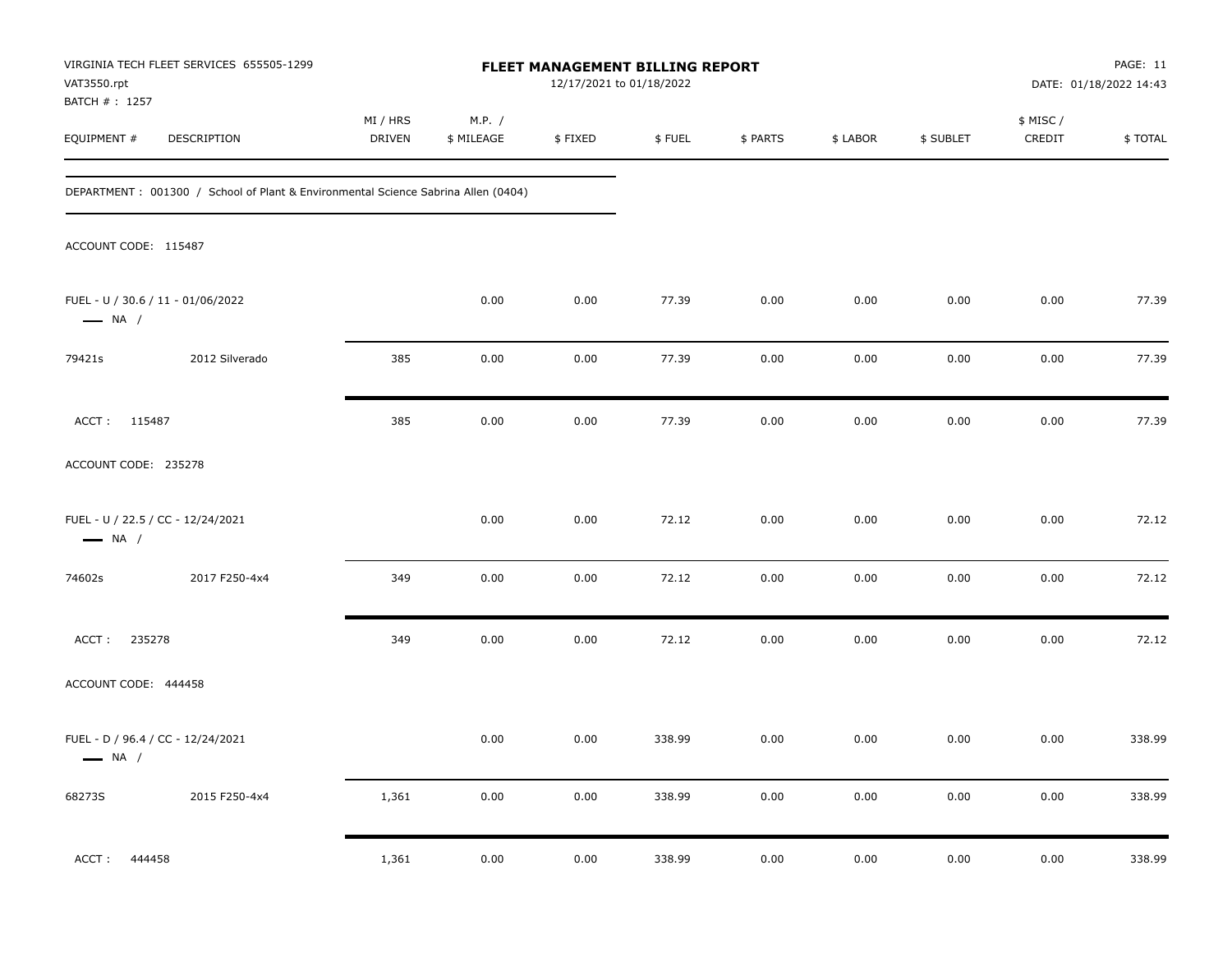| VAT3550.rpt                   | VIRGINIA TECH FLEET SERVICES 655505-1299                                          | FLEET MANAGEMENT BILLING REPORT<br>12/17/2021 to 01/18/2022 |                      |          |        |          |          |           |                     | PAGE: 12<br>DATE: 01/18/2022 14:43 |  |
|-------------------------------|-----------------------------------------------------------------------------------|-------------------------------------------------------------|----------------------|----------|--------|----------|----------|-----------|---------------------|------------------------------------|--|
| BATCH # : 1257<br>EQUIPMENT # | DESCRIPTION                                                                       | MI / HRS<br><b>DRIVEN</b>                                   | M.P. /<br>\$ MILEAGE | \$FIXED  | \$FUEL | \$ PARTS | \$ LABOR | \$ SUBLET | \$ MISC /<br>CREDIT | \$TOTAL                            |  |
|                               | DEPARTMENT: 001300 / School of Plant & Environmental Science Sabrina Allen (0404) |                                                             |                      |          |        |          |          |           |                     |                                    |  |
| ACCOUNT CODE: 467069          |                                                                                   |                                                             |                      |          |        |          |          |           |                     |                                    |  |
| $\longrightarrow$ NA /        | FUEL - D / 160.7 / CC - 12/24/2021                                                |                                                             | 0.00                 | 0.00     | 572.48 | 0.00     | 0.00     | 0.00      | 0.00                | 572.48                             |  |
| 71512s                        | 2016 Silverado                                                                    | 1,541                                                       | 0.00                 | 0.00     | 572.48 | 0.00     | 0.00     | 0.00      | 0.00                | 572.48                             |  |
| ACCT:<br>467069               |                                                                                   | 1,541                                                       | 0.00                 | 0.00     | 572.48 | 0.00     | 0.00     | 0.00      | 0.00                | 572.48                             |  |
| ACCOUNT CODE: 467198          |                                                                                   |                                                             |                      |          |        |          |          |           |                     |                                    |  |
| $\longrightarrow$ NA /        | FUEL - U / 27.6 / CC - 12/24/2021                                                 |                                                             | 0.00                 | 0.00     | 89.36  | 0.00     | 0.00     | 0.00      | 0.00                | 89.36                              |  |
| 50195S                        | 2006 F150                                                                         | $\mathbf 0$                                                 | 0.00                 | 0.00     | 89.36  | 0.00     | 0.00     | 0.00      | 0.00                | 89.36                              |  |
| 467198<br>ACCT:               |                                                                                   | $\pmb{0}$                                                   | 0.00                 | 0.00     | 89.36  | 0.00     | 0.00     | 0.00      | 0.00                | 89.36                              |  |
| ACCOUNT CODE: 881049          |                                                                                   |                                                             |                      |          |        |          |          |           |                     |                                    |  |
| $\longrightarrow$ NA /        | FUEL - U / 130.0 / CC - 12/24/2021                                                |                                                             | 0.00                 | 0.00     | 423.70 | 0.00     | 0.00     | 0.00      | 0.00                | 423.70                             |  |
| 57593S                        | 2007 Silverado                                                                    | 2,084                                                       | $0.00\,$             | $0.00\,$ | 423.70 | 0.00     | $0.00\,$ | 0.00      | 0.00                | 423.70                             |  |
| 881049<br>ACCT:               |                                                                                   | 2,084                                                       | 0.00                 | 0.00     | 423.70 | 0.00     | 0.00     | 0.00      | 0.00                | 423.70                             |  |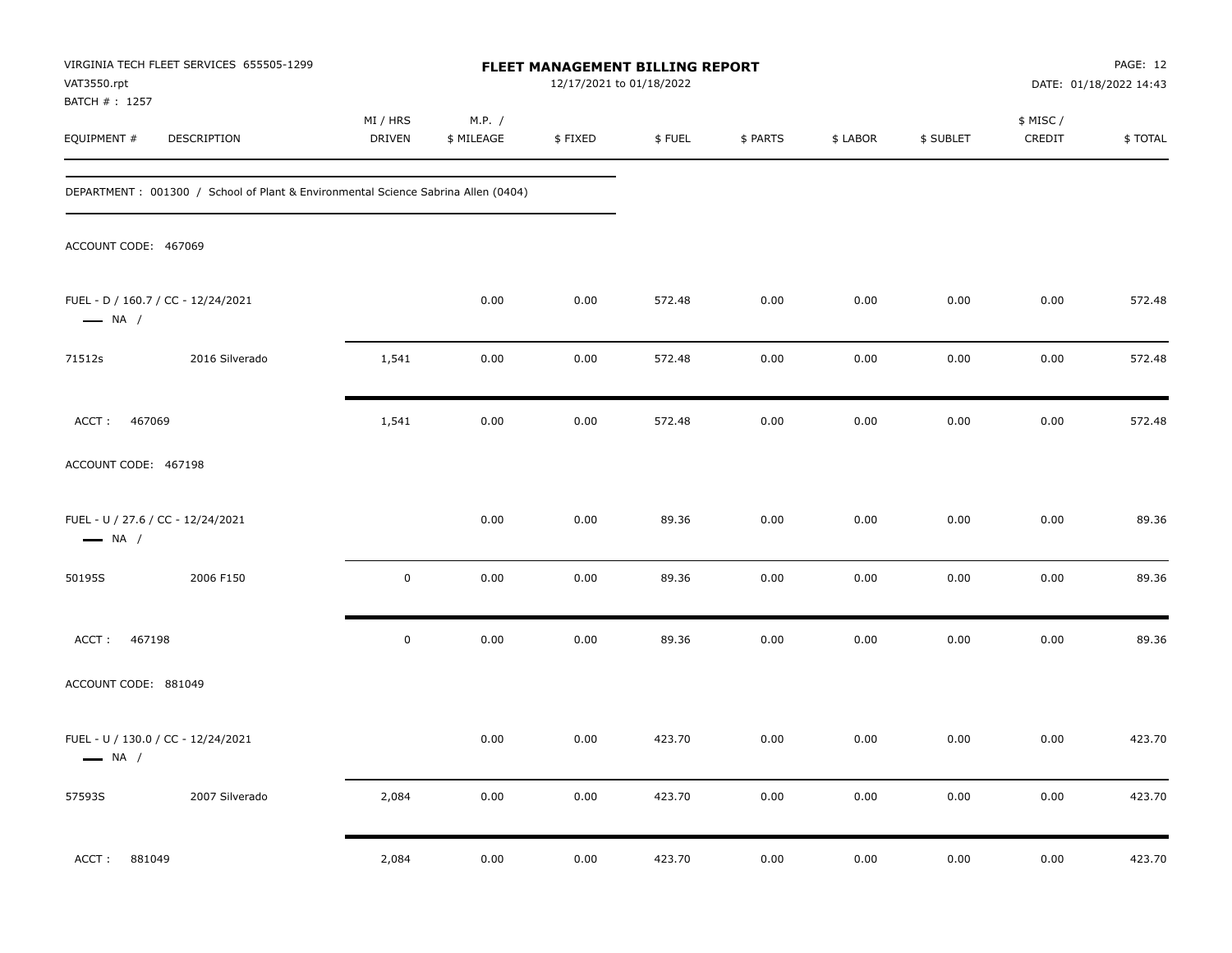| VIRGINIA TECH FLEET SERVICES 655505-1299<br>VAT3550.rpt |        | <b>FLEET MANAGEMENT BILLING REPORT</b><br>12/17/2021 to 01/18/2022<br>DATE: 01/18/2022 14:43 |                  |         |          |          |          |                  |          |          |
|---------------------------------------------------------|--------|----------------------------------------------------------------------------------------------|------------------|---------|----------|----------|----------|------------------|----------|----------|
| BATCH #: 1257                                           |        |                                                                                              |                  |         |          |          |          |                  |          |          |
|                                                         |        | MI / HRS                                                                                     | M.P. /           |         |          |          |          |                  | \$ MISC/ |          |
| EQUIPMENT #<br>DESCRIPTION                              |        | DRIVEN                                                                                       | \$ MILEAGE       | \$FIXED | \$FUEL   | \$ PARTS | \$ LABOR | \$ SUBLET        | CREDIT   | \$ TOTAL |
| DEPARTMENT SUBTOTALS :                                  |        | 5,720                                                                                        | 0.00             | 0.00    | 1,574.04 | 0.00     | 0.00     | 0.00             | 0.00     | 1,574.04 |
| BREAKDOWN OF CHARGES:                                   |        |                                                                                              | MILEAGE          |         |          | 0.00     |          | PARTS (WO'S)     |          | 0.00     |
| <b>EQUIPMENT COUNT:</b>                                 | 6      |                                                                                              | MOTOR POOL       |         |          | 0.00     |          | PARTS (IND.ISS.) |          | 0.00     |
| DEPARTMENT:                                             | 001300 |                                                                                              | <b>BASE</b>      |         |          | 0.00     |          | <b>CREDITS</b>   |          | 0.00     |
|                                                         |        |                                                                                              | <b>INSURANCE</b> |         |          | 0.00     |          | MISCELLANEOUS    |          | 0.00     |
|                                                         |        |                                                                                              | OTHER            |         |          | 0.00     | LABOR    |                  |          | 0.00     |
|                                                         |        |                                                                                              | REPLACEMENT      |         |          | 0.00     |          | <b>SUBLETS</b>   |          | 0.00     |
|                                                         |        |                                                                                              | <b>FUEL</b>      |         | 1,574.04 |          |          |                  |          |          |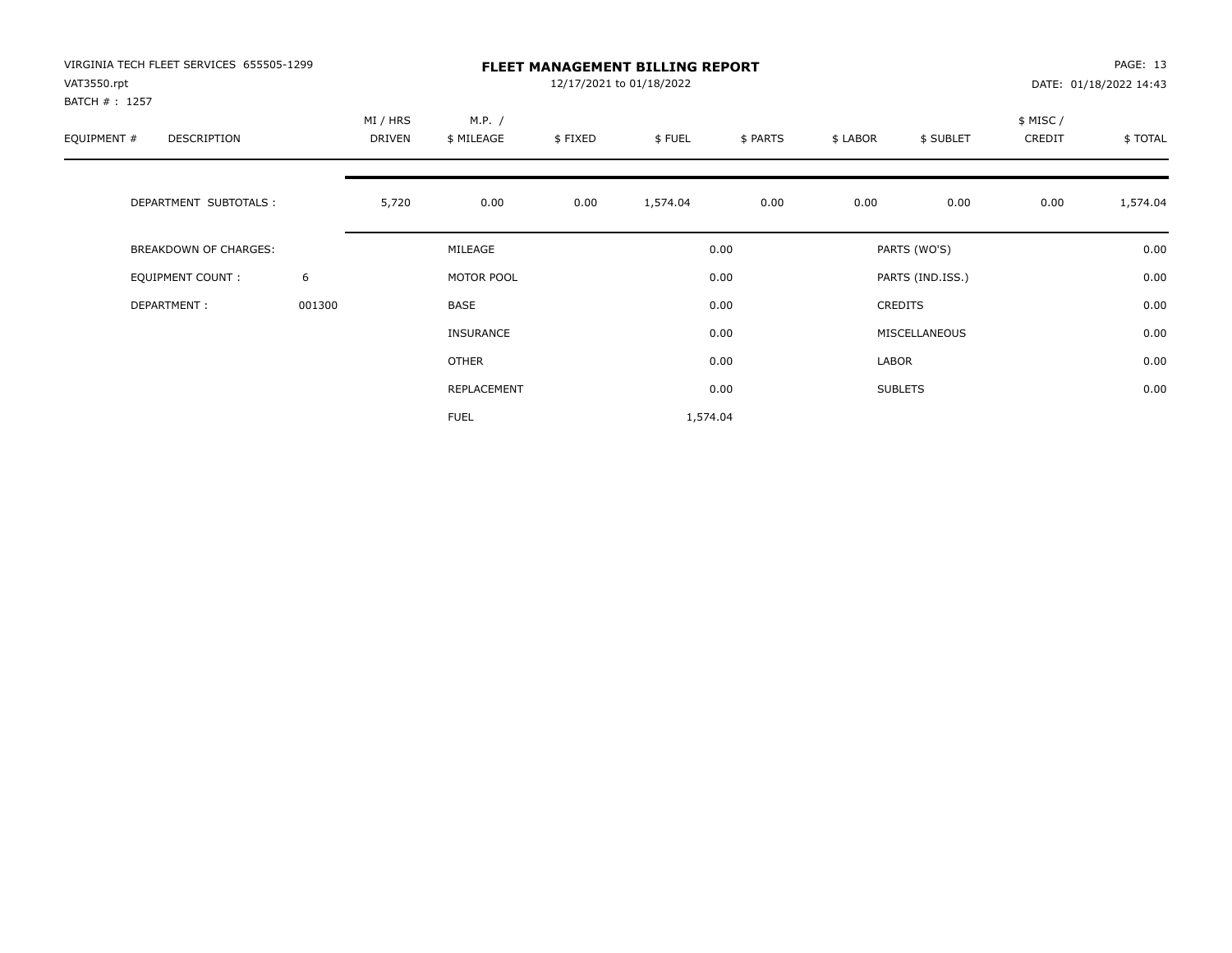| VAT3550.rpt<br>BATCH #: 1257 | VIRGINIA TECH FLEET SERVICES 655505-1299                |                           |                      | <b>FLEET MANAGEMENT BILLING REPORT</b><br>12/17/2021 to 01/18/2022 |        |          |          |                  |                     | PAGE: 14<br>DATE: 01/18/2022 14:43 |
|------------------------------|---------------------------------------------------------|---------------------------|----------------------|--------------------------------------------------------------------|--------|----------|----------|------------------|---------------------|------------------------------------|
| EQUIPMENT #                  | DESCRIPTION                                             | MI / HRS<br><b>DRIVEN</b> | M.P. /<br>\$ MILEAGE | \$FIXED                                                            | \$FUEL | \$ PARTS | \$ LABOR | \$ SUBLET        | \$ MISC /<br>CREDIT | \$TOTAL                            |
|                              | DEPARTMENT: 001400 / Food Science - Trina Pauley (0418) |                           |                      |                                                                    |        |          |          |                  |                     |                                    |
|                              | ACCOUNT CODE: 549886                                    |                           |                      |                                                                    |        |          |          |                  |                     |                                    |
| $\longrightarrow$ NA /       | FUEL - U / 27.2 / CC - 12/24/2021                       |                           | 0.00                 | 0.00                                                               | 84.18  | 0.00     | 0.00     | 0.00             | 0.00                | 84.18                              |
| 66999S                       | 2015 EXPLORER                                           | 5,174                     | 0.00                 | 0.00                                                               | 84.18  | 0.00     | 0.00     | 0.00             | 0.00                | 84.18                              |
| ACCT:                        | 549886                                                  | 5,174                     | 0.00                 | 0.00                                                               | 84.18  | 0.00     | 0.00     | 0.00             | 0.00                | 84.18                              |
|                              | DEPARTMENT SUBTOTALS :                                  | 5,174                     | 0.00                 | 0.00                                                               | 84.18  | 0.00     | 0.00     | 0.00             | 0.00                | 84.18                              |
|                              | <b>BREAKDOWN OF CHARGES:</b>                            |                           | MILEAGE              |                                                                    |        | 0.00     |          | PARTS (WO'S)     |                     | 0.00                               |
|                              | <b>EQUIPMENT COUNT:</b>                                 | $\mathbf{1}$              | MOTOR POOL           |                                                                    |        | 0.00     |          | PARTS (IND.ISS.) |                     | 0.00                               |
|                              | DEPARTMENT:                                             | 001400                    | <b>BASE</b>          |                                                                    |        | 0.00     |          | CREDITS          |                     | 0.00                               |
|                              |                                                         |                           | INSURANCE            |                                                                    |        | 0.00     |          | MISCELLANEOUS    |                     | 0.00                               |
|                              |                                                         |                           | <b>OTHER</b>         |                                                                    |        | 0.00     | LABOR    |                  |                     | 0.00                               |
|                              |                                                         |                           | REPLACEMENT          |                                                                    |        | 0.00     |          | <b>SUBLETS</b>   |                     | 0.00                               |
|                              |                                                         |                           | <b>FUEL</b>          |                                                                    |        | 84.18    |          |                  |                     |                                    |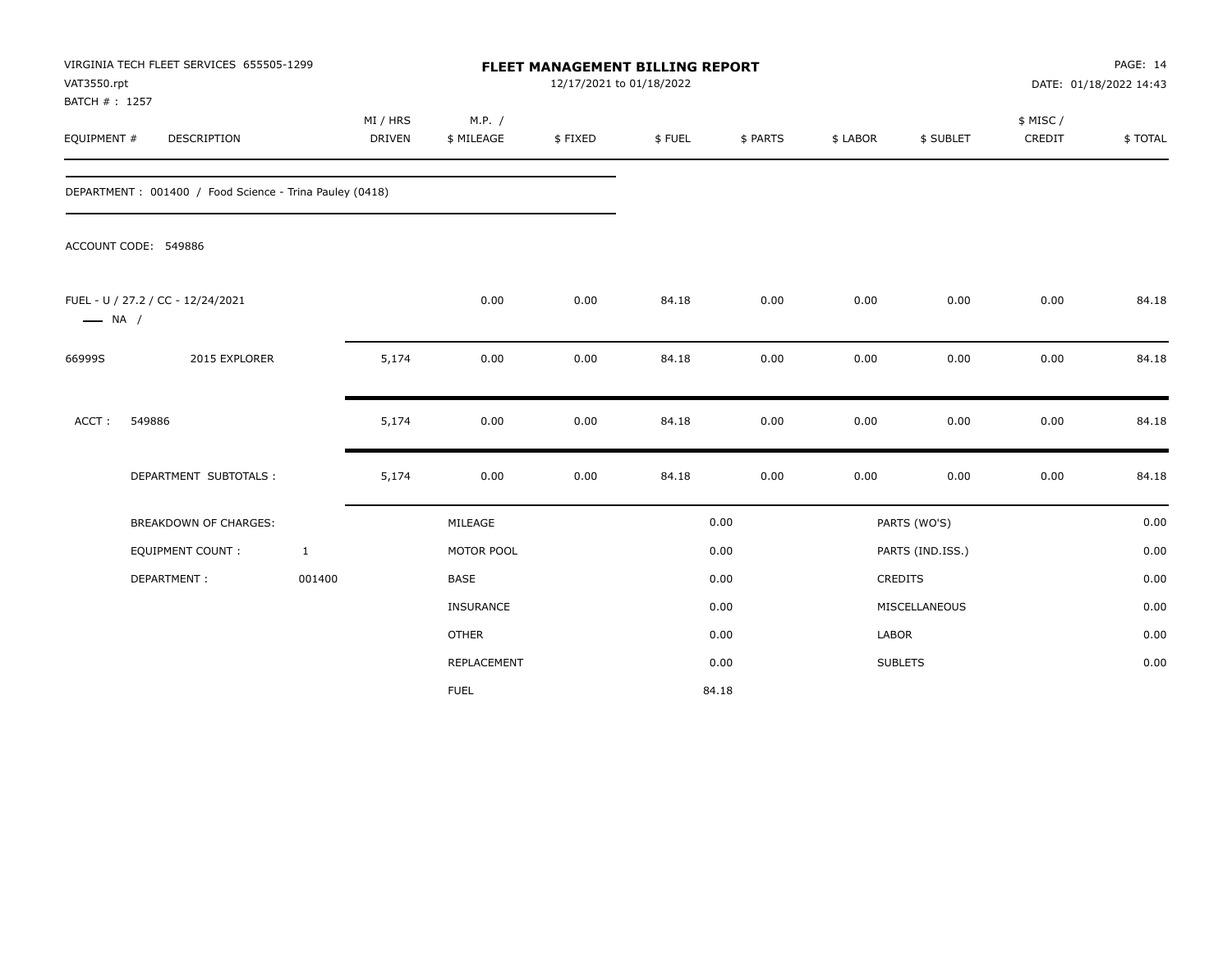| VAT3550.rpt<br>BATCH # : 1257 | VIRGINIA TECH FLEET SERVICES 655505-1299                                    |                |                    |                      | 12/17/2021 to 01/18/2022 | <b>FLEET MANAGEMENT BILLING REPORT</b> |          |          |                  |                     | PAGE: 15<br>DATE: 01/18/2022 14:43 |
|-------------------------------|-----------------------------------------------------------------------------|----------------|--------------------|----------------------|--------------------------|----------------------------------------|----------|----------|------------------|---------------------|------------------------------------|
| EQUIPMENT #                   | DESCRIPTION                                                                 |                | MI / HRS<br>DRIVEN | M.P. /<br>\$ MILEAGE | \$FIXED                  | \$FUEL                                 | \$ PARTS | \$ LABOR | \$ SUBLET        | \$ MISC /<br>CREDIT | \$TOTAL                            |
|                               | DEPARTMENT: 002300 / Wood Science & Forest Products - Debbie Garnand (0324) |                |                    |                      |                          |                                        |          |          |                  |                     |                                    |
|                               | ACCOUNT CODE: 130484                                                        |                |                    |                      |                          |                                        |          |          |                  |                     |                                    |
| $\longrightarrow$ NA /        | FUEL - U / 13.1 / 11 - 12/20/2021                                           |                |                    | 0.00                 | 0.00                     | 33.14                                  | 0.00     | 0.00     | 0.00             | 0.00                | 33.14                              |
| 50167S                        | 2005 SIERRA                                                                 |                | 128                | 0.00                 | 0.00                     | 33.14                                  | 0.00     | 0.00     | 0.00             | 0.00                | 33.14                              |
| $\longrightarrow$ NA /        | FUEL - U / 11.0 / 11 - 01/03/2022                                           |                |                    | 0.00                 | 0.00                     | 27.86                                  | 0.00     | 0.00     | 0.00             | 0.00                | 27.86                              |
| $\longrightarrow$ NA /        | FUEL - U / 5.0 / 11 - 12/21/2021                                            |                |                    | 0.00                 | 0.00                     | 12.65                                  | 0.00     | 0.00     | 0.00             | 0.00                | 12.65                              |
| 58825S                        | 2009 ESCAPE                                                                 |                | 364                | 0.00                 | 0.00                     | 40.51                                  | 0.00     | 0.00     | 0.00             | 0.00                | 40.51                              |
| ACCT:                         | 130484                                                                      |                | 492                | 0.00                 | 0.00                     | 73.65                                  | 0.00     | 0.00     | 0.00             | 0.00                | 73.65                              |
|                               | DEPARTMENT SUBTOTALS :                                                      |                | 492                | 0.00                 | 0.00                     | 73.65                                  | 0.00     | 0.00     | 0.00             | 0.00                | 73.65                              |
|                               | BREAKDOWN OF CHARGES:                                                       |                |                    | MILEAGE              |                          |                                        | 0.00     |          | PARTS (WO'S)     |                     | 0.00                               |
|                               | <b>EQUIPMENT COUNT:</b>                                                     | $\overline{2}$ |                    | MOTOR POOL           |                          |                                        | 0.00     |          | PARTS (IND.ISS.) |                     | 0.00                               |
|                               | DEPARTMENT:                                                                 | 002300         |                    | BASE                 |                          |                                        | 0.00     |          | CREDITS          |                     | 0.00                               |
|                               |                                                                             |                |                    | INSURANCE            |                          |                                        | 0.00     |          | MISCELLANEOUS    |                     | 0.00                               |
|                               |                                                                             |                |                    | <b>OTHER</b>         |                          |                                        | 0.00     | LABOR    |                  |                     | 0.00                               |
|                               |                                                                             |                |                    | REPLACEMENT          |                          |                                        | 0.00     |          | <b>SUBLETS</b>   |                     | 0.00                               |
|                               |                                                                             |                |                    | <b>FUEL</b>          |                          |                                        | 73.65    |          |                  |                     |                                    |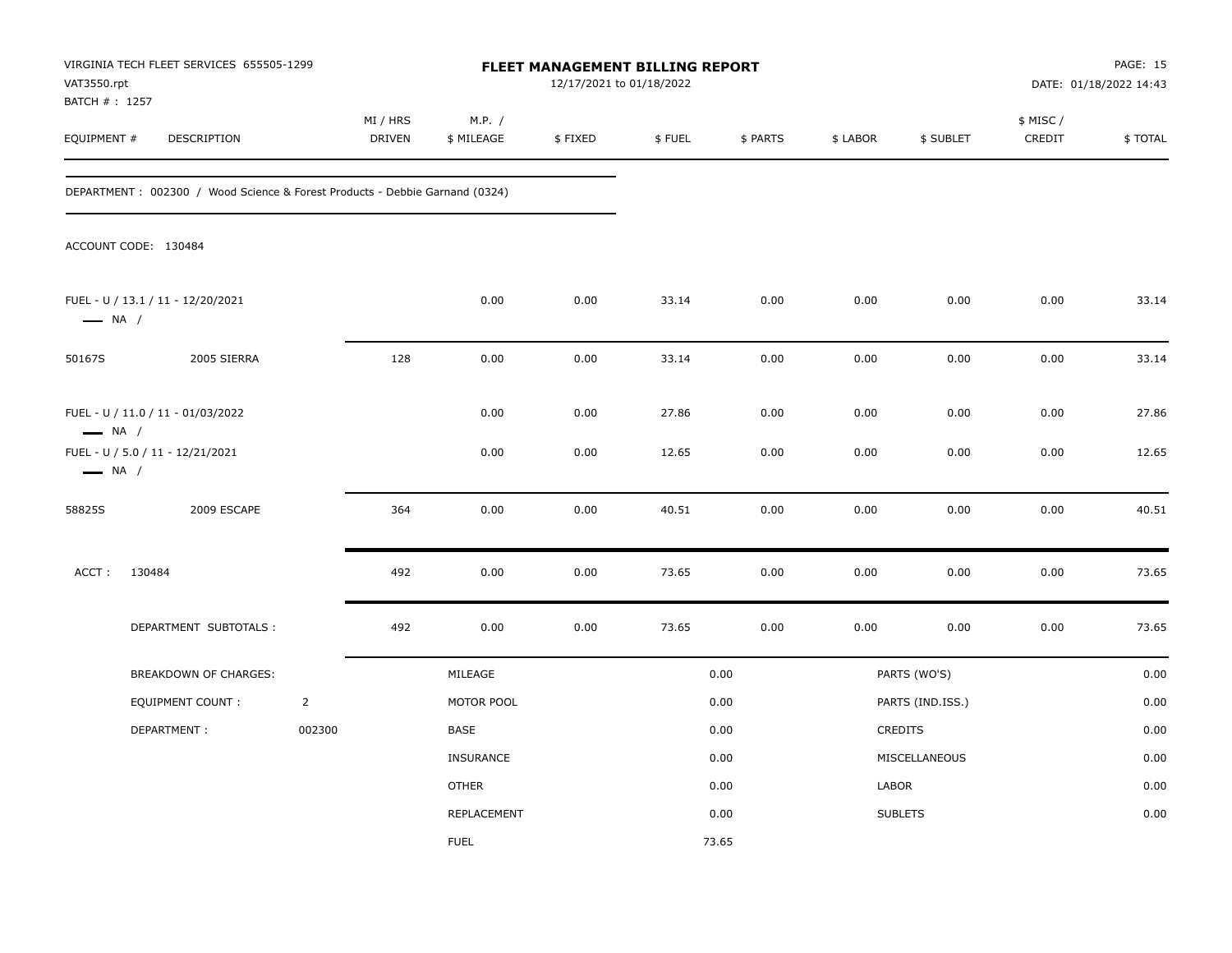| VIRGINIA TECH FLEET SERVICES 655505-1299<br>VAT3550.rpt<br>BATCH #: 1257    |              |                           |                      | FLEET MANAGEMENT BILLING REPORT<br>12/17/2021 to 01/18/2022 |        |          |          |           |                     | <b>PAGE: 16</b><br>DATE: 01/18/2022 14:43 |
|-----------------------------------------------------------------------------|--------------|---------------------------|----------------------|-------------------------------------------------------------|--------|----------|----------|-----------|---------------------|-------------------------------------------|
| EQUIPMENT #<br>DESCRIPTION                                                  |              | MI / HRS<br><b>DRIVEN</b> | M.P. /<br>\$ MILEAGE | \$FIXED                                                     | \$FUEL | \$ PARTS | \$ LABOR | \$ SUBLET | \$ MISC /<br>CREDIT | \$TOTAL                                   |
| DEPARTMENT : 002800 / Agriculture & Life Sciences - Jasmine Phillips (0341) |              |                           |                      |                                                             |        |          |          |           |                     |                                           |
| ACCOUNT CODE: 141321                                                        |              |                           |                      |                                                             |        |          |          |           |                     |                                           |
| FUEL - U / 45.6 / CC - 12/24/2021<br>$\longrightarrow$ NA /                 |              |                           | 0.00                 | 0.00                                                        | 148.50 | 0.00     | 0.00     | 0.00      | 0.00                | 148.50                                    |
| 69981s                                                                      | 2009 Caravan | 1,024                     | 0.00                 | 0.00                                                        | 148.50 | 0.00     | 0.00     | 0.00      | 0.00                | 148.50                                    |
| 141321<br>ACCT:                                                             |              | 1,024                     | 0.00                 | 0.00                                                        | 148.50 | 0.00     | 0.00     | 0.00      | 0.00                | 148.50                                    |
| ACCOUNT CODE: 998745                                                        |              |                           |                      |                                                             |        |          |          |           |                     |                                           |
| FUEL - U / 12.2 / 12 - 12/16/2021<br>$\longrightarrow$ NA /                 |              |                           | 0.00                 | 0.00                                                        | 32.47  | 0.00     | 0.00     | 0.00      | 0.00                | 32.47                                     |
| FUEL - U / 26.2 / CC - 12/24/2021<br>$\longrightarrow$ NA /                 |              |                           | 0.00                 | 0.00                                                        | 81.46  | 0.00     | 0.00     | 0.00      | 0.00                | 81.46                                     |
| 69954s                                                                      | 2016 IMPALA  | 768                       | 0.00                 | 0.00                                                        | 113.93 | 0.00     | 0.00     | 0.00      | 0.00                | 113.93                                    |
| 998745<br>ACCT:                                                             |              | 768                       | 0.00                 | 0.00                                                        | 113.93 | 0.00     | 0.00     | 0.00      | 0.00                | 113.93                                    |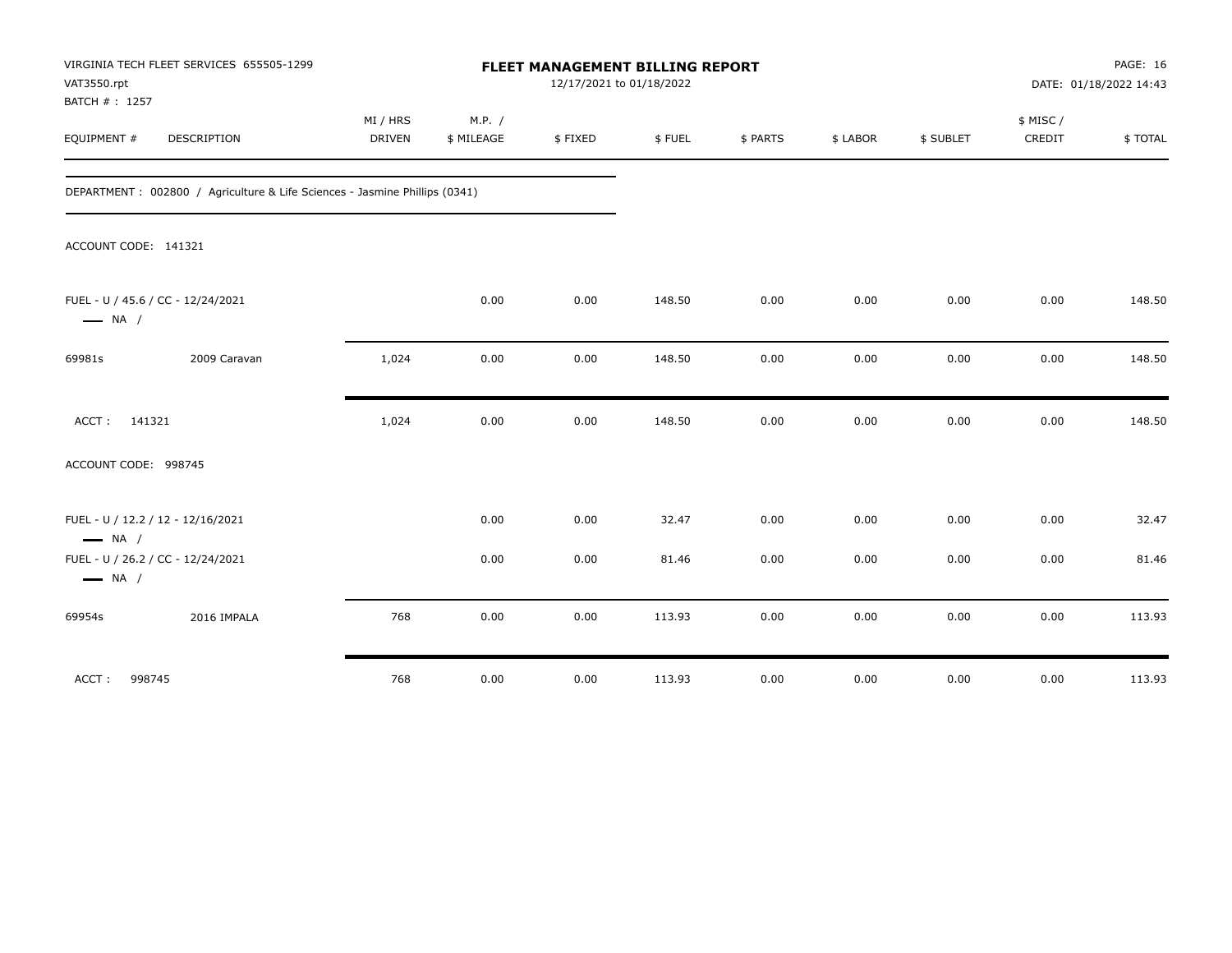| VIRGINIA TECH FLEET SERVICES 655505-1299<br>VAT3550.rpt |                |                    |                      | 12/17/2021 to 01/18/2022 | <b>FLEET MANAGEMENT BILLING REPORT</b> |          |          |                  |                    | PAGE: 17<br>DATE: 01/18/2022 14:43 |
|---------------------------------------------------------|----------------|--------------------|----------------------|--------------------------|----------------------------------------|----------|----------|------------------|--------------------|------------------------------------|
| BATCH #: 1257<br>EQUIPMENT #<br>DESCRIPTION             |                | MI / HRS<br>DRIVEN | M.P. /<br>\$ MILEAGE | \$FIXED                  | \$FUEL                                 | \$ PARTS | \$ LABOR | \$ SUBLET        | \$ MISC/<br>CREDIT | \$TOTAL                            |
| DEPARTMENT SUBTOTALS :                                  |                | 1,792              | 0.00                 | 0.00                     | 262.43                                 | 0.00     | 0.00     | 0.00             | 0.00               | 262.43                             |
| BREAKDOWN OF CHARGES:                                   |                |                    | MILEAGE              |                          |                                        | 0.00     |          | PARTS (WO'S)     |                    | 0.00                               |
| <b>EQUIPMENT COUNT:</b>                                 | $\overline{2}$ |                    | MOTOR POOL           |                          |                                        | 0.00     |          | PARTS (IND.ISS.) |                    | 0.00                               |
| DEPARTMENT:                                             | 002800         |                    | BASE                 |                          |                                        | 0.00     |          | <b>CREDITS</b>   |                    | 0.00                               |
|                                                         |                |                    | <b>INSURANCE</b>     |                          |                                        | 0.00     |          | MISCELLANEOUS    |                    | 0.00                               |
|                                                         |                |                    | OTHER                |                          |                                        | 0.00     | LABOR    |                  |                    | 0.00                               |
|                                                         |                |                    | REPLACEMENT          |                          |                                        | 0.00     |          | <b>SUBLETS</b>   |                    | 0.00                               |
|                                                         |                |                    | <b>FUEL</b>          |                          |                                        | 262.43   |          |                  |                    |                                    |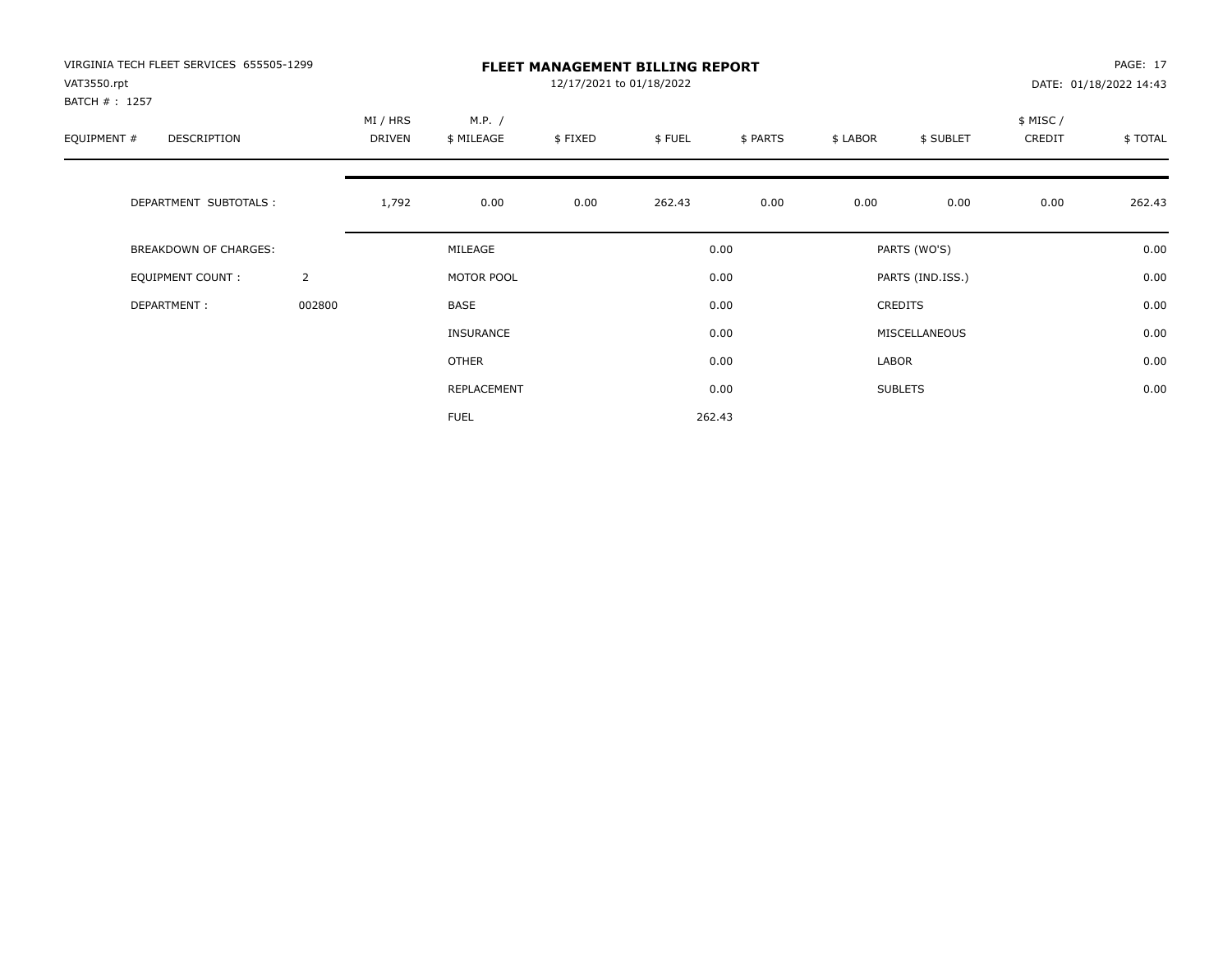| VAT3550.rpt<br>BATCH #: 1257 | VIRGINIA TECH FLEET SERVICES 655505-1299                                 |                    |                      | <b>FLEET MANAGEMENT BILLING REPORT</b><br>12/17/2021 to 01/18/2022 |        |          |          |           |                     | PAGE: 18<br>DATE: 01/18/2022 14:43 |
|------------------------------|--------------------------------------------------------------------------|--------------------|----------------------|--------------------------------------------------------------------|--------|----------|----------|-----------|---------------------|------------------------------------|
| EQUIPMENT #                  | <b>DESCRIPTION</b>                                                       | MI / HRS<br>DRIVEN | M.P. /<br>\$ MILEAGE | \$FIXED                                                            | \$FUEL | \$ PARTS | \$ LABOR | \$ SUBLET | \$ MISC /<br>CREDIT | \$TOTAL                            |
|                              | DEPARTMENT : 003300 / College of Veterinary Medicine - Karen Hall (0342) |                    |                      |                                                                    |        |          |          |           |                     |                                    |
| ACCOUNT CODE: 122183         |                                                                          |                    |                      |                                                                    |        |          |          |           |                     |                                    |
| $\longrightarrow$ NA /       | FUEL - U / 10.0 / 11 - 01/03/2022                                        |                    | 0.00                 | 0.00                                                               | 25.30  | 0.00     | 0.00     | 0.00      | 0.00                | 25.30                              |
| $\longrightarrow$ NA /       | FUEL - U / 26.2 / 12 - 01/13/2022                                        |                    | 0.00                 | 0.00                                                               | 68.04  | 0.00     | 0.00     | 0.00      | 0.00                | 68.04                              |
| 52486S                       | 2006 Silverado                                                           | 389                | 0.00                 | 0.00                                                               | 93.34  | 0.00     | 0.00     | 0.00      | 0.00                | 93.34                              |
| ACCT: 122183                 |                                                                          | 389                | 0.00                 | 0.00                                                               | 93.34  | 0.00     | 0.00     | 0.00      | 0.00                | 93.34                              |
| ACCOUNT CODE: 122702         |                                                                          |                    |                      |                                                                    |        |          |          |           |                     |                                    |
| $\longrightarrow$ NA /       | FUEL - U / 22.6 / 11 - 01/13/2022                                        |                    | 0.00                 | 0.00                                                               | 58.76  | 0.00     | 0.00     | 0.00      | 0.00                | 58.76                              |
| 55213S                       | 2007 SUBURBAN                                                            | 244                | 0.00                 | 0.00                                                               | 58.76  | 0.00     | 0.00     | 0.00      | 0.00                | 58.76                              |
| $\longrightarrow$ NA /       | FUEL - D / 25.1 / 14 - 01/14/2022                                        |                    | 0.00                 | 0.00                                                               | 70.45  | 0.00     | 0.00     | 0.00      | 0.00                | 70.45                              |
| $\longrightarrow$ NA /       | FUEL - D / 25.0 / 13 - 12/17/2021                                        |                    | 0.00                 | 0.00                                                               | 70.22  | 0.00     | 0.00     | 0.00      | 0.00                | 70.22                              |
| 58879S                       | 2011 F250-4x4                                                            | 113                | 0.00                 | 0.00                                                               | 140.67 | 0.00     | 0.00     | 0.00      | 0.00                | 140.67                             |
| ACCT: 122702                 |                                                                          | 357                | 0.00                 | 0.00                                                               | 199.43 | 0.00     | 0.00     | 0.00      | 0.00                | 199.43                             |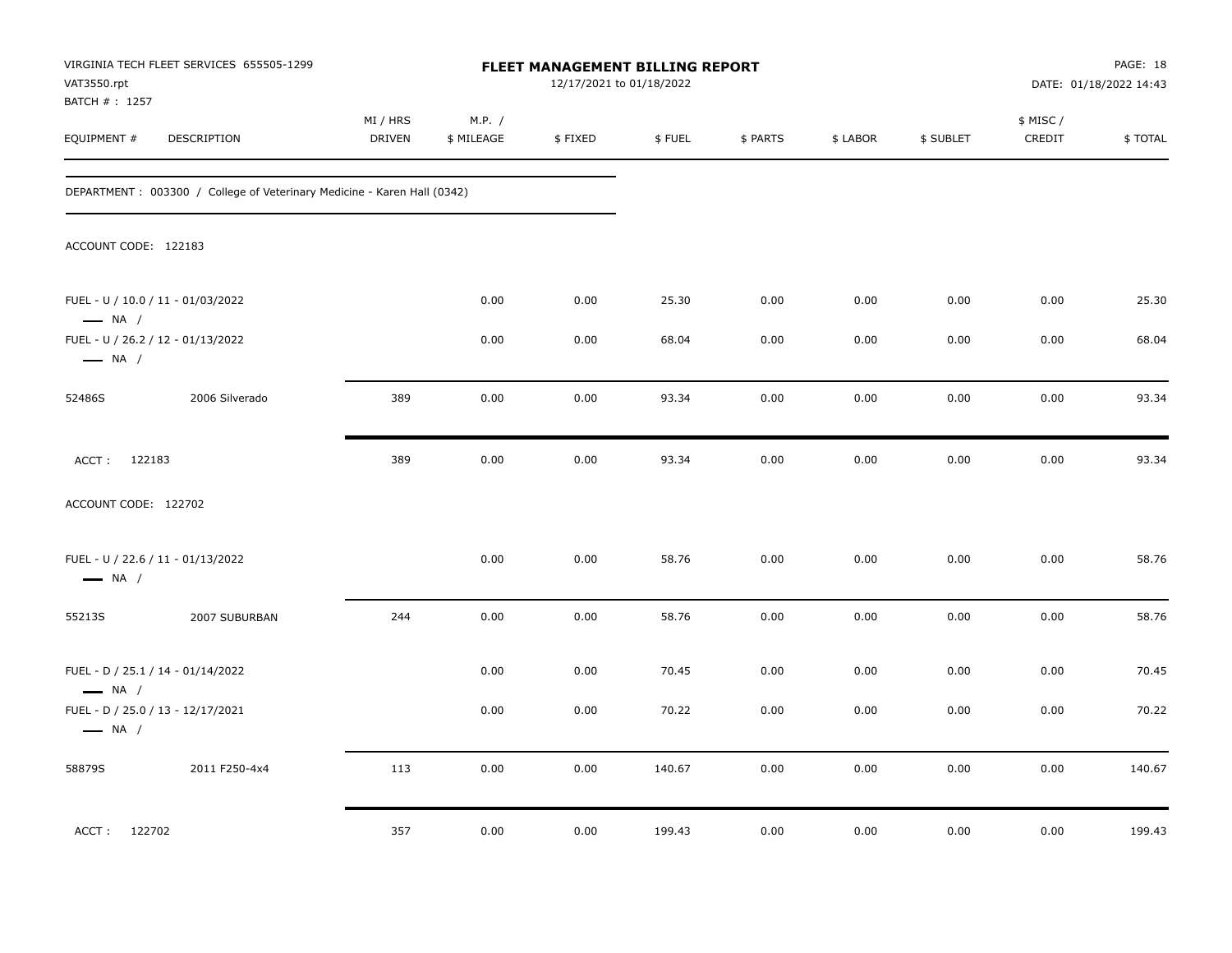| VAT3550.rpt<br>BATCH #: 1257 | VIRGINIA TECH FLEET SERVICES 655505-1299                                 |             |            | <b>FLEET MANAGEMENT BILLING REPORT</b><br>12/17/2021 to 01/18/2022 |        |          |          |           | PAGE: 19<br>DATE: 01/18/2022 14:43 |         |
|------------------------------|--------------------------------------------------------------------------|-------------|------------|--------------------------------------------------------------------|--------|----------|----------|-----------|------------------------------------|---------|
|                              |                                                                          | MI / HRS    | M.P. /     |                                                                    |        |          |          |           | \$ MISC /                          |         |
| EQUIPMENT #                  | <b>DESCRIPTION</b>                                                       | DRIVEN      | \$ MILEAGE | \$FIXED                                                            | \$FUEL | \$ PARTS | \$ LABOR | \$ SUBLET | CREDIT                             | \$TOTAL |
|                              | DEPARTMENT : 003300 / College of Veterinary Medicine - Karen Hall (0342) |             |            |                                                                    |        |          |          |           |                                    |         |
| ACCOUNT CODE: 230455         |                                                                          |             |            |                                                                    |        |          |          |           |                                    |         |
| $\longrightarrow$ NA /       | FUEL - U / 26.8 / 11 - 01/05/2022                                        |             | 0.00       | 0.00                                                               | 67.75  | 0.00     | 0.00     | 0.00      | 0.00                               | 67.75   |
| $\longrightarrow$ NA /       | FUEL - U / 25.6 / 11 - 01/12/2022                                        |             | 0.00       | 0.00                                                               | 66.51  | 0.00     | 0.00     | 0.00      | 0.00                               | 66.51   |
| $\longrightarrow$ NA /       | FUEL - U / 27.4 / 11 - 12/19/2021                                        |             | 0.00       | 0.00                                                               | 69.25  | 0.00     | 0.00     | 0.00      | 0.00                               | 69.25   |
| 55280S                       | 2008 Silverado                                                           | 356         | 0.00       | 0.00                                                               | 203.51 | 0.00     | 0.00     | 0.00      | 0.00                               | 203.51  |
| $\longrightarrow$ NA /       | FUEL - U / 24.0 / CC - 12/24/2021                                        |             | 0.00       | 0.00                                                               | 71.00  | 0.00     | 0.00     | 0.00      | 0.00                               | 71.00   |
| 60190S                       | 2011 F250-4x4                                                            | $\mathsf 0$ | 0.00       | 0.00                                                               | 71.00  | 0.00     | 0.00     | 0.00      | 0.00                               | 71.00   |
| ACCT:<br>230455              |                                                                          | 356         | 0.00       | 0.00                                                               | 274.51 | 0.00     | 0.00     | 0.00      | 0.00                               | 274.51  |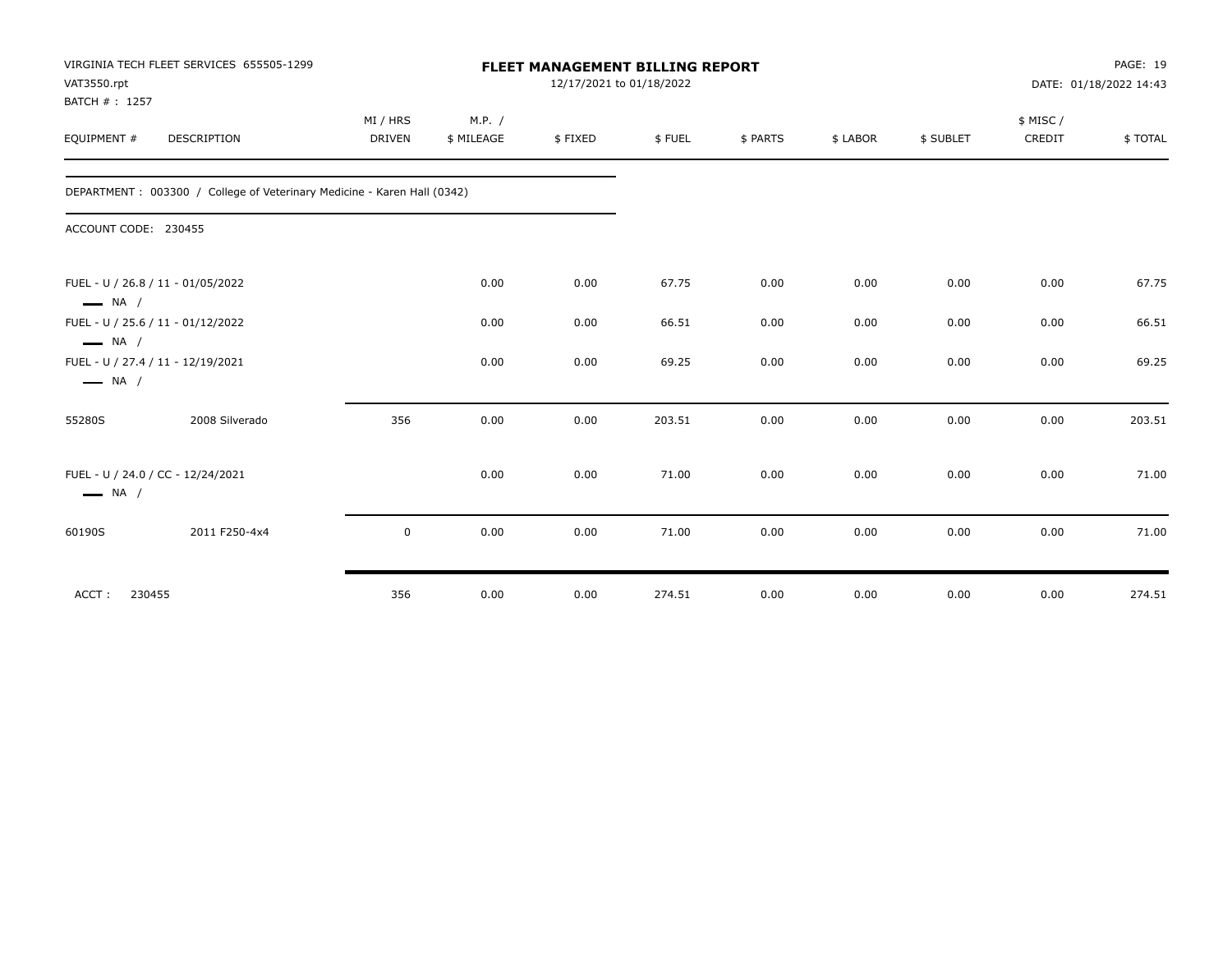| VIRGINIA TECH FLEET SERVICES 655505-1299<br>VAT3550.rpt |        |                    |                      | 12/17/2021 to 01/18/2022 | <b>FLEET MANAGEMENT BILLING REPORT</b> |          |          |                  |                    | PAGE: 20<br>DATE: 01/18/2022 14:43 |
|---------------------------------------------------------|--------|--------------------|----------------------|--------------------------|----------------------------------------|----------|----------|------------------|--------------------|------------------------------------|
| BATCH #: 1257<br>EQUIPMENT #<br>DESCRIPTION             |        | MI / HRS<br>DRIVEN | M.P. /<br>\$ MILEAGE | \$FIXED                  | \$FUEL                                 | \$ PARTS | \$ LABOR | \$ SUBLET        | \$ MISC/<br>CREDIT | \$TOTAL                            |
| DEPARTMENT SUBTOTALS :                                  |        | 1,102              | 0.00                 | 0.00                     | 567.28                                 | 0.00     | 0.00     | 0.00             | 0.00               | 567.28                             |
| BREAKDOWN OF CHARGES:                                   |        |                    | MILEAGE              |                          |                                        | 0.00     |          | PARTS (WO'S)     |                    | 0.00                               |
| <b>EQUIPMENT COUNT:</b>                                 | 5      |                    | MOTOR POOL           |                          |                                        | 0.00     |          | PARTS (IND.ISS.) |                    | 0.00                               |
| DEPARTMENT:                                             | 003300 |                    | BASE                 |                          |                                        | 0.00     |          | <b>CREDITS</b>   |                    | 0.00                               |
|                                                         |        |                    | <b>INSURANCE</b>     |                          |                                        | 0.00     |          | MISCELLANEOUS    |                    | 0.00                               |
|                                                         |        |                    | OTHER                |                          |                                        | 0.00     | LABOR    |                  |                    | 0.00                               |
|                                                         |        |                    | REPLACEMENT          |                          |                                        | 0.00     |          | <b>SUBLETS</b>   |                    | 0.00                               |
|                                                         |        |                    | <b>FUEL</b>          |                          |                                        | 567.28   |          |                  |                    |                                    |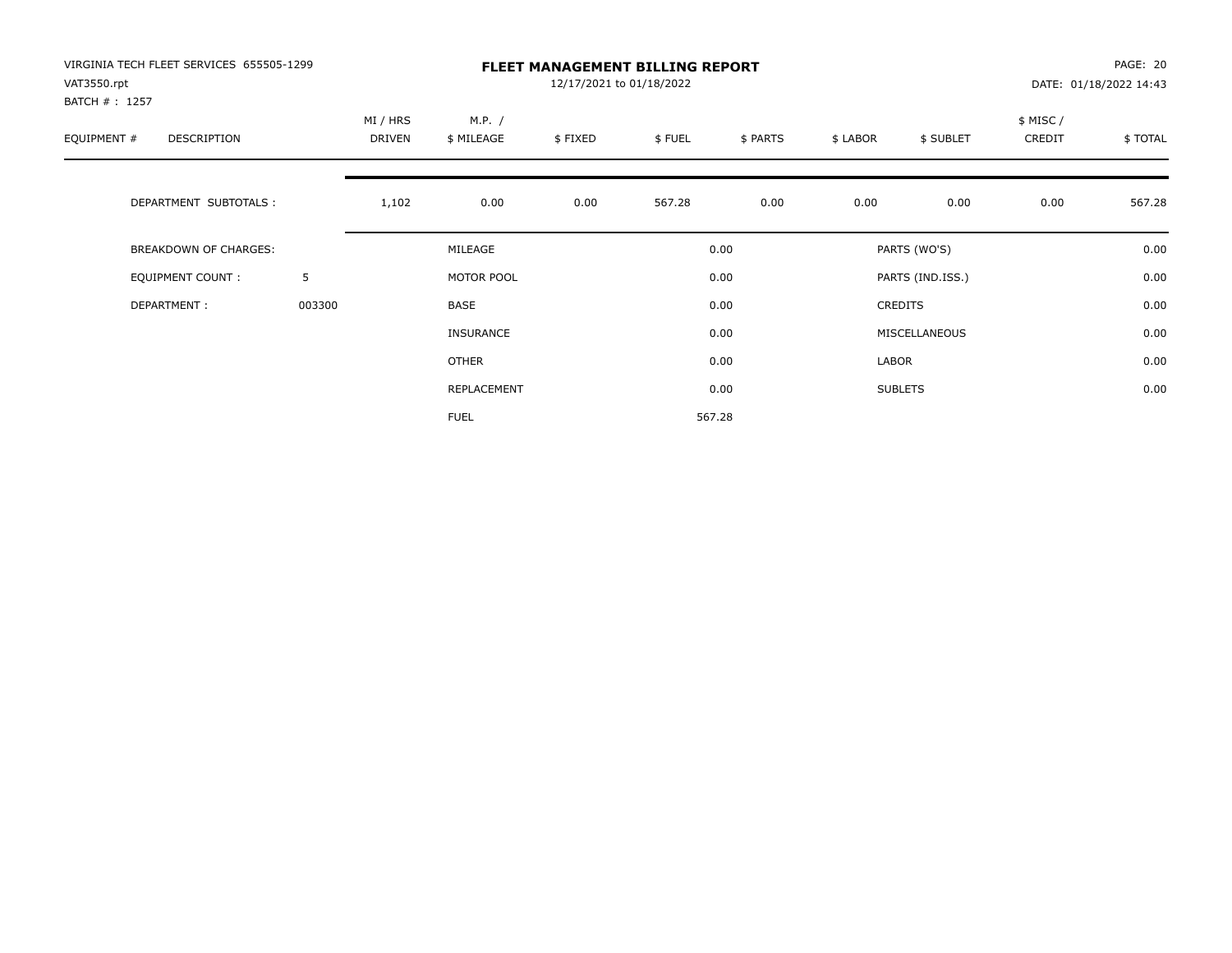| VAT3550.rpt<br>BATCH #: 1257 | VIRGINIA TECH FLEET SERVICES 655505-1299                                |              |                           |                      | FLEET MANAGEMENT BILLING REPORT<br>12/17/2021 to 01/18/2022 |        |          |          |                  |                    | PAGE: 21<br>DATE: 01/18/2022 14:43 |
|------------------------------|-------------------------------------------------------------------------|--------------|---------------------------|----------------------|-------------------------------------------------------------|--------|----------|----------|------------------|--------------------|------------------------------------|
| EQUIPMENT #                  | <b>DESCRIPTION</b>                                                      |              | MI / HRS<br><b>DRIVEN</b> | M.P. /<br>\$ MILEAGE | \$FIXED                                                     | \$FUEL | \$ PARTS | \$ LABOR | \$ SUBLET        | \$ MISC/<br>CREDIT | \$TOTAL                            |
|                              | DEPARTMENT : 003400 / College of Veterinary Medicine - Angela Webb 0442 |              |                           |                      |                                                             |        |          |          |                  |                    |                                    |
|                              | ACCOUNT CODE: 177613                                                    |              |                           |                      |                                                             |        |          |          |                  |                    |                                    |
| $\longrightarrow$ NA /       | FUEL - U / 2.3 / 11 - 01/12/2022                                        |              |                           | 0.00                 | 0.00                                                        | 6.08   | 0.00     | 0.00     | 0.00             | 0.00               | 6.08                               |
| $\longrightarrow$ NA /       | FUEL - U / 24.9 / 11 - 01/12/2022                                       |              |                           | 0.00                 | 0.00                                                        | 64.74  | 0.00     | 0.00     | 0.00             | 0.00               | 64.74                              |
| 50174S                       | 2005 Silverado                                                          |              | 254                       | 0.00                 | 0.00                                                        | 70.82  | 0.00     | 0.00     | 0.00             | 0.00               | 70.82                              |
| ACCT:                        | 177613                                                                  |              | 254                       | 0.00                 | 0.00                                                        | 70.82  | 0.00     | 0.00     | 0.00             | 0.00               | 70.82                              |
|                              | DEPARTMENT SUBTOTALS :                                                  |              | 254                       | 0.00                 | 0.00                                                        | 70.82  | 0.00     | 0.00     | 0.00             | 0.00               | 70.82                              |
|                              | <b>BREAKDOWN OF CHARGES:</b>                                            |              |                           | MILEAGE              |                                                             |        | 0.00     |          | PARTS (WO'S)     |                    | 0.00                               |
|                              | EQUIPMENT COUNT :                                                       | $\mathbf{1}$ |                           | MOTOR POOL           |                                                             |        | 0.00     |          | PARTS (IND.ISS.) |                    | 0.00                               |
|                              | DEPARTMENT:                                                             | 003400       |                           | BASE                 |                                                             |        | 0.00     |          | CREDITS          |                    | 0.00                               |
|                              |                                                                         |              |                           | INSURANCE            |                                                             |        | 0.00     |          | MISCELLANEOUS    |                    | 0.00                               |
|                              |                                                                         |              |                           | <b>OTHER</b>         |                                                             |        | 0.00     | LABOR    |                  |                    | 0.00                               |
|                              |                                                                         |              |                           | REPLACEMENT          |                                                             |        | 0.00     |          | <b>SUBLETS</b>   |                    | 0.00                               |
|                              |                                                                         |              |                           | <b>FUEL</b>          |                                                             |        | 70.82    |          |                  |                    |                                    |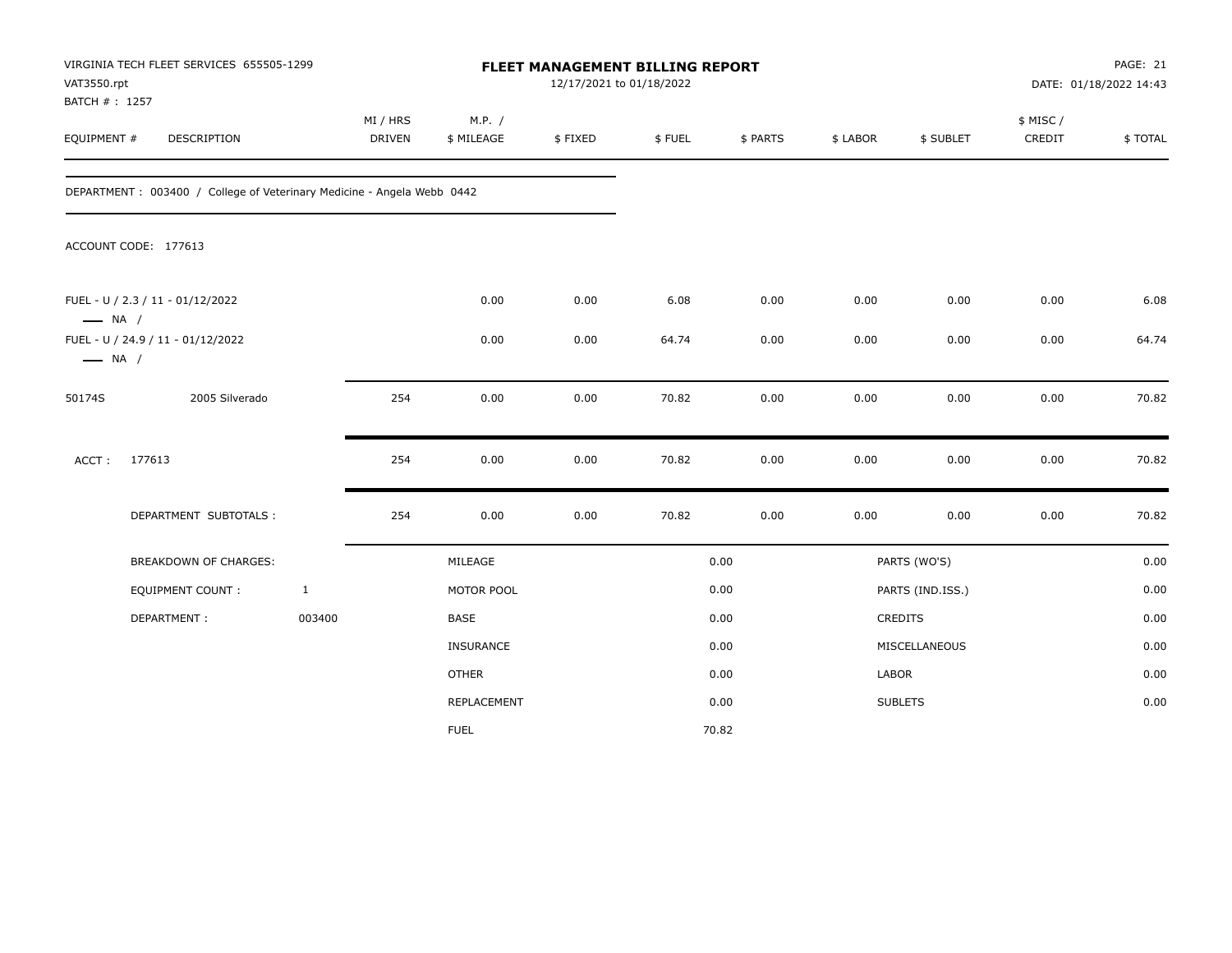| VAT3550.rpt<br>BATCH #: 1257                                           | VIRGINIA TECH FLEET SERVICES 655505-1299                                     |              |                    |                      | FLEET MANAGEMENT BILLING REPORT<br>12/17/2021 to 01/18/2022 |        |          |          |                  |                     | PAGE: 22<br>DATE: 01/18/2022 14:43 |
|------------------------------------------------------------------------|------------------------------------------------------------------------------|--------------|--------------------|----------------------|-------------------------------------------------------------|--------|----------|----------|------------------|---------------------|------------------------------------|
| EQUIPMENT #                                                            | DESCRIPTION                                                                  |              | MI / HRS<br>DRIVEN | M.P. /<br>\$ MILEAGE | \$FIXED                                                     | \$FUEL | \$ PARTS | \$ LABOR | \$ SUBLET        | \$ MISC /<br>CREDIT | \$TOTAL                            |
|                                                                        | DEPARTMENT : 003700 / Population Health Sciences Dept - Tammy Stevers (0395) |              |                    |                      |                                                             |        |          |          |                  |                     |                                    |
|                                                                        | ACCOUNT CODE: 118799                                                         |              |                    |                      |                                                             |        |          |          |                  |                     |                                    |
| $\longrightarrow$ NA /                                                 | FUEL - U / 6.1 / 12 - 12/16/2021                                             |              |                    | 0.00                 | 0.00                                                        | 16.26  | 0.00     | 0.00     | 0.00             | 0.00                | 16.26                              |
|                                                                        | FUEL - U / 27.7 / CC - 12/24/2021                                            |              |                    | 0.00                 | 0.00                                                        | 87.80  | 0.00     | 0.00     | 0.00             | 0.00                | 87.80                              |
| $\longrightarrow$ NA /<br><b>BASE CHARGE</b><br>$\longrightarrow$ NA / |                                                                              |              |                    | 0.00                 | 483.00                                                      | 0.00   | 0.00     | 0.00     | 0.00             | 0.00                | 483.00                             |
| <b>PA10</b>                                                            | 2016 IMPALA                                                                  |              | $\mathbf 0$        | 0.00                 | 483.00                                                      | 104.06 | 0.00     | 0.00     | 0.00             | 0.00                | 587.06                             |
| ACCT:                                                                  | 118799                                                                       |              | $\mathbf 0$        | 0.00                 | 483.00                                                      | 104.06 | 0.00     | 0.00     | 0.00             | 0.00                | 587.06                             |
|                                                                        | DEPARTMENT SUBTOTALS :                                                       |              | $\pmb{0}$          | 0.00                 | 483.00                                                      | 104.06 | 0.00     | 0.00     | 0.00             | 0.00                | 587.06                             |
|                                                                        | BREAKDOWN OF CHARGES:                                                        |              |                    | MILEAGE              |                                                             |        | 0.00     |          | PARTS (WO'S)     |                     | 0.00                               |
|                                                                        | <b>EQUIPMENT COUNT:</b>                                                      | $\mathbf{1}$ |                    | MOTOR POOL           |                                                             |        | 0.00     |          | PARTS (IND.ISS.) |                     | 0.00                               |
|                                                                        | DEPARTMENT:                                                                  | 003700       |                    | BASE                 |                                                             |        | 483.00   |          | <b>CREDITS</b>   |                     | 0.00                               |
|                                                                        |                                                                              |              |                    | <b>INSURANCE</b>     |                                                             |        | 0.00     |          | MISCELLANEOUS    |                     | 0.00                               |
|                                                                        |                                                                              |              |                    | <b>OTHER</b>         |                                                             |        | 0.00     | LABOR    |                  |                     | 0.00                               |
|                                                                        |                                                                              |              |                    | REPLACEMENT          |                                                             |        | 0.00     |          | <b>SUBLETS</b>   |                     | 0.00                               |
|                                                                        |                                                                              |              |                    | <b>FUEL</b>          |                                                             | 104.06 |          |          |                  |                     |                                    |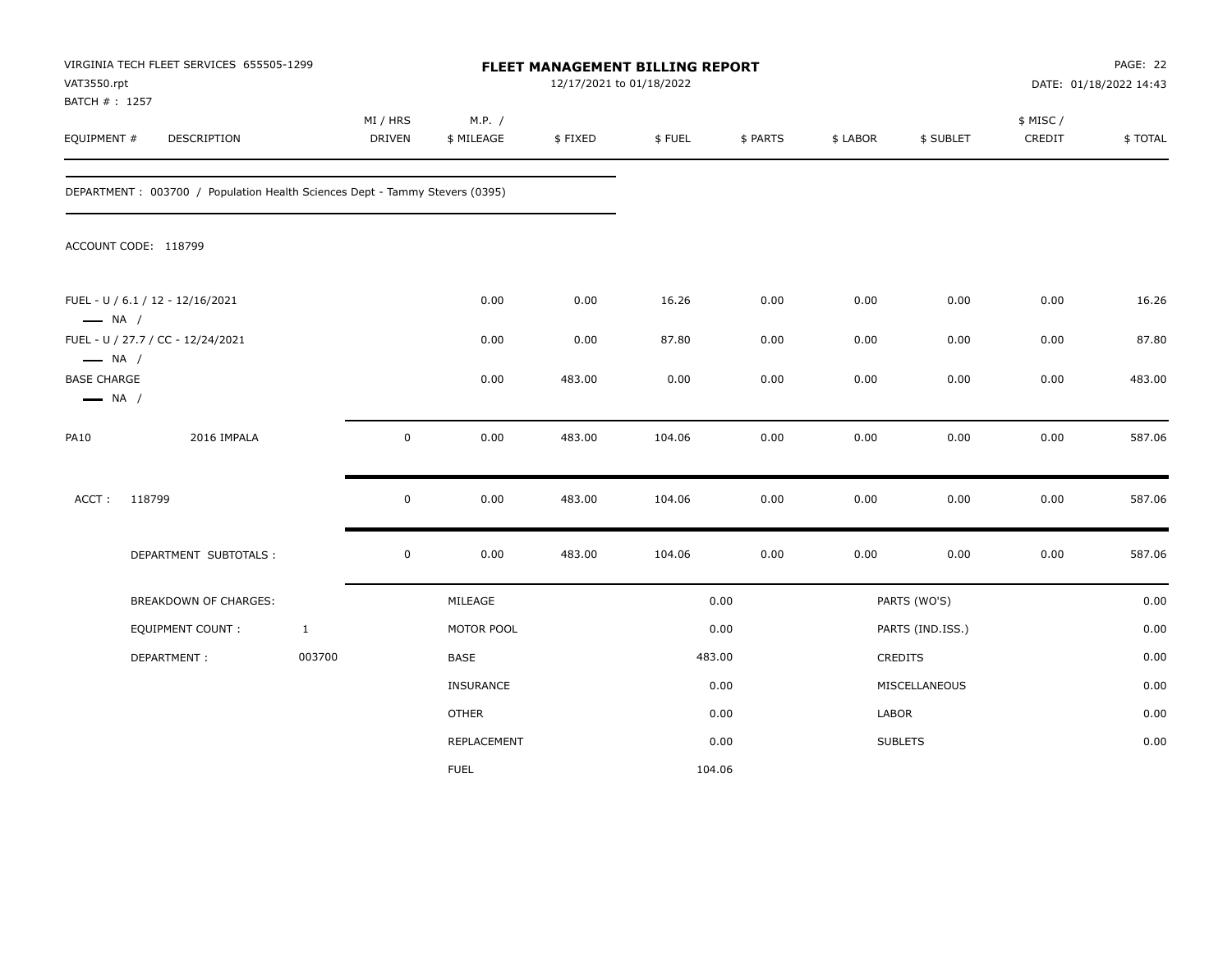| VAT3550.rpt<br>BATCH #: 1257                               | VIRGINIA TECH FLEET SERVICES 655505-1299                           |                    |                      | FLEET MANAGEMENT BILLING REPORT<br>12/17/2021 to 01/18/2022 |        |          |          |           |                    | PAGE: 23<br>DATE: 01/18/2022 14:43 |
|------------------------------------------------------------|--------------------------------------------------------------------|--------------------|----------------------|-------------------------------------------------------------|--------|----------|----------|-----------|--------------------|------------------------------------|
| EQUIPMENT#                                                 | DESCRIPTION                                                        | MI / HRS<br>DRIVEN | M.P. /<br>\$ MILEAGE | \$FIXED                                                     | \$FUEL | \$ PARTS | \$ LABOR | \$ SUBLET | \$ MISC/<br>CREDIT | \$TOTAL                            |
|                                                            | DEPARTMENT: 003900 / CVM Teaching Hospital - Jenny Robinson (0442) |                    |                      |                                                             |        |          |          |           |                    |                                    |
| ACCOUNT CODE: 117722                                       |                                                                    |                    |                      |                                                             |        |          |          |           |                    |                                    |
| $\longrightarrow$ NA /                                     | FUEL - U / 17.2 / 11 - 01/02/2022                                  |                    | 0.00                 | 0.00                                                        | 43.47  | 0.00     | 0.00     | 0.00      | 0.00               | 43.47                              |
| 60195S                                                     | 2011 F250-4x4                                                      | $\mathsf 0$        | 0.00                 | 0.00                                                        | 43.47  | 0.00     | 0.00     | 0.00      | 0.00               | 43.47                              |
| FUEL - U / 9.7 / 12 - 01/05/2022<br>$\longrightarrow$ NA / |                                                                    |                    | 0.00                 | 0.00                                                        | 24.64  | 0.00     | 0.00     | 0.00      | 0.00               | 24.64                              |
|                                                            | FUEL - U / 10.1 / 11 - 01/06/2022                                  |                    | 0.00                 | 0.00                                                        | 25.63  | 0.00     | 0.00     | 0.00      | 0.00               | 25.63                              |
| $\longrightarrow$ NA /<br>$\longrightarrow$ NA /           | FUEL - U / 13.3 / 11 - 01/10/2022                                  |                    | 0.00                 | 0.00                                                        | 34.48  | 0.00     | 0.00     | 0.00      | 0.00               | 34.48                              |
| $\longrightarrow$ NA /                                     | FUEL - U / 11.7 / 11 - 01/12/2022                                  |                    | 0.00                 | 0.00                                                        | 30.37  | 0.00     | 0.00     | 0.00      | 0.00               | 30.37                              |
| $\longrightarrow$ NA /                                     | FUEL - U / 19.0 / 11 - 01/14/2022                                  |                    | 0.00                 | 0.00                                                        | 49.30  | 0.00     | 0.00     | 0.00      | 0.00               | 49.30                              |
| $\longrightarrow$ NA /                                     | FUEL - U / 18.2 / 12 - 12/20/2021                                  |                    | 0.00                 | 0.00                                                        | 46.05  | 0.00     | 0.00     | 0.00      | 0.00               | 46.05                              |
| $\longrightarrow$ NA /                                     | FUEL - U / 12.6 / 11 - 12/22/2021                                  |                    | 0.00                 | 0.00                                                        | 31.83  | 0.00     | 0.00     | 0.00      | 0.00               | 31.83                              |
| $\longrightarrow$ NA /                                     | FUEL - U / 13.5 / 11 - 12/29/2021                                  |                    | 0.00                 | 0.00                                                        | 34.21  | 0.00     | 0.00     | 0.00      | 0.00               | 34.21                              |
| 61720S                                                     | 2011 F250                                                          | 1,119              | 0.00                 | 0.00                                                        | 276.51 | 0.00     | 0.00     | 0.00      | 0.00               | 276.51                             |
| $\longrightarrow$ NA /                                     | FUEL - U / 29.0 / 12 - 01/12/2022                                  |                    | 0.00                 | 0.00                                                        | 75.45  | 0.00     | 0.00     | 0.00      | 0.00               | 75.45                              |
| FUEL - U / 9.0 / 11 - 01/13/2022<br>$\longrightarrow$ NA / |                                                                    |                    | 0.00                 | 0.00                                                        | 23.35  | 0.00     | 0.00     | 0.00      | 0.00               | 23.35                              |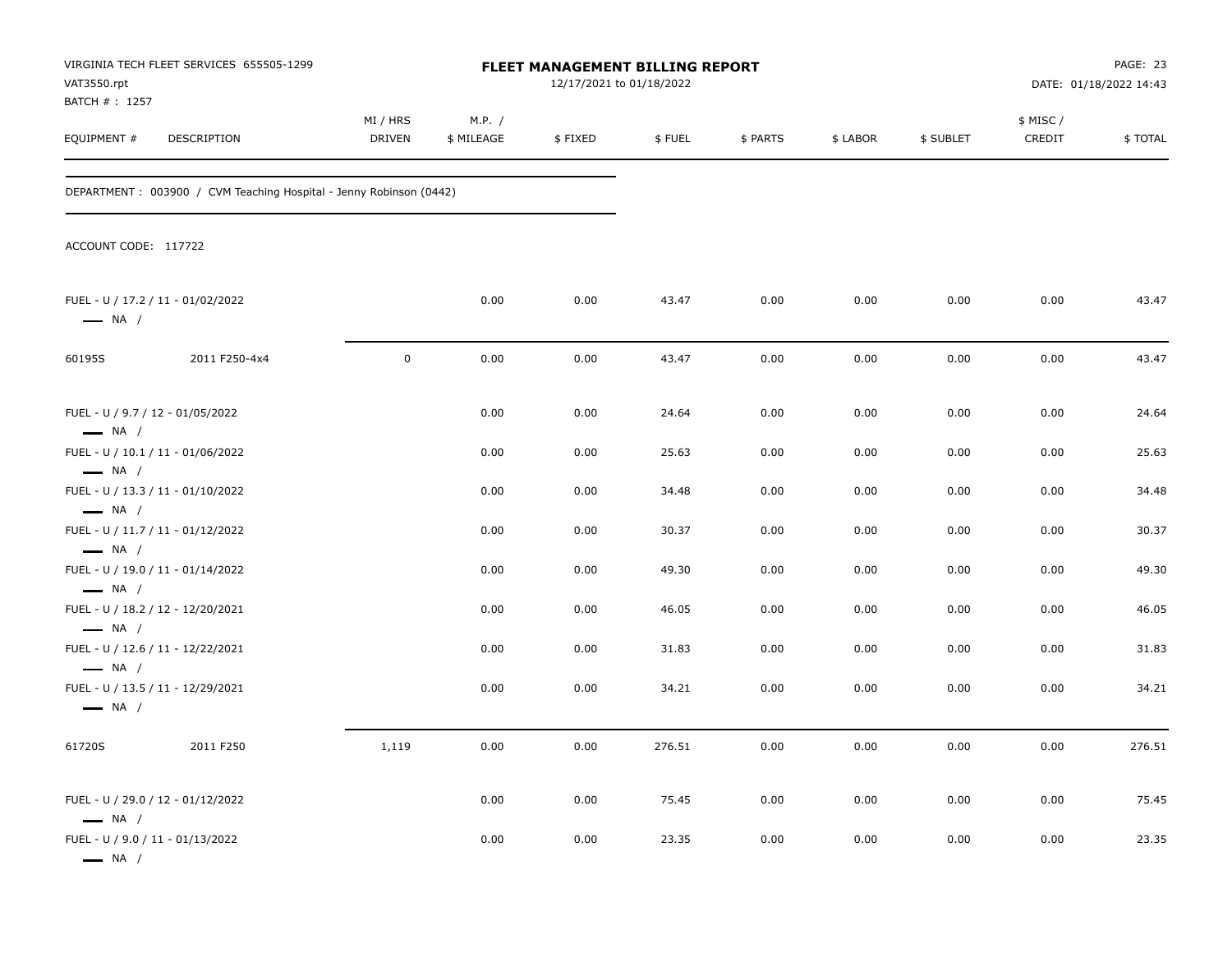| VAT3550.rpt<br>BATCH #: 1257                               | VIRGINIA TECH FLEET SERVICES 655505-1299                           |                           |                      | FLEET MANAGEMENT BILLING REPORT<br>12/17/2021 to 01/18/2022 |        |          |          |           |                     | PAGE: 24<br>DATE: 01/18/2022 14:43 |
|------------------------------------------------------------|--------------------------------------------------------------------|---------------------------|----------------------|-------------------------------------------------------------|--------|----------|----------|-----------|---------------------|------------------------------------|
| EQUIPMENT #                                                | DESCRIPTION                                                        | MI / HRS<br><b>DRIVEN</b> | M.P. /<br>\$ MILEAGE | \$FIXED                                                     | \$FUEL | \$ PARTS | \$ LABOR | \$ SUBLET | \$ MISC /<br>CREDIT | \$TOTAL                            |
|                                                            | DEPARTMENT: 003900 / CVM Teaching Hospital - Jenny Robinson (0442) |                           |                      |                                                             |        |          |          |           |                     |                                    |
| FUEL - U / 8.4 / 12 - 12/20/2021<br>$\longrightarrow$ NA / |                                                                    |                           | 0.00                 | 0.00                                                        | 21.15  | 0.00     | 0.00     | 0.00      | 0.00                | 21.15                              |
| FUEL - U / 7.4 / 11 - 12/30/2021<br>$\longrightarrow$ NA / |                                                                    |                           | 0.00                 | 0.00                                                        | 18.77  | 0.00     | 0.00     | 0.00      | 0.00                | 18.77                              |
| 66996S                                                     | 2015 F250-4x4                                                      | 565                       | 0.00                 | 0.00                                                        | 138.72 | 0.00     | 0.00     | 0.00      | 0.00                | 138.72                             |
| $\longrightarrow$ NA /                                     | FUEL - U / 17.7 / 11 - 01/06/2022                                  |                           | 0.00                 | 0.00                                                        | 44.73  | 0.00     | 0.00     | 0.00      | 0.00                | 44.73                              |
| $\longrightarrow$ NA /                                     | FUEL - U / 20.5 / 11 - 01/12/2022                                  |                           | 0.00                 | 0.00                                                        | 53.27  | 0.00     | 0.00     | 0.00      | 0.00                | 53.27                              |
| $\longrightarrow$ NA /                                     | FUEL - U / 16.1 / 12 - 01/14/2022                                  |                           | 0.00                 | 0.00                                                        | 41.89  | 0.00     | 0.00     | 0.00      | 0.00                | 41.89                              |
| $\longrightarrow$ NA /                                     | FUEL - U / 21.2 / 11 - 12/17/2021                                  |                           | 0.00                 | 0.00                                                        | 53.74  | 0.00     | 0.00     | 0.00      | 0.00                | 53.74                              |
| $\longrightarrow$ NA /                                     | FUEL - U / 18.6 / 11 - 12/30/2021                                  |                           | 0.00                 | 0.00                                                        | 47.06  | 0.00     | 0.00     | 0.00      | 0.00                | 47.06                              |
| PARTS ISSUE # I312275<br>$\longrightarrow$ NA /            |                                                                    |                           | 0.00                 | 0.00                                                        | 0.00   | 7.20     | 0.00     | 0.00      | 0.00                | 7.20                               |
| 74639S                                                     | 2018 F250-4x4                                                      | 1,127                     | 0.00                 | 0.00                                                        | 240.69 | 7.20     | 0.00     | 0.00      | 0.00                | 247.89                             |
| ACCT: 117722                                               |                                                                    | 2,811                     | 0.00                 | 0.00                                                        | 699.39 | 7.20     | 0.00     | 0.00      | 0.00                | 706.59                             |
| ACCOUNT CODE: 117998                                       |                                                                    |                           |                      |                                                             |        |          |          |           |                     |                                    |
| FUEL - U / 6.6 / 11 - 01/12/2022<br>$\longrightarrow$ NA / |                                                                    |                           | 0.00                 | 0.00                                                        | 17.03  | 0.00     | 0.00     | 0.00      | 0.00                | 17.03                              |
| $\longrightarrow$ NA $/$                                   | FUEL - U / 22.2 / CC - 12/24/2021                                  |                           | 0.00                 | 0.00                                                        | 72.50  | 0.00     | 0.00     | 0.00      | 0.00                | 72.50                              |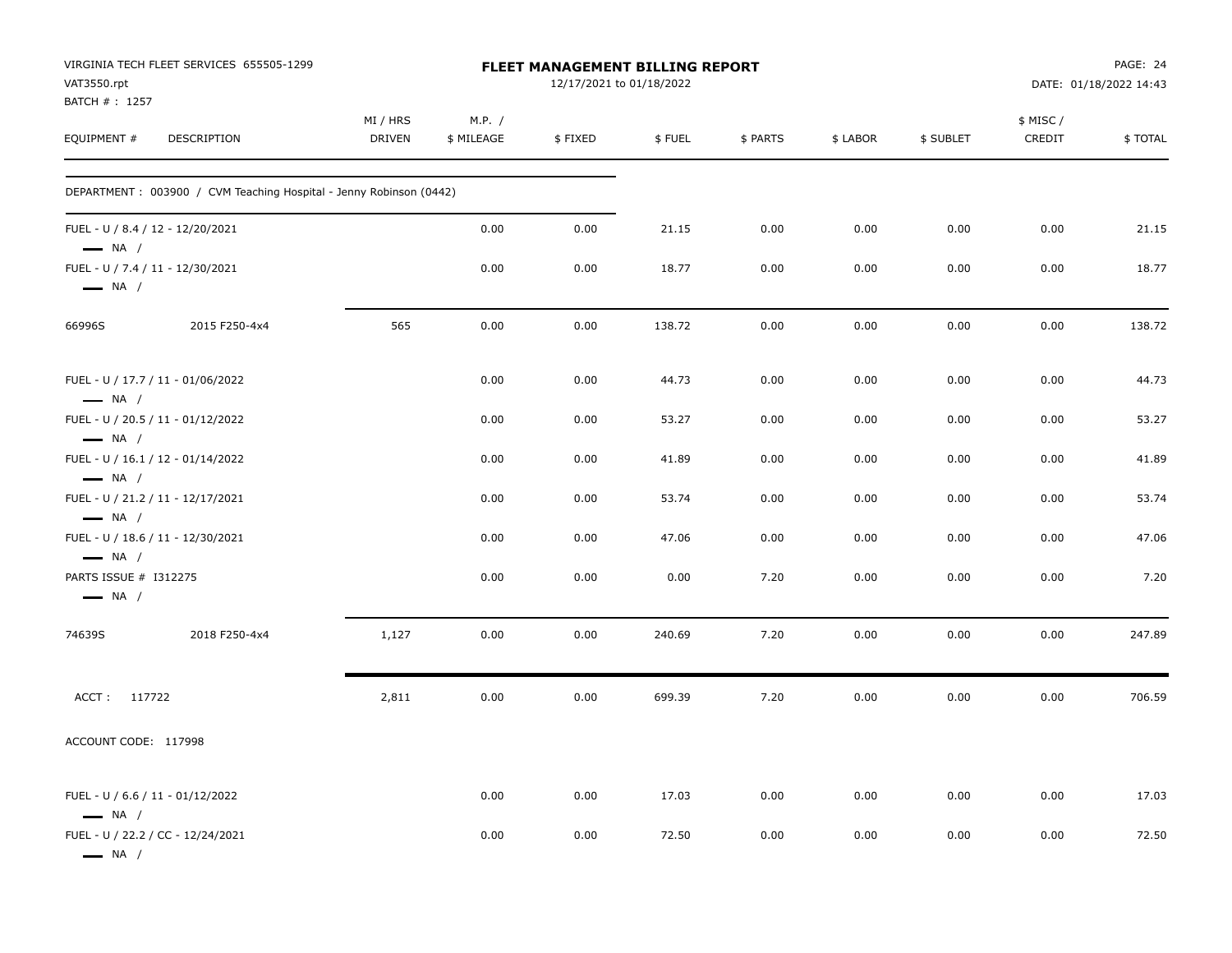| VAT3550.rpt<br>BATCH #: 1257                     | VIRGINIA TECH FLEET SERVICES 655505-1299                           |                           |                      | FLEET MANAGEMENT BILLING REPORT<br>12/17/2021 to 01/18/2022 |        |          |          |           |                    | <b>PAGE: 25</b><br>DATE: 01/18/2022 14:43 |
|--------------------------------------------------|--------------------------------------------------------------------|---------------------------|----------------------|-------------------------------------------------------------|--------|----------|----------|-----------|--------------------|-------------------------------------------|
| EQUIPMENT #                                      | DESCRIPTION                                                        | MI / HRS<br><b>DRIVEN</b> | M.P. /<br>\$ MILEAGE | \$FIXED                                                     | \$FUEL | \$ PARTS | \$ LABOR | \$ SUBLET | \$ MISC/<br>CREDIT | \$TOTAL                                   |
|                                                  | DEPARTMENT: 003900 / CVM Teaching Hospital - Jenny Robinson (0442) |                           |                      |                                                             |        |          |          |           |                    |                                           |
| $\longrightarrow$ NA /                           | FUEL - U / 10.9 / 11 - 12/30/2021                                  |                           | 0.00                 | 0.00                                                        | 27.68  | 0.00     | 0.00     | 0.00      | 0.00               | 27.68                                     |
| 58810S                                           | 2009 F350 4\4                                                      | 372                       | 0.00                 | 0.00                                                        | 117.21 | 0.00     | 0.00     | 0.00      | 0.00               | 117.21                                    |
| ACCT: 117998                                     |                                                                    | 372                       | 0.00                 | 0.00                                                        | 117.21 | 0.00     | 0.00     | 0.00      | 0.00               | 117.21                                    |
| ACCOUNT CODE: 120014                             |                                                                    |                           |                      |                                                             |        |          |          |           |                    |                                           |
| $\longrightarrow$ NA /                           | FUEL - U / 27.8 / 11 - 01/05/2022                                  |                           | 0.00                 | 0.00                                                        | 70.31  | 0.00     | 0.00     | 0.00      | 0.00               | 70.31                                     |
|                                                  | FUEL - U / 16.7 / 11 - 01/11/2022                                  |                           | 0.00                 | 0.00                                                        | 43.32  | 0.00     | 0.00     | 0.00      | 0.00               | 43.32                                     |
| $\longrightarrow$ NA /<br>$\longrightarrow$ NA / | FUEL - U / 11.3 / 11 - 01/14/2022                                  |                           | 0.00                 | 0.00                                                        | 29.30  | 0.00     | 0.00     | 0.00      | 0.00               | 29.30                                     |
| $\longrightarrow$ NA /                           | FUEL - U / 14.1 / 11 - 12/16/2021                                  |                           | 0.00                 | 0.00                                                        | 37.73  | 0.00     | 0.00     | 0.00      | 0.00               | 37.73                                     |
| $\longrightarrow$ NA /                           | FUEL - U / 13.8 / 11 - 12/21/2021                                  |                           | 0.00                 | 0.00                                                        | 34.79  | 0.00     | 0.00     | 0.00      | 0.00               | 34.79                                     |
| $\longrightarrow$ NA /                           | FUEL - U / 2.9 / CC - 12/24/2021                                   |                           | 0.00                 | 0.00                                                        | 10.00  | 0.00     | 0.00     | 0.00      | 0.00               | 10.00                                     |
| 55087S                                           | 2007 Silverado                                                     | 773                       | 0.00                 | 0.00                                                        | 225.45 | 0.00     | 0.00     | 0.00      | 0.00               | 225.45                                    |
| $\longrightarrow$ NA /                           | FUEL - U / 12.3 / 11 - 01/10/2022                                  |                           | 0.00                 | 0.00                                                        | 32.06  | 0.00     | 0.00     | 0.00      | 0.00               | 32.06                                     |
| $\longrightarrow$ NA /                           | FUEL - U / 10.5 / 11 - 12/17/2021                                  |                           | 0.00                 | 0.00                                                        | 26.64  | 0.00     | 0.00     | 0.00      | 0.00               | 26.64                                     |
| $\longrightarrow$ NA /                           | FUEL - U / 83.7 / CC - 12/24/2021                                  |                           | 0.00                 | 0.00                                                        | 267.65 | 0.00     | 0.00     | 0.00      | 0.00               | 267.65                                    |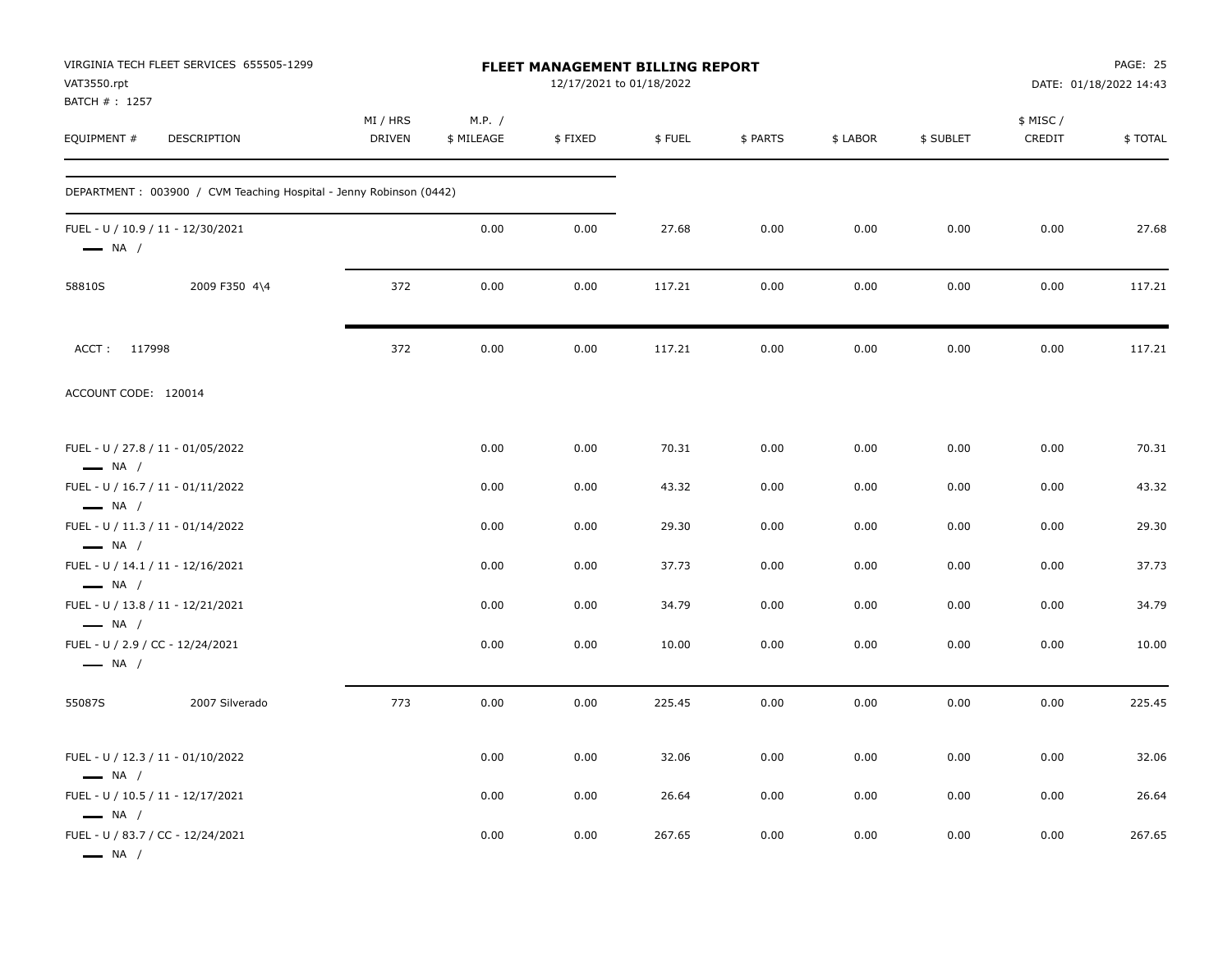| VAT3550.rpt<br>BATCH # : 1257                              | VIRGINIA TECH FLEET SERVICES 655505-1299                            |                    |                      | FLEET MANAGEMENT BILLING REPORT<br>12/17/2021 to 01/18/2022 |        |          |          |           |                    | PAGE: 26<br>DATE: 01/18/2022 14:43 |
|------------------------------------------------------------|---------------------------------------------------------------------|--------------------|----------------------|-------------------------------------------------------------|--------|----------|----------|-----------|--------------------|------------------------------------|
| EQUIPMENT #                                                | DESCRIPTION                                                         | MI / HRS<br>DRIVEN | M.P. /<br>\$ MILEAGE | \$FIXED                                                     | \$FUEL | \$ PARTS | \$ LABOR | \$ SUBLET | \$ MISC/<br>CREDIT | \$TOTAL                            |
|                                                            | DEPARTMENT : 003900 / CVM Teaching Hospital - Jenny Robinson (0442) |                    |                      |                                                             |        |          |          |           |                    |                                    |
| 60156S                                                     | 2010 EXPLORER                                                       | 420                | 0.00                 | 0.00                                                        | 326.35 | 0.00     | 0.00     | 0.00      | 0.00               | 326.35                             |
| $\longrightarrow$ NA /                                     | FUEL - U / 26.9 / 11 - 01/03/2022                                   |                    | 0.00                 | 0.00                                                        | 68.03  | 0.00     | 0.00     | 0.00      | 0.00               | 68.03                              |
|                                                            | FUEL - U / 14.7 / 11 - 01/11/2022                                   |                    | 0.00                 | 0.00                                                        | 38.25  | 0.00     | 0.00     | 0.00      | 0.00               | 38.25                              |
| $\longrightarrow$ NA /<br>FUEL - U / 9.1 / 11 - 01/13/2022 |                                                                     |                    | 0.00                 | 0.00                                                        | 23.66  | 0.00     | 0.00     | 0.00      | 0.00               | 23.66                              |
| $\longrightarrow$ NA /<br>FUEL - U / 8.0 / 11 - 01/14/2022 |                                                                     |                    | 0.00                 | 0.00                                                        | 20.83  | 0.00     | 0.00     | 0.00      | 0.00               | 20.83                              |
| $\longrightarrow$ NA /<br>$\longrightarrow$ NA /           | FUEL - U / 23.7 / 11 - 12/20/2021                                   |                    | 0.00                 | 0.00                                                        | 59.91  | 0.00     | 0.00     | 0.00      | 0.00               | 59.91                              |
| $\longrightarrow$ NA /                                     | FUEL - U / 47.7 / CC - 12/24/2021                                   |                    | 0.00                 | 0.00                                                        | 154.33 | 0.00     | 0.00     | 0.00      | 0.00               | 154.33                             |
| 61792s                                                     | 2013 F250-4x4                                                       | 890                | 0.00                 | 0.00                                                        | 365.01 | 0.00     | 0.00     | 0.00      | 0.00               | 365.01                             |
|                                                            | FUEL - U / 12.1 / 12 - 01/03/2022                                   |                    | 0.00                 | 0.00                                                        | 30.61  | 0.00     | 0.00     | 0.00      | 0.00               | 30.61                              |
| $\longrightarrow$ NA /                                     | FUEL - U / 11.3 / 11 - 01/04/2022                                   |                    | 0.00                 | 0.00                                                        | 28.64  | 0.00     | 0.00     | 0.00      | 0.00               | 28.64                              |
| $\longrightarrow$ NA /                                     | FUEL - U / 11.1 / 12 - 01/06/2022                                   |                    | 0.00                 | 0.00                                                        | 28.08  | 0.00     | 0.00     | 0.00      | 0.00               | 28.08                              |
| $\longrightarrow$ NA /                                     | FUEL - U / 14.4 / 11 - 01/10/2022                                   |                    | 0.00                 | 0.00                                                        | 37.36  | 0.00     | 0.00     | 0.00      | 0.00               | 37.36                              |
| — NA /                                                     | FUEL - U / 15.4 / 11 - 01/12/2022                                   |                    | 0.00                 | 0.00                                                        | 40.04  | 0.00     | 0.00     | 0.00      | 0.00               | 40.04                              |
| $\longrightarrow$ NA /                                     | FUEL - U / 10.5 / 11 - 12/16/2021                                   |                    | 0.00                 | 0.00                                                        | 28.04  | 0.00     | 0.00     | 0.00      | 0.00               | 28.04                              |
| $\longrightarrow$ NA /<br>$\longrightarrow$ NA /           | FUEL - U / 13.9 / 12 - 12/21/2021                                   |                    | 0.00                 | 0.00                                                        | 35.17  | 0.00     | 0.00     | 0.00      | 0.00               | 35.17                              |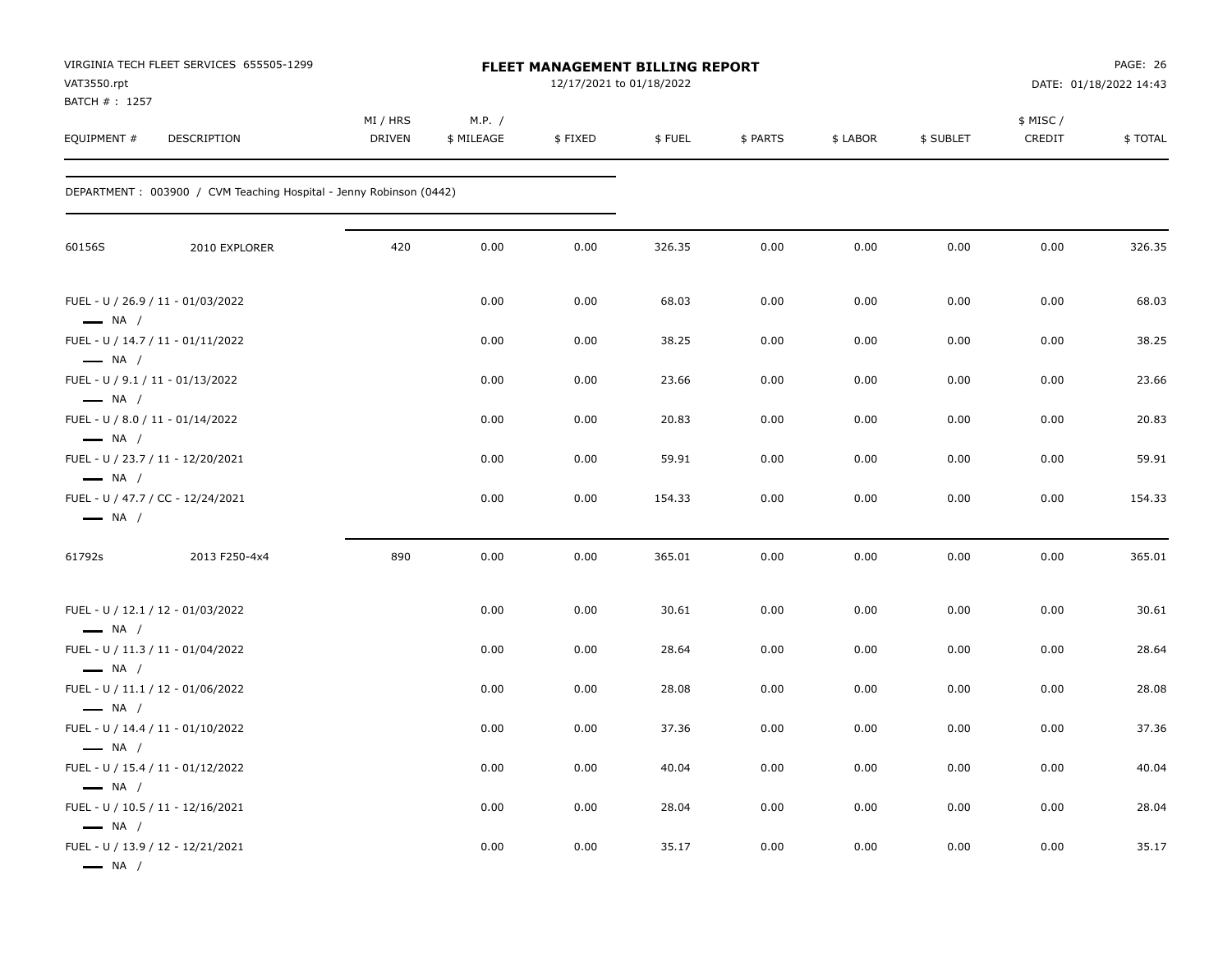| VAT3550.rpt<br>BATCH # : 1257                   | VIRGINIA TECH FLEET SERVICES 655505-1299                           |                           |                      |         | <b>FLEET MANAGEMENT BILLING REPORT</b><br>12/17/2021 to 01/18/2022 |          |          |           |                     | PAGE: 27<br>DATE: 01/18/2022 14:43 |
|-------------------------------------------------|--------------------------------------------------------------------|---------------------------|----------------------|---------|--------------------------------------------------------------------|----------|----------|-----------|---------------------|------------------------------------|
| EQUIPMENT #                                     | DESCRIPTION                                                        | MI / HRS<br><b>DRIVEN</b> | M.P. /<br>\$ MILEAGE | \$FIXED | \$FUEL                                                             | \$ PARTS | \$ LABOR | \$ SUBLET | \$ MISC /<br>CREDIT | \$TOTAL                            |
|                                                 | DEPARTMENT: 003900 / CVM Teaching Hospital - Jenny Robinson (0442) |                           |                      |         |                                                                    |          |          |           |                     |                                    |
| $-$ NA /                                        | FUEL - U / 11.7 / 11 - 12/27/2021                                  |                           | 0.00                 | 0.00    | 29.60                                                              | 0.00     | 0.00     | 0.00      | 0.00                | 29.60                              |
| PARTS ISSUE # I312284<br>$\longrightarrow$ NA / |                                                                    |                           | 0.00                 | 0.00    | 0.00                                                               | 7.20     | 0.00     | 0.00      | 0.00                | 7.20                               |
| 66952S                                          | 2015 F250-4x4                                                      | 975                       | 0.00                 | 0.00    | 257.54                                                             | 7.20     | 0.00     | 0.00      | 0.00                | 264.74                             |
| $\longrightarrow$ NA /                          | FUEL - U / 20.7 / 11 - 01/07/2022                                  |                           | 0.00                 | 0.00    | 52.24                                                              | 0.00     | 0.00     | 0.00      | 0.00                | 52.24                              |
| $\longrightarrow$ NA /                          | FUEL - U / 24.2 / 11 - 01/14/2022                                  |                           | 0.00                 | 0.00    | 62.79                                                              | 0.00     | 0.00     | 0.00      | 0.00                | 62.79                              |
| $\longrightarrow$ NA /                          | FUEL - U / 15.4 / 11 - 12/22/2021                                  |                           | 0.00                 | 0.00    | 39.06                                                              | 0.00     | 0.00     | 0.00      | 0.00                | 39.06                              |
| 71509s                                          | 2017 F250                                                          | 632                       | 0.00                 | 0.00    | 154.09                                                             | 0.00     | 0.00     | 0.00      | 0.00                | 154.09                             |
| $\longrightarrow$ NA /                          | FUEL - U / 23.0 / 11 - 01/03/2022                                  |                           | 0.00                 | 0.00    | 58.19                                                              | 0.00     | 0.00     | 0.00      | 0.00                | 58.19                              |
| $\longrightarrow$ NA /                          | FUEL - U / 23.9 / 11 - 01/07/2022                                  |                           | 0.00                 | 0.00    | 60.42                                                              | 0.00     | 0.00     | 0.00      | 0.00                | 60.42                              |
| $\longrightarrow$ NA /                          | FUEL - U / 27.1 / 11 - 01/12/2022                                  |                           | 0.00                 | 0.00    | 70.56                                                              | 0.00     | 0.00     | 0.00      | 0.00                | 70.56                              |
| $\longrightarrow$ NA /                          | FUEL - U / 33.6 / 11 - 01/14/2022                                  |                           | 0.00                 | 0.00    | 87.41                                                              | 0.00     | 0.00     | 0.00      | 0.00                | 87.41                              |
| $\longrightarrow$ NA /                          | FUEL - U / 22.2 / 11 - 12/17/2021                                  |                           | 0.00                 | 0.00    | 56.06                                                              | 0.00     | 0.00     | 0.00      | 0.00                | 56.06                              |
| 77304s                                          | 2019 F250-4x4                                                      | 1,699                     | 0.00                 | 0.00    | 332.64                                                             | 0.00     | 0.00     | 0.00      | 0.00                | 332.64                             |
| ACCT: 120014                                    |                                                                    | 5,389                     | 0.00                 | 0.00    | 1,661.08                                                           | 7.20     | 0.00     | 0.00      | 0.00                | 1,668.28                           |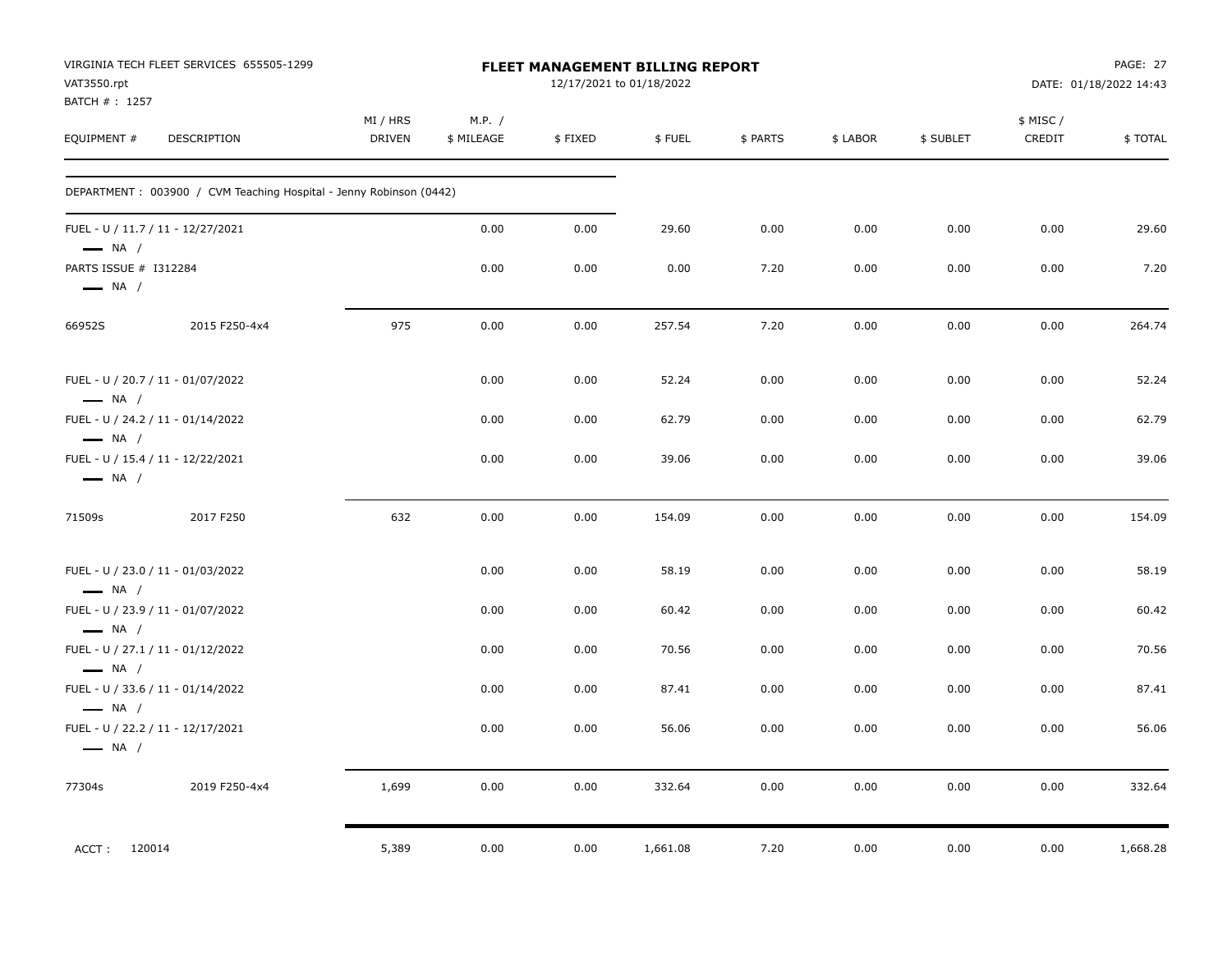| VIRGINIA TECH FLEET SERVICES 655505-1299 |        |                    |                      |         | <b>FLEET MANAGEMENT BILLING REPORT</b> |          |          |                  |                     | PAGE: 28               |
|------------------------------------------|--------|--------------------|----------------------|---------|----------------------------------------|----------|----------|------------------|---------------------|------------------------|
| VAT3550.rpt<br>BATCH # : 1257            |        |                    |                      |         | 12/17/2021 to 01/18/2022               |          |          |                  |                     | DATE: 01/18/2022 14:43 |
| EQUIPMENT #<br>DESCRIPTION               |        | MI / HRS<br>DRIVEN | M.P. /<br>\$ MILEAGE | \$FIXED | \$FUEL                                 | \$ PARTS | \$ LABOR | \$ SUBLET        | \$ MISC /<br>CREDIT | \$TOTAL                |
| DEPARTMENT SUBTOTALS :                   |        | 8,572              | 0.00                 | 0.00    | 2,477.68                               | 14.40    | 0.00     | 0.00             | 0.00                | 2,492.08               |
| <b>BREAKDOWN OF CHARGES:</b>             |        |                    | MILEAGE              |         |                                        | 0.00     |          | PARTS (WO'S)     |                     | 0.00                   |
| EQUIPMENT COUNT:                         | 11     |                    | MOTOR POOL           |         |                                        | 0.00     |          | PARTS (IND.ISS.) |                     | 14.40                  |
| DEPARTMENT:                              | 003900 |                    | BASE                 |         |                                        | 0.00     |          | <b>CREDITS</b>   |                     | 0.00                   |
|                                          |        |                    | <b>INSURANCE</b>     |         |                                        | 0.00     |          | MISCELLANEOUS    |                     | 0.00                   |
|                                          |        |                    | OTHER                |         |                                        | 0.00     | LABOR    |                  |                     | 0.00                   |
|                                          |        |                    | REPLACEMENT          |         |                                        | 0.00     |          | <b>SUBLETS</b>   |                     | 0.00                   |
|                                          |        |                    | <b>FUEL</b>          |         | 2,477.68                               |          |          |                  |                     |                        |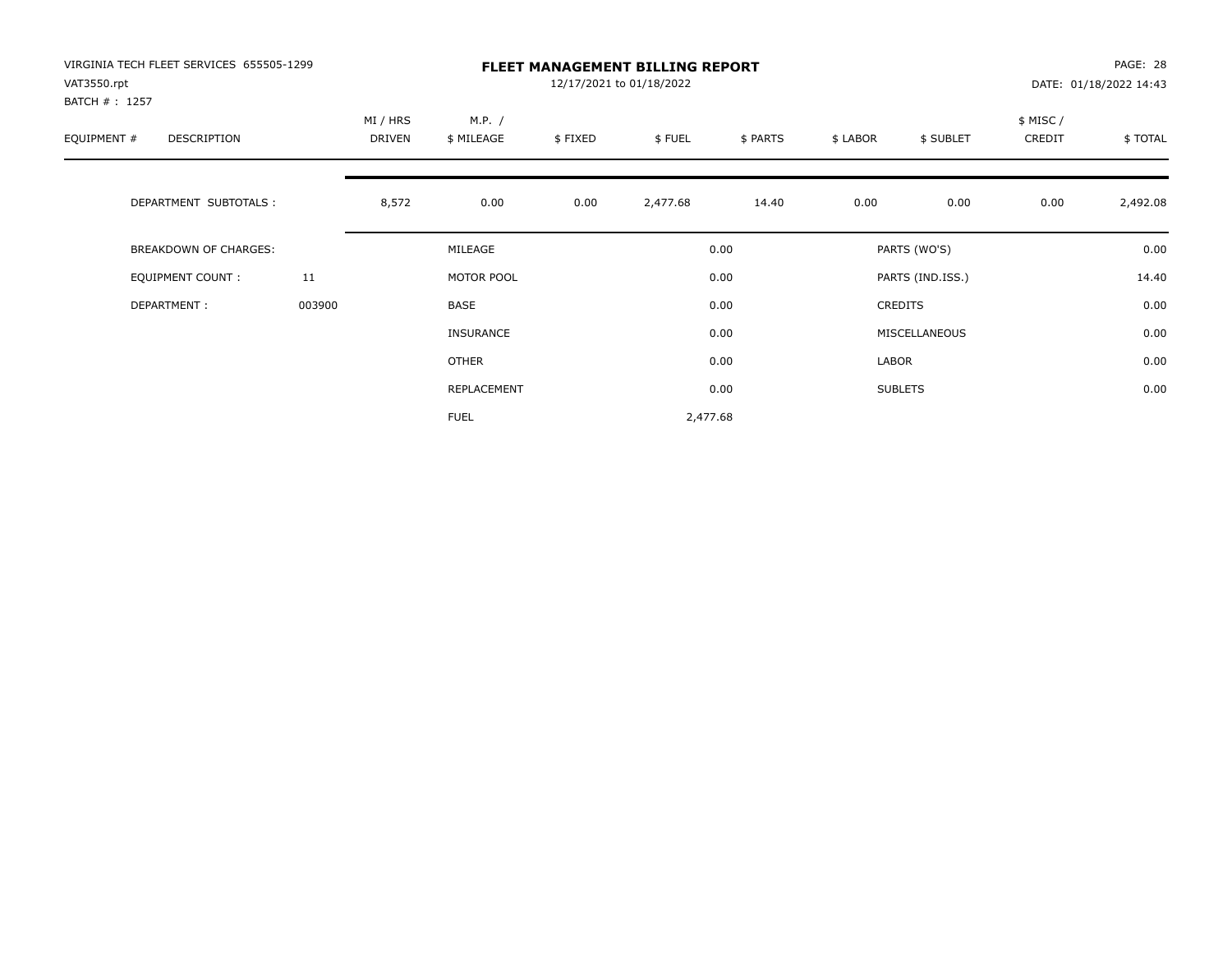| VAT3550.rpt<br>BATCH #: 1257 | VIRGINIA TECH FLEET SERVICES 655505-1299                 |                    |                      | FLEET MANAGEMENT BILLING REPORT<br>12/17/2021 to 01/18/2022 |        |          |          |           |                     | PAGE: 29<br>DATE: 01/18/2022 14:43 |
|------------------------------|----------------------------------------------------------|--------------------|----------------------|-------------------------------------------------------------|--------|----------|----------|-----------|---------------------|------------------------------------|
| EQUIPMENT #                  | DESCRIPTION                                              | MI / HRS<br>DRIVEN | M.P. /<br>\$ MILEAGE | \$FIXED                                                     | \$FUEL | \$ PARTS | \$ LABOR | \$ SUBLET | \$ MISC /<br>CREDIT | \$TOTAL                            |
|                              | DEPARTMENT: 004000 / Biology - Stacie Quesenberry (0406) |                    |                      |                                                             |        |          |          |           |                     |                                    |
| ACCOUNT CODE: 120473         |                                                          |                    |                      |                                                             |        |          |          |           |                     |                                    |
| $\longrightarrow$ NA /       | FUEL - U / 8.4 / 11 - 01/05/2022                         |                    | 0.00                 | 0.00                                                        | 21.13  | 0.00     | 0.00     | 0.00      | 0.00                | 21.13                              |
| 77325s                       | 2019 RAM P-UP                                            | 217                | 0.00                 | 0.00                                                        | 21.13  | 0.00     | 0.00     | 0.00      | 0.00                | 21.13                              |
| ACCT: 120473                 |                                                          | 217                | 0.00                 | 0.00                                                        | 21.13  | 0.00     | 0.00     | 0.00      | 0.00                | 21.13                              |
| ACCOUNT CODE: 450702         |                                                          |                    |                      |                                                             |        |          |          |           |                     |                                    |
| $\longrightarrow$ NA /       | FUEL - U / 20.7 / CC - 12/24/2021                        |                    | 0.00                 | 0.00                                                        | 67.32  | 0.00     | 0.00     | 0.00      | 0.00                | 67.32                              |
| 66987S                       | 2014 F150                                                | $\mathbf 0$        | 0.00                 | 0.00                                                        | 67.32  | 0.00     | 0.00     | 0.00      | 0.00                | 67.32                              |
| $\longrightarrow$ NA /       | FUEL - U / 34.5 / CC - 12/24/2021                        |                    | 0.00                 | 0.00                                                        | 100.00 | 0.00     | 0.00     | 0.00      | 0.00                | 100.00                             |
| 79441S                       | 2020 F150                                                | 616                | 0.00                 | 0.00                                                        | 100.00 | 0.00     | 0.00     | 0.00      | 0.00                | 100.00                             |
| ACCT:<br>450702              |                                                          | 616                | 0.00                 | 0.00                                                        | 167.32 | 0.00     | 0.00     | 0.00      | 0.00                | 167.32                             |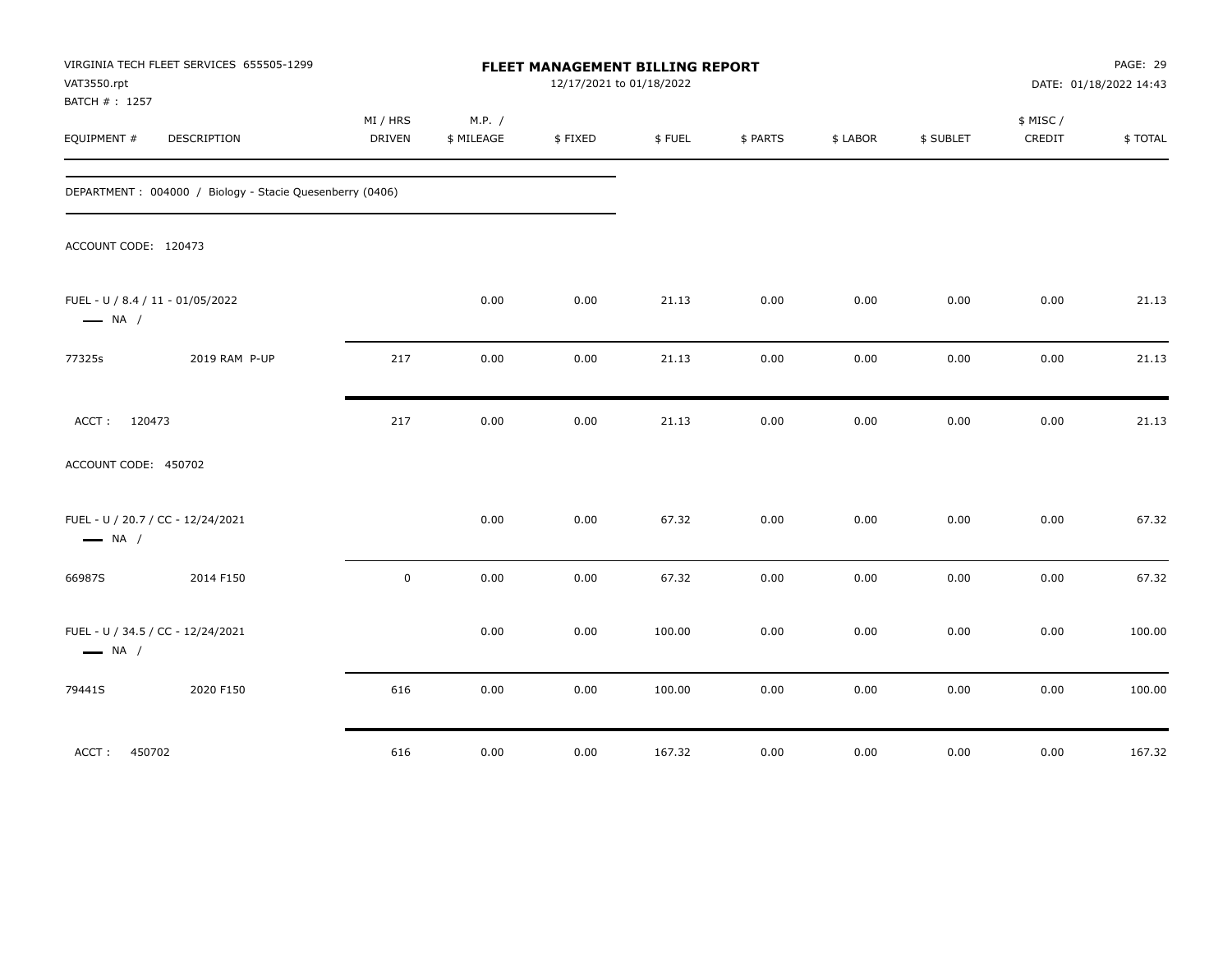| VIRGINIA TECH FLEET SERVICES 655505-1299    |              |                    |                      |                          | <b>FLEET MANAGEMENT BILLING REPORT</b> |          |          |                  |                    | PAGE: 30               |
|---------------------------------------------|--------------|--------------------|----------------------|--------------------------|----------------------------------------|----------|----------|------------------|--------------------|------------------------|
| VAT3550.rpt                                 |              |                    |                      | 12/17/2021 to 01/18/2022 |                                        |          |          |                  |                    | DATE: 01/18/2022 14:43 |
| BATCH #: 1257<br>EQUIPMENT #<br>DESCRIPTION |              | MI / HRS<br>DRIVEN | M.P. /<br>\$ MILEAGE | \$FIXED                  | \$FUEL                                 | \$ PARTS | \$ LABOR | \$ SUBLET        | \$ MISC/<br>CREDIT | \$ TOTAL               |
| DEPARTMENT SUBTOTALS :                      |              | 833                | 0.00                 | 0.00                     | 188.45                                 | 0.00     | 0.00     | 0.00             | 0.00               | 188.45                 |
| BREAKDOWN OF CHARGES:                       |              |                    | MILEAGE              |                          |                                        | 0.00     |          | PARTS (WO'S)     |                    | 0.00                   |
| <b>EQUIPMENT COUNT:</b>                     | $\mathbf{3}$ |                    | MOTOR POOL           |                          |                                        | 0.00     |          | PARTS (IND.ISS.) |                    | 0.00                   |
| DEPARTMENT:                                 | 004000       |                    | <b>BASE</b>          |                          |                                        | 0.00     |          | <b>CREDITS</b>   |                    | 0.00                   |
|                                             |              |                    | <b>INSURANCE</b>     |                          |                                        | 0.00     |          | MISCELLANEOUS    |                    | 0.00                   |
|                                             |              |                    | OTHER                |                          |                                        | 0.00     | LABOR    |                  |                    | 0.00                   |
|                                             |              |                    | REPLACEMENT          |                          |                                        | 0.00     |          | <b>SUBLETS</b>   |                    | 0.00                   |
|                                             |              |                    | <b>FUEL</b>          |                          |                                        | 188.45   |          |                  |                    |                        |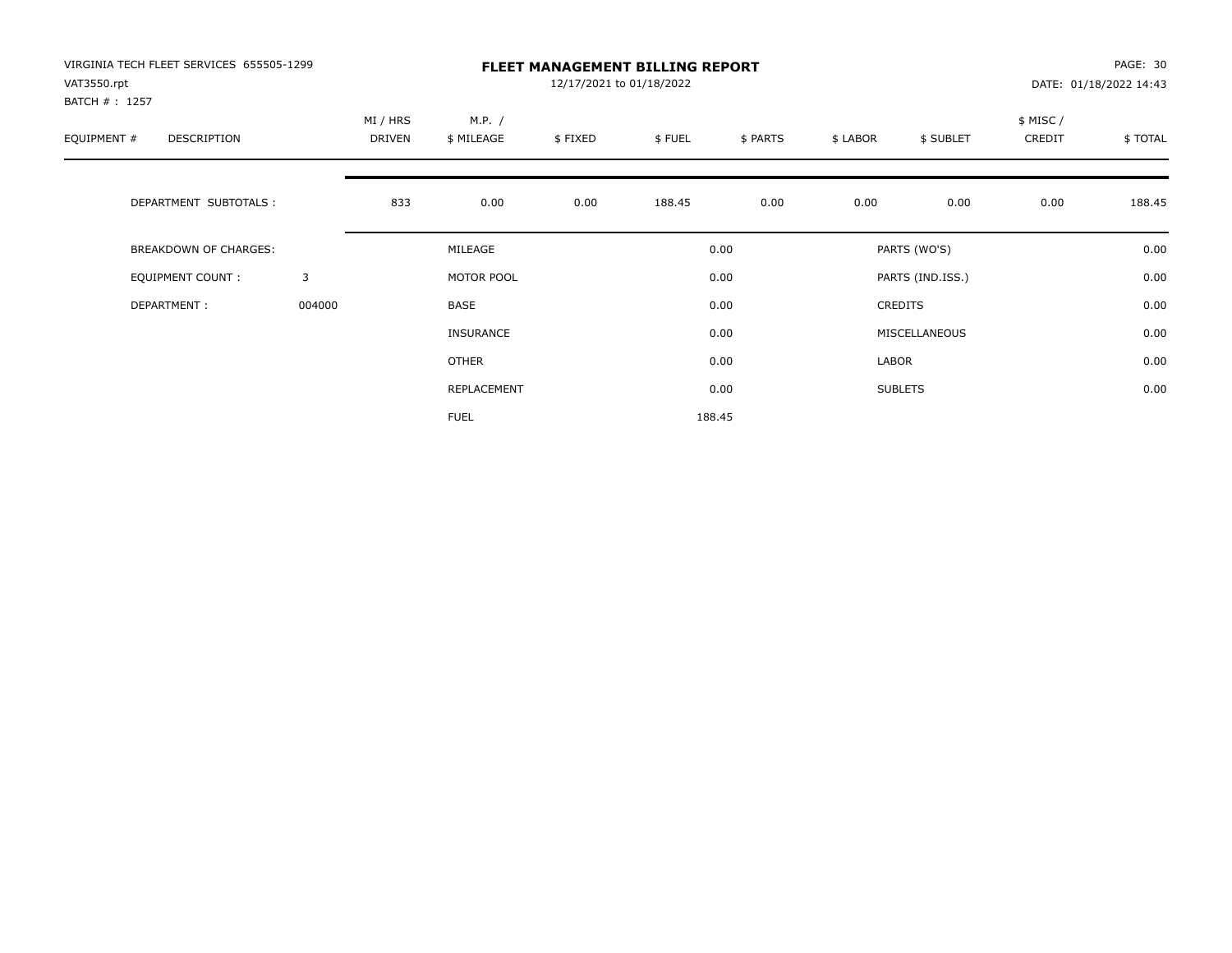| VAT3550.rpt<br>BATCH #: 1257                 | VIRGINIA TECH FLEET SERVICES 655505-1299                    |                |                    |                      |          | <b>FLEET MANAGEMENT BILLING REPORT</b><br>12/17/2021 to 01/18/2022 |          |          |                  |                     | PAGE: 31<br>DATE: 01/18/2022 14:43 |
|----------------------------------------------|-------------------------------------------------------------|----------------|--------------------|----------------------|----------|--------------------------------------------------------------------|----------|----------|------------------|---------------------|------------------------------------|
| EQUIPMENT #                                  | DESCRIPTION                                                 |                | MI / HRS<br>DRIVEN | M.P. /<br>\$ MILEAGE | \$FIXED  | \$FUEL                                                             | \$ PARTS | \$ LABOR | \$ SUBLET        | \$ MISC /<br>CREDIT | \$TOTAL                            |
|                                              | DEPARTMENT : 004100 / Computer Science - Robert Marcum 0902 |                |                    |                      |          |                                                                    |          |          |                  |                     |                                    |
|                                              | ACCOUNT CODE: 120490                                        |                |                    |                      |          |                                                                    |          |          |                  |                     |                                    |
| $\longrightarrow$ NA /                       | FUEL - U / 15.4 / 11 - 01/10/2022                           |                |                    | 0.00                 | 0.00     | 40.12                                                              | 0.00     | 0.00     | 0.00             | 0.00                | 40.12                              |
| <b>BASE CHARGE</b><br>$\longrightarrow$ NA / |                                                             |                |                    | 0.00                 | 553.00   | 0.00                                                               | 0.00     | 0.00     | 0.00             | 0.00                | 553.00                             |
| PA11                                         | 2016 Caravan                                                |                | 236                | 0.00                 | 553.00   | 40.12                                                              | 0.00     | 0.00     | 0.00             | 0.00                | 593.12                             |
| <b>BASE CHARGE</b><br>$\longrightarrow$ NA / |                                                             |                |                    | 0.00                 | 483.00   | 0.00                                                               | 0.00     | 0.00     | 0.00             | 0.00                | 483.00                             |
| pa131                                        | 2016 IMPALA                                                 |                | $\mathbf 0$        | 0.00                 | 483.00   | 0.00                                                               | 0.00     | 0.00     | 0.00             | 0.00                | 483.00                             |
| ACCT:                                        | 120490                                                      |                | 236                | 0.00                 | 1,036.00 | 40.12                                                              | 0.00     | 0.00     | 0.00             | 0.00                | 1,076.12                           |
|                                              | DEPARTMENT SUBTOTALS :                                      |                | 236                | 0.00                 | 1,036.00 | 40.12                                                              | 0.00     | 0.00     | 0.00             | 0.00                | 1,076.12                           |
|                                              | BREAKDOWN OF CHARGES:                                       |                |                    | MILEAGE              |          |                                                                    | 0.00     |          | PARTS (WO'S)     |                     | 0.00                               |
|                                              | <b>EQUIPMENT COUNT:</b>                                     | $\overline{2}$ |                    | MOTOR POOL           |          |                                                                    | 0.00     |          | PARTS (IND.ISS.) |                     | 0.00                               |
|                                              | DEPARTMENT:                                                 | 004100         |                    | BASE                 |          | 1,036.00                                                           |          |          | CREDITS          |                     | 0.00                               |
|                                              |                                                             |                |                    | <b>INSURANCE</b>     |          |                                                                    | 0.00     |          | MISCELLANEOUS    |                     | 0.00                               |
|                                              |                                                             |                |                    | <b>OTHER</b>         |          |                                                                    | 0.00     | LABOR    |                  |                     | 0.00                               |
|                                              |                                                             |                |                    | REPLACEMENT          |          |                                                                    | 0.00     |          | <b>SUBLETS</b>   |                     | 0.00                               |
|                                              |                                                             |                |                    | <b>FUEL</b>          |          |                                                                    | 40.12    |          |                  |                     |                                    |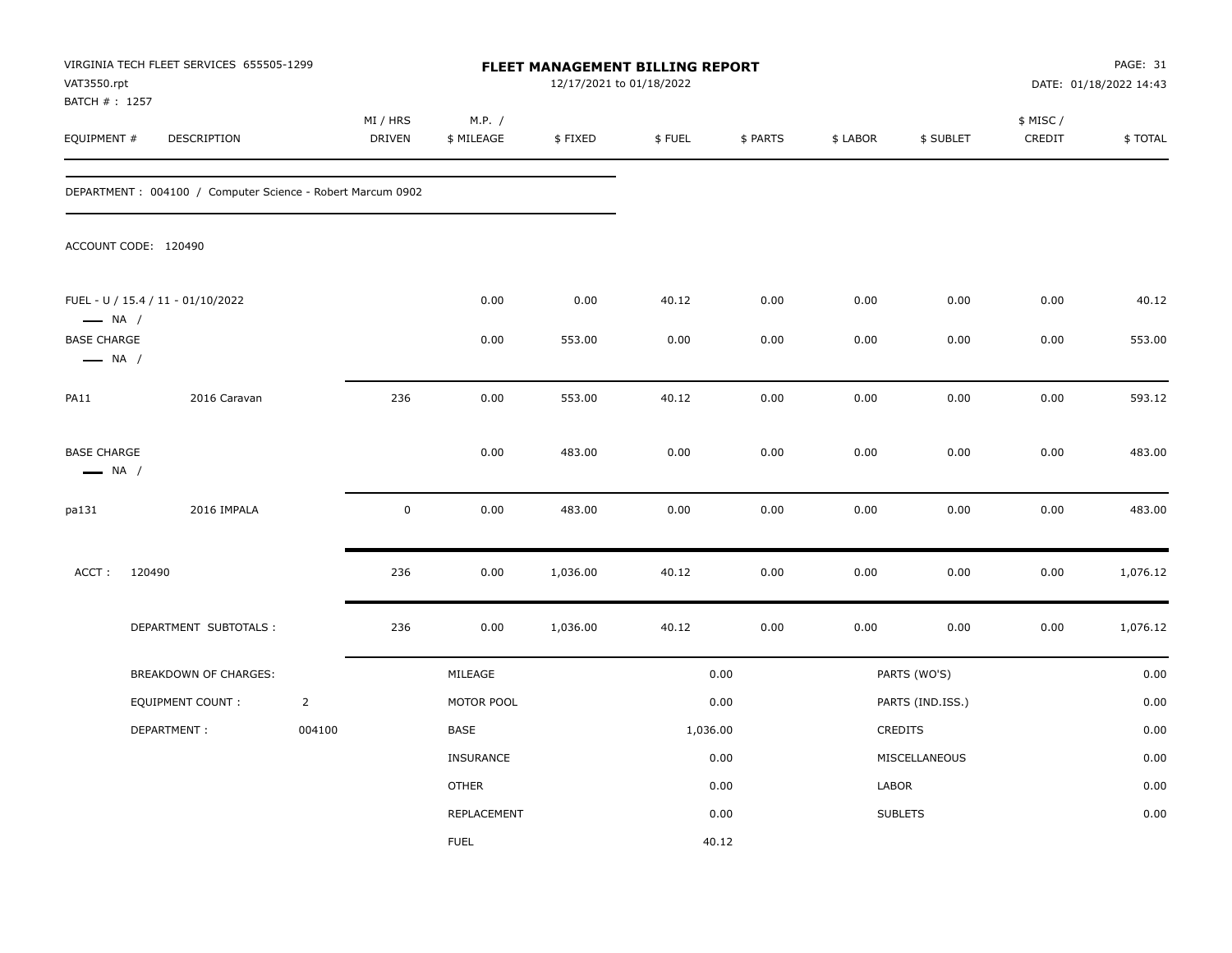| VAT3550.rpt<br>BATCH #: 1257                                     | VIRGINIA TECH FLEET SERVICES 655505-1299             |              |                           |                      | 12/17/2021 to 01/18/2022 | FLEET MANAGEMENT BILLING REPORT |          |          |                  |                     | PAGE: 32<br>DATE: 01/18/2022 14:43 |
|------------------------------------------------------------------|------------------------------------------------------|--------------|---------------------------|----------------------|--------------------------|---------------------------------|----------|----------|------------------|---------------------|------------------------------------|
| EQUIPMENT #                                                      | DESCRIPTION                                          |              | MI / HRS<br><b>DRIVEN</b> | M.P. /<br>\$ MILEAGE | \$FIXED                  | \$FUEL                          | \$ PARTS | \$ LABOR | \$ SUBLET        | \$ MISC /<br>CREDIT | \$TOTAL                            |
|                                                                  | DEPARTMENT: 004400 / Geosciences -Jo Thomason (0420) |              |                           |                      |                          |                                 |          |          |                  |                     |                                    |
|                                                                  | ACCOUNT CODE: 120556                                 |              |                           |                      |                          |                                 |          |          |                  |                     |                                    |
| $\longrightarrow$ NA /                                           | FUEL - U / 16.5 / 11 - 01/14/2022                    |              |                           | 0.00                 | 0.00                     | 42.98                           | 0.00     | 0.00     | 0.00             | 0.00                | 42.98                              |
|                                                                  | FUEL - U / 61.6 / CC - 12/24/2021                    |              |                           | 0.00                 | 0.00                     | 197.84                          | 0.00     | 0.00     | 0.00             | 0.00                | 197.84                             |
| $\longrightarrow$ NA /<br>OTHER CHARGE<br>$\longrightarrow$ NA / |                                                      |              |                           | 0.00                 | 60.44                    | 0.00                            | 0.00     | 0.00     | 0.00             | 0.00                | 60.44                              |
| 58894S                                                           | 2010 SUB4X4                                          |              | 1,772                     | 0.00                 | 60.44                    | 240.82                          | 0.00     | 0.00     | 0.00             | 0.00                | 301.26                             |
| ACCT:                                                            | 120556                                               |              | 1,772                     | 0.00                 | 60.44                    | 240.82                          | 0.00     | 0.00     | 0.00             | 0.00                | 301.26                             |
|                                                                  | DEPARTMENT SUBTOTALS :                               |              | 1,772                     | 0.00                 | 60.44                    | 240.82                          | 0.00     | 0.00     | 0.00             | 0.00                | 301.26                             |
|                                                                  | <b>BREAKDOWN OF CHARGES:</b>                         |              |                           | MILEAGE              |                          |                                 | 0.00     |          | PARTS (WO'S)     |                     | 0.00                               |
|                                                                  | <b>EQUIPMENT COUNT:</b>                              | $\mathbf{1}$ |                           | MOTOR POOL           |                          |                                 | 0.00     |          | PARTS (IND.ISS.) |                     | 0.00                               |
|                                                                  | DEPARTMENT:                                          | 004400       |                           | BASE                 |                          |                                 | 0.00     |          | <b>CREDITS</b>   |                     | 0.00                               |
|                                                                  |                                                      |              |                           | <b>INSURANCE</b>     |                          |                                 | 0.00     |          | MISCELLANEOUS    |                     | 0.00                               |
|                                                                  |                                                      |              |                           | <b>OTHER</b>         |                          |                                 | 60.44    | LABOR    |                  |                     | 0.00                               |
|                                                                  |                                                      |              |                           | <b>REPLACEMENT</b>   |                          |                                 | 0.00     |          | <b>SUBLETS</b>   |                     | 0.00                               |
|                                                                  |                                                      |              |                           | <b>FUEL</b>          |                          |                                 | 240.82   |          |                  |                     |                                    |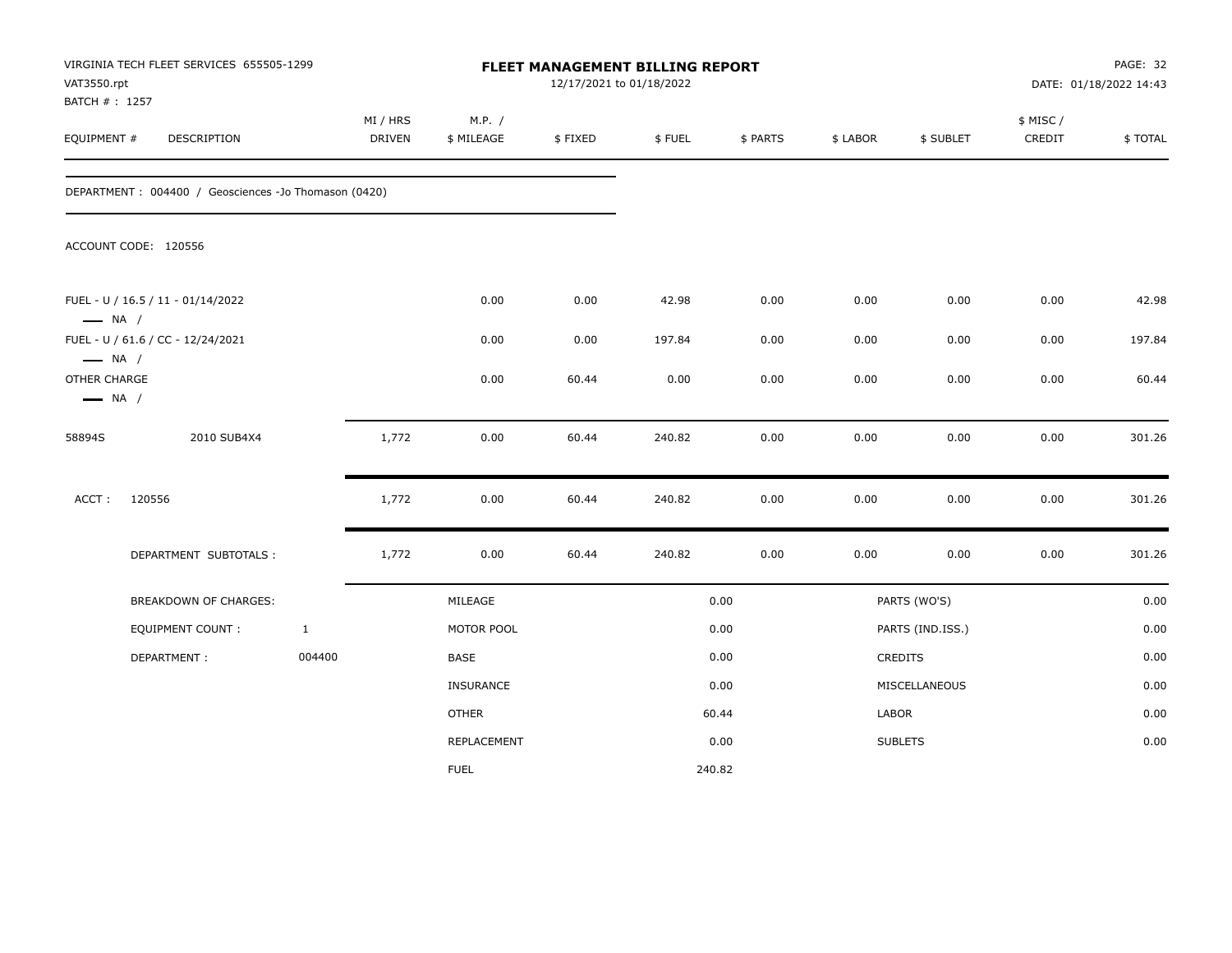| VAT3550.rpt<br>BATCH #: 1257                 | VIRGINIA TECH FLEET SERVICES 655505-1299                                        |              |                           |                      | 12/17/2021 to 01/18/2022 | FLEET MANAGEMENT BILLING REPORT |          |          |                  |                    | PAGE: 33<br>DATE: 01/18/2022 14:43 |
|----------------------------------------------|---------------------------------------------------------------------------------|--------------|---------------------------|----------------------|--------------------------|---------------------------------|----------|----------|------------------|--------------------|------------------------------------|
| EQUIPMENT #                                  | DESCRIPTION                                                                     |              | MI / HRS<br><b>DRIVEN</b> | M.P. /<br>\$ MILEAGE | \$FIXED                  | \$FUEL                          | \$ PARTS | \$ LABOR | \$ SUBLET        | \$ MISC/<br>CREDIT | \$TOTAL                            |
|                                              | DEPARTMENT: 010300 / Civil & Environmental Engineering - Bonnie Franklin (0105) |              |                           |                      |                          |                                 |          |          |                  |                    |                                    |
|                                              | ACCOUNT CODE: 120896                                                            |              |                           |                      |                          |                                 |          |          |                  |                    |                                    |
| $\longrightarrow$ NA /                       | FUEL - U / 36.1 / CC - 12/24/2021                                               |              |                           | 0.00                 | 0.00                     | 116.00                          | 0.00     | 0.00     | 0.00             | 0.00               | 116.00                             |
| <b>BASE CHARGE</b><br>$\longrightarrow$ NA / |                                                                                 |              |                           | 0.00                 | 502.00                   | 0.00                            | 0.00     | 0.00     | 0.00             | 0.00               | 502.00                             |
| PA143                                        | 2013 F250                                                                       |              | 845                       | 0.00                 | 502.00                   | 116.00                          | 0.00     | 0.00     | 0.00             | 0.00               | 618.00                             |
| ACCT:                                        | 120896                                                                          |              | 845                       | 0.00                 | 502.00                   | 116.00                          | 0.00     | 0.00     | 0.00             | 0.00               | 618.00                             |
|                                              | DEPARTMENT SUBTOTALS :                                                          |              | 845                       | 0.00                 | 502.00                   | 116.00                          | 0.00     | 0.00     | 0.00             | 0.00               | 618.00                             |
|                                              | <b>BREAKDOWN OF CHARGES:</b>                                                    |              |                           | MILEAGE              |                          |                                 | 0.00     |          | PARTS (WO'S)     |                    | 0.00                               |
|                                              | <b>EQUIPMENT COUNT:</b>                                                         | $\mathbf{1}$ |                           | MOTOR POOL           |                          |                                 | 0.00     |          | PARTS (IND.ISS.) |                    | 0.00                               |
|                                              | DEPARTMENT:                                                                     | 010300       |                           | BASE                 |                          |                                 | 502.00   |          | <b>CREDITS</b>   |                    | 0.00                               |
|                                              |                                                                                 |              |                           | <b>INSURANCE</b>     |                          |                                 | 0.00     |          | MISCELLANEOUS    |                    | 0.00                               |
|                                              |                                                                                 |              |                           | <b>OTHER</b>         |                          |                                 | 0.00     | LABOR    |                  |                    | 0.00                               |
|                                              |                                                                                 |              |                           | REPLACEMENT          |                          |                                 | 0.00     |          | <b>SUBLETS</b>   |                    | 0.00                               |
|                                              |                                                                                 |              |                           | <b>FUEL</b>          |                          | 116.00                          |          |          |                  |                    |                                    |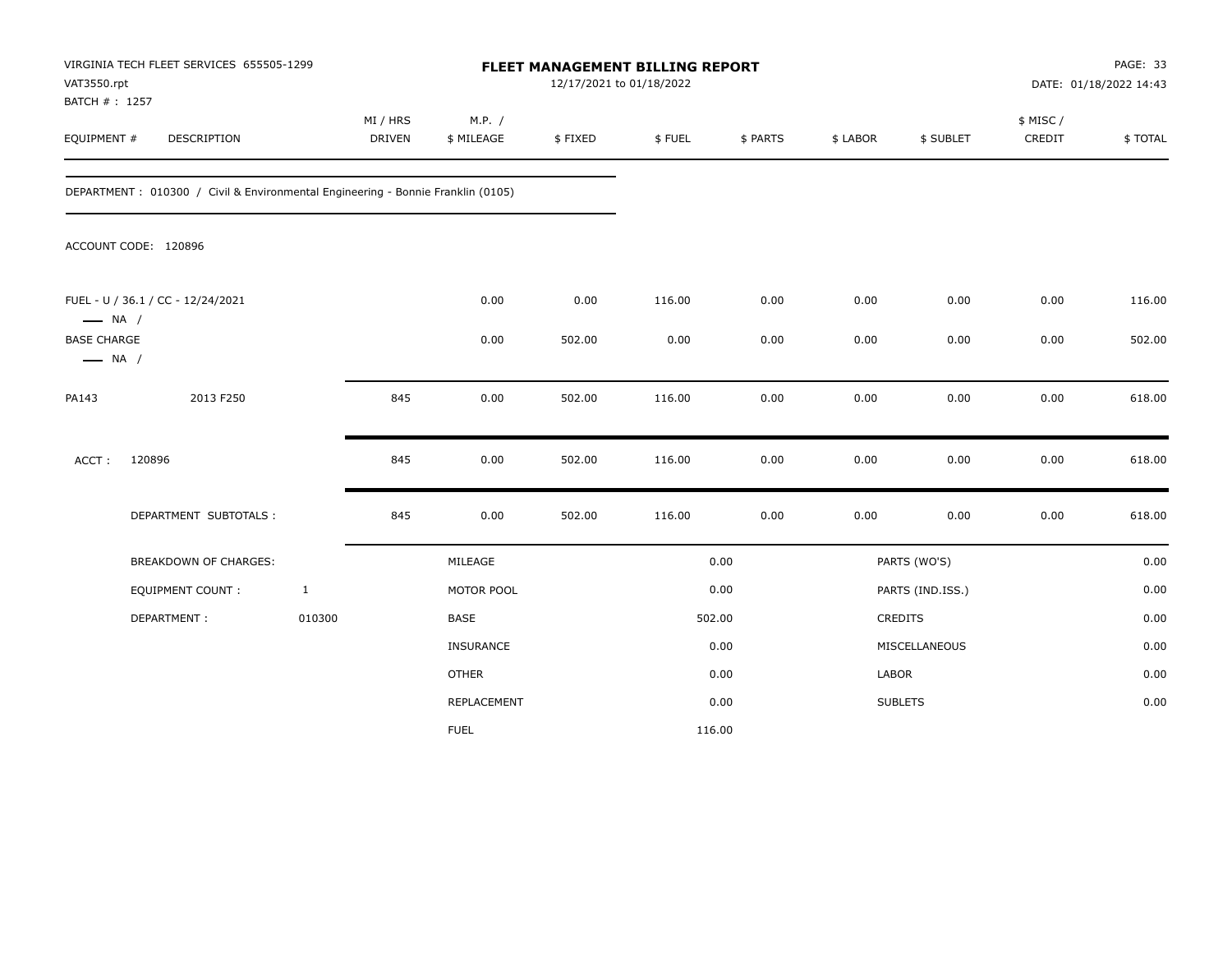| VAT3550.rpt<br>BATCH #: 1257                                | VIRGINIA TECH FLEET SERVICES 655505-1299                                          |                    |                      |         | FLEET MANAGEMENT BILLING REPORT<br>12/17/2021 to 01/18/2022 |          |          |           |                     | PAGE: 34<br>DATE: 01/18/2022 14:43 |
|-------------------------------------------------------------|-----------------------------------------------------------------------------------|--------------------|----------------------|---------|-------------------------------------------------------------|----------|----------|-----------|---------------------|------------------------------------|
| EQUIPMENT #                                                 | DESCRIPTION                                                                       | MI / HRS<br>DRIVEN | M.P. /<br>\$ MILEAGE | \$FIXED | \$FUEL                                                      | \$ PARTS | \$ LABOR | \$ SUBLET | \$ MISC /<br>CREDIT | \$TOTAL                            |
|                                                             | DEPARTMENT: 010305 / Occoquan Monitoring Lab 9408 Prince WilliamSt Manassas 20110 |                    |                      |         |                                                             |          |          |           |                     |                                    |
| ACCOUNT CODE: 467284                                        |                                                                                   |                    |                      |         |                                                             |          |          |           |                     |                                    |
| FUEL - U / 24.2 / CC - 12/24/2021<br>$\longrightarrow$ NA / |                                                                                   |                    | 0.00                 | 0.00    | 76.21                                                       | 0.00     | 0.00     | 0.00      | 0.00                | 76.21                              |
| 41455S                                                      | 2000 CHEROKEE                                                                     | $\mathbf 0$        | 0.00                 | 0.00    | 76.21                                                       | 0.00     | 0.00     | 0.00      | 0.00                | 76.21                              |
| FUEL - U / 30.3 / CC - 12/24/2021<br>$\longrightarrow$ NA / |                                                                                   |                    | 0.00                 | 0.00    | 98.56                                                       | 0.00     | 0.00     | 0.00      | 0.00                | 98.56                              |
| 41496S                                                      | 2000 Astro                                                                        | 444                | 0.00                 | 0.00    | 98.56                                                       | 0.00     | 0.00     | 0.00      | 0.00                | 98.56                              |
| FUEL - U / 52.6 / CC - 12/24/2021<br>$\longrightarrow$ NA / |                                                                                   |                    | 0.00                 | 0.00    | 168.80                                                      | 0.00     | 0.00     | 0.00      | 0.00                | 168.80                             |
| 55257S                                                      | 2008 Ram                                                                          | 759                | 0.00                 | 0.00    | 168.80                                                      | 0.00     | 0.00     | 0.00      | 0.00                | 168.80                             |
| FUEL - U / 24.8 / CC - 12/24/2021<br>$\longrightarrow$ NA / |                                                                                   |                    | 0.00                 | 0.00    | 85.36                                                       | 0.00     | 0.00     | 0.00      | 0.00                | 85.36                              |
| 77324s                                                      | 2019 F150                                                                         | 620                | 0.00                 | 0.00    | 85.36                                                       | 0.00     | 0.00     | 0.00      | 0.00                | 85.36                              |
| 467284<br>ACCT:                                             |                                                                                   | 1,823              | 0.00                 | 0.00    | 428.93                                                      | 0.00     | 0.00     | 0.00      | 0.00                | 428.93                             |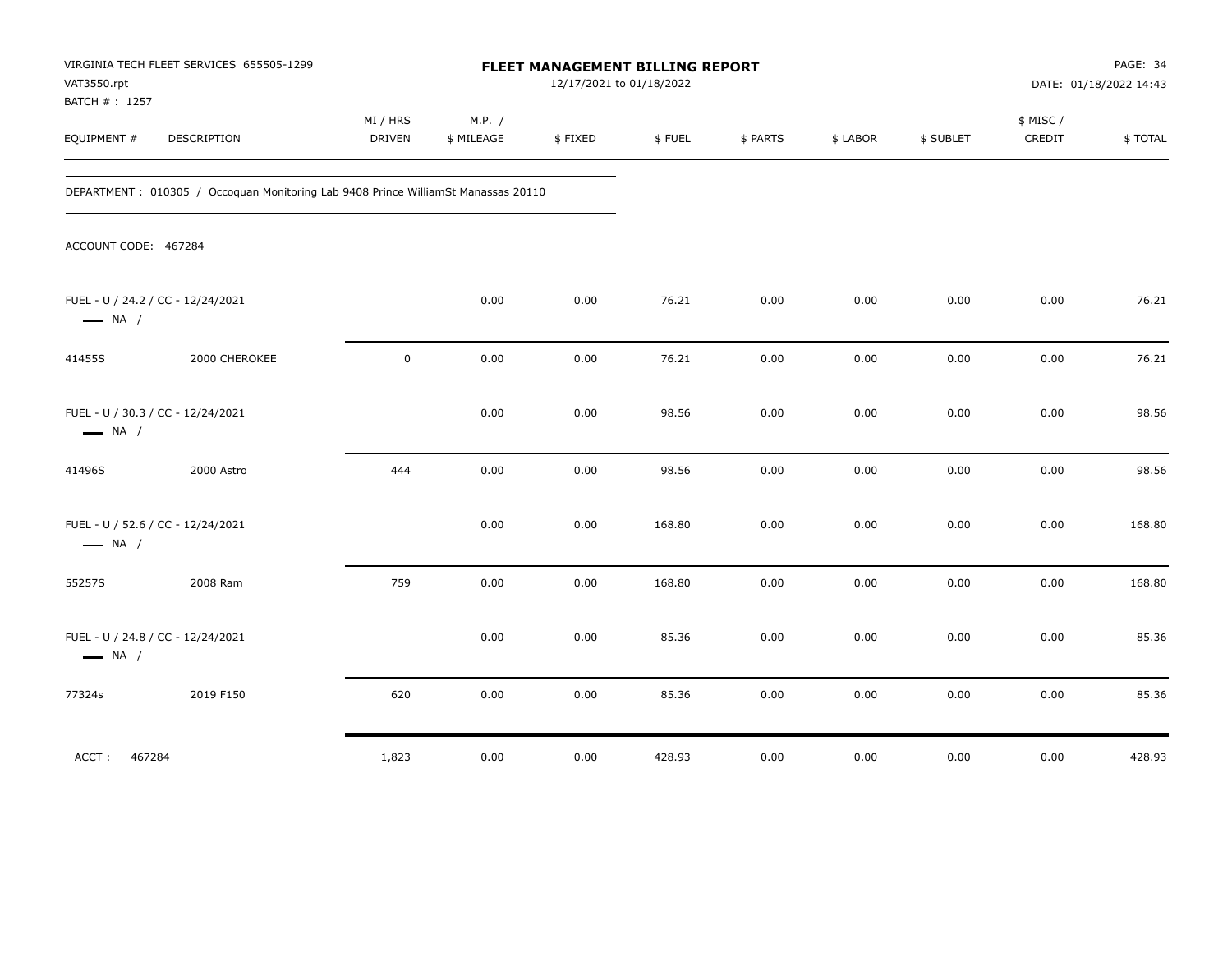| VIRGINIA TECH FLEET SERVICES 655505-1299<br>VAT3550.rpt |                |                    |                      | 12/17/2021 to 01/18/2022 | <b>FLEET MANAGEMENT BILLING REPORT</b> |          |          |                  |                     | PAGE: 35<br>DATE: 01/18/2022 14:43 |
|---------------------------------------------------------|----------------|--------------------|----------------------|--------------------------|----------------------------------------|----------|----------|------------------|---------------------|------------------------------------|
| BATCH #: 1257<br>EQUIPMENT #<br><b>DESCRIPTION</b>      |                | MI / HRS<br>DRIVEN | M.P. /<br>\$ MILEAGE | \$FIXED                  | \$FUEL                                 | \$ PARTS | \$ LABOR | \$ SUBLET        | \$ MISC /<br>CREDIT | \$TOTAL                            |
| DEPARTMENT SUBTOTALS :                                  |                | 1,823              | 0.00                 | 0.00                     | 428.93                                 | 0.00     | 0.00     | 0.00             | 0.00                | 428.93                             |
| <b>BREAKDOWN OF CHARGES:</b>                            |                |                    | MILEAGE              |                          |                                        | 0.00     |          | PARTS (WO'S)     |                     | 0.00                               |
| EQUIPMENT COUNT:                                        | $\overline{4}$ |                    | MOTOR POOL           |                          |                                        | 0.00     |          | PARTS (IND.ISS.) |                     | 0.00                               |
| DEPARTMENT:                                             | 010305         |                    | <b>BASE</b>          |                          |                                        | 0.00     |          | <b>CREDITS</b>   |                     | 0.00                               |
|                                                         |                |                    | INSURANCE            |                          |                                        | 0.00     |          | MISCELLANEOUS    |                     | 0.00                               |
|                                                         |                |                    | OTHER                |                          |                                        | 0.00     | LABOR    |                  |                     | 0.00                               |
|                                                         |                |                    | REPLACEMENT          |                          |                                        | 0.00     |          | <b>SUBLETS</b>   |                     | 0.00                               |
|                                                         |                |                    | <b>FUEL</b>          |                          |                                        | 428.93   |          |                  |                     |                                    |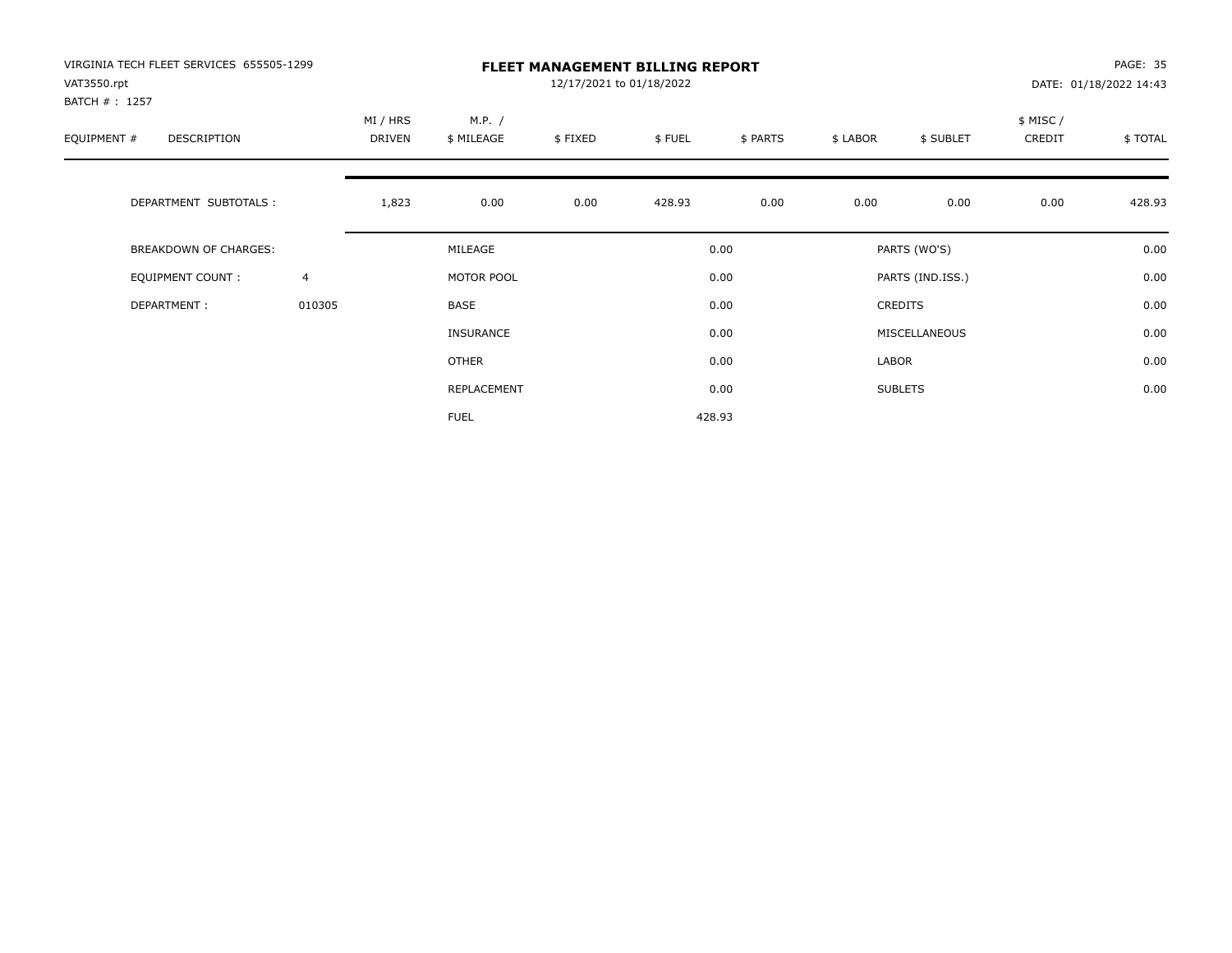| VAT3550.rpt                  | VIRGINIA TECH FLEET SERVICES 655505-1299                                   |                           |                      | FLEET MANAGEMENT BILLING REPORT<br>12/17/2021 to 01/18/2022 |        |          |          |                  |                     | PAGE: 36<br>DATE: 01/18/2022 14:43 |
|------------------------------|----------------------------------------------------------------------------|---------------------------|----------------------|-------------------------------------------------------------|--------|----------|----------|------------------|---------------------|------------------------------------|
| BATCH #: 1257<br>EQUIPMENT # | DESCRIPTION                                                                | MI / HRS<br><b>DRIVEN</b> | M.P. /<br>\$ MILEAGE | \$FIXED                                                     | \$FUEL | \$ PARTS | \$ LABOR | \$ SUBLET        | \$ MISC /<br>CREDIT | \$TOTAL                            |
|                              | DEPARTMENT: 010400 / Electrical & Computer Engineering - Kim Medley (0111) |                           |                      |                                                             |        |          |          |                  |                     |                                    |
|                              | ACCOUNT CODE: 232406                                                       |                           |                      |                                                             |        |          |          |                  |                     |                                    |
| $\longrightarrow$ NA /       | FUEL - U / 24.1 / 11 - 12/16/2021                                          |                           | 0.00                 | 0.00                                                        | 64.35  | 0.00     | 0.00     | 0.00             | 0.00                | 64.35                              |
| 50170S                       | 2005 Silverado                                                             | 263                       | 0.00                 | 0.00                                                        | 64.35  | 0.00     | 0.00     | 0.00             | 0.00                | 64.35                              |
| ACCT:                        | 232406                                                                     | 263                       | 0.00                 | 0.00                                                        | 64.35  | 0.00     | 0.00     | 0.00             | 0.00                | 64.35                              |
|                              | DEPARTMENT SUBTOTALS :                                                     | 263                       | 0.00                 | 0.00                                                        | 64.35  | 0.00     | 0.00     | 0.00             | 0.00                | 64.35                              |
|                              | <b>BREAKDOWN OF CHARGES:</b>                                               |                           | MILEAGE              |                                                             |        | 0.00     |          | PARTS (WO'S)     |                     | 0.00                               |
|                              | <b>EQUIPMENT COUNT:</b>                                                    | $\mathbf{1}$              | MOTOR POOL           |                                                             |        | 0.00     |          | PARTS (IND.ISS.) |                     | 0.00                               |
|                              | DEPARTMENT:                                                                | 010400                    | <b>BASE</b>          |                                                             |        | 0.00     |          | CREDITS          |                     | 0.00                               |
|                              |                                                                            |                           | INSURANCE            |                                                             |        | 0.00     |          | MISCELLANEOUS    |                     | 0.00                               |
|                              |                                                                            |                           | <b>OTHER</b>         |                                                             |        | 0.00     | LABOR    |                  |                     | 0.00                               |
|                              |                                                                            |                           | REPLACEMENT          |                                                             |        | 0.00     |          | <b>SUBLETS</b>   |                     | 0.00                               |
|                              |                                                                            |                           | <b>FUEL</b>          |                                                             |        | 64.35    |          |                  |                     |                                    |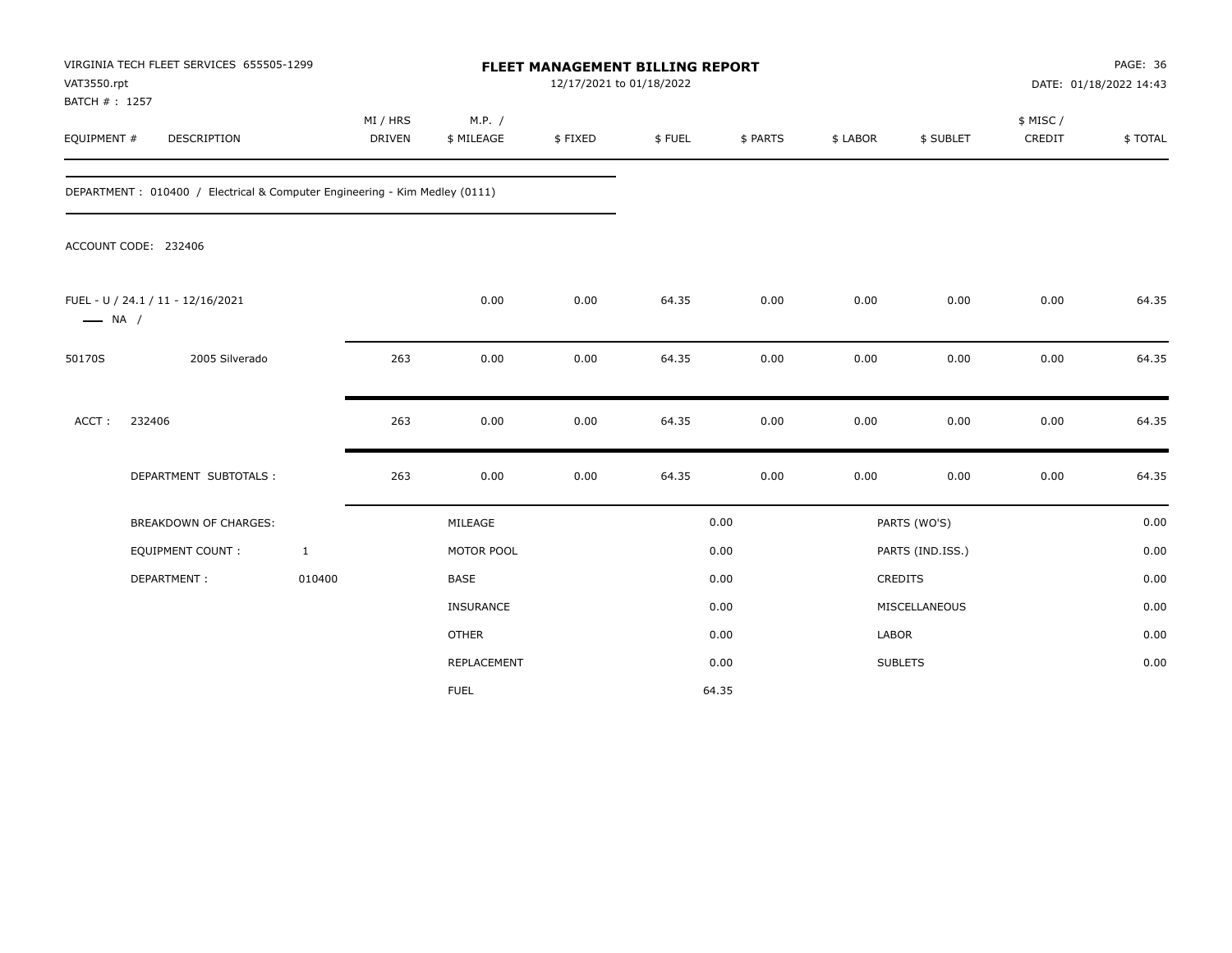| VAT3550.rpt<br>BATCH #: 1257                 | VIRGINIA TECH FLEET SERVICES 655505-1299                                                                    |                |                           |                      |                | FLEET MANAGEMENT BILLING REPORT<br>12/17/2021 to 01/18/2022 |              |              |                  | PAGE: 37<br>DATE: 01/18/2022 14:43 |                 |  |
|----------------------------------------------|-------------------------------------------------------------------------------------------------------------|----------------|---------------------------|----------------------|----------------|-------------------------------------------------------------|--------------|--------------|------------------|------------------------------------|-----------------|--|
| EQUIPMENT #                                  | DESCRIPTION                                                                                                 |                | MI / HRS<br><b>DRIVEN</b> | M.P. /<br>\$ MILEAGE | \$FIXED        | \$FUEL                                                      | \$ PARTS     | \$ LABOR     | \$ SUBLET        | \$ MISC /<br>CREDIT                | \$TOTAL         |  |
|                                              | DEPARTMENT : 010700 / Mechanical Engineering - Hope Lewis (0238)                                            |                |                           |                      |                |                                                             |              |              |                  |                                    |                 |  |
|                                              | ACCOUNT CODE: 121970                                                                                        |                |                           |                      |                |                                                             |              |              |                  |                                    |                 |  |
| <b>BASE CHARGE</b><br>$\longrightarrow$ NA / |                                                                                                             |                |                           | 0.00                 | 602.00         | 0.00                                                        | 0.00         | 0.00         | 0.00             | 0.00                               | 602.00          |  |
| <b>PA20</b>                                  | 2012 12 PAS VAN                                                                                             |                | 560                       | 0.00                 | 602.00         | 0.00                                                        | 0.00         | 0.00         | 0.00             | 0.00                               | 602.00          |  |
|                                              | FUEL - U / 19.2 / 11 - 01/11/2022<br>$\longrightarrow$ NA /<br><b>BASE CHARGE</b><br>$\longrightarrow$ NA / |                |                           | 0.00<br>0.00         | 0.00<br>502.00 | 50.02<br>0.00                                               | 0.00<br>0.00 | 0.00<br>0.00 | 0.00<br>0.00     | 0.00<br>0.00                       | 50.02<br>502.00 |  |
| <b>PA48</b>                                  | 2006 F150                                                                                                   |                | 266                       | 0.00                 | 502.00         | 50.02                                                       | 0.00         | 0.00         | 0.00             | 0.00                               | 552.02          |  |
| ACCT:                                        | 121970                                                                                                      |                | 826                       | 0.00                 | 1,104.00       | 50.02                                                       | 0.00         | 0.00         | 0.00             | 0.00                               | 1,154.02        |  |
|                                              | DEPARTMENT SUBTOTALS :                                                                                      |                | 826                       | 0.00                 | 1,104.00       | 50.02                                                       | 0.00         | 0.00         | 0.00             | 0.00                               | 1,154.02        |  |
|                                              | BREAKDOWN OF CHARGES:                                                                                       |                |                           | MILEAGE              |                |                                                             | 0.00         |              | PARTS (WO'S)     |                                    | 0.00            |  |
|                                              | <b>EQUIPMENT COUNT:</b>                                                                                     | $\overline{2}$ |                           | MOTOR POOL           |                |                                                             | 0.00         |              | PARTS (IND.ISS.) |                                    | 0.00            |  |
|                                              | DEPARTMENT:                                                                                                 | 010700         |                           | BASE                 |                | 1,104.00                                                    |              |              | CREDITS          |                                    | 0.00            |  |
|                                              |                                                                                                             |                |                           | <b>INSURANCE</b>     |                |                                                             | 0.00         |              | MISCELLANEOUS    |                                    | 0.00            |  |
|                                              |                                                                                                             |                |                           | <b>OTHER</b>         |                |                                                             | 0.00         | LABOR        |                  |                                    | 0.00            |  |
|                                              |                                                                                                             |                |                           | REPLACEMENT          |                |                                                             | 0.00         |              | <b>SUBLETS</b>   |                                    | 0.00            |  |
|                                              |                                                                                                             |                |                           | <b>FUEL</b>          |                |                                                             | 50.02        |              |                  |                                    |                 |  |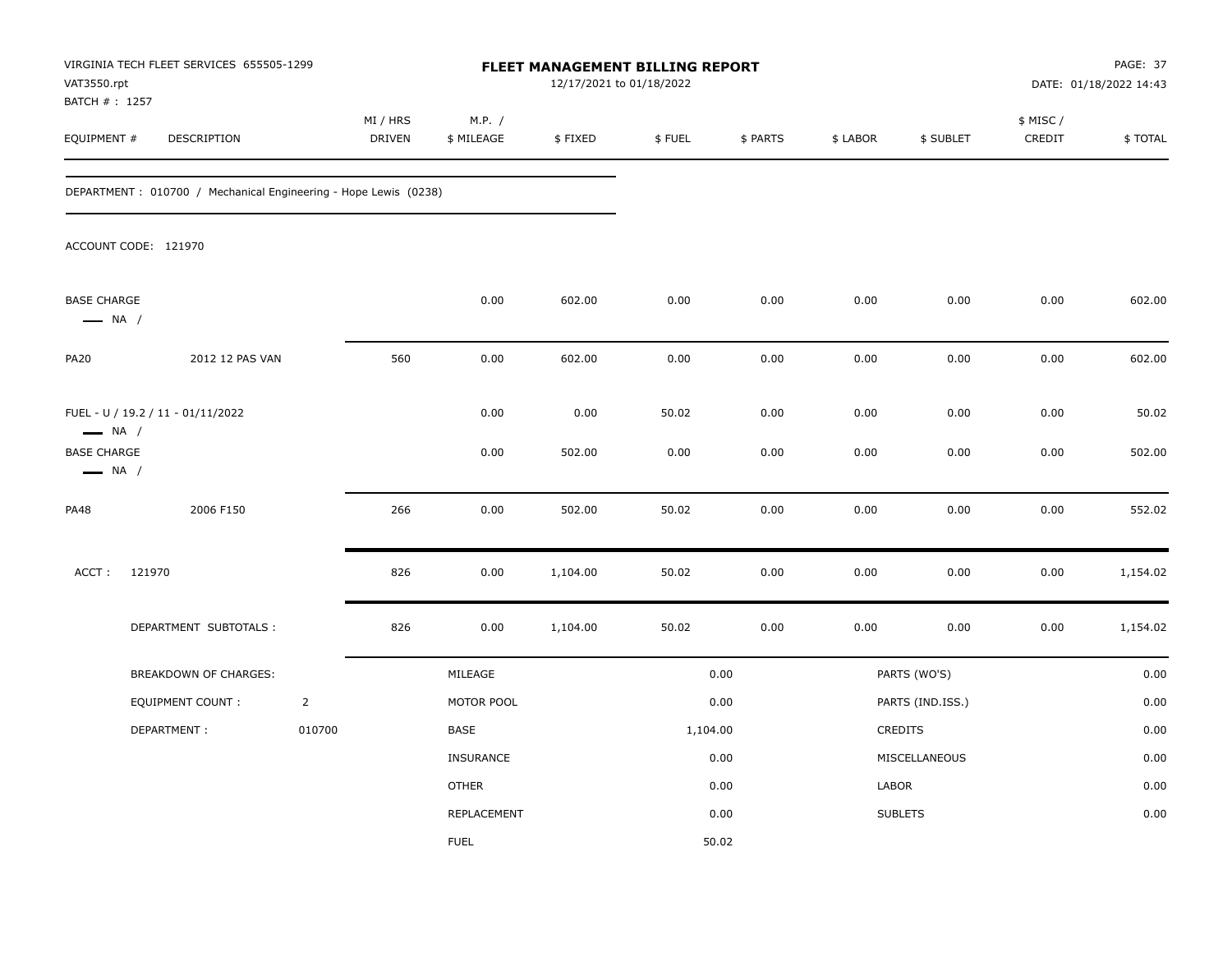| VAT3550.rpt<br>BATCH #: 1257 | VIRGINIA TECH FLEET SERVICES 655505-1299                      |                           |                      |         | FLEET MANAGEMENT BILLING REPORT<br>12/17/2021 to 01/18/2022 |          |          |                  | PAGE: 38<br>DATE: 01/18/2022 14:43 |         |  |
|------------------------------|---------------------------------------------------------------|---------------------------|----------------------|---------|-------------------------------------------------------------|----------|----------|------------------|------------------------------------|---------|--|
| EQUIPMENT #                  | DESCRIPTION                                                   | MI / HRS<br><b>DRIVEN</b> | M.P. /<br>\$ MILEAGE | \$FIXED | \$FUEL                                                      | \$ PARTS | \$ LABOR | \$ SUBLET        | \$ MISC /<br>CREDIT                | \$TOTAL |  |
|                              | DEPARTMENT: 010706 / Mechanical Engineering-Lance Yelton 0238 |                           |                      |         |                                                             |          |          |                  |                                    |         |  |
|                              | ACCOUNT CODE: 233448                                          |                           |                      |         |                                                             |          |          |                  |                                    |         |  |
| $\longrightarrow$ NA /       | FUEL - U / 22.7 / 11 - 12/17/2021                             |                           | 0.00                 | 0.00    | 57.33                                                       | 0.00     | 0.00     | 0.00             | 0.00                               | 57.33   |  |
| 58828S                       | 2005 E350                                                     | 156                       | 0.00                 | 0.00    | 57.33                                                       | 0.00     | 0.00     | 0.00             | 0.00                               | 57.33   |  |
| ACCT:                        | 233448                                                        | 156                       | 0.00                 | 0.00    | 57.33                                                       | 0.00     | 0.00     | 0.00             | 0.00                               | 57.33   |  |
|                              | DEPARTMENT SUBTOTALS :                                        | 156                       | 0.00                 | 0.00    | 57.33                                                       | 0.00     | 0.00     | 0.00             | 0.00                               | 57.33   |  |
|                              | BREAKDOWN OF CHARGES:                                         |                           | MILEAGE              |         |                                                             | 0.00     |          | PARTS (WO'S)     |                                    | 0.00    |  |
|                              | EQUIPMENT COUNT:                                              | $\mathbf{1}$              | MOTOR POOL           |         |                                                             | 0.00     |          | PARTS (IND.ISS.) |                                    | 0.00    |  |
|                              | DEPARTMENT:                                                   | 010706                    | <b>BASE</b>          |         |                                                             | 0.00     |          | CREDITS          |                                    | 0.00    |  |
|                              |                                                               |                           | <b>INSURANCE</b>     |         |                                                             | 0.00     |          | MISCELLANEOUS    |                                    | 0.00    |  |
|                              |                                                               |                           | <b>OTHER</b>         |         |                                                             | 0.00     | LABOR    |                  |                                    | 0.00    |  |
|                              |                                                               |                           | REPLACEMENT          |         |                                                             | 0.00     |          | <b>SUBLETS</b>   |                                    | 0.00    |  |
|                              |                                                               |                           | <b>FUEL</b>          |         |                                                             | 57.33    |          |                  |                                    |         |  |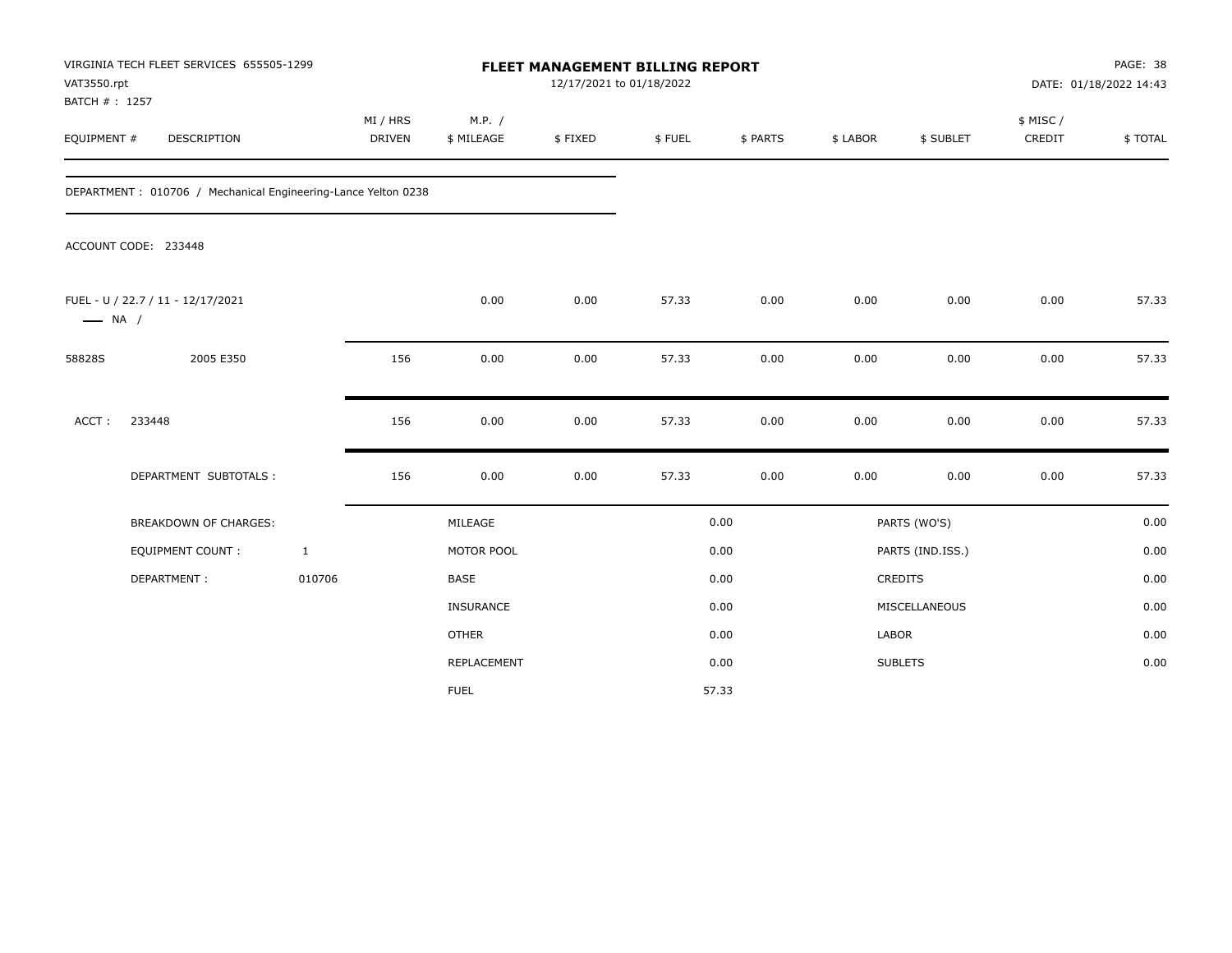| VAT3550.rpt                  | VIRGINIA TECH FLEET SERVICES 655505-1299                                     |              |                           |                      | <b>FLEET MANAGEMENT BILLING REPORT</b><br>12/17/2021 to 01/18/2022 |        |          |              |                  |                     | PAGE: 39<br>DATE: 01/18/2022 14:43 |
|------------------------------|------------------------------------------------------------------------------|--------------|---------------------------|----------------------|--------------------------------------------------------------------|--------|----------|--------------|------------------|---------------------|------------------------------------|
| BATCH #: 1257<br>EQUIPMENT # | DESCRIPTION                                                                  |              | MI / HRS<br><b>DRIVEN</b> | M.P. /<br>\$ MILEAGE | \$FIXED                                                            | \$FUEL | \$ PARTS | \$ LABOR     | \$ SUBLET        | \$ MISC /<br>CREDIT | \$TOTAL                            |
|                              | DEPARTMENT: 011100 / Mining and Minerals Engineering - Annie Lawrence (0239) |              |                           |                      |                                                                    |        |          |              |                  |                     |                                    |
|                              | ACCOUNT CODE: 230623                                                         |              |                           |                      |                                                                    |        |          |              |                  |                     |                                    |
| $\longrightarrow$ NA /       | FUEL - U / 26.0 / 12 - 01/06/2022                                            |              |                           | 0.00                 | 0.00                                                               | 65.88  | 0.00     | 0.00         | 0.00             | 0.00                | 65.88                              |
| 65570S                       | 2014 F350                                                                    |              | 234                       | 0.00                 | 0.00                                                               | 65.88  | 0.00     | 0.00         | 0.00             | 0.00                | 65.88                              |
| ACCT:                        | 230623                                                                       |              | 234                       | 0.00                 | 0.00                                                               | 65.88  | 0.00     | 0.00         | 0.00             | 0.00                | 65.88                              |
|                              | DEPARTMENT SUBTOTALS :                                                       |              | 234                       | 0.00                 | 0.00                                                               | 65.88  | 0.00     | 0.00         | 0.00             | 0.00                | 65.88                              |
|                              | BREAKDOWN OF CHARGES:                                                        |              |                           | MILEAGE              |                                                                    |        | 0.00     |              | PARTS (WO'S)     |                     | 0.00                               |
|                              | EQUIPMENT COUNT :                                                            | $\mathbf{1}$ |                           | MOTOR POOL           |                                                                    |        | 0.00     |              | PARTS (IND.ISS.) |                     | 0.00                               |
|                              | DEPARTMENT:                                                                  | 011100       |                           | <b>BASE</b>          |                                                                    |        | 0.00     |              | CREDITS          |                     | 0.00                               |
|                              |                                                                              |              |                           | INSURANCE            |                                                                    |        | 0.00     |              | MISCELLANEOUS    |                     | 0.00                               |
|                              |                                                                              |              |                           | <b>OTHER</b>         |                                                                    |        | 0.00     | <b>LABOR</b> |                  |                     | 0.00                               |
|                              |                                                                              |              |                           | REPLACEMENT          |                                                                    |        | 0.00     |              | <b>SUBLETS</b>   |                     | 0.00                               |
|                              |                                                                              |              |                           | <b>FUEL</b>          |                                                                    |        | 65.88    |              |                  |                     |                                    |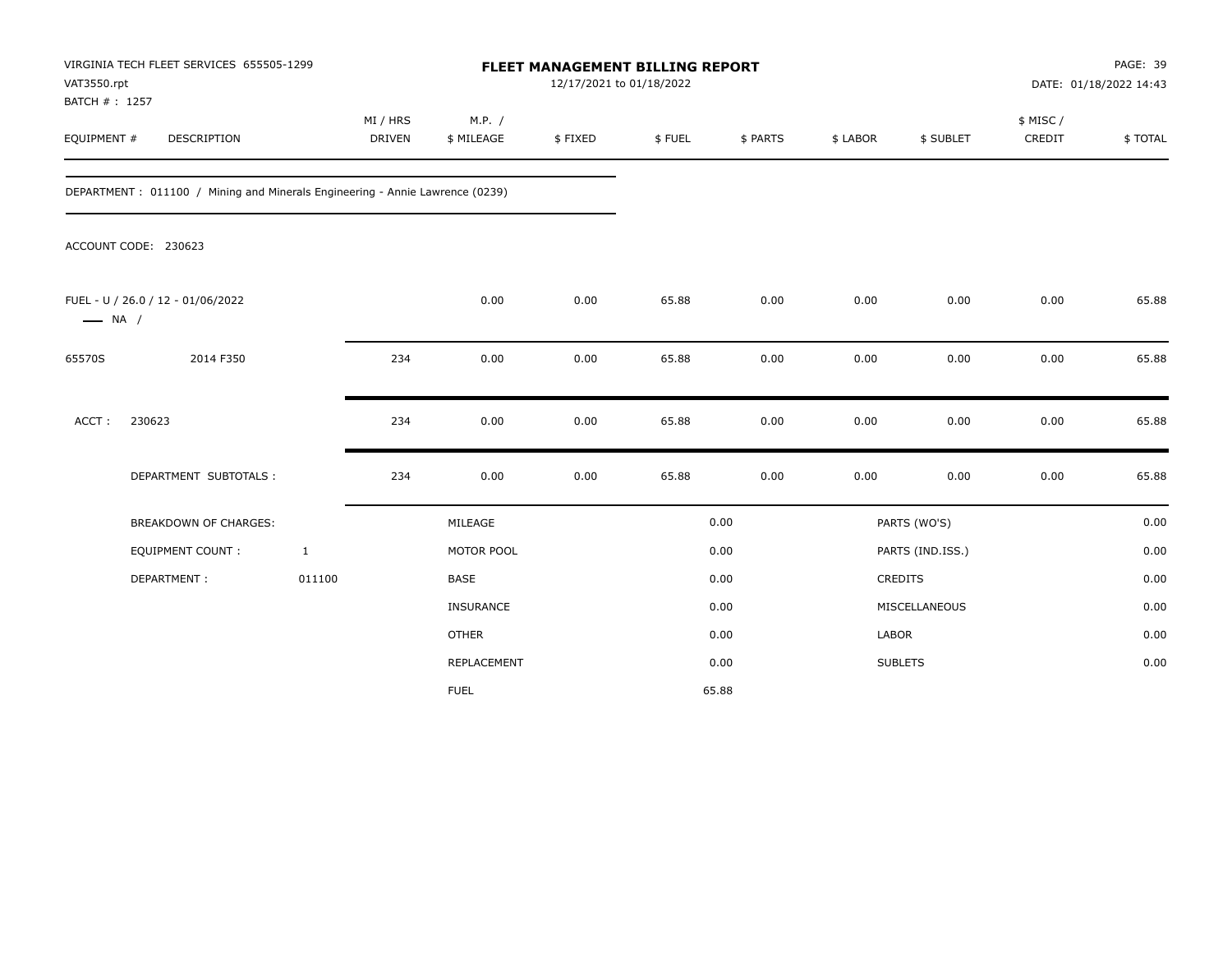| VAT3550.rpt<br>BATCH #: 1257                                                         | VIRGINIA TECH FLEET SERVICES 655505-1299                    | <b>FLEET MANAGEMENT BILLING REPORT</b><br>12/17/2021 to 01/18/2022 |            |         |        |          | PAGE: 40<br>DATE: 01/18/2022 14:43 |           |          |         |
|--------------------------------------------------------------------------------------|-------------------------------------------------------------|--------------------------------------------------------------------|------------|---------|--------|----------|------------------------------------|-----------|----------|---------|
|                                                                                      |                                                             | MI / HRS                                                           | M.P. /     |         |        |          |                                    |           | \$ MISC/ |         |
| EQUIPMENT #                                                                          | <b>DESCRIPTION</b>                                          | <b>DRIVEN</b>                                                      | \$ MILEAGE | \$FIXED | \$FUEL | \$ PARTS | \$ LABOR                           | \$ SUBLET | CREDIT   | \$TOTAL |
|                                                                                      | DEPARTMENT: 013701 / VITALS - Ancillary Carolyn Sink (0443) |                                                                    |            |         |        |          |                                    |           |          |         |
| ACCOUNT CODE: 179149                                                                 |                                                             |                                                                    |            |         |        |          |                                    |           |          |         |
| FUEL - U / 8.3 / 11 - 01/06/2022                                                     |                                                             |                                                                    | 0.00       | 0.00    | 21.10  | 0.00     | 0.00                               | 0.00      | 0.00     | 21.10   |
| $\longrightarrow$ NA /<br>FUEL - U / 9.3 / 11 - 01/13/2022<br>$\longrightarrow$ NA / |                                                             |                                                                    | 0.00       | 0.00    | 24.23  | 0.00     | 0.00                               | 0.00      | 0.00     | 24.23   |
| FUEL - U / 8.1 / 11 - 12/16/2021<br>$\longrightarrow$ NA /                           |                                                             |                                                                    | 0.00       | 0.00    | 21.57  | 0.00     | 0.00                               | 0.00      | 0.00     | 21.57   |
| $\longrightarrow$ NA /                                                               | FUEL - U / 10.2 / 11 - 12/22/2021                           |                                                                    | 0.00       | 0.00    | 25.86  | 0.00     | 0.00                               | 0.00      | 0.00     | 25.86   |
| FUEL - U / 9.3 / 11 - 12/30/2021<br>$\longrightarrow$ NA /                           |                                                             |                                                                    | 0.00       | 0.00    | 23.60  | 0.00     | 0.00                               | 0.00      | 0.00     | 23.60   |
| <b>BASE CHARGE</b><br>$\longrightarrow$ NA /                                         |                                                             |                                                                    | 0.00       | 461.00  | 0.00   | 0.00     | 0.00                               | 0.00      | 0.00     | 461.00  |
| pa64                                                                                 | 2017 Corolla                                                | 1,589                                                              | 0.00       | 461.00  | 116.36 | 0.00     | 0.00                               | 0.00      | 0.00     | 577.36  |
| 179149<br>ACCT:                                                                      |                                                             | 1,589                                                              | 0.00       | 461.00  | 116.36 | 0.00     | 0.00                               | 0.00      | 0.00     | 577.36  |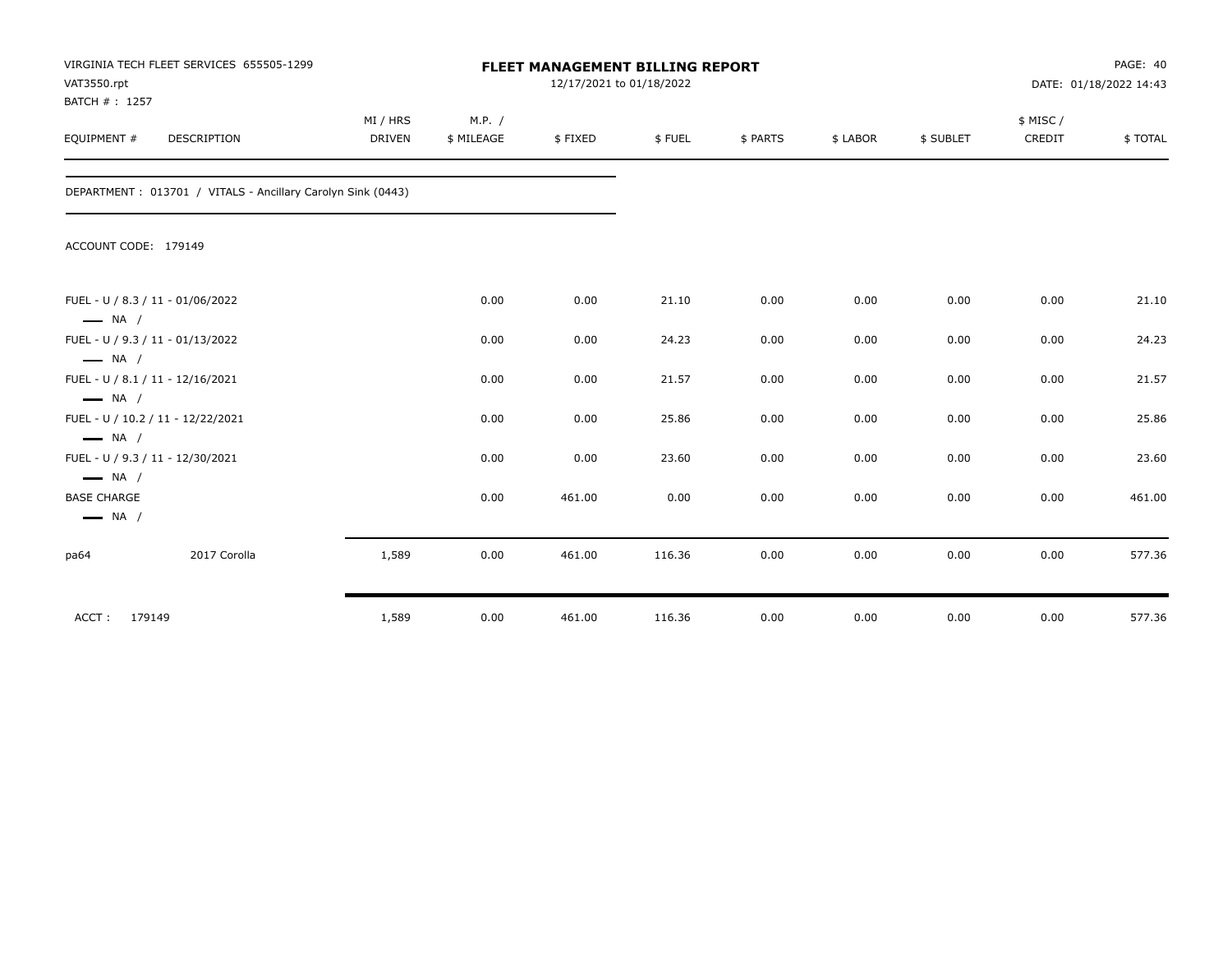| VIRGINIA TECH FLEET SERVICES 655505-1299<br>VAT3550.rpt<br>BATCH #: 1257 |              | <b>FLEET MANAGEMENT BILLING REPORT</b><br>12/17/2021 to 01/18/2022 |                      |         |        |          |          |                  |                     | PAGE: 41<br>DATE: 01/18/2022 14:43 |  |
|--------------------------------------------------------------------------|--------------|--------------------------------------------------------------------|----------------------|---------|--------|----------|----------|------------------|---------------------|------------------------------------|--|
| EQUIPMENT #<br><b>DESCRIPTION</b>                                        |              | MI / HRS<br>DRIVEN                                                 | M.P. /<br>\$ MILEAGE | \$FIXED | \$FUEL | \$ PARTS | \$ LABOR | \$ SUBLET        | \$ MISC /<br>CREDIT | \$TOTAL                            |  |
| DEPARTMENT SUBTOTALS :                                                   |              | 1,589                                                              | 0.00                 | 461.00  | 116.36 | 0.00     | 0.00     | 0.00             | 0.00                | 577.36                             |  |
| <b>BREAKDOWN OF CHARGES:</b>                                             |              |                                                                    | MILEAGE              |         |        | 0.00     |          | PARTS (WO'S)     |                     | 0.00                               |  |
| EQUIPMENT COUNT:                                                         | $\mathbf{1}$ |                                                                    | MOTOR POOL           |         |        | 0.00     |          | PARTS (IND.ISS.) |                     | 0.00                               |  |
| DEPARTMENT:                                                              | 013701       |                                                                    | <b>BASE</b>          |         |        | 461.00   |          | <b>CREDITS</b>   |                     | 0.00                               |  |
|                                                                          |              |                                                                    | INSURANCE            |         |        | 0.00     |          | MISCELLANEOUS    |                     | 0.00                               |  |
|                                                                          |              |                                                                    | <b>OTHER</b>         |         |        | 0.00     | LABOR    |                  |                     | 0.00                               |  |
|                                                                          |              |                                                                    | REPLACEMENT          |         |        | 0.00     |          | <b>SUBLETS</b>   |                     | 0.00                               |  |
|                                                                          |              |                                                                    | <b>FUEL</b>          |         |        | 116.36   |          |                  |                     |                                    |  |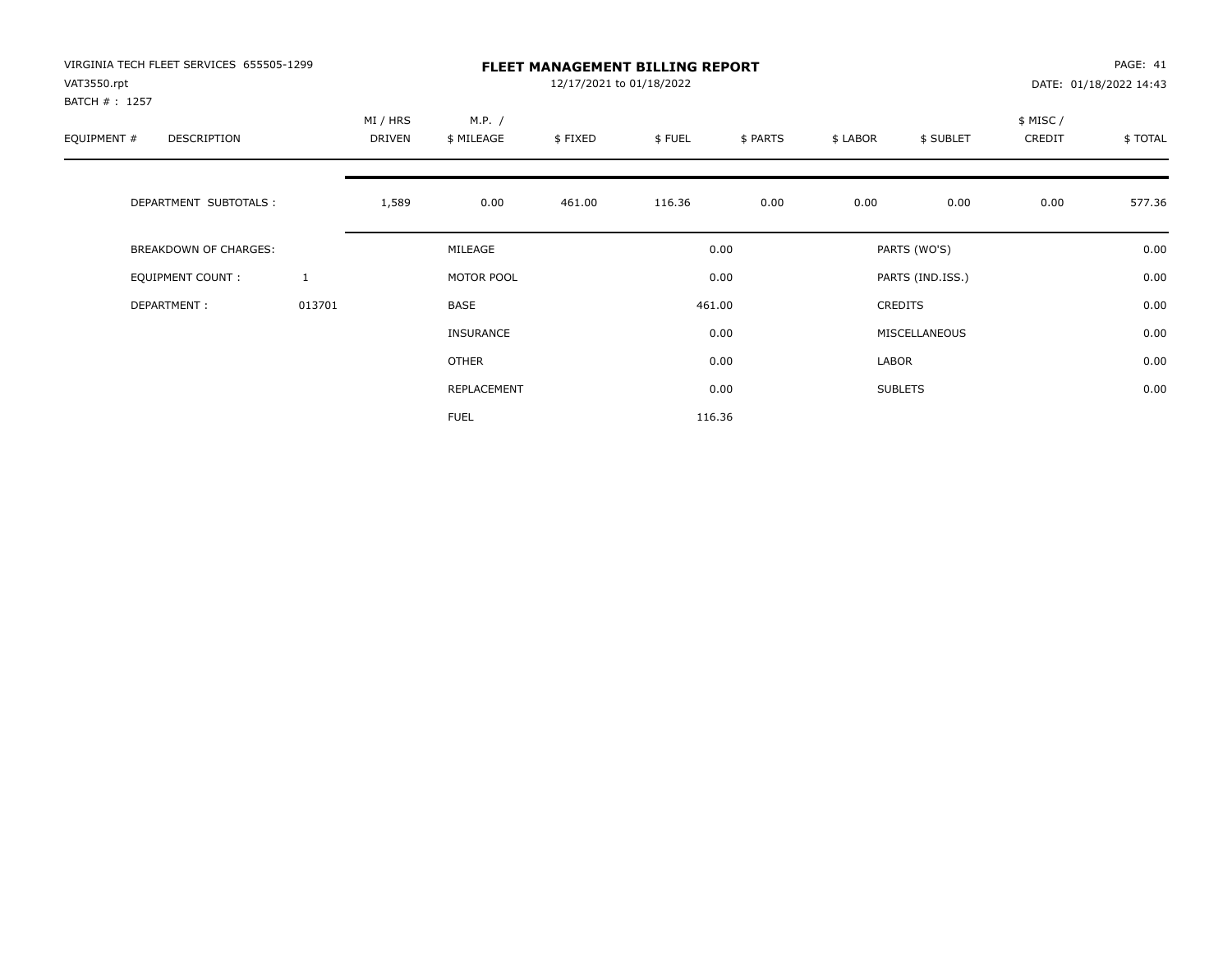| VAT3550.rpt<br>BATCH #: 1257 | VIRGINIA TECH FLEET SERVICES 655505-1299                |              |                           |                      |         | <b>FLEET MANAGEMENT BILLING REPORT</b><br>12/17/2021 to 01/18/2022 |          |          |                  | PAGE: 42<br>DATE: 01/18/2022 14:43 |         |  |
|------------------------------|---------------------------------------------------------|--------------|---------------------------|----------------------|---------|--------------------------------------------------------------------|----------|----------|------------------|------------------------------------|---------|--|
| EQUIPMENT #                  | DESCRIPTION                                             |              | MI / HRS<br><b>DRIVEN</b> | M.P. /<br>\$ MILEAGE | \$FIXED | \$FUEL                                                             | \$ PARTS | \$ LABOR | \$ SUBLET        | \$ MISC /<br>CREDIT                | \$TOTAL |  |
|                              | DEPARTMENT: 015100 / Architecture - Jennifer Yates 0178 |              |                           |                      |         |                                                                    |          |          |                  |                                    |         |  |
|                              | ACCOUNT CODE: 118910                                    |              |                           |                      |         |                                                                    |          |          |                  |                                    |         |  |
| $\longrightarrow$ NA /       | FUEL - D / 38.0 / 13 - 01/14/2022                       |              |                           | 0.00                 | 0.00    | 106.78                                                             | 0.00     | 0.00     | 0.00             | 0.00                               | 106.78  |  |
| 66909S                       | 2013 Silverado                                          |              | 380                       | 0.00                 | 0.00    | 106.78                                                             | 0.00     | 0.00     | 0.00             | 0.00                               | 106.78  |  |
| ACCT:                        | 118910                                                  |              | 380                       | 0.00                 | 0.00    | 106.78                                                             | 0.00     | 0.00     | 0.00             | 0.00                               | 106.78  |  |
|                              | DEPARTMENT SUBTOTALS :                                  |              | 380                       | 0.00                 | 0.00    | 106.78                                                             | 0.00     | 0.00     | 0.00             | 0.00                               | 106.78  |  |
|                              | <b>BREAKDOWN OF CHARGES:</b>                            |              |                           | MILEAGE              |         |                                                                    | 0.00     |          | PARTS (WO'S)     |                                    | 0.00    |  |
|                              | <b>EQUIPMENT COUNT:</b>                                 | $\mathbf{1}$ |                           | MOTOR POOL           |         |                                                                    | 0.00     |          | PARTS (IND.ISS.) |                                    | 0.00    |  |
|                              | DEPARTMENT:                                             | 015100       |                           | <b>BASE</b>          |         |                                                                    | 0.00     |          | CREDITS          |                                    | 0.00    |  |
|                              |                                                         |              |                           | INSURANCE            |         |                                                                    | 0.00     |          | MISCELLANEOUS    |                                    | 0.00    |  |
|                              |                                                         |              |                           | <b>OTHER</b>         |         |                                                                    | 0.00     | LABOR    |                  |                                    | 0.00    |  |
|                              |                                                         |              |                           | <b>REPLACEMENT</b>   |         |                                                                    | 0.00     |          | <b>SUBLETS</b>   |                                    | 0.00    |  |
|                              |                                                         |              |                           | <b>FUEL</b>          |         |                                                                    | 106.78   |          |                  |                                    |         |  |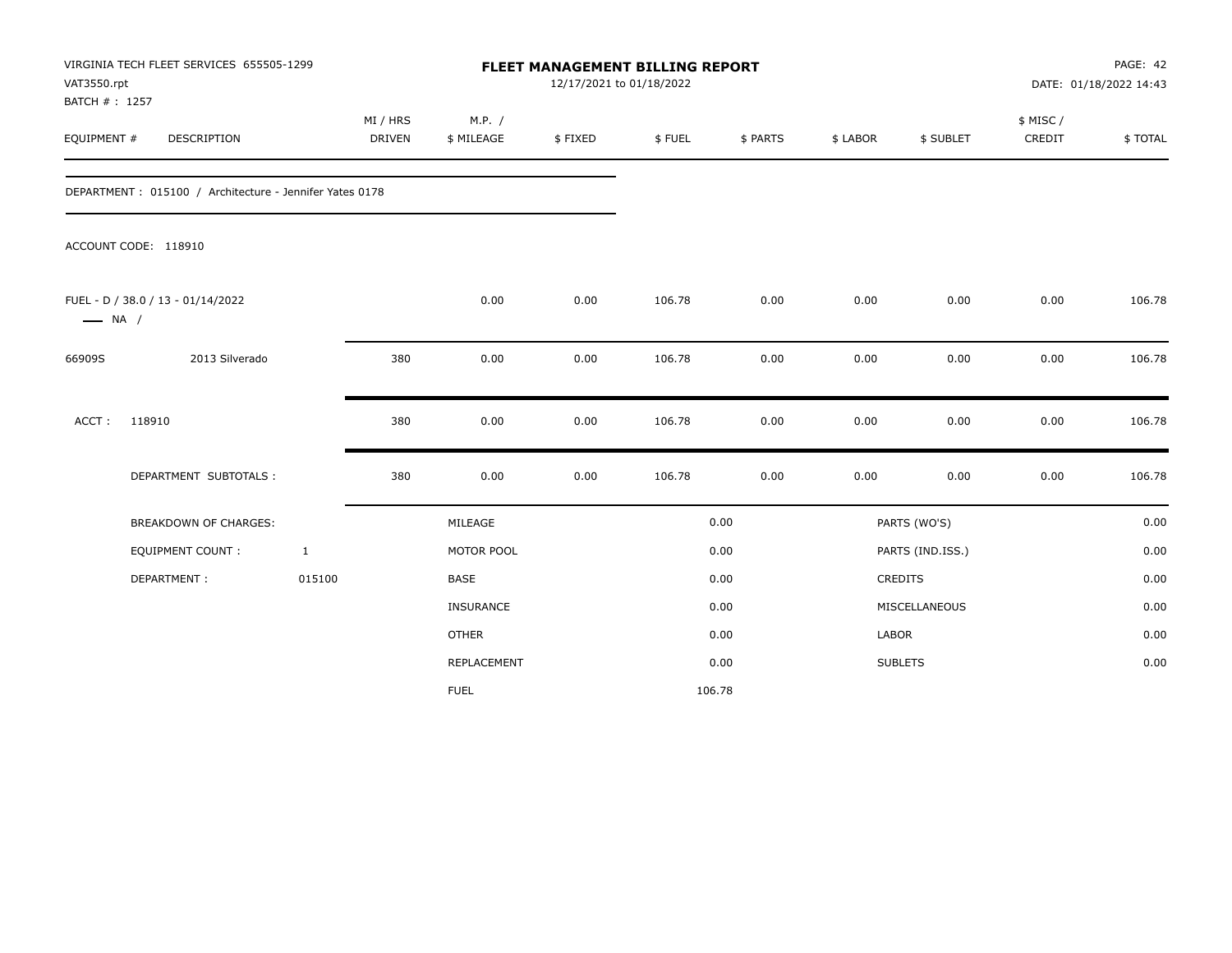| VAT3550.rpt            | VIRGINIA TECH FLEET SERVICES 655505-1299<br>BATCH #: 1257<br>EQUIPMENT #<br>DESCRIPTION |                |                    |                      | FLEET MANAGEMENT BILLING REPORT<br>12/17/2021 to 01/18/2022 |        |          |          |                  |                     | PAGE: 43<br>DATE: 01/18/2022 14:43 |
|------------------------|-----------------------------------------------------------------------------------------|----------------|--------------------|----------------------|-------------------------------------------------------------|--------|----------|----------|------------------|---------------------|------------------------------------|
|                        |                                                                                         |                | MI / HRS<br>DRIVEN | M.P. /<br>\$ MILEAGE | \$FIXED                                                     | \$FUEL | \$ PARTS | \$ LABOR | \$ SUBLET        | \$ MISC /<br>CREDIT | \$TOTAL                            |
|                        | DEPARTMENT: 017100 / Reynolds Homestead - 463 Homestead Lane (0512) Critz, 24082        |                |                    |                      |                                                             |        |          |          |                  |                     |                                    |
|                        | ACCOUNT CODE: 548023                                                                    |                |                    |                      |                                                             |        |          |          |                  |                     |                                    |
| $\longrightarrow$ NA / | FUEL - U / 10.7 / CC - 12/24/2021                                                       |                |                    | 0.00                 | 0.00                                                        | 33.18  | 0.00     | 0.00     | 0.00             | 0.00                | 33.18                              |
| 68262S                 | 2007 COMPASS                                                                            |                | 552                | 0.00                 | 0.00                                                        | 33.18  | 0.00     | 0.00     | 0.00             | 0.00                | 33.18                              |
| $\longrightarrow$ NA / | FUEL - U / 12.7 / CC - 12/24/2021                                                       |                |                    | 0.00                 | 0.00                                                        | 39.22  | 0.00     | 0.00     | 0.00             | 0.00                | 39.22                              |
| 68334S                 | 2016 BUS                                                                                |                | 73                 | 0.00                 | 0.00                                                        | 39.22  | 0.00     | 0.00     | 0.00             | 0.00                | 39.22                              |
| ACCT:                  | 548023                                                                                  |                | 625                | 0.00                 | 0.00                                                        | 72.40  | 0.00     | 0.00     | 0.00             | 0.00                | 72.40                              |
|                        | DEPARTMENT SUBTOTALS :                                                                  |                | 625                | 0.00                 | 0.00                                                        | 72.40  | 0.00     | 0.00     | 0.00             | 0.00                | 72.40                              |
|                        | BREAKDOWN OF CHARGES:                                                                   |                |                    | MILEAGE              |                                                             |        | 0.00     |          | PARTS (WO'S)     |                     | 0.00                               |
|                        | <b>EQUIPMENT COUNT:</b>                                                                 | $\overline{2}$ |                    | MOTOR POOL           |                                                             |        | 0.00     |          | PARTS (IND.ISS.) |                     | 0.00                               |
|                        | DEPARTMENT:                                                                             | 017100         |                    | BASE                 |                                                             |        | 0.00     |          | CREDITS          |                     | 0.00                               |
|                        |                                                                                         |                |                    | INSURANCE            |                                                             |        | 0.00     |          | MISCELLANEOUS    |                     | 0.00                               |
|                        |                                                                                         |                |                    | <b>OTHER</b>         |                                                             |        | 0.00     | LABOR    |                  |                     | 0.00                               |
|                        |                                                                                         |                |                    | REPLACEMENT          |                                                             |        | 0.00     |          | <b>SUBLETS</b>   |                     | 0.00                               |
|                        |                                                                                         |                |                    | <b>FUEL</b>          |                                                             |        | 72.40    |          |                  |                     |                                    |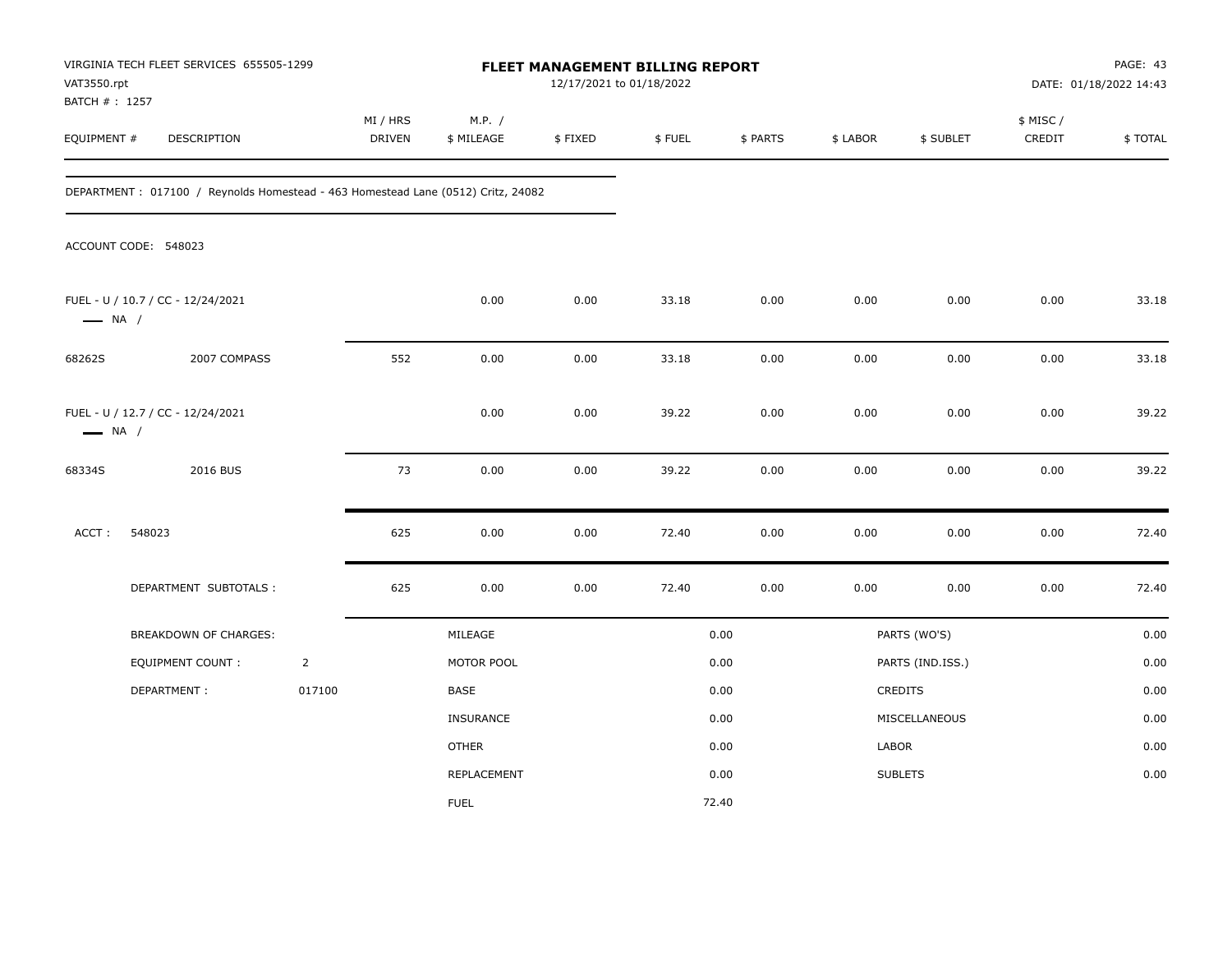| VAT3550.rpt<br>BATCH #: 1257 | VIRGINIA TECH FLEET SERVICES 655505-1299                                          |                           |                      | FLEET MANAGEMENT BILLING REPORT<br>12/17/2021 to 01/18/2022 |        |          |          |                  |                     | PAGE: 44<br>DATE: 01/18/2022 14:43 |
|------------------------------|-----------------------------------------------------------------------------------|---------------------------|----------------------|-------------------------------------------------------------|--------|----------|----------|------------------|---------------------|------------------------------------|
| EQUIPMENT #                  | DESCRIPTION                                                                       | MI / HRS<br><b>DRIVEN</b> | M.P. /<br>\$ MILEAGE | \$FIXED                                                     | \$FUEL | \$ PARTS | \$ LABOR | \$ SUBLET        | \$ MISC /<br>CREDIT | \$TOTAL                            |
|                              | DEPARTMENT: 017600 / Virginia Ctr for Coal & Energy Res - Laurinda Gardner (0411) |                           |                      |                                                             |        |          |          |                  |                     |                                    |
|                              | ACCOUNT CODE: 238022                                                              |                           |                      |                                                             |        |          |          |                  |                     |                                    |
| $\longrightarrow$ NA /       | FUEL - U / 110.4 / CC - 12/24/2021                                                |                           | 0.00                 | 0.00                                                        | 344.47 | 0.00     | 0.00     | 0.00             | 0.00                | 344.47                             |
| 61746S                       | 2010 F150                                                                         | 1,677                     | 0.00                 | 0.00                                                        | 344.47 | 0.00     | 0.00     | 0.00             | 0.00                | 344.47                             |
| ACCT:                        | 238022                                                                            | 1,677                     | 0.00                 | 0.00                                                        | 344.47 | 0.00     | 0.00     | 0.00             | 0.00                | 344.47                             |
|                              | DEPARTMENT SUBTOTALS :                                                            | 1,677                     | 0.00                 | 0.00                                                        | 344.47 | 0.00     | 0.00     | 0.00             | 0.00                | 344.47                             |
|                              | <b>BREAKDOWN OF CHARGES:</b>                                                      |                           | MILEAGE              |                                                             |        | 0.00     |          | PARTS (WO'S)     |                     | 0.00                               |
|                              | <b>EQUIPMENT COUNT:</b>                                                           | $\mathbf{1}$              | MOTOR POOL           |                                                             |        | 0.00     |          | PARTS (IND.ISS.) |                     | 0.00                               |
|                              | DEPARTMENT:                                                                       | 017600                    | <b>BASE</b>          |                                                             |        | 0.00     |          | CREDITS          |                     | 0.00                               |
|                              |                                                                                   |                           | <b>INSURANCE</b>     |                                                             |        | 0.00     |          | MISCELLANEOUS    |                     | 0.00                               |
|                              |                                                                                   |                           | <b>OTHER</b>         |                                                             |        | 0.00     | LABOR    |                  |                     | 0.00                               |
|                              |                                                                                   |                           | <b>REPLACEMENT</b>   |                                                             |        | 0.00     |          | <b>SUBLETS</b>   |                     | 0.00                               |
|                              |                                                                                   |                           | <b>FUEL</b>          |                                                             |        | 344.47   |          |                  |                     |                                    |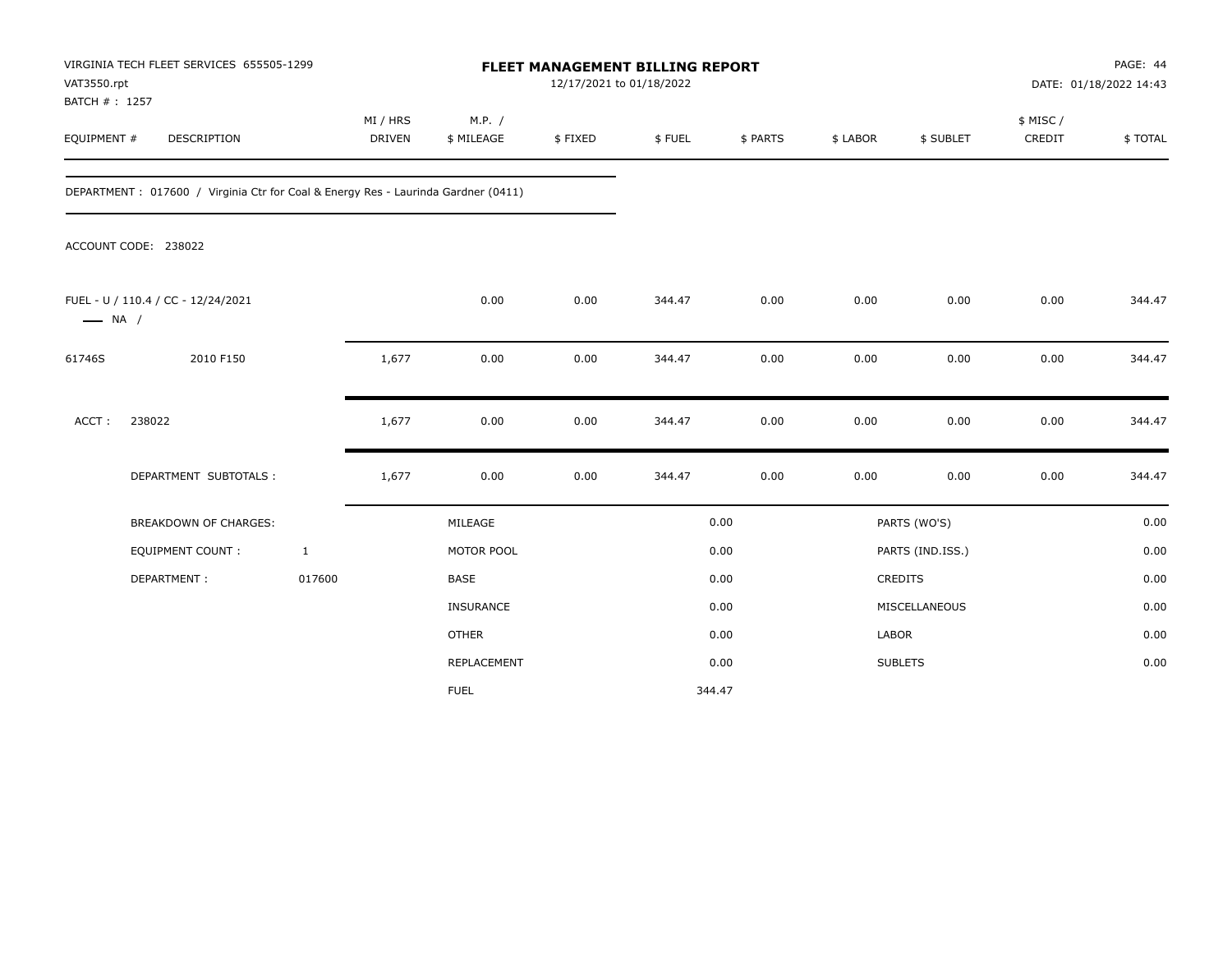| VAT3550.rpt                  | VIRGINIA TECH FLEET SERVICES 655505-1299                                        |                           |                      | <b>FLEET MANAGEMENT BILLING REPORT</b><br>12/17/2021 to 01/18/2022 |        |          |          |                  |                     | PAGE: 45<br>DATE: 01/18/2022 14:43 |
|------------------------------|---------------------------------------------------------------------------------|---------------------------|----------------------|--------------------------------------------------------------------|--------|----------|----------|------------------|---------------------|------------------------------------|
| BATCH #: 1257<br>EQUIPMENT # | DESCRIPTION                                                                     | MI / HRS<br><b>DRIVEN</b> | M.P. /<br>\$ MILEAGE | \$FIXED                                                            | \$FUEL | \$ PARTS | \$ LABOR | \$ SUBLET        | \$ MISC /<br>CREDIT | \$TOTAL                            |
|                              | DEPARTMENT : 018300 / VT Carilion Research Inst 2 Riverside Circle Rke VA 24016 |                           |                      |                                                                    |        |          |          |                  |                     |                                    |
|                              | ACCOUNT CODE: 118636                                                            |                           |                      |                                                                    |        |          |          |                  |                     |                                    |
| $\longrightarrow$ NA /       | FUEL - U / 15.3 / CC - 12/24/2021                                               |                           | 0.00                 | 0.00                                                               | 49.53  | 0.00     | 0.00     | 0.00             | 0.00                | 49.53                              |
| 68294S                       | 2015 COMPASS                                                                    | 369                       | 0.00                 | 0.00                                                               | 49.53  | 0.00     | 0.00     | 0.00             | 0.00                | 49.53                              |
| ACCT:                        | 118636                                                                          | 369                       | 0.00                 | 0.00                                                               | 49.53  | 0.00     | 0.00     | 0.00             | 0.00                | 49.53                              |
|                              | DEPARTMENT SUBTOTALS :                                                          | 369                       | 0.00                 | 0.00                                                               | 49.53  | 0.00     | 0.00     | 0.00             | 0.00                | 49.53                              |
|                              | <b>BREAKDOWN OF CHARGES:</b>                                                    |                           | MILEAGE              |                                                                    |        | 0.00     |          | PARTS (WO'S)     |                     | 0.00                               |
|                              | <b>EQUIPMENT COUNT:</b>                                                         | $\mathbf{1}$              | MOTOR POOL           |                                                                    |        | 0.00     |          | PARTS (IND.ISS.) |                     | 0.00                               |
|                              | DEPARTMENT:                                                                     | 018300                    | <b>BASE</b>          |                                                                    |        | 0.00     |          | CREDITS          |                     | 0.00                               |
|                              |                                                                                 |                           | INSURANCE            |                                                                    |        | 0.00     |          | MISCELLANEOUS    |                     | 0.00                               |
|                              |                                                                                 |                           | <b>OTHER</b>         |                                                                    |        | 0.00     | LABOR    |                  |                     | 0.00                               |
|                              |                                                                                 |                           | REPLACEMENT          |                                                                    |        | 0.00     |          | <b>SUBLETS</b>   |                     | 0.00                               |
|                              |                                                                                 |                           | <b>FUEL</b>          |                                                                    |        | 49.53    |          |                  |                     |                                    |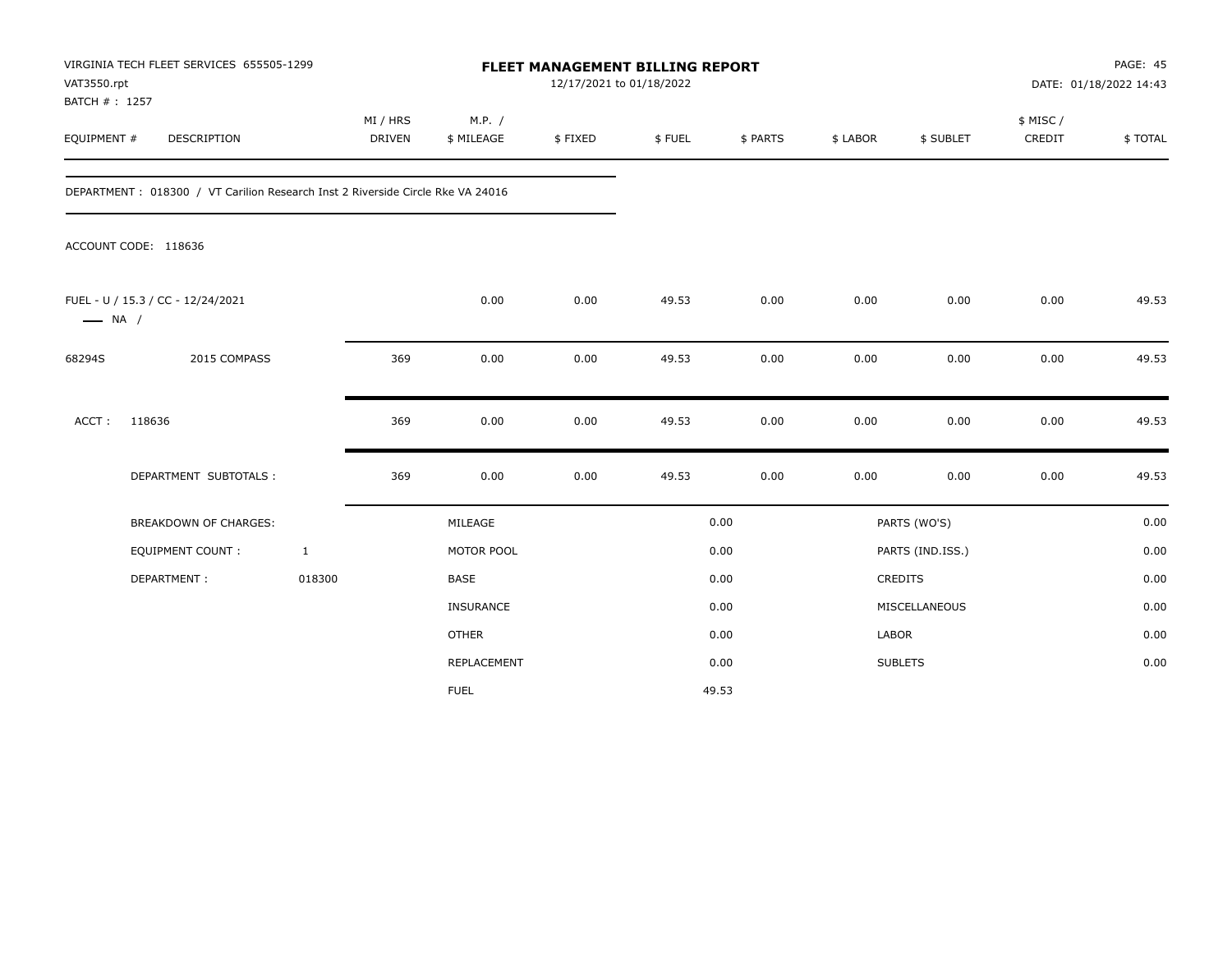| VAT3550.rpt<br>BATCH #: 1257                                | VIRGINIA TECH FLEET SERVICES 655505-1299                                         |                           |                      | <b>FLEET MANAGEMENT BILLING REPORT</b><br>12/17/2021 to 01/18/2022 |        |          |          |           | PAGE: 46<br>DATE: 01/18/2022 14:43 |         |
|-------------------------------------------------------------|----------------------------------------------------------------------------------|---------------------------|----------------------|--------------------------------------------------------------------|--------|----------|----------|-----------|------------------------------------|---------|
| EQUIPMENT #                                                 | DESCRIPTION                                                                      | MI / HRS<br><b>DRIVEN</b> | M.P. /<br>\$ MILEAGE | \$FIXED                                                            | \$FUEL | \$ PARTS | \$ LABOR | \$ SUBLET | \$ MISC /<br>CREDIT                | \$TOTAL |
|                                                             | DEPARTMENT : 021200 / Central District 150B Slayton Ave Ste 112D, Danville 24540 |                           |                      |                                                                    |        |          |          |           |                                    |         |
| ACCOUNT CODE: 230128                                        |                                                                                  |                           |                      |                                                                    |        |          |          |           |                                    |         |
| FUEL - U / 28.8 / CC - 12/24/2021<br>$\longrightarrow$ NA / |                                                                                  |                           | 0.00                 | 0.00                                                               | 94.54  | 0.00     | 0.00     | 0.00      | 0.00                               | 94.54   |
| 48470S                                                      | 2003 SAVANA                                                                      | 282                       | 0.00                 | 0.00                                                               | 94.54  | 0.00     | 0.00     | 0.00      | 0.00                               | 94.54   |
| FUEL - U / 48.9 / CC - 12/24/2021<br>$\longrightarrow$ NA / |                                                                                  |                           | 0.00                 | 0.00                                                               | 146.70 | 0.00     | 0.00     | 0.00      | 0.00                               | 146.70  |
| 65622S                                                      | 2013 F250                                                                        | 1,040                     | 0.00                 | 0.00                                                               | 146.70 | 0.00     | 0.00     | 0.00      | 0.00                               | 146.70  |
| FUEL - U / 17.9 / CC - 12/24/2021<br>$\longrightarrow$ NA / |                                                                                  |                           | 0.00                 | 0.00                                                               | 58.63  | 0.00     | 0.00     | 0.00      | 0.00                               | 58.63   |
| 68268S                                                      | 2014 ECONLINE                                                                    | 294                       | 0.00                 | 0.00                                                               | 58.63  | 0.00     | 0.00     | 0.00      | 0.00                               | 58.63   |
| FUEL - U / 25.1 / CC - 12/24/2021<br>$\longrightarrow$ NA / |                                                                                  |                           | 0.00                 | 0.00                                                               | 79.44  | 0.00     | 0.00     | 0.00      | 0.00                               | 79.44   |
| 71582s                                                      | 2012 IMPALA                                                                      | 617                       | 0.00                 | 0.00                                                               | 79.44  | 0.00     | 0.00     | 0.00      | 0.00                               | 79.44   |
| FUEL - U / 38.6 / CC - 12/24/2021<br>$\longrightarrow$ NA / |                                                                                  |                           | 0.00                 | 0.00                                                               | 120.36 | 0.00     | 0.00     | 0.00      | 0.00                               | 120.36  |
| 79420s                                                      | 2018 Caravan                                                                     | 900                       | 0.00                 | 0.00                                                               | 120.36 | 0.00     | 0.00     | 0.00      | 0.00                               | 120.36  |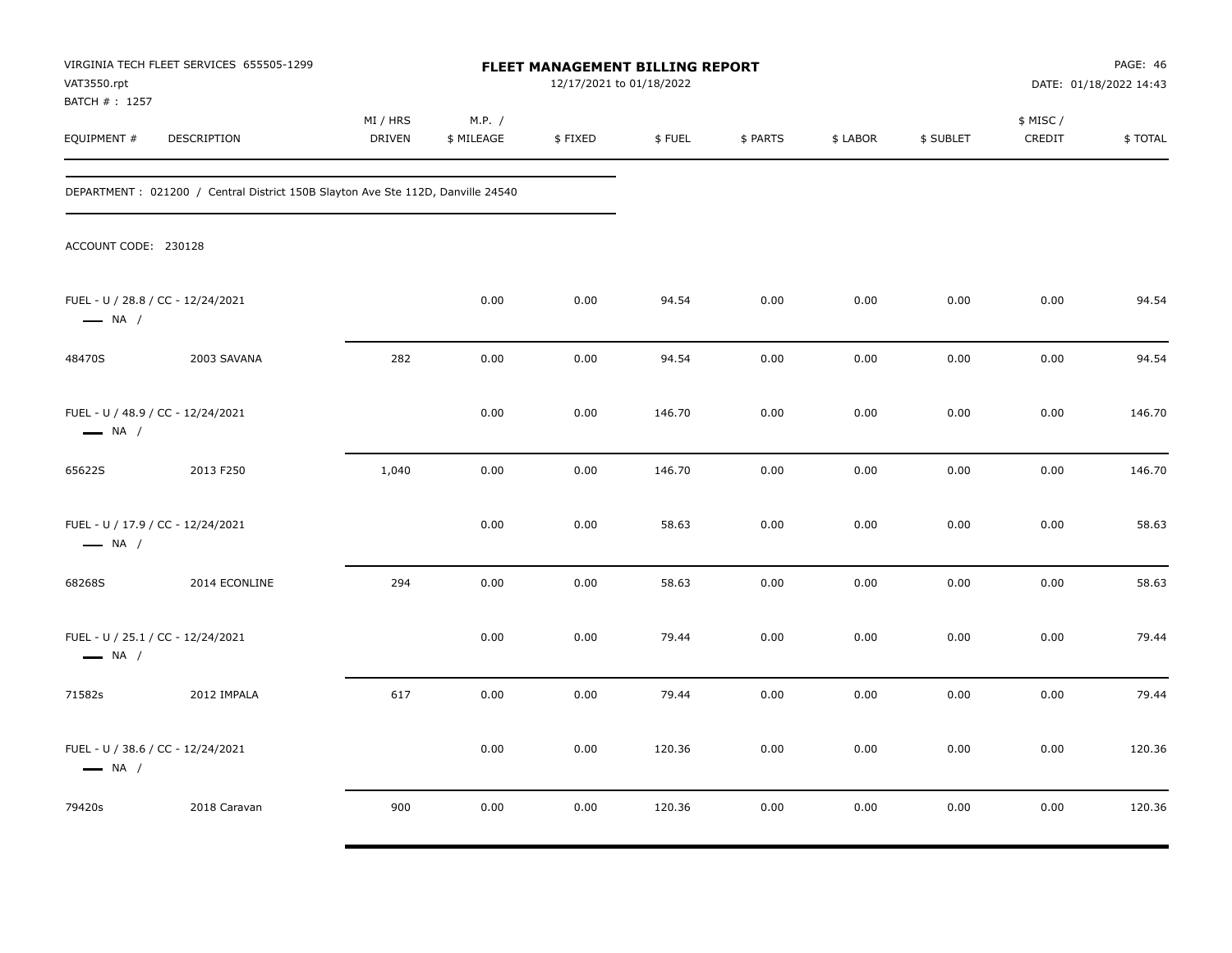| VAT3550.rpt<br>BATCH #: 1257 | VIRGINIA TECH FLEET SERVICES 655505-1299                                        |        | <b>FLEET MANAGEMENT BILLING REPORT</b><br>12/17/2021 to 01/18/2022 |                      |         |        |          |              | PAGE: 47<br>DATE: 01/18/2022 14:43 |                    |         |
|------------------------------|---------------------------------------------------------------------------------|--------|--------------------------------------------------------------------|----------------------|---------|--------|----------|--------------|------------------------------------|--------------------|---------|
| EQUIPMENT #                  | <b>DESCRIPTION</b>                                                              |        | MI / HRS<br>DRIVEN                                                 | M.P. /<br>\$ MILEAGE | \$FIXED | \$FUEL | \$ PARTS | \$ LABOR     | \$ SUBLET                          | \$ MISC/<br>CREDIT | \$TOTAL |
|                              | DEPARTMENT: 021200 / Central District 150B Slayton Ave Ste 112D, Danville 24540 |        |                                                                    |                      |         |        |          |              |                                    |                    |         |
| ACCT:                        | 230128                                                                          |        | 3,133                                                              | 0.00                 | 0.00    | 499.67 | 0.00     | 0.00         | 0.00                               | 0.00               | 499.67  |
|                              | DEPARTMENT SUBTOTALS :                                                          |        | 3,133                                                              | 0.00                 | 0.00    | 499.67 | 0.00     | 0.00         | 0.00                               | 0.00               | 499.67  |
|                              | <b>BREAKDOWN OF CHARGES:</b>                                                    |        |                                                                    | MILEAGE              |         |        | 0.00     |              | PARTS (WO'S)                       |                    | 0.00    |
|                              | <b>EQUIPMENT COUNT:</b>                                                         | 5      |                                                                    | MOTOR POOL           |         |        | 0.00     |              | PARTS (IND.ISS.)                   |                    | 0.00    |
|                              | DEPARTMENT:                                                                     | 021200 |                                                                    | <b>BASE</b>          |         |        | 0.00     |              | <b>CREDITS</b>                     |                    | 0.00    |
|                              |                                                                                 |        |                                                                    | <b>INSURANCE</b>     |         |        | 0.00     |              | MISCELLANEOUS                      |                    | 0.00    |
|                              |                                                                                 |        |                                                                    | <b>OTHER</b>         |         |        | 0.00     | <b>LABOR</b> |                                    |                    | 0.00    |
|                              |                                                                                 |        |                                                                    | <b>REPLACEMENT</b>   |         |        | 0.00     |              | <b>SUBLETS</b>                     |                    | 0.00    |
|                              |                                                                                 |        |                                                                    | <b>FUEL</b>          |         |        | 499.67   |              |                                    |                    |         |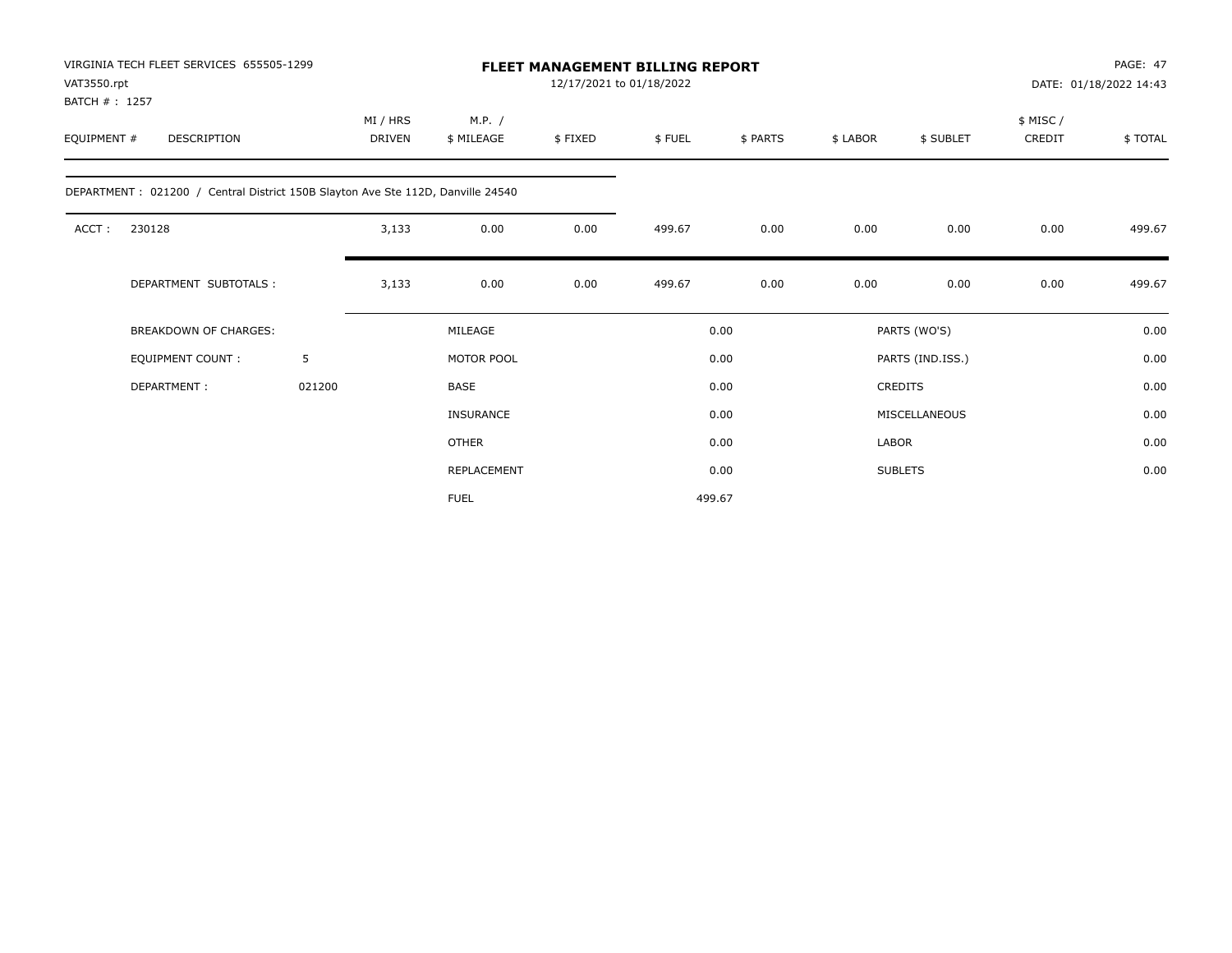| VAT3550.rpt<br>BATCH #: 1257 | VIRGINIA TECH FLEET SERVICES 655505-1299                                 | FLEET MANAGEMENT BILLING REPORT<br>12/17/2021 to 01/18/2022 |                      |         |        |          |          |           | PAGE: 48<br>DATE: 01/18/2022 14:43 |         |
|------------------------------|--------------------------------------------------------------------------|-------------------------------------------------------------|----------------------|---------|--------|----------|----------|-----------|------------------------------------|---------|
| EQUIPMENT #                  | <b>DESCRIPTION</b>                                                       | MI / HRS<br><b>DRIVEN</b>                                   | M.P. /<br>\$ MILEAGE | \$FIXED | \$FUEL | \$ PARTS | \$ LABOR | \$ SUBLET | \$ MISC/<br>CREDIT                 | \$TOTAL |
|                              | DEPARTMENT : 021300 / VCE-SE District 6321 Holland Rd. Suffolk, VA 23437 |                                                             |                      |         |        |          |          |           |                                    |         |
| ACCOUNT CODE: 230372         |                                                                          |                                                             |                      |         |        |          |          |           |                                    |         |
| $\longrightarrow$ NA /       | FUEL - U / 10.0 / CC - 12/24/2021                                        |                                                             | 0.00                 | 0.00    | 32.01  | 0.00     | 0.00     | 0.00      | 0.00                               | 32.01   |
| 68316s                       | 2016 IMPALA                                                              | 296                                                         | 0.00                 | 0.00    | 32.01  | 0.00     | 0.00     | 0.00      | 0.00                               | 32.01   |
| $\longrightarrow$ NA /       | FUEL - U / 16.7 / CC - 12/24/2021                                        |                                                             | 0.00                 | 0.00    | 53.00  | 0.00     | 0.00     | 0.00      | 0.00                               | 53.00   |
| 77319s                       | 2017 Caravan                                                             | 0                                                           | 0.00                 | 0.00    | 53.00  | 0.00     | 0.00     | 0.00      | 0.00                               | 53.00   |
| $\longrightarrow$ NA /       | FUEL - U / 29.1 / CC - 12/24/2021                                        |                                                             | 0.00                 | 0.00    | 95.40  | 0.00     | 0.00     | 0.00      | 0.00                               | 95.40   |
| 79428s                       | 2020 Rogue                                                               | 851                                                         | 0.00                 | 0.00    | 95.40  | 0.00     | 0.00     | 0.00      | 0.00                               | 95.40   |
| 230372<br>ACCT:              |                                                                          | 1,147                                                       | 0.00                 | 0.00    | 180.41 | 0.00     | 0.00     | 0.00      | 0.00                               | 180.41  |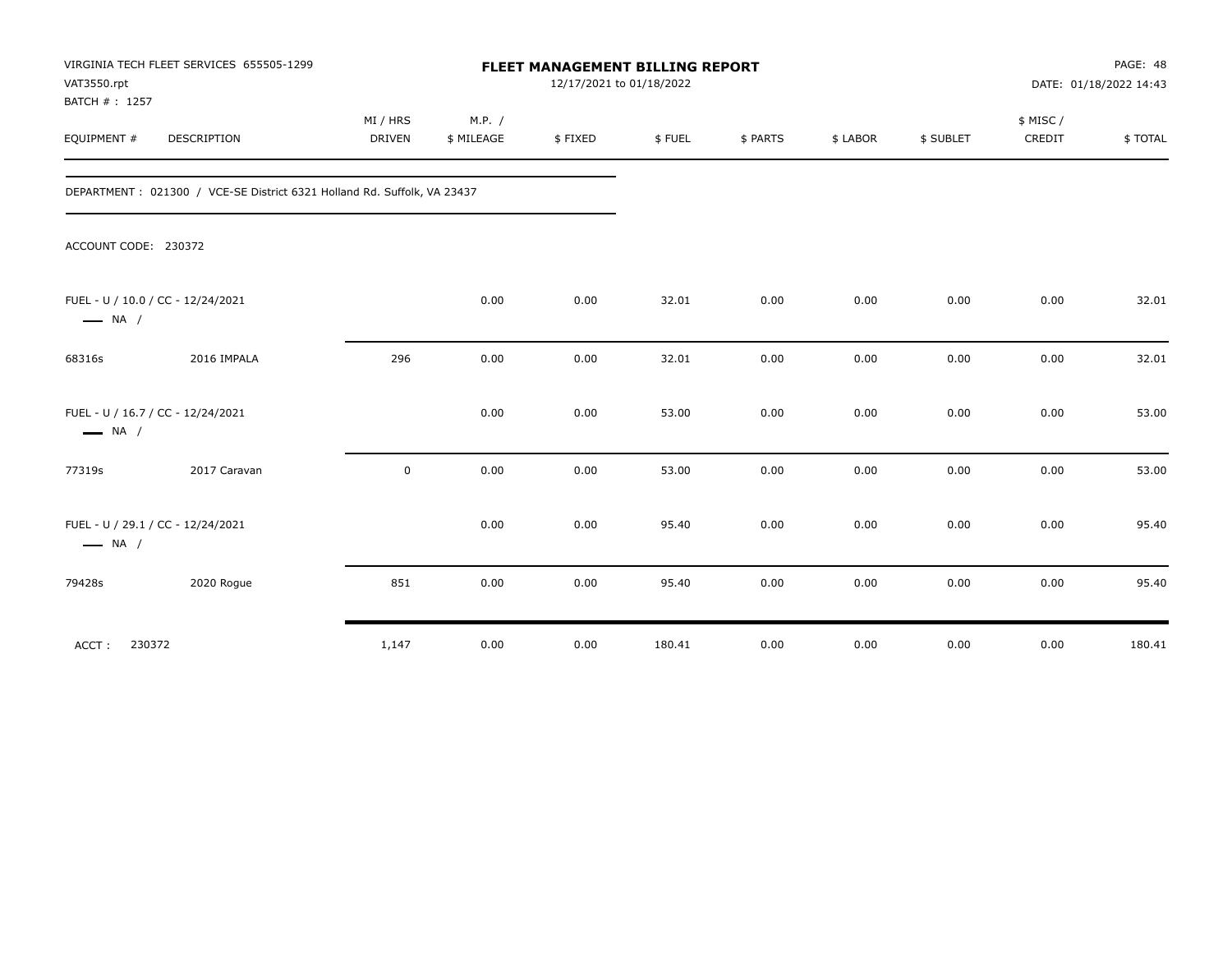| VIRGINIA TECH FLEET SERVICES 655505-1299<br>VAT3550.rpt |        |                    |                      | 12/17/2021 to 01/18/2022 | <b>FLEET MANAGEMENT BILLING REPORT</b> |          |          |                  |                     | PAGE: 49<br>DATE: 01/18/2022 14:43 |
|---------------------------------------------------------|--------|--------------------|----------------------|--------------------------|----------------------------------------|----------|----------|------------------|---------------------|------------------------------------|
| BATCH # : 1257<br>EQUIPMENT #<br>DESCRIPTION            |        | MI / HRS<br>DRIVEN | M.P. /<br>\$ MILEAGE | \$FIXED                  | \$FUEL                                 | \$ PARTS | \$ LABOR | \$ SUBLET        | \$ MISC /<br>CREDIT | \$TOTAL                            |
| DEPARTMENT SUBTOTALS :                                  |        | 1,147              | 0.00                 | 0.00                     | 180.41                                 | 0.00     | 0.00     | 0.00             | 0.00                | 180.41                             |
| BREAKDOWN OF CHARGES:                                   |        |                    | MILEAGE              |                          |                                        | 0.00     |          | PARTS (WO'S)     |                     | 0.00                               |
| <b>EQUIPMENT COUNT:</b>                                 | 3      |                    | MOTOR POOL           |                          |                                        | 0.00     |          | PARTS (IND.ISS.) |                     | 0.00                               |
| DEPARTMENT:                                             | 021300 |                    | BASE                 |                          |                                        | 0.00     |          | <b>CREDITS</b>   |                     | 0.00                               |
|                                                         |        |                    | <b>INSURANCE</b>     |                          |                                        | 0.00     |          | MISCELLANEOUS    |                     | 0.00                               |
|                                                         |        |                    | <b>OTHER</b>         |                          |                                        | 0.00     | LABOR    |                  |                     | 0.00                               |
|                                                         |        |                    | REPLACEMENT          |                          |                                        | 0.00     |          | <b>SUBLETS</b>   |                     | 0.00                               |
|                                                         |        |                    | <b>FUEL</b>          |                          |                                        | 180.41   |          |                  |                     |                                    |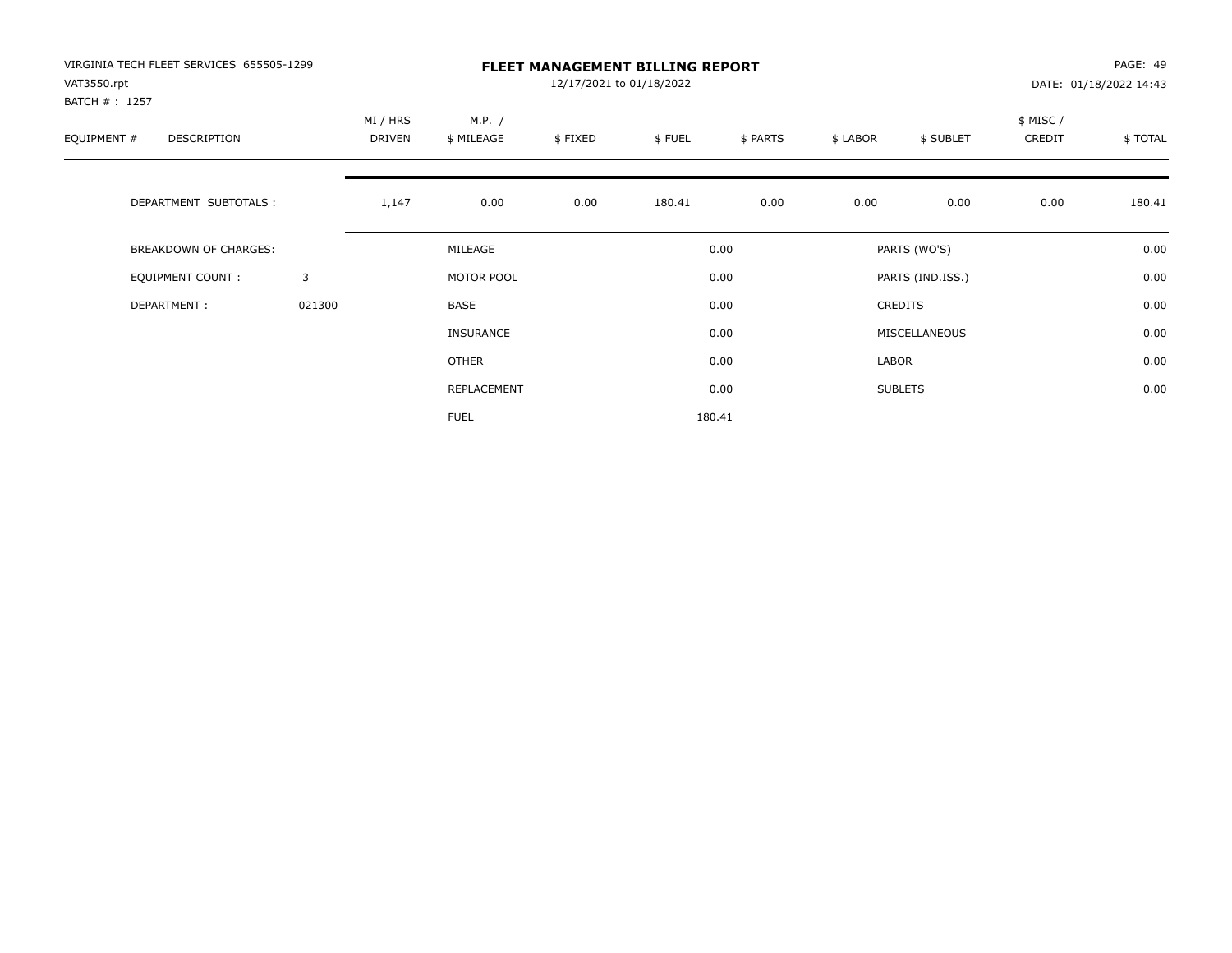| VAT3550.rpt                   | VIRGINIA TECH FLEET SERVICES 655505-1299                                          |                |                    |                      | FLEET MANAGEMENT BILLING REPORT<br>12/17/2021 to 01/18/2022 |        |          |          |                  |                     | PAGE: 50<br>DATE: 01/18/2022 14:43 |
|-------------------------------|-----------------------------------------------------------------------------------|----------------|--------------------|----------------------|-------------------------------------------------------------|--------|----------|----------|------------------|---------------------|------------------------------------|
| BATCH # : 1257<br>EQUIPMENT # | DESCRIPTION                                                                       |                | MI / HRS<br>DRIVEN | M.P. /<br>\$ MILEAGE | \$FIXED                                                     | \$FUEL | \$ PARTS | \$ LABOR | \$ SUBLET        | \$ MISC /<br>CREDIT | \$TOTAL                            |
|                               | DEPARTMENT: 021600 / Northern Dist 2322 BlueStoneHillsDr St140 Harrisonburg 22801 |                |                    |                      |                                                             |        |          |          |                  |                     |                                    |
|                               | ACCOUNT CODE: 140264                                                              |                |                    |                      |                                                             |        |          |          |                  |                     |                                    |
| $\longrightarrow$ NA /        | FUEL - U / 12.7 / CC - 12/24/2021                                                 |                |                    | 0.00                 | 0.00                                                        | 41.47  | 0.00     | 0.00     | 0.00             | 0.00                | 41.47                              |
| 60244s                        | 2011 IMPALA                                                                       |                | 841                | 0.00                 | 0.00                                                        | 41.47  | 0.00     | 0.00     | 0.00             | 0.00                | 41.47                              |
| $\longrightarrow$ NA /        | FUEL - U / 7.9 / CC - 12/24/2021                                                  |                |                    | 0.00                 | 0.00                                                        | 24.44  | 0.00     | 0.00     | 0.00             | 0.00                | 24.44                              |
| 74609s                        | 2010 INSIGHT                                                                      |                | 336                | 0.00                 | 0.00                                                        | 24.44  | 0.00     | 0.00     | 0.00             | 0.00                | 24.44                              |
| ACCT:                         | 140264                                                                            |                | 1,177              | 0.00                 | 0.00                                                        | 65.91  | 0.00     | 0.00     | 0.00             | 0.00                | 65.91                              |
|                               | DEPARTMENT SUBTOTALS :                                                            |                | 1,177              | 0.00                 | 0.00                                                        | 65.91  | 0.00     | 0.00     | 0.00             | 0.00                | 65.91                              |
|                               | BREAKDOWN OF CHARGES:                                                             |                |                    | MILEAGE              |                                                             |        | 0.00     |          | PARTS (WO'S)     |                     | 0.00                               |
|                               | <b>EQUIPMENT COUNT:</b>                                                           | $\overline{2}$ |                    | MOTOR POOL           |                                                             |        | 0.00     |          | PARTS (IND.ISS.) |                     | 0.00                               |
|                               | DEPARTMENT:                                                                       | 021600         |                    | BASE                 |                                                             |        | 0.00     |          | CREDITS          |                     | 0.00                               |
|                               |                                                                                   |                |                    | INSURANCE            |                                                             |        | 0.00     |          | MISCELLANEOUS    |                     | 0.00                               |
|                               |                                                                                   |                |                    | <b>OTHER</b>         |                                                             |        | 0.00     | LABOR    |                  |                     | 0.00                               |
|                               |                                                                                   |                |                    | REPLACEMENT          |                                                             |        | 0.00     |          | <b>SUBLETS</b>   |                     | 0.00                               |
|                               |                                                                                   |                |                    | <b>FUEL</b>          |                                                             |        | 65.91    |          |                  |                     |                                    |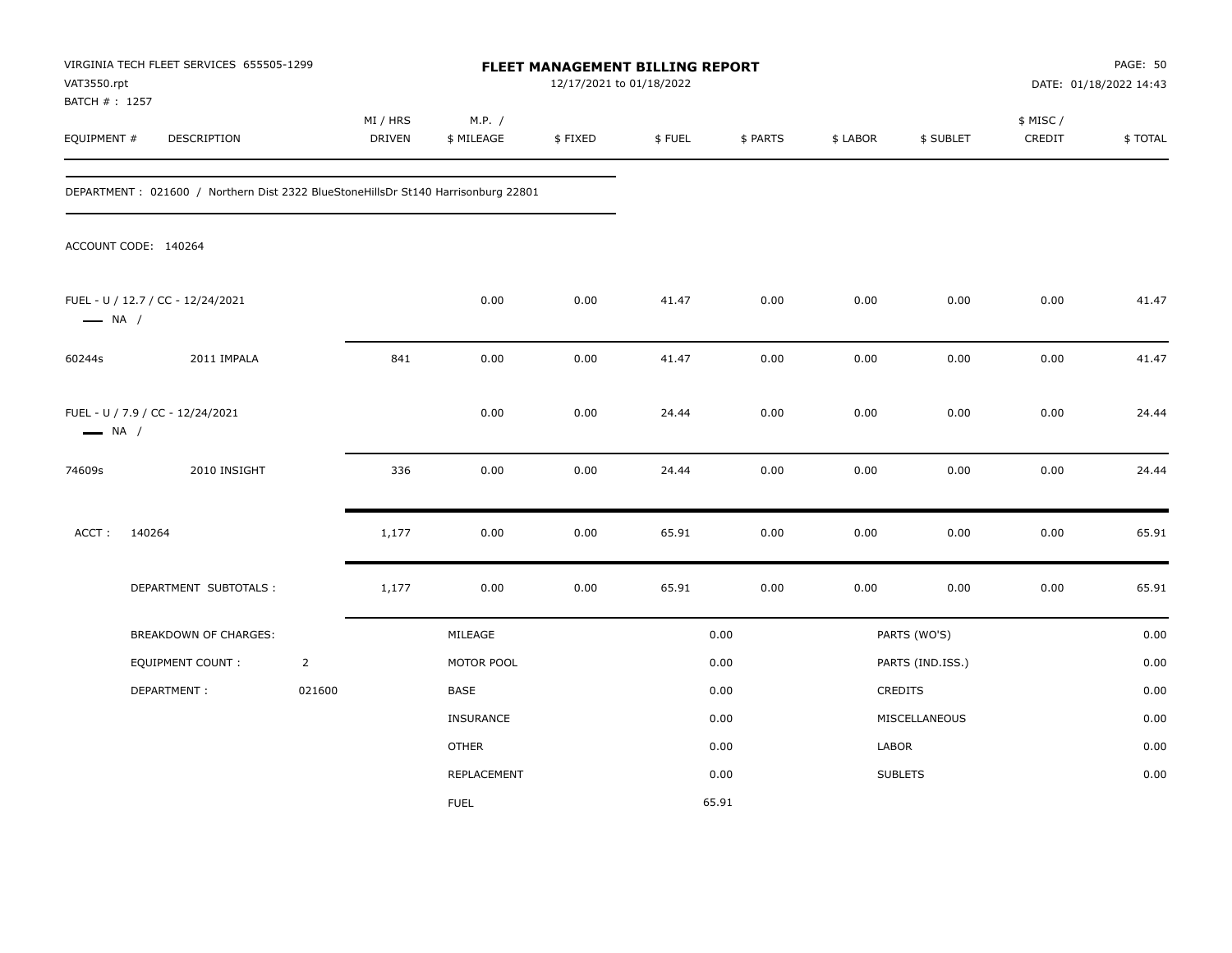| VAT3550.rpt                  | VIRGINIA TECH FLEET SERVICES 655505-1299                            |                    |                      | FLEET MANAGEMENT BILLING REPORT<br>12/17/2021 to 01/18/2022 |        |          |          |           |                     | PAGE: 51<br>DATE: 01/18/2022 14:43 |
|------------------------------|---------------------------------------------------------------------|--------------------|----------------------|-------------------------------------------------------------|--------|----------|----------|-----------|---------------------|------------------------------------|
| BATCH #: 1257<br>EQUIPMENT # | DESCRIPTION                                                         | MI / HRS<br>DRIVEN | M.P. /<br>\$ MILEAGE | \$FIXED                                                     | \$FUEL | \$ PARTS | \$ LABOR | \$ SUBLET | \$ MISC /<br>CREDIT | \$TOTAL                            |
|                              | DEPARTMENT: 021700 / Southwest District PO Box 1955, Abingdon 24212 |                    |                      |                                                             |        |          |          |           |                     |                                    |
| ACCOUNT CODE: 140281         |                                                                     |                    |                      |                                                             |        |          |          |           |                     |                                    |
| $\longrightarrow$ NA /       | FUEL - U / 14.7 / CC - 12/24/2021                                   |                    | 0.00                 | 0.00                                                        | 46.87  | 0.00     | 0.00     | 0.00      | 0.00                | 46.87                              |
| 58817s                       | 2009 IMPALA                                                         | 283                | 0.00                 | 0.00                                                        | 46.87  | 0.00     | 0.00     | 0.00      | 0.00                | 46.87                              |
| $\longrightarrow$ NA /       | FUEL - U / 47.8 / CC - 12/24/2021                                   |                    | 0.00                 | 0.00                                                        | 148.66 | 0.00     | 0.00     | 0.00      | 0.00                | 148.66                             |
| 77316s                       | 2018 Caravan                                                        | 1,150              | 0.00                 | 0.00                                                        | 148.66 | 0.00     | 0.00     | 0.00      | 0.00                | 148.66                             |
| $\longrightarrow$ NA /       | FUEL - U / 14.3 / CC - 12/24/2021                                   |                    | 0.00                 | 0.00                                                        | 45.89  | 0.00     | 0.00     | 0.00      | 0.00                | 45.89                              |
| 77317s                       | 2017 Caravan                                                        | 335                | 0.00                 | 0.00                                                        | 45.89  | 0.00     | 0.00     | 0.00      | 0.00                | 45.89                              |
| $\longrightarrow$ NA /       | FUEL - U / 14.5 / CC - 12/24/2021                                   |                    | 0.00                 | 0.00                                                        | 47.11  | 0.00     | 0.00     | 0.00      | 0.00                | 47.11                              |
| 80242s                       | 2019 Caravan                                                        | 754                | 0.00                 | 0.00                                                        | 47.11  | 0.00     | 0.00     | 0.00      | 0.00                | 47.11                              |
| $\longrightarrow$ NA /       | FUEL - U / 17.9 / CC - 12/24/2021                                   |                    | 0.00                 | 0.00                                                        | 58.23  | 0.00     | 0.00     | 0.00      | 0.00                | 58.23                              |
| 80243S                       | 2020 Caravan                                                        | 407                | 0.00                 | 0.00                                                        | 58.23  | $0.00\,$ | 0.00     | 0.00      | $0.00\,$            | 58.23                              |
|                              | FUEL - U / 55.2 / CC - 12/24/2021                                   |                    | 0.00                 | 0.00                                                        | 179.55 | 0.00     | 0.00     | 0.00      | 0.00                | 179.55                             |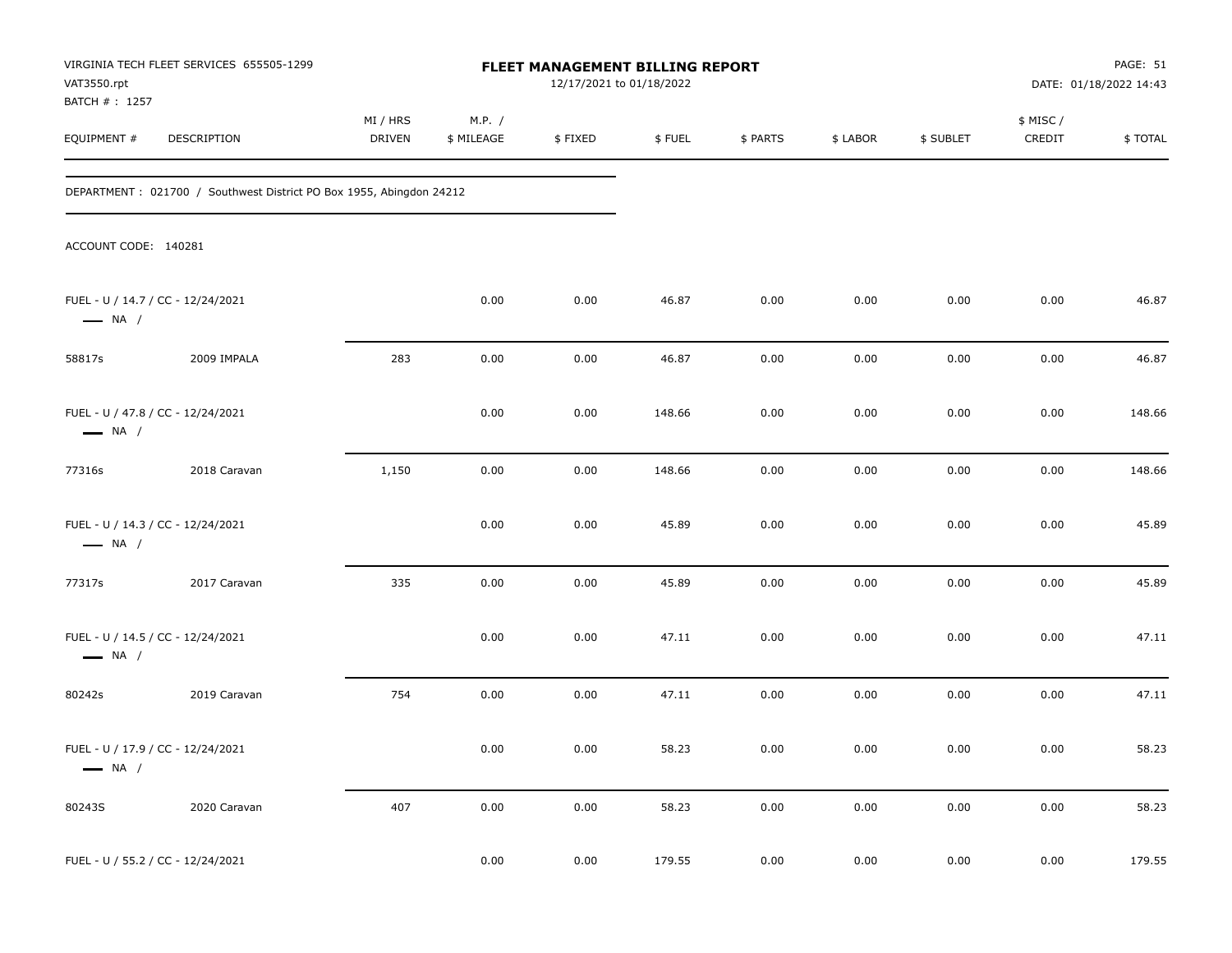| VAT3550.rpt<br>BATCH #: 1257                                | VIRGINIA TECH FLEET SERVICES 655505-1299                            |                           |                      |         | FLEET MANAGEMENT BILLING REPORT<br>12/17/2021 to 01/18/2022 |          |          |           |                    | PAGE: 52<br>DATE: 01/18/2022 14:43 |
|-------------------------------------------------------------|---------------------------------------------------------------------|---------------------------|----------------------|---------|-------------------------------------------------------------|----------|----------|-----------|--------------------|------------------------------------|
| EQUIPMENT #                                                 | <b>DESCRIPTION</b>                                                  | MI / HRS<br><b>DRIVEN</b> | M.P. /<br>\$ MILEAGE | \$FIXED | \$FUEL                                                      | \$ PARTS | \$ LABOR | \$ SUBLET | \$ MISC/<br>CREDIT | \$TOTAL                            |
|                                                             | DEPARTMENT: 021700 / Southwest District PO Box 1955, Abingdon 24212 |                           |                      |         |                                                             |          |          |           |                    |                                    |
| $\longrightarrow$ NA /                                      |                                                                     |                           |                      |         |                                                             |          |          |           |                    |                                    |
| 80244s                                                      | 2021 EXPLORER                                                       | 1,295                     | 0.00                 | 0.00    | 179.55                                                      | 0.00     | 0.00     | 0.00      | 0.00               | 179.55                             |
| 140281<br>ACCT:                                             |                                                                     | 4,224                     | 0.00                 | 0.00    | 526.31                                                      | 0.00     | 0.00     | 0.00      | 0.00               | 526.31                             |
| ACCOUNT CODE: 230115                                        |                                                                     |                           |                      |         |                                                             |          |          |           |                    |                                    |
| FUEL - U / 23.2 / CC - 12/24/2021<br>$\longrightarrow$ NA / |                                                                     |                           | 0.00                 | 0.00    | 70.25                                                       | 0.00     | 0.00     | 0.00      | 0.00               | 70.25                              |
| 66955S                                                      | 2014 SAVANA                                                         | 276                       | 0.00                 | 0.00    | 70.25                                                       | 0.00     | 0.00     | 0.00      | 0.00               | 70.25                              |
| FUEL - U / 9.8 / CC - 12/24/2021<br>$\longrightarrow$ NA /  |                                                                     |                           | 0.00                 | 0.00    | 31.83                                                       | 0.00     | 0.00     | 0.00      | 0.00               | 31.83                              |
| 71580s                                                      | 2012 IMPALA                                                         | 286                       | 0.00                 | 0.00    | 31.83                                                       | 0.00     | 0.00     | 0.00      | 0.00               | 31.83                              |
| 230115<br>ACCT:                                             |                                                                     | 562                       | 0.00                 | 0.00    | 102.08                                                      | 0.00     | 0.00     | 0.00      | 0.00               | 102.08                             |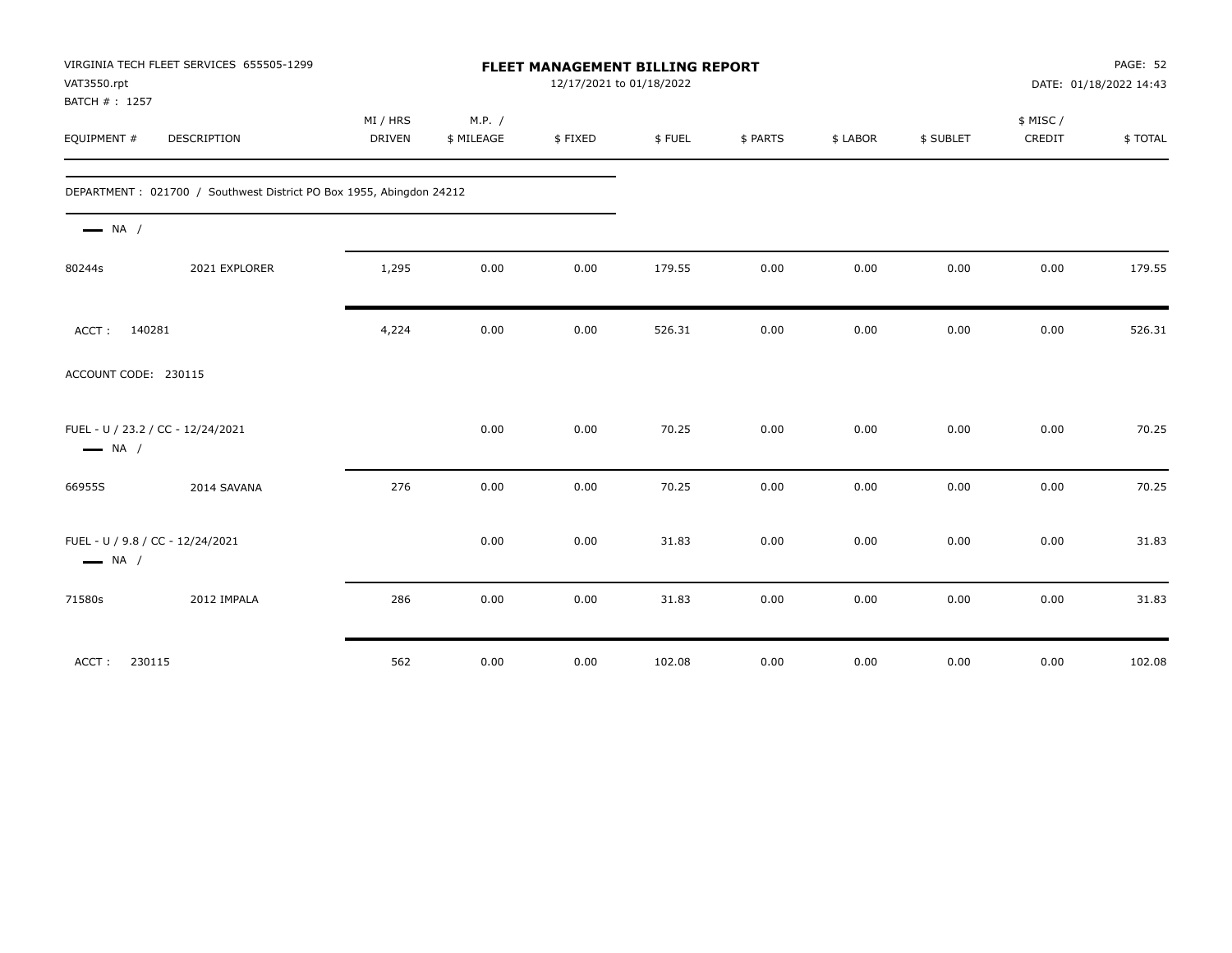| VIRGINIA TECH FLEET SERVICES 655505-1299<br>VAT3550.rpt |        |                    | <b>FLEET MANAGEMENT BILLING REPORT</b><br>12/17/2021 to 01/18/2022<br>DATE: 01/18/2022 14:43 |         |        |          |          |                  |                     |         |  |
|---------------------------------------------------------|--------|--------------------|----------------------------------------------------------------------------------------------|---------|--------|----------|----------|------------------|---------------------|---------|--|
| BATCH #: 1257<br>EQUIPMENT #<br><b>DESCRIPTION</b>      |        | MI / HRS<br>DRIVEN | M.P. /<br>\$ MILEAGE                                                                         | \$FIXED | \$FUEL | \$ PARTS | \$ LABOR | \$ SUBLET        | \$ MISC /<br>CREDIT | \$TOTAL |  |
| DEPARTMENT SUBTOTALS :                                  |        | 4,786              | 0.00                                                                                         | 0.00    | 628.39 | 0.00     | 0.00     | 0.00             | 0.00                | 628.39  |  |
| <b>BREAKDOWN OF CHARGES:</b>                            |        |                    | MILEAGE                                                                                      |         |        | 0.00     |          | PARTS (WO'S)     |                     | 0.00    |  |
| EQUIPMENT COUNT:                                        | 8      |                    | MOTOR POOL                                                                                   |         |        | 0.00     |          | PARTS (IND.ISS.) |                     | 0.00    |  |
| DEPARTMENT:                                             | 021700 |                    | <b>BASE</b>                                                                                  |         |        | 0.00     |          | <b>CREDITS</b>   |                     | 0.00    |  |
|                                                         |        |                    | INSURANCE                                                                                    |         |        | 0.00     |          | MISCELLANEOUS    |                     | 0.00    |  |
|                                                         |        |                    | OTHER                                                                                        |         |        | 0.00     | LABOR    |                  |                     | 0.00    |  |
|                                                         |        |                    | REPLACEMENT                                                                                  |         |        | 0.00     |          | <b>SUBLETS</b>   |                     | 0.00    |  |
|                                                         |        |                    | <b>FUEL</b>                                                                                  |         |        | 628.39   |          |                  |                     |         |  |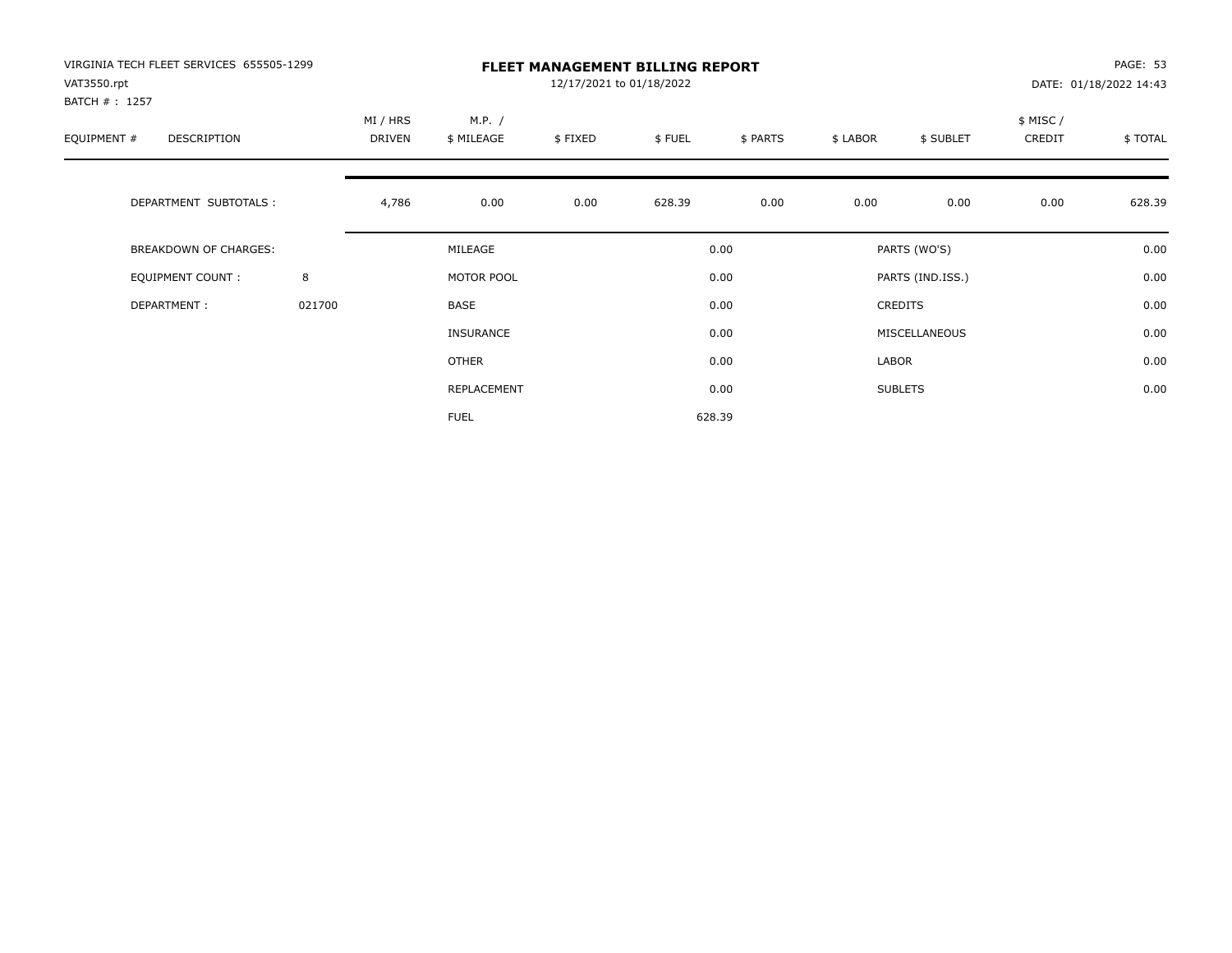| VAT3550.rpt<br>BATCH # : 1257 | VIRGINIA TECH FLEET SERVICES 655505-1299                                      |                |                    |                      | 12/17/2021 to 01/18/2022 | FLEET MANAGEMENT BILLING REPORT |          |          |                  |                     | <b>PAGE: 54</b><br>DATE: 01/18/2022 14:43 |
|-------------------------------|-------------------------------------------------------------------------------|----------------|--------------------|----------------------|--------------------------|---------------------------------|----------|----------|------------------|---------------------|-------------------------------------------|
| EQUIPMENT #                   | DESCRIPTION                                                                   |                | MI / HRS<br>DRIVEN | M.P. /<br>\$ MILEAGE | \$FIXED                  | \$FUEL                          | \$ PARTS | \$ LABOR | \$ SUBLET        | \$ MISC /<br>CREDIT | \$TOTAL                                   |
|                               | DEPARTMENT: 022100 / Middleburg AREC 5527 Sullivans Mill Rd, Middleburg 20117 |                |                    |                      |                          |                                 |          |          |                  |                     |                                           |
|                               | ACCOUNT CODE: 441600                                                          |                |                    |                      |                          |                                 |          |          |                  |                     |                                           |
| $\longrightarrow$ NA /        | FUEL - U / 2.5 / CC - 12/24/2021                                              |                |                    | 0.00                 | 0.00                     | 9.90                            | 0.00     | 0.00     | 0.00             | 0.00                | 9.90                                      |
| 63795s                        | 2011 Silverado                                                                |                | 1,149              | 0.00                 | 0.00                     | 9.90                            | 0.00     | 0.00     | 0.00             | 0.00                | 9.90                                      |
| $\longrightarrow$ NA /        | FUEL - D / 29.1 / CC - 12/24/2021                                             |                |                    | 0.00                 | 0.00                     | 103.28                          | 0.00     | 0.00     | 0.00             | 0.00                | 103.28                                    |
| 71514s                        | 2008 DOOLIE 4\4                                                               |                | $\pmb{0}$          | 0.00                 | 0.00                     | 103.28                          | 0.00     | 0.00     | 0.00             | 0.00                | 103.28                                    |
| ACCT:                         | 441600                                                                        |                | 1,149              | 0.00                 | 0.00                     | 113.18                          | 0.00     | 0.00     | 0.00             | 0.00                | 113.18                                    |
|                               | DEPARTMENT SUBTOTALS :                                                        |                | 1,149              | 0.00                 | 0.00                     | 113.18                          | 0.00     | 0.00     | 0.00             | 0.00                | 113.18                                    |
|                               | BREAKDOWN OF CHARGES:                                                         |                |                    | MILEAGE              |                          |                                 | 0.00     |          | PARTS (WO'S)     |                     | 0.00                                      |
|                               | <b>EQUIPMENT COUNT:</b>                                                       | $\overline{2}$ |                    | MOTOR POOL           |                          |                                 | 0.00     |          | PARTS (IND.ISS.) |                     | 0.00                                      |
|                               | DEPARTMENT:                                                                   | 022100         |                    | <b>BASE</b>          |                          |                                 | 0.00     | CREDITS  |                  |                     | 0.00                                      |
|                               |                                                                               |                |                    | INSURANCE            |                          |                                 | 0.00     |          | MISCELLANEOUS    |                     | 0.00                                      |
|                               |                                                                               |                |                    | <b>OTHER</b>         |                          |                                 | 0.00     | LABOR    |                  |                     | 0.00                                      |
|                               |                                                                               |                |                    | REPLACEMENT          |                          |                                 | 0.00     |          | <b>SUBLETS</b>   |                     | 0.00                                      |
|                               |                                                                               |                |                    | <b>FUEL</b>          |                          | 113.18                          |          |          |                  |                     |                                           |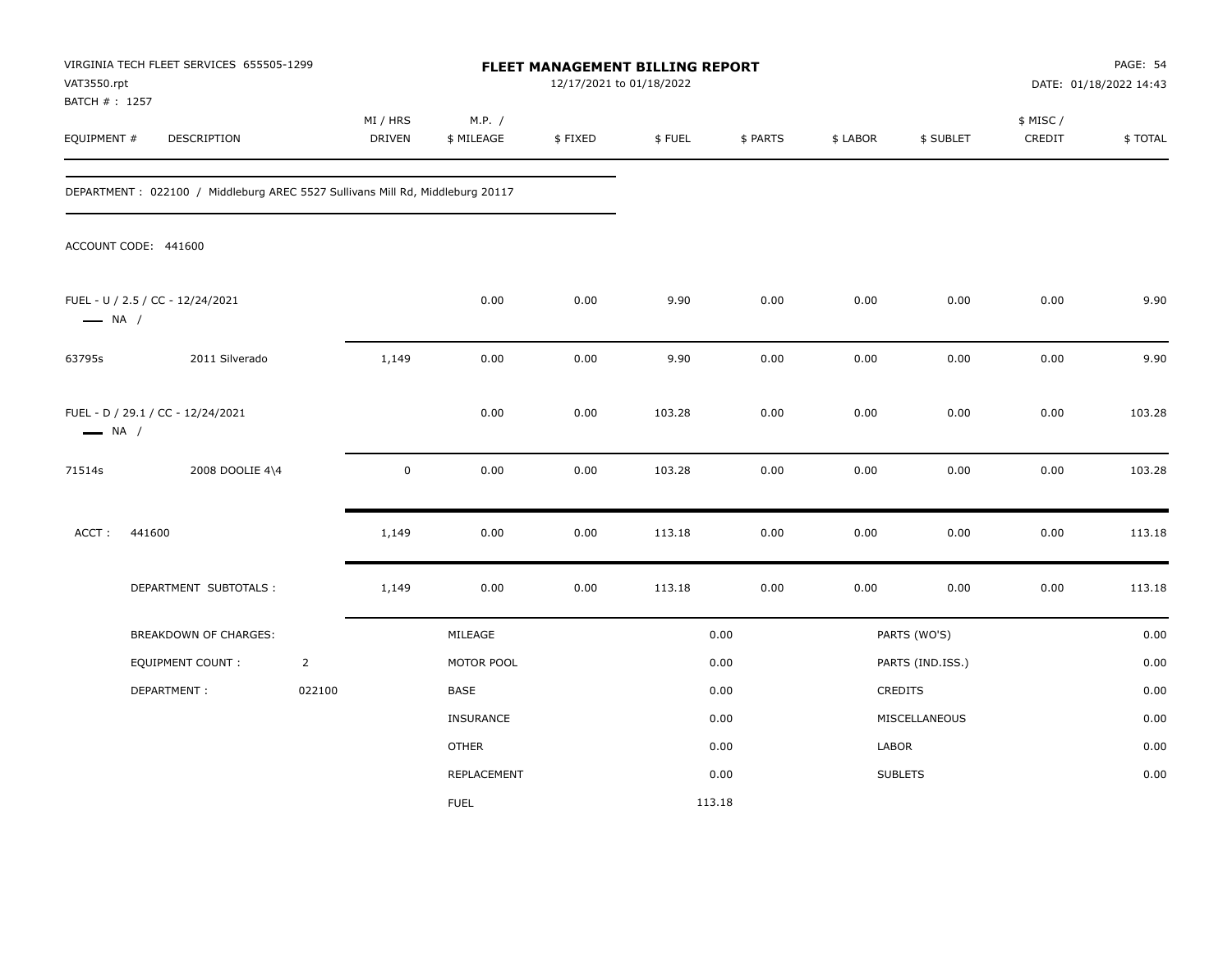| VAT3550.rpt<br>BATCH #: 1257 | VIRGINIA TECH FLEET SERVICES 655505-1299                                 |                           |                      | FLEET MANAGEMENT BILLING REPORT<br>12/17/2021 to 01/18/2022 |        |          |              |                  |                     | PAGE: 55<br>DATE: 01/18/2022 14:43 |
|------------------------------|--------------------------------------------------------------------------|---------------------------|----------------------|-------------------------------------------------------------|--------|----------|--------------|------------------|---------------------|------------------------------------|
| EQUIPMENT #                  | DESCRIPTION                                                              | MI / HRS<br><b>DRIVEN</b> | M.P. /<br>\$ MILEAGE | \$FIXED                                                     | \$FUEL | \$ PARTS | \$ LABOR     | \$ SUBLET        | \$ MISC /<br>CREDIT | \$TOTAL                            |
|                              | DEPARTMENT: 022200 / Eastern Virginia AREC 2229 Menokin Rd, Warsaw 22572 |                           |                      |                                                             |        |          |              |                  |                     |                                    |
|                              | ACCOUNT CODE: 130513                                                     |                           |                      |                                                             |        |          |              |                  |                     |                                    |
| $\longrightarrow$ NA /       | FUEL - U / 15.0 / CC - 12/24/2021                                        |                           | 0.00                 | 0.00                                                        | 48.89  | 0.00     | 0.00         | 0.00             | 0.00                | 48.89                              |
| 60225S                       | 2011 Silverado                                                           | 2,059                     | 0.00                 | 0.00                                                        | 48.89  | 0.00     | 0.00         | 0.00             | 0.00                | 48.89                              |
| ACCT:                        | 130513                                                                   | 2,059                     | 0.00                 | 0.00                                                        | 48.89  | 0.00     | 0.00         | 0.00             | 0.00                | 48.89                              |
|                              | DEPARTMENT SUBTOTALS :                                                   | 2,059                     | 0.00                 | 0.00                                                        | 48.89  | 0.00     | 0.00         | 0.00             | 0.00                | 48.89                              |
|                              | BREAKDOWN OF CHARGES:                                                    |                           | MILEAGE              |                                                             |        | 0.00     |              | PARTS (WO'S)     |                     | 0.00                               |
|                              | <b>EQUIPMENT COUNT:</b>                                                  | $\mathbf{1}$              | MOTOR POOL           |                                                             |        | 0.00     |              | PARTS (IND.ISS.) |                     | 0.00                               |
|                              | DEPARTMENT:                                                              | 022200                    | <b>BASE</b>          |                                                             |        | 0.00     |              | <b>CREDITS</b>   |                     | 0.00                               |
|                              |                                                                          |                           | INSURANCE            |                                                             |        | 0.00     |              | MISCELLANEOUS    |                     | 0.00                               |
|                              |                                                                          |                           | <b>OTHER</b>         |                                                             |        | 0.00     | <b>LABOR</b> |                  |                     | 0.00                               |
|                              |                                                                          |                           | REPLACEMENT          |                                                             |        | 0.00     |              | <b>SUBLETS</b>   |                     | 0.00                               |
|                              |                                                                          |                           | <b>FUEL</b>          |                                                             |        | 48.89    |              |                  |                     |                                    |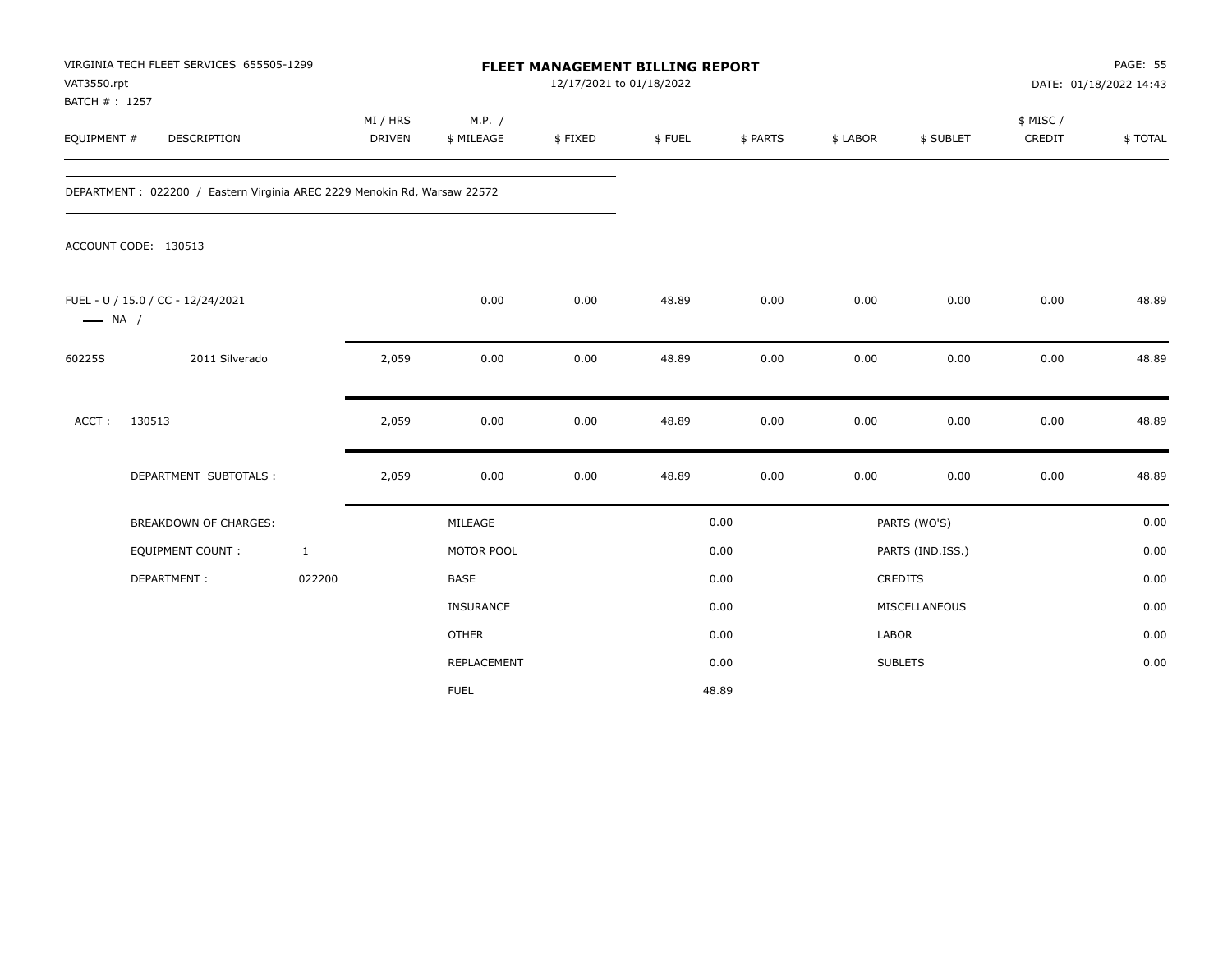| VAT3550.rpt<br>BATCH #: 1257                 | VIRGINIA TECH FLEET SERVICES 655505-1299                                     |              |                    |                      | 12/17/2021 to 01/18/2022 | FLEET MANAGEMENT BILLING REPORT |          |          |                  |                     | PAGE: 56<br>DATE: 01/18/2022 14:43 |
|----------------------------------------------|------------------------------------------------------------------------------|--------------|--------------------|----------------------|--------------------------|---------------------------------|----------|----------|------------------|---------------------|------------------------------------|
| EQUIPMENT #                                  | DESCRIPTION                                                                  |              | MI / HRS<br>DRIVEN | M.P. /<br>\$ MILEAGE | \$FIXED                  | \$FUEL                          | \$ PARTS | \$ LABOR | \$ SUBLET        | \$ MISC /<br>CREDIT | \$TOTAL                            |
|                                              | DEPARTMENT: 022500 / Northeast District Seafood 102 S King St, Hampton 23669 |              |                    |                      |                          |                                 |          |          |                  |                     |                                    |
|                                              | ACCOUNT CODE: 130520                                                         |              |                    |                      |                          |                                 |          |          |                  |                     |                                    |
| $\longrightarrow$ NA /                       | FUEL - U / 20.5 / CC - 12/24/2021                                            |              |                    | 0.00                 | 0.00                     | 64.73                           | 0.00     | 0.00     | 0.00             | 0.00                | 64.73                              |
| <b>BASE CHARGE</b><br>$\longrightarrow$ NA / |                                                                              |              |                    | 0.00                 | 553.00                   | 0.00                            | 0.00     | 0.00     | 0.00             | 0.00                | 553.00                             |
| <b>PA51</b>                                  | 2016 Caravan                                                                 |              | 705                | 0.00                 | 553.00                   | 64.73                           | 0.00     | 0.00     | 0.00             | 0.00                | 617.73                             |
| ACCT:                                        | 130520                                                                       |              | 705                | 0.00                 | 553.00                   | 64.73                           | 0.00     | 0.00     | 0.00             | 0.00                | 617.73                             |
|                                              | DEPARTMENT SUBTOTALS :                                                       |              | 705                | 0.00                 | 553.00                   | 64.73                           | 0.00     | 0.00     | 0.00             | 0.00                | 617.73                             |
|                                              | <b>BREAKDOWN OF CHARGES:</b>                                                 |              |                    | MILEAGE              |                          |                                 | 0.00     |          | PARTS (WO'S)     |                     | 0.00                               |
|                                              | EQUIPMENT COUNT:                                                             | $\mathbf{1}$ |                    | MOTOR POOL           |                          |                                 | 0.00     |          | PARTS (IND.ISS.) |                     | 0.00                               |
|                                              | DEPARTMENT:                                                                  | 022500       |                    | BASE                 |                          |                                 | 553.00   |          | CREDITS          |                     | 0.00                               |
|                                              |                                                                              |              |                    | INSURANCE            |                          |                                 | 0.00     |          | MISCELLANEOUS    |                     | 0.00                               |
|                                              |                                                                              |              |                    | <b>OTHER</b>         |                          |                                 | 0.00     | LABOR    |                  |                     | 0.00                               |
|                                              |                                                                              |              |                    | REPLACEMENT          |                          |                                 | 0.00     |          | <b>SUBLETS</b>   |                     | 0.00                               |
|                                              |                                                                              |              |                    | <b>FUEL</b>          |                          |                                 | 64.73    |          |                  |                     |                                    |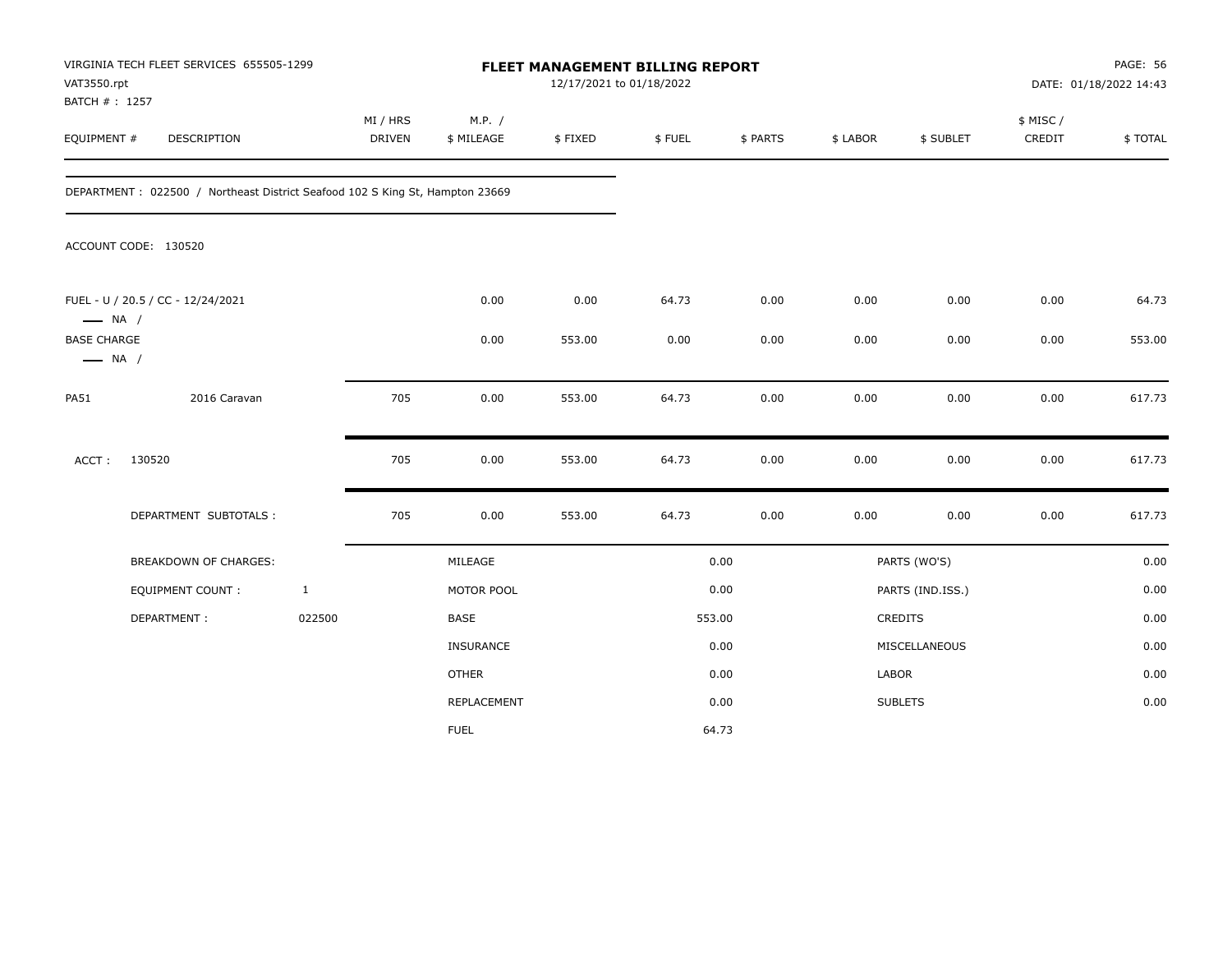| VAT3550.rpt<br>BATCH #: 1257 | VIRGINIA TECH FLEET SERVICES 655505-1299            |                           |                      | <b>FLEET MANAGEMENT BILLING REPORT</b><br>12/17/2021 to 01/18/2022 |        |          |          |           |                    | <b>PAGE: 57</b><br>DATE: 01/18/2022 14:43 |
|------------------------------|-----------------------------------------------------|---------------------------|----------------------|--------------------------------------------------------------------|--------|----------|----------|-----------|--------------------|-------------------------------------------|
| EQUIPMENT #                  | DESCRIPTION                                         | MI / HRS<br><b>DRIVEN</b> | M.P. /<br>\$ MILEAGE | \$FIXED                                                            | \$FUEL | \$ PARTS | \$ LABOR | \$ SUBLET | \$ MISC/<br>CREDIT | \$TOTAL                                   |
|                              | DEPARTMENT: 024100 / Library - Cathy Duerbeck(0434) |                           |                      |                                                                    |        |          |          |           |                    |                                           |
| ACCOUNT CODE: 121293         |                                                     |                           |                      |                                                                    |        |          |          |           |                    |                                           |
| $\longrightarrow$ NA /       | FUEL - U / 25.0 / 11 - 01/13/2022                   |                           | 0.00                 | 0.00                                                               | 64.92  | 0.00     | 0.00     | 0.00      | 0.00               | 64.92                                     |
| 69953S                       | 2016 SAVANA                                         | 254                       | 0.00                 | 0.00                                                               | 64.92  | 0.00     | 0.00     | 0.00      | 0.00               | 64.92                                     |
| ACCT: 121293                 |                                                     | 254                       | 0.00                 | 0.00                                                               | 64.92  | 0.00     | 0.00     | 0.00      | 0.00               | 64.92                                     |
| ACCOUNT CODE: 175610         |                                                     |                           |                      |                                                                    |        |          |          |           |                    |                                           |
| $\longrightarrow$ NA /       | FUEL - U / 19.6 / 11 - 12/16/2021                   |                           | 0.00                 | 0.00                                                               | 52.39  | 0.00     | 0.00     | 0.00      | 0.00               | 52.39                                     |
| 79403S                       | 2014 SAVANA                                         | 207                       | 0.00                 | 0.00                                                               | 52.39  | 0.00     | 0.00     | 0.00      | 0.00               | 52.39                                     |
| ACCT: 175610                 |                                                     | 207                       | 0.00                 | 0.00                                                               | 52.39  | 0.00     | 0.00     | 0.00      | 0.00               | 52.39                                     |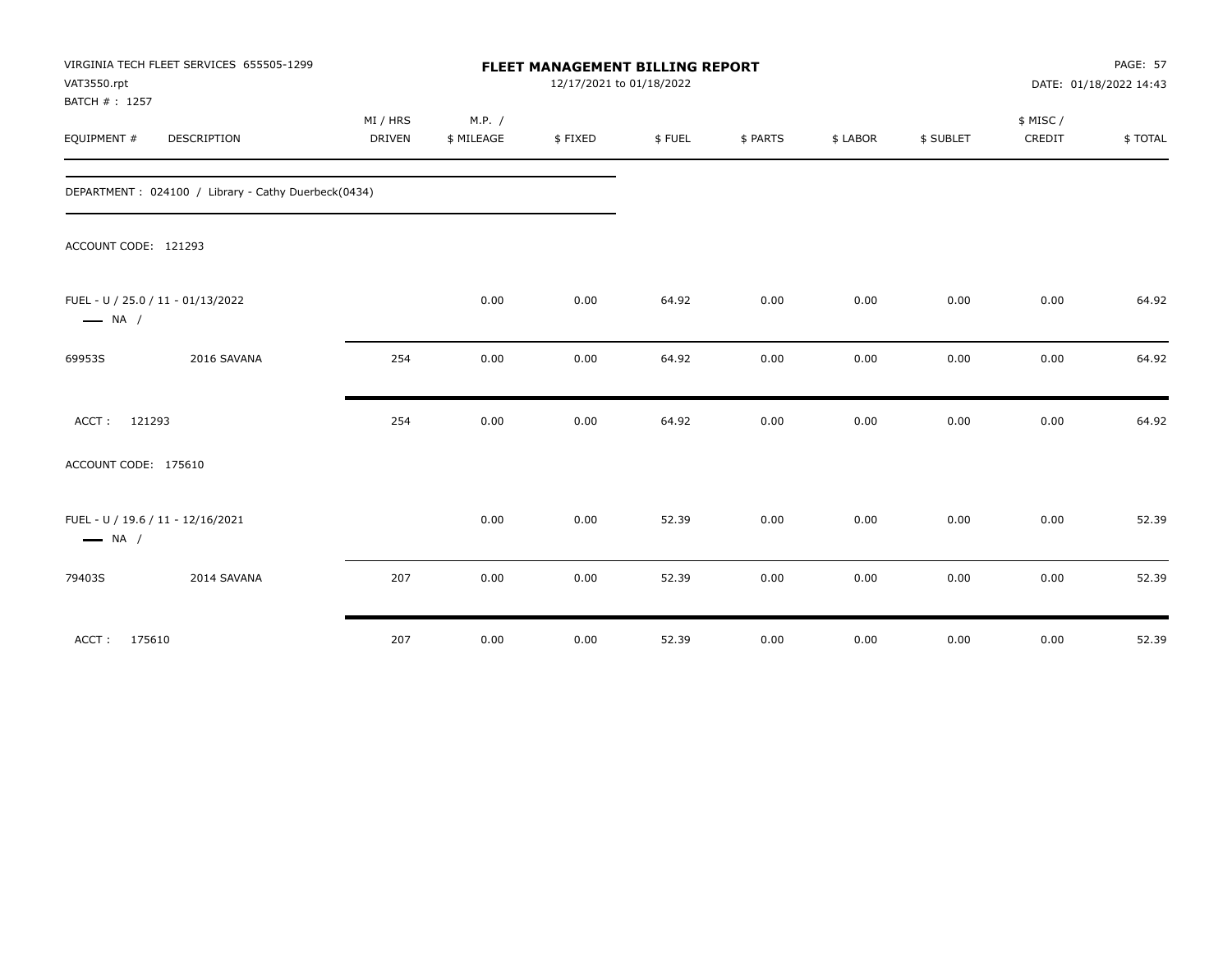| VIRGINIA TECH FLEET SERVICES 655505-1299<br>VAT3550.rpt<br>BATCH #: 1257 |                | <b>FLEET MANAGEMENT BILLING REPORT</b><br>12/17/2021 to 01/18/2022 |                      |         |        |          |          |                  |                     | PAGE: 58<br>DATE: 01/18/2022 14:43 |  |
|--------------------------------------------------------------------------|----------------|--------------------------------------------------------------------|----------------------|---------|--------|----------|----------|------------------|---------------------|------------------------------------|--|
| EQUIPMENT #<br><b>DESCRIPTION</b>                                        |                | MI / HRS<br>DRIVEN                                                 | M.P. /<br>\$ MILEAGE | \$FIXED | \$FUEL | \$ PARTS | \$ LABOR | \$ SUBLET        | \$ MISC /<br>CREDIT | \$TOTAL                            |  |
| DEPARTMENT SUBTOTALS :                                                   |                | 461                                                                | 0.00                 | 0.00    | 117.31 | 0.00     | 0.00     | 0.00             | 0.00                | 117.31                             |  |
| <b>BREAKDOWN OF CHARGES:</b>                                             |                |                                                                    | MILEAGE              |         |        | 0.00     |          | PARTS (WO'S)     |                     | 0.00                               |  |
| EQUIPMENT COUNT:                                                         | $\overline{2}$ |                                                                    | MOTOR POOL           |         |        | 0.00     |          | PARTS (IND.ISS.) |                     | 0.00                               |  |
| DEPARTMENT:                                                              | 024100         |                                                                    | <b>BASE</b>          |         |        | 0.00     |          | <b>CREDITS</b>   |                     | 0.00                               |  |
|                                                                          |                |                                                                    | INSURANCE            |         |        | 0.00     |          | MISCELLANEOUS    |                     | 0.00                               |  |
|                                                                          |                |                                                                    | OTHER                |         |        | 0.00     | LABOR    |                  |                     | 0.00                               |  |
|                                                                          |                |                                                                    | REPLACEMENT          |         |        | 0.00     |          | <b>SUBLETS</b>   |                     | 0.00                               |  |
|                                                                          |                |                                                                    | <b>FUEL</b>          |         |        | 117.31   |          |                  |                     |                                    |  |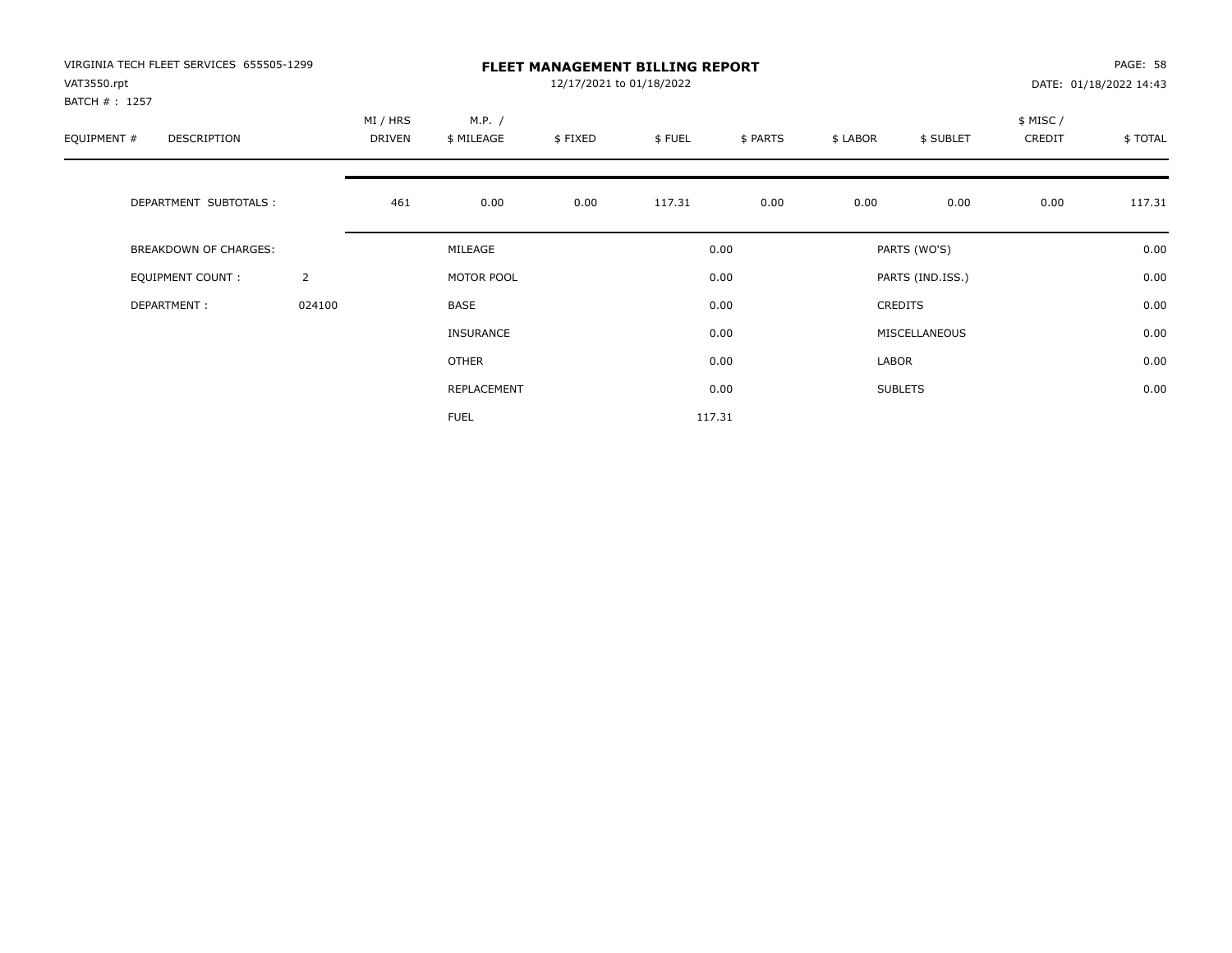| VAT3550.rpt<br>BATCH #: 1257 | VIRGINIA TECH FLEET SERVICES 655505-1299       |                           | FLEET MANAGEMENT BILLING REPORT<br>12/17/2021 to 01/18/2022 |         |        |          |              |                  |                    | <b>PAGE: 59</b><br>DATE: 01/18/2022 14:43 |  |
|------------------------------|------------------------------------------------|---------------------------|-------------------------------------------------------------|---------|--------|----------|--------------|------------------|--------------------|-------------------------------------------|--|
| EQUIPMENT #                  | DESCRIPTION                                    | MI / HRS<br><b>DRIVEN</b> | M.P. /<br>\$ MILEAGE                                        | \$FIXED | \$FUEL | \$ PARTS | \$ LABOR     | \$ SUBLET        | \$ MISC/<br>CREDIT | \$TOTAL                                   |  |
|                              | DEPARTMENT: 027205 / TLOS - Judy Alford (0292) |                           |                                                             |         |        |          |              |                  |                    |                                           |  |
|                              | ACCOUNT CODE: 115109                           |                           |                                                             |         |        |          |              |                  |                    |                                           |  |
| $\longrightarrow$ NA /       | FUEL - U / 21.9 / 11 - 01/07/2022              |                           | 0.00                                                        | 0.00    | 56.94  | 0.00     | 0.00         | 0.00             | 0.00               | 56.94                                     |  |
| 71566s                       | 2017 Express 3500                              | 187                       | 0.00                                                        | 0.00    | 56.94  | 0.00     | 0.00         | 0.00             | 0.00               | 56.94                                     |  |
| $ACCT$ :                     | 115109                                         | 187                       | 0.00                                                        | 0.00    | 56.94  | 0.00     | 0.00         | 0.00             | 0.00               | 56.94                                     |  |
|                              | DEPARTMENT SUBTOTALS :                         | 187                       | 0.00                                                        | 0.00    | 56.94  | 0.00     | 0.00         | 0.00             | 0.00               | 56.94                                     |  |
|                              | BREAKDOWN OF CHARGES:                          |                           | MILEAGE                                                     |         |        | 0.00     |              | PARTS (WO'S)     |                    | 0.00                                      |  |
|                              | <b>EQUIPMENT COUNT:</b>                        | $\mathbf{1}$              | MOTOR POOL                                                  |         |        | 0.00     |              | PARTS (IND.ISS.) |                    | 0.00                                      |  |
|                              | DEPARTMENT:                                    | 027205                    | <b>BASE</b>                                                 |         |        | 0.00     |              | CREDITS          |                    | 0.00                                      |  |
|                              |                                                |                           | INSURANCE                                                   |         |        | 0.00     |              | MISCELLANEOUS    |                    | 0.00                                      |  |
|                              |                                                |                           | <b>OTHER</b>                                                |         |        | 0.00     | <b>LABOR</b> |                  |                    | 0.00                                      |  |
|                              |                                                |                           | REPLACEMENT                                                 |         |        | 0.00     |              | <b>SUBLETS</b>   |                    | 0.00                                      |  |
|                              |                                                |                           | <b>FUEL</b>                                                 |         |        | 56.94    |              |                  |                    |                                           |  |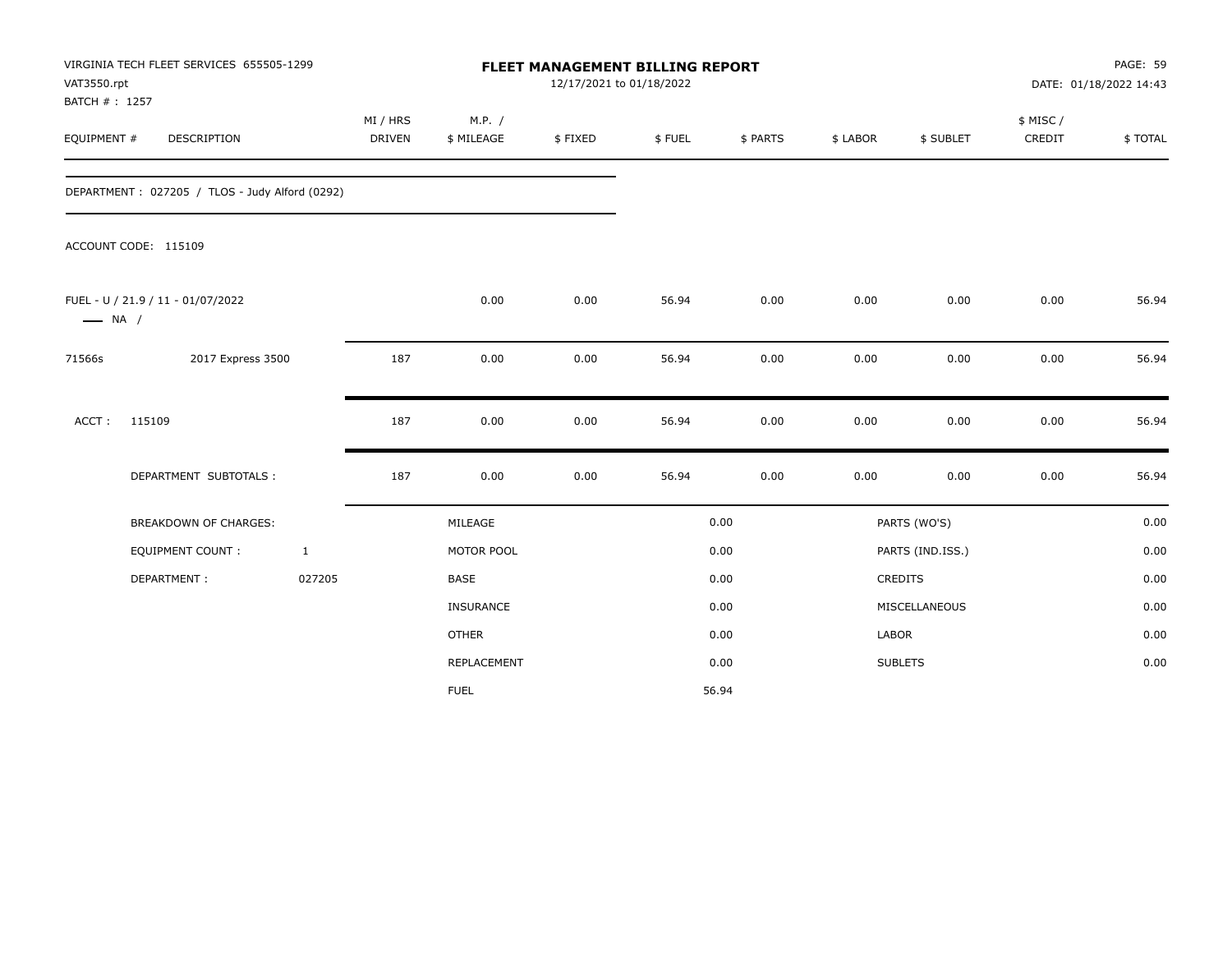| VAT3550.rpt<br>BATCH #: 1257                 | VIRGINIA TECH FLEET SERVICES 655505-1299                             |                           |                      | FLEET MANAGEMENT BILLING REPORT<br>12/17/2021 to 01/18/2022 |        |          |              |                  | PAGE: 60<br>DATE: 01/18/2022 14:43 |         |
|----------------------------------------------|----------------------------------------------------------------------|---------------------------|----------------------|-------------------------------------------------------------|--------|----------|--------------|------------------|------------------------------------|---------|
| EQUIPMENT #                                  | <b>DESCRIPTION</b>                                                   | MI / HRS<br><b>DRIVEN</b> | M.P. /<br>\$ MILEAGE | \$FIXED                                                     | \$FUEL | \$ PARTS | \$ LABOR     | \$ SUBLET        | \$ MISC /<br>CREDIT                | \$TOTAL |
|                                              | DEPARTMENT : 030506 / Airport, Executive Flights - Melissa Ball 0558 |                           |                      |                                                             |        |          |              |                  |                                    |         |
|                                              | ACCOUNT CODE: 117993                                                 |                           |                      |                                                             |        |          |              |                  |                                    |         |
| <b>BASE CHARGE</b><br>$\longrightarrow$ NA / |                                                                      |                           | 0.00                 | 602.00                                                      | 0.00   | 0.00     | 0.00         | 0.00             | 0.00                               | 602.00  |
| <b>PA78</b>                                  | 2012 12 PAS VAN                                                      | 0                         | 0.00                 | 602.00                                                      | 0.00   | 0.00     | 0.00         | 0.00             | 0.00                               | 602.00  |
| ACCT:                                        | 117993                                                               | 0                         | 0.00                 | 602.00                                                      | 0.00   | 0.00     | 0.00         | 0.00             | 0.00                               | 602.00  |
|                                              | DEPARTMENT SUBTOTALS :                                               | $\mathsf 0$               | 0.00                 | 602.00                                                      | 0.00   | 0.00     | 0.00         | 0.00             | 0.00                               | 602.00  |
|                                              | <b>BREAKDOWN OF CHARGES:</b>                                         |                           | MILEAGE              |                                                             |        | 0.00     |              | PARTS (WO'S)     |                                    | 0.00    |
|                                              | <b>EQUIPMENT COUNT:</b>                                              | $\mathbf{1}$              | MOTOR POOL           |                                                             |        | 0.00     |              | PARTS (IND.ISS.) |                                    | 0.00    |
|                                              | DEPARTMENT:                                                          | 030506                    | <b>BASE</b>          |                                                             |        | 602.00   |              | <b>CREDITS</b>   |                                    | 0.00    |
|                                              |                                                                      |                           | <b>INSURANCE</b>     |                                                             |        | 0.00     |              | MISCELLANEOUS    |                                    | 0.00    |
|                                              |                                                                      |                           | <b>OTHER</b>         |                                                             |        | 0.00     | <b>LABOR</b> |                  |                                    | 0.00    |
|                                              |                                                                      |                           | REPLACEMENT          |                                                             |        | 0.00     |              | <b>SUBLETS</b>   |                                    | 0.00    |
|                                              |                                                                      |                           | <b>FUEL</b>          |                                                             |        | 0.00     |              |                  |                                    |         |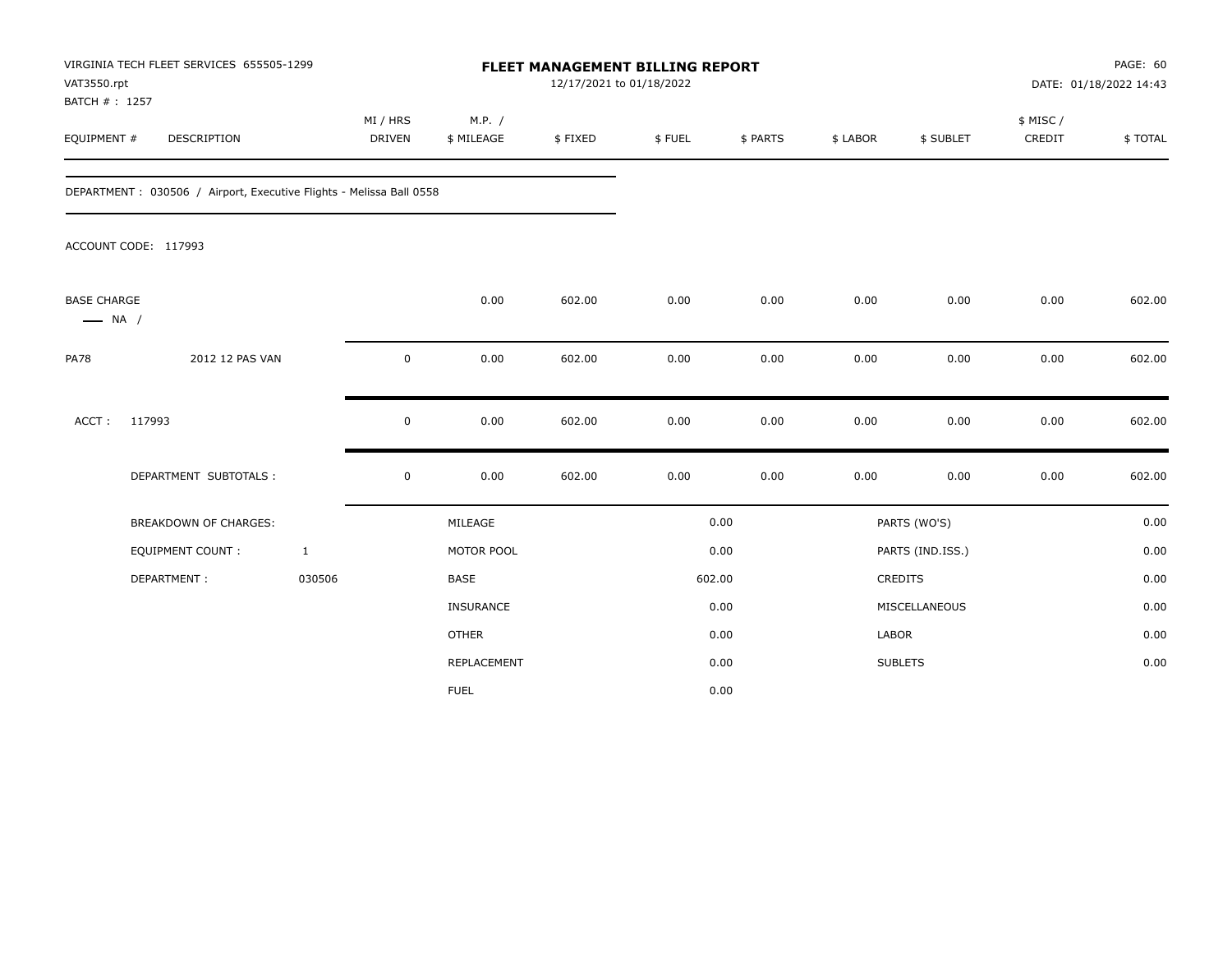| VAT3550.rpt                                                | VIRGINIA TECH FLEET SERVICES 655505-1299                             |                    |                      | FLEET MANAGEMENT BILLING REPORT<br>12/17/2021 to 01/18/2022 |        |          |          |           |                     | PAGE: 61<br>DATE: 01/18/2022 14:43 |
|------------------------------------------------------------|----------------------------------------------------------------------|--------------------|----------------------|-------------------------------------------------------------|--------|----------|----------|-----------|---------------------|------------------------------------|
| BATCH #: 1257<br>EQUIPMENT #                               | DESCRIPTION                                                          | MI / HRS<br>DRIVEN | M.P. /<br>\$ MILEAGE | \$FIXED                                                     | \$FUEL | \$ PARTS | \$ LABOR | \$ SUBLET | \$ MISC /<br>CREDIT | \$TOTAL                            |
|                                                            | DEPARTMENT : 030801 / VTTI, Administrative - Michelle Crigger (0536) |                    |                      |                                                             |        |          |          |           |                     |                                    |
| ACCOUNT CODE: 230384                                       |                                                                      |                    |                      |                                                             |        |          |          |           |                     |                                    |
| FUEL - U / 9.2 / CC - 12/24/2021<br>$\longrightarrow$ NA / |                                                                      |                    | 0.00                 | 0.00                                                        | 29.28  | 0.00     | 0.00     | 0.00      | 0.00                | 29.28                              |
| 76260S                                                     | 2014 FOCUS                                                           | 345                | 0.00                 | 0.00                                                        | 29.28  | 0.00     | 0.00     | 0.00      | 0.00                | 29.28                              |
| $\longrightarrow$ NA /                                     | FUEL - U / 16.0 / CC - 12/24/2021                                    |                    | 0.00                 | 0.00                                                        | 53.89  | 0.00     | 0.00     | 0.00      | 0.00                | 53.89                              |
| 76266s                                                     | 2019 Outback                                                         | 776                | 0.00                 | 0.00                                                        | 53.89  | 0.00     | 0.00     | 0.00      | 0.00                | 53.89                              |
| ACCT: 230384                                               |                                                                      | 1,121              | 0.00                 | 0.00                                                        | 83.17  | 0.00     | 0.00     | 0.00      | 0.00                | 83.17                              |
| ACCOUNT CODE: 230780                                       |                                                                      |                    |                      |                                                             |        |          |          |           |                     |                                    |
| $\longrightarrow$ NA /                                     | FUEL - U / 13.2 / 11 - 01/11/2022                                    |                    | 0.00                 | 0.00                                                        | 34.24  | 0.00     | 0.00     | 0.00      | 0.00                | 34.24                              |
| 52461S                                                     | 2006 MALIBU                                                          | 249                | 0.00                 | 0.00                                                        | 34.24  | 0.00     | 0.00     | 0.00      | 0.00                | 34.24                              |
| $\longrightarrow$ NA /                                     | FUEL - D / 170.0 / CC - 12/24/2021                                   |                    | 0.00                 | 0.00                                                        | 611.83 | 0.00     | 0.00     | 0.00      | 0.00                | 611.83                             |
| ESR1                                                       | <b>2016 CANS</b>                                                     | $\mathbf 0$        | 0.00                 | 0.00                                                        | 611.83 | 0.00     | 0.00     | 0.00      | 0.00                | 611.83                             |
|                                                            | FUEL - U / 74.5 / 11 - 01/06/2022                                    |                    | 0.00                 | 0.00                                                        | 188.49 | 0.00     | 0.00     | 0.00      | 0.00                | 188.49                             |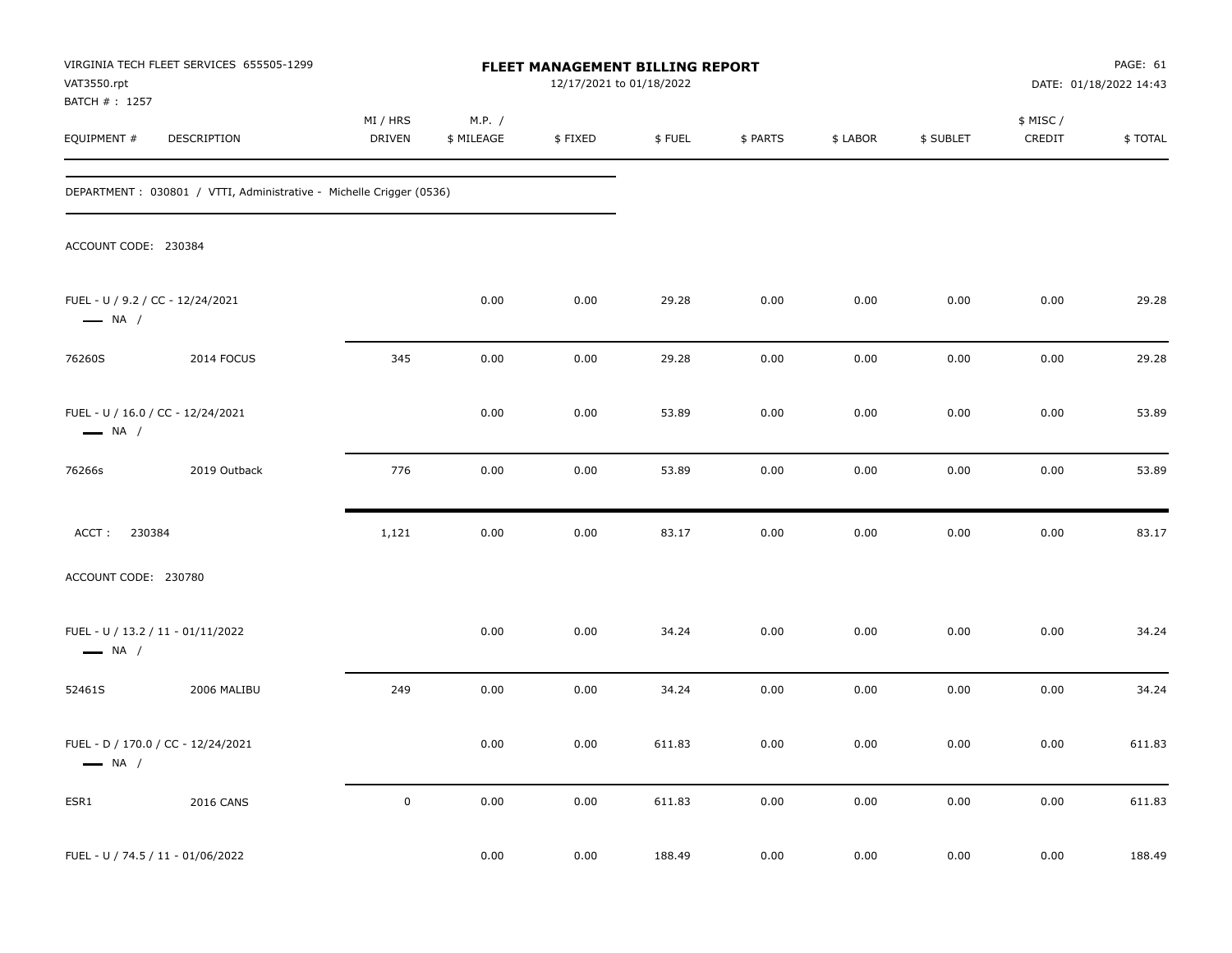| VAT3550.rpt                                                | VIRGINIA TECH FLEET SERVICES 655505-1299                             |                    |                      |         | FLEET MANAGEMENT BILLING REPORT<br>12/17/2021 to 01/18/2022 |          |          |           |                     | PAGE: 62<br>DATE: 01/18/2022 14:43 |
|------------------------------------------------------------|----------------------------------------------------------------------|--------------------|----------------------|---------|-------------------------------------------------------------|----------|----------|-----------|---------------------|------------------------------------|
| BATCH #: 1257<br>EQUIPMENT #                               | DESCRIPTION                                                          | MI / HRS<br>DRIVEN | M.P. /<br>\$ MILEAGE | \$FIXED | \$FUEL                                                      | \$ PARTS | \$ LABOR | \$ SUBLET | \$ MISC /<br>CREDIT | \$TOTAL                            |
|                                                            | DEPARTMENT : 030801 / VTTI, Administrative - Michelle Crigger (0536) |                    |                      |         |                                                             |          |          |           |                     |                                    |
| $\longrightarrow$ NA /<br>$\longrightarrow$ NA /           | FUEL - U / 87.8 / 11 - 12/17/2021                                    |                    | 0.00                 | 0.00    | 222.18                                                      | 0.00     | 0.00     | 0.00      | 0.00                | 222.18                             |
| etr2                                                       | 2001 EQUIPMENT                                                       | $\mathbf 0$        | 0.00                 | 0.00    | 410.67                                                      | 0.00     | 0.00     | 0.00      | 0.00                | 410.67                             |
| 230780<br>ACCT:                                            |                                                                      | 249                | 0.00                 | 0.00    | 1,056.74                                                    | 0.00     | 0.00     | 0.00      | 0.00                | 1,056.74                           |
| ACCOUNT CODE: 235598                                       |                                                                      |                    |                      |         |                                                             |          |          |           |                     |                                    |
| $\longrightarrow$ NA /                                     | FUEL - U / 22.4 / CC - 12/24/2021                                    |                    | 0.00                 | 0.00    | 72.79                                                       | 0.00     | 0.00     | 0.00      | 0.00                | 72.79                              |
| 76278s                                                     | 2019 Golf                                                            | 1,659              | 0.00                 | 0.00    | 72.79                                                       | 0.00     | 0.00     | 0.00      | 0.00                | 72.79                              |
| FUEL - U / 3.5 / 11 - 01/14/2022<br>$\longrightarrow$ NA / |                                                                      |                    | 0.00                 | 0.00    | 9.00                                                        | 0.00     | 0.00     | 0.00      | 0.00                | 9.00                               |
| 77338S                                                     | 2012 A4                                                              | 772                | 0.00                 | 0.00    | 9.00                                                        | 0.00     | 0.00     | 0.00      | 0.00                | 9.00                               |
| FUEL - U / 5.8 / 11 - 01/14/2022<br>$\longrightarrow$ NA / |                                                                      |                    | 0.00                 | 0.00    | 15.18                                                       | 0.00     | 0.00     | 0.00      | 0.00                | 15.18                              |
| 77344S                                                     | 2012 TAURAS                                                          | 1,169              | 0.00                 | 0.00    | 15.18                                                       | 0.00     | 0.00     | 0.00      | 0.00                | 15.18                              |
| ACCT:<br>235598                                            |                                                                      | 3,600              | 0.00                 | 0.00    | 96.97                                                       | 0.00     | $0.00\,$ | 0.00      | 0.00                | 96.97                              |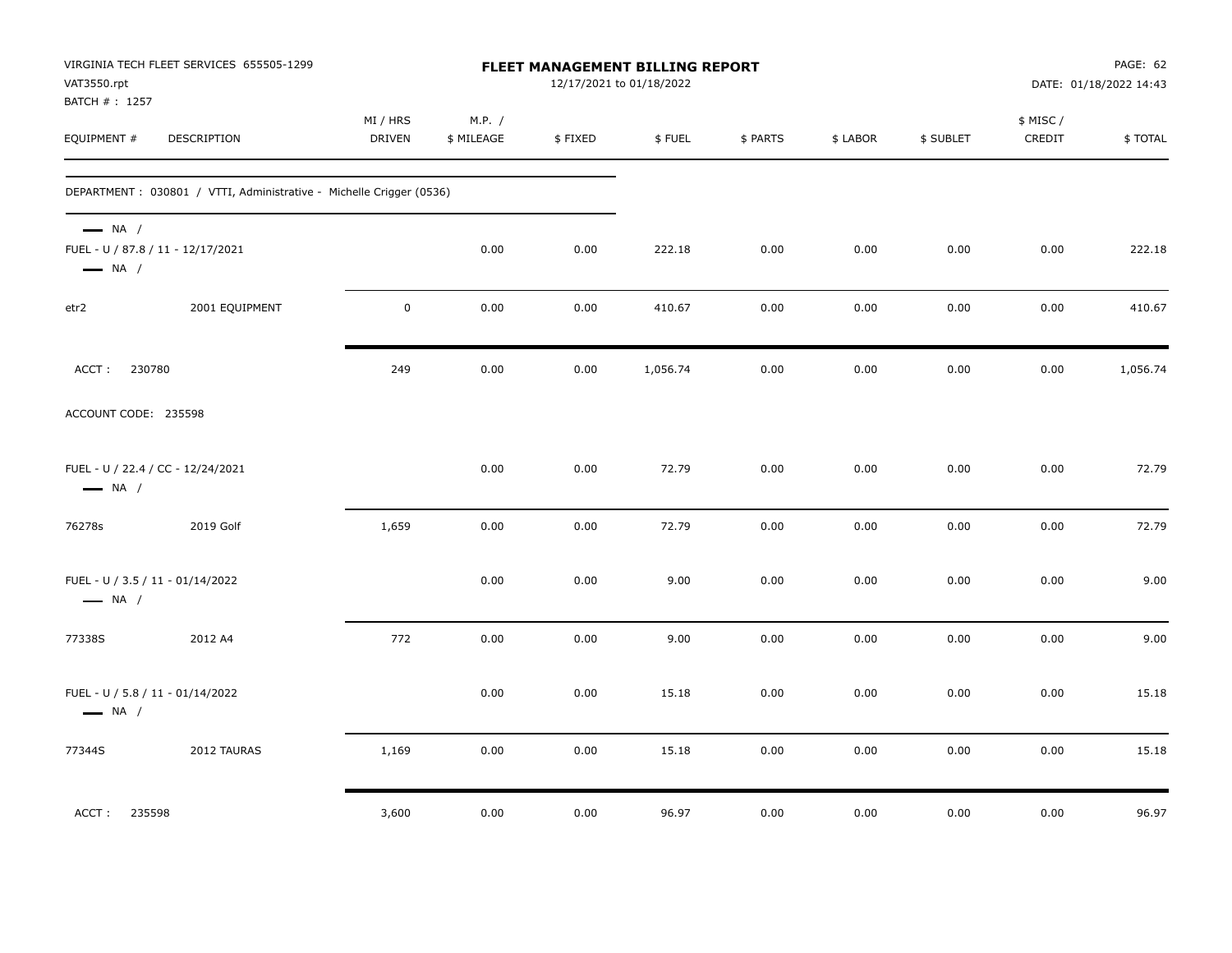| VIRGINIA TECH FLEET SERVICES 655505-1299<br>VAT3550.rpt<br>BATCH # : 1257 |        | <b>FLEET MANAGEMENT BILLING REPORT</b><br>12/17/2021 to 01/18/2022 |                      |        |          |          |           |                    |          | PAGE: 63<br>DATE: 01/18/2022 14:43 |  |
|---------------------------------------------------------------------------|--------|--------------------------------------------------------------------|----------------------|--------|----------|----------|-----------|--------------------|----------|------------------------------------|--|
| EQUIPMENT #<br>DESCRIPTION                                                |        | MI / HRS<br>DRIVEN                                                 | M.P. /<br>\$ MILEAGE | \$FUEL | \$ PARTS | \$ LABOR | \$ SUBLET | \$ MISC/<br>CREDIT | \$ TOTAL |                                    |  |
| DEPARTMENT SUBTOTALS :                                                    |        | 4,970                                                              | 0.00                 | 0.00   | 1,236.88 | 0.00     | 0.00      | 0.00               | 0.00     | 1,236.88                           |  |
| BREAKDOWN OF CHARGES:                                                     |        |                                                                    | MILEAGE              |        |          | 0.00     |           | PARTS (WO'S)       |          | 0.00                               |  |
| <b>EQUIPMENT COUNT:</b>                                                   | 8      |                                                                    | MOTOR POOL           |        |          | 0.00     |           | PARTS (IND.ISS.)   |          | 0.00                               |  |
| DEPARTMENT:                                                               | 030801 |                                                                    | <b>BASE</b>          |        |          | 0.00     |           | <b>CREDITS</b>     |          | 0.00                               |  |
|                                                                           |        |                                                                    | <b>INSURANCE</b>     |        |          | 0.00     |           | MISCELLANEOUS      |          | 0.00                               |  |
|                                                                           |        |                                                                    | OTHER                |        |          | 0.00     | LABOR     |                    |          | 0.00                               |  |
|                                                                           |        |                                                                    | REPLACEMENT          |        |          | 0.00     |           | <b>SUBLETS</b>     |          | 0.00                               |  |
|                                                                           |        |                                                                    | <b>FUEL</b>          |        | 1,236.88 |          |           |                    |          |                                    |  |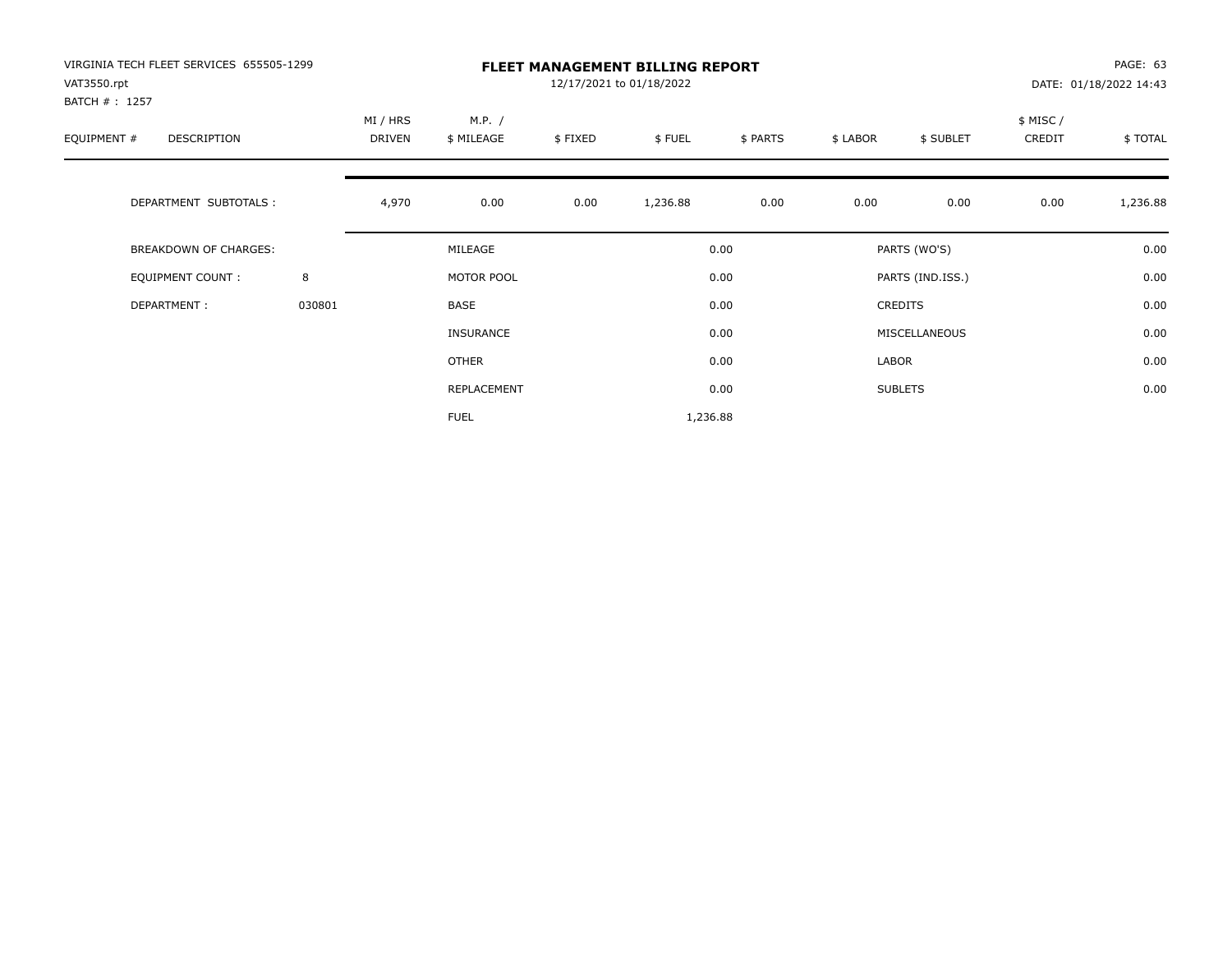| VAT3550.rpt<br>BATCH #: 1257 | VIRGINIA TECH FLEET SERVICES 655505-1299                           |              |                           |                      |         | <b>FLEET MANAGEMENT BILLING REPORT</b><br>12/17/2021 to 01/18/2022 |          |          |                  | PAGE: 64<br>DATE: 01/18/2022 14:43 |         |  |
|------------------------------|--------------------------------------------------------------------|--------------|---------------------------|----------------------|---------|--------------------------------------------------------------------|----------|----------|------------------|------------------------------------|---------|--|
| EQUIPMENT #                  | DESCRIPTION                                                        |              | MI / HRS<br><b>DRIVEN</b> | M.P. /<br>\$ MILEAGE | \$FIXED | \$FUEL                                                             | \$ PARTS | \$ LABOR | \$ SUBLET        | \$ MISC /<br>CREDIT                | \$TOTAL |  |
|                              | DEPARTMENT: 030802 / VTTI, Human Factors - Michelle Crigger (0536) |              |                           |                      |         |                                                                    |          |          |                  |                                    |         |  |
|                              | ACCOUNT CODE: 235670                                               |              |                           |                      |         |                                                                    |          |          |                  |                                    |         |  |
| $\longrightarrow$ NA /       | FUEL - U / 9.0 / CC - 12/24/2021                                   |              |                           | 0.00                 | 0.00    | 28.65                                                              | 0.00     | 0.00     | 0.00             | 0.00                               | 28.65   |  |
| 2017s                        | 2011 LaCrosse                                                      |              | 161                       | 0.00                 | 0.00    | 28.65                                                              | 0.00     | 0.00     | 0.00             | 0.00                               | 28.65   |  |
| ACCT:                        | 235670                                                             |              | 161                       | 0.00                 | 0.00    | 28.65                                                              | 0.00     | 0.00     | 0.00             | 0.00                               | 28.65   |  |
|                              | DEPARTMENT SUBTOTALS :                                             |              | 161                       | 0.00                 | 0.00    | 28.65                                                              | 0.00     | 0.00     | 0.00             | 0.00                               | 28.65   |  |
|                              | <b>BREAKDOWN OF CHARGES:</b>                                       |              |                           | MILEAGE              |         |                                                                    | 0.00     |          | PARTS (WO'S)     |                                    | 0.00    |  |
|                              | <b>EQUIPMENT COUNT:</b>                                            | $\mathbf{1}$ |                           | MOTOR POOL           |         |                                                                    | 0.00     |          | PARTS (IND.ISS.) |                                    | 0.00    |  |
|                              | DEPARTMENT:                                                        | 030802       |                           | <b>BASE</b>          |         |                                                                    | 0.00     |          | CREDITS          |                                    | 0.00    |  |
|                              |                                                                    |              |                           | INSURANCE            |         |                                                                    | 0.00     |          | MISCELLANEOUS    |                                    | 0.00    |  |
|                              |                                                                    |              |                           | <b>OTHER</b>         |         |                                                                    | 0.00     | LABOR    |                  |                                    | 0.00    |  |
|                              |                                                                    |              |                           | <b>REPLACEMENT</b>   |         |                                                                    | 0.00     |          | <b>SUBLETS</b>   |                                    | 0.00    |  |
|                              |                                                                    |              |                           | <b>FUEL</b>          |         |                                                                    | 28.65    |          |                  |                                    |         |  |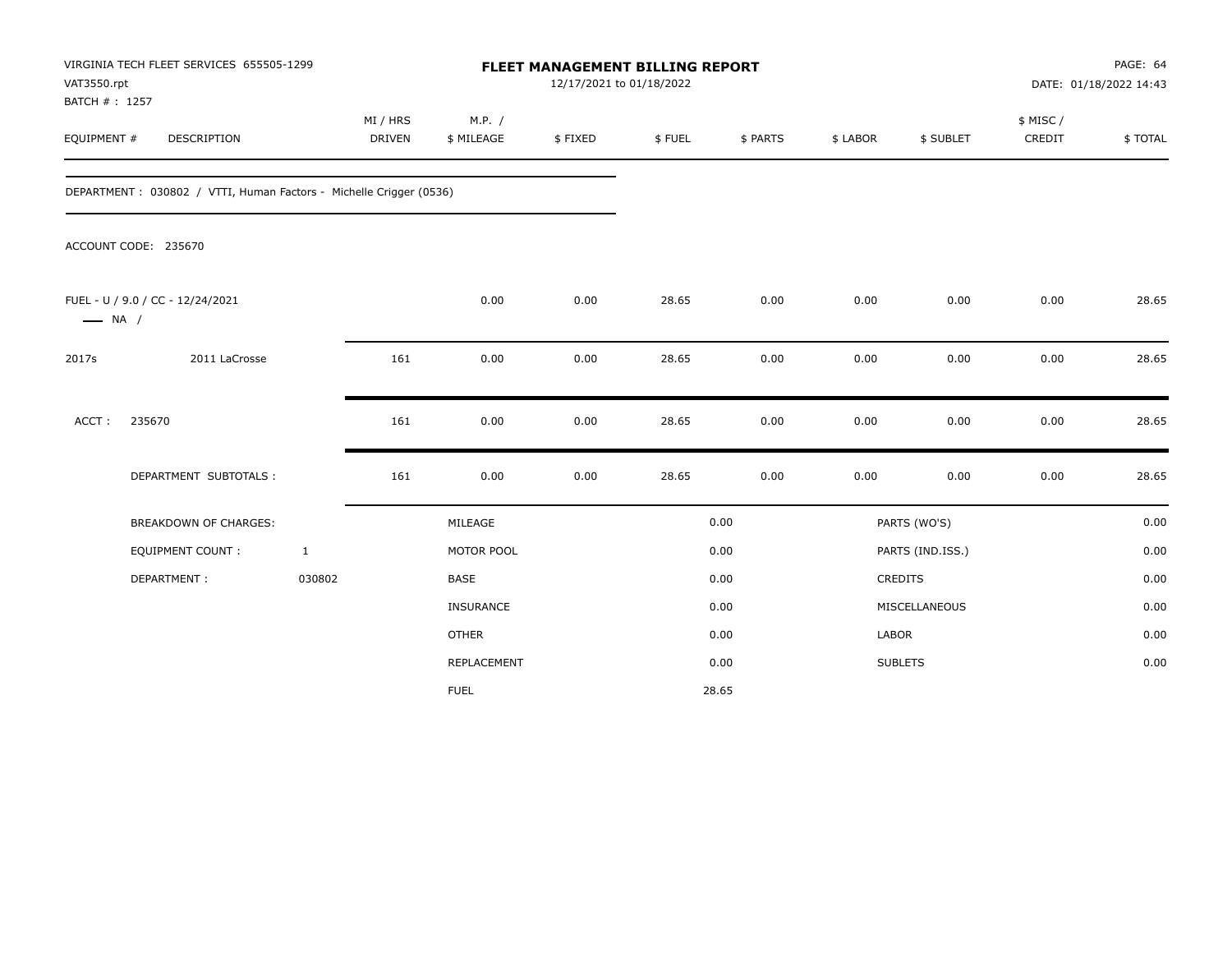| VAT3550.rpt                  | VIRGINIA TECH FLEET SERVICES 655505-1299                                      |                           |                      |         | FLEET MANAGEMENT BILLING REPORT<br>12/17/2021 to 01/18/2022 |          |              |                  | PAGE: 65<br>DATE: 01/18/2022 14:43 |         |
|------------------------------|-------------------------------------------------------------------------------|---------------------------|----------------------|---------|-------------------------------------------------------------|----------|--------------|------------------|------------------------------------|---------|
| BATCH #: 1257<br>EQUIPMENT # | DESCRIPTION                                                                   | MI / HRS<br><b>DRIVEN</b> | M.P. /<br>\$ MILEAGE | \$FIXED | \$FUEL                                                      | \$ PARTS | \$ LABOR     | \$ SUBLET        | \$ MISC /<br>CREDIT                | \$TOTAL |
|                              | DEPARTMENT : 030820 / VTTI Advanced Automotive Research Michelle Crigger 0536 |                           |                      |         |                                                             |          |              |                  |                                    |         |
|                              | ACCOUNT CODE: 460966                                                          |                           |                      |         |                                                             |          |              |                  |                                    |         |
| $\longrightarrow$ NA /       | FUEL - U / 16.2 / 11 - 01/14/2022                                             |                           | 0.00                 | 0.00    | 41.99                                                       | 0.00     | 0.00         | 0.00             | 0.00                               | 41.99   |
| EL3                          | 2017 EQUIPMENT                                                                | 0                         | 0.00                 | 0.00    | 41.99                                                       | 0.00     | 0.00         | 0.00             | 0.00                               | 41.99   |
| ACCT:                        | 460966                                                                        | $\mathbf 0$               | 0.00                 | 0.00    | 41.99                                                       | 0.00     | 0.00         | 0.00             | 0.00                               | 41.99   |
|                              | DEPARTMENT SUBTOTALS :                                                        | $\mathsf 0$               | 0.00                 | 0.00    | 41.99                                                       | 0.00     | 0.00         | 0.00             | 0.00                               | 41.99   |
|                              | BREAKDOWN OF CHARGES:                                                         |                           | MILEAGE              |         |                                                             | 0.00     |              | PARTS (WO'S)     |                                    | 0.00    |
|                              | <b>EQUIPMENT COUNT:</b>                                                       | $\mathbf{1}$              | MOTOR POOL           |         |                                                             | 0.00     |              | PARTS (IND.ISS.) |                                    | 0.00    |
|                              | DEPARTMENT:                                                                   | 030820                    | <b>BASE</b>          |         |                                                             | 0.00     |              | <b>CREDITS</b>   |                                    | 0.00    |
|                              |                                                                               |                           | <b>INSURANCE</b>     |         |                                                             | 0.00     |              | MISCELLANEOUS    |                                    | 0.00    |
|                              |                                                                               |                           | <b>OTHER</b>         |         |                                                             | 0.00     | <b>LABOR</b> |                  |                                    | 0.00    |
|                              |                                                                               |                           | REPLACEMENT          |         |                                                             | 0.00     |              | <b>SUBLETS</b>   |                                    | 0.00    |
|                              |                                                                               |                           | <b>FUEL</b>          |         |                                                             | 41.99    |              |                  |                                    |         |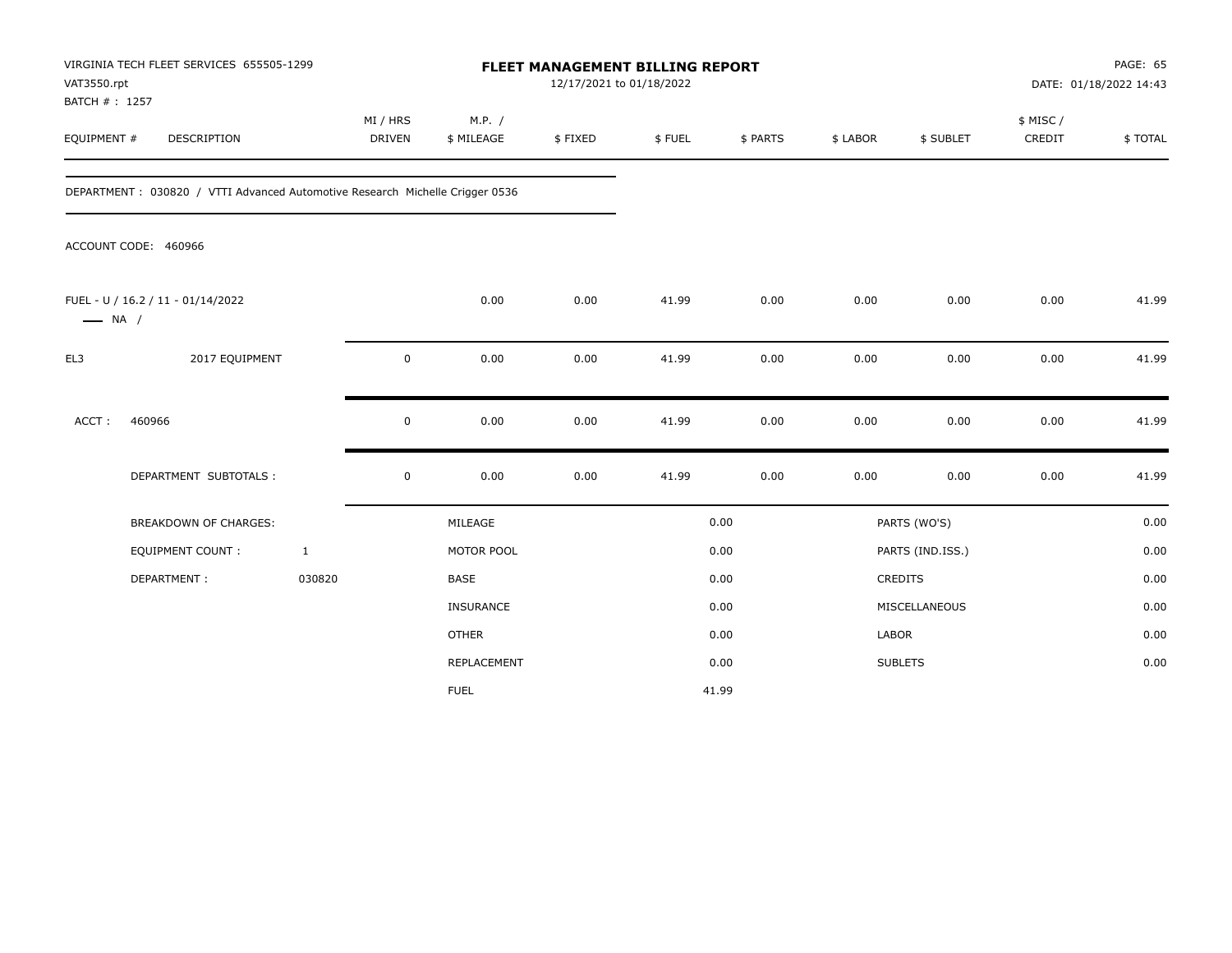| VAT3550.rpt<br>BATCH #: 1257 | VIRGINIA TECH FLEET SERVICES 655505-1299                        |              |                           |                      | <b>FLEET MANAGEMENT BILLING REPORT</b><br>12/17/2021 to 01/18/2022 |        |          |          |                  |                     | PAGE: 66<br>DATE: 01/18/2022 14:43 |
|------------------------------|-----------------------------------------------------------------|--------------|---------------------------|----------------------|--------------------------------------------------------------------|--------|----------|----------|------------------|---------------------|------------------------------------|
| EQUIPMENT #                  | DESCRIPTION                                                     |              | MI / HRS<br><b>DRIVEN</b> | M.P. /<br>\$ MILEAGE | \$FIXED                                                            | \$FUEL | \$ PARTS | \$ LABOR | \$ SUBLET        | \$ MISC /<br>CREDIT | \$TOTAL                            |
|                              | DEPARTMENT: 032703 / Lab Animal Research - Julie Settlage (497) |              |                           |                      |                                                                    |        |          |          |                  |                     |                                    |
|                              | ACCOUNT CODE: 230366                                            |              |                           |                      |                                                                    |        |          |          |                  |                     |                                    |
| $\longrightarrow$ NA /       | FUEL - U / 42.9 / CC - 12/24/2021                               |              |                           | 0.00                 | 0.00                                                               | 139.92 | 0.00     | 0.00     | 0.00             | 0.00                | 139.92                             |
| 61756S                       | 2013 Express 3500                                               |              | 530                       | 0.00                 | 0.00                                                               | 139.92 | 0.00     | 0.00     | 0.00             | 0.00                | 139.92                             |
| ACCT:                        | 230366                                                          |              | 530                       | 0.00                 | 0.00                                                               | 139.92 | 0.00     | 0.00     | 0.00             | 0.00                | 139.92                             |
|                              | DEPARTMENT SUBTOTALS :                                          |              | 530                       | 0.00                 | 0.00                                                               | 139.92 | 0.00     | 0.00     | 0.00             | 0.00                | 139.92                             |
|                              | BREAKDOWN OF CHARGES:                                           |              |                           | MILEAGE              |                                                                    |        | 0.00     |          | PARTS (WO'S)     |                     | 0.00                               |
|                              | <b>EQUIPMENT COUNT:</b>                                         | $\mathbf{1}$ |                           | MOTOR POOL           |                                                                    |        | 0.00     |          | PARTS (IND.ISS.) |                     | 0.00                               |
|                              | DEPARTMENT:                                                     | 032703       |                           | <b>BASE</b>          |                                                                    |        | 0.00     |          | CREDITS          |                     | 0.00                               |
|                              |                                                                 |              |                           | INSURANCE            |                                                                    |        | 0.00     |          | MISCELLANEOUS    |                     | 0.00                               |
|                              |                                                                 |              |                           | <b>OTHER</b>         |                                                                    |        | 0.00     | LABOR    |                  |                     | 0.00                               |
|                              |                                                                 |              |                           | REPLACEMENT          |                                                                    |        | 0.00     |          | <b>SUBLETS</b>   |                     | 0.00                               |
|                              |                                                                 |              |                           | <b>FUEL</b>          |                                                                    |        | 139.92   |          |                  |                     |                                    |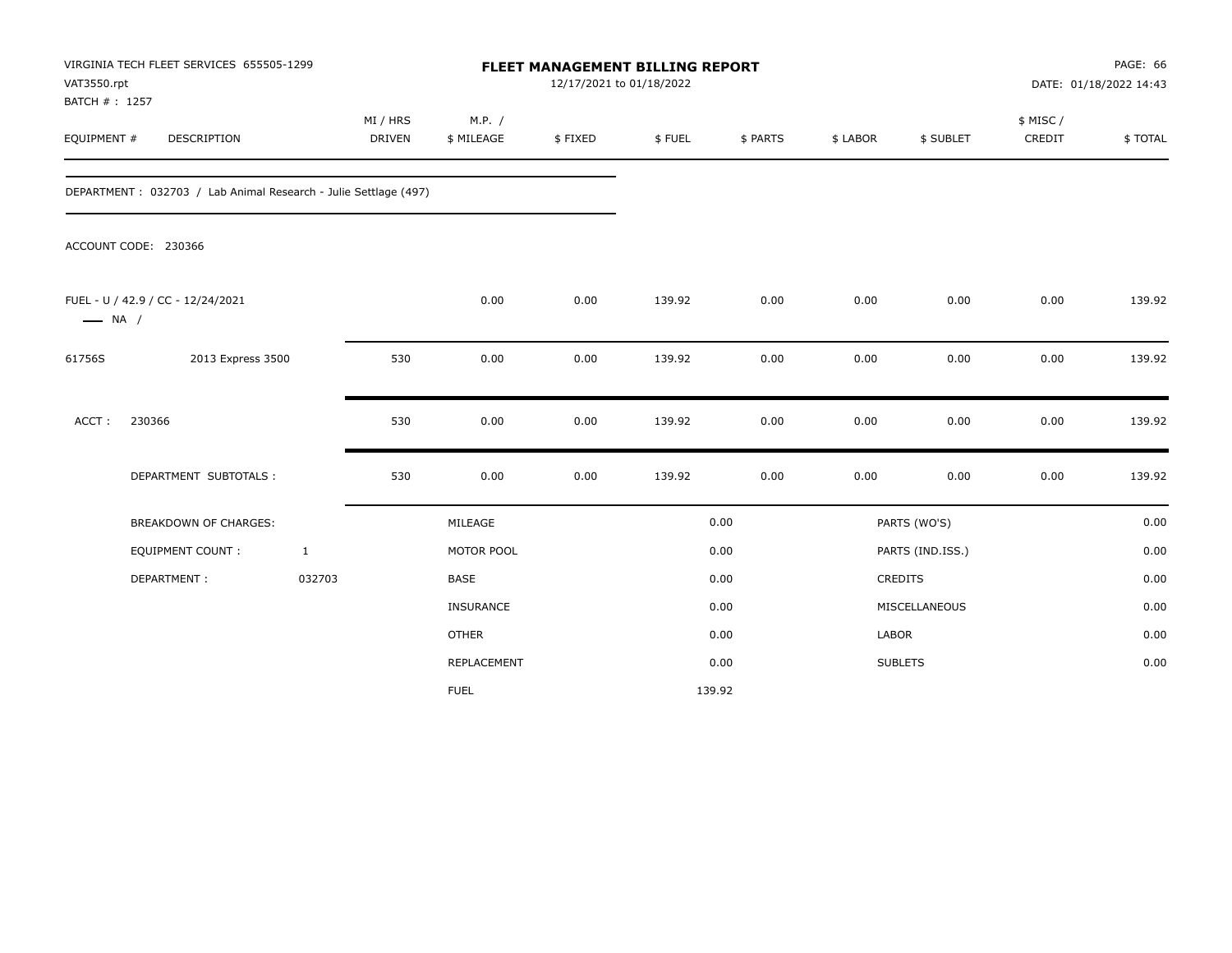| VAT3550.rpt            | VIRGINIA TECH FLEET SERVICES 655505-1299<br>BATCH # : 1257<br>DESCRIPTION   |                |                    |                      |         | <b>FLEET MANAGEMENT BILLING REPORT</b><br>12/17/2021 to 01/18/2022 |          |          |                  | PAGE: 67<br>DATE: 01/18/2022 14:43 |         |  |
|------------------------|-----------------------------------------------------------------------------|----------------|--------------------|----------------------|---------|--------------------------------------------------------------------|----------|----------|------------------|------------------------------------|---------|--|
| EQUIPMENT #            |                                                                             |                | MI / HRS<br>DRIVEN | M.P. /<br>\$ MILEAGE | \$FIXED | \$FUEL                                                             | \$ PARTS | \$ LABOR | \$ SUBLET        | \$ MISC /<br>CREDIT                | \$TOTAL |  |
|                        | DEPARTMENT : 034000 / Agriculture & Life Sciences - Jasmine Phillips (0341) |                |                    |                      |         |                                                                    |          |          |                  |                                    |         |  |
|                        | ACCOUNT CODE: 230340                                                        |                |                    |                      |         |                                                                    |          |          |                  |                                    |         |  |
| $\longrightarrow$ NA / | FUEL - U / 4.9 / 11 - 01/13/2022                                            |                |                    | 0.00                 | 0.00    | 12.84                                                              | 0.00     | 0.00     | 0.00             | 0.00                               | 12.84   |  |
| 74678s                 | 2018 EXPLORER                                                               |                | 107                | 0.00                 | 0.00    | 12.84                                                              | 0.00     | 0.00     | 0.00             | 0.00                               | 12.84   |  |
| $\longrightarrow$ NA / | FUEL - U / 15.4 / 12 - 01/14/2022                                           |                |                    | 0.00                 | 0.00    | 40.01                                                              | 0.00     | 0.00     | 0.00             | 0.00                               | 40.01   |  |
| $\longrightarrow$ NA / | FUEL - U / 41.8 / CC - 12/24/2021                                           |                |                    | 0.00                 | 0.00    | 139.08                                                             | 0.00     | 0.00     | 0.00             | 0.00                               | 139.08  |  |
| 79448S                 | 2020 EXPLORER                                                               |                | 1,464              | 0.00                 | 0.00    | 179.09                                                             | 0.00     | 0.00     | 0.00             | 0.00                               | 179.09  |  |
| ACCT:                  | 230340                                                                      |                | 1,571              | 0.00                 | 0.00    | 191.93                                                             | 0.00     | 0.00     | 0.00             | 0.00                               | 191.93  |  |
|                        | DEPARTMENT SUBTOTALS :                                                      |                | 1,571              | 0.00                 | 0.00    | 191.93                                                             | 0.00     | 0.00     | 0.00             | 0.00                               | 191.93  |  |
|                        | BREAKDOWN OF CHARGES:                                                       |                |                    | MILEAGE              |         |                                                                    | 0.00     |          | PARTS (WO'S)     |                                    | 0.00    |  |
|                        | <b>EQUIPMENT COUNT:</b>                                                     | $\overline{2}$ |                    | MOTOR POOL           |         |                                                                    | 0.00     |          | PARTS (IND.ISS.) |                                    | 0.00    |  |
|                        | DEPARTMENT:                                                                 | 034000         |                    | BASE                 |         |                                                                    | 0.00     |          | CREDITS          |                                    | 0.00    |  |
|                        |                                                                             |                |                    | <b>INSURANCE</b>     |         |                                                                    | 0.00     |          | MISCELLANEOUS    |                                    | 0.00    |  |
|                        |                                                                             |                |                    | <b>OTHER</b>         |         |                                                                    | 0.00     | LABOR    |                  |                                    | 0.00    |  |
|                        |                                                                             |                |                    | REPLACEMENT          |         |                                                                    | 0.00     |          | <b>SUBLETS</b>   |                                    | 0.00    |  |
|                        |                                                                             |                |                    | <b>FUEL</b>          |         | 191.93                                                             |          |          |                  |                                    |         |  |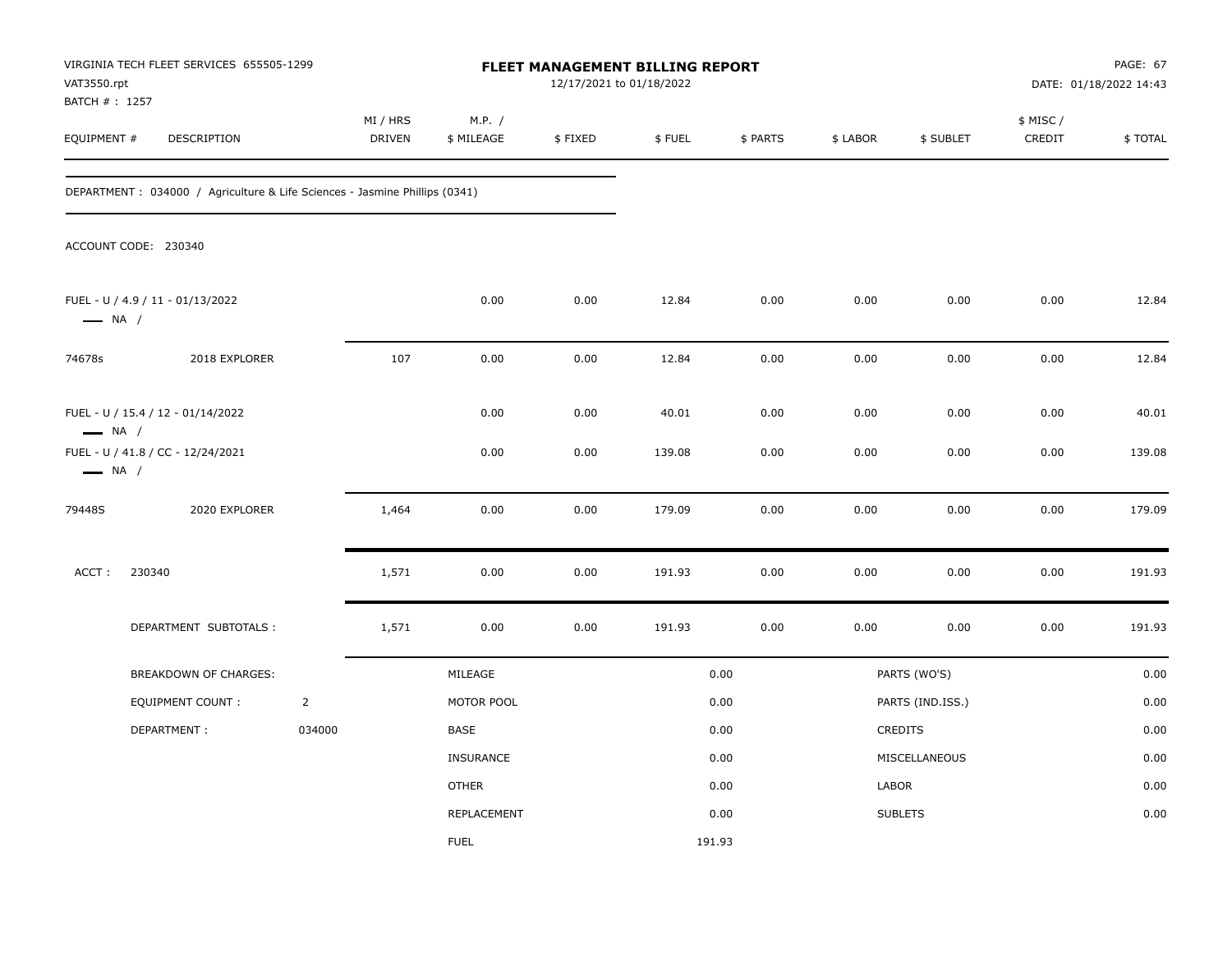| VAT3550.rpt<br>BATCH #: 1257 | VIRGINIA TECH FLEET SERVICES 655505-1299                                     |                           | FLEET MANAGEMENT BILLING REPORT<br>12/17/2021 to 01/18/2022 |         |        |          |          |                  | PAGE: 68<br>DATE: 01/18/2022 14:43 |         |
|------------------------------|------------------------------------------------------------------------------|---------------------------|-------------------------------------------------------------|---------|--------|----------|----------|------------------|------------------------------------|---------|
| EQUIPMENT #                  | DESCRIPTION                                                                  | MI / HRS<br><b>DRIVEN</b> | M.P. /<br>\$ MILEAGE                                        | \$FIXED | \$FUEL | \$ PARTS | \$ LABOR | \$ SUBLET        | \$ MISC /<br>CREDIT                | \$TOTAL |
|                              | DEPARTMENT: 034100 / College of Veterinary Medicine - Sharon Carbaugh (0442) |                           |                                                             |         |        |          |          |                  |                                    |         |
|                              | ACCOUNT CODE: 122183                                                         |                           |                                                             |         |        |          |          |                  |                                    |         |
| $\longrightarrow$ NA /       | FUEL - U / 11.6 / 11 - 01/07/2022                                            |                           | 0.00                                                        | 0.00    | 29.25  | 0.00     | 0.00     | 0.00             | 0.00                               | 29.25   |
| 74634S                       | 2018 EXPLORER                                                                | 0                         | 0.00                                                        | 0.00    | 29.25  | 0.00     | 0.00     | 0.00             | 0.00                               | 29.25   |
| ACCT:                        | 122183                                                                       | 0                         | 0.00                                                        | 0.00    | 29.25  | 0.00     | 0.00     | 0.00             | 0.00                               | 29.25   |
|                              | DEPARTMENT SUBTOTALS :                                                       | $\mathsf 0$               | 0.00                                                        | 0.00    | 29.25  | 0.00     | 0.00     | 0.00             | 0.00                               | 29.25   |
|                              | BREAKDOWN OF CHARGES:                                                        |                           | MILEAGE                                                     |         |        | 0.00     |          | PARTS (WO'S)     |                                    | 0.00    |
|                              | EQUIPMENT COUNT:                                                             | $\mathbf{1}$              | MOTOR POOL                                                  |         |        | 0.00     |          | PARTS (IND.ISS.) |                                    | 0.00    |
|                              | DEPARTMENT:                                                                  | 034100                    | <b>BASE</b>                                                 |         |        | 0.00     |          | <b>CREDITS</b>   |                                    | 0.00    |
|                              |                                                                              |                           | <b>INSURANCE</b>                                            |         |        | 0.00     |          | MISCELLANEOUS    |                                    | 0.00    |
|                              |                                                                              |                           | <b>OTHER</b>                                                |         |        | 0.00     | LABOR    |                  |                                    | 0.00    |
|                              |                                                                              |                           | REPLACEMENT                                                 |         |        | 0.00     |          | <b>SUBLETS</b>   |                                    | 0.00    |
|                              |                                                                              |                           | <b>FUEL</b>                                                 |         |        | 29.25    |          |                  |                                    |         |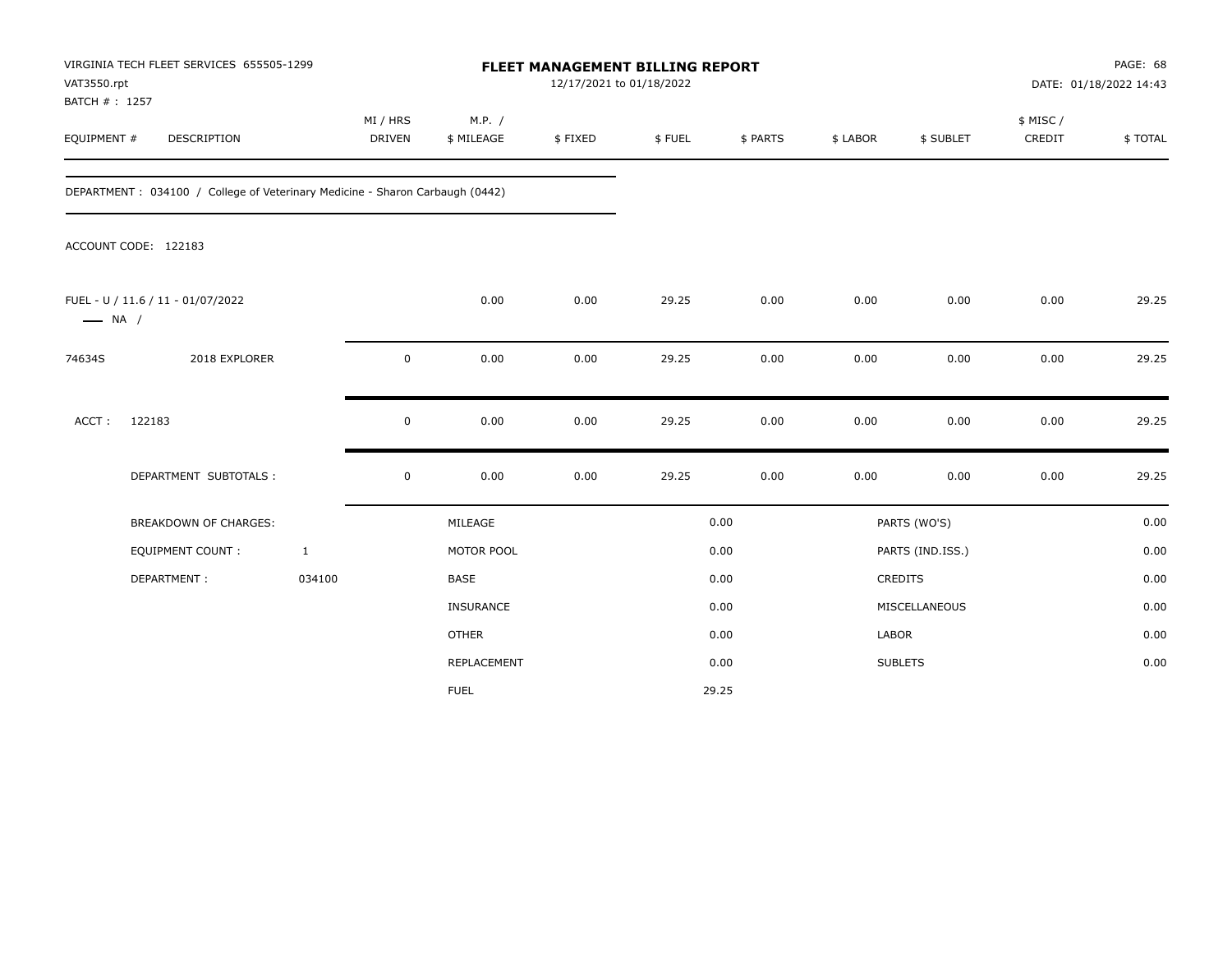| VAT3550.rpt<br>BATCH #: 1257 | VIRGINIA TECH FLEET SERVICES 655505-1299           |              |                           |                      |         | FLEET MANAGEMENT BILLING REPORT<br>12/17/2021 to 01/18/2022 |          |          |                  | PAGE: 69<br>DATE: 01/18/2022 14:43 |         |  |
|------------------------------|----------------------------------------------------|--------------|---------------------------|----------------------|---------|-------------------------------------------------------------|----------|----------|------------------|------------------------------------|---------|--|
| EQUIPMENT #                  | DESCRIPTION                                        |              | MI / HRS<br><b>DRIVEN</b> | M.P. /<br>\$ MILEAGE | \$FIXED | \$FUEL                                                      | \$ PARTS | \$ LABOR | \$ SUBLET        | \$ MISC/<br>CREDIT                 | \$TOTAL |  |
|                              | DEPARTMENT: 034525 / Ware Lab -Dewey Spangler 0297 |              |                           |                      |         |                                                             |          |          |                  |                                    |         |  |
|                              | ACCOUNT CODE: 115953                               |              |                           |                      |         |                                                             |          |          |                  |                                    |         |  |
| $\longrightarrow$ NA /       | FUEL - D / 1.8 / 13 - 01/14/2022                   |              |                           | 0.00                 | 0.00    | 5.11                                                        | 0.00     | 0.00     | 0.00             | 0.00                               | 5.11    |  |
| $\longrightarrow$ NA /       | FUEL - D / 7.8 / 14 - 01/14/2022                   |              |                           | 0.00                 | 0.00    | 21.83                                                       | 0.00     | 0.00     | 0.00             | 0.00                               | 21.83   |  |
| 55251S                       | 2007 SIERA 4\4                                     |              | 157                       | 0.00                 | 0.00    | 26.94                                                       | 0.00     | 0.00     | 0.00             | 0.00                               | 26.94   |  |
| ACCT:                        | 115953                                             |              | 157                       | 0.00                 | 0.00    | 26.94                                                       | 0.00     | 0.00     | 0.00             | 0.00                               | 26.94   |  |
|                              | DEPARTMENT SUBTOTALS :                             |              | 157                       | 0.00                 | 0.00    | 26.94                                                       | 0.00     | 0.00     | 0.00             | $0.00\,$                           | 26.94   |  |
|                              | <b>BREAKDOWN OF CHARGES:</b>                       |              |                           | MILEAGE              |         |                                                             | 0.00     |          | PARTS (WO'S)     |                                    | 0.00    |  |
|                              | <b>EQUIPMENT COUNT:</b>                            | $\mathbf{1}$ |                           | MOTOR POOL           |         |                                                             | 0.00     |          | PARTS (IND.ISS.) |                                    | 0.00    |  |
|                              | DEPARTMENT:                                        | 034525       |                           | BASE                 |         |                                                             | 0.00     |          | CREDITS          |                                    | 0.00    |  |
|                              |                                                    |              |                           | <b>INSURANCE</b>     |         |                                                             | 0.00     |          | MISCELLANEOUS    |                                    | 0.00    |  |
|                              |                                                    |              |                           | <b>OTHER</b>         |         |                                                             | 0.00     | LABOR    |                  |                                    | 0.00    |  |
|                              |                                                    |              |                           | REPLACEMENT          |         |                                                             | 0.00     |          | <b>SUBLETS</b>   |                                    | 0.00    |  |
|                              |                                                    |              |                           | <b>FUEL</b>          |         |                                                             | 26.94    |          |                  |                                    |         |  |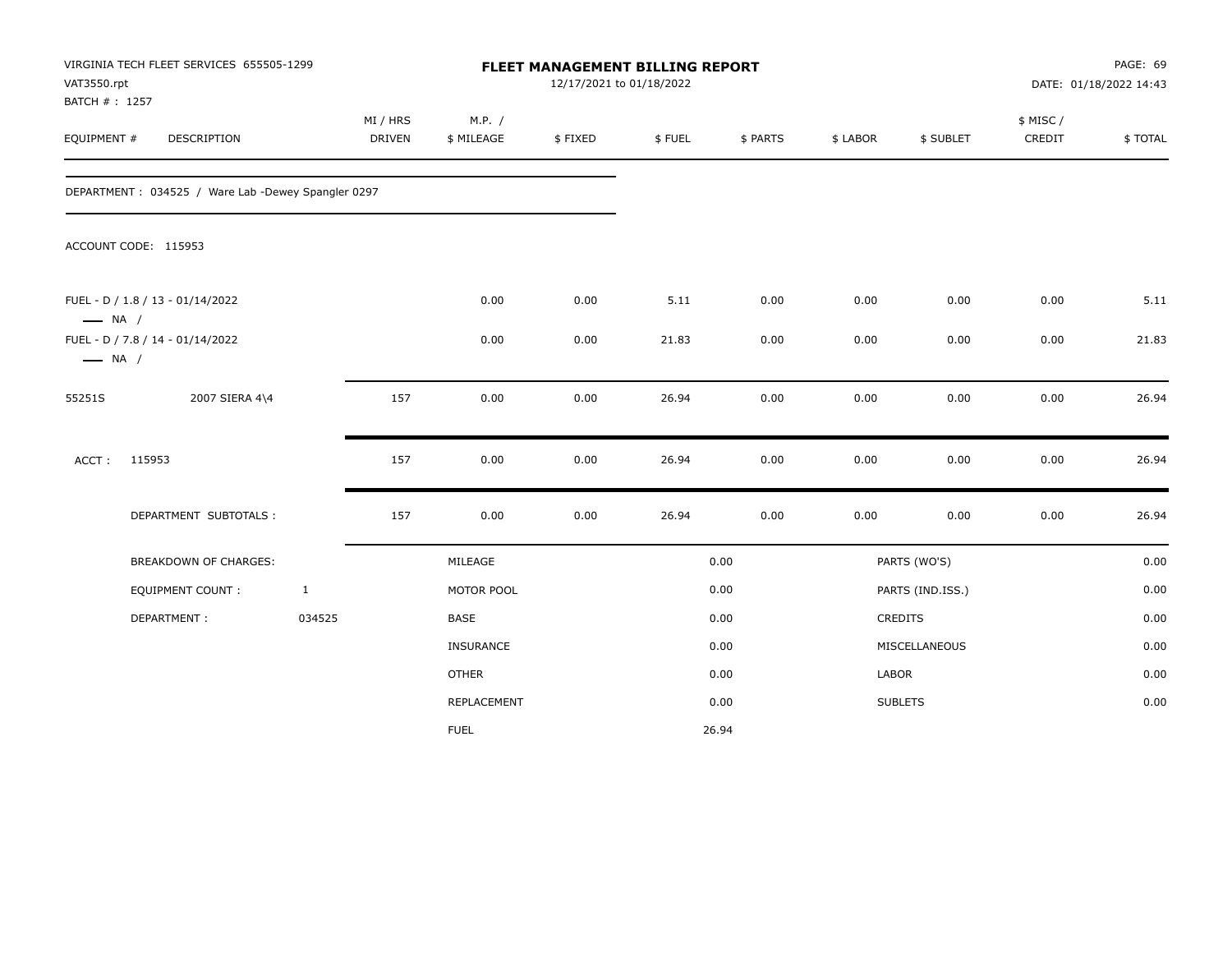| VAT3550.rpt<br>BATCH #: 1257                 | VIRGINIA TECH FLEET SERVICES 655505-1299                 |              |                           |                      |         | FLEET MANAGEMENT BILLING REPORT<br>12/17/2021 to 01/18/2022 |          |          |                  | <b>PAGE: 70</b><br>DATE: 01/18/2022 14:43 |         |
|----------------------------------------------|----------------------------------------------------------|--------------|---------------------------|----------------------|---------|-------------------------------------------------------------|----------|----------|------------------|-------------------------------------------|---------|
| EQUIPMENT #                                  | DESCRIPTION                                              |              | MI / HRS<br><b>DRIVEN</b> | M.P. /<br>\$ MILEAGE | \$FIXED | \$FUEL                                                      | \$ PARTS | \$ LABOR | \$ SUBLET        | \$ MISC /<br>CREDIT                       | \$TOTAL |
|                                              | DEPARTMENT: 034900 / Graduate School - Kevin Kish (0325) |              |                           |                      |         |                                                             |          |          |                  |                                           |         |
|                                              | ACCOUNT CODE: 121469                                     |              |                           |                      |         |                                                             |          |          |                  |                                           |         |
| <b>BASE CHARGE</b><br>$\longrightarrow$ NA / |                                                          |              |                           | 0.00                 | 553.00  | 0.00                                                        | 0.00     | 0.00     | 0.00             | 0.00                                      | 553.00  |
| <b>PA35</b>                                  | 2010 Caravan                                             |              | 43                        | 0.00                 | 553.00  | 0.00                                                        | 0.00     | 0.00     | 0.00             | 0.00                                      | 553.00  |
| ACCT:                                        | 121469                                                   |              | 43                        | 0.00                 | 553.00  | 0.00                                                        | 0.00     | 0.00     | 0.00             | 0.00                                      | 553.00  |
|                                              | DEPARTMENT SUBTOTALS :                                   |              | 43                        | 0.00                 | 553.00  | 0.00                                                        | 0.00     | 0.00     | 0.00             | 0.00                                      | 553.00  |
|                                              | <b>BREAKDOWN OF CHARGES:</b>                             |              |                           | MILEAGE              |         |                                                             | 0.00     |          | PARTS (WO'S)     |                                           | 0.00    |
|                                              | <b>EQUIPMENT COUNT:</b>                                  | $\mathbf{1}$ |                           | MOTOR POOL           |         |                                                             | 0.00     |          | PARTS (IND.ISS.) |                                           | 0.00    |
|                                              | DEPARTMENT:                                              | 034900       |                           | <b>BASE</b>          |         |                                                             | 553.00   |          | CREDITS          |                                           | 0.00    |
|                                              |                                                          |              |                           | <b>INSURANCE</b>     |         |                                                             | 0.00     |          | MISCELLANEOUS    |                                           | 0.00    |
|                                              |                                                          |              |                           | <b>OTHER</b>         |         |                                                             | 0.00     | LABOR    |                  |                                           | 0.00    |
|                                              |                                                          |              |                           | REPLACEMENT          |         |                                                             | 0.00     |          | <b>SUBLETS</b>   |                                           | 0.00    |
|                                              |                                                          |              |                           | <b>FUEL</b>          |         |                                                             | 0.00     |          |                  |                                           |         |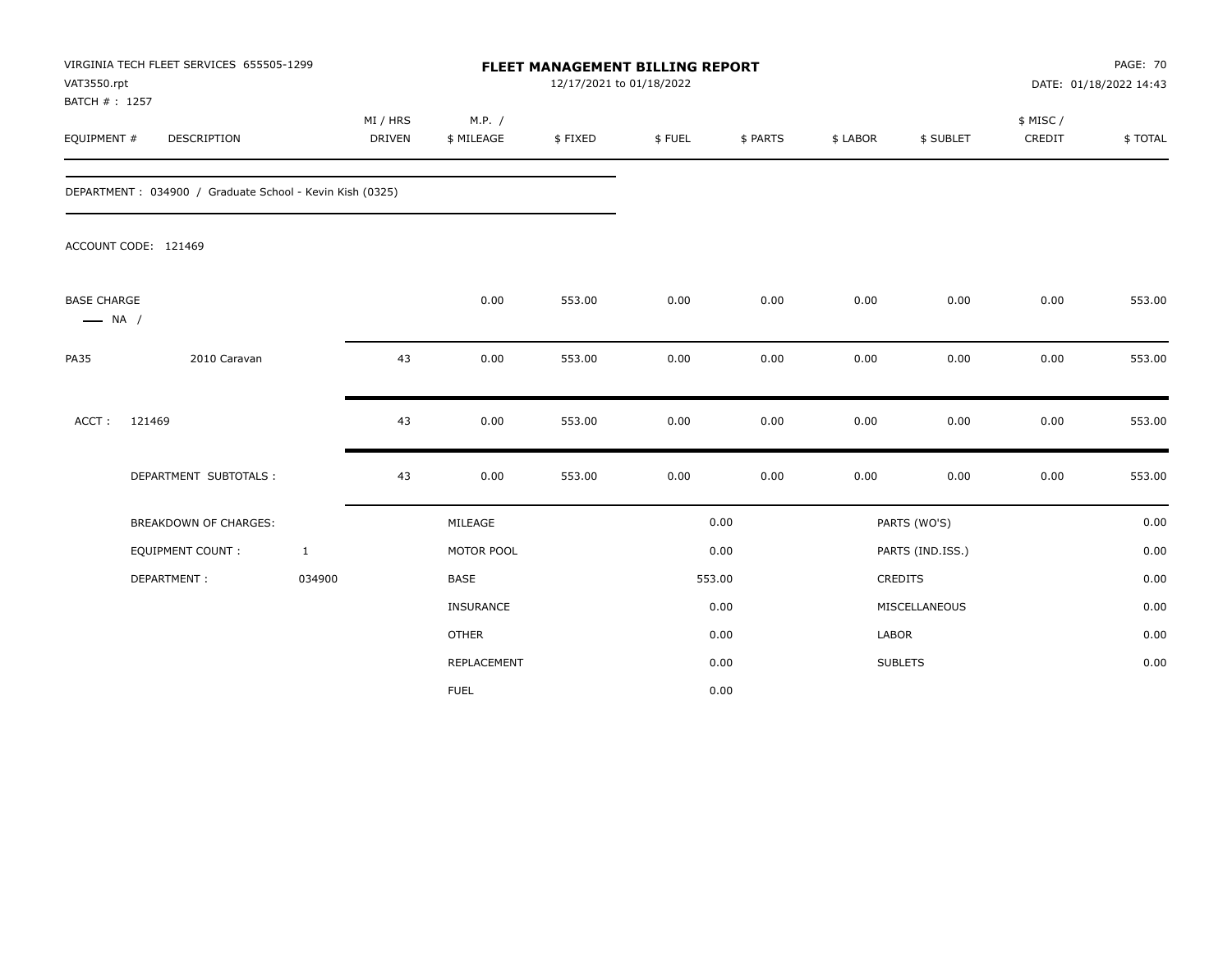| VAT3550.rpt<br>BATCH #: 1257 | VIRGINIA TECH FLEET SERVICES 655505-1299                                   |                    |                      | FLEET MANAGEMENT BILLING REPORT<br>12/17/2021 to 01/18/2022 |        |          |          |                  |                     | <b>PAGE: 71</b><br>DATE: 01/18/2022 14:43 |
|------------------------------|----------------------------------------------------------------------------|--------------------|----------------------|-------------------------------------------------------------|--------|----------|----------|------------------|---------------------|-------------------------------------------|
| EQUIPMENT #                  | DESCRIPTION                                                                | MI / HRS<br>DRIVEN | M.P. /<br>\$ MILEAGE | \$FIXED                                                     | \$FUEL | \$ PARTS | \$ LABOR | \$ SUBLET        | \$ MISC /<br>CREDIT | \$TOTAL                                   |
|                              | DEPARTMENT: 035100 / Cranwell International Center - Belinda Pauley (0509) |                    |                      |                                                             |        |          |          |                  |                     |                                           |
|                              | ACCOUNT CODE: 115558                                                       |                    |                      |                                                             |        |          |          |                  |                     |                                           |
| $\longrightarrow$ NA /       | WORK ORDER # 0000112811                                                    |                    | 0.00                 | 0.00                                                        | 0.00   | 137.99   | 0.00     | 0.00             | 0.00                | 137.99                                    |
| EGUV036                      | 2008 DS VILLAGER 4                                                         | 0                  | 0.00                 | 0.00                                                        | 0.00   | 137.99   | 0.00     | 0.00             | 0.00                | 137.99                                    |
| ACCT:                        | 115558                                                                     | $\mathbf 0$        | 0.00                 | 0.00                                                        | 0.00   | 137.99   | 0.00     | 0.00             | 0.00                | 137.99                                    |
|                              | DEPARTMENT SUBTOTALS :                                                     | $\mathsf 0$        | 0.00                 | 0.00                                                        | 0.00   | 137.99   | 0.00     | 0.00             | 0.00                | 137.99                                    |
|                              | <b>BREAKDOWN OF CHARGES:</b>                                               |                    | MILEAGE              |                                                             |        | 0.00     |          | PARTS (WO'S)     |                     | 137.99                                    |
|                              | EQUIPMENT COUNT:<br>$\mathbf{1}$                                           |                    | MOTOR POOL           |                                                             |        | 0.00     |          | PARTS (IND.ISS.) |                     | 0.00                                      |
|                              | 035100<br>DEPARTMENT:                                                      |                    | <b>BASE</b>          |                                                             |        | 0.00     |          | CREDITS          |                     | 0.00                                      |
|                              |                                                                            |                    | <b>INSURANCE</b>     |                                                             |        | 0.00     |          | MISCELLANEOUS    |                     | 0.00                                      |
|                              |                                                                            |                    | <b>OTHER</b>         |                                                             |        | 0.00     | LABOR    |                  |                     | 0.00                                      |
|                              |                                                                            |                    | <b>REPLACEMENT</b>   |                                                             |        | 0.00     |          | <b>SUBLETS</b>   |                     | 0.00                                      |
|                              |                                                                            |                    | <b>FUEL</b>          |                                                             |        | 0.00     |          |                  |                     |                                           |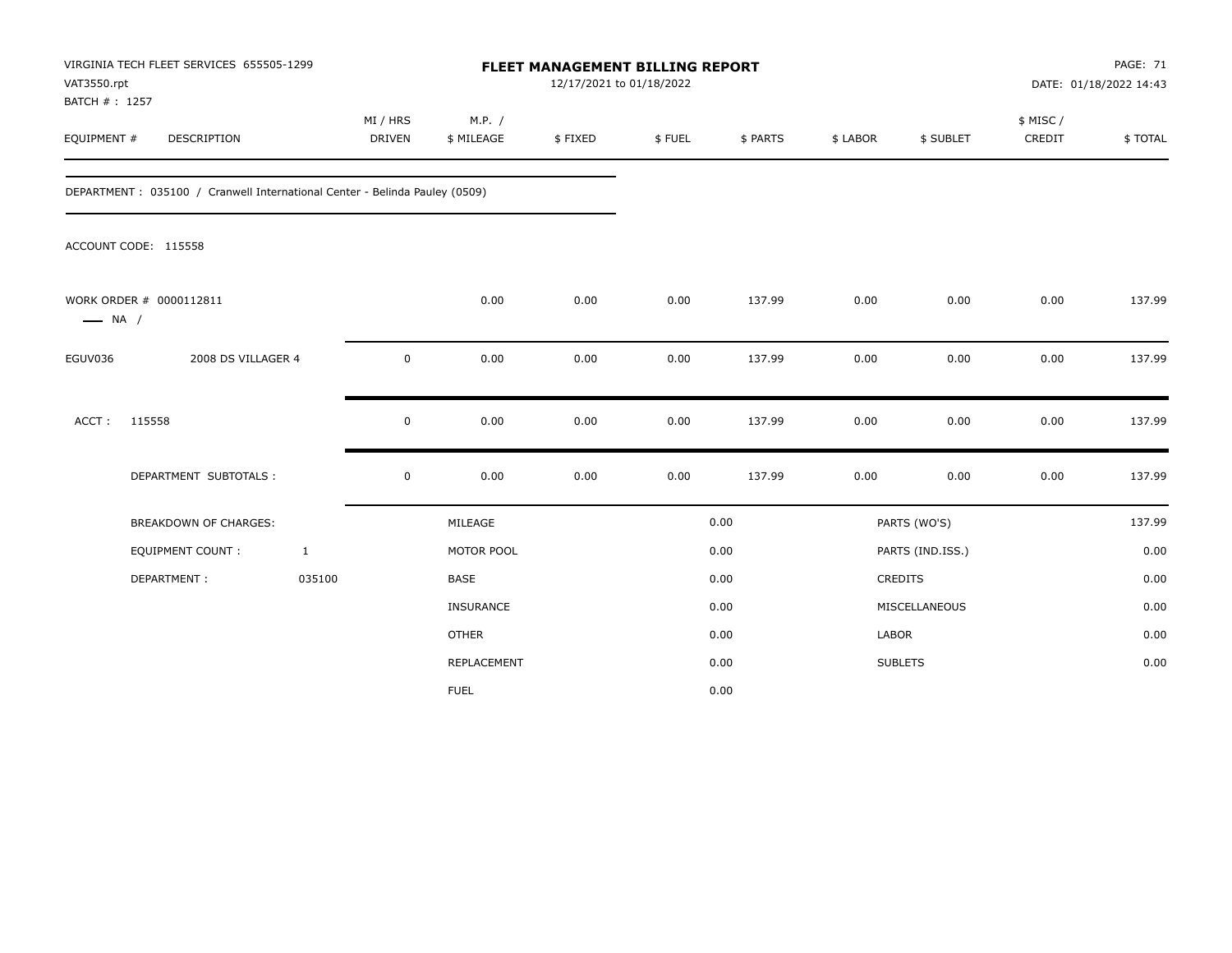| VAT3550.rpt<br>BATCH #: 1257                 | VIRGINIA TECH FLEET SERVICES 655505-1299                                       |                           |                      | FLEET MANAGEMENT BILLING REPORT<br>12/17/2021 to 01/18/2022 |        |          |          |                  |                    | <b>PAGE: 72</b><br>DATE: 01/18/2022 14:43 |
|----------------------------------------------|--------------------------------------------------------------------------------|---------------------------|----------------------|-------------------------------------------------------------|--------|----------|----------|------------------|--------------------|-------------------------------------------|
| EQUIPMENT #                                  | <b>DESCRIPTION</b>                                                             | MI / HRS<br><b>DRIVEN</b> | M.P. /<br>\$ MILEAGE | \$FIXED                                                     | \$FUEL | \$ PARTS | \$ LABOR | \$ SUBLET        | \$ MISC/<br>CREDIT | \$TOTAL                                   |
|                                              | DEPARTMENT: 039900 / Center for the Arts at VT - Moss Arts Gwyneth Strope 0916 |                           |                      |                                                             |        |          |          |                  |                    |                                           |
|                                              | ACCOUNT CODE: 155212                                                           |                           |                      |                                                             |        |          |          |                  |                    |                                           |
| <b>BASE CHARGE</b><br>$\longrightarrow$ NA / |                                                                                |                           | 0.00                 | 602.00                                                      | 0.00   | 0.00     | 0.00     | 0.00             | 0.00               | 602.00                                    |
| <b>PA14</b>                                  | 2010 12 PAS VAN                                                                | 36                        | 0.00                 | 602.00                                                      | 0.00   | 0.00     | 0.00     | 0.00             | 0.00               | 602.00                                    |
| ACCT:                                        | 155212                                                                         | 36                        | 0.00                 | 602.00                                                      | 0.00   | 0.00     | 0.00     | 0.00             | 0.00               | 602.00                                    |
|                                              | DEPARTMENT SUBTOTALS :                                                         | 36                        | 0.00                 | 602.00                                                      | 0.00   | 0.00     | 0.00     | 0.00             | 0.00               | 602.00                                    |
|                                              | BREAKDOWN OF CHARGES:                                                          |                           | MILEAGE              |                                                             |        | 0.00     |          | PARTS (WO'S)     |                    | 0.00                                      |
|                                              | EQUIPMENT COUNT:                                                               | $\mathbf{1}$              | MOTOR POOL           |                                                             |        | 0.00     |          | PARTS (IND.ISS.) |                    | 0.00                                      |
|                                              | DEPARTMENT:                                                                    | 039900                    | <b>BASE</b>          |                                                             |        | 602.00   |          | <b>CREDITS</b>   |                    | 0.00                                      |
|                                              |                                                                                |                           | INSURANCE            |                                                             |        | 0.00     |          | MISCELLANEOUS    |                    | 0.00                                      |
|                                              |                                                                                |                           | <b>OTHER</b>         |                                                             |        | 0.00     | LABOR    |                  |                    | 0.00                                      |
|                                              |                                                                                |                           | REPLACEMENT          |                                                             |        | 0.00     |          | <b>SUBLETS</b>   |                    | 0.00                                      |
|                                              |                                                                                |                           | <b>FUEL</b>          |                                                             |        | 0.00     |          |                  |                    |                                           |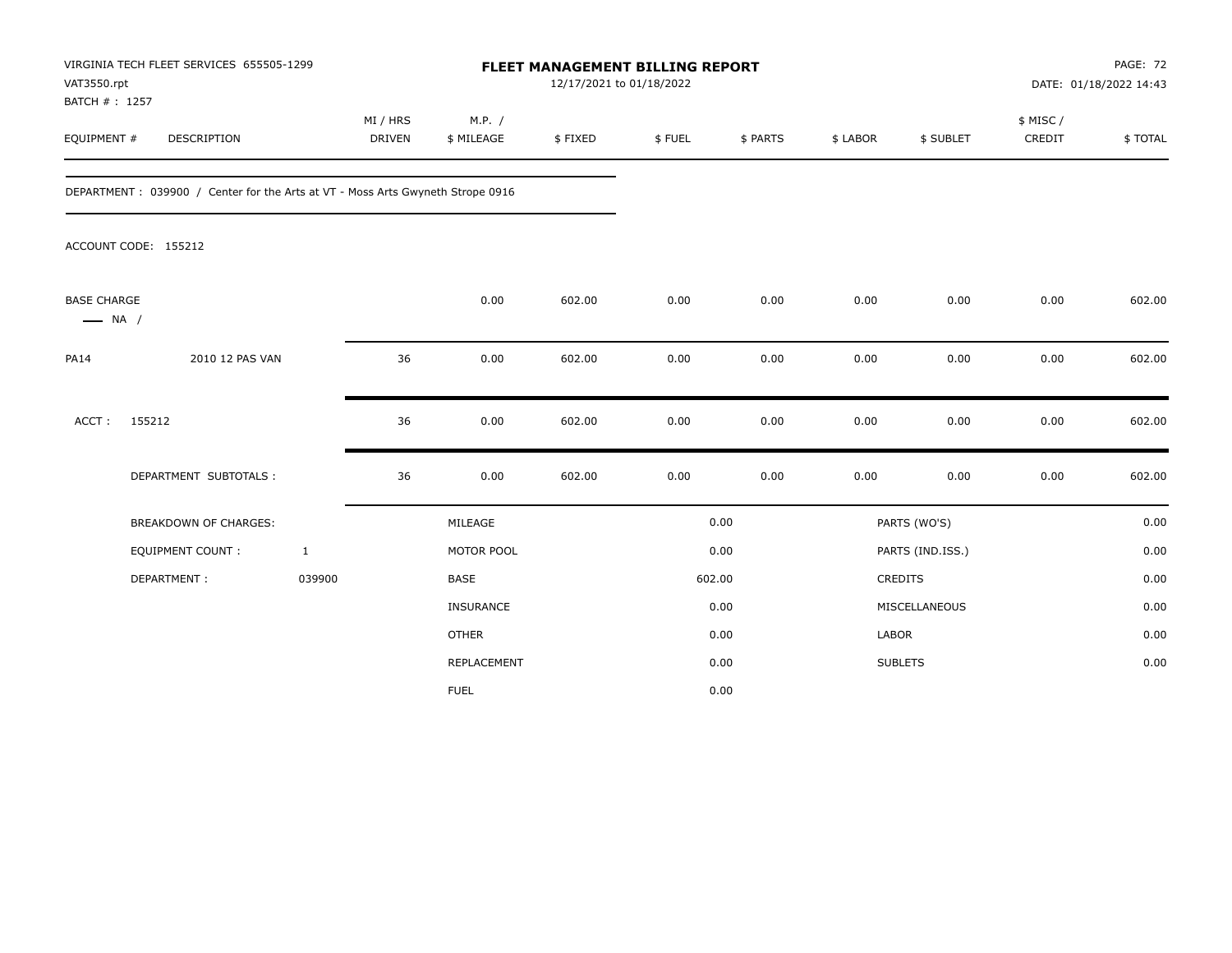| VAT3550.rpt<br>BATCH #: 1257 | VIRGINIA TECH FLEET SERVICES 655505-1299                        |                    |                      | FLEET MANAGEMENT BILLING REPORT<br>12/17/2021 to 01/18/2022 |        |          |          |           |                    | PAGE: 73<br>DATE: 01/18/2022 14:43 |
|------------------------------|-----------------------------------------------------------------|--------------------|----------------------|-------------------------------------------------------------|--------|----------|----------|-----------|--------------------|------------------------------------|
| EQUIPMENT #                  | DESCRIPTION                                                     | MI / HRS<br>DRIVEN | M.P. /<br>\$ MILEAGE | \$FIXED                                                     | \$FUEL | \$ PARTS | \$ LABOR | \$ SUBLET | \$ MISC/<br>CREDIT | \$TOTAL                            |
|                              | DEPARTMENT : 040100 / University Registrar - Robin Lucas (0134) |                    |                      |                                                             |        |          |          |           |                    |                                    |
|                              | ACCOUNT CODE: 123640                                            |                    |                      |                                                             |        |          |          |           |                    |                                    |
| $\longrightarrow$ NA /       | FUEL - U / 12.9 / 11 - 01/13/2022                               |                    | 0.00                 | 0.00                                                        | 33.44  | 0.00     | 0.00     | 0.00      | 0.00               | 33.44                              |
| $\longrightarrow$ NA /       | FUEL - U / 8.1 / 11 - 12/17/2021                                |                    | 0.00                 | 0.00                                                        | 21.65  | 0.00     | 0.00     | 0.00      | 0.00               | 21.65                              |
| 47551S                       | 2002 Astro                                                      | 263                | 0.00                 | 0.00                                                        | 55.09  | 0.00     | 0.00     | 0.00      | 0.00               | 55.09                              |
| $\longrightarrow$ NA /       | FUEL - U / 16.3 / 11 - 01/14/2022                               |                    | 0.00                 | 0.00                                                        | 42.46  | 0.00     | 0.00     | 0.00      | 0.00               | 42.46                              |
| $\longrightarrow$ NA /       | FUEL - U / 12.3 / 12 - 12/17/2021                               |                    | 0.00                 | 0.00                                                        | 31.22  | 0.00     | 0.00     | 0.00      | 0.00               | 31.22                              |
| 50164S                       | 2005 SAVANA                                                     | 217                | 0.00                 | 0.00                                                        | 73.68  | 0.00     | 0.00     | 0.00      | 0.00               | 73.68                              |
| $\longrightarrow$ NA /       | FUEL - U / 13.3 / 11 - 01/14/2022                               |                    | 0.00                 | 0.00                                                        | 34.66  | 0.00     | 0.00     | 0.00      | 0.00               | 34.66                              |
| $\longrightarrow$ NA /       | FUEL - U / 9.0 / 11 - 12/17/2021                                |                    | 0.00                 | 0.00                                                        | 23.90  | 0.00     | 0.00     | 0.00      | 0.00               | 23.90                              |
| 50200S                       | 2006 SAVANA                                                     | 130                | 0.00                 | 0.00                                                        | 58.56  | 0.00     | 0.00     | 0.00      | 0.00               | 58.56                              |
| ACCT: 123640                 |                                                                 | 610                | 0.00                 | 0.00                                                        | 187.33 | 0.00     | 0.00     | 0.00      | 0.00               | 187.33                             |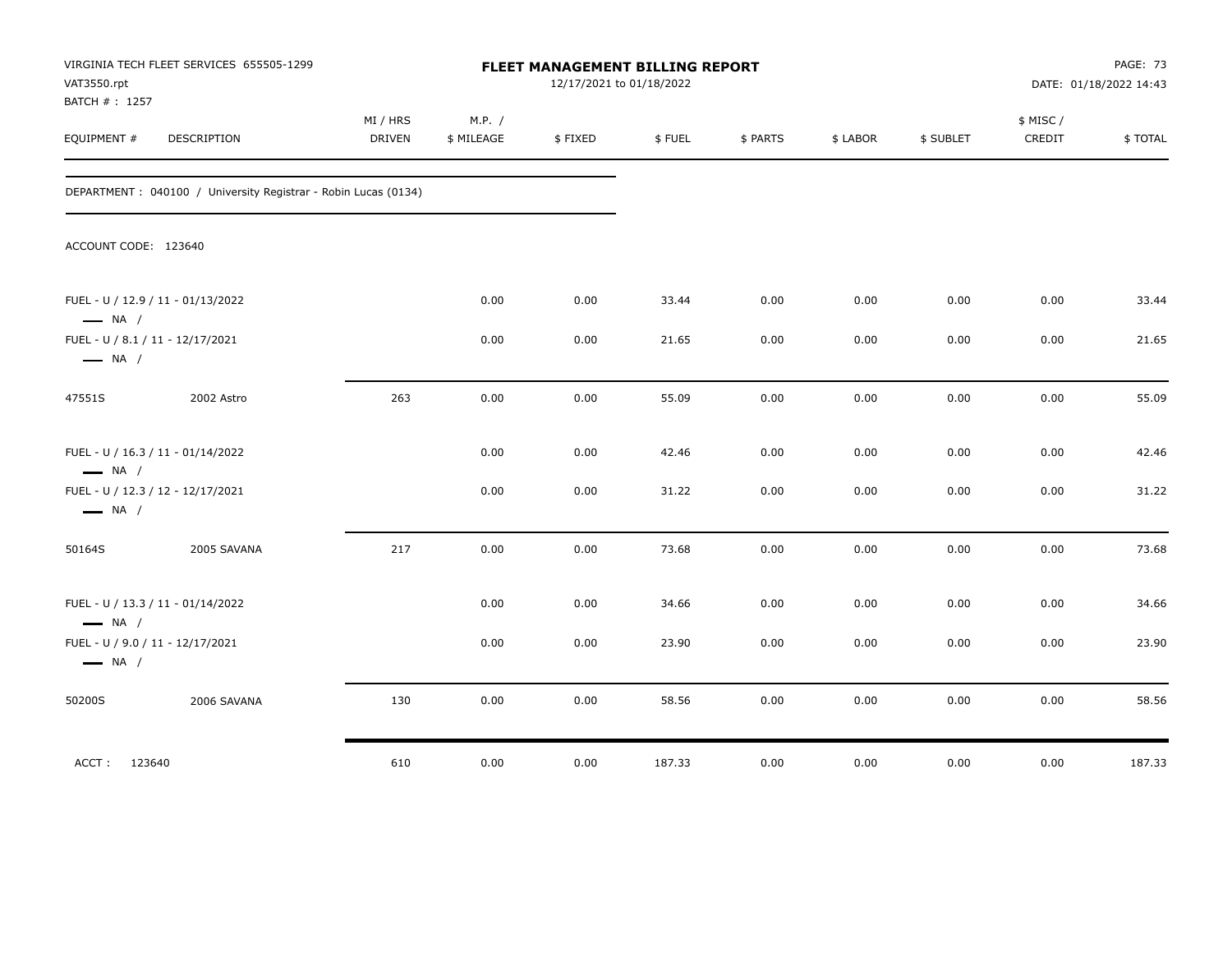| VIRGINIA TECH FLEET SERVICES 655505-1299 |              |                    | PAGE: 74<br><b>FLEET MANAGEMENT BILLING REPORT</b><br>12/17/2021 to 01/18/2022<br>DATE: 01/18/2022 14:43 |         |        |          |          |                  |                    |          |  |
|------------------------------------------|--------------|--------------------|----------------------------------------------------------------------------------------------------------|---------|--------|----------|----------|------------------|--------------------|----------|--|
| VAT3550.rpt<br>BATCH #: 1257             |              |                    |                                                                                                          |         |        |          |          |                  |                    |          |  |
| EQUIPMENT #<br>DESCRIPTION               |              | MI / HRS<br>DRIVEN | M.P. /<br>\$ MILEAGE                                                                                     | \$FIXED | \$FUEL | \$ PARTS | \$ LABOR | \$ SUBLET        | \$ MISC/<br>CREDIT | \$ TOTAL |  |
| DEPARTMENT SUBTOTALS :                   |              | 610                | 0.00                                                                                                     | 0.00    | 187.33 | 0.00     | 0.00     | 0.00             | 0.00               | 187.33   |  |
| BREAKDOWN OF CHARGES:                    |              |                    | MILEAGE                                                                                                  |         |        | 0.00     |          | PARTS (WO'S)     |                    | 0.00     |  |
| <b>EQUIPMENT COUNT:</b>                  | $\mathbf{3}$ |                    | MOTOR POOL                                                                                               |         |        | 0.00     |          | PARTS (IND.ISS.) |                    | 0.00     |  |
| DEPARTMENT:                              | 040100       |                    | <b>BASE</b>                                                                                              |         |        | 0.00     |          | <b>CREDITS</b>   |                    | 0.00     |  |
|                                          |              |                    | <b>INSURANCE</b>                                                                                         |         |        | 0.00     |          | MISCELLANEOUS    |                    | 0.00     |  |
|                                          |              |                    | OTHER                                                                                                    |         |        | 0.00     | LABOR    |                  |                    | 0.00     |  |
|                                          |              |                    | REPLACEMENT                                                                                              |         |        | 0.00     |          | <b>SUBLETS</b>   |                    | 0.00     |  |
|                                          |              |                    | <b>FUEL</b>                                                                                              |         |        | 187.33   |          |                  |                    |          |  |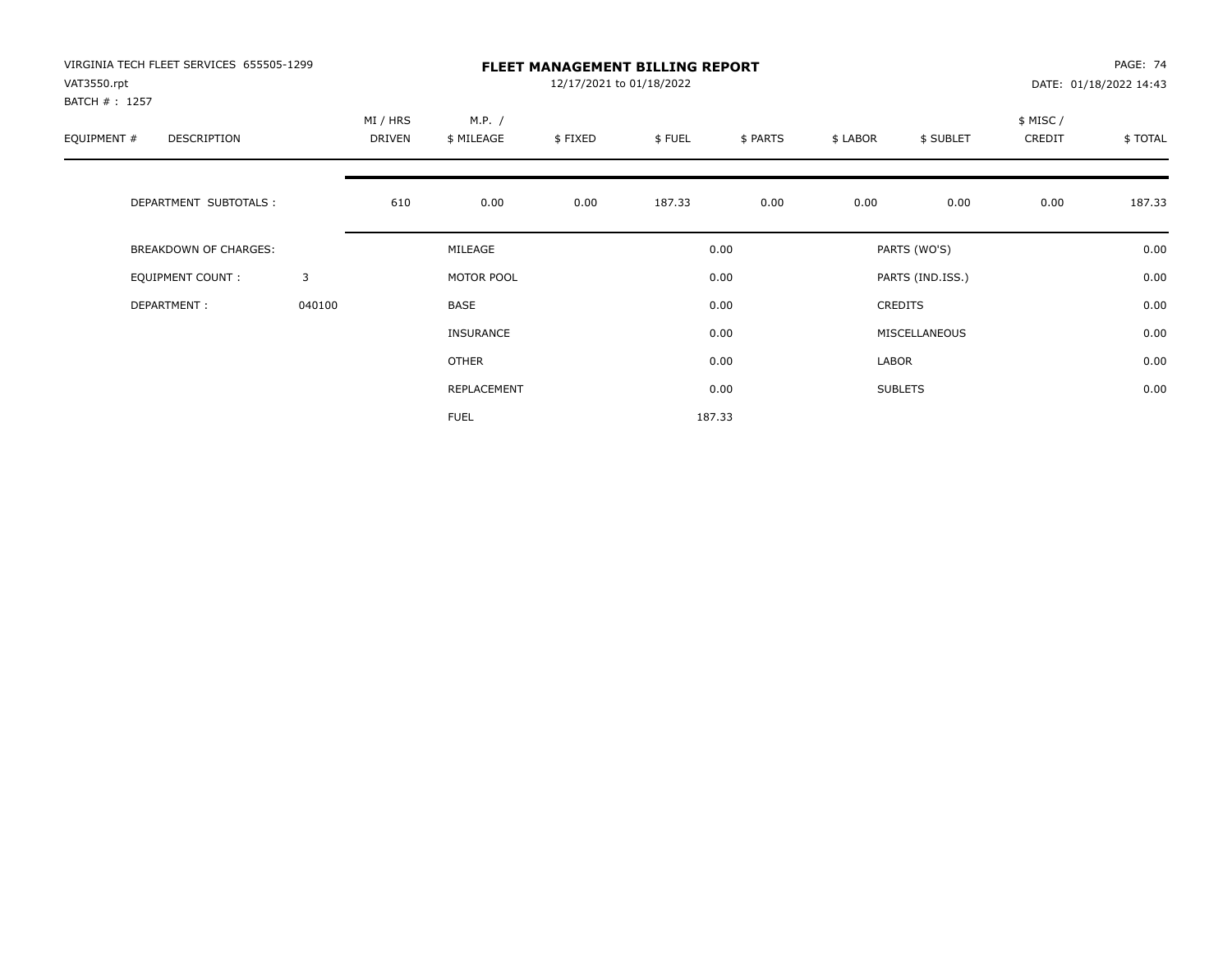| VAT3550.rpt<br>BATCH #: 1257 | VIRGINIA TECH FLEET SERVICES 655505-1299                          |                    |                      | <b>FLEET MANAGEMENT BILLING REPORT</b><br>12/17/2021 to 01/18/2022 |        |          |          |                  |                     | <b>PAGE: 75</b><br>DATE: 01/18/2022 14:43 |
|------------------------------|-------------------------------------------------------------------|--------------------|----------------------|--------------------------------------------------------------------|--------|----------|----------|------------------|---------------------|-------------------------------------------|
| EQUIPMENT #                  | DESCRIPTION                                                       | MI / HRS<br>DRIVEN | M.P. /<br>\$ MILEAGE | \$FIXED                                                            | \$FUEL | \$ PARTS | \$ LABOR | \$ SUBLET        | \$ MISC /<br>CREDIT | \$TOTAL                                   |
|                              | DEPARTMENT : 040902 / DSA Com & Innovative Tech Brandy Morse 0255 |                    |                      |                                                                    |        |          |          |                  |                     |                                           |
|                              | ACCOUNT CODE: 655519                                              |                    |                      |                                                                    |        |          |          |                  |                     |                                           |
| $\longrightarrow$ NA /       | FUEL - U / 8.2 / 12 - 01/11/2022                                  |                    | 0.00                 | 0.00                                                               | 21.35  | 0.00     | 0.00     | 0.00             | 0.00                | 21.35                                     |
| 77309s                       | 2019 Kicks                                                        | 211                | 0.00                 | 0.00                                                               | 21.35  | 0.00     | 0.00     | 0.00             | 0.00                | 21.35                                     |
| ACCT:                        | 655519                                                            | 211                | 0.00                 | 0.00                                                               | 21.35  | 0.00     | 0.00     | 0.00             | 0.00                | 21.35                                     |
|                              | DEPARTMENT SUBTOTALS :                                            | 211                | 0.00                 | 0.00                                                               | 21.35  | 0.00     | 0.00     | 0.00             | 0.00                | 21.35                                     |
|                              | <b>BREAKDOWN OF CHARGES:</b>                                      |                    | MILEAGE              |                                                                    |        | 0.00     |          | PARTS (WO'S)     |                     | 0.00                                      |
|                              | <b>EQUIPMENT COUNT:</b>                                           | $\mathbf{1}$       | MOTOR POOL           |                                                                    |        | 0.00     |          | PARTS (IND.ISS.) |                     | 0.00                                      |
|                              | DEPARTMENT:                                                       | 040902             | <b>BASE</b>          |                                                                    |        | 0.00     |          | CREDITS          |                     | 0.00                                      |
|                              |                                                                   |                    | INSURANCE            |                                                                    |        | 0.00     |          | MISCELLANEOUS    |                     | 0.00                                      |
|                              |                                                                   |                    | <b>OTHER</b>         |                                                                    |        | 0.00     | LABOR    |                  |                     | 0.00                                      |
|                              |                                                                   |                    | <b>REPLACEMENT</b>   |                                                                    |        | 0.00     |          | <b>SUBLETS</b>   |                     | 0.00                                      |
|                              |                                                                   |                    | <b>FUEL</b>          |                                                                    |        | 21.35    |          |                  |                     |                                           |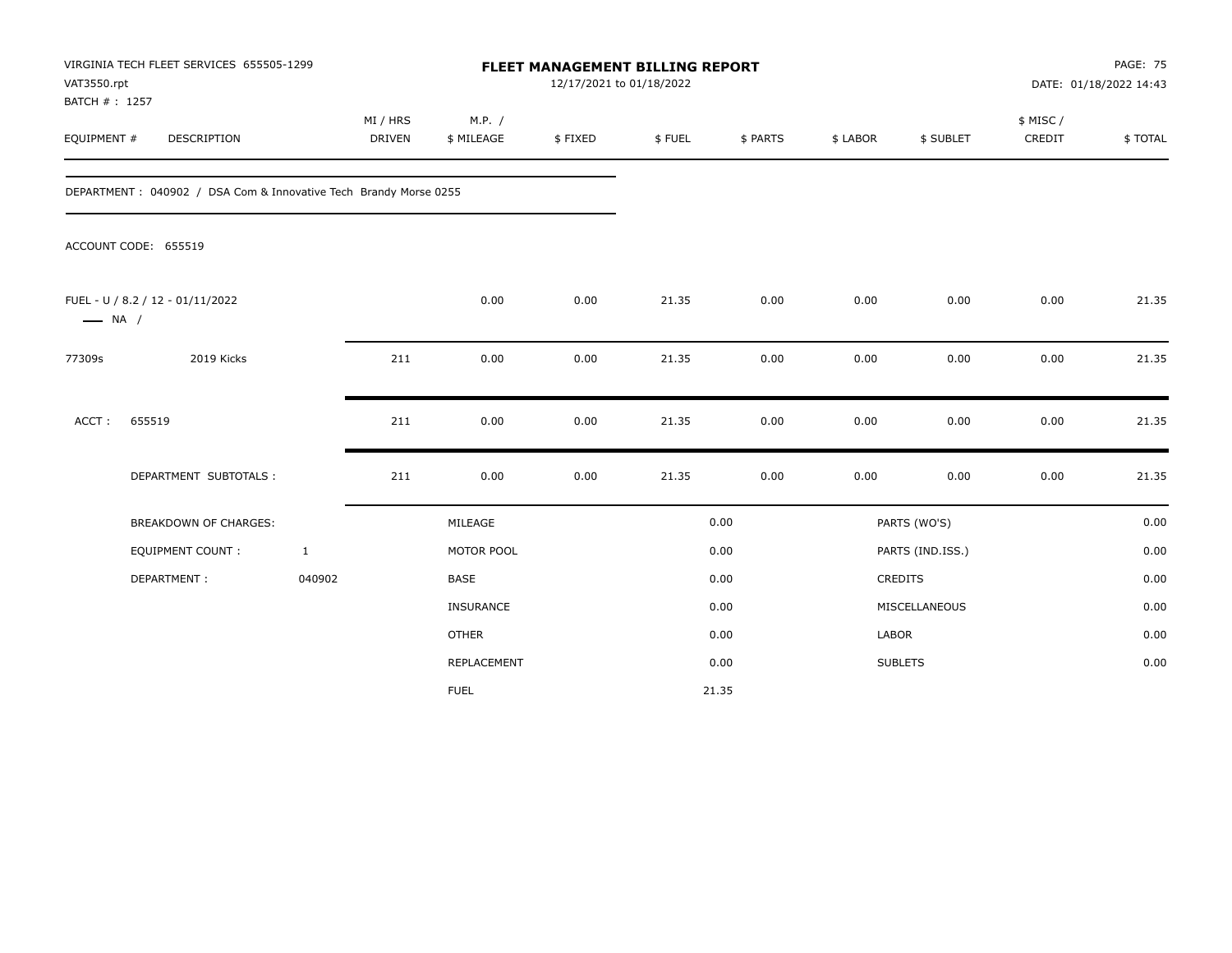| VAT3550.rpt                  | VIRGINIA TECH FLEET SERVICES 655505-1299                              |                |                           |                      | FLEET MANAGEMENT BILLING REPORT<br>12/17/2021 to 01/18/2022 |        |          |          |                  |                     | PAGE: 76<br>DATE: 01/18/2022 14:43 |
|------------------------------|-----------------------------------------------------------------------|----------------|---------------------------|----------------------|-------------------------------------------------------------|--------|----------|----------|------------------|---------------------|------------------------------------|
| BATCH #: 1257<br>EQUIPMENT # | DESCRIPTION                                                           |                | MI / HRS<br><b>DRIVEN</b> | M.P. /<br>\$ MILEAGE | \$FIXED                                                     | \$FUEL | \$ PARTS | \$ LABOR | \$ SUBLET        | \$ MISC /<br>CREDIT | \$TOTAL                            |
|                              | DEPARTMENT : 044000 / Controllers Office Rachel Burger Mail Code 0312 |                |                           |                      |                                                             |        |          |          |                  |                     |                                    |
|                              | ACCOUNT CODE: 124391                                                  |                |                           |                      |                                                             |        |          |          |                  |                     |                                    |
| $\longrightarrow$ NA /       | FUEL - U / 10.2 / 11 - 01/06/2022                                     |                |                           | 0.00                 | 0.00                                                        | 25.81  | 0.00     | 0.00     | 0.00             | 0.00                | 25.81                              |
| 68287s                       | 2015 FOCUS                                                            |                | 220                       | 0.00                 | 0.00                                                        | 25.81  | 0.00     | 0.00     | 0.00             | 0.00                | 25.81                              |
| $\longrightarrow$ NA /       | FUEL - U / 8.0 / 11 - 01/05/2022                                      |                |                           | 0.00                 | 0.00                                                        | 20.27  | 0.00     | 0.00     | 0.00             | 0.00                | 20.27                              |
| 74605s                       | 2017 FOCUS                                                            |                | 157                       | 0.00                 | 0.00                                                        | 20.27  | 0.00     | 0.00     | 0.00             | 0.00                | 20.27                              |
| ACCT:                        | 124391                                                                |                | 377                       | 0.00                 | 0.00                                                        | 46.08  | 0.00     | 0.00     | 0.00             | 0.00                | 46.08                              |
|                              | DEPARTMENT SUBTOTALS :                                                |                | 377                       | 0.00                 | 0.00                                                        | 46.08  | 0.00     | 0.00     | 0.00             | 0.00                | 46.08                              |
|                              | BREAKDOWN OF CHARGES:                                                 |                |                           | MILEAGE              |                                                             |        | 0.00     |          | PARTS (WO'S)     |                     | 0.00                               |
|                              | <b>EQUIPMENT COUNT:</b>                                               | $\overline{2}$ |                           | MOTOR POOL           |                                                             |        | 0.00     |          | PARTS (IND.ISS.) |                     | 0.00                               |
|                              | DEPARTMENT:                                                           | 044000         |                           | BASE                 |                                                             |        | 0.00     |          | CREDITS          |                     | 0.00                               |
|                              |                                                                       |                |                           | <b>INSURANCE</b>     |                                                             |        | 0.00     |          | MISCELLANEOUS    |                     | 0.00                               |
|                              |                                                                       |                |                           | <b>OTHER</b>         |                                                             |        | 0.00     | LABOR    |                  |                     | 0.00                               |
|                              |                                                                       |                |                           | REPLACEMENT          |                                                             |        | 0.00     |          | <b>SUBLETS</b>   |                     | 0.00                               |
|                              |                                                                       |                |                           | <b>FUEL</b>          |                                                             |        | 46.08    |          |                  |                     |                                    |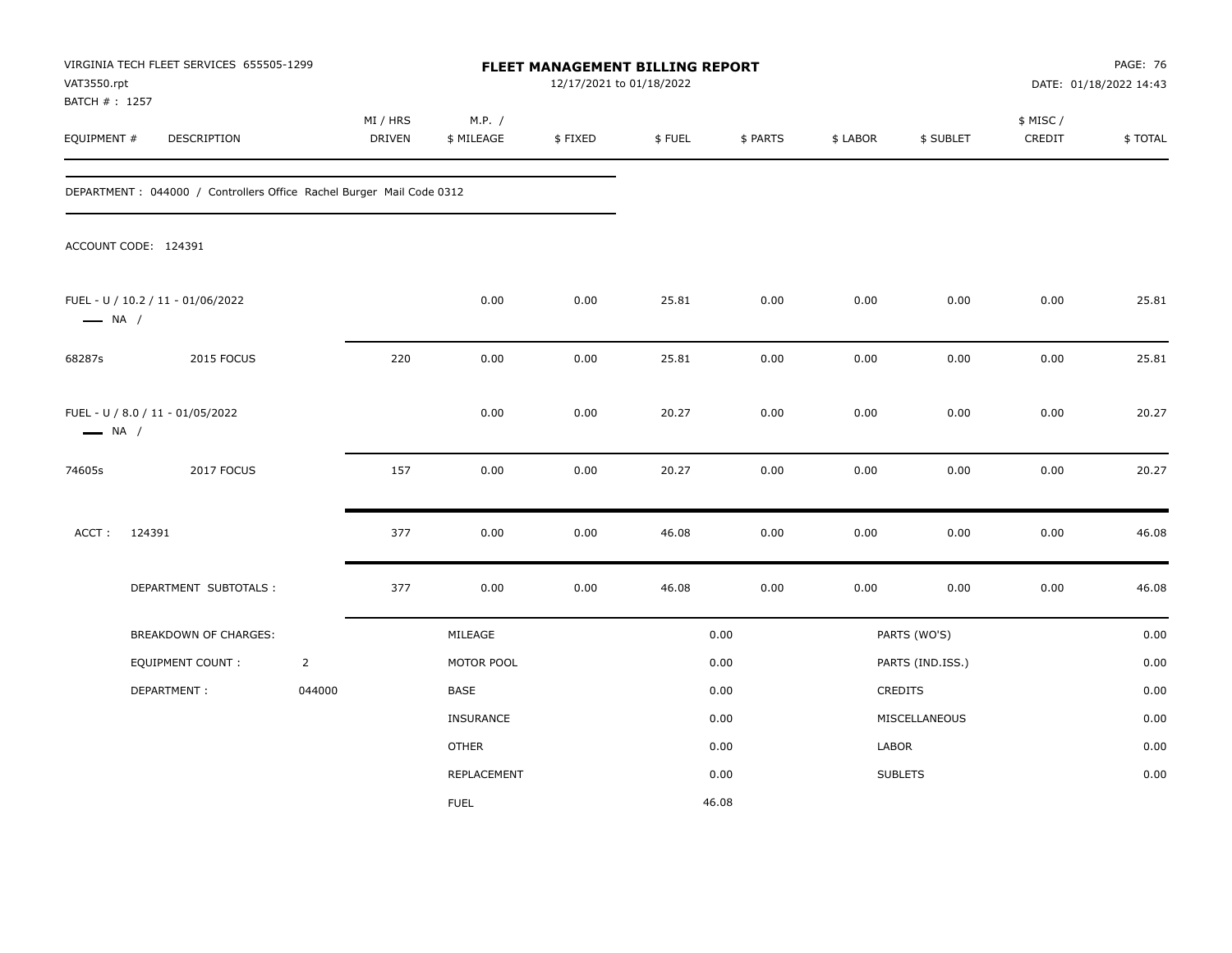| VAT3550.rpt<br>BATCH #: 1257 | VIRGINIA TECH FLEET SERVICES 655505-1299   |              |                           |                      | 12/17/2021 to 01/18/2022 | FLEET MANAGEMENT BILLING REPORT |          |          |                  |                    | <b>PAGE: 77</b><br>DATE: 01/18/2022 14:43 |
|------------------------------|--------------------------------------------|--------------|---------------------------|----------------------|--------------------------|---------------------------------|----------|----------|------------------|--------------------|-------------------------------------------|
| EQUIPMENT #                  | DESCRIPTION                                |              | MI / HRS<br><b>DRIVEN</b> | M.P. /<br>\$ MILEAGE | \$FIXED                  | \$FUEL                          | \$ PARTS | \$ LABOR | \$ SUBLET        | \$ MISC/<br>CREDIT | \$TOTAL                                   |
|                              | DEPARTMENT: 047010 / SURPLUS - Ron Barrett |              | MAIL CODE 0359            |                      |                          |                                 |          |          |                  |                    |                                           |
|                              | ACCOUNT CODE: 554600                       |              |                           |                      |                          |                                 |          |          |                  |                    |                                           |
| $\longrightarrow$ NA /       | FUEL - D / 30.7 / 13 - 12/22/2021          |              |                           | 0.00                 | 0.00                     | 86.24                           | 0.00     | 0.00     | 0.00             | 0.00               | 86.24                                     |
| $\longrightarrow$ NA /       | FUEL - D / 1.0 / 14 - 12/22/2021           |              |                           | 0.00                 | 0.00                     | 2.81                            | 0.00     | 0.00     | 0.00             | 0.00               | 2.81                                      |
| 47286S                       | 2013 M2-106                                |              | 248                       | 0.00                 | 0.00                     | 89.05                           | 0.00     | 0.00     | 0.00             | 0.00               | 89.05                                     |
| ACCT:                        | 554600                                     |              | 248                       | 0.00                 | 0.00                     | 89.05                           | 0.00     | 0.00     | 0.00             | 0.00               | 89.05                                     |
|                              | DEPARTMENT SUBTOTALS :                     |              | 248                       | 0.00                 | 0.00                     | 89.05                           | 0.00     | 0.00     | 0.00             | 0.00               | 89.05                                     |
|                              | <b>BREAKDOWN OF CHARGES:</b>               |              |                           | MILEAGE              |                          |                                 | 0.00     |          | PARTS (WO'S)     |                    | 0.00                                      |
|                              | <b>EQUIPMENT COUNT:</b>                    | $\mathbf{1}$ |                           | MOTOR POOL           |                          |                                 | 0.00     |          | PARTS (IND.ISS.) |                    | 0.00                                      |
|                              | DEPARTMENT:                                | 047010       |                           | BASE                 |                          |                                 | 0.00     |          | CREDITS          |                    | 0.00                                      |
|                              |                                            |              |                           | <b>INSURANCE</b>     |                          |                                 | 0.00     |          | MISCELLANEOUS    |                    | 0.00                                      |
|                              |                                            |              |                           | <b>OTHER</b>         |                          |                                 | 0.00     | LABOR    |                  |                    | 0.00                                      |
|                              |                                            |              |                           | REPLACEMENT          |                          |                                 | 0.00     |          | <b>SUBLETS</b>   |                    | 0.00                                      |
|                              |                                            |              |                           | <b>FUEL</b>          |                          |                                 | 89.05    |          |                  |                    |                                           |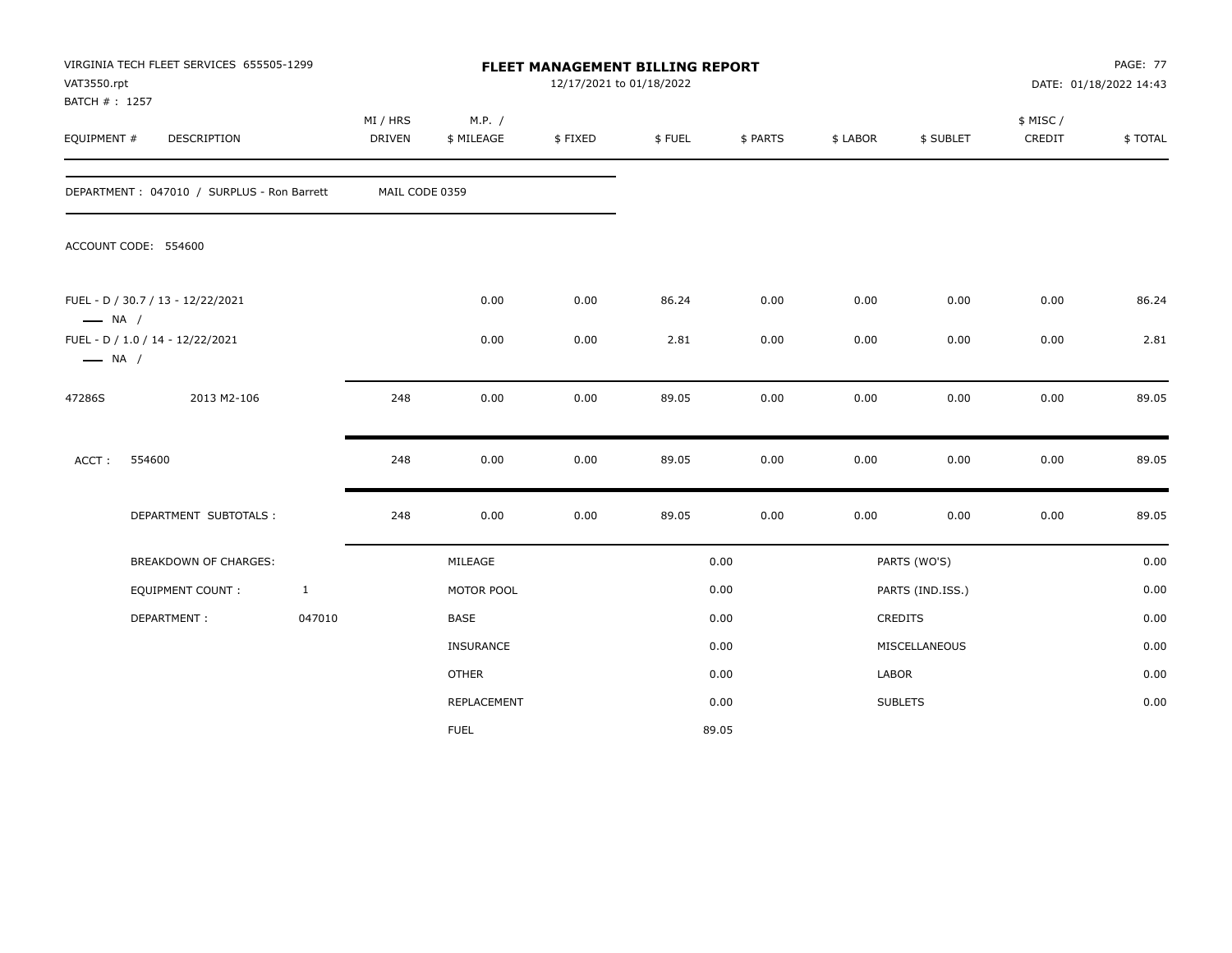| VAT3550.rpt                                                                 | VIRGINIA TECH FLEET SERVICES 655505-1299                 |                           |                      | <b>FLEET MANAGEMENT BILLING REPORT</b><br>12/17/2021 to 01/18/2022 |        |          |          |           |                     | PAGE: 78<br>DATE: 01/18/2022 14:43 |
|-----------------------------------------------------------------------------|----------------------------------------------------------|---------------------------|----------------------|--------------------------------------------------------------------|--------|----------|----------|-----------|---------------------|------------------------------------|
| BATCH #: 1257<br>EQUIPMENT #                                                | DESCRIPTION                                              | MI / HRS<br><b>DRIVEN</b> | M.P. /<br>\$ MILEAGE | \$FIXED                                                            | \$FUEL | \$ PARTS | \$ LABOR | \$ SUBLET | \$ MISC /<br>CREDIT | \$TOTAL                            |
|                                                                             | DEPARTMENT : 047100 / University Police Dee Perkins 0523 |                           |                      |                                                                    |        |          |          |           |                     |                                    |
| ACCOUNT CODE: 121720                                                        |                                                          |                           |                      |                                                                    |        |          |          |           |                     |                                    |
| $\longrightarrow$ NA /                                                      | FUEL - U / 10.8 / 12 - 01/06/2022                        |                           | 0.00                 | 0.00                                                               | 27.37  | 0.00     | 0.00     | 0.00      | 0.00                | 27.37                              |
| $\longrightarrow$ NA /                                                      | FUEL - U / 8.3 / 12 - 01/13/2022                         |                           | 0.00                 | 0.00                                                               | 21.61  | 0.00     | 0.00     | 0.00      | 0.00                | 21.61                              |
| 57577s                                                                      | 2009 EXPLORER                                            | 174                       | 0.00                 | 0.00                                                               | 48.98  | 0.00     | 0.00     | 0.00      | 0.00                | 48.98                              |
| $\longrightarrow$ NA /                                                      | FUEL - U / 39.3 / 12 - 12/16/2021                        |                           | 0.00                 | 0.00                                                               | 104.98 | 0.00     | 0.00     | 0.00      | 0.00                | 104.98                             |
| 58833S                                                                      | 2009 C5500                                               | 17                        | 0.00                 | 0.00                                                               | 104.98 | 0.00     | 0.00     | 0.00      | 0.00                | 104.98                             |
| $\longrightarrow$ NA /                                                      | FUEL - U / 12.9 / 11 - 01/01/2022                        |                           | 0.00                 | 0.00                                                               | 32.71  | 0.00     | 0.00     | 0.00      | 0.00                | 32.71                              |
|                                                                             | FUEL - U / 16.8 / 11 - 01/15/2022                        |                           | 0.00                 | 0.00                                                               | 43.65  | 0.00     | 0.00     | 0.00      | 0.00                | 43.65                              |
| $\longrightarrow$ NA /<br>WORK ORDER # 0000112829<br>$\longrightarrow$ NA / |                                                          |                           | 0.00                 | 0.00                                                               | 0.00   | 19.29    | 35.00    | 0.00      | 5.00                | 59.29                              |
| 65610s                                                                      | 2013 TAHOE                                               | 291                       | 0.00                 | 0.00                                                               | 76.36  | 19.29    | 35.00    | 0.00      | 5.00                | 135.65                             |
| $\longrightarrow$ NA /                                                      | FUEL - U / 12.9 / 11 - 01/14/2022                        |                           | 0.00                 | 0.00                                                               | 33.44  | 0.00     | 0.00     | 0.00      | 0.00                | 33.44                              |
| $\longrightarrow$ NA /                                                      | FUEL - U / 15.9 / 11 - 12/16/2021                        |                           | 0.00                 | 0.00                                                               | 42.40  | 0.00     | 0.00     | 0.00      | 0.00                | 42.40                              |
| 65619s                                                                      | 2013 TAHOE                                               | 270                       | 0.00                 | 0.00                                                               | 75.84  | 0.00     | 0.00     | 0.00      | 0.00                | 75.84                              |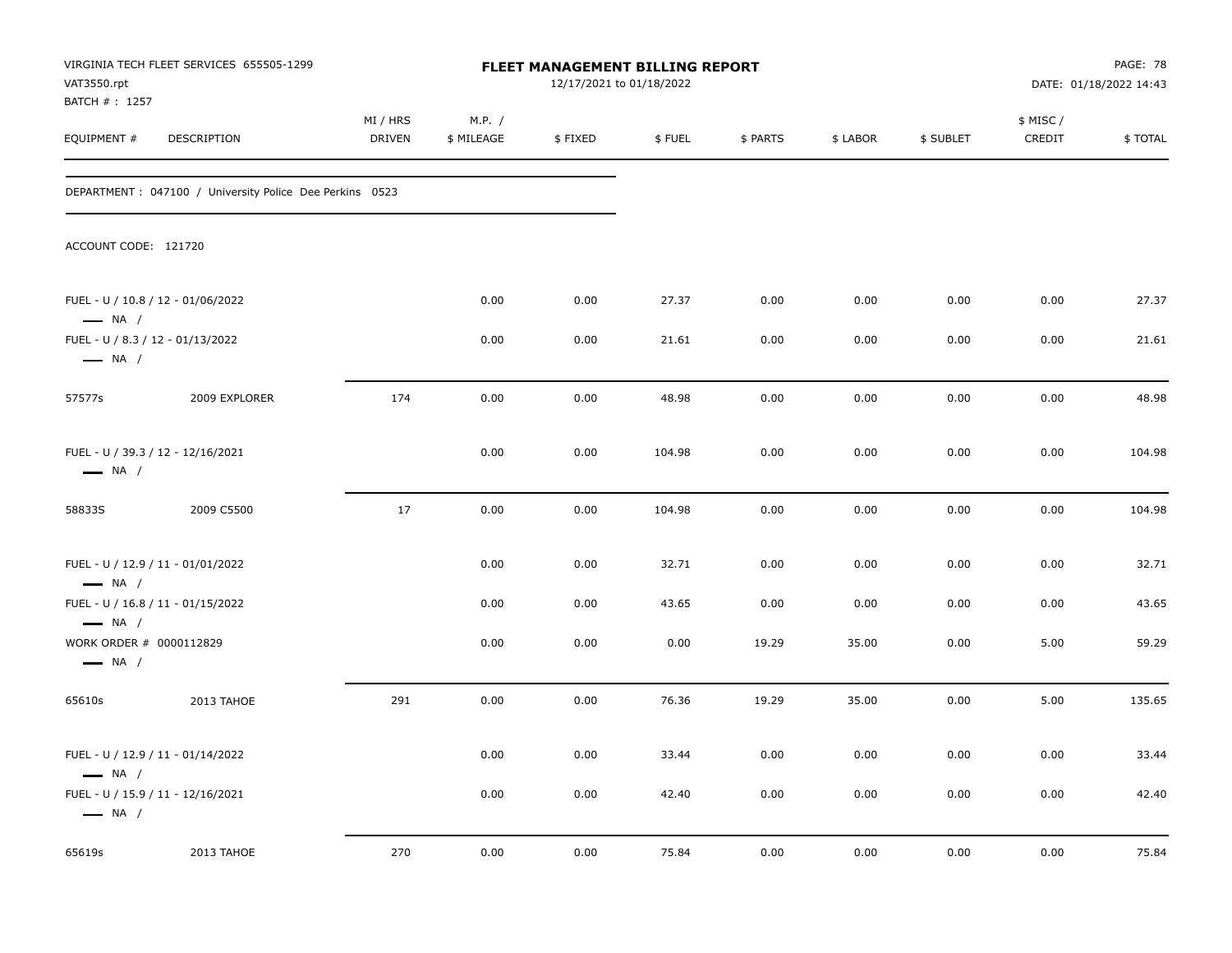|                               | VIRGINIA TECH FLEET SERVICES 655505-1299                 |                    |                      |         | FLEET MANAGEMENT BILLING REPORT |          |          |           |                    | <b>PAGE: 79</b>        |
|-------------------------------|----------------------------------------------------------|--------------------|----------------------|---------|---------------------------------|----------|----------|-----------|--------------------|------------------------|
| VAT3550.rpt<br>BATCH # : 1257 |                                                          |                    |                      |         | 12/17/2021 to 01/18/2022        |          |          |           |                    | DATE: 01/18/2022 14:43 |
| EQUIPMENT #                   | DESCRIPTION                                              | MI / HRS<br>DRIVEN | M.P. /<br>\$ MILEAGE | \$FIXED | \$FUEL                          | \$ PARTS | \$ LABOR | \$ SUBLET | \$ MISC/<br>CREDIT | \$TOTAL                |
|                               | DEPARTMENT : 047100 / University Police Dee Perkins 0523 |                    |                      |         |                                 |          |          |           |                    |                        |
| $\longrightarrow$ NA /        | FUEL - U / 4.1 / 11 - 01/01/2022                         |                    | 0.00                 | 0.00    | 10.32                           | 0.00     | 0.00     | 0.00      | 0.00               | 10.32                  |
| $\longrightarrow$ NA /        | FUEL - U / 4.3 / 11 - 01/04/2022                         |                    | 0.00                 | 0.00    | 10.85                           | 0.00     | 0.00     | 0.00      | 0.00               | 10.85                  |
| $\longrightarrow$ NA /        | FUEL - U / 3.8 / 11 - 01/05/2022                         |                    | 0.00                 | 0.00    | 9.49                            | 0.00     | 0.00     | 0.00      | 0.00               | 9.49                   |
| $\longrightarrow$ NA /        | FUEL - U / 4.5 / 12 - 01/06/2022                         |                    | 0.00                 | 0.00    | 11.28                           | 0.00     | 0.00     | 0.00      | 0.00               | 11.28                  |
| $\longrightarrow$ NA /        | FUEL - U / 2.4 / 11 - 01/09/2022                         |                    | 0.00                 | 0.00    | 6.16                            | 0.00     | 0.00     | 0.00      | 0.00               | 6.16                   |
| $-$ NA /                      | FUEL - U / 4.9 / 11 - 01/12/2022                         |                    | 0.00                 | 0.00    | 12.69                           | 0.00     | 0.00     | 0.00      | 0.00               | 12.69                  |
| $\longrightarrow$ NA /        | FUEL - U / 4.8 / 11 - 01/13/2022                         |                    | 0.00                 | 0.00    | 12.45                           | 0.00     | 0.00     | 0.00      | 0.00               | 12.45                  |
| $\longrightarrow$ NA /        | FUEL - U / 2.2 / 11 - 01/15/2022                         |                    | 0.00                 | 0.00    | 5.69                            | 0.00     | 0.00     | 0.00      | 0.00               | 5.69                   |
| $\longrightarrow$ NA /        | FUEL - U / 2.5 / 11 - 12/16/2021                         |                    | 0.00                 | 0.00    | 6.65                            | 0.00     | 0.00     | 0.00      | 0.00               | 6.65                   |
| $\longrightarrow$ NA /        | FUEL - U / 4.8 / 12 - 01/16/2022                         |                    | 0.00                 | 0.00    | 12.53                           | 0.00     | 0.00     | 0.00      | 0.00               | 12.53                  |
| $\longrightarrow$ NA /        | FUEL - U / 3.4 / 11 - 12/20/2021                         |                    | 0.00                 | 0.00    | 8.50                            | 0.00     | 0.00     | 0.00      | 0.00               | 8.50                   |
| $\longrightarrow$ NA /        | FUEL - U / 2.1 / 12 - 12/21/2021                         |                    | 0.00                 | 0.00    | 5.19                            | 0.00     | 0.00     | 0.00      | 0.00               | 5.19                   |
| $\longrightarrow$ NA /        | FUEL - U / 4.3 / 11 - 12/30/2021                         |                    | 0.00                 | 0.00    | 10.88                           | 0.00     | 0.00     | 0.00      | 0.00               | 10.88                  |
| 68350s                        | 2016 EXPLORER                                            | 510                | 0.00                 | 0.00    | 122.68                          | 0.00     | 0.00     | 0.00      | 0.00               | 122.68                 |
| $\longrightarrow$ NA /        | FUEL - U / 15.6 / 12 - 12/16/2021                        |                    | 0.00                 | 0.00    | 41.73                           | 0.00     | 0.00     | 0.00      | 0.00               | 41.73                  |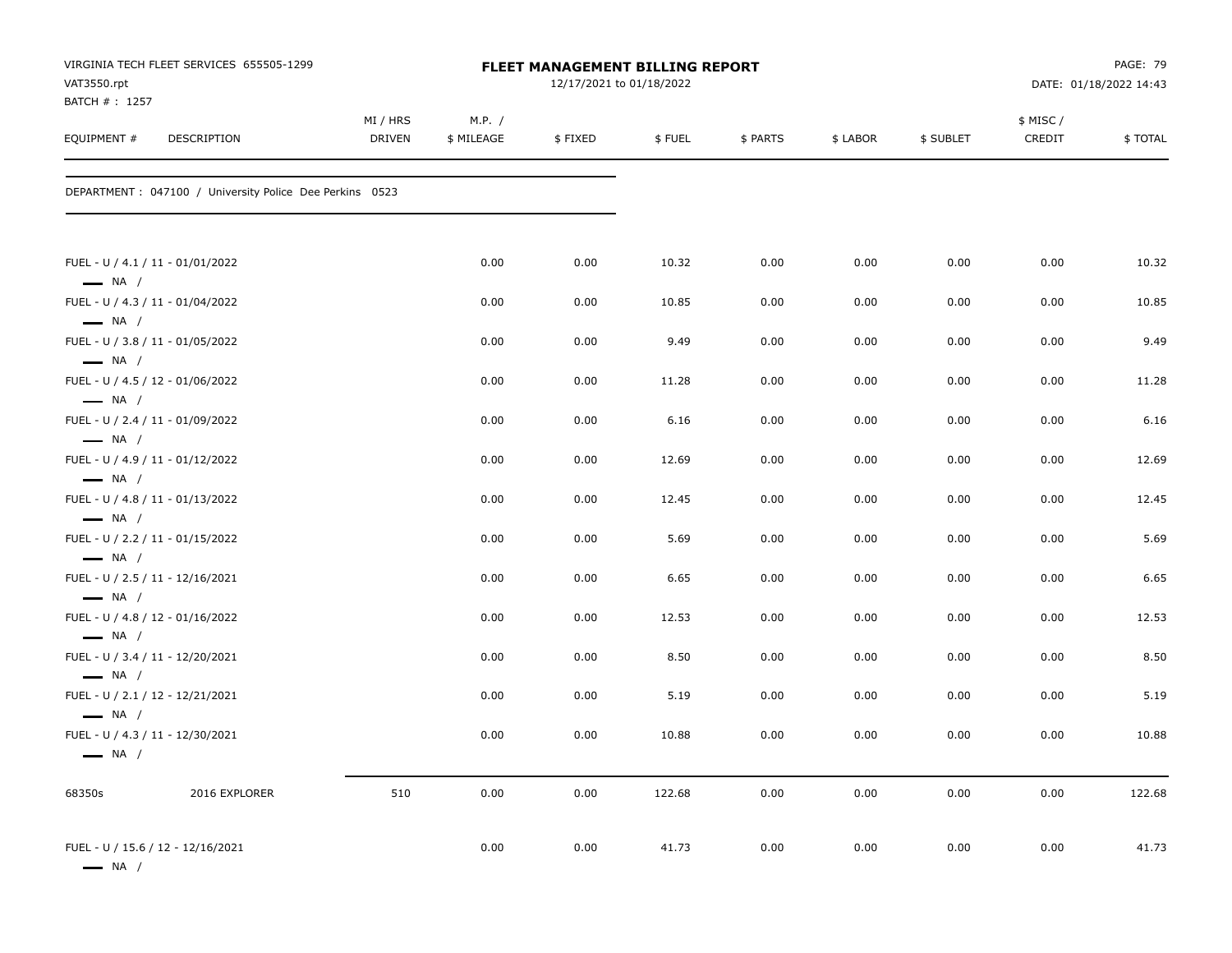| VAT3550.rpt                  | VIRGINIA TECH FLEET SERVICES 655505-1299                 |                           |                      | <b>FLEET MANAGEMENT BILLING REPORT</b><br>12/17/2021 to 01/18/2022 |        |          |          |           |                    | PAGE: 80<br>DATE: 01/18/2022 14:43 |
|------------------------------|----------------------------------------------------------|---------------------------|----------------------|--------------------------------------------------------------------|--------|----------|----------|-----------|--------------------|------------------------------------|
| BATCH #: 1257<br>EQUIPMENT # | DESCRIPTION                                              | MI / HRS<br><b>DRIVEN</b> | M.P. /<br>\$ MILEAGE | \$FIXED                                                            | \$FUEL | \$ PARTS | \$ LABOR | \$ SUBLET | \$ MISC/<br>CREDIT | \$TOTAL                            |
|                              | DEPARTMENT : 047100 / University Police Dee Perkins 0523 |                           |                      |                                                                    |        |          |          |           |                    |                                    |
| $\longrightarrow$ NA /       | FUEL - U / 14.2 / 12 - 01/17/2022                        |                           | 0.00                 | 0.00                                                               | 36.92  | 0.00     | 0.00     | 0.00      | 0.00               | 36.92                              |
| $\longrightarrow$ NA /       | FUEL - U / 13.6 / 11 - 12/30/2021                        |                           | 0.00                 | 0.00                                                               | 34.31  | 0.00     | 0.00     | 0.00      | 0.00               | 34.31                              |
| $\longrightarrow$ NA /       | WORK ORDER # 0000112815                                  |                           | 0.00                 | 0.00                                                               | 0.00   | 403.79   | 52.50    | 0.00      | 0.00               | 456.29                             |
| 69951s                       | 2016 EXPLORER                                            | 501                       | 0.00                 | 0.00                                                               | 112.96 | 403.79   | 52.50    | 0.00      | 0.00               | 569.25                             |
| $\longrightarrow$ NA /       | FUEL - U / 4.4 / 11 - 01/04/2022                         |                           | 0.00                 | 0.00                                                               | 11.21  | 0.00     | 0.00     | 0.00      | 0.00               | 11.21                              |
| $\longrightarrow$ NA /       | FUEL - U / 2.7 / 12 - 01/05/2022                         |                           | 0.00                 | 0.00                                                               | 6.83   | 0.00     | 0.00     | 0.00      | 0.00               | 6.83                               |
| $\longrightarrow$ NA /       | FUEL - U / 3.7 / 12 - 01/07/2022                         |                           | 0.00                 | 0.00                                                               | 9.31   | 0.00     | 0.00     | 0.00      | 0.00               | 9.31                               |
| $\longrightarrow$ NA /       | FUEL - U / 4.4 / 11 - 01/09/2022                         |                           | 0.00                 | 0.00                                                               | 11.31  | 0.00     | 0.00     | 0.00      | 0.00               | 11.31                              |
| $\longrightarrow$ NA /       | FUEL - U / 2.6 / 11 - 01/10/2022                         |                           | 0.00                 | 0.00                                                               | 6.66   | 0.00     | 0.00     | 0.00      | 0.00               | 6.66                               |
| $\longrightarrow$ NA /       | FUEL - U / 5.6 / 11 - 01/14/2022                         |                           | 0.00                 | 0.00                                                               | 14.66  | 0.00     | 0.00     | 0.00      | 0.00               | 14.66                              |
| $\longrightarrow$ NA /       | FUEL - U / 6.6 / 11 - 12/17/2021                         |                           | 0.00                 | 0.00                                                               | 17.52  | 0.00     | 0.00     | 0.00      | 0.00               | 17.52                              |
| $\longrightarrow$ NA /       | FUEL - U / 5.5 / 11 - 01/18/2022                         |                           | 0.00                 | 0.00                                                               | 14.30  | 0.00     | 0.00     | 0.00      | 0.00               | 14.30                              |
| $\longrightarrow$ NA /       | FUEL - U / 11.6 / CC - 12/24/2021                        |                           | 0.00                 | 0.00                                                               | 37.74  | 0.00     | 0.00     | 0.00      | 0.00               | 37.74                              |
| $\longrightarrow$ NA /       | FUEL - U / 6.5 / 11 - 12/25/2021                         |                           | 0.00                 | 0.00                                                               | 16.42  | 0.00     | 0.00     | 0.00      | 0.00               | 16.42                              |
| $\longrightarrow$ NA /       | FUEL - U / 5.1 / 11 - 12/27/2021                         |                           | 0.00                 | 0.00                                                               | 12.78  | 0.00     | 0.00     | 0.00      | 0.00               | 12.78                              |
|                              | FUEL - U / 4.6 / 11 - 12/30/2021                         |                           | 0.00                 | 0.00                                                               | 11.51  | 0.00     | 0.00     | 0.00      | 0.00               | 11.51                              |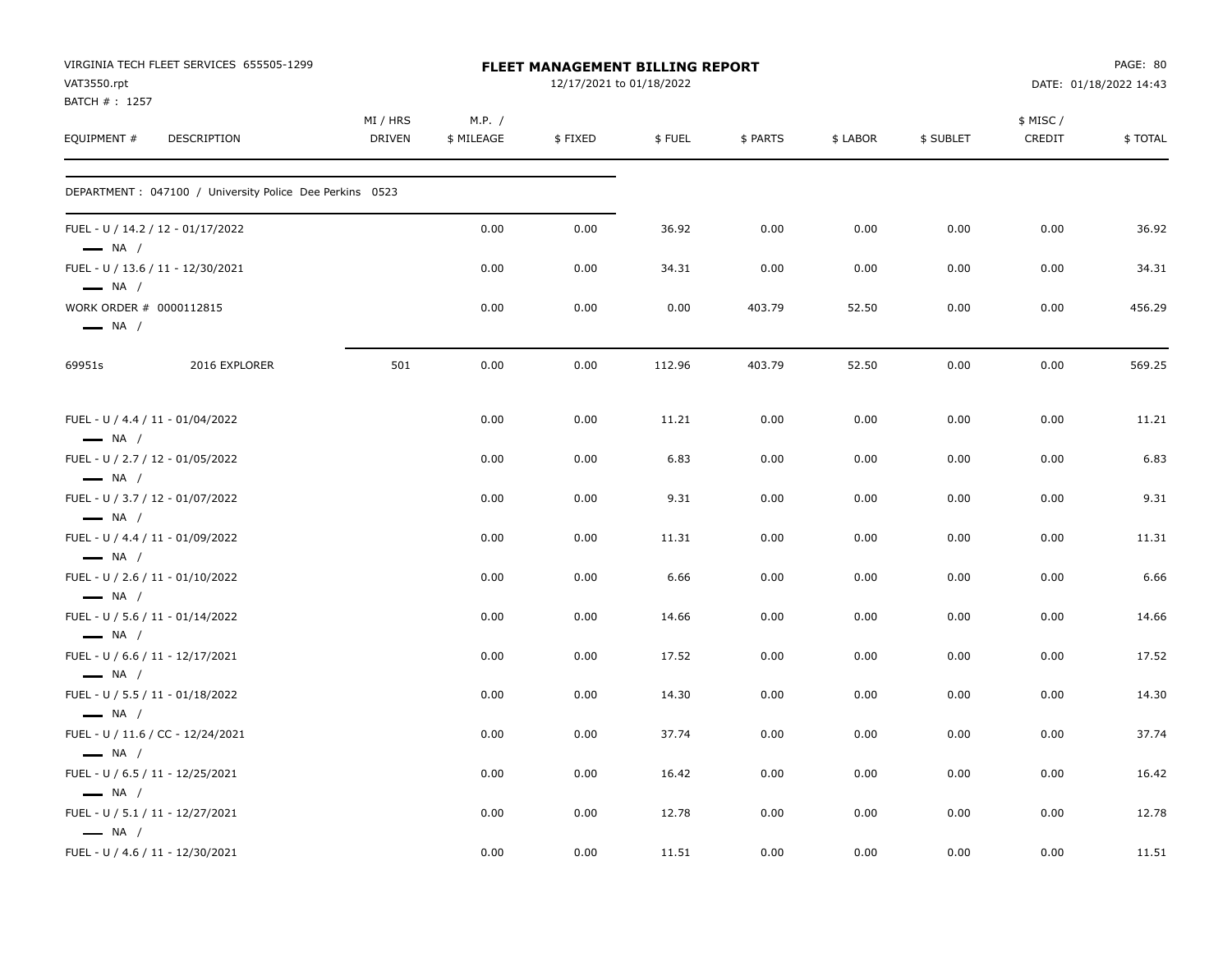| VAT3550.rpt                                      | VIRGINIA TECH FLEET SERVICES 655505-1299                 |                    |                      | FLEET MANAGEMENT BILLING REPORT<br>12/17/2021 to 01/18/2022 |        |          |          |           |                    | PAGE: 81<br>DATE: 01/18/2022 14:43 |
|--------------------------------------------------|----------------------------------------------------------|--------------------|----------------------|-------------------------------------------------------------|--------|----------|----------|-----------|--------------------|------------------------------------|
| BATCH #: 1257<br>EQUIPMENT #                     | DESCRIPTION                                              | MI / HRS<br>DRIVEN | M.P. /<br>\$ MILEAGE | \$FIXED                                                     | \$FUEL | \$ PARTS | \$ LABOR | \$ SUBLET | \$ MISC/<br>CREDIT | \$TOTAL                            |
|                                                  | DEPARTMENT : 047100 / University Police Dee Perkins 0523 |                    |                      |                                                             |        |          |          |           |                    |                                    |
| $\longrightarrow$ NA /<br>$\longrightarrow$ NA / | FUEL - U / 3.8 / 11 - 12/31/2021                         |                    | 0.00                 | 0.00                                                        | 9.72   | 0.00     | 0.00     | 0.00      | 0.00               | 9.72                               |
| 69985s                                           | 2016 EXPLORER                                            | 345                | 0.00                 | 0.00                                                        | 179.97 | 0.00     | 0.00     | 0.00      | 0.00               | 179.97                             |
| $\longrightarrow$ NA /                           | FUEL - U / 7.6 / 12 - 01/09/2022                         |                    | 0.00                 | 0.00                                                        | 19.86  | 0.00     | 0.00     | 0.00      | 0.00               | 19.86                              |
| 71528S                                           | 2017 EXPLORER                                            | $\mathbf 0$        | 0.00                 | 0.00                                                        | 19.86  | 0.00     | 0.00     | 0.00      | 0.00               | 19.86                              |
| $\longrightarrow$ NA /                           | FUEL - U / 9.1 / 12 - 01/06/2022                         |                    | 0.00                 | 0.00                                                        | 23.00  | 0.00     | 0.00     | 0.00      | 0.00               | 23.00                              |
|                                                  | FUEL - U / 5.6 / 12 - 01/07/2022                         |                    | 0.00                 | 0.00                                                        | 14.24  | 0.00     | 0.00     | 0.00      | 0.00               | 14.24                              |
| $\longrightarrow$ NA /<br>$\longrightarrow$ NA / | FUEL - U / 5.7 / 12 - 01/08/2022                         |                    | 0.00                 | 0.00                                                        | 14.74  | 0.00     | 0.00     | 0.00      | 0.00               | 14.74                              |
|                                                  | FUEL - U / 6.0 / 12 - 01/13/2022                         |                    | 0.00                 | 0.00                                                        | 15.60  | 0.00     | 0.00     | 0.00      | 0.00               | 15.60                              |
| $\longrightarrow$ NA /<br>$\longrightarrow$ NA / | FUEL - U / 6.1 / 12 - 01/14/2022                         |                    | 0.00                 | 0.00                                                        | 15.94  | 0.00     | 0.00     | 0.00      | 0.00               | 15.94                              |
|                                                  | FUEL - U / 0.4 / 12 - 01/15/2022                         |                    | 0.00                 | 0.00                                                        | 1.04   | 0.00     | 0.00     | 0.00      | 0.00               | 1.04                               |
| $\longrightarrow$ NA /<br>$\longrightarrow$ NA / | FUEL - U / 5.5 / 12 - 01/15/2022                         |                    | 0.00                 | 0.00                                                        | 14.20  | 0.00     | 0.00     | 0.00      | 0.00               | 14.20                              |
| $\longrightarrow$ NA /                           | FUEL - U / 5.6 / 12 - 01/16/2022                         |                    | 0.00                 | 0.00                                                        | 14.61  | 0.00     | 0.00     | 0.00      | 0.00               | 14.61                              |
| $\longrightarrow$ NA /                           | FUEL - U / 10.1 / 12 - 12/17/2021                        |                    | 0.00                 | 0.00                                                        | 27.05  | 0.00     | 0.00     | 0.00      | 0.00               | 27.05                              |
| $\longrightarrow$ NA /                           | FUEL - U / 10.2 / 12 - 12/18/2021                        |                    | 0.00                 | 0.00                                                        | 25.83  | 0.00     | 0.00     | 0.00      | 0.00               | 25.83                              |
|                                                  | FUEL - U / 7.7 / 12 - 12/22/2021                         |                    | 0.00                 | 0.00                                                        | 19.53  | 0.00     | 0.00     | 0.00      | 0.00               | 19.53                              |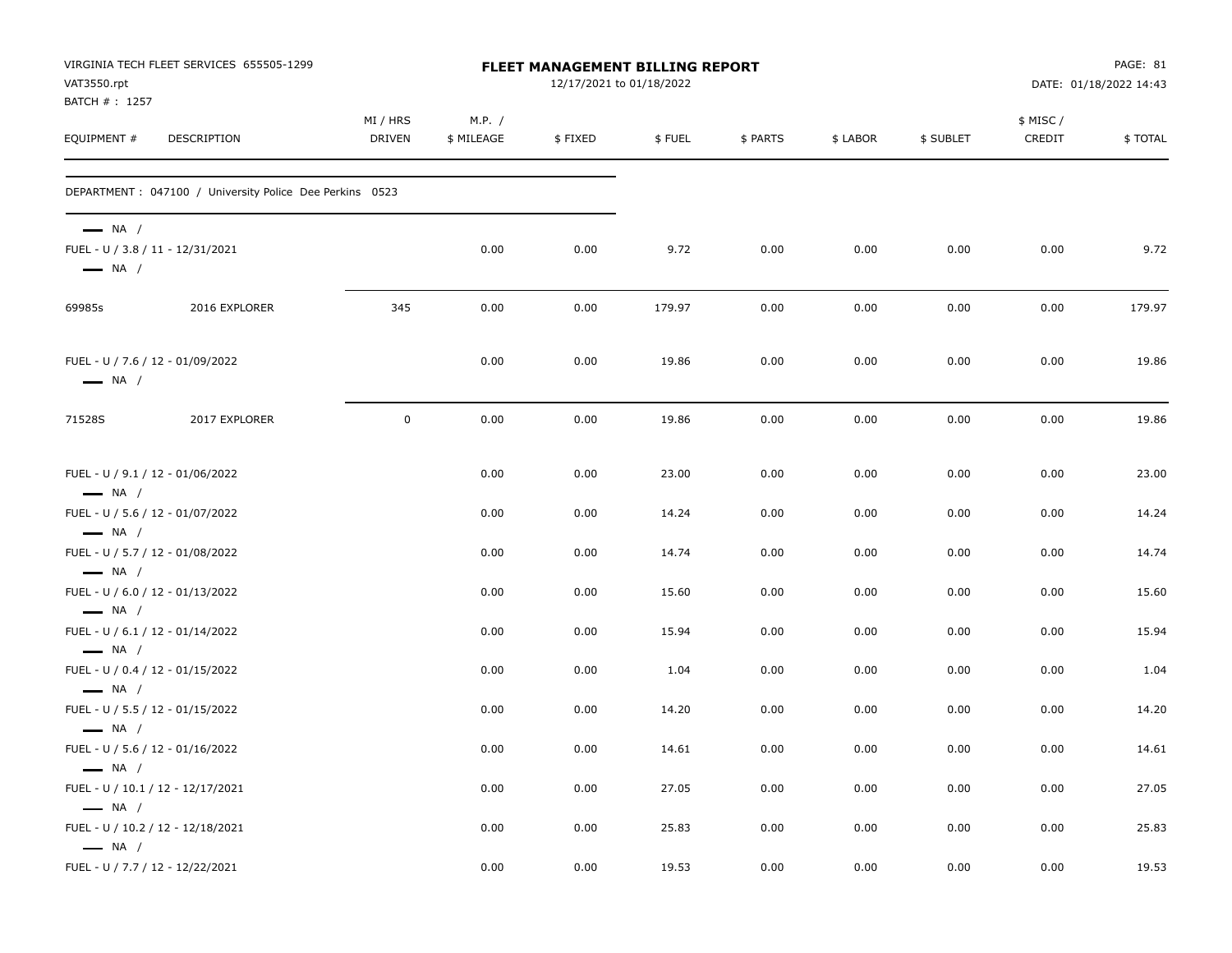| VAT3550.rpt                                                | VIRGINIA TECH FLEET SERVICES 655505-1299                 |                    |                      | FLEET MANAGEMENT BILLING REPORT<br>12/17/2021 to 01/18/2022 |        |          |          |           |                     | PAGE: 82<br>DATE: 01/18/2022 14:43 |
|------------------------------------------------------------|----------------------------------------------------------|--------------------|----------------------|-------------------------------------------------------------|--------|----------|----------|-----------|---------------------|------------------------------------|
| BATCH #: 1257<br>EQUIPMENT #                               | DESCRIPTION                                              | MI / HRS<br>DRIVEN | M.P. /<br>\$ MILEAGE | \$FIXED                                                     | \$FUEL | \$ PARTS | \$ LABOR | \$ SUBLET | \$ MISC /<br>CREDIT | \$TOTAL                            |
|                                                            | DEPARTMENT : 047100 / University Police Dee Perkins 0523 |                    |                      |                                                             |        |          |          |           |                     |                                    |
| $\longrightarrow$ NA /                                     |                                                          |                    |                      |                                                             |        |          |          |           |                     |                                    |
| 71584s                                                     | 2017 EXPLORER                                            | 607                | 0.00                 | 0.00                                                        | 185.78 | 0.00     | 0.00     | 0.00      | 0.00                | 185.78                             |
| $\longrightarrow$ NA /                                     | FUEL - U / 10.0 / 12 - 01/04/2022                        |                    | 0.00                 | 0.00                                                        | 25.38  | 0.00     | 0.00     | 0.00      | 0.00                | 25.38                              |
| $\longrightarrow$ NA /                                     | FUEL - U / 11.0 / 11 - 01/10/2022                        |                    | 0.00                 | 0.00                                                        | 28.70  | 0.00     | 0.00     | 0.00      | 0.00                | 28.70                              |
| $\longrightarrow$ NA /                                     | FUEL - U / 10.4 / 11 - 01/12/2022                        |                    | 0.00                 | 0.00                                                        | 26.99  | 0.00     | 0.00     | 0.00      | 0.00                | 26.99                              |
| $\longrightarrow$ NA /                                     | FUEL - U / 8.3 / 12 - 01/14/2022                         |                    | 0.00                 | 0.00                                                        | 21.66  | 0.00     | 0.00     | 0.00      | 0.00                | 21.66                              |
| FUEL - U / 9.8 / 11 - 12/17/2021<br>$\longrightarrow$ NA / |                                                          |                    | 0.00                 | 0.00                                                        | 24.90  | 0.00     | 0.00     | 0.00      | 0.00                | 24.90                              |
| WORK ORDER # 0000112810<br>$\longrightarrow$ NA /          |                                                          |                    | 0.00                 | 0.00                                                        | 0.00   | 20.37    | 35.00    | 0.00      | 5.00                | 60.37                              |
| 74641S                                                     | 2015 EXPLORER                                            | 725                | 0.00                 | 0.00                                                        | 127.63 | 20.37    | 35.00    | 0.00      | 5.00                | 188.00                             |
| $\longrightarrow$ NA /                                     | FUEL - U / 4.4 / 11 - 01/01/2022                         |                    | 0.00                 | 0.00                                                        | 11.08  | 0.00     | 0.00     | 0.00      | 0.00                | 11.08                              |
| $\longrightarrow$ NA /                                     | FUEL - U / 3.3 / 11 - 01/02/2022                         |                    | 0.00                 | 0.00                                                        | 8.22   | 0.00     | 0.00     | 0.00      | 0.00                | 8.22                               |
|                                                            | FUEL - U / 5.6 / 12 - 01/04/2022                         |                    | 0.00                 | 0.00                                                        | 14.12  | 0.00     | 0.00     | 0.00      | 0.00                | 14.12                              |
| $\longrightarrow$ NA /<br>FUEL - U / 3.4 / 12 - 01/05/2022 |                                                          |                    | 0.00                 | 0.00                                                        | 8.58   | 0.00     | 0.00     | 0.00      | 0.00                | 8.58                               |
| $-$ NA $/$                                                 | FUEL - U / 1.6 / 11 - 01/06/2022                         |                    | 0.00                 | 0.00                                                        | 3.97   | 0.00     | 0.00     | 0.00      | 0.00                | 3.97                               |
| $\longrightarrow$ NA /                                     | FUEL - U / 5.4 / 11 - 01/07/2022                         |                    | 0.00                 | 0.00                                                        | 13.64  | 0.00     | 0.00     | 0.00      | 0.00                | 13.64                              |
| $\longrightarrow$ NA /                                     | FUEL - U / 6.0 / 11 - 01/09/2022                         |                    | 0.00                 | 0.00                                                        | 15.60  | 0.00     | 0.00     | 0.00      | 0.00                | 15.60                              |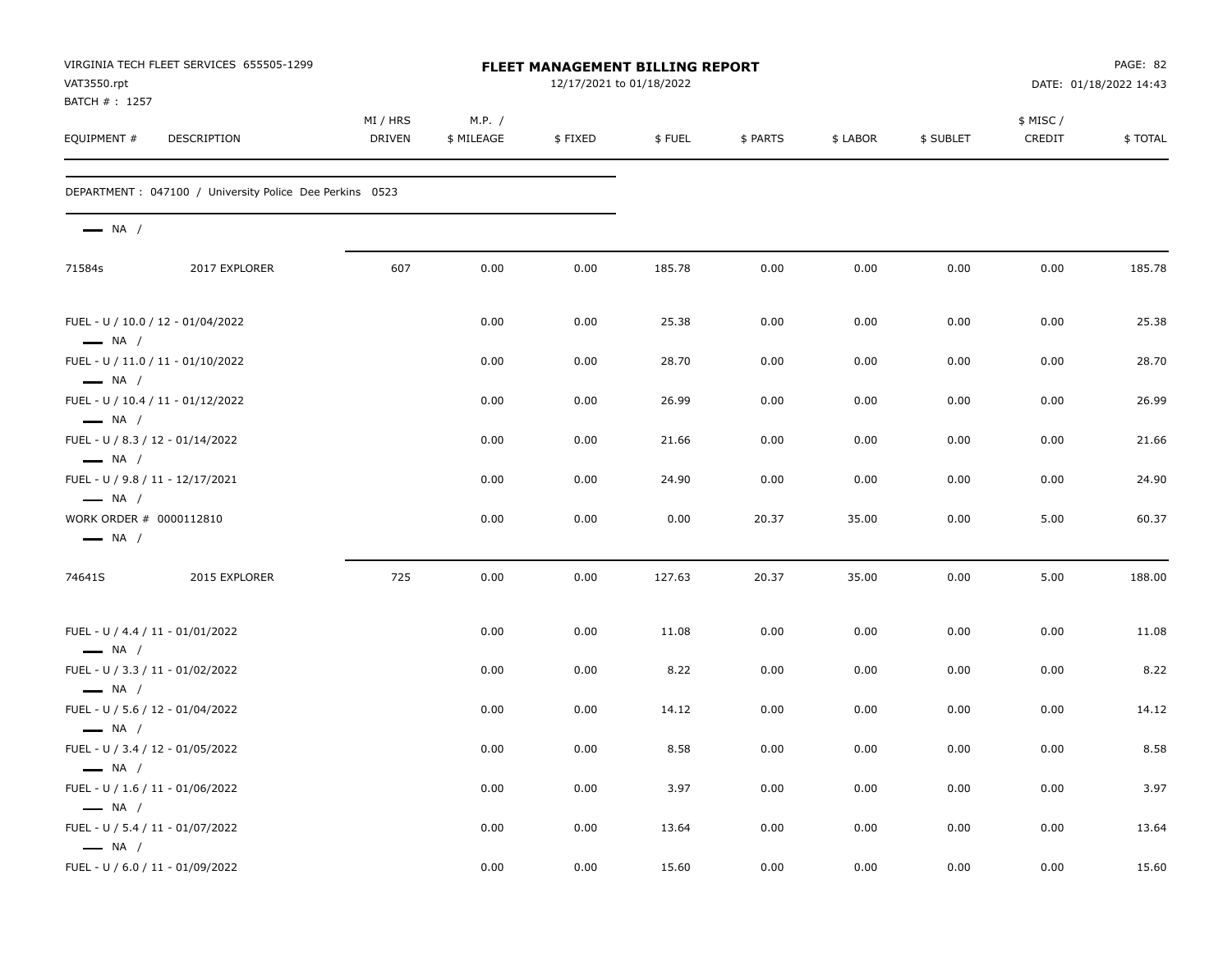|                                                            | VIRGINIA TECH FLEET SERVICES 655505-1299                 |                           |                      | <b>FLEET MANAGEMENT BILLING REPORT</b> |        |          |          |           |                     | PAGE: 83               |
|------------------------------------------------------------|----------------------------------------------------------|---------------------------|----------------------|----------------------------------------|--------|----------|----------|-----------|---------------------|------------------------|
| VAT3550.rpt<br>BATCH #: 1257                               |                                                          |                           |                      | 12/17/2021 to 01/18/2022               |        |          |          |           |                     | DATE: 01/18/2022 14:43 |
| EQUIPMENT #                                                | DESCRIPTION                                              | MI / HRS<br><b>DRIVEN</b> | M.P. /<br>\$ MILEAGE | \$FIXED                                | \$FUEL | \$ PARTS | \$ LABOR | \$ SUBLET | \$ MISC /<br>CREDIT | \$TOTAL                |
|                                                            | DEPARTMENT : 047100 / University Police Dee Perkins 0523 |                           |                      |                                        |        |          |          |           |                     |                        |
| $\longrightarrow$ NA /<br>FUEL - U / 6.6 / 11 - 01/11/2022 |                                                          |                           | 0.00                 | 0.00                                   | 17.26  | 0.00     | 0.00     | 0.00      | 0.00                | 17.26                  |
| $\longrightarrow$ NA /                                     |                                                          |                           |                      |                                        |        |          |          |           |                     |                        |
| FUEL - U / 4.0 / 11 - 01/11/2022<br>$\longrightarrow$ NA / |                                                          |                           | 0.00                 | 0.00                                   | 10.48  | 0.00     | 0.00     | 0.00      | 0.00                | 10.48                  |
| FUEL - U / 2.2 / 11 - 01/12/2022<br>$\longrightarrow$ NA / |                                                          |                           | 0.00                 | 0.00                                   | 5.72   | 0.00     | 0.00     | 0.00      | 0.00                | 5.72                   |
| FUEL - U / 7.0 / 11 - 01/13/2022<br>$\longrightarrow$ NA / |                                                          |                           | 0.00                 | 0.00                                   | 18.25  | 0.00     | 0.00     | 0.00      | 0.00                | 18.25                  |
| FUEL - U / 5.2 / 11 - 01/14/2022<br>$\longrightarrow$ NA / |                                                          |                           | 0.00                 | 0.00                                   | 13.47  | 0.00     | 0.00     | 0.00      | 0.00                | 13.47                  |
| FUEL - U / 3.8 / 11 - 01/15/2022<br>$\longrightarrow$ NA / |                                                          |                           | 0.00                 | 0.00                                   | 9.83   | 0.00     | 0.00     | 0.00      | 0.00                | 9.83                   |
| FUEL - U / 2.5 / 11 - 01/16/2022                           |                                                          |                           | 0.00                 | 0.00                                   | 6.40   | 0.00     | 0.00     | 0.00      | 0.00                | 6.40                   |
| $\longrightarrow$ NA /<br>FUEL - U / 2.4 / 11 - 12/17/2021 |                                                          |                           | 0.00                 | 0.00                                   | 6.00   | 0.00     | 0.00     | 0.00      | 0.00                | 6.00                   |
| $\longrightarrow$ NA /<br>FUEL - U / 4.3 / 11 - 12/18/2021 |                                                          |                           | 0.00                 | 0.00                                   | 10.83  | 0.00     | 0.00     | 0.00      | 0.00                | 10.83                  |
| $\longrightarrow$ NA /<br>FUEL - U / 0.9 / 11 - 12/18/2021 |                                                          |                           | 0.00                 | 0.00                                   | 2.20   | 0.00     | 0.00     | 0.00      | 0.00                | 2.20                   |
| $\longrightarrow$ NA /<br>FUEL - U / 5.5 / 11 - 12/21/2021 |                                                          |                           | 0.00                 | 0.00                                   | 13.89  | 0.00     | 0.00     | 0.00      | 0.00                | 13.89                  |
| $\longrightarrow$ NA /<br>FUEL - U / 1.6 / 11 - 12/22/2021 |                                                          |                           | 0.00                 | 0.00                                   | 4.02   | 0.00     | 0.00     | 0.00      | 0.00                | 4.02                   |
| $\longrightarrow$ NA /<br>FUEL - U / 2.3 / 11 - 12/23/2021 |                                                          |                           | 0.00                 | 0.00                                   | 5.84   | 0.00     | 0.00     | 0.00      | 0.00                | 5.84                   |
| $\longrightarrow$ NA /<br>FUEL - U / 6.3 / 12 - 12/26/2021 |                                                          |                           | 0.00                 | 0.00                                   | 16.01  | 0.00     | 0.00     | 0.00      | 0.00                | 16.01                  |
| $\longrightarrow$ NA /<br>FUEL - U / 3.7 / 11 - 12/27/2021 |                                                          |                           | 0.00                 | 0.00                                   | 9.39   | 0.00     | 0.00     | 0.00      | 0.00                | 9.39                   |
| $\longrightarrow$ NA /<br>FUEL - U / 1.8 / 11 - 12/28/2021 |                                                          |                           | 0.00                 | 0.00                                   | 4.45   | 0.00     | 0.00     | 0.00      | 0.00                | 4.45                   |
| $\longrightarrow$ NA /                                     |                                                          |                           |                      |                                        |        |          |          |           |                     |                        |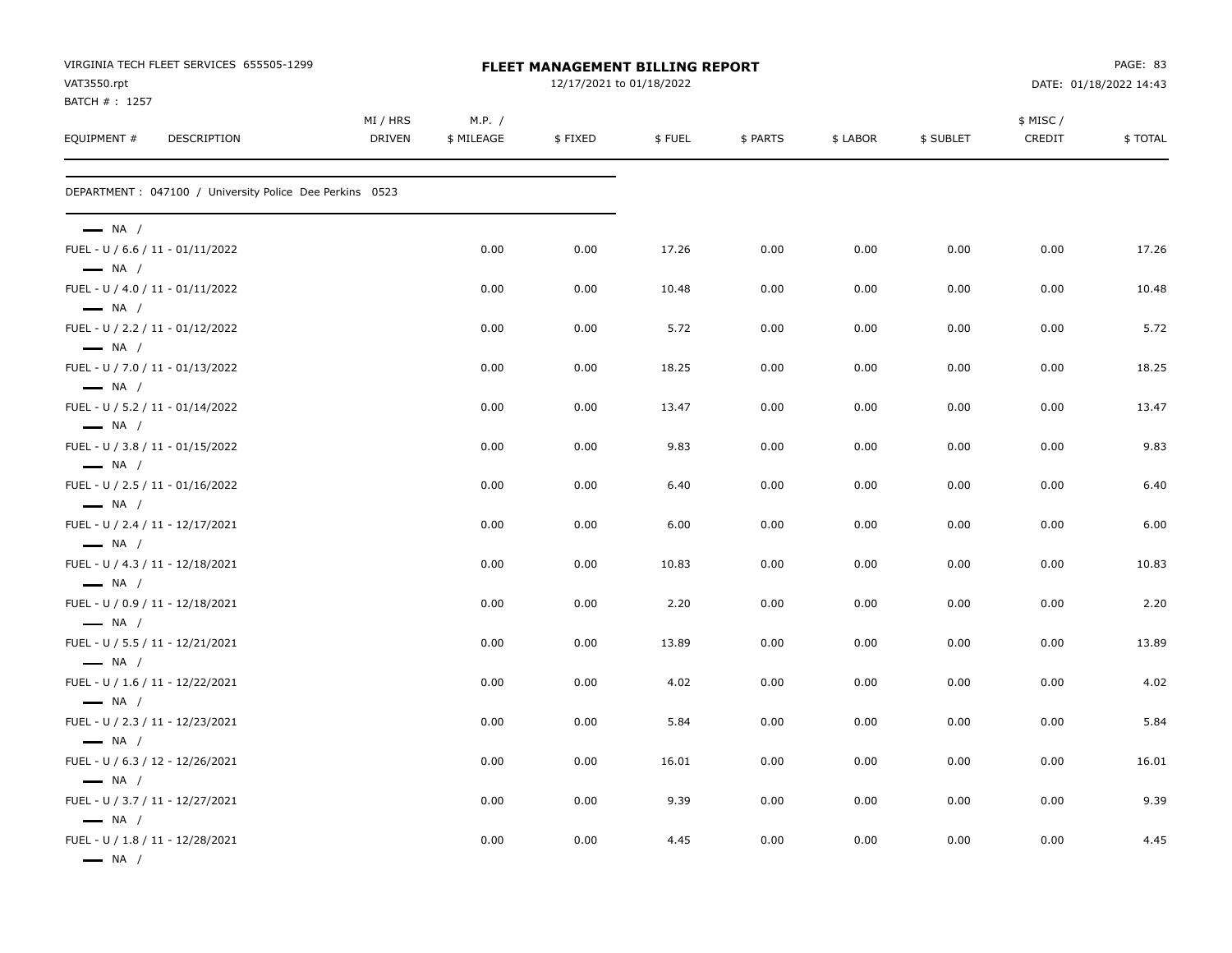| VAT3550.rpt                  | VIRGINIA TECH FLEET SERVICES 655505-1299                 |                           |                      | <b>FLEET MANAGEMENT BILLING REPORT</b><br>12/17/2021 to 01/18/2022 |        |          |          |           |                    | PAGE: 84<br>DATE: 01/18/2022 14:43 |
|------------------------------|----------------------------------------------------------|---------------------------|----------------------|--------------------------------------------------------------------|--------|----------|----------|-----------|--------------------|------------------------------------|
| BATCH #: 1257<br>EQUIPMENT # | DESCRIPTION                                              | MI / HRS<br><b>DRIVEN</b> | M.P. /<br>\$ MILEAGE | \$FIXED                                                            | \$FUEL | \$ PARTS | \$ LABOR | \$ SUBLET | \$ MISC/<br>CREDIT | \$TOTAL                            |
|                              | DEPARTMENT : 047100 / University Police Dee Perkins 0523 |                           |                      |                                                                    |        |          |          |           |                    |                                    |
| $\longrightarrow$ NA /       | FUEL - U / 1.5 / 11 - 12/28/2021                         |                           | 0.00                 | 0.00                                                               | 3.72   | 0.00     | 0.00     | 0.00      | 0.00               | 3.72                               |
| $\longrightarrow$ NA /       | FUEL - U / 5.4 / 11 - 12/31/2021                         |                           | 0.00                 | 0.00                                                               | 13.76  | 0.00     | 0.00     | 0.00      | 0.00               | 13.76                              |
| 74644S                       | 2018 EXPLORER                                            | 851                       | 0.00                 | 0.00                                                               | 246.73 | 0.00     | 0.00     | 0.00      | 0.00               | 246.73                             |
| $\longrightarrow$ NA /       | FUEL - U / 2.1 / 12 - 01/01/2022                         |                           | 0.00                 | 0.00                                                               | 5.41   | 0.00     | 0.00     | 0.00      | 0.00               | 5.41                               |
|                              | FUEL - U / 3.2 / 12 - 01/02/2022                         |                           | 0.00                 | 0.00                                                               | 8.20   | 0.00     | 0.00     | 0.00      | 0.00               | 8.20                               |
| $\longrightarrow$ NA /       | FUEL - U / 1.0 / 11 - 01/02/2022                         |                           | 0.00                 | 0.00                                                               | 2.63   | 0.00     | 0.00     | 0.00      | 0.00               | 2.63                               |
| $\longrightarrow$ NA /       | FUEL - U / 2.3 / 11 - 01/06/2022                         |                           | 0.00                 | 0.00                                                               | 5.84   | 0.00     | 0.00     | 0.00      | 0.00               | 5.84                               |
| $\longrightarrow$ NA /       | FUEL - U / 2.7 / 12 - 01/06/2022                         |                           | 0.00                 | 0.00                                                               | 6.83   | 0.00     | 0.00     | 0.00      | 0.00               | 6.83                               |
| $\longrightarrow$ NA /       | FUEL - U / 1.9 / 12 - 01/07/2022                         |                           | 0.00                 | 0.00                                                               | 4.83   | 0.00     | 0.00     | 0.00      | 0.00               | 4.83                               |
| $\longrightarrow$ NA /       | FUEL - U / 8.3 / 12 - 01/10/2022                         |                           | 0.00                 | 0.00                                                               | 21.48  | 0.00     | 0.00     | 0.00      | 0.00               | 21.48                              |
| $\longrightarrow$ NA /       | FUEL - U / 2.1 / 12 - 01/12/2022                         |                           | 0.00                 | 0.00                                                               | 5.43   | 0.00     | 0.00     | 0.00      | 0.00               | 5.43                               |
| $\longrightarrow$ NA /       | FUEL - U / 3.4 / 11 - 01/14/2022                         |                           | 0.00                 | 0.00                                                               | 8.79   | 0.00     | 0.00     | 0.00      | 0.00               | 8.79                               |
| $\longrightarrow$ NA /       | FUEL - U / 6.7 / 12 - 01/14/2022                         |                           | 0.00                 | 0.00                                                               | 17.37  | 0.00     | 0.00     | 0.00      | 0.00               | 17.37                              |
| $\longrightarrow$ NA /       | FUEL - U / 2.0 / 12 - 01/15/2022                         |                           | 0.00                 | 0.00                                                               | 5.12   | 0.00     | 0.00     | 0.00      | 0.00               | 5.12                               |
| $\longrightarrow$ NA /       | FUEL - U / 2.1 / 12 - 01/15/2022                         |                           | 0.00                 | 0.00                                                               | 5.41   | 0.00     | 0.00     | 0.00      | 0.00               | 5.41                               |
| $\longrightarrow$ NA /       | FUEL - U / 3.6 / 12 - 01/16/2022                         |                           | 0.00                 | 0.00                                                               | 9.39   | 0.00     | 0.00     | 0.00      | 0.00               | 9.39                               |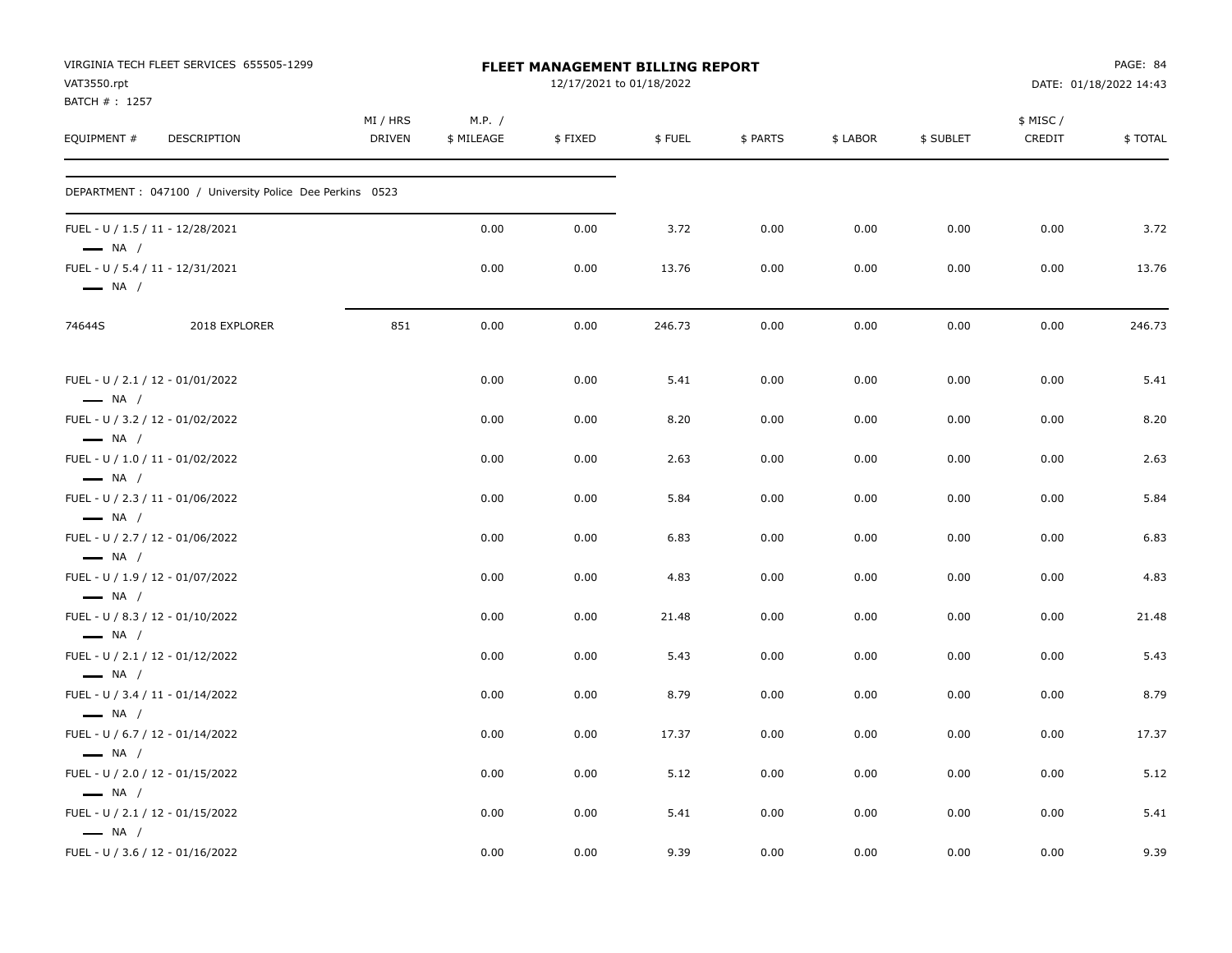|                                                            | VIRGINIA TECH FLEET SERVICES 655505-1299                 |                           |                      | <b>FLEET MANAGEMENT BILLING REPORT</b> |        |          |          |           |                    | PAGE: 85               |
|------------------------------------------------------------|----------------------------------------------------------|---------------------------|----------------------|----------------------------------------|--------|----------|----------|-----------|--------------------|------------------------|
| VAT3550.rpt<br>BATCH #: 1257                               |                                                          |                           |                      | 12/17/2021 to 01/18/2022               |        |          |          |           |                    | DATE: 01/18/2022 14:43 |
| EQUIPMENT #                                                | DESCRIPTION                                              | MI / HRS<br><b>DRIVEN</b> | M.P. /<br>\$ MILEAGE | \$FIXED                                | \$FUEL | \$ PARTS | \$ LABOR | \$ SUBLET | \$ MISC/<br>CREDIT | \$TOTAL                |
|                                                            | DEPARTMENT : 047100 / University Police Dee Perkins 0523 |                           |                      |                                        |        |          |          |           |                    |                        |
| $\longrightarrow$ NA /                                     |                                                          |                           |                      |                                        |        |          |          |           |                    |                        |
| $\longrightarrow$ NA /                                     | FUEL - U / 6.6 / 11 - 01/16/2022                         |                           | 0.00                 | 0.00                                   | 17.06  | 0.00     | 0.00     | 0.00      | 0.00               | 17.06                  |
|                                                            | FUEL - U / 3.5 / 12 - 12/17/2021                         |                           | 0.00                 | 0.00                                   | 8.73   | 0.00     | 0.00     | 0.00      | 0.00               | 8.73                   |
| $\longrightarrow$ NA /                                     | FUEL - U / 5.6 / 12 - 12/17/2021                         |                           | 0.00                 | 0.00                                   | 15.01  | 0.00     | 0.00     | 0.00      | 0.00               | 15.01                  |
| $\longrightarrow$ NA /                                     |                                                          |                           |                      |                                        |        |          |          |           |                    |                        |
| $\longrightarrow$ NA /                                     | FUEL - U / 2.9 / 12 - 01/17/2022                         |                           | 0.00                 | 0.00                                   | 7.51   | 0.00     | 0.00     | 0.00      | 0.00               | 7.51                   |
| FUEL - U / 2.0 / 12 - 12/18/2021<br>$\longrightarrow$ NA / |                                                          |                           | 0.00                 | 0.00                                   | 5.14   | 0.00     | 0.00     | 0.00      | 0.00               | 5.14                   |
| FUEL - U / 1.6 / 11 - 12/19/2021                           |                                                          |                           | 0.00                 | 0.00                                   | 4.12   | 0.00     | 0.00     | 0.00      | 0.00               | 4.12                   |
| $\longrightarrow$ NA /                                     | FUEL - U / 7.5 / 12 - 12/22/2021                         |                           | 0.00                 | 0.00                                   | 18.87  | 0.00     | 0.00     | 0.00      | 0.00               | 18.87                  |
| $\longrightarrow$ NA /                                     |                                                          |                           |                      |                                        |        |          |          |           |                    |                        |
| $\longrightarrow$ NA /                                     | FUEL - U / 6.1 / 11 - 12/24/2021                         |                           | 0.00                 | 0.00                                   | 15.43  | 0.00     | 0.00     | 0.00      | 0.00               | 15.43                  |
|                                                            | FUEL - U / 3.7 / 11 - 12/27/2021                         |                           | 0.00                 | 0.00                                   | 9.23   | 0.00     | 0.00     | 0.00      | 0.00               | 9.23                   |
| $\longrightarrow$ NA /<br>FUEL - U / 2.3 / 12 - 12/28/2021 |                                                          |                           | 0.00                 | 0.00                                   | 5.79   | 0.00     | 0.00     | 0.00      | 0.00               | 5.79                   |
| $\longrightarrow$ NA /                                     | FUEL - U / 3.8 / 11 - 12/28/2021                         |                           | 0.00                 | 0.00                                   | 9.59   | 0.00     | 0.00     | 0.00      | 0.00               | 9.59                   |
| $\longrightarrow$ NA /                                     |                                                          |                           |                      |                                        |        |          |          |           |                    |                        |
| $\longrightarrow$ NA /                                     | FUEL - U / 2.7 / 12 - 12/29/2021                         |                           | 0.00                 | 0.00                                   | 6.93   | 0.00     | 0.00     | 0.00      | 0.00               | 6.93                   |
|                                                            | FUEL - U / 3.0 / 12 - 12/31/2021                         |                           | 0.00                 | 0.00                                   | 7.46   | 0.00     | 0.00     | 0.00      | 0.00               | 7.46                   |
| $\longrightarrow$ NA /<br>WORK ORDER # 0000112827          |                                                          |                           | 0.00                 | 0.00                                   | 0.00   | 179.46   | 146.00   | 0.00      | 5.00               | 330.46                 |
| $\longrightarrow$ NA /                                     |                                                          |                           |                      |                                        |        |          |          |           |                    |                        |
| 74645S                                                     | 2018 EXPLORER                                            | 875                       | 0.00                 | 0.00                                   | 237.60 | 179.46   | 146.00   | 0.00      | 5.00               | 568.06                 |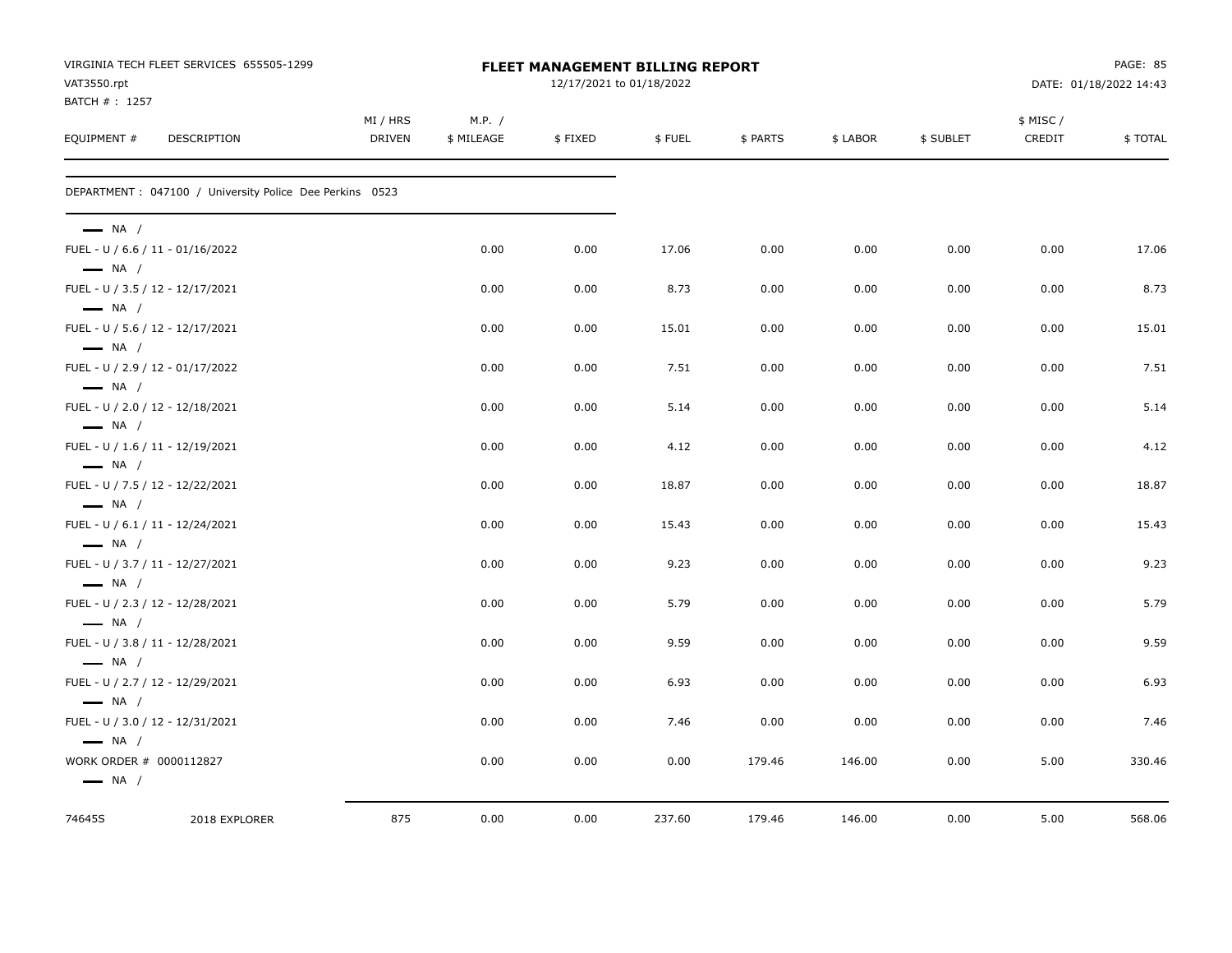| VAT3550.rpt<br>BATCH #: 1257                               | VIRGINIA TECH FLEET SERVICES 655505-1299                 |                           |                      | <b>FLEET MANAGEMENT BILLING REPORT</b><br>12/17/2021 to 01/18/2022 |        |          |          |           |                    | PAGE: 86<br>DATE: 01/18/2022 14:43 |
|------------------------------------------------------------|----------------------------------------------------------|---------------------------|----------------------|--------------------------------------------------------------------|--------|----------|----------|-----------|--------------------|------------------------------------|
| EQUIPMENT #                                                | <b>DESCRIPTION</b>                                       | MI / HRS<br><b>DRIVEN</b> | M.P. /<br>\$ MILEAGE | \$FIXED                                                            | \$FUEL | \$ PARTS | \$ LABOR | \$ SUBLET | \$ MISC/<br>CREDIT | \$TOTAL                            |
|                                                            | DEPARTMENT : 047100 / University Police Dee Perkins 0523 |                           |                      |                                                                    |        |          |          |           |                    |                                    |
| FUEL - U / 7.8 / 11 - 01/14/2022<br>$\longrightarrow$ NA / |                                                          |                           | 0.00                 | 0.00                                                               | 20.18  | 0.00     | 0.00     | 0.00      | 0.00               | 20.18                              |
| FUEL - U / 8.5 / 11 - 12/17/2021<br>$\longrightarrow$ NA / |                                                          |                           | 0.00                 | 0.00                                                               | 21.58  | 0.00     | 0.00     | 0.00      | 0.00               | 21.58                              |
| 74661S                                                     | 2018 TAURUS                                              | 728                       | 0.00                 | 0.00                                                               | 41.76  | 0.00     | 0.00     | 0.00      | 0.00               | 41.76                              |
| FUEL - U / 9.1 / 11 - 01/04/2022<br>$\longrightarrow$ NA / |                                                          |                           | 0.00                 | 0.00                                                               | 23.02  | 0.00     | 0.00     | 0.00      | 0.00               | 23.02                              |
| FUEL - U / 7.7 / 11 - 01/10/2022<br>$\longrightarrow$ NA / |                                                          |                           | 0.00                 | 0.00                                                               | 20.05  | 0.00     | 0.00     | 0.00      | 0.00               | 20.05                              |
| FUEL - U / 5.2 / 11 - 01/12/2022<br>$\longrightarrow$ NA / |                                                          |                           | 0.00                 | 0.00                                                               | 13.39  | 0.00     | 0.00     | 0.00      | 0.00               | 13.39                              |
| WORK ORDER # 0000112813<br>$\longrightarrow$ NA /          |                                                          |                           | 0.00                 | 0.00                                                               | 0.00   | 18.20    | 35.00    | 0.00      | 5.00               | 58.20                              |
| 74664S                                                     | 2018 Corolla                                             | 672                       | 0.00                 | 0.00                                                               | 56.46  | 18.20    | 35.00    | 0.00      | 5.00               | 114.66                             |
| $\longrightarrow$ NA /                                     | FUEL - U / 13.6 / 12 - 01/05/2022                        |                           | 0.00                 | 0.00                                                               | 34.51  | 0.00     | 0.00     | 0.00      | 0.00               | 34.51                              |
| FUEL - U / 5.0 / 11 - 01/10/2022<br>$\longrightarrow$ NA / |                                                          |                           | 0.00                 | 0.00                                                               | 13.00  | 0.00     | 0.00     | 0.00      | 0.00               | 13.00                              |
| FUEL - U / 6.9 / 12 - 01/14/2022<br>$\longrightarrow$ NA / |                                                          |                           | 0.00                 | 0.00                                                               | 18.02  | 0.00     | 0.00     | 0.00      | 0.00               | 18.02                              |
| $\longrightarrow$ NA /                                     | FUEL - U / 14.2 / 12 - 12/18/2021                        |                           | 0.00                 | 0.00                                                               | 35.88  | 0.00     | 0.00     | 0.00      | 0.00               | 35.88                              |
| $\longrightarrow$ NA /                                     | FUEL - U / 12.3 / 11 - 12/26/2021                        |                           | 0.00                 | 0.00                                                               | 31.17  | 0.00     | 0.00     | 0.00      | 0.00               | 31.17                              |
| 76258s                                                     | 2019 F150                                                | 766                       | 0.00                 | 0.00                                                               | 132.58 | 0.00     | 0.00     | 0.00      | 0.00               | 132.58                             |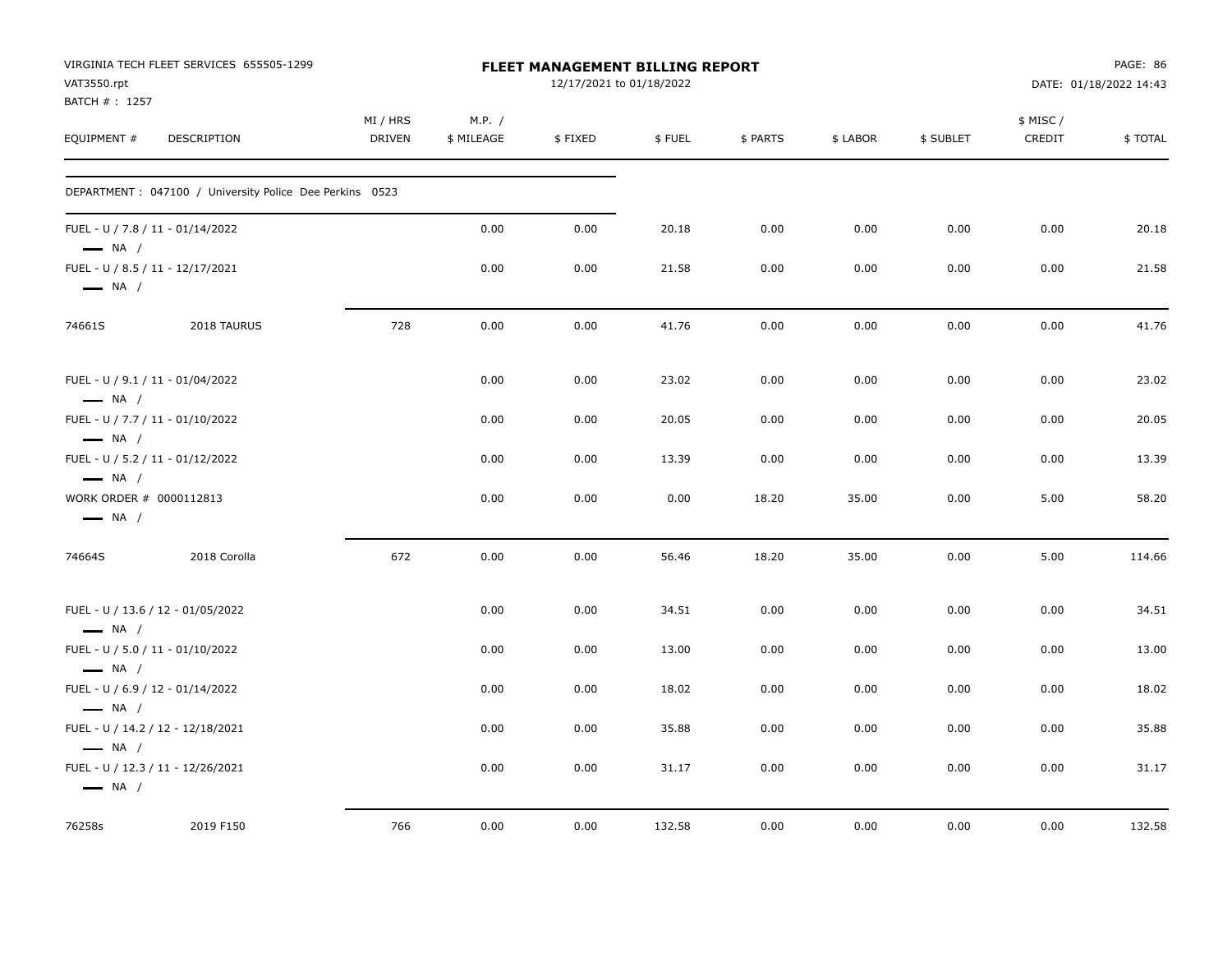| VAT3550.rpt<br>BATCH #: 1257 | VIRGINIA TECH FLEET SERVICES 655505-1299                 |                    |                      | <b>FLEET MANAGEMENT BILLING REPORT</b><br>12/17/2021 to 01/18/2022 |        |          |          |           |                     | PAGE: 87<br>DATE: 01/18/2022 14:43 |
|------------------------------|----------------------------------------------------------|--------------------|----------------------|--------------------------------------------------------------------|--------|----------|----------|-----------|---------------------|------------------------------------|
| EQUIPMENT #                  | DESCRIPTION                                              | MI / HRS<br>DRIVEN | M.P. /<br>\$ MILEAGE | \$FIXED                                                            | \$FUEL | \$ PARTS | \$ LABOR | \$ SUBLET | \$ MISC /<br>CREDIT | \$TOTAL                            |
|                              | DEPARTMENT : 047100 / University Police Dee Perkins 0523 |                    |                      |                                                                    |        |          |          |           |                     |                                    |
| $\longrightarrow$ NA /       | FUEL - U / 7.2 / 11 - 01/04/2022                         |                    | 0.00                 | 0.00                                                               | 18.19  | 0.00     | 0.00     | 0.00      | 0.00                | 18.19                              |
| $\longrightarrow$ NA /       | FUEL - U / 8.4 / 11 - 01/05/2022                         |                    | 0.00                 | 0.00                                                               | 21.25  | 0.00     | 0.00     | 0.00      | 0.00                | 21.25                              |
| $\longrightarrow$ NA /       | FUEL - U / 5.7 / 11 - 01/07/2022                         |                    | 0.00                 | 0.00                                                               | 14.90  | 0.00     | 0.00     | 0.00      | 0.00                | 14.90                              |
| $\longrightarrow$ NA /       | FUEL - U / 5.6 / 12 - 01/11/2022                         |                    | 0.00                 | 0.00                                                               | 14.46  | 0.00     | 0.00     | 0.00      | 0.00                | 14.46                              |
| $\longrightarrow$ NA /       | FUEL - U / 7.3 / 11 - 01/15/2022                         |                    | 0.00                 | 0.00                                                               | 19.06  | 0.00     | 0.00     | 0.00      | 0.00                | 19.06                              |
| $\longrightarrow$ NA /       | FUEL - U / 5.3 / 11 - 01/16/2022                         |                    | 0.00                 | 0.00                                                               | 13.78  | 0.00     | 0.00     | 0.00      | 0.00                | 13.78                              |
| $\longrightarrow$ NA /       | FUEL - U / 5.0 / 11 - 12/17/2021                         |                    | 0.00                 | 0.00                                                               | 13.38  | 0.00     | 0.00     | 0.00      | 0.00                | 13.38                              |
| $\longrightarrow$ NA /       | FUEL - U / 7.5 / 11 - 12/19/2021                         |                    | 0.00                 | 0.00                                                               | 19.03  | 0.00     | 0.00     | 0.00      | 0.00                | 19.03                              |
| $\longrightarrow$ NA /       | FUEL - U / 6.0 / 11 - 12/23/2021                         |                    | 0.00                 | 0.00                                                               | 15.05  | 0.00     | 0.00     | 0.00      | 0.00                | 15.05                              |
| $\longrightarrow$ NA /       | FUEL - U / 4.5 / 11 - 12/24/2021                         |                    | 0.00                 | 0.00                                                               | 11.41  | 0.00     | 0.00     | 0.00      | 0.00                | 11.41                              |
| $\longrightarrow$ NA /       | FUEL - U / 1.8 / 11 - 12/26/2021                         |                    | 0.00                 | 0.00                                                               | 4.63   | 0.00     | 0.00     | 0.00      | 0.00                | 4.63                               |
| $\longrightarrow$ NA /       | FUEL - U / 8.0 / 11 - 12/28/2021                         |                    | 0.00                 | 0.00                                                               | 20.29  | 0.00     | 0.00     | 0.00      | 0.00                | 20.29                              |
| $\longrightarrow$ NA /       | FUEL - U / 4.0 / 11 - 12/30/2021                         |                    | 0.00                 | 0.00                                                               | 10.17  | 0.00     | 0.00     | 0.00      | 0.00                | 10.17                              |
| $\longrightarrow$ NA /       | FUEL - U / 3.4 / 11 - 12/31/2021                         |                    | 0.00                 | 0.00                                                               | 8.70   | 0.00     | 0.00     | 0.00      | 0.00                | 8.70                               |
| 76259s                       | 2019 EXPLORER                                            | 373                | 0.00                 | 0.00                                                               | 204.30 | 0.00     | 0.00     | 0.00      | 0.00                | 204.30                             |
|                              | FUEL - U / 4.7 / 12 - 01/04/2022                         |                    | 0.00                 | 0.00                                                               | 11.94  | 0.00     | 0.00     | 0.00      | 0.00                | 11.94                              |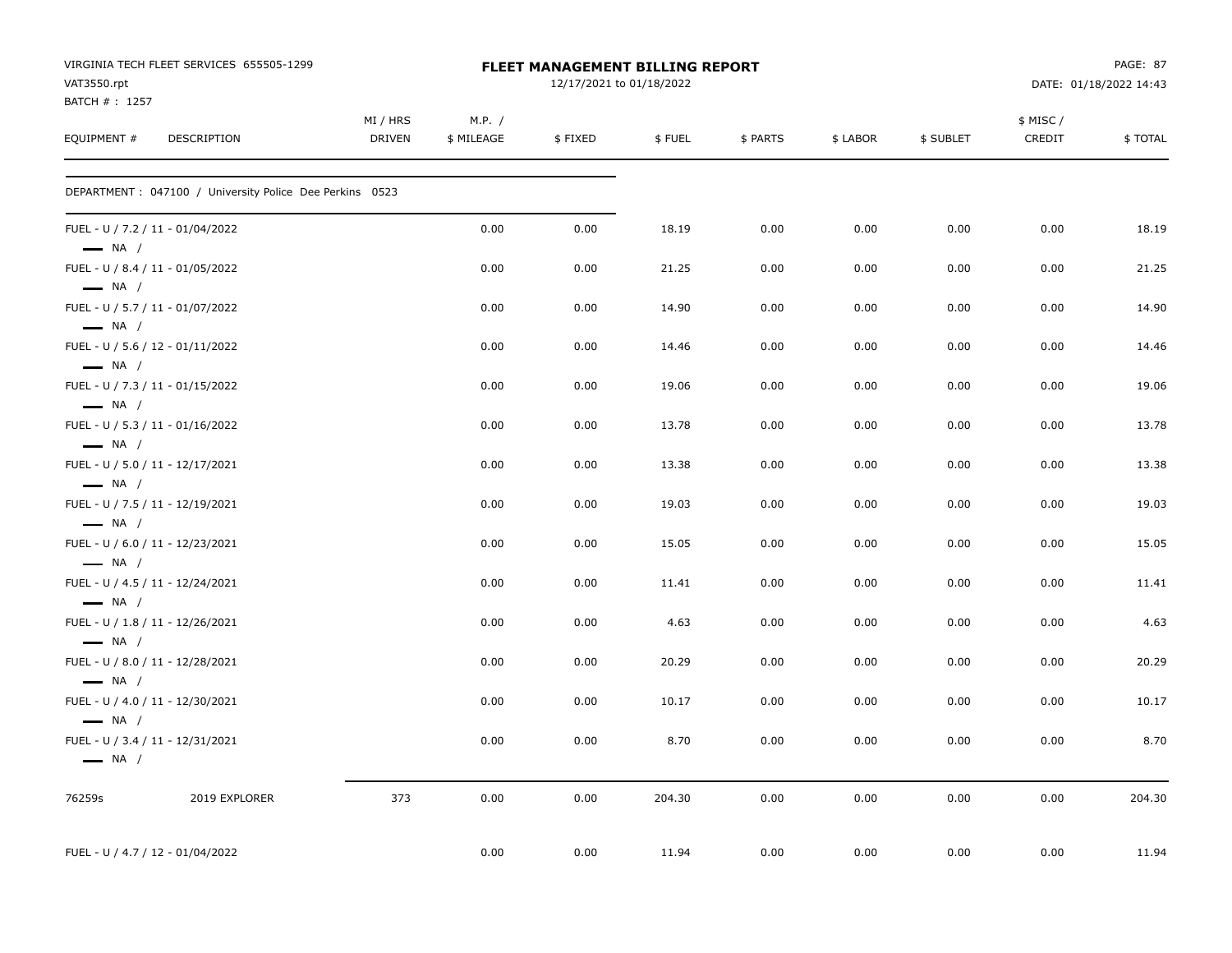|                                                   | VIRGINIA TECH FLEET SERVICES 655505-1299                 |                    |                      | <b>FLEET MANAGEMENT BILLING REPORT</b> |        |          |          |           |                     | PAGE: 88               |
|---------------------------------------------------|----------------------------------------------------------|--------------------|----------------------|----------------------------------------|--------|----------|----------|-----------|---------------------|------------------------|
| VAT3550.rpt<br>BATCH #: 1257                      |                                                          |                    |                      | 12/17/2021 to 01/18/2022               |        |          |          |           |                     | DATE: 01/18/2022 14:43 |
| EQUIPMENT #                                       | DESCRIPTION                                              | MI / HRS<br>DRIVEN | M.P. /<br>\$ MILEAGE | \$FIXED                                | \$FUEL | \$ PARTS | \$ LABOR | \$ SUBLET | \$ MISC /<br>CREDIT | \$TOTAL                |
|                                                   | DEPARTMENT : 047100 / University Police Dee Perkins 0523 |                    |                      |                                        |        |          |          |           |                     |                        |
| $\longrightarrow$ NA /                            |                                                          |                    |                      |                                        |        |          |          |           |                     |                        |
| $\longrightarrow$ NA /                            | FUEL - U / 2.0 / 11 - 01/04/2022                         |                    | 0.00                 | 0.00                                   | 5.09   | 0.00     | 0.00     | 0.00      | 0.00                | 5.09                   |
|                                                   | FUEL - U / 3.0 / 12 - 01/05/2022                         |                    | 0.00                 | 0.00                                   | 7.54   | 0.00     | 0.00     | 0.00      | 0.00                | 7.54                   |
| $\longrightarrow$ NA /<br>$\longrightarrow$ NA /  | FUEL - U / 6.0 / 11 - 01/08/2022                         |                    | 0.00                 | 0.00                                   | 15.52  | 0.00     | 0.00     | 0.00      | 0.00                | 15.52                  |
| $\longrightarrow$ NA /                            | FUEL - U / 3.1 / 11 - 01/10/2022                         |                    | 0.00                 | 0.00                                   | 8.01   | 0.00     | 0.00     | 0.00      | 0.00                | 8.01                   |
| $\longrightarrow$ NA /                            | FUEL - U / 4.0 / 11 - 01/13/2022                         |                    | 0.00                 | 0.00                                   | 10.37  | 0.00     | 0.00     | 0.00      | 0.00                | 10.37                  |
| $\longrightarrow$ NA /                            | FUEL - U / 3.3 / 11 - 01/14/2022                         |                    | 0.00                 | 0.00                                   | 8.58   | 0.00     | 0.00     | 0.00      | 0.00                | 8.58                   |
| $\longrightarrow$ NA /                            | FUEL - U / 5.1 / 11 - 01/17/2022                         |                    | 0.00                 | 0.00                                   | 13.18  | 0.00     | 0.00     | 0.00      | 0.00                | 13.18                  |
| $\longrightarrow$ NA /                            | FUEL - U / 1.8 / 11 - 12/20/2021                         |                    | 0.00                 | 0.00                                   | 4.50   | 0.00     | 0.00     | 0.00      | 0.00                | 4.50                   |
| $\longrightarrow$ NA /                            | FUEL - U / 6.2 / 11 - 12/20/2021                         |                    | 0.00                 | 0.00                                   | 15.71  | 0.00     | 0.00     | 0.00      | 0.00                | 15.71                  |
| $\longrightarrow$ NA /                            | FUEL - U / 2.6 / 11 - 12/21/2021                         |                    | 0.00                 | 0.00                                   | 6.55   | 0.00     | 0.00     | 0.00      | 0.00                | 6.55                   |
| $\longrightarrow$ NA /                            | FUEL - U / 4.9 / 11 - 12/28/2021                         |                    | 0.00                 | 0.00                                   | 12.47  | 0.00     | 0.00     | 0.00      | 0.00                | 12.47                  |
| $\longrightarrow$ NA /                            | FUEL - U / 2.6 / 11 - 12/30/2021                         |                    | 0.00                 | 0.00                                   | 6.58   | 0.00     | 0.00     | 0.00      | 0.00                | 6.58                   |
| WORK ORDER # 0000112832<br>$\longrightarrow$ NA / |                                                          |                    | 0.00                 | 0.00                                   | 0.00   | 24.16    | 35.00    | 0.00      | 5.00                | 64.16                  |
| 76263S                                            | 2019 EXPLORER                                            | 381                | 0.00                 | 0.00                                   | 126.04 | 24.16    | 35.00    | 0.00      | 5.00                | 190.20                 |
| — NA /                                            | FUEL - U / 3.5 / 12 - 01/04/2022                         |                    | 0.00                 | 0.00                                   | 8.75   | 0.00     | 0.00     | 0.00      | 0.00                | 8.75                   |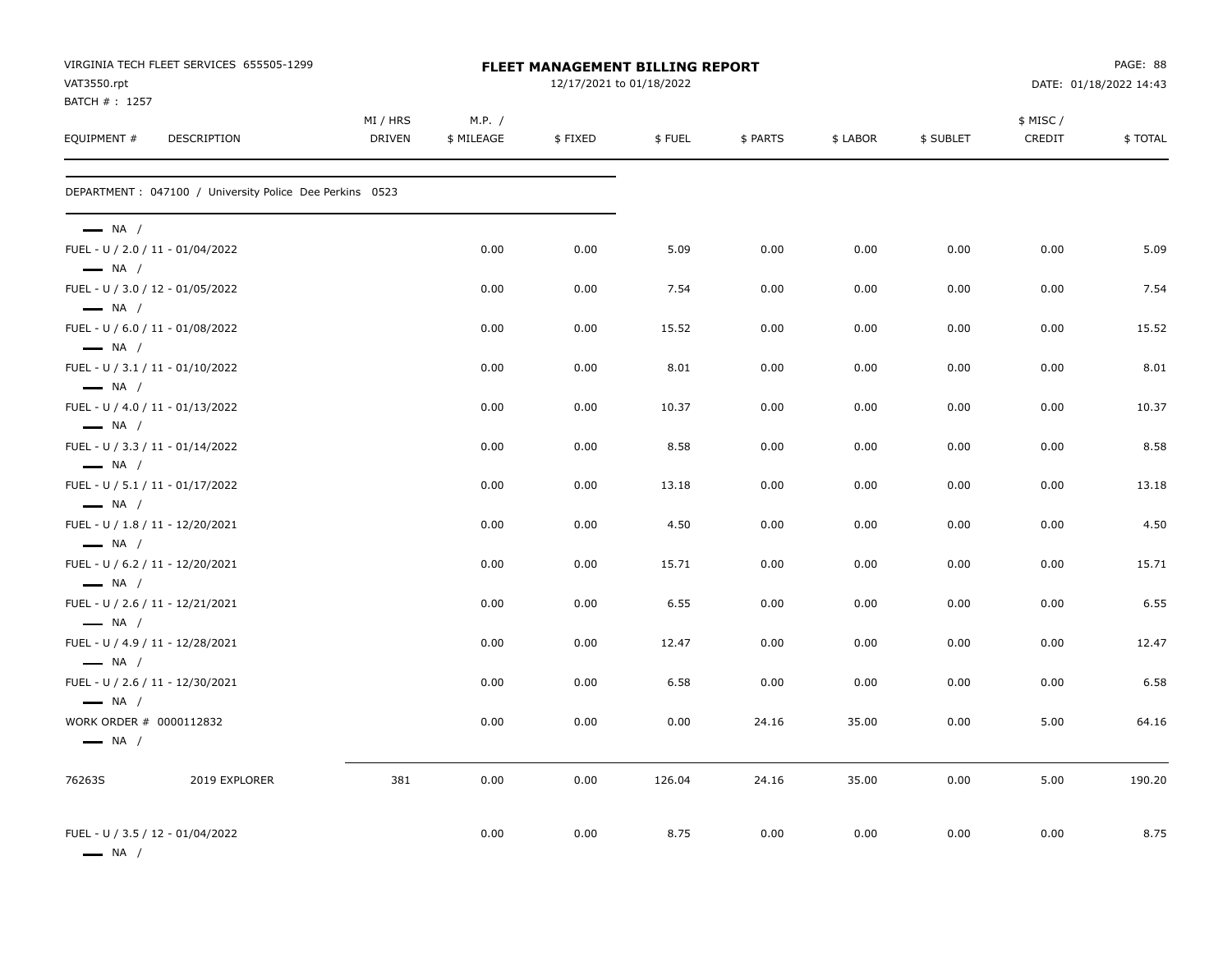|                              | VIRGINIA TECH FLEET SERVICES 655505-1299                 |                           |                      | FLEET MANAGEMENT BILLING REPORT |        |          |          |           |                     | PAGE: 89               |
|------------------------------|----------------------------------------------------------|---------------------------|----------------------|---------------------------------|--------|----------|----------|-----------|---------------------|------------------------|
| VAT3550.rpt<br>BATCH #: 1257 |                                                          |                           |                      | 12/17/2021 to 01/18/2022        |        |          |          |           |                     | DATE: 01/18/2022 14:43 |
| EQUIPMENT #                  |                                                          | MI / HRS<br><b>DRIVEN</b> | M.P. /<br>\$ MILEAGE |                                 | \$FUEL |          |          |           | \$ MISC /<br>CREDIT | \$TOTAL                |
|                              | DESCRIPTION                                              |                           |                      | \$FIXED                         |        | \$ PARTS | \$ LABOR | \$ SUBLET |                     |                        |
|                              | DEPARTMENT : 047100 / University Police Dee Perkins 0523 |                           |                      |                                 |        |          |          |           |                     |                        |
| $\longrightarrow$ NA /       | FUEL - U / 6.5 / 11 - 01/09/2022                         |                           | 0.00                 | 0.00                            | 16.77  | 0.00     | 0.00     | 0.00      | 0.00                | 16.77                  |
| $\longrightarrow$ NA /       | FUEL - U / 3.0 / 11 - 01/11/2022                         |                           | 0.00                 | 0.00                            | 7.80   | 0.00     | 0.00     | 0.00      | 0.00                | 7.80                   |
| $\longrightarrow$ NA /       | FUEL - U / 5.1 / 11 - 12/30/2021                         |                           | 0.00                 | 0.00                            | 12.98  | 0.00     | 0.00     | 0.00      | 0.00                | 12.98                  |
| 76264S                       | 2019 EXPLORER                                            | 176                       | 0.00                 | 0.00                            | 46.30  | 0.00     | 0.00     | 0.00      | 0.00                | 46.30                  |
| $\longrightarrow$ NA /       | FUEL - U / 10.4 / 11 - 01/04/2022                        |                           | 0.00                 | 0.00                            | 26.39  | 0.00     | 0.00     | 0.00      | 0.00                | 26.39                  |
| $\equiv$ NA /                | FUEL - U / 7.7 / 11 - 01/10/2022                         |                           | 0.00                 | 0.00                            | 20.07  | 0.00     | 0.00     | 0.00      | 0.00                | 20.07                  |
| $-$ NA $/$                   | FUEL - U / 8.0 / 11 - 01/13/2022                         |                           | 0.00                 | 0.00                            | 20.80  | 0.00     | 0.00     | 0.00      | 0.00                | 20.80                  |
| $\longrightarrow$ NA /       | FUEL - U / 9.7 / 11 - 12/22/2021                         |                           | 0.00                 | 0.00                            | 24.41  | 0.00     | 0.00     | 0.00      | 0.00                | 24.41                  |
| $-$ NA $/$                   | FUEL - U / 9.4 / 11 - 12/27/2021                         |                           | 0.00                 | 0.00                            | 23.78  | 0.00     | 0.00     | 0.00      | 0.00                | 23.78                  |
| $\longrightarrow$ NA /       | FUEL - U / 6.9 / 11 - 12/31/2021                         |                           | 0.00                 | 0.00                            | 17.41  | 0.00     | 0.00     | 0.00      | 0.00                | 17.41                  |
| $\longrightarrow$ NA /       | WORK ORDER # 0000112835                                  |                           | 0.00                 | 0.00                            | 0.00   | 18.59    | 35.00    | 0.00      | 5.00                | 58.59                  |
| 76295s                       | 2019 Frontier                                            | 767                       | 0.00                 | 0.00                            | 132.86 | 18.59    | 35.00    | 0.00      | 5.00                | 191.45                 |
| $\longrightarrow$ NA /       | FUEL - U / 6.4 / 11 - 01/09/2022                         |                           | 0.00                 | 0.00                            | 16.72  | 0.00     | 0.00     | 0.00      | 0.00                | 16.72                  |
| $\longrightarrow$ NA /       | FUEL - U / 3.9 / 11 - 01/14/2022                         |                           | 0.00                 | 0.00                            | 10.09  | 0.00     | 0.00     | 0.00      | 0.00                | 10.09                  |
| $\longrightarrow$ NA /       | FUEL - U / 6.4 / 11 - 12/22/2021                         |                           | 0.00                 | 0.00                            | 16.27  | 0.00     | 0.00     | 0.00      | 0.00                | 16.27                  |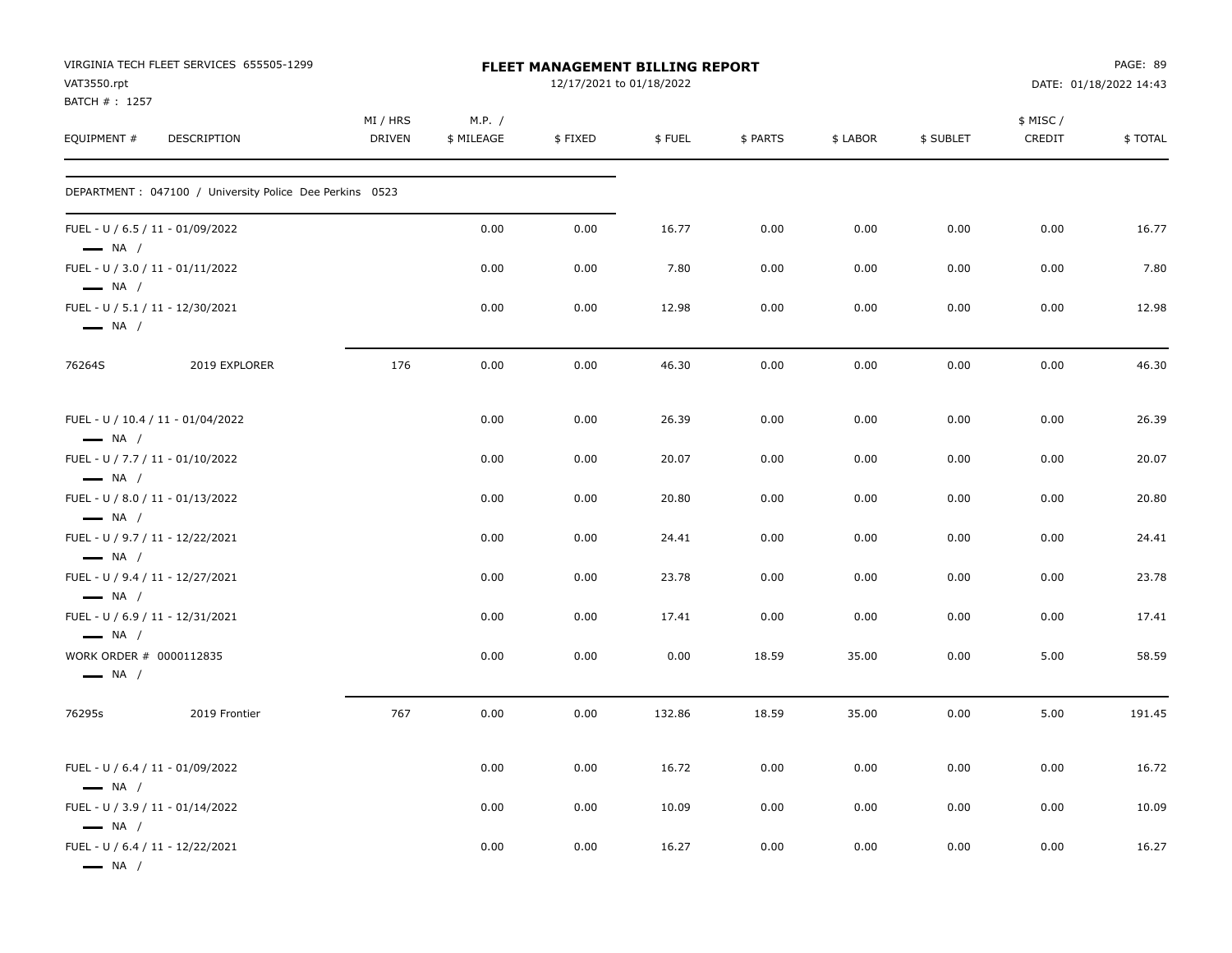| VAT3550.rpt<br>BATCH #: 1257                               | VIRGINIA TECH FLEET SERVICES 655505-1299                 |                           |                      | FLEET MANAGEMENT BILLING REPORT<br>12/17/2021 to 01/18/2022 |        |          |          |           |                    | PAGE: 90<br>DATE: 01/18/2022 14:43 |
|------------------------------------------------------------|----------------------------------------------------------|---------------------------|----------------------|-------------------------------------------------------------|--------|----------|----------|-----------|--------------------|------------------------------------|
| EQUIPMENT #                                                | DESCRIPTION                                              | MI / HRS<br><b>DRIVEN</b> | M.P. /<br>\$ MILEAGE | \$FIXED                                                     | \$FUEL | \$ PARTS | \$ LABOR | \$ SUBLET | \$ MISC/<br>CREDIT | \$TOTAL                            |
|                                                            | DEPARTMENT : 047100 / University Police Dee Perkins 0523 |                           |                      |                                                             |        |          |          |           |                    |                                    |
| FUEL - U / 3.3 / 11 - 12/26/2021<br>$\longrightarrow$ NA / |                                                          |                           | 0.00                 | 0.00                                                        | 8.42   | 0.00     | 0.00     | 0.00      | 0.00               | 8.42                               |
| 79413S                                                     | 2020 EXPLORER                                            | 188                       | 0.00                 | 0.00                                                        | 51.50  | 0.00     | 0.00     | 0.00      | 0.00               | 51.50                              |
| $\longrightarrow$ NA /                                     | FUEL - U / 8.7 / 11 - 01/10/2022                         |                           | 0.00                 | 0.00                                                        | 22.65  | 0.00     | 0.00     | 0.00      | 0.00               | 22.65                              |
| $\longrightarrow$ NA /                                     | FUEL - U / 2.2 / 11 - 01/13/2022                         |                           | 0.00                 | 0.00                                                        | 5.69   | 0.00     | 0.00     | 0.00      | 0.00               | 5.69                               |
| $\longrightarrow$ NA /                                     | FUEL - U / 6.4 / 11 - 01/16/2022                         |                           | 0.00                 | 0.00                                                        | 16.56  | 0.00     | 0.00     | 0.00      | 0.00               | 16.56                              |
| FUEL - U / 4.6 / 11 - 12/17/2021<br>$\longrightarrow$ NA / |                                                          |                           | 0.00                 | 0.00                                                        | 12.31  | 0.00     | 0.00     | 0.00      | 0.00               | 12.31                              |
| $\longrightarrow$ NA /                                     | FUEL - U / 2.2 / 11 - 12/19/2021                         |                           | 0.00                 | 0.00                                                        | 5.46   | 0.00     | 0.00     | 0.00      | 0.00               | 5.46                               |
| 79414S                                                     | 2020 EXPLORER                                            | 234                       | 0.00                 | 0.00                                                        | 62.67  | 0.00     | 0.00     | 0.00      | 0.00               | 62.67                              |
| $\longrightarrow$ NA /                                     | FUEL - U / 9.6 / 11 - 01/16/2022                         |                           | 0.00                 | 0.00                                                        | 25.01  | 0.00     | 0.00     | 0.00      | 0.00               | 25.01                              |
| FUEL - U / 3.9 / 11 - 12/19/2021<br>$\longrightarrow$ NA / |                                                          |                           | 0.00                 | 0.00                                                        | 9.74   | 0.00     | 0.00     | 0.00      | 0.00               | 9.74                               |
| 79415S                                                     | 2020 EXPLORER                                            | 134                       | 0.00                 | 0.00                                                        | 34.75  | 0.00     | 0.00     | 0.00      | 0.00               | 34.75                              |
| $\longrightarrow$ NA /                                     | FUEL - U / 7.8 / 11 - 01/11/2022                         |                           | 0.00                 | 0.00                                                        | 20.15  | 0.00     | 0.00     | 0.00      | 0.00               | 20.15                              |
| FUEL - U / 2.9 / 11 - 12/19/2021<br>$\longrightarrow$ NA / |                                                          |                           | 0.00                 | 0.00                                                        | 7.41   | 0.00     | 0.00     | 0.00      | 0.00               | 7.41                               |
| FUEL - U / 3.1 / 11 - 12/29/2021<br>$\longrightarrow$ NA / |                                                          |                           | 0.00                 | 0.00                                                        | 7.84   | 0.00     | 0.00     | 0.00      | 0.00               | 7.84                               |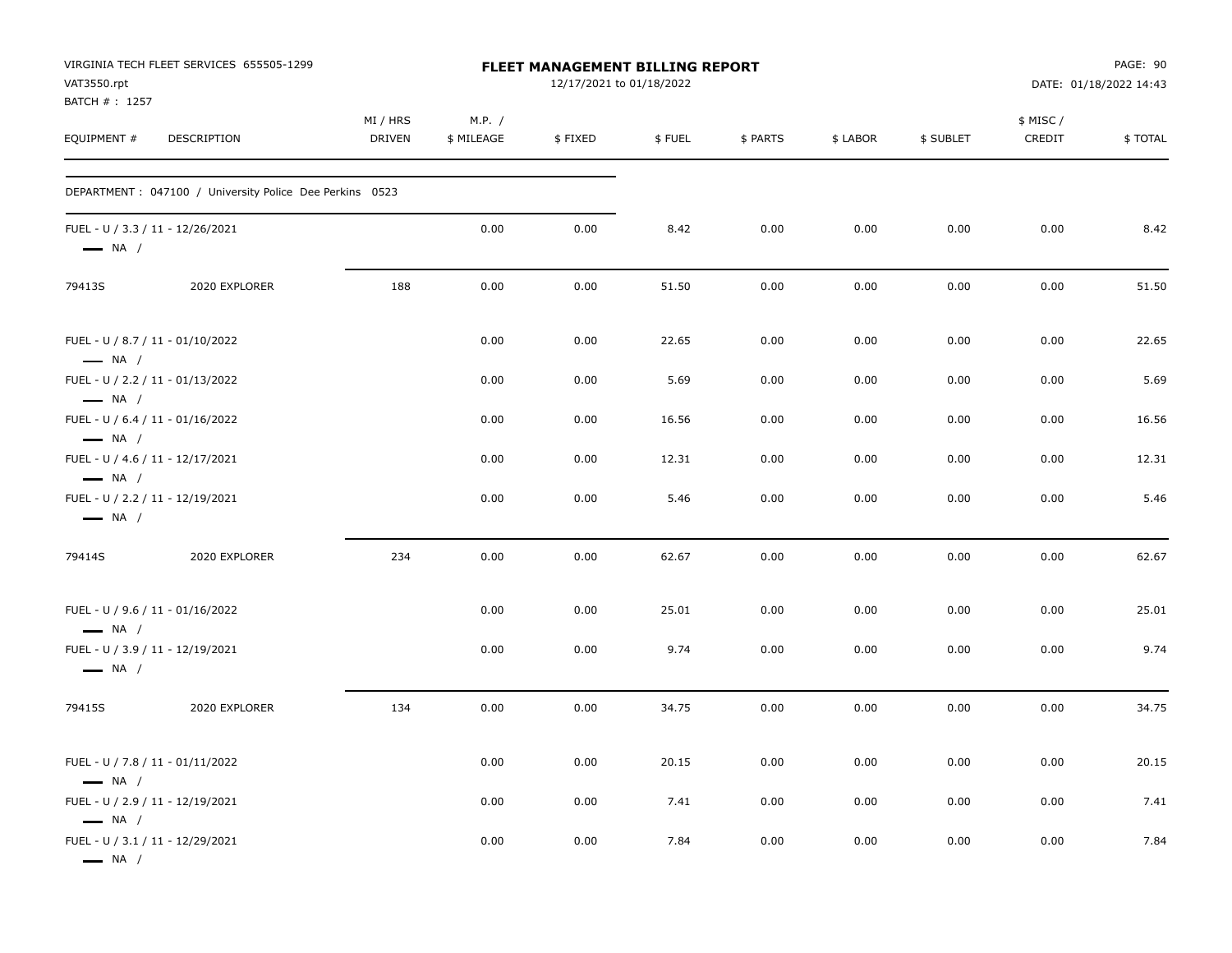| VAT3550.rpt<br>BATCH #: 1257                               | VIRGINIA TECH FLEET SERVICES 655505-1299                 |                           |                      | FLEET MANAGEMENT BILLING REPORT<br>12/17/2021 to 01/18/2022 |        |          |          |           |                     | PAGE: 91<br>DATE: 01/18/2022 14:43 |
|------------------------------------------------------------|----------------------------------------------------------|---------------------------|----------------------|-------------------------------------------------------------|--------|----------|----------|-----------|---------------------|------------------------------------|
| EQUIPMENT #                                                | DESCRIPTION                                              | MI / HRS<br><b>DRIVEN</b> | M.P. /<br>\$ MILEAGE | \$FIXED                                                     | \$FUEL | \$ PARTS | \$ LABOR | \$ SUBLET | \$ MISC /<br>CREDIT | \$TOTAL                            |
|                                                            | DEPARTMENT : 047100 / University Police Dee Perkins 0523 |                           |                      |                                                             |        |          |          |           |                     |                                    |
| WORK ORDER # 0000112839<br>$\longrightarrow$ NA /          |                                                          |                           | 0.00                 | 0.00                                                        | 0.00   | 20.49    | 35.00    | 0.00      | 5.00                | 60.49                              |
| 79427S                                                     | 2020 EXPLORER                                            | 164                       | 0.00                 | 0.00                                                        | 35.40  | 20.49    | 35.00    | 0.00      | 5.00                | 95.89                              |
| FUEL - U / 6.3 / 12 - 01/15/2022<br>$\longrightarrow$ NA / |                                                          |                           | 0.00                 | 0.00                                                        | 16.30  | 0.00     | 0.00     | 0.00      | 0.00                | 16.30                              |
| FUEL - U / 5.6 / 11 - 12/19/2021<br>$\longrightarrow$ NA / |                                                          |                           | 0.00                 | 0.00                                                        | 14.09  | 0.00     | 0.00     | 0.00      | 0.00                | 14.09                              |
| EGUV078                                                    | 2017 RANGER                                              | 191                       | 0.00                 | 0.00                                                        | 30.39  | 0.00     | 0.00     | 0.00      | 0.00                | 30.39                              |
| FUEL - U / 8.7 / 11 - 01/07/2022<br>$\longrightarrow$ NA / |                                                          |                           | 0.00                 | 0.00                                                        | 22.65  | 0.00     | 0.00     | 0.00      | 0.00                | 22.65                              |
| FUEL - U / 7.7 / 11 - 01/14/2022<br>$\longrightarrow$ NA / |                                                          |                           | 0.00                 | 0.00                                                        | 19.92  | 0.00     | 0.00     | 0.00      | 0.00                | 19.92                              |
| FUEL - U / 7.7 / 11 - 12/21/2021<br>$\longrightarrow$ NA / |                                                          |                           | 0.00                 | 0.00                                                        | 19.53  | 0.00     | 0.00     | 0.00      | 0.00                | 19.53                              |
| <b>URS4365</b>                                             | 2019 TAURUS                                              | 395                       | 0.00                 | 0.00                                                        | 62.10  | 0.00     | 0.00     | 0.00      | 0.00                | 62.10                              |
| $\longrightarrow$ NA /                                     | FUEL - U / 10.9 / 11 - 01/11/2022                        |                           | 0.00                 | 0.00                                                        | 28.39  | 0.00     | 0.00     | 0.00      | 0.00                | 28.39                              |
| $\longrightarrow$ NA /                                     | FUEL - U / 12.1 / 11 - 12/17/2021                        |                           | 0.00                 | 0.00                                                        | 30.61  | 0.00     | 0.00     | 0.00      | 0.00                | 30.61                              |
| WORK ORDER # 0000112812<br>$\longrightarrow$ NA /          |                                                          |                           | 0.00                 | 0.00                                                        | 0.00   | 20.37    | 35.00    | 0.00      | 5.00                | 60.37                              |
| URT3602                                                    | 2019 IMPALA                                              | 566                       | 0.00                 | 0.00                                                        | 59.00  | 20.37    | 35.00    | 0.00      | 5.00                | 119.37                             |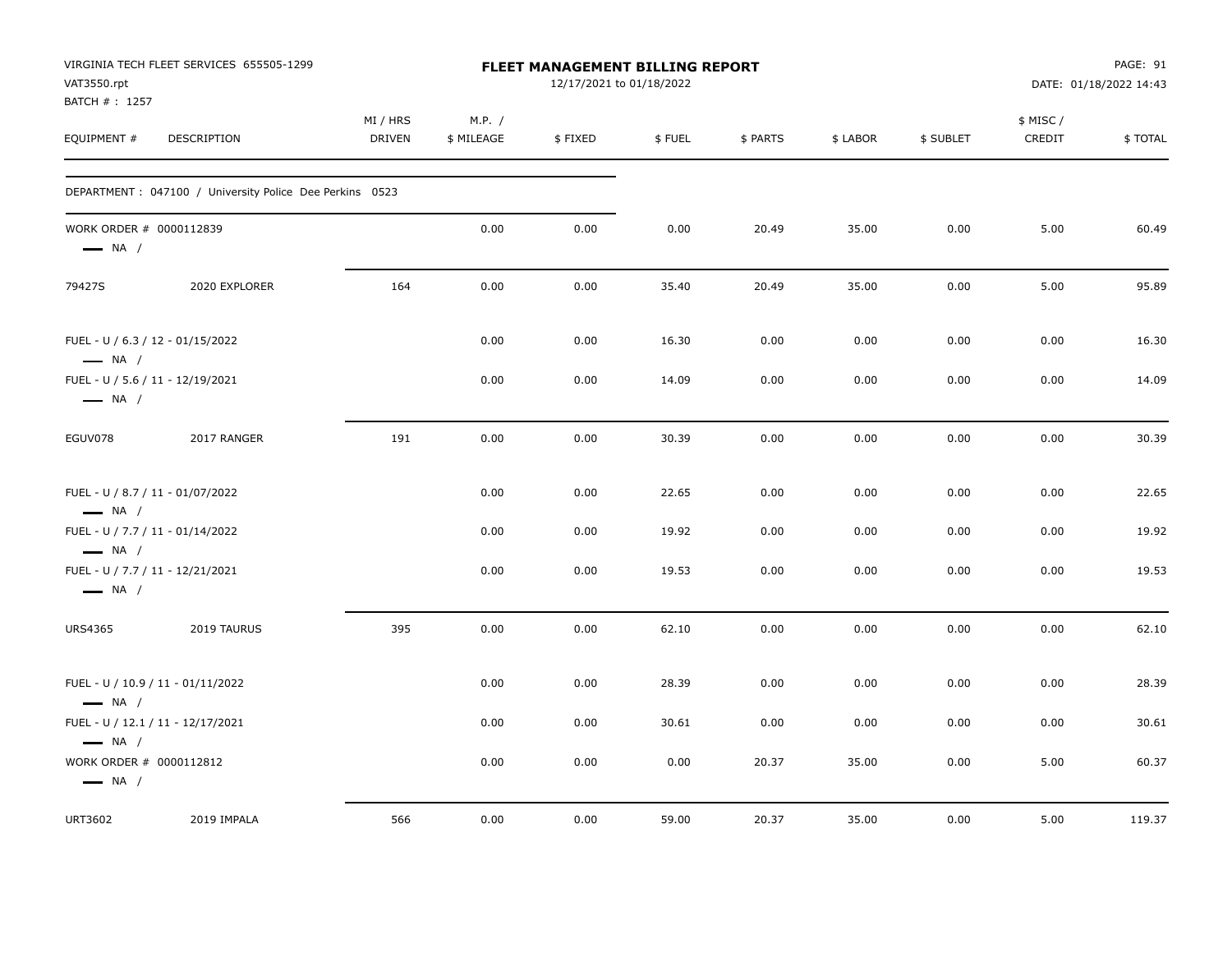| VAT3550.rpt<br>BATCH #: 1257 | VIRGINIA TECH FLEET SERVICES 655505-1299                 |        |                           |                      |         | <b>FLEET MANAGEMENT BILLING REPORT</b><br>12/17/2021 to 01/18/2022 |          |          |                  |                    | PAGE: 92<br>DATE: 01/18/2022 14:43 |
|------------------------------|----------------------------------------------------------|--------|---------------------------|----------------------|---------|--------------------------------------------------------------------|----------|----------|------------------|--------------------|------------------------------------|
| EQUIPMENT #                  | <b>DESCRIPTION</b>                                       |        | MI / HRS<br><b>DRIVEN</b> | M.P. /<br>\$ MILEAGE | \$FIXED | \$FUEL                                                             | \$ PARTS | \$ LABOR | \$ SUBLET        | \$ MISC/<br>CREDIT | \$TOTAL                            |
|                              | DEPARTMENT : 047100 / University Police Dee Perkins 0523 |        |                           |                      |         |                                                                    |          |          |                  |                    |                                    |
| $\longrightarrow$ NA /       | FUEL - U / 15.3 / 11 - 12/17/2021                        |        |                           | 0.00                 | 0.00    | 38.66                                                              | 0.00     | 0.00     | 0.00             | 0.00               | 38.66                              |
| <b>VDW1828</b>               | 2015 IMPALA                                              |        | 307                       | 0.00                 | 0.00    | 38.66                                                              | 0.00     | 0.00     | 0.00             | 0.00               | 38.66                              |
| $\longrightarrow$ NA /       | FUEL - U / 12.6 / 11 - 01/11/2022                        |        |                           | 0.00                 | 0.00    | 32.63                                                              | 0.00     | 0.00     | 0.00             | 0.00               | 32.63                              |
| VXJ3047                      | 2017 TAURUS                                              |        | 253                       | 0.00                 | 0.00    | 32.63                                                              | 0.00     | 0.00     | 0.00             | 0.00               | 32.63                              |
| $\longrightarrow$ NA /       | FUEL - U / 17.1 / 12 - 01/13/2022                        |        |                           | 0.00                 | 0.00    | 44.56                                                              | 0.00     | 0.00     | 0.00             | 0.00               | 44.56                              |
| WNV9176                      | 2014 CHARGER                                             |        | 297                       | 0.00                 | 0.00    | 44.56                                                              | 0.00     | 0.00     | 0.00             | 0.00               | 44.56                              |
| ACCT:                        | 121720                                                   |        | 11,758                    | 0.00                 | 0.00    | 2,731.33                                                           | 724.72   | 443.50   | 0.00             | 40.00              | 3,939.55                           |
|                              | DEPARTMENT SUBTOTALS :                                   |        | 11,758                    | 0.00                 | 0.00    | 2,731.33                                                           | 724.72   | 443.50   | 0.00             | 40.00              | 3,939.55                           |
|                              | BREAKDOWN OF CHARGES:                                    |        |                           | MILEAGE              |         |                                                                    | 0.00     |          | PARTS (WO'S)     |                    | 724.72                             |
|                              | EQUIPMENT COUNT :                                        | 29     |                           | MOTOR POOL           |         |                                                                    | 0.00     |          | PARTS (IND.ISS.) |                    | 0.00                               |
|                              | DEPARTMENT:                                              | 047100 |                           | <b>BASE</b>          |         |                                                                    | 0.00     |          | CREDITS          |                    | 0.00                               |
|                              |                                                          |        |                           | <b>INSURANCE</b>     |         |                                                                    | 0.00     |          | MISCELLANEOUS    |                    | 40.00                              |
|                              |                                                          |        |                           | <b>OTHER</b>         |         |                                                                    | 0.00     | LABOR    |                  |                    | 443.50                             |
|                              |                                                          |        |                           | REPLACEMENT          |         |                                                                    | 0.00     |          | <b>SUBLETS</b>   |                    | 0.00                               |
|                              |                                                          |        |                           | <b>FUEL</b>          |         | 2,731.33                                                           |          |          |                  |                    |                                    |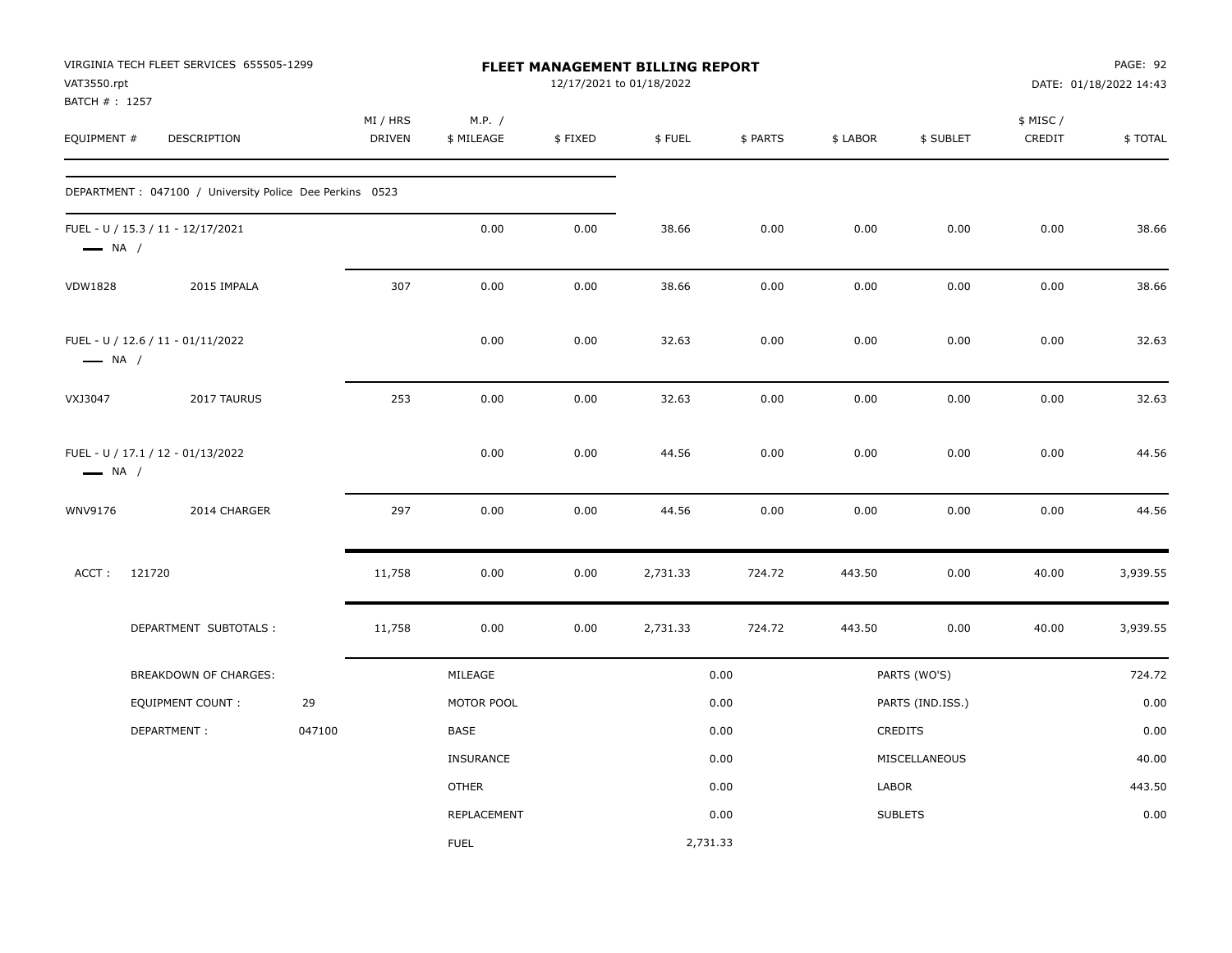| VAT3550.rpt<br>BATCH #: 1257                               | VIRGINIA TECH FLEET SERVICES 655505-1299                    |                           |                      | FLEET MANAGEMENT BILLING REPORT<br>12/17/2021 to 01/18/2022 |        |          |          |           |                    | PAGE: 93<br>DATE: 01/18/2022 14:43 |
|------------------------------------------------------------|-------------------------------------------------------------|---------------------------|----------------------|-------------------------------------------------------------|--------|----------|----------|-----------|--------------------|------------------------------------|
| EQUIPMENT #                                                | DESCRIPTION                                                 | MI / HRS<br><b>DRIVEN</b> | M.P. /<br>\$ MILEAGE | \$FIXED                                                     | \$FUEL | \$ PARTS | \$ LABOR | \$ SUBLET | \$ MISC/<br>CREDIT | \$TOTAL                            |
|                                                            | DEPARTMENT : 047101 / Virginia Tech Rescue Dee Perkins 0523 |                           |                      |                                                             |        |          |          |           |                    |                                    |
| ACCOUNT CODE: 155103                                       |                                                             |                           |                      |                                                             |        |          |          |           |                    |                                    |
| $\longrightarrow$ NA /                                     | FUEL - D / 13.7 / 13 - 01/01/2022                           |                           | 0.00                 | 0.00                                                        | 38.50  | 0.00     | 0.00     | 0.00      | 0.00               | 38.50                              |
| $\longrightarrow$ NA /                                     | FUEL - D / 8.8 / 13 - 01/16/2022                            |                           | 0.00                 | 0.00                                                        | 24.64  | 0.00     | 0.00     | 0.00      | 0.00               | 24.64                              |
| $\longrightarrow$ NA /                                     | FUEL - D / 12.9 / 14 - 01/17/2022                           |                           | 0.00                 | 0.00                                                        | 36.14  | 0.00     | 0.00     | 0.00      | 0.00               | 36.14                              |
| $\longrightarrow$ NA /                                     | FUEL - D / 10.3 / 13 - 01/17/2022                           |                           | 0.00                 | 0.00                                                        | 29.06  | 0.00     | 0.00     | 0.00      | 0.00               | 29.06                              |
| 58864S                                                     | 2009 AMBULANCE                                              | 183                       | 0.00                 | 0.00                                                        | 128.34 | 0.00     | 0.00     | 0.00      | 0.00               | 128.34                             |
| FUEL - U / 9.0 / 11 - 01/06/2022<br>$\longrightarrow$ NA / |                                                             |                           | 0.00                 | 0.00                                                        | 22.72  | 0.00     | 0.00     | 0.00      | 0.00               | 22.72                              |
| $\longrightarrow$ NA /                                     | FUEL - U / 11.6 / 11 - 01/14/2022                           |                           | 0.00                 | 0.00                                                        | 30.16  | 0.00     | 0.00     | 0.00      | 0.00               | 30.16                              |
| FUEL - U / 0.2 / 12 - 01/16/2022<br>$\longrightarrow$ NA / |                                                             |                           | 0.00                 | 0.00                                                        | 0.55   | 0.00     | 0.00     | 0.00      | 0.00               | 0.55                               |
| FUEL - U / 8.0 / 12 - 01/16/2022<br>$\longrightarrow$ NA / |                                                             |                           | 0.00                 | 0.00                                                        | 20.90  | 0.00     | 0.00     | 0.00      | 0.00               | 20.90                              |
| 74606s                                                     | 2017 AMBULANCE                                              | 101                       | 0.00                 | 0.00                                                        | 74.33  | 0.00     | 0.00     | 0.00      | 0.00               | 74.33                              |
| FUEL - U / 6.3 / 11 - 01/06/2022<br>$\longrightarrow$ NA / |                                                             |                           | 0.00                 | 0.00                                                        | 15.86  | 0.00     | 0.00     | 0.00      | 0.00               | 15.86                              |
| FUEL - U / 9.5 / 11 - 01/14/2022<br>$\longrightarrow$ NA / |                                                             |                           | 0.00                 | 0.00                                                        | 24.73  | 0.00     | 0.00     | 0.00      | 0.00               | 24.73                              |
| FUEL - U / 7.4 / 12 - 12/16/2021<br>$\longrightarrow$ NA / |                                                             |                           | 0.00                 | 0.00                                                        | 19.62  | 0.00     | 0.00     | 0.00      | 0.00               | 19.62                              |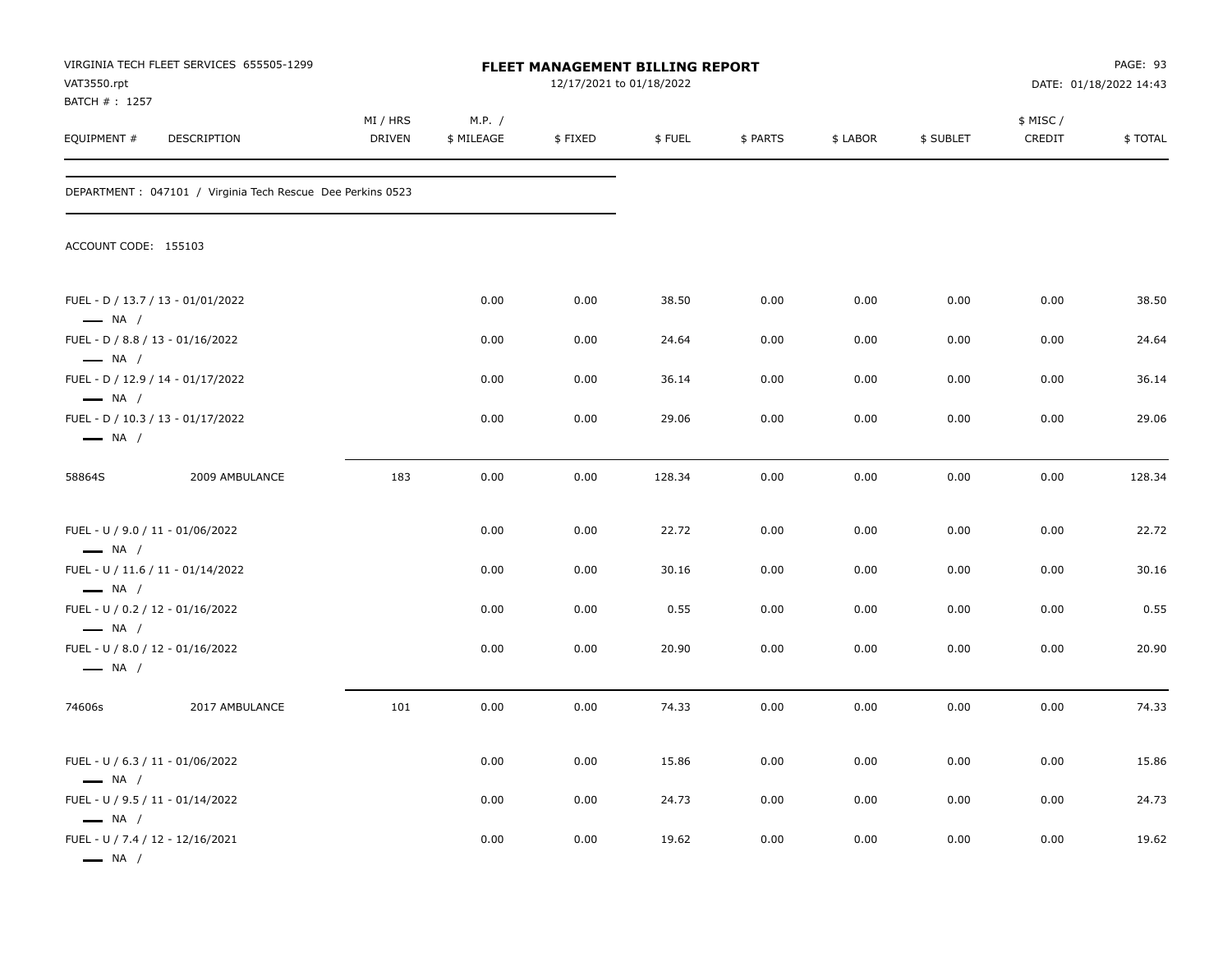| VAT3550.rpt                                                | VIRGINIA TECH FLEET SERVICES 655505-1299                    |                           |                      | FLEET MANAGEMENT BILLING REPORT<br>12/17/2021 to 01/18/2022 |        |          |          |           |                    | PAGE: 94<br>DATE: 01/18/2022 14:43 |
|------------------------------------------------------------|-------------------------------------------------------------|---------------------------|----------------------|-------------------------------------------------------------|--------|----------|----------|-----------|--------------------|------------------------------------|
| BATCH #: 1257<br>EQUIPMENT #                               | DESCRIPTION                                                 | MI / HRS<br><b>DRIVEN</b> | M.P. /<br>\$ MILEAGE | \$FIXED                                                     | \$FUEL | \$ PARTS | \$ LABOR | \$ SUBLET | \$ MISC/<br>CREDIT | \$TOTAL                            |
|                                                            | DEPARTMENT : 047101 / Virginia Tech Rescue Dee Perkins 0523 |                           |                      |                                                             |        |          |          |           |                    |                                    |
| 74651s                                                     | 2018 EXPLORER                                               | 291                       | 0.00                 | 0.00                                                        | 60.21  | 0.00     | 0.00     | 0.00      | 0.00               | 60.21                              |
| FUEL - U / 4.9 / 11 - 01/02/2022<br>$\longrightarrow$ NA / |                                                             |                           | 0.00                 | 0.00                                                        | 12.35  | 0.00     | 0.00     | 0.00      | 0.00               | 12.35                              |
| FUEL - U / 0.0 / 11 - 01/14/2022<br>$\longrightarrow$ NA / |                                                             |                           | 0.00                 | 0.00                                                        | 0.05   | 0.00     | 0.00     | 0.00      | 0.00               | 0.05                               |
| FUEL - U / 7.4 / 12 - 01/14/2022<br>$\longrightarrow$ NA / |                                                             |                           | 0.00                 | 0.00                                                        | 19.19  | 0.00     | 0.00     | 0.00      | 0.00               | 19.19                              |
| FUEL - U / 0.9 / 11 - 01/15/2022<br>$\longrightarrow$ NA / |                                                             |                           | 0.00                 | 0.00                                                        | 2.21   | 0.00     | 0.00     | 0.00      | 0.00               | 2.21                               |
| FUEL - U / 8.1 / 12 - 12/19/2021<br>$\longrightarrow$ NA / |                                                             |                           | 0.00                 | 0.00                                                        | 20.44  | 0.00     | 0.00     | 0.00      | 0.00               | 20.44                              |
| FUEL - U / 4.2 / 11 - 12/25/2021<br>$\longrightarrow$ NA / |                                                             |                           | 0.00                 | 0.00                                                        | 10.55  | 0.00     | 0.00     | 0.00      | 0.00               | 10.55                              |
| 74653s                                                     | 2018 EXPLORER                                               | 322                       | 0.00                 | 0.00                                                        | 64.79  | 0.00     | 0.00     | 0.00      | 0.00               | 64.79                              |
|                                                            | FUEL - U / 11.4 / 11 - 01/09/2022                           |                           | 0.00                 | 0.00                                                        | 29.54  | 0.00     | 0.00     | 0.00      | 0.00               | 29.54                              |
| $\longrightarrow$ NA /<br>$\longrightarrow$ NA /           | FUEL - U / 11.3 / 12 - 12/16/2021                           |                           | 0.00                 | 0.00                                                        | 30.20  | 0.00     | 0.00     | 0.00      | 0.00               | 30.20                              |
| 77303s                                                     | 2019 AMBULANCE                                              | 97                        | 0.00                 | 0.00                                                        | 59.74  | 0.00     | 0.00     | 0.00      | 0.00               | 59.74                              |
| $\longrightarrow$ NA /                                     | FUEL - U / 15.4 / 12 - 12/31/2021                           |                           | 0.00                 | 0.00                                                        | 38.91  | 0.00     | 0.00     | 0.00      | 0.00               | 38.91                              |
| <b>BASE CHARGE</b><br>$\longrightarrow$ NA /               |                                                             |                           | 0.00                 | 519.00                                                      | 0.00   | 0.00     | 0.00     | 0.00      | 0.00               | 519.00                             |
| PA145                                                      | 2009 F350                                                   | 160                       | 0.00                 | 519.00                                                      | 38.91  | 0.00     | 0.00     | 0.00      | 0.00               | 557.91                             |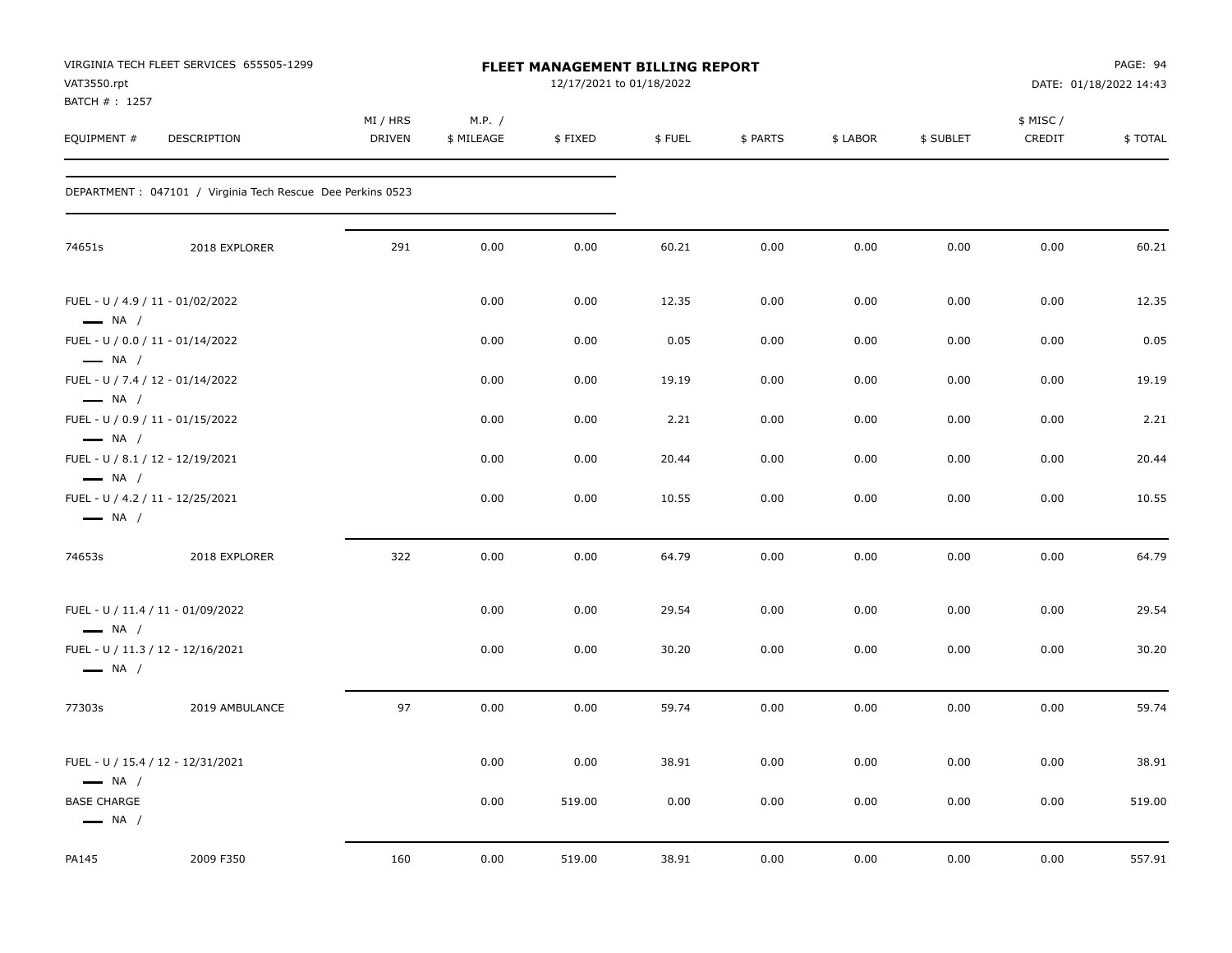| VAT3550.rpt<br>BATCH #: 1257 | VIRGINIA TECH FLEET SERVICES 655505-1299                    |        |                           |                      | 12/17/2021 to 01/18/2022 | <b>FLEET MANAGEMENT BILLING REPORT</b> |          |          |                  |                     | <b>PAGE: 95</b><br>DATE: 01/18/2022 14:43 |
|------------------------------|-------------------------------------------------------------|--------|---------------------------|----------------------|--------------------------|----------------------------------------|----------|----------|------------------|---------------------|-------------------------------------------|
| EQUIPMENT #                  | <b>DESCRIPTION</b>                                          |        | MI / HRS<br><b>DRIVEN</b> | M.P. /<br>\$ MILEAGE | \$FIXED                  | \$FUEL                                 | \$ PARTS | \$ LABOR | \$ SUBLET        | \$ MISC /<br>CREDIT | \$TOTAL                                   |
|                              | DEPARTMENT : 047101 / Virginia Tech Rescue Dee Perkins 0523 |        |                           |                      |                          |                                        |          |          |                  |                     |                                           |
| ACCT:                        | 155103                                                      |        | 1,154                     | 0.00                 | 519.00                   | 426.32                                 | 0.00     | 0.00     | 0.00             | 0.00                | 945.32                                    |
|                              | DEPARTMENT SUBTOTALS :                                      |        | 1,154                     | 0.00                 | 519.00                   | 426.32                                 | 0.00     | 0.00     | 0.00             | 0.00                | 945.32                                    |
|                              | <b>BREAKDOWN OF CHARGES:</b>                                |        |                           | MILEAGE              |                          |                                        | 0.00     |          | PARTS (WO'S)     |                     | 0.00                                      |
|                              | <b>EQUIPMENT COUNT:</b>                                     | 6      |                           | MOTOR POOL           |                          |                                        | 0.00     |          | PARTS (IND.ISS.) |                     | 0.00                                      |
|                              | DEPARTMENT:                                                 | 047101 |                           | <b>BASE</b>          |                          |                                        | 519.00   |          | CREDITS          |                     | 0.00                                      |
|                              |                                                             |        |                           | <b>INSURANCE</b>     |                          |                                        | 0.00     |          | MISCELLANEOUS    |                     | 0.00                                      |
|                              |                                                             |        |                           | <b>OTHER</b>         |                          |                                        | 0.00     | LABOR    |                  |                     | 0.00                                      |
|                              |                                                             |        |                           | REPLACEMENT          |                          |                                        | 0.00     |          | <b>SUBLETS</b>   |                     | 0.00                                      |
|                              |                                                             |        |                           | <b>FUEL</b>          |                          |                                        | 426.32   |          |                  |                     |                                           |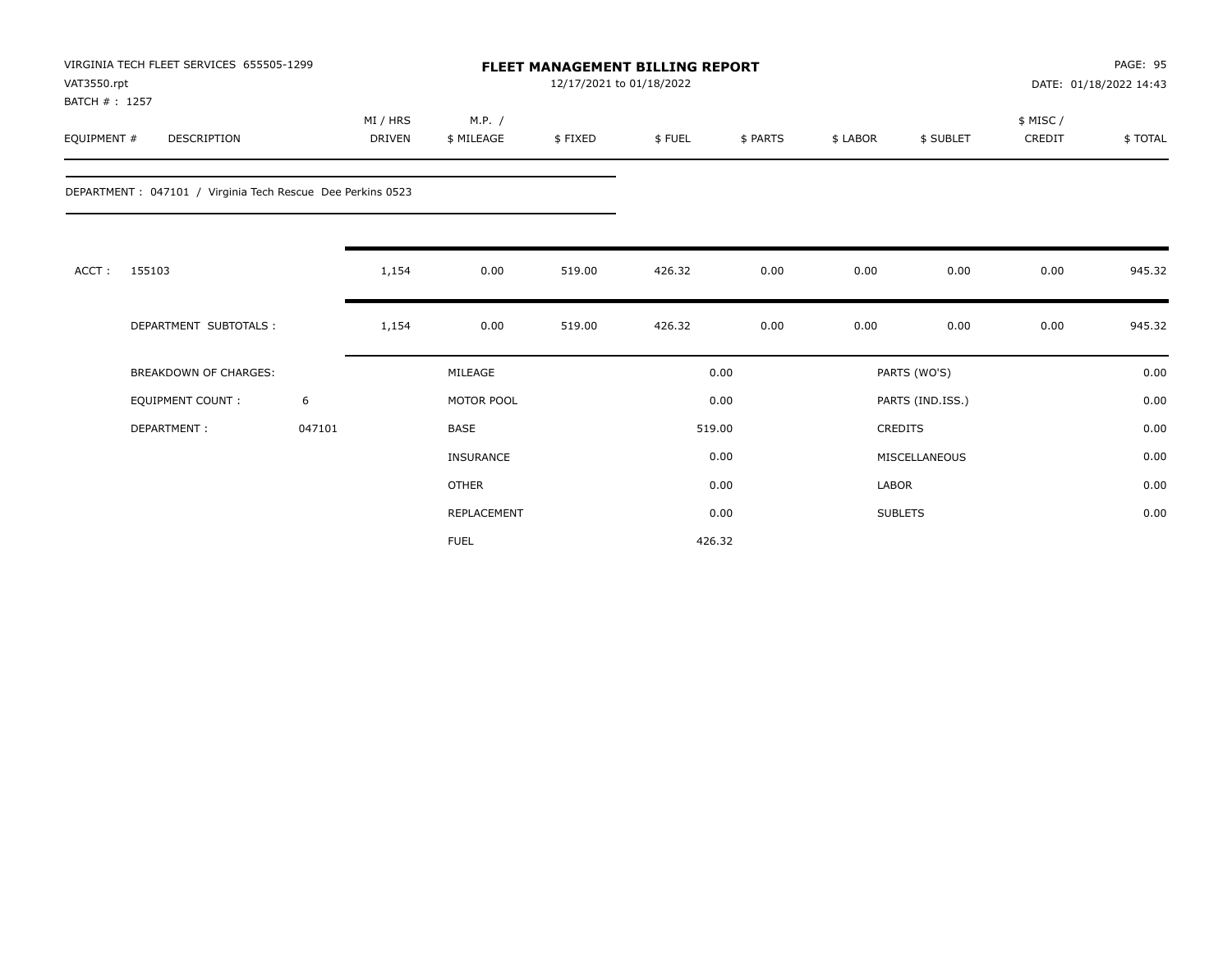| VAT3550.rpt                                                                          | VIRGINIA TECH FLEET SERVICES 655505-1299                  |                    |                      | FLEET MANAGEMENT BILLING REPORT<br>12/17/2021 to 01/18/2022 |        |          |          |           |                    | PAGE: 96<br>DATE: 01/18/2022 14:43 |
|--------------------------------------------------------------------------------------|-----------------------------------------------------------|--------------------|----------------------|-------------------------------------------------------------|--------|----------|----------|-----------|--------------------|------------------------------------|
| BATCH #: 1257<br>EQUIPMENT #                                                         | DESCRIPTION                                               | MI / HRS<br>DRIVEN | M.P. /<br>\$ MILEAGE | \$FIXED                                                     | \$FUEL | \$ PARTS | \$ LABOR | \$ SUBLET | \$ MISC/<br>CREDIT | \$TOTAL                            |
|                                                                                      | DEPARTMENT : 047200 / Campus Mail Center Brandy Cole 0372 |                    |                      |                                                             |        |          |          |           |                    |                                    |
| ACCOUNT CODE: 121724                                                                 |                                                           |                    |                      |                                                             |        |          |          |           |                    |                                    |
| $\longrightarrow$ NA /                                                               | FUEL - U / 22.3 / 12 - 01/12/2022                         |                    | 0.00                 | 0.00                                                        | 58.06  | 0.00     | 0.00     | 0.00      | 0.00               | 58.06                              |
| 58899S                                                                               | 2010 SAVANA                                               | 183                | 0.00                 | 0.00                                                        | 58.06  | 0.00     | 0.00     | 0.00      | 0.00               | 58.06                              |
| FUEL - U / 8.9 / 11 - 01/05/2022<br>$\longrightarrow$ NA /                           |                                                           |                    | 0.00                 | 0.00                                                        | 22.42  | 0.00     | 0.00     | 0.00      | 0.00               | 22.42                              |
|                                                                                      | FUEL - U / 21.8 / 11 - 01/13/2022                         |                    | 0.00                 | 0.00                                                        | 56.63  | 0.00     | 0.00     | 0.00      | 0.00               | 56.63                              |
| $\longrightarrow$ NA /<br>FUEL - U / 1.0 / 12 - 12/16/2021<br>$\longrightarrow$ NA / |                                                           |                    | 0.00                 | 0.00                                                        | 2.78   | 0.00     | 0.00     | 0.00      | 0.00               | 2.78                               |
|                                                                                      | FUEL - U / 14.3 / 11 - 12/16/2021                         |                    | 0.00                 | 0.00                                                        | 38.18  | 0.00     | 0.00     | 0.00      | 0.00               | 38.18                              |
| $\longrightarrow$ NA /<br>$\longrightarrow$ NA /                                     | FUEL - U / 12.8 / 11 - 12/30/2021                         |                    | 0.00                 | 0.00                                                        | 32.41  | 0.00     | 0.00     | 0.00      | 0.00               | 32.41                              |
| 60211S                                                                               | 2011 Express 2500                                         | 443                | 0.00                 | 0.00                                                        | 152.42 | 0.00     | 0.00     | 0.00      | 0.00               | 152.42                             |
| FUEL - U / 5.3 / 11 - 12/22/2021<br>$\longrightarrow$ NA /                           |                                                           |                    | 0.00                 | 0.00                                                        | 13.31  | 0.00     | 0.00     | 0.00      | 0.00               | 13.31                              |
| 79424s                                                                               | 2020 Transit-350                                          | 62                 | 0.00                 | 0.00                                                        | 13.31  | 0.00     | 0.00     | 0.00      | 0.00               | 13.31                              |
| $\longrightarrow$ NA /                                                               | FUEL - U / 12.0 / 11 - 12/22/2021                         |                    | 0.00                 | 0.00                                                        | 30.44  | 0.00     | 0.00     | 0.00      | 0.00               | 30.44                              |
| 79425s                                                                               | 2020 Transit-350                                          | 141                | 0.00                 | 0.00                                                        | 30.44  | 0.00     | 0.00     | 0.00      | 0.00               | 30.44                              |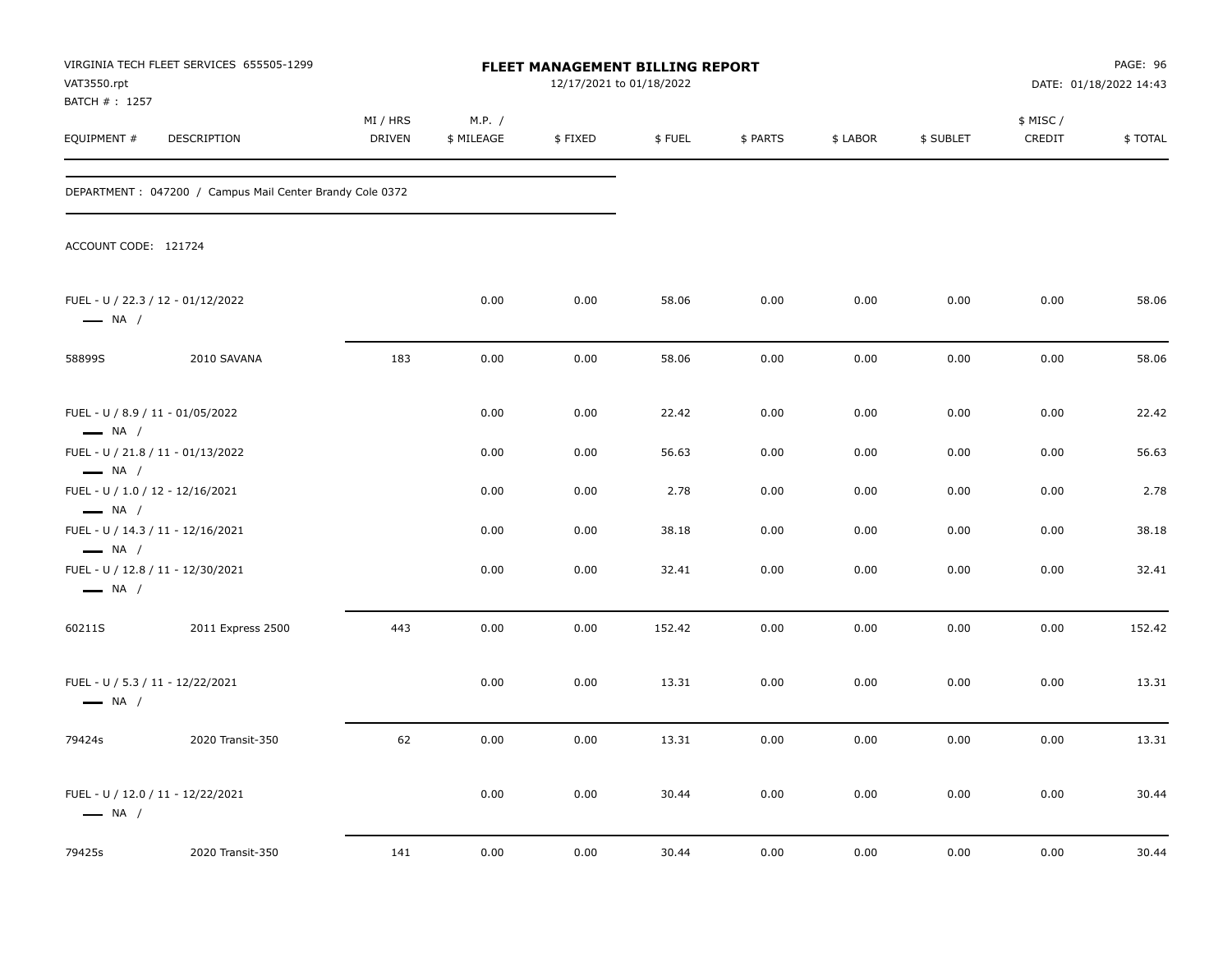| VAT3550.rpt<br>BATCH #: 1257                 | VIRGINIA TECH FLEET SERVICES 655505-1299                  |        |                    |                      | 12/17/2021 to 01/18/2022 | FLEET MANAGEMENT BILLING REPORT |          |          |                  |                     | PAGE: 97<br>DATE: 01/18/2022 14:43 |
|----------------------------------------------|-----------------------------------------------------------|--------|--------------------|----------------------|--------------------------|---------------------------------|----------|----------|------------------|---------------------|------------------------------------|
| EQUIPMENT #                                  | DESCRIPTION                                               |        | MI / HRS<br>DRIVEN | M.P. /<br>\$ MILEAGE | \$FIXED                  | \$FUEL                          | \$ PARTS | \$ LABOR | \$ SUBLET        | \$ MISC /<br>CREDIT | \$TOTAL                            |
|                                              | DEPARTMENT : 047200 / Campus Mail Center Brandy Cole 0372 |        |                    |                      |                          |                                 |          |          |                  |                     |                                    |
| $\longrightarrow$ NA /                       | FUEL - U / 6.0 / 11 - 12/22/2021                          |        |                    | 0.00                 | 0.00                     | 15.18                           | 0.00     | 0.00     | 0.00             | 0.00                | 15.18                              |
| 79426s                                       | 2020 Transit-350                                          |        | 62                 | 0.00                 | 0.00                     | 15.18                           | 0.00     | 0.00     | 0.00             | 0.00                | 15.18                              |
| <b>BASE CHARGE</b><br>$\longrightarrow$ NA / |                                                           |        |                    | 0.00                 | 502.00                   | 0.00                            | 0.00     | 0.00     | 0.00             | 0.00                | 502.00                             |
| <b>PA76</b>                                  | 2013 CARGO VAN                                            |        | $\pmb{0}$          | 0.00                 | 502.00                   | 0.00                            | 0.00     | 0.00     | 0.00             | 0.00                | 502.00                             |
| ACCT:                                        | 121724                                                    |        | 891                | 0.00                 | 502.00                   | 269.41                          | 0.00     | 0.00     | 0.00             | 0.00                | 771.41                             |
|                                              | DEPARTMENT SUBTOTALS :                                    |        | 891                | 0.00                 | 502.00                   | 269.41                          | 0.00     | 0.00     | 0.00             | 0.00                | 771.41                             |
|                                              | BREAKDOWN OF CHARGES:                                     |        |                    | MILEAGE              |                          |                                 | 0.00     |          | PARTS (WO'S)     |                     | 0.00                               |
|                                              | <b>EQUIPMENT COUNT:</b>                                   | 6      |                    | MOTOR POOL           |                          |                                 | 0.00     |          | PARTS (IND.ISS.) |                     | 0.00                               |
|                                              | DEPARTMENT:                                               | 047200 |                    | BASE                 |                          |                                 | 502.00   |          | CREDITS          |                     | 0.00                               |
|                                              |                                                           |        |                    | <b>INSURANCE</b>     |                          |                                 | 0.00     |          | MISCELLANEOUS    |                     | 0.00                               |
|                                              |                                                           |        |                    | <b>OTHER</b>         |                          |                                 | 0.00     | LABOR    |                  |                     | 0.00                               |
|                                              |                                                           |        |                    | REPLACEMENT          |                          |                                 | 0.00     |          | <b>SUBLETS</b>   |                     | 0.00                               |
|                                              |                                                           |        |                    | <b>FUEL</b>          |                          |                                 | 269.41   |          |                  |                     |                                    |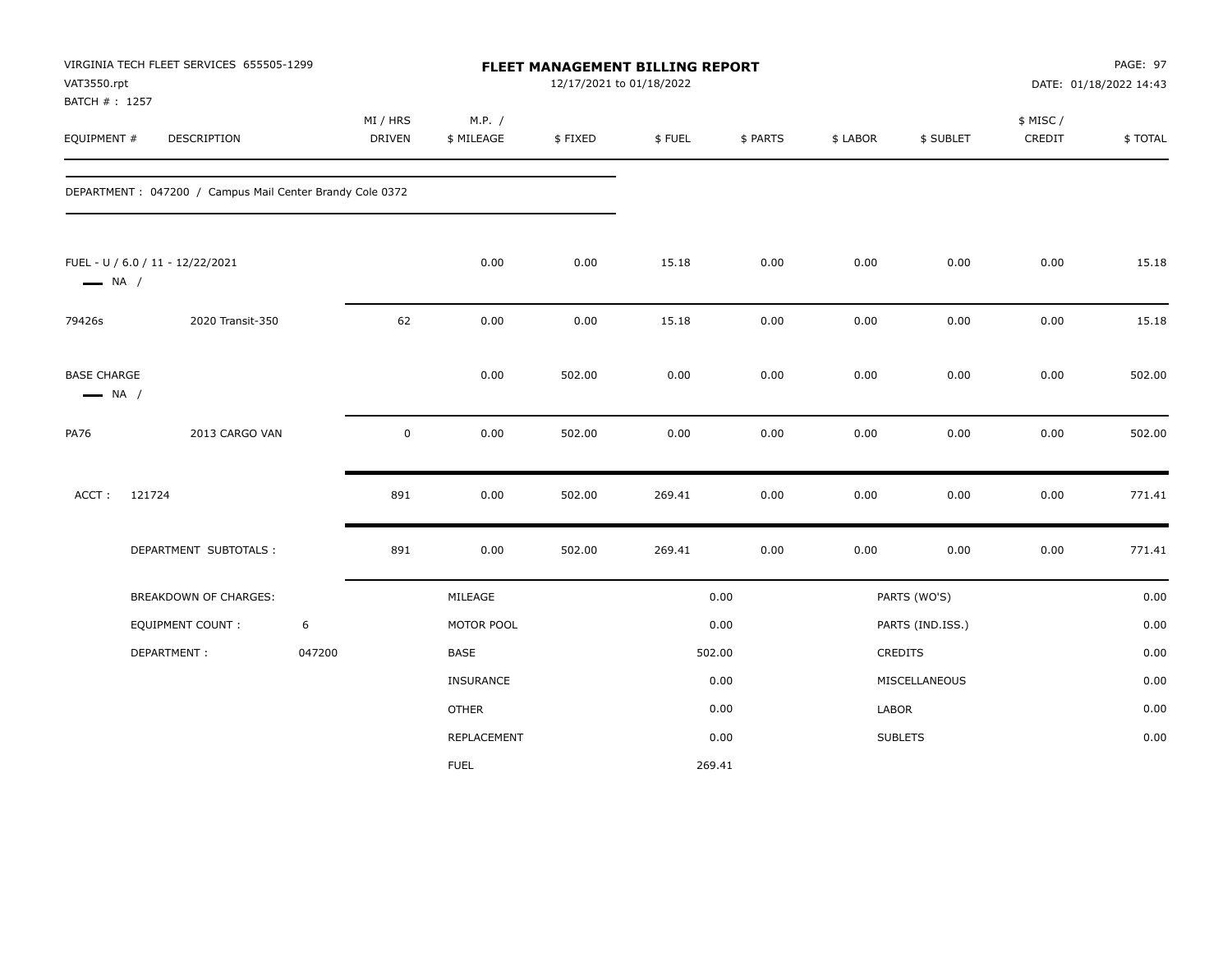| VAT3550.rpt<br>BATCH #: 1257                 | VIRGINIA TECH FLEET SERVICES 655505-1299                                 |                           |                      | FLEET MANAGEMENT BILLING REPORT | 12/17/2021 to 01/18/2022 |          |          |                  |                     | PAGE: 98<br>DATE: 01/18/2022 14:43 |
|----------------------------------------------|--------------------------------------------------------------------------|---------------------------|----------------------|---------------------------------|--------------------------|----------|----------|------------------|---------------------|------------------------------------|
| EQUIPMENT #                                  | DESCRIPTION                                                              | MI / HRS<br><b>DRIVEN</b> | M.P. /<br>\$ MILEAGE | \$FIXED                         | \$FUEL                   | \$ PARTS | \$ LABOR | \$ SUBLET        | \$ MISC /<br>CREDIT | \$TOTAL                            |
|                                              | DEPARTMENT : 047400 / Institue for Critical Technology Lisa Stables 0193 |                           |                      |                                 |                          |          |          |                  |                     |                                    |
|                                              | ACCOUNT CODE: 117424                                                     |                           |                      |                                 |                          |          |          |                  |                     |                                    |
| <b>BASE CHARGE</b><br>$\longrightarrow$ NA / |                                                                          |                           | 0.00                 | 553.00                          | 0.00                     | 0.00     | 0.00     | 0.00             | 0.00                | 553.00                             |
| <b>PA17</b>                                  | 2016 Caravan                                                             |                           | 0.00<br>0            | 553.00                          | 0.00                     | 0.00     | 0.00     | 0.00             | 0.00                | 553.00                             |
| ACCT:                                        | 117424                                                                   |                           | $\mathsf 0$<br>0.00  | 553.00                          | 0.00                     | 0.00     | 0.00     | 0.00             | 0.00                | 553.00                             |
|                                              | DEPARTMENT SUBTOTALS :                                                   |                           | $\mathsf 0$<br>0.00  | 553.00                          | 0.00                     | 0.00     | 0.00     | 0.00             | 0.00                | 553.00                             |
|                                              | BREAKDOWN OF CHARGES:                                                    |                           | MILEAGE              |                                 |                          | 0.00     |          | PARTS (WO'S)     |                     | 0.00                               |
|                                              | <b>EQUIPMENT COUNT:</b>                                                  | $\mathbf{1}$              | MOTOR POOL           |                                 |                          | 0.00     |          | PARTS (IND.ISS.) |                     | 0.00                               |
|                                              | DEPARTMENT:                                                              | 047400                    | <b>BASE</b>          |                                 |                          | 553.00   |          | CREDITS          |                     | 0.00                               |
|                                              |                                                                          |                           | INSURANCE            |                                 |                          | 0.00     |          | MISCELLANEOUS    |                     | 0.00                               |
|                                              |                                                                          |                           | <b>OTHER</b>         |                                 |                          | 0.00     |          | LABOR            |                     | 0.00                               |
|                                              |                                                                          |                           | REPLACEMENT          |                                 |                          | 0.00     |          | <b>SUBLETS</b>   |                     | 0.00                               |
|                                              |                                                                          |                           | <b>FUEL</b>          |                                 |                          | 0.00     |          |                  |                     |                                    |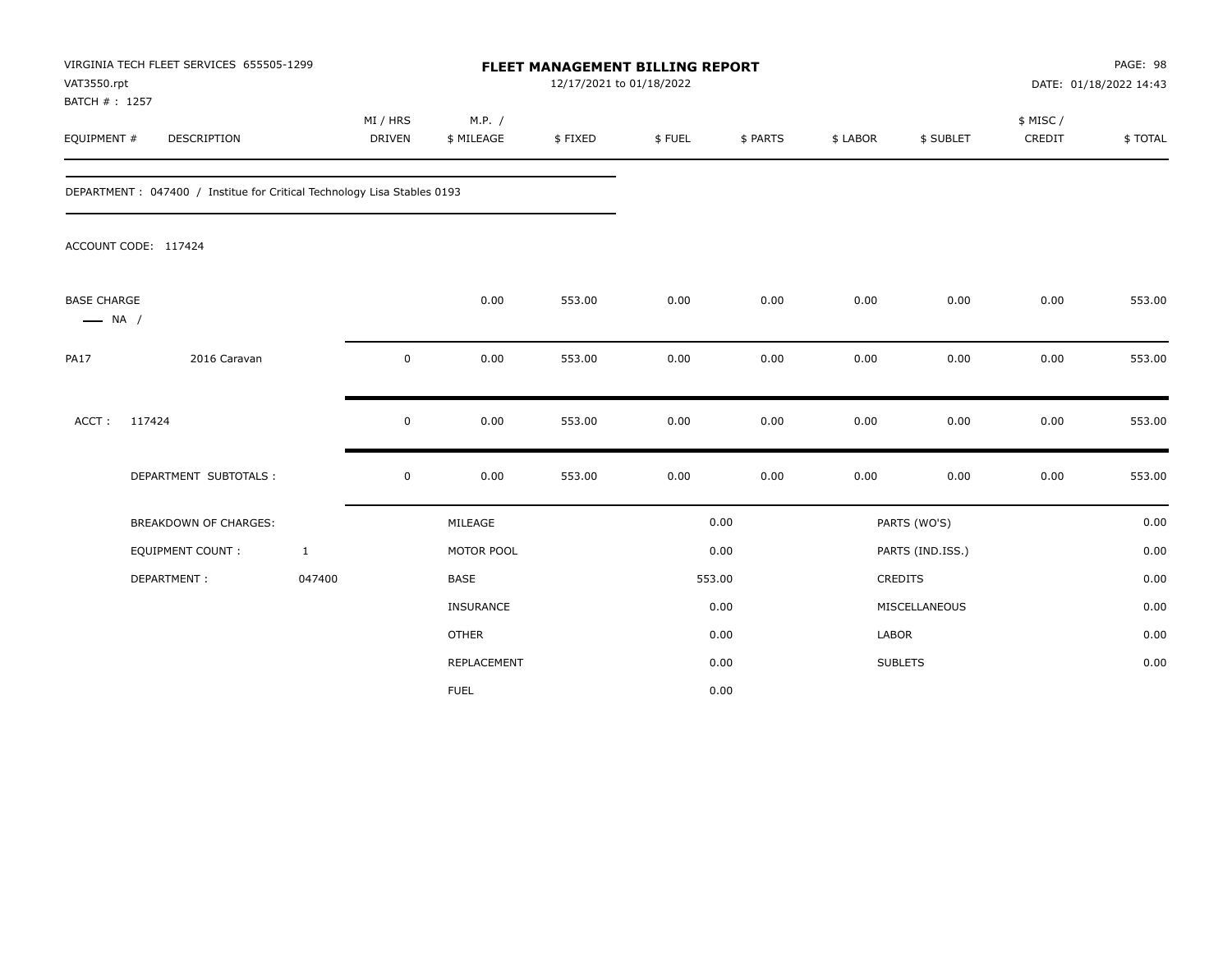| VAT3550.rpt<br>BATCH #: 1257 | VIRGINIA TECH FLEET SERVICES 655505-1299                      |                           | PAGE: 99<br>DATE: 01/18/2022 14:43 |         |        |          |          |           |                     |         |
|------------------------------|---------------------------------------------------------------|---------------------------|------------------------------------|---------|--------|----------|----------|-----------|---------------------|---------|
| EQUIPMENT #                  | DESCRIPTION                                                   | MI / HRS<br><b>DRIVEN</b> | M.P. /<br>\$ MILEAGE               | \$FIXED | \$FUEL | \$ PARTS | \$ LABOR | \$ SUBLET | \$ MISC /<br>CREDIT | \$TOTAL |
|                              | DEPARTMENT : 047404 / ICTAS-MAAP Initiative Lisa Stables 0193 |                           |                                    |         |        |          |          |           |                     |         |
| ACCOUNT CODE: 235187         |                                                               |                           |                                    |         |        |          |          |           |                     |         |
| $\longrightarrow$ NA /       | FUEL - U / 29.1 / 12 - 01/14/2022                             |                           | 0.00                               | 0.00    | 75.58  | 0.00     | 0.00     | 0.00      | 0.00                | 75.58   |
| $\longrightarrow$ NA /       | FUEL - U / 26.3 / 12 - 12/21/2021                             |                           | 0.00                               | 0.00    | 66.49  | 0.00     | 0.00     | 0.00      | 0.00                | 66.49   |
| 66974S                       | 2015 F250-4x4                                                 | 540                       | 0.00                               | 0.00    | 142.07 | 0.00     | 0.00     | 0.00      | 0.00                | 142.07  |
| $\longrightarrow$ NA /       | FUEL - U / 26.6 / 11 - 01/11/2022                             |                           | 0.00                               | 0.00    | 69.19  | 0.00     | 0.00     | 0.00      | 0.00                | 69.19   |
| $\longrightarrow$ NA /       | FUEL - U / 23.2 / CC - 12/24/2021                             |                           | 0.00                               | 0.00    | 82.51  | 0.00     | 0.00     | 0.00      | 0.00                | 82.51   |
| 74679s                       | 2018 EXPEDITION                                               | 858                       | 0.00                               | 0.00    | 151.70 | 0.00     | 0.00     | 0.00      | 0.00                | 151.70  |
| ACCT:<br>235187              |                                                               | 1,398                     | 0.00                               | 0.00    | 293.77 | 0.00     | 0.00     | 0.00      | 0.00                | 293.77  |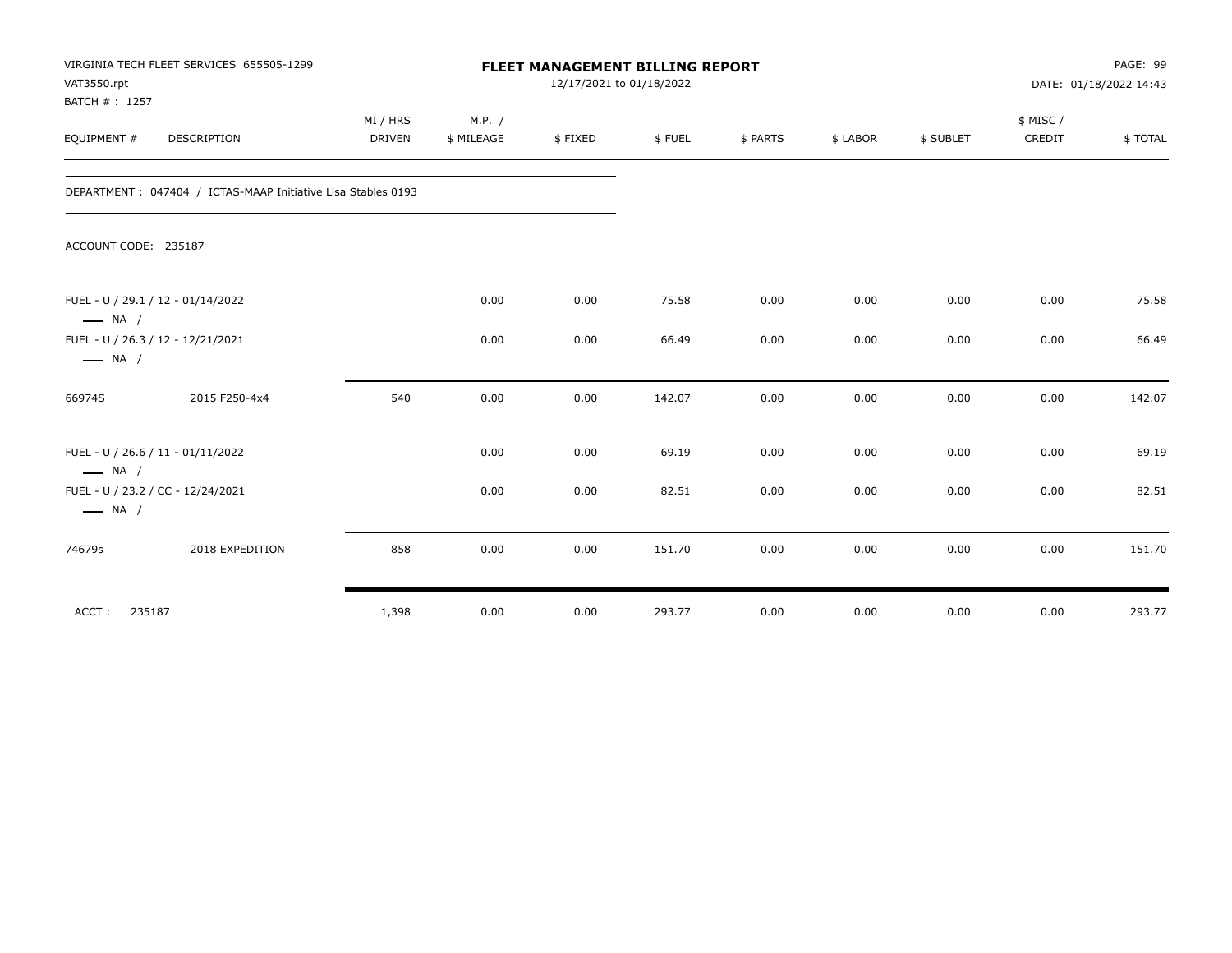| VIRGINIA TECH FLEET SERVICES 655505-1299<br>VAT3550.rpt<br>BATCH #: 1257 |                | <b>FLEET MANAGEMENT BILLING REPORT</b><br>12/17/2021 to 01/18/2022 |                      |         |        |          |          |                  |                    | PAGE: 100<br>DATE: 01/18/2022 14:43 |  |
|--------------------------------------------------------------------------|----------------|--------------------------------------------------------------------|----------------------|---------|--------|----------|----------|------------------|--------------------|-------------------------------------|--|
| EQUIPMENT #<br>DESCRIPTION                                               |                | MI / HRS<br>DRIVEN                                                 | M.P. /<br>\$ MILEAGE | \$FIXED | \$FUEL | \$ PARTS | \$ LABOR | \$ SUBLET        | \$ MISC/<br>CREDIT | \$ TOTAL                            |  |
| DEPARTMENT SUBTOTALS :                                                   |                | 1,398                                                              | 0.00                 | 0.00    | 293.77 | 0.00     | 0.00     | 0.00             | 0.00               | 293.77                              |  |
| BREAKDOWN OF CHARGES:                                                    |                |                                                                    | MILEAGE              |         |        | 0.00     |          | PARTS (WO'S)     |                    | 0.00                                |  |
| <b>EQUIPMENT COUNT:</b>                                                  | $\overline{2}$ |                                                                    | MOTOR POOL           |         |        | 0.00     |          | PARTS (IND.ISS.) |                    | 0.00                                |  |
| DEPARTMENT:                                                              | 047404         |                                                                    | BASE                 |         |        | 0.00     |          | <b>CREDITS</b>   |                    | 0.00                                |  |
|                                                                          |                |                                                                    | <b>INSURANCE</b>     |         |        | 0.00     |          | MISCELLANEOUS    |                    | 0.00                                |  |
|                                                                          |                |                                                                    | <b>OTHER</b>         |         |        | 0.00     | LABOR    |                  |                    | 0.00                                |  |
|                                                                          |                |                                                                    | REPLACEMENT          |         |        | 0.00     |          | <b>SUBLETS</b>   |                    | 0.00                                |  |
|                                                                          |                |                                                                    | <b>FUEL</b>          |         |        | 293.77   |          |                  |                    |                                     |  |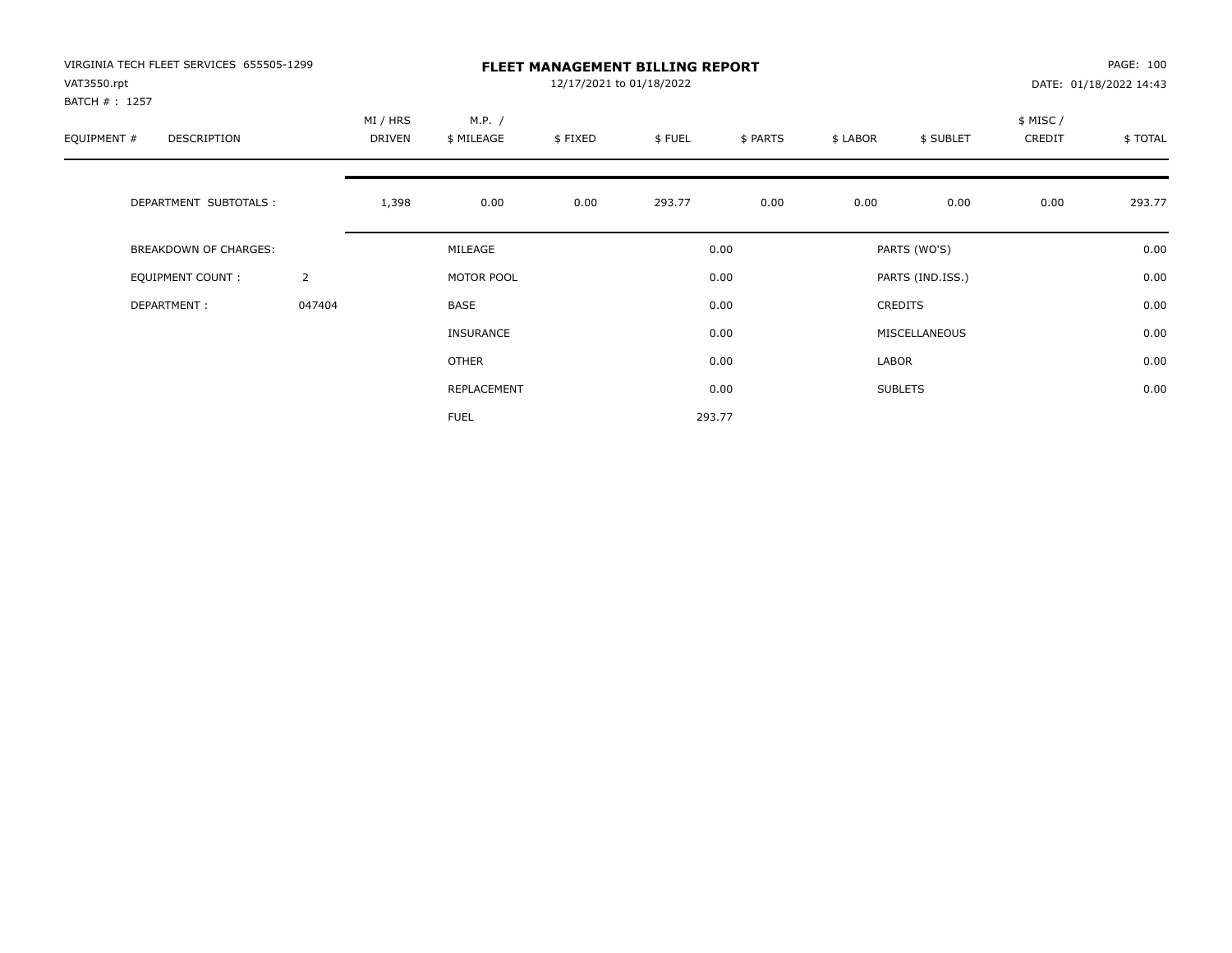| VAT3550.rpt                                                 | VIRGINIA TECH FLEET SERVICES 655505-1299                                   |                           |                      |          | <b>FLEET MANAGEMENT BILLING REPORT</b><br>12/17/2021 to 01/18/2022 |          |          |           |                     | PAGE: 101<br>DATE: 01/18/2022 14:43 |
|-------------------------------------------------------------|----------------------------------------------------------------------------|---------------------------|----------------------|----------|--------------------------------------------------------------------|----------|----------|-----------|---------------------|-------------------------------------|
| BATCH # : 1257<br>EQUIPMENT #                               | <b>DESCRIPTION</b>                                                         | MI / HRS<br><b>DRIVEN</b> | M.P. /<br>\$ MILEAGE | \$FIXED  | \$FUEL                                                             | \$ PARTS | \$ LABOR | \$ SUBLET | \$ MISC /<br>CREDIT | \$TOTAL                             |
|                                                             | DEPARTMENT : 048100 / Environmental Health & Safety Michelle Van Dyke 0523 |                           |                      |          |                                                                    |          |          |           |                     |                                     |
| ACCOUNT CODE: 115135                                        |                                                                            |                           |                      |          |                                                                    |          |          |           |                     |                                     |
| <b>BASE CHARGE</b><br>$\longrightarrow$ NA /                |                                                                            |                           | 0.00                 | 483.00   | 0.00                                                               | 0.00     | 0.00     | 0.00      | 0.00                | 483.00                              |
| <b>PA59</b>                                                 | 2016 IMPALA                                                                | 20                        | 0.00                 | 483.00   | 0.00                                                               | 0.00     | 0.00     | 0.00      | 0.00                | 483.00                              |
| ACCT: 115135                                                |                                                                            | 20                        | 0.00                 | 483.00   | 0.00                                                               | 0.00     | 0.00     | 0.00      | 0.00                | 483.00                              |
| ACCOUNT CODE: 115136                                        |                                                                            |                           |                      |          |                                                                    |          |          |           |                     |                                     |
| <b>BASE CHARGE</b><br>$\longrightarrow$ NA /                |                                                                            |                           | 0.00                 | 502.00   | 0.00                                                               | 0.00     | 0.00     | 0.00      | 0.00                | 502.00                              |
| <b>PA12</b>                                                 | 2013 F250                                                                  | 21                        | 0.00                 | 502.00   | 0.00                                                               | 0.00     | 0.00     | 0.00      | 0.00                | 502.00                              |
| FUEL - U / 30.6 / 11 - 12/20/2021<br>$\longrightarrow$ NA / |                                                                            |                           | 0.00                 | 0.00     | 77.39                                                              | 0.00     | 0.00     | 0.00      | 0.00                | 77.39                               |
| <b>BASE CHARGE</b><br>$\longrightarrow$ NA /                |                                                                            |                           | 0.00                 | 600.00   | 0.00                                                               | 0.00     | 0.00     | 0.00      | 0.00                | 600.00                              |
| <b>PA73</b>                                                 | 2012 E350                                                                  | 67                        | 0.00                 | 600.00   | 77.39                                                              | 0.00     | 0.00     | 0.00      | 0.00                | 677.39                              |
| ACCT: 115136                                                |                                                                            | 88                        | 0.00                 | 1,102.00 | 77.39                                                              | 0.00     | 0.00     | 0.00      | 0.00                | 1,179.39                            |

ACCOUNT CODE: 121737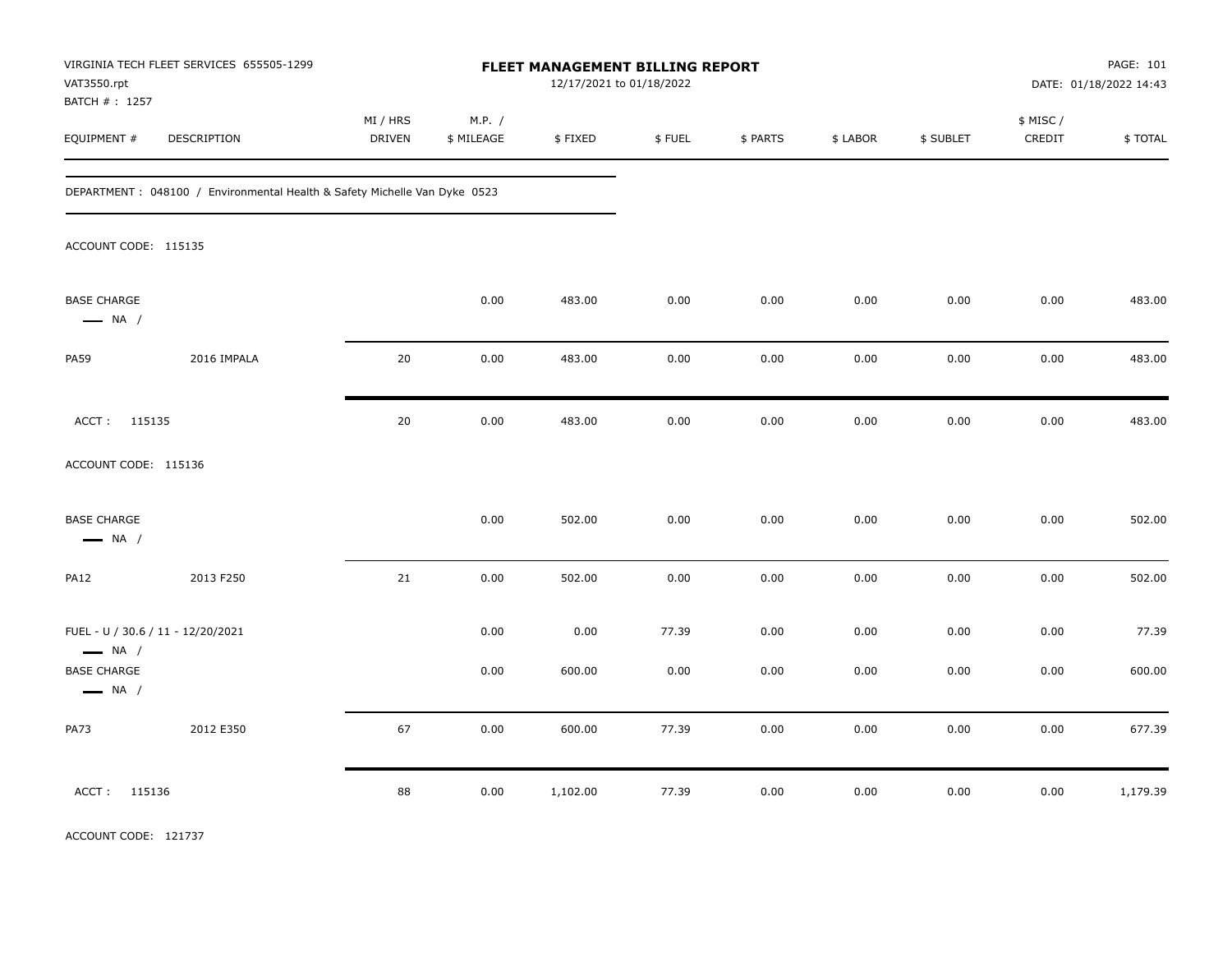| VAT3550.rpt<br>BATCH #: 1257                 | VIRGINIA TECH FLEET SERVICES 655505-1299                                  |                           |                      | FLEET MANAGEMENT BILLING REPORT<br>12/17/2021 to 01/18/2022 |        |          |          |           |                    | PAGE: 102<br>DATE: 01/18/2022 14:43 |
|----------------------------------------------|---------------------------------------------------------------------------|---------------------------|----------------------|-------------------------------------------------------------|--------|----------|----------|-----------|--------------------|-------------------------------------|
| EQUIPMENT #                                  | <b>DESCRIPTION</b>                                                        | MI / HRS<br><b>DRIVEN</b> | M.P. /<br>\$ MILEAGE | \$FIXED                                                     | \$FUEL | \$ PARTS | \$ LABOR | \$ SUBLET | \$ MISC/<br>CREDIT | \$TOTAL                             |
|                                              | DEPARTMENT: 048100 / Environmental Health & Safety Michelle Van Dyke 0523 |                           |                      |                                                             |        |          |          |           |                    |                                     |
| $\longrightarrow$ NA /                       | FUEL - U / 14.9 / 11 - 12/21/2021                                         |                           | 0.00                 | 0.00                                                        | 37.62  | 0.00     | 0.00     | 0.00      | 0.00               | 37.62                               |
| 47540S                                       | 2002 Caravan                                                              | 224                       | 0.00                 | 0.00                                                        | 37.62  | 0.00     | 0.00     | 0.00      | 0.00               | 37.62                               |
| $\longrightarrow$ NA /                       | FUEL - U / 23.0 / 12 - 12/20/2021                                         |                           | 0.00                 | 0.00                                                        | 58.14  | 0.00     | 0.00     | 0.00      | 0.00               | 58.14                               |
| Esafety                                      | <b>2004 CANS</b>                                                          | $\mathsf 0$               | 0.00                 | 0.00                                                        | 58.14  | 0.00     | 0.00     | 0.00      | 0.00               | 58.14                               |
| <b>BASE CHARGE</b><br>$\longrightarrow$ NA / |                                                                           |                           | 0.00                 | 502.00                                                      | 0.00   | 0.00     | 0.00     | 0.00      | 0.00               | 502.00                              |
| <b>PA32</b>                                  | 2007 SIERRA                                                               | 26                        | 0.00                 | 502.00                                                      | 0.00   | 0.00     | 0.00     | 0.00      | 0.00               | 502.00                              |
| <b>BASE CHARGE</b><br>$\longrightarrow$ NA / |                                                                           |                           | 0.00                 | 483.00                                                      | 0.00   | 0.00     | 0.00     | 0.00      | 0.00               | 483.00                              |
| <b>PA33</b>                                  | 2014 IMPALA                                                               | 74                        | 0.00                 | 483.00                                                      | 0.00   | 0.00     | 0.00     | 0.00      | 0.00               | 483.00                              |
| ACCT: 121737                                 |                                                                           | 324                       | 0.00                 | 985.00                                                      | 95.76  | 0.00     | 0.00     | 0.00      | 0.00               | 1,080.76                            |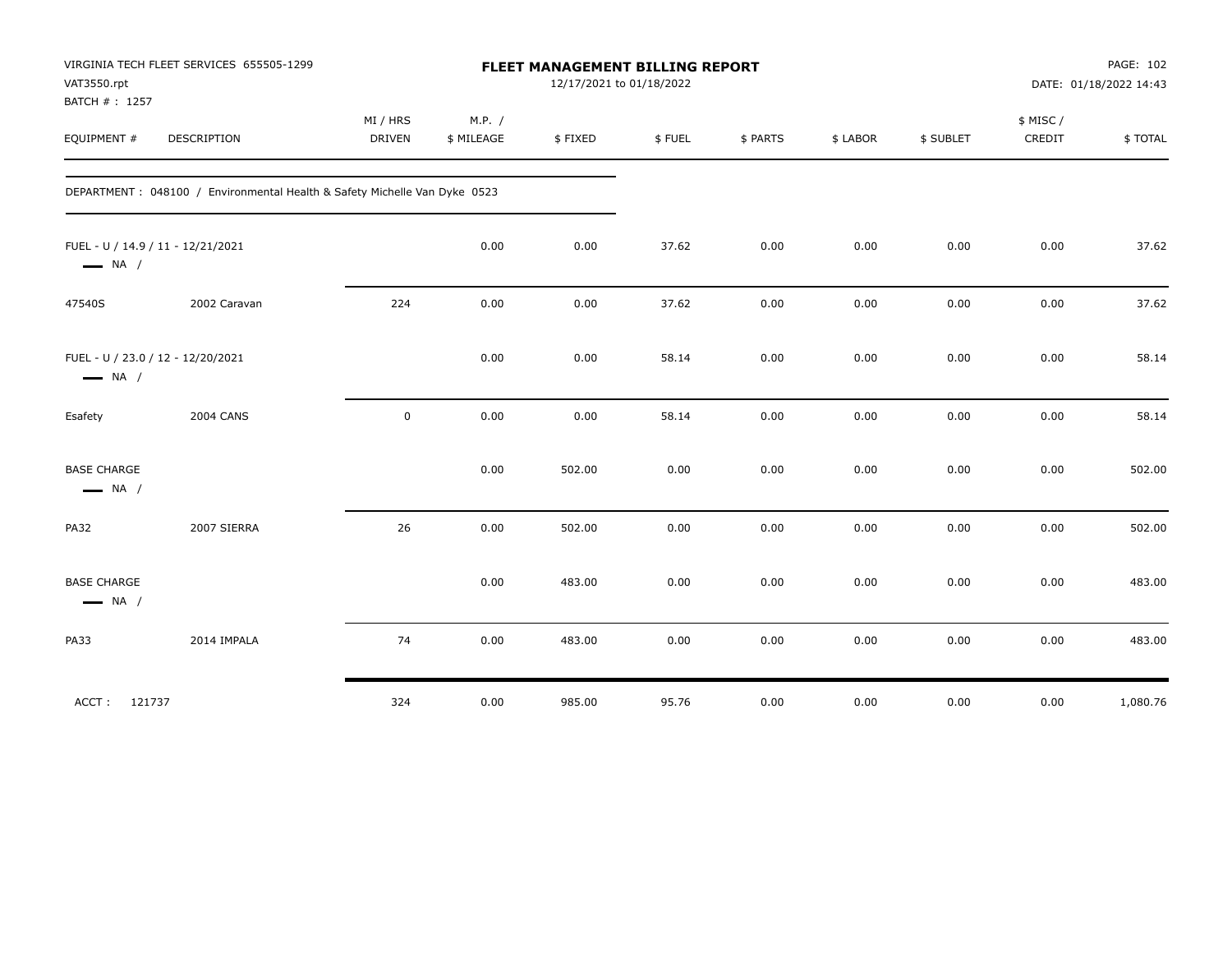| VIRGINIA TECH FLEET SERVICES 655505-1299<br>VAT3550.rpt<br>BATCH # : 1257 |                | <b>FLEET MANAGEMENT BILLING REPORT</b><br>12/17/2021 to 01/18/2022 |                      |          |          |          |          |                  |                     | PAGE: 103<br>DATE: 01/18/2022 14:43 |  |
|---------------------------------------------------------------------------|----------------|--------------------------------------------------------------------|----------------------|----------|----------|----------|----------|------------------|---------------------|-------------------------------------|--|
| EQUIPMENT #<br>DESCRIPTION                                                |                | MI / HRS<br>DRIVEN                                                 | M.P. /<br>\$ MILEAGE | \$FIXED  | \$FUEL   | \$ PARTS | \$ LABOR | \$ SUBLET        | \$ MISC /<br>CREDIT | \$TOTAL                             |  |
| DEPARTMENT SUBTOTALS :                                                    |                | 432                                                                | 0.00                 | 2,570.00 | 173.15   | 0.00     | 0.00     | 0.00             | 0.00                | 2,743.15                            |  |
| <b>BREAKDOWN OF CHARGES:</b>                                              |                |                                                                    | MILEAGE              |          |          | 0.00     |          | PARTS (WO'S)     |                     | 0.00                                |  |
| EQUIPMENT COUNT:                                                          | $\overline{7}$ |                                                                    | MOTOR POOL           |          |          | 0.00     |          | PARTS (IND.ISS.) |                     | 0.00                                |  |
| DEPARTMENT:                                                               | 048100         |                                                                    | <b>BASE</b>          |          | 2,570.00 |          |          | <b>CREDITS</b>   |                     | 0.00                                |  |
|                                                                           |                |                                                                    | INSURANCE            |          |          | 0.00     |          | MISCELLANEOUS    |                     | 0.00                                |  |
|                                                                           |                |                                                                    | <b>OTHER</b>         |          |          | 0.00     | LABOR    |                  |                     | 0.00                                |  |
|                                                                           |                |                                                                    | <b>REPLACEMENT</b>   |          |          | 0.00     |          | <b>SUBLETS</b>   |                     | 0.00                                |  |
|                                                                           |                |                                                                    | <b>FUEL</b>          |          |          | 173.15   |          |                  |                     |                                     |  |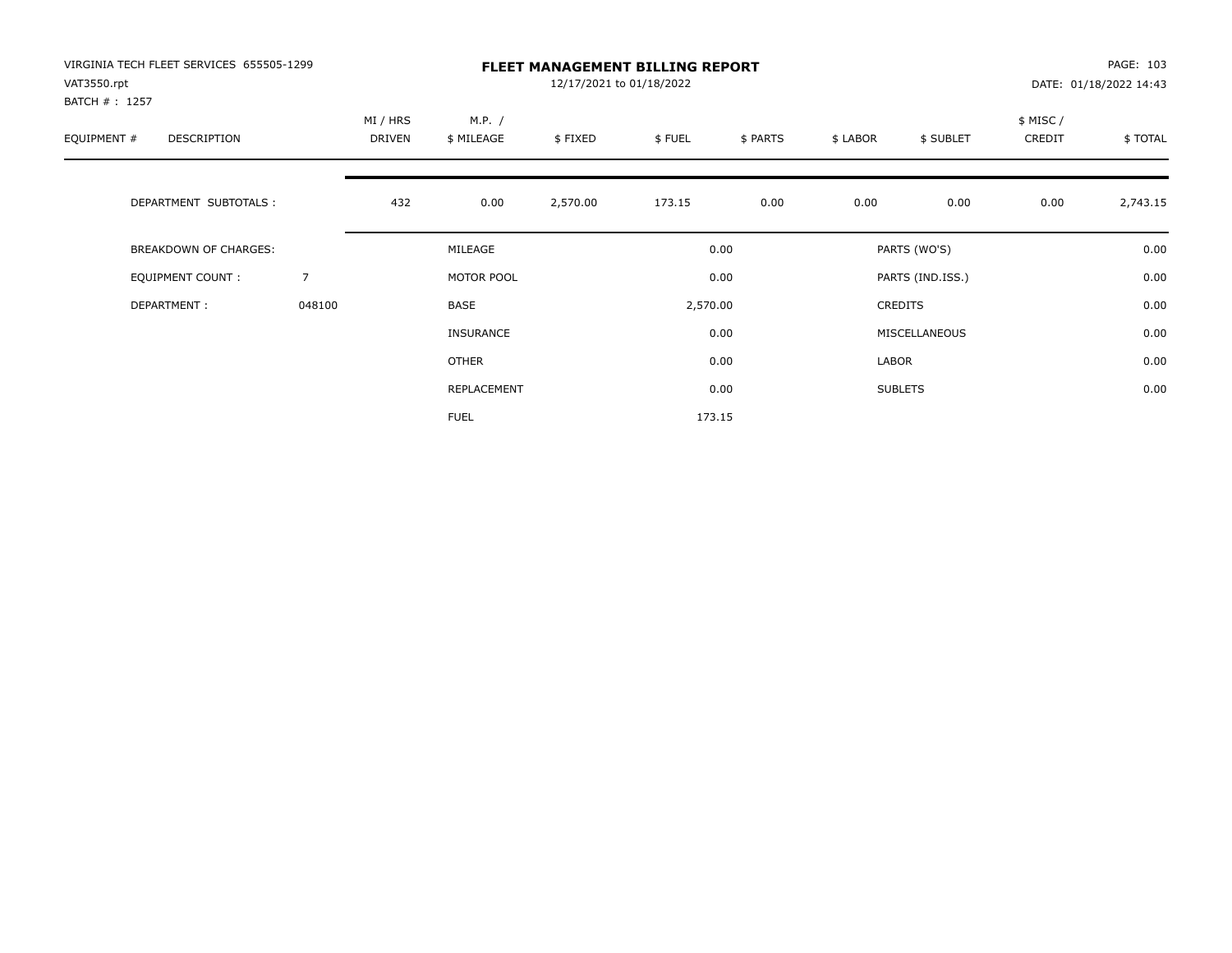| VAT3550.rpt<br>BATCH #: 1257 | VIRGINIA TECH FLEET SERVICES 655505-1299                    |                           | FLEET MANAGEMENT BILLING REPORT<br>12/17/2021 to 01/18/2022 |         |        |          |          |           |                     |          |
|------------------------------|-------------------------------------------------------------|---------------------------|-------------------------------------------------------------|---------|--------|----------|----------|-----------|---------------------|----------|
| EQUIPMENT #                  | <b>DESCRIPTION</b>                                          | MI / HRS<br><b>DRIVEN</b> | M.P. /<br>\$ MILEAGE                                        | \$FIXED | \$FUEL | \$ PARTS | \$ LABOR | \$ SUBLET | \$ MISC /<br>CREDIT | \$ TOTAL |
|                              | DEPARTMENT: 048500 / EMERGENCY MANAGEMENT Bobbi Meyers 0195 |                           |                                                             |         |        |          |          |           |                     |          |
| ACCOUNT CODE: 116942         |                                                             |                           |                                                             |         |        |          |          |           |                     |          |
| $\longrightarrow$ NA /       | FUEL - U / 15.1 / 12 - 01/10/2022                           |                           | 0.00                                                        | 0.00    | 39.31  | 0.00     | 0.00     | 0.00      | 0.00                | 39.31    |
| $\longrightarrow$ NA /       | FUEL - U / 16.1 / 11 - 12/16/2021                           |                           | 0.00                                                        | 0.00    | 42.91  | 0.00     | 0.00     | 0.00      | 0.00                | 42.91    |
| $\longrightarrow$ NA /       | FUEL - U / 16.1 / 11 - 12/30/2021                           |                           | 0.00                                                        | 0.00    | 40.68  | 0.00     | 0.00     | 0.00      | 0.00                | 40.68    |
| 69992s                       | 2017 EXPLORER                                               | 938                       | 0.00                                                        | 0.00    | 122.90 | 0.00     | 0.00     | 0.00      | 0.00                | 122.90   |
| $\longrightarrow$ NA /       | FUEL - U / 8.8 / 11 - 01/03/2022                            |                           | 0.00                                                        | 0.00    | 22.29  | 0.00     | 0.00     | 0.00      | 0.00                | 22.29    |
| 79449S                       | 2020 EXPLORER                                               | 151                       | 0.00                                                        | 0.00    | 22.29  | 0.00     | 0.00     | 0.00      | 0.00                | 22.29    |
| ACCT: 116942                 |                                                             | 1,089                     | 0.00                                                        | 0.00    | 145.19 | 0.00     | 0.00     | 0.00      | 0.00                | 145.19   |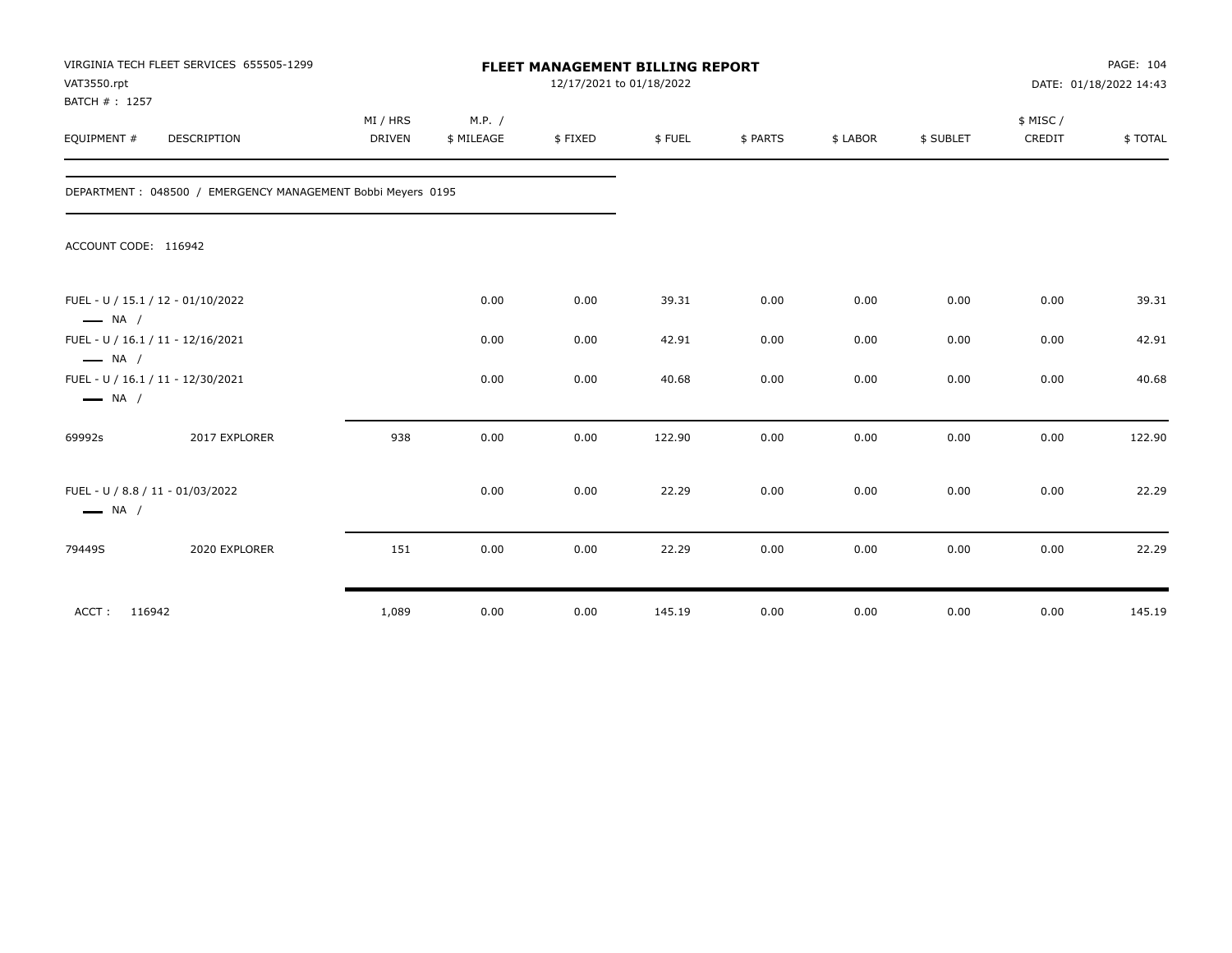| VIRGINIA TECH FLEET SERVICES 655505-1299<br>VAT3550.rpt<br>BATCH #: 1257 |                | <b>FLEET MANAGEMENT BILLING REPORT</b><br>12/17/2021 to 01/18/2022 |                      |         |        |          |          |                  |                     | PAGE: 105<br>DATE: 01/18/2022 14:43 |  |
|--------------------------------------------------------------------------|----------------|--------------------------------------------------------------------|----------------------|---------|--------|----------|----------|------------------|---------------------|-------------------------------------|--|
| EQUIPMENT #<br><b>DESCRIPTION</b>                                        |                | MI / HRS<br>DRIVEN                                                 | M.P. /<br>\$ MILEAGE | \$FIXED | \$FUEL | \$ PARTS | \$ LABOR | \$ SUBLET        | \$ MISC /<br>CREDIT | \$TOTAL                             |  |
| DEPARTMENT SUBTOTALS :                                                   |                | 1,089                                                              | 0.00                 | 0.00    | 145.19 | 0.00     | 0.00     | 0.00             | 0.00                | 145.19                              |  |
| <b>BREAKDOWN OF CHARGES:</b>                                             |                |                                                                    | MILEAGE              |         |        | 0.00     |          | PARTS (WO'S)     |                     | 0.00                                |  |
| EQUIPMENT COUNT:                                                         | $\overline{2}$ |                                                                    | MOTOR POOL           |         |        | 0.00     |          | PARTS (IND.ISS.) |                     | 0.00                                |  |
| DEPARTMENT:                                                              | 048500         |                                                                    | <b>BASE</b>          |         |        | 0.00     |          | <b>CREDITS</b>   |                     | 0.00                                |  |
|                                                                          |                |                                                                    | INSURANCE            |         |        | 0.00     |          | MISCELLANEOUS    |                     | 0.00                                |  |
|                                                                          |                |                                                                    | OTHER                |         |        | 0.00     | LABOR    |                  |                     | 0.00                                |  |
|                                                                          |                |                                                                    | REPLACEMENT          |         |        | 0.00     |          | <b>SUBLETS</b>   |                     | 0.00                                |  |
|                                                                          |                |                                                                    | <b>FUEL</b>          |         |        | 145.19   |          |                  |                     |                                     |  |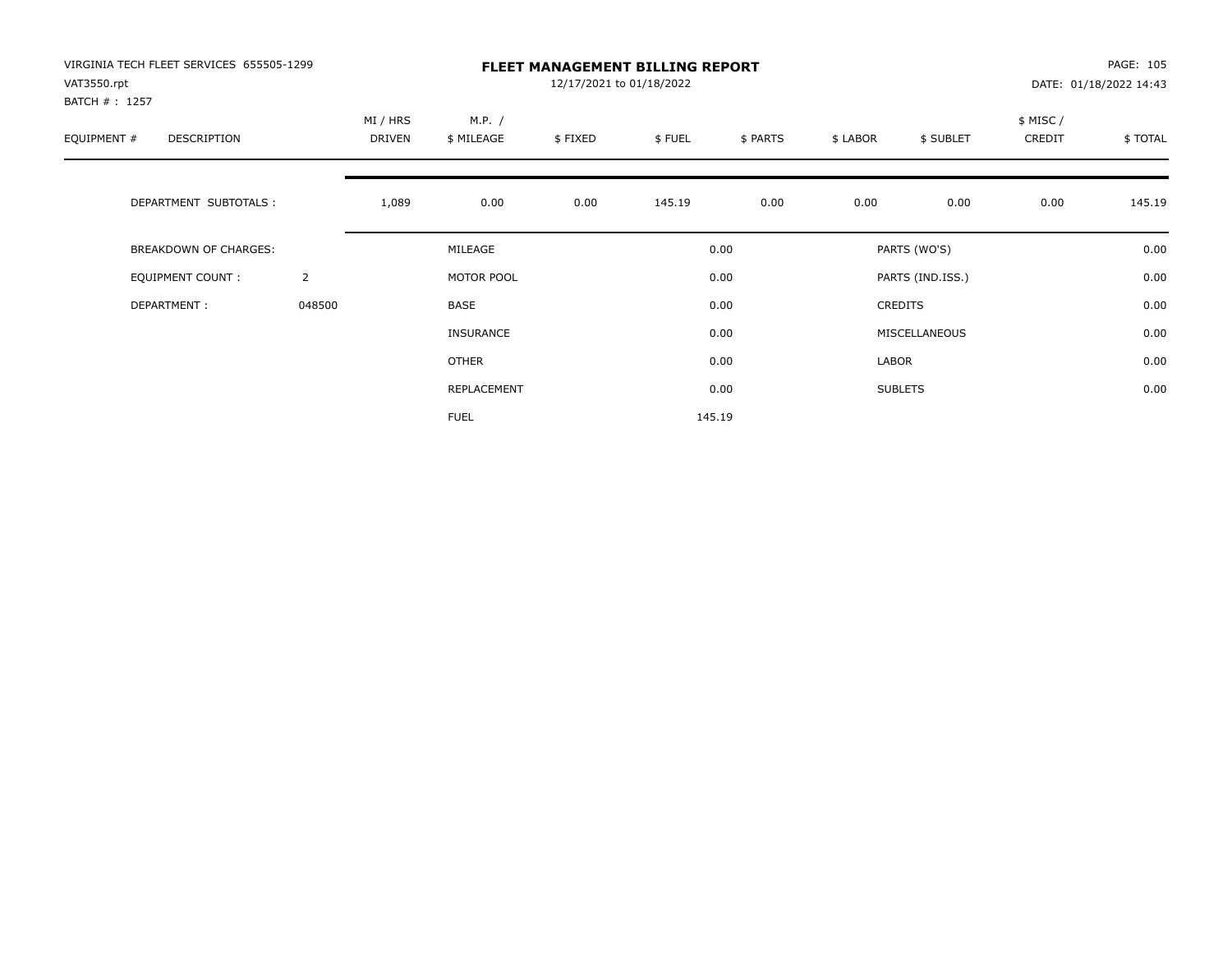| VAT3550.rpt<br>BATCH #: 1257                 | VIRGINIA TECH FLEET SERVICES 655505-1299                                    |                           |                      | FLEET MANAGEMENT BILLING REPORT | 12/17/2021 to 01/18/2022 |          |          |           |                     | PAGE: 106<br>DATE: 01/18/2022 14:43 |
|----------------------------------------------|-----------------------------------------------------------------------------|---------------------------|----------------------|---------------------------------|--------------------------|----------|----------|-----------|---------------------|-------------------------------------|
| EQUIPMENT #                                  | DESCRIPTION                                                                 | MI / HRS<br><b>DRIVEN</b> | M.P. /<br>\$ MILEAGE | \$FIXED                         | \$FUEL                   | \$ PARTS | \$ LABOR | \$ SUBLET | \$ MISC /<br>CREDIT | \$TOTAL                             |
|                                              | DEPARTMENT : 048600 / UNIV RELATIONS Business Service Ctr Wynoka Price 0336 |                           |                      |                                 |                          |          |          |           |                     |                                     |
| ACCOUNT CODE: 121707                         |                                                                             |                           |                      |                                 |                          |          |          |           |                     |                                     |
| <b>BASE CHARGE</b><br>$\longrightarrow$ NA / |                                                                             |                           | 0.00                 | 553.00                          | 0.00                     | 0.00     | 0.00     | 0.00      | 0.00                | 553.00                              |
| <b>PA28</b>                                  | 2013 Caravan                                                                | 363                       | 0.00                 | 553.00                          | 0.00                     | 0.00     | 0.00     | 0.00      | 0.00                | 553.00                              |
| 121707<br>ACCT:                              |                                                                             | 363                       | 0.00                 | 553.00                          | 0.00                     | 0.00     | 0.00     | 0.00      | 0.00                | 553.00                              |
| ACCOUNT CODE: 887100                         |                                                                             |                           |                      |                                 |                          |          |          |           |                     |                                     |
| $\longrightarrow$ NA /                       | FUEL - U / 106.1 / CC - 12/24/2021                                          |                           | 0.00                 | 0.00                            | 338.29                   | 0.00     | 0.00     | 0.00      | 0.00                | 338.29                              |
| <b>VBR6603</b>                               | 2013 Frontier                                                               | 736                       | 0.00                 | 0.00                            | 338.29                   | 0.00     | 0.00     | 0.00      | 0.00                | 338.29                              |
| $\longrightarrow$ NA /                       | FUEL - U / 46.6 / CC - 12/24/2021                                           |                           | 0.00                 | 0.00                            | 147.02                   | 0.00     | 0.00     | 0.00      | 0.00                | 147.02                              |
| <b>VBR6604</b>                               | 2013 ESCAPE                                                                 | 511                       | 0.00                 | 0.00                            | 147.02                   | 0.00     | 0.00     | 0.00      | 0.00                | 147.02                              |
| ACCT:<br>887100                              |                                                                             | 1,247                     | 0.00                 | 0.00                            | 485.31                   | 0.00     | 0.00     | 0.00      | 0.00                | 485.31                              |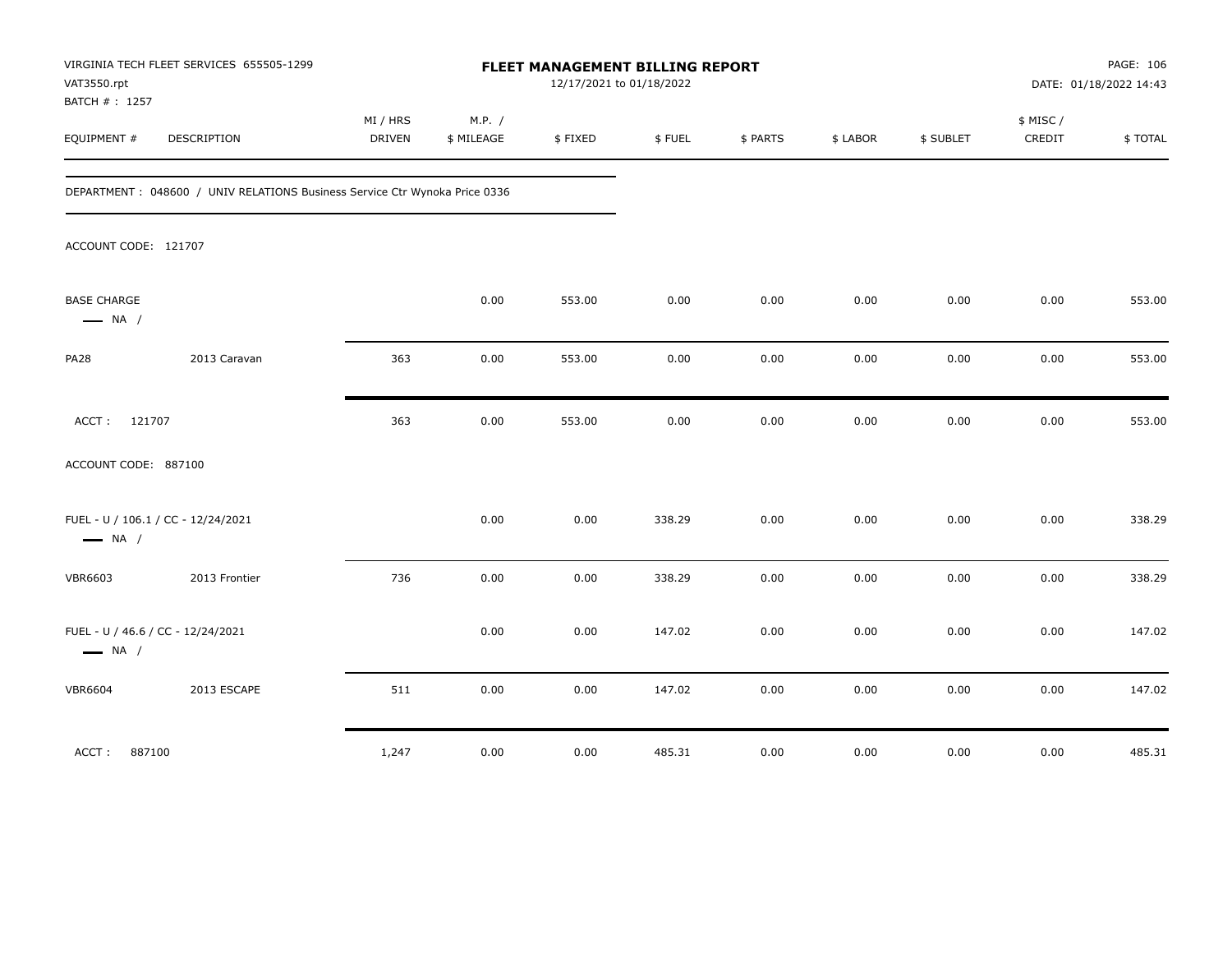| VIRGINIA TECH FLEET SERVICES 655505-1299<br>VAT3550.rpt<br>BATCH #: 1257 |        | <b>FLEET MANAGEMENT BILLING REPORT</b><br>12/17/2021 to 01/18/2022 |                      |         |        |          |          |                  |                     | PAGE: 107<br>DATE: 01/18/2022 14:43 |  |
|--------------------------------------------------------------------------|--------|--------------------------------------------------------------------|----------------------|---------|--------|----------|----------|------------------|---------------------|-------------------------------------|--|
| EQUIPMENT #<br>DESCRIPTION                                               |        | MI / HRS<br>DRIVEN                                                 | M.P. /<br>\$ MILEAGE | \$FIXED | \$FUEL | \$ PARTS | \$ LABOR | \$ SUBLET        | \$ MISC /<br>CREDIT | \$TOTAL                             |  |
| DEPARTMENT SUBTOTALS :                                                   |        | 1,610                                                              | 0.00                 | 553.00  | 485.31 | 0.00     | 0.00     | 0.00             | 0.00                | 1,038.31                            |  |
| BREAKDOWN OF CHARGES:                                                    |        |                                                                    | MILEAGE              |         |        | 0.00     |          | PARTS (WO'S)     |                     | 0.00                                |  |
| <b>EQUIPMENT COUNT:</b>                                                  | 3      |                                                                    | MOTOR POOL           |         |        | 0.00     |          | PARTS (IND.ISS.) |                     | 0.00                                |  |
| DEPARTMENT:                                                              | 048600 |                                                                    | BASE                 |         |        | 553.00   |          | <b>CREDITS</b>   |                     | 0.00                                |  |
|                                                                          |        |                                                                    | <b>INSURANCE</b>     |         |        | 0.00     |          | MISCELLANEOUS    |                     | 0.00                                |  |
|                                                                          |        |                                                                    | OTHER                |         |        | 0.00     | LABOR    |                  |                     | 0.00                                |  |
|                                                                          |        |                                                                    | REPLACEMENT          |         |        | 0.00     |          | <b>SUBLETS</b>   |                     | 0.00                                |  |
|                                                                          |        |                                                                    | <b>FUEL</b>          |         |        | 485.31   |          |                  |                     |                                     |  |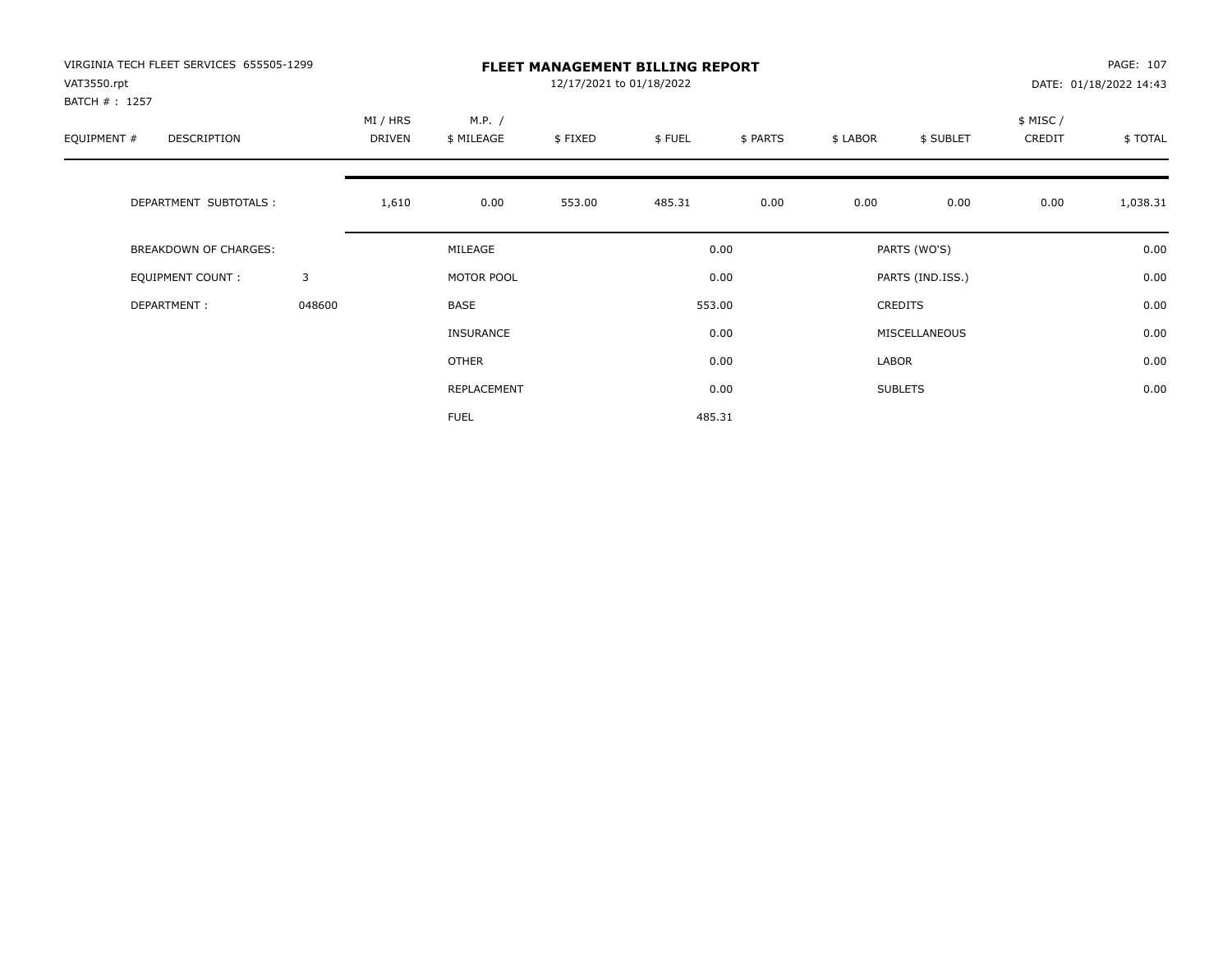| VAT3550.rpt                   | VIRGINIA TECH FLEET SERVICES 655505-1299                               |                |                    |                      | FLEET MANAGEMENT BILLING REPORT<br>12/17/2021 to 01/18/2022 |        |          |          |                  |                     | PAGE: 108<br>DATE: 01/18/2022 14:43 |
|-------------------------------|------------------------------------------------------------------------|----------------|--------------------|----------------------|-------------------------------------------------------------|--------|----------|----------|------------------|---------------------|-------------------------------------|
| BATCH # : 1257<br>EQUIPMENT # | DESCRIPTION                                                            |                | MI / HRS<br>DRIVEN | M.P. /<br>\$ MILEAGE | \$FIXED                                                     | \$FUEL | \$ PARTS | \$ LABOR | \$ SUBLET        | \$ MISC /<br>CREDIT | \$TOTAL                             |
|                               | DEPARTMENT : 049000 / FS-AVP/Chief Facilities Office Renae Criner 0529 |                |                    |                      |                                                             |        |          |          |                  |                     |                                     |
|                               | ACCOUNT CODE: 121771                                                   |                |                    |                      |                                                             |        |          |          |                  |                     |                                     |
| $\longrightarrow$ NA /        | FUEL - U / 15.7 / 11 - 12/20/2021                                      |                |                    | 0.00                 | 0.00                                                        | 39.59  | 0.00     | 0.00     | 0.00             | 0.00                | 39.59                               |
| 76268s                        | 2019 EXPLORER                                                          |                | 113                | 0.00                 | 0.00                                                        | 39.59  | 0.00     | 0.00     | 0.00             | 0.00                | 39.59                               |
| $\longrightarrow$ NA /        | FUEL - U / 16.8 / 12 - 01/05/2022                                      |                |                    | 0.00                 | 0.00                                                        | 42.55  | 0.00     | 0.00     | 0.00             | 0.00                | 42.55                               |
| 80210s                        | 2020 EXPLORER                                                          |                | 678                | 0.00                 | 0.00                                                        | 42.55  | 0.00     | 0.00     | 0.00             | 0.00                | 42.55                               |
| ACCT:                         | 121771                                                                 |                | 791                | 0.00                 | 0.00                                                        | 82.14  | 0.00     | 0.00     | 0.00             | 0.00                | 82.14                               |
|                               | DEPARTMENT SUBTOTALS :                                                 |                | 791                | 0.00                 | 0.00                                                        | 82.14  | 0.00     | 0.00     | 0.00             | 0.00                | 82.14                               |
|                               | BREAKDOWN OF CHARGES:                                                  |                |                    | MILEAGE              |                                                             |        | 0.00     |          | PARTS (WO'S)     |                     | 0.00                                |
|                               | <b>EQUIPMENT COUNT:</b>                                                | $\overline{2}$ |                    | MOTOR POOL           |                                                             |        | 0.00     |          | PARTS (IND.ISS.) |                     | 0.00                                |
|                               | DEPARTMENT:                                                            | 049000         |                    | <b>BASE</b>          |                                                             |        | 0.00     |          | CREDITS          |                     | 0.00                                |
|                               |                                                                        |                |                    | INSURANCE            |                                                             |        | 0.00     |          | MISCELLANEOUS    |                     | 0.00                                |
|                               |                                                                        |                |                    | <b>OTHER</b>         |                                                             |        | 0.00     | LABOR    |                  |                     | 0.00                                |
|                               |                                                                        |                |                    | REPLACEMENT          |                                                             |        | 0.00     |          | <b>SUBLETS</b>   |                     | 0.00                                |
|                               |                                                                        |                |                    | <b>FUEL</b>          |                                                             |        | 82.14    |          |                  |                     |                                     |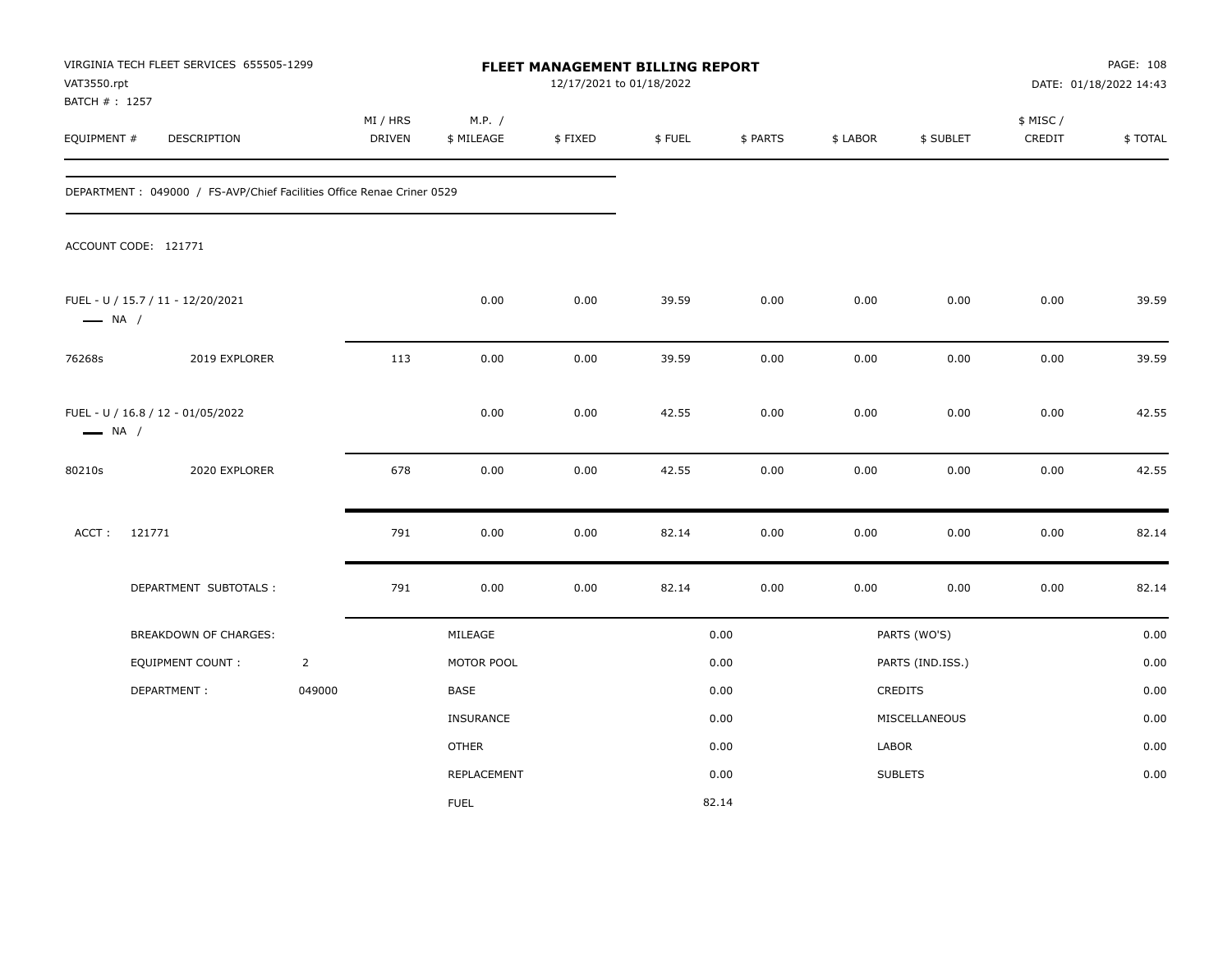| VAT3550.rpt<br>BATCH # : 1257                              | VIRGINIA TECH FLEET SERVICES 655505-1299                       |                           |                      | FLEET MANAGEMENT BILLING REPORT<br>12/17/2021 to 01/18/2022 |        |          |          |           |                     | PAGE: 109<br>DATE: 01/18/2022 14:43 |
|------------------------------------------------------------|----------------------------------------------------------------|---------------------------|----------------------|-------------------------------------------------------------|--------|----------|----------|-----------|---------------------|-------------------------------------|
| EQUIPMENT #                                                | DESCRIPTION                                                    | MI / HRS<br><b>DRIVEN</b> | M.P. /<br>\$ MILEAGE | \$FIXED                                                     | \$FUEL | \$ PARTS | \$ LABOR | \$ SUBLET | \$ MISC /<br>CREDIT | \$TOTAL                             |
|                                                            | DEPARTMENT : 050000 / FS- CUSTODIAL Services Renae Criner 0529 |                           |                      |                                                             |        |          |          |           |                     |                                     |
| ACCOUNT CODE: 121774                                       |                                                                |                           |                      |                                                             |        |          |          |           |                     |                                     |
| $\longrightarrow$ NA /                                     | FUEL - U / 26.7 / 12 - 01/12/2022                              |                           | 0.00                 | 0.00                                                        | 69.32  | 0.00     | 0.00     | 0.00      | 0.00                | 69.32                               |
| 48539S                                                     | 2003 SAVANA                                                    | 170                       | 0.00                 | 0.00                                                        | 69.32  | 0.00     | 0.00     | 0.00      | 0.00                | 69.32                               |
| $\longrightarrow$ NA /                                     | FUEL - U / 21.9 / 11 - 12/20/2021                              |                           | 0.00                 | 0.00                                                        | 55.31  | 0.00     | 0.00     | 0.00      | 0.00                | 55.31                               |
| 55245S                                                     | 2007 Express 2500                                              | 123                       | 0.00                 | 0.00                                                        | 55.31  | 0.00     | 0.00     | 0.00      | 0.00                | 55.31                               |
| $\longrightarrow$ NA /                                     | FUEL - U / 15.0 / 11 - 01/12/2022                              |                           | 0.00                 | 0.00                                                        | 39.00  | 0.00     | 0.00     | 0.00      | 0.00                | 39.00                               |
| 77306s                                                     | 2019 Caravan                                                   | 134                       | 0.00                 | 0.00                                                        | 39.00  | 0.00     | 0.00     | 0.00      | 0.00                | 39.00                               |
| FUEL - U / 5.0 / 11 - 01/07/2022<br>$\longrightarrow$ NA / |                                                                |                           | 0.00                 | 0.00                                                        | 13.00  | 0.00     | 0.00     | 0.00      | 0.00                | 13.00                               |
| FUEL - U / 8.0 / 11 - 01/07/2022<br>$\longrightarrow$ NA / |                                                                |                           | 0.00                 | 0.00                                                        | 20.80  | 0.00     | 0.00     | 0.00      | 0.00                | 20.80                               |
| $\longrightarrow$ NA /                                     | FUEL - U / 10.0 / 11 - 01/16/2022                              |                           | 0.00                 | 0.00                                                        | 26.00  | 0.00     | 0.00     | 0.00      | 0.00                | 26.00                               |
| $\longrightarrow$ NA /                                     | FUEL - U / 12.2 / 11 - 12/22/2021                              |                           | 0.00                 | 0.00                                                        | 30.76  | 0.00     | 0.00     | 0.00      | 0.00                | 30.76                               |
| 77307s                                                     | 2019 Frontier                                                  | 295                       | 0.00                 | 0.00                                                        | 90.56  | 0.00     | 0.00     | 0.00      | $0.00\,$            | 90.56                               |
|                                                            | FUEL - U / 13.9 / 11 - 01/12/2022                              |                           | 0.00                 | 0.00                                                        | 36.17  | 0.00     | 0.00     | 0.00      | 0.00                | 36.17                               |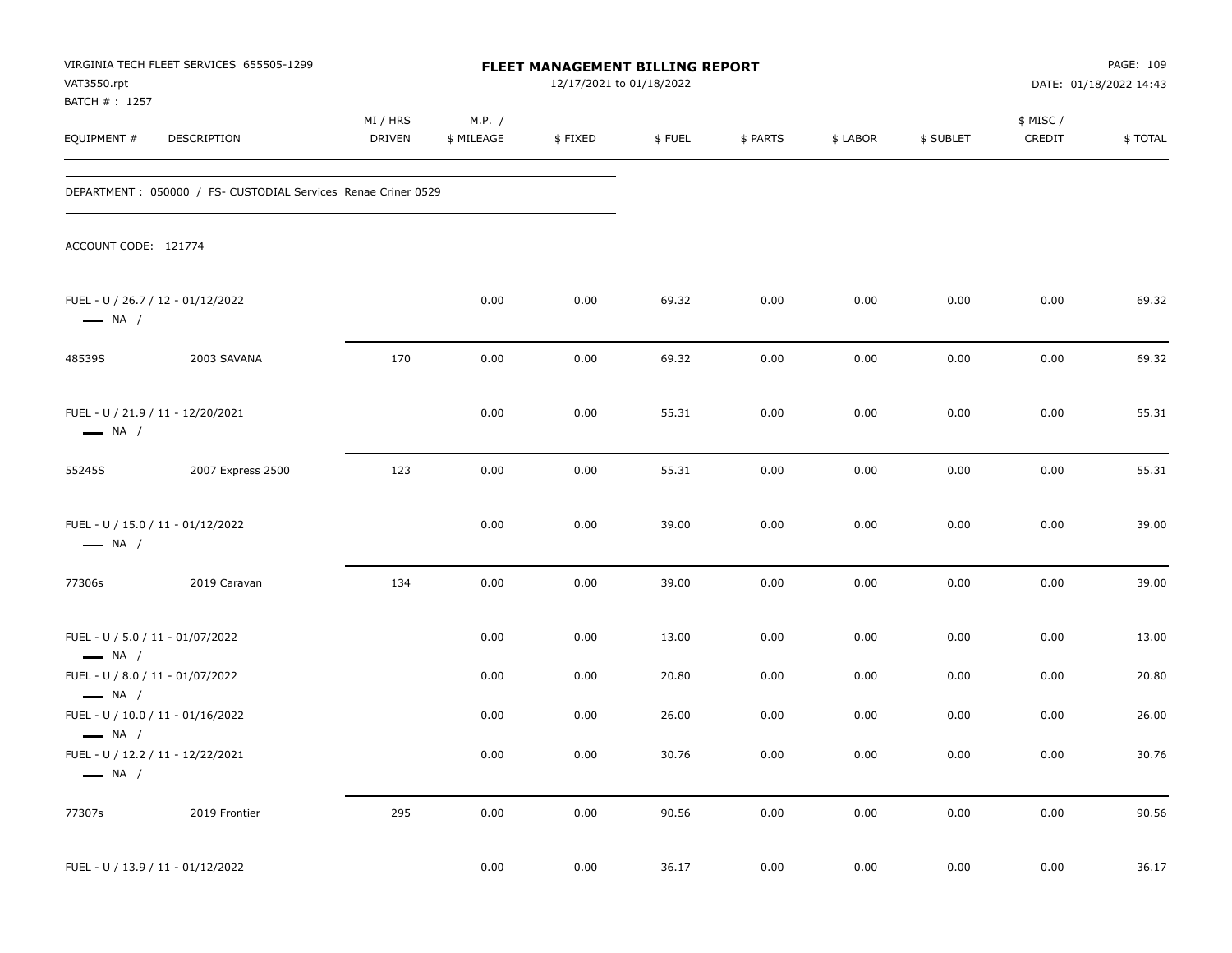| VAT3550.rpt<br>BATCH # : 1257                    | VIRGINIA TECH FLEET SERVICES 655505-1299                             |                           |                      | FLEET MANAGEMENT BILLING REPORT<br>12/17/2021 to 01/18/2022 |               |              |              |              |                     | PAGE: 110<br>DATE: 01/18/2022 14:43 |
|--------------------------------------------------|----------------------------------------------------------------------|---------------------------|----------------------|-------------------------------------------------------------|---------------|--------------|--------------|--------------|---------------------|-------------------------------------|
| EQUIPMENT #                                      | DESCRIPTION                                                          | MI / HRS<br><b>DRIVEN</b> | M.P. /<br>\$ MILEAGE | \$FIXED                                                     | \$FUEL        | \$ PARTS     | \$ LABOR     | \$ SUBLET    | \$ MISC /<br>CREDIT | \$TOTAL                             |
|                                                  | DEPARTMENT : 050000 / FS- CUSTODIAL Services Renae Criner 0529       |                           |                      |                                                             |               |              |              |              |                     |                                     |
| $\longrightarrow$ NA /<br>$\longrightarrow$ NA / | FUEL - U / 12.5 / 11 - 12/16/2021                                    |                           | 0.00                 | 0.00                                                        | 33.38         | 0.00         | 0.00         | 0.00         | 0.00                | 33.38                               |
| 77308s                                           | 2019 Frontier                                                        | 243                       | 0.00                 | 0.00                                                        | 69.55         | 0.00         | 0.00         | 0.00         | 0.00                | 69.55                               |
| $\longrightarrow$ NA /                           | FUEL - U / 10.2 / 11 - 12/21/2021                                    |                           | 0.00                 | 0.00                                                        | 25.88         | 0.00         | 0.00         | 0.00         | 0.00                | 25.88                               |
| 80226S                                           | 2021 Transit Connect                                                 | 137                       | 0.00                 | 0.00                                                        | 25.88         | 0.00         | 0.00         | 0.00         | 0.00                | 25.88                               |
| $\longrightarrow$ NA /                           | FUEL - U / 3.0 / 12 - 01/05/2022                                     |                           | 0.00                 | 0.00                                                        | 7.59          | 0.00         | 0.00         | 0.00         | 0.00                | 7.59                                |
| EGUV076                                          | 2017 WORKMAN                                                         | $\mathbf 0$               | 0.00                 | 0.00                                                        | 7.59          | 0.00         | 0.00         | 0.00         | 0.00                | 7.59                                |
| $\longrightarrow$ NA /                           | FUEL - U / 2.1 / 11 - 01/05/2022<br>FUEL - U / 5.5 / 11 - 01/05/2022 |                           | 0.00<br>0.00         | 0.00<br>0.00                                                | 5.21<br>13.81 | 0.00<br>0.00 | 0.00<br>0.00 | 0.00<br>0.00 | 0.00<br>0.00        | 5.21<br>13.81                       |
| $\longrightarrow$ NA /                           |                                                                      |                           |                      |                                                             |               |              |              |              |                     |                                     |
| EGUV089                                          | 2022 GATOR                                                           | 41                        | 0.00                 | 0.00                                                        | 19.02         | 0.00         | 0.00         | 0.00         | 0.00                | 19.02                               |
| ACCT: 121774                                     |                                                                      | 1,143                     | 0.00                 | 0.00                                                        | 376.23        | 0.00         | 0.00         | 0.00         | 0.00                | 376.23                              |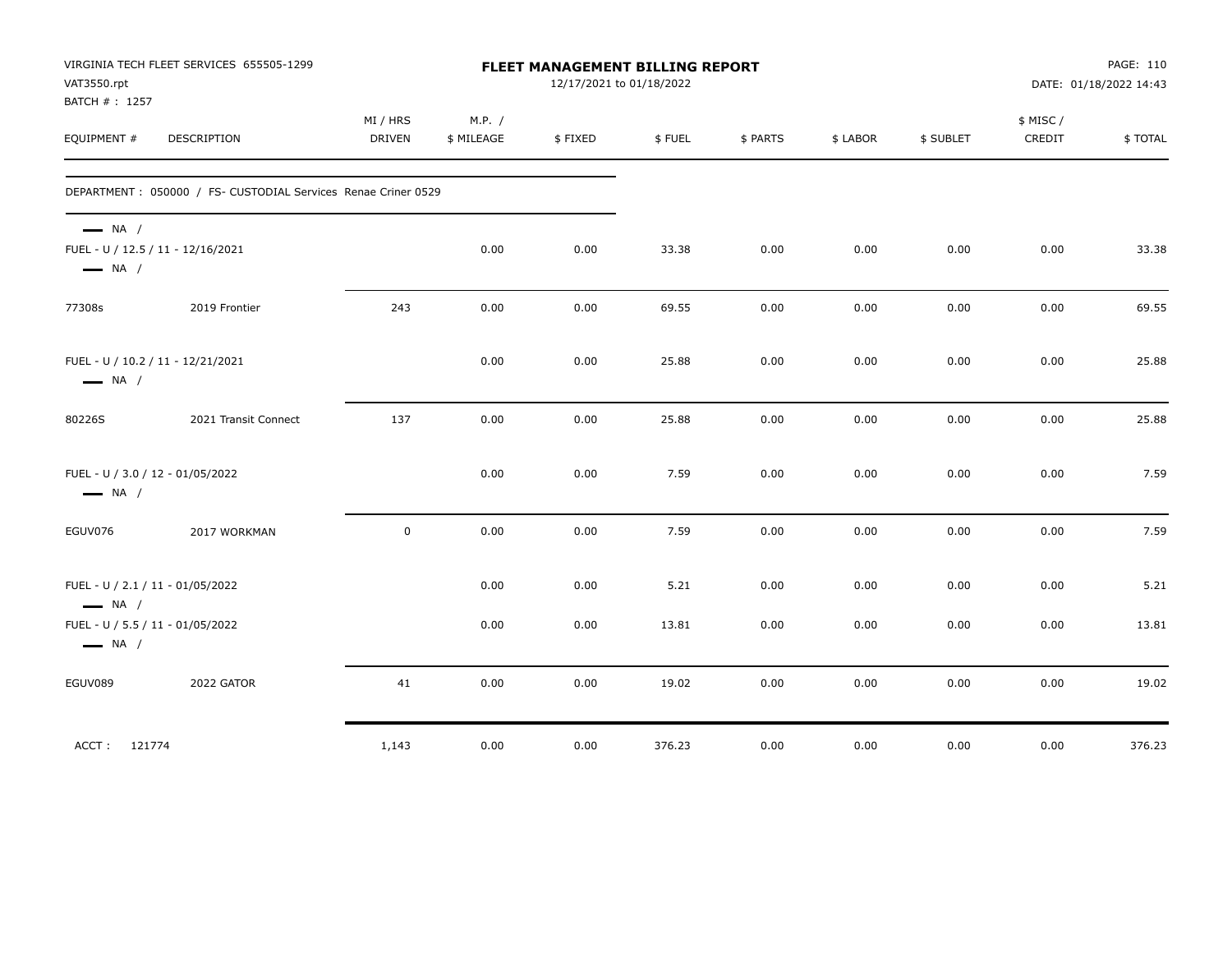| VIRGINIA TECH FLEET SERVICES 655505-1299<br>VAT3550.rpt<br>BATCH # : 1257 |        |                    |                      | 12/17/2021 to 01/18/2022 | <b>FLEET MANAGEMENT BILLING REPORT</b> |          |          |                  |                     | PAGE: 111<br>DATE: 01/18/2022 14:43 |
|---------------------------------------------------------------------------|--------|--------------------|----------------------|--------------------------|----------------------------------------|----------|----------|------------------|---------------------|-------------------------------------|
| EQUIPMENT #<br>DESCRIPTION                                                |        | MI / HRS<br>DRIVEN | M.P. /<br>\$ MILEAGE | \$FIXED                  | \$FUEL                                 | \$ PARTS | \$ LABOR | \$ SUBLET        | \$ MISC /<br>CREDIT | \$TOTAL                             |
| DEPARTMENT SUBTOTALS :                                                    |        | 1,143              | 0.00                 | 0.00                     | 376.23                                 | 0.00     | 0.00     | 0.00             | 0.00                | 376.23                              |
| <b>BREAKDOWN OF CHARGES:</b>                                              |        |                    | MILEAGE              |                          |                                        | 0.00     |          | PARTS (WO'S)     |                     | 0.00                                |
| EQUIPMENT COUNT:                                                          | 8      |                    | MOTOR POOL           |                          |                                        | 0.00     |          | PARTS (IND.ISS.) |                     | 0.00                                |
| DEPARTMENT:                                                               | 050000 |                    | BASE                 |                          |                                        | 0.00     |          | <b>CREDITS</b>   |                     | 0.00                                |
|                                                                           |        |                    | <b>INSURANCE</b>     |                          |                                        | 0.00     |          | MISCELLANEOUS    |                     | 0.00                                |
|                                                                           |        |                    | OTHER                |                          |                                        | 0.00     | LABOR    |                  |                     | 0.00                                |
|                                                                           |        |                    | REPLACEMENT          |                          |                                        | 0.00     |          | <b>SUBLETS</b>   |                     | 0.00                                |
|                                                                           |        |                    | <b>FUEL</b>          |                          |                                        | 376.23   |          |                  |                     |                                     |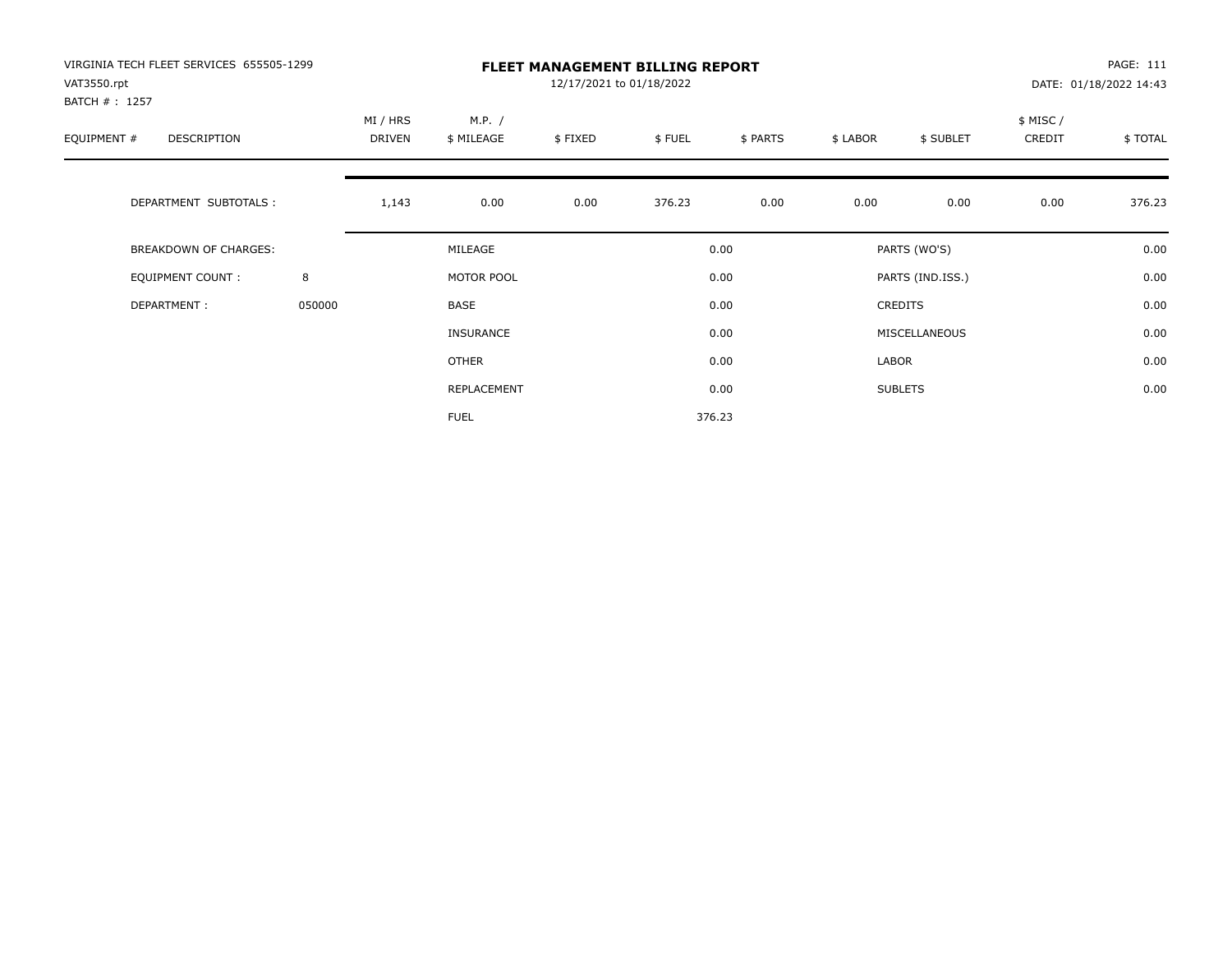| VAT3550.rpt<br>BATCH # : 1257                               | VIRGINIA TECH FLEET SERVICES 655505-1299                                |                           |                      | FLEET MANAGEMENT BILLING REPORT<br>12/17/2021 to 01/18/2022 |        |          |          |           |                     | PAGE: 112<br>DATE: 01/18/2022 14:43 |
|-------------------------------------------------------------|-------------------------------------------------------------------------|---------------------------|----------------------|-------------------------------------------------------------|--------|----------|----------|-----------|---------------------|-------------------------------------|
| EQUIPMENT #                                                 | DESCRIPTION                                                             | MI / HRS<br><b>DRIVEN</b> | M.P. /<br>\$ MILEAGE | \$FIXED                                                     | \$FUEL | \$ PARTS | \$ LABOR | \$ SUBLET | \$ MISC /<br>CREDIT | \$TOTAL                             |
|                                                             | DEPARTMENT : 050010 / FS - Facilities Enginnering Ops Renae Criner 0529 |                           |                      |                                                             |        |          |          |           |                     |                                     |
| ACCOUNT CODE: 115676                                        |                                                                         |                           |                      |                                                             |        |          |          |           |                     |                                     |
| FUEL - U / 9.4 / 11 - 01/11/2022<br>$\longrightarrow$ NA /  |                                                                         |                           | 0.00                 | 0.00                                                        | 24.44  | 0.00     | 0.00     | 0.00      | 0.00                | 24.44                               |
| 27168S                                                      | 1999 RANGER                                                             | 94                        | 0.00                 | 0.00                                                        | 24.44  | 0.00     | 0.00     | 0.00      | 0.00                | 24.44                               |
| FUEL - U / 15.9 / 11 - 12/28/2021<br>$\longrightarrow$ NA / |                                                                         |                           | 0.00                 | 0.00                                                        | 40.30  | 0.00     | 0.00     | 0.00      | 0.00                | 40.30                               |
| 74646s                                                      | 2018 Frontier                                                           | 223                       | 0.00                 | 0.00                                                        | 40.30  | 0.00     | 0.00     | 0.00      | 0.00                | 40.30                               |
| FUEL - U / 17.0 / 12 - 12/20/2021<br>$\longrightarrow$ NA / |                                                                         |                           | 0.00                 | 0.00                                                        | 42.91  | 0.00     | 0.00     | 0.00      | 0.00                | 42.91                               |
| FUEL - U / 19.8 / CC - 12/24/2021<br>$\longrightarrow$ NA / |                                                                         |                           | 0.00                 | 0.00                                                        | 63.91  | 0.00     | 0.00     | 0.00      | 0.00                | 63.91                               |
| 77331s                                                      | 2019 Journey                                                            | 897                       | 0.00                 | 0.00                                                        | 106.82 | 0.00     | 0.00     | 0.00      | 0.00                | 106.82                              |
| FUEL - D / 3.0 / 13 - 12/22/2021<br>$\longrightarrow$ NA /  |                                                                         |                           | 0.00                 | 0.00                                                        | 8.46   | 0.00     | 0.00     | 0.00      | 0.00                | 8.46                                |
| EGUV073                                                     | 2016 All Terrain                                                        | $\pmb{0}$                 | 0.00                 | 0.00                                                        | 8.46   | 0.00     | 0.00     | 0.00      | 0.00                | 8.46                                |
| ACCT: 115676                                                |                                                                         | 1,214                     | 0.00                 | 0.00                                                        | 180.02 | 0.00     | 0.00     | 0.00      | 0.00                | 180.02                              |

ACCOUNT CODE: 116000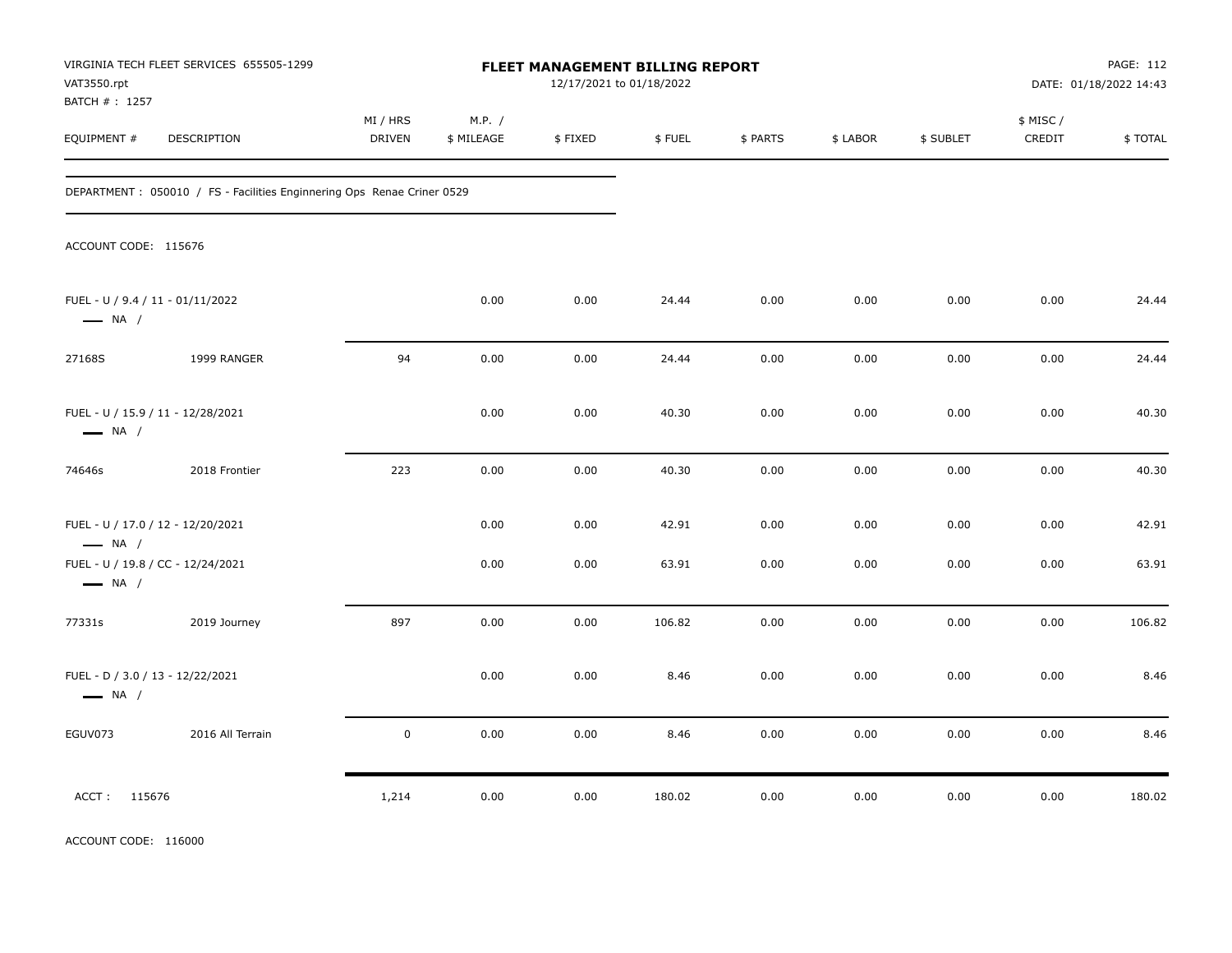| VAT3550.rpt                                                | VIRGINIA TECH FLEET SERVICES 655505-1299                                |                    |                      | FLEET MANAGEMENT BILLING REPORT<br>12/17/2021 to 01/18/2022 |        |          |          |           |                     | PAGE: 113<br>DATE: 01/18/2022 14:43 |
|------------------------------------------------------------|-------------------------------------------------------------------------|--------------------|----------------------|-------------------------------------------------------------|--------|----------|----------|-----------|---------------------|-------------------------------------|
| BATCH #: 1257<br>EQUIPMENT #                               | DESCRIPTION                                                             | MI / HRS<br>DRIVEN | M.P. /<br>\$ MILEAGE | \$FIXED                                                     | \$FUEL | \$ PARTS | \$ LABOR | \$ SUBLET | \$ MISC /<br>CREDIT | \$TOTAL                             |
|                                                            | DEPARTMENT : 050010 / FS - Facilities Enginnering Ops Renae Criner 0529 |                    |                      |                                                             |        |          |          |           |                     |                                     |
| FUEL - U / 4.6 / 11 - 01/13/2022<br>$\longrightarrow$ NA / |                                                                         |                    | 0.00                 | 0.00                                                        | 11.88  | 0.00     | 0.00     | 0.00      | 0.00                | 11.88                               |
| FUEL - U / 4.5 / 11 - 01/13/2022<br>$\longrightarrow$ NA / |                                                                         |                    | 0.00                 | 0.00                                                        | 11.75  | 0.00     | 0.00     | 0.00      | 0.00                | 11.75                               |
| FUEL - U / 4.6 / 11 - 01/13/2022<br>$\longrightarrow$ NA / |                                                                         |                    | 0.00                 | 0.00                                                        | 11.86  | 0.00     | 0.00     | 0.00      | 0.00                | 11.86                               |
| ees                                                        | 1990 EQUIPMENT                                                          | 0                  | 0.00                 | 0.00                                                        | 35.49  | 0.00     | 0.00     | 0.00      | 0.00                | 35.49                               |
| ACCT: 116000                                               |                                                                         | $\mathsf 0$        | 0.00                 | 0.00                                                        | 35.49  | 0.00     | 0.00     | 0.00      | 0.00                | 35.49                               |
| ACCOUNT CODE: 116862                                       |                                                                         |                    |                      |                                                             |        |          |          |           |                     |                                     |
| FUEL - U / 0.8 / 12 - 01/06/2022<br>$\longrightarrow$ NA / |                                                                         |                    | 0.00                 | 0.00                                                        | 2.13   | 0.00     | 0.00     | 0.00      | 0.00                | 2.13                                |
| FUEL - U / 9.9 / 12 - 01/06/2022<br>$\longrightarrow$ NA / |                                                                         |                    | 0.00                 | 0.00                                                        | 24.92  | 0.00     | 0.00     | 0.00      | 0.00                | 24.92                               |
| 55246S                                                     | 2008 ESCAPE                                                             | 148                | 0.00                 | 0.00                                                        | 27.05  | 0.00     | 0.00     | 0.00      | 0.00                | 27.05                               |
| ACCT: 116862                                               |                                                                         | 148                | 0.00                 | 0.00                                                        | 27.05  | 0.00     | 0.00     | 0.00      | 0.00                | 27.05                               |
| ACCOUNT CODE: 118211                                       |                                                                         |                    |                      |                                                             |        |          |          |           |                     |                                     |
| $\longrightarrow$ NA /                                     | FUEL - U / 12.3 / 12 - 01/12/2022                                       |                    | 0.00                 | 0.00                                                        | 32.06  | 0.00     | 0.00     | 0.00      | 0.00                | 32.06                               |
| 41548s                                                     | 2001 Ram                                                                | 109                | 0.00                 | 0.00                                                        | 32.06  | 0.00     | 0.00     | 0.00      | 0.00                | 32.06                               |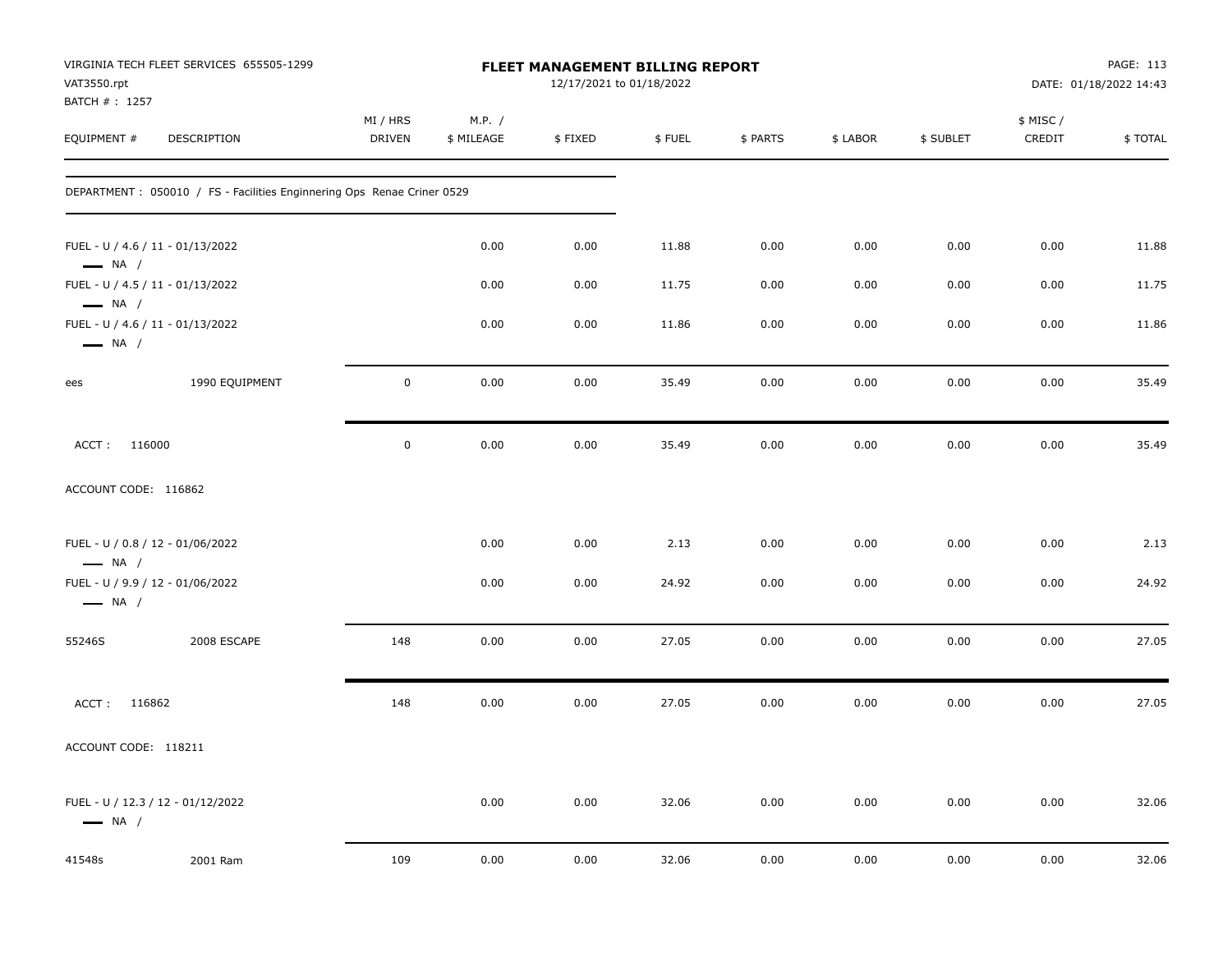| VAT3550.rpt<br>BATCH #: 1257                                | VIRGINIA TECH FLEET SERVICES 655505-1299                                |                    | FLEET MANAGEMENT BILLING REPORT<br>12/17/2021 to 01/18/2022 |         |        |          |          |           |                    | PAGE: 114<br>DATE: 01/18/2022 14:43 |  |
|-------------------------------------------------------------|-------------------------------------------------------------------------|--------------------|-------------------------------------------------------------|---------|--------|----------|----------|-----------|--------------------|-------------------------------------|--|
| EQUIPMENT #                                                 | DESCRIPTION                                                             | MI / HRS<br>DRIVEN | M.P. /<br>\$ MILEAGE                                        | \$FIXED | \$FUEL | \$ PARTS | \$ LABOR | \$ SUBLET | \$ MISC/<br>CREDIT | \$TOTAL                             |  |
|                                                             | DEPARTMENT : 050010 / FS - Facilities Enginnering Ops Renae Criner 0529 |                    |                                                             |         |        |          |          |           |                    |                                     |  |
| FUEL - U / 22.0 / 11 - 01/16/2022<br>$\longrightarrow$ NA / |                                                                         |                    | 0.00                                                        | 0.00    | 57.10  | 0.00     | 0.00     | 0.00      | 0.00               | 57.10                               |  |
| 48484S                                                      | 2003 F150                                                               | 132                | 0.00                                                        | 0.00    | 57.10  | 0.00     | 0.00     | 0.00      | 0.00               | 57.10                               |  |
| FUEL - U / 20.0 / 11 - 01/14/2022<br>$\longrightarrow$ NA / |                                                                         |                    | 0.00                                                        | 0.00    | 52.00  | 0.00     | 0.00     | 0.00      | 0.00               | 52.00                               |  |
| 48504S                                                      | 2003 SAVANA                                                             | 128                | 0.00                                                        | 0.00    | 52.00  | 0.00     | 0.00     | 0.00      | 0.00               | 52.00                               |  |
| FUEL - U / 5.7 / 11 - 01/06/2022<br>$\longrightarrow$ NA /  |                                                                         |                    | 0.00                                                        | 0.00    | 14.47  | 0.00     | 0.00     | 0.00      | 0.00               | 14.47                               |  |
| FUEL - U / 5.8 / 11 - 01/13/2022<br>$\longrightarrow$ NA /  |                                                                         |                    | 0.00                                                        | 0.00    | 15.13  | 0.00     | 0.00     | 0.00      | 0.00               | 15.13                               |  |
| 49004S                                                      | 2004 F150                                                               | 95                 | 0.00                                                        | 0.00    | 29.60  | 0.00     | 0.00     | 0.00      | 0.00               | 29.60                               |  |
| FUEL - U / 27.0 / 11 - 12/16/2021<br>$\longrightarrow$ NA / |                                                                         |                    | 0.00                                                        | 0.00    | 71.96  | 0.00     | 0.00     | 0.00      | 0.00               | 71.96                               |  |
| FUEL - U / 24.8 / 11 - 01/17/2022<br>$\longrightarrow$ NA / |                                                                         |                    | 0.00                                                        | 0.00    | 64.45  | 0.00     | 0.00     | 0.00      | 0.00               | 64.45                               |  |
| 50165S                                                      | 2005 SAVANA                                                             | 199                | 0.00                                                        | 0.00    | 136.41 | 0.00     | 0.00     | 0.00      | 0.00               | 136.41                              |  |
| FUEL - U / 25.2 / 11 - 01/03/2022<br>$\longrightarrow$ NA / |                                                                         |                    | 0.00                                                        | 0.00    | 63.78  | 0.00     | 0.00     | 0.00      | 0.00               | 63.78                               |  |
| FUEL - U / 15.4 / 12 - 01/14/2022<br>$\longrightarrow$ NA / |                                                                         |                    | 0.00                                                        | 0.00    | 39.91  | 0.00     | 0.00     | 0.00      | 0.00               | 39.91                               |  |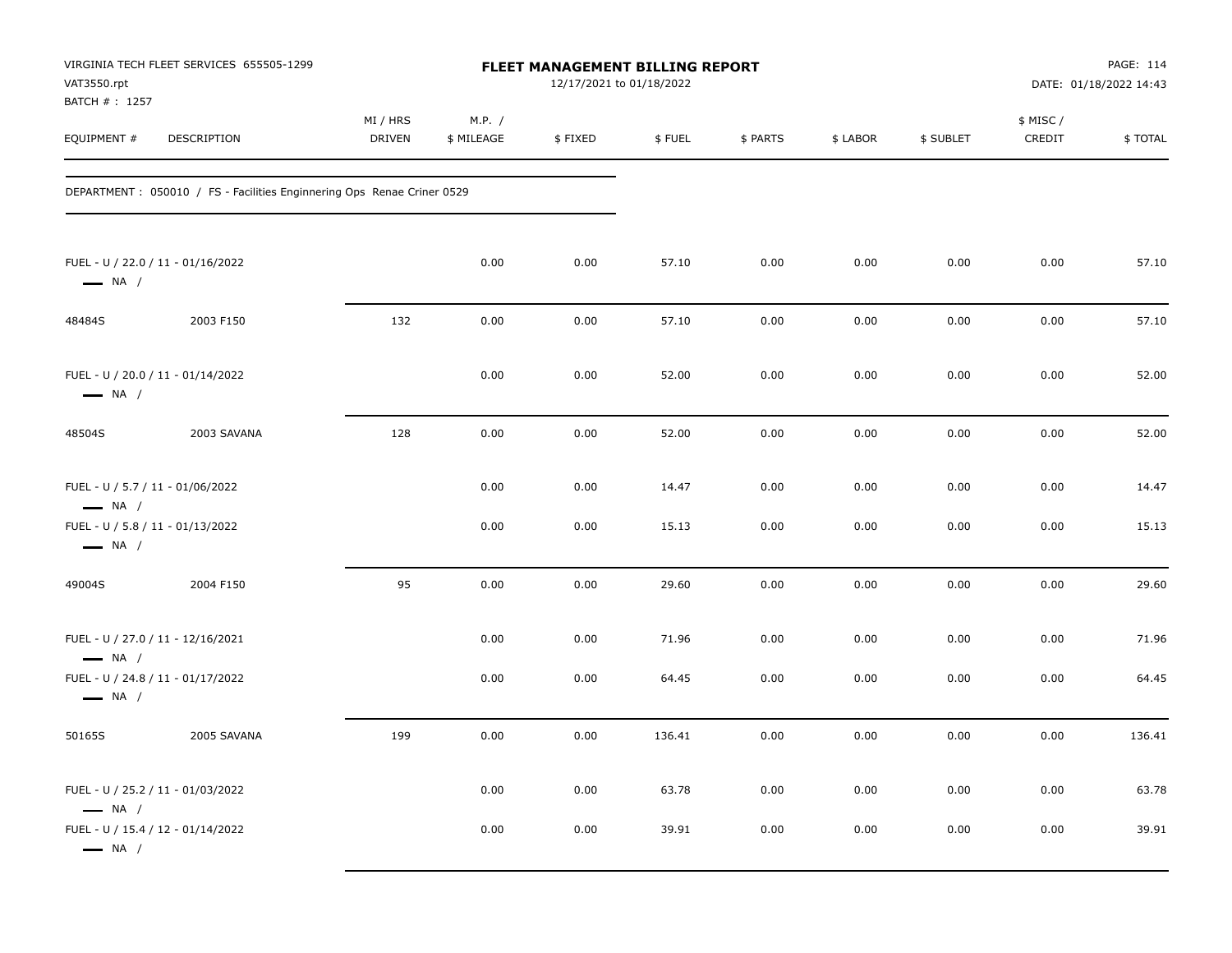| VAT3550.rpt<br>BATCH #: 1257                    | VIRGINIA TECH FLEET SERVICES 655505-1299                                |                           |                      | FLEET MANAGEMENT BILLING REPORT<br>12/17/2021 to 01/18/2022 |        |          |          |           |                     | PAGE: 115<br>DATE: 01/18/2022 14:43 |
|-------------------------------------------------|-------------------------------------------------------------------------|---------------------------|----------------------|-------------------------------------------------------------|--------|----------|----------|-----------|---------------------|-------------------------------------|
| EQUIPMENT #                                     | DESCRIPTION                                                             | MI / HRS<br><b>DRIVEN</b> | M.P. /<br>\$ MILEAGE | \$FIXED                                                     | \$FUEL | \$ PARTS | \$ LABOR | \$ SUBLET | \$ MISC /<br>CREDIT | \$TOTAL                             |
|                                                 | DEPARTMENT : 050010 / FS - Facilities Enginnering Ops Renae Criner 0529 |                           |                      |                                                             |        |          |          |           |                     |                                     |
| 50166s                                          | 2005 SAVANA                                                             | 283                       | 0.00                 | 0.00                                                        | 103.69 | 0.00     | 0.00     | 0.00      | 0.00                | 103.69                              |
| $\longrightarrow$ NA /                          | FUEL - U / 24.4 / 11 - 01/12/2022                                       |                           | 0.00                 | 0.00                                                        | 63.54  | 0.00     | 0.00     | 0.00      | 0.00                | 63.54                               |
| 52516S                                          | 2006 SAVANA                                                             | 174                       | 0.00                 | 0.00                                                        | 63.54  | 0.00     | 0.00     | 0.00      | 0.00                | 63.54                               |
| $\longrightarrow$ NA /                          | FUEL - U / 15.8 / 11 - 01/14/2022                                       |                           | 0.00                 | 0.00                                                        | 41.13  | 0.00     | 0.00     | 0.00      | 0.00                | 41.13                               |
| $\longrightarrow$ NA /                          | FUEL - U / 17.4 / 11 - 12/20/2021                                       |                           | 0.00                 | 0.00                                                        | 43.90  | 0.00     | 0.00     | 0.00      | 0.00                | 43.90                               |
| 65552S                                          | 2013 RAM VAN                                                            | 369                       | 0.00                 | 0.00                                                        | 85.03  | 0.00     | 0.00     | 0.00      | 0.00                | 85.03                               |
| $\longrightarrow$ NA /                          | FUEL - U / 13.3 / 11 - 01/12/2022                                       |                           | 0.00                 | 0.00                                                        | 34.58  | 0.00     | 0.00     | 0.00      | 0.00                | 34.58                               |
| PARTS ISSUE # I312285<br>$\longrightarrow$ NA / |                                                                         |                           | 0.00                 | 0.00                                                        | 0.00   | 3.79     | 0.00     | 0.00      | 0.00                | 3.79                                |
| 68347S                                          | 2016 Caravan                                                            | 47                        | 0.00                 | 0.00                                                        | 34.58  | 3.79     | 0.00     | 0.00      | 0.00                | 38.37                               |
| $\longrightarrow$ NA /                          | FUEL - U / 25.0 / 11 - 12/24/2021                                       |                           | 0.00                 | 0.00                                                        | 63.35  | 0.00     | 0.00     | 0.00      | 0.00                | 63.35                               |
| 71570s                                          | 2017 F250                                                               | 184                       | 0.00                 | 0.00                                                        | 63.35  | 0.00     | 0.00     | 0.00      | 0.00                | 63.35                               |
| $\longrightarrow$ NA /                          | FUEL - U / 26.0 / 11 - 01/06/2022                                       |                           | 0.00                 | 0.00                                                        | 65.73  | 0.00     | 0.00     | 0.00      | 0.00                | 65.73                               |
|                                                 | FUEL - U / 29.6 / 11 - 01/13/2022                                       |                           | 0.00                 | 0.00                                                        | 76.86  | 0.00     | 0.00     | 0.00      | 0.00                | 76.86                               |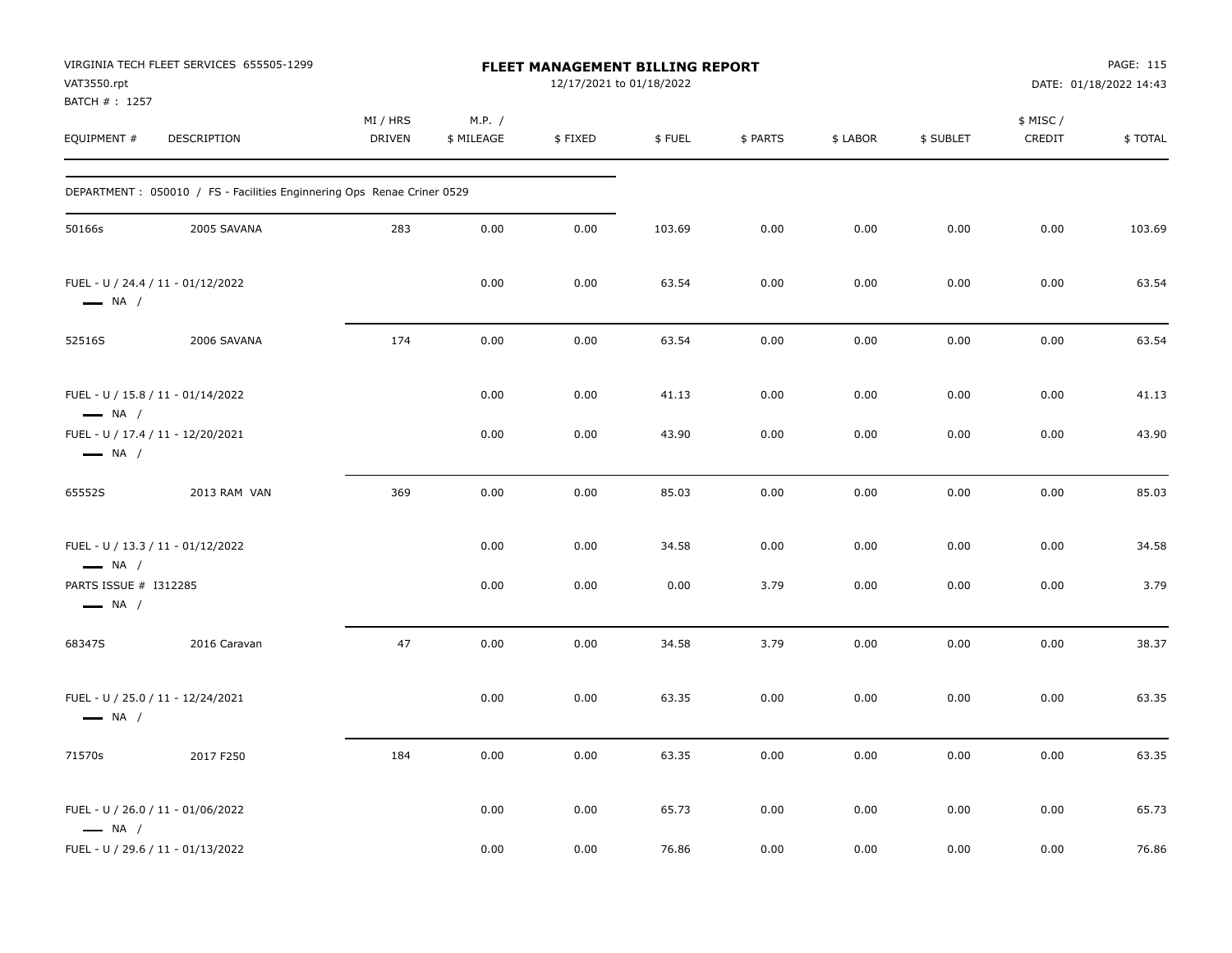| VAT3550.rpt<br>BATCH #: 1257                               | VIRGINIA TECH FLEET SERVICES 655505-1299                                |                           |                      | FLEET MANAGEMENT BILLING REPORT<br>12/17/2021 to 01/18/2022 |        |          |          |           |                    | PAGE: 116<br>DATE: 01/18/2022 14:43 |
|------------------------------------------------------------|-------------------------------------------------------------------------|---------------------------|----------------------|-------------------------------------------------------------|--------|----------|----------|-----------|--------------------|-------------------------------------|
| EQUIPMENT #                                                | DESCRIPTION                                                             | MI / HRS<br><b>DRIVEN</b> | M.P. /<br>\$ MILEAGE | \$FIXED                                                     | \$FUEL | \$ PARTS | \$ LABOR | \$ SUBLET | \$ MISC/<br>CREDIT | \$TOTAL                             |
|                                                            | DEPARTMENT : 050010 / FS - Facilities Enginnering Ops Renae Criner 0529 |                           |                      |                                                             |        |          |          |           |                    |                                     |
| $\longrightarrow$ NA /<br>$\longrightarrow$ NA /           | FUEL - U / 25.2 / 11 - 12/22/2021                                       |                           | 0.00                 | 0.00                                                        | 63.86  | 0.00     | 0.00     | 0.00      | 0.00               | 63.86                               |
| 71571s                                                     | 2017 F250-4x4                                                           | 538                       | 0.00                 | 0.00                                                        | 206.45 | 0.00     | 0.00     | 0.00      | 0.00               | 206.45                              |
| $\longrightarrow$ NA /                                     | FUEL - U / 19.3 / 11 - 01/12/2022                                       |                           | 0.00                 | 0.00                                                        | 50.13  | 0.00     | 0.00     | 0.00      | 0.00               | 50.13                               |
| $\longrightarrow$ NA /                                     | FUEL - U / 26.1 / 11 - 12/21/2021                                       |                           | 0.00                 | 0.00                                                        | 65.96  | 0.00     | 0.00     | 0.00      | 0.00               | 65.96                               |
| 71572s                                                     | 2017 F250-4x4                                                           | $\pmb{0}$                 | 0.00                 | 0.00                                                        | 116.09 | 0.00     | 0.00     | 0.00      | 0.00               | 116.09                              |
| FUEL - U / 5.0 / 12 - 01/13/2022<br>$\longrightarrow$ NA / |                                                                         |                           | 0.00                 | 0.00                                                        | 13.05  | 0.00     | 0.00     | 0.00      | 0.00               | 13.05                               |
| eguv041                                                    | 2014 WORKMAN                                                            | $\mathbf 0$               | 0.00                 | 0.00                                                        | 13.05  | 0.00     | 0.00     | 0.00      | 0.00               | 13.05                               |
| ACCT: 118211                                               |                                                                         | 2,258                     | 0.00                 | 0.00                                                        | 992.95 | 3.79     | 0.00     | 0.00      | 0.00               | 996.74                              |
| ACCOUNT CODE: 119672                                       |                                                                         |                           |                      |                                                             |        |          |          |           |                    |                                     |
| $\longrightarrow$ NA /                                     | FUEL - U / 16.5 / 11 - 01/06/2022                                       |                           | 0.00                 | 0.00                                                        | 41.85  | 0.00     | 0.00     | 0.00      | 0.00               | 41.85                               |
| 52547S                                                     | 2007 Caravan                                                            | 146                       | 0.00                 | 0.00                                                        | 41.85  | 0.00     | 0.00     | 0.00      | 0.00               | 41.85                               |
| $\longrightarrow$ NA /                                     | FUEL - U / 13.9 / 11 - 12/22/2021                                       |                           | 0.00                 | 0.00                                                        | 35.17  | 0.00     | 0.00     | 0.00      | 0.00               | 35.17                               |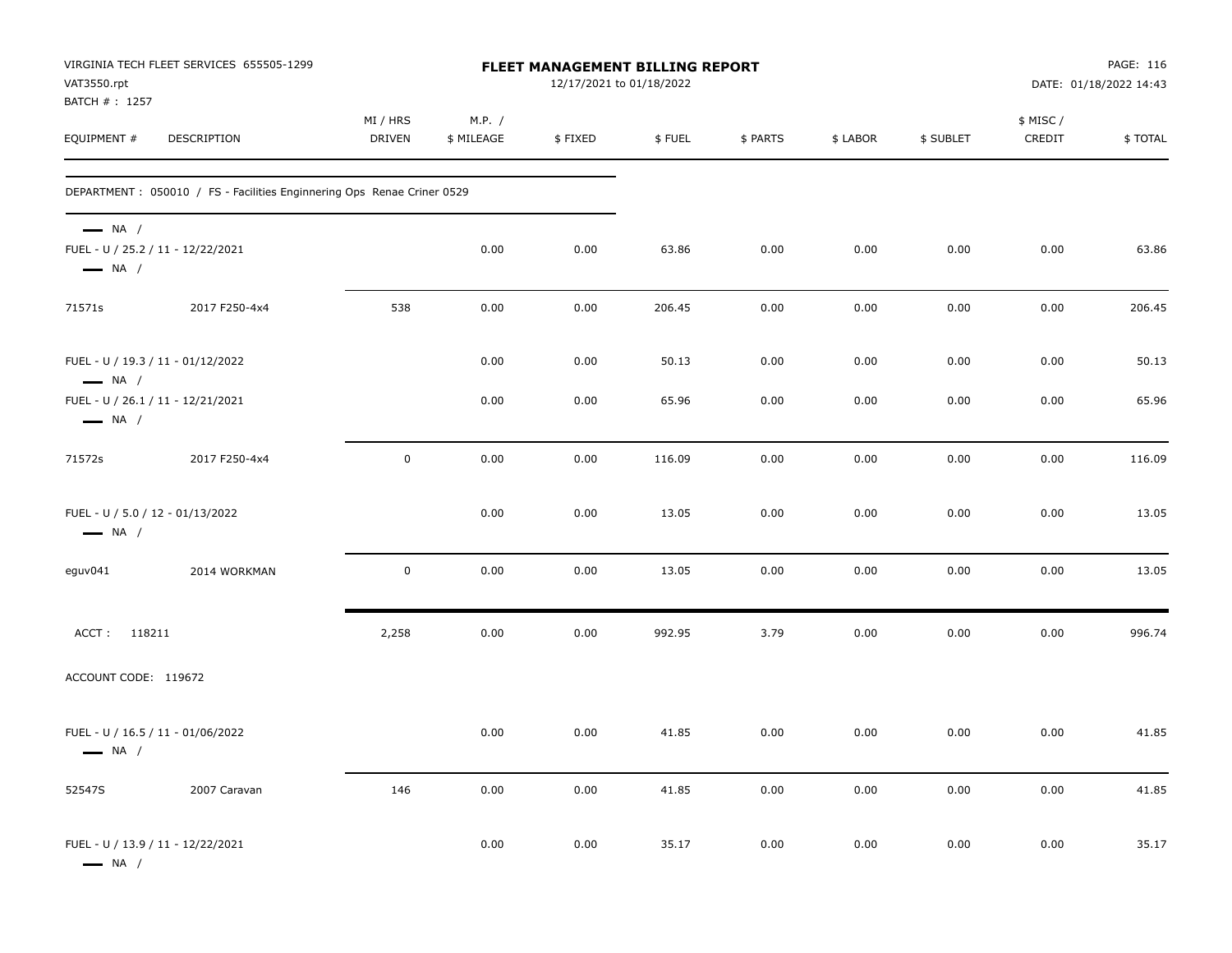| VAT3550.rpt<br>BATCH # : 1257                               | VIRGINIA TECH FLEET SERVICES 655505-1299                                |                    |                      | FLEET MANAGEMENT BILLING REPORT<br>12/17/2021 to 01/18/2022 |        |          |          |           |                     | PAGE: 117<br>DATE: 01/18/2022 14:43 |
|-------------------------------------------------------------|-------------------------------------------------------------------------|--------------------|----------------------|-------------------------------------------------------------|--------|----------|----------|-----------|---------------------|-------------------------------------|
| EQUIPMENT #                                                 | DESCRIPTION                                                             | MI / HRS<br>DRIVEN | M.P. /<br>\$ MILEAGE | \$FIXED                                                     | \$FUEL | \$ PARTS | \$ LABOR | \$ SUBLET | \$ MISC /<br>CREDIT | \$TOTAL                             |
|                                                             | DEPARTMENT : 050010 / FS - Facilities Enginnering Ops Renae Criner 0529 |                    |                      |                                                             |        |          |          |           |                     |                                     |
| 74676s                                                      | 2018 EXPLORER                                                           | 159                | 0.00                 | 0.00                                                        | 35.17  | 0.00     | 0.00     | 0.00      | 0.00                | 35.17                               |
| ACCT: 119672                                                |                                                                         | 305                | 0.00                 | 0.00                                                        | 77.02  | 0.00     | 0.00     | 0.00      | 0.00                | 77.02                               |
| ACCOUNT CODE: 121779                                        |                                                                         |                    |                      |                                                             |        |          |          |           |                     |                                     |
| FUEL - U / 15.5 / 11 - 01/04/2022<br>$\longrightarrow$ NA / |                                                                         |                    | 0.00                 | 0.00                                                        | 39.11  | 0.00     | 0.00     | 0.00      | 0.00                | 39.11                               |
| 55242S                                                      | 2007 EXPLORER                                                           | 137                | 0.00                 | 0.00                                                        | 39.11  | 0.00     | 0.00     | 0.00      | 0.00                | 39.11                               |
| ACCT: 121779                                                |                                                                         | 137                | 0.00                 | 0.00                                                        | 39.11  | 0.00     | 0.00     | 0.00      | 0.00                | 39.11                               |
| ACCOUNT CODE: 123159                                        |                                                                         |                    |                      |                                                             |        |          |          |           |                     |                                     |
| FUEL - D / 40.2 / CC - 01/12/2022<br>$\longrightarrow$ NA / |                                                                         |                    | 0.00                 | 0.00                                                        | 143.00 | 0.00     | 0.00     | 0.00      | 0.00                | 143.00                              |
| FUEL - D / 44.3 / 14 - 12/21/2021<br>$\longrightarrow$ NA / |                                                                         |                    | 0.00                 | 0.00                                                        | 124.51 | 0.00     | 0.00     | 0.00      | 0.00                | 124.51                              |
| 69972s                                                      | 2016 CREW CAB                                                           | 430                | 0.00                 | $0.00\,$                                                    | 267.51 | 0.00     | 0.00     | 0.00      | 0.00                | 267.51                              |
| ACCT: 123159                                                |                                                                         | 430                | 0.00                 | 0.00                                                        | 267.51 | 0.00     | 0.00     | 0.00      | 0.00                | 267.51                              |

ACCOUNT CODE: 175725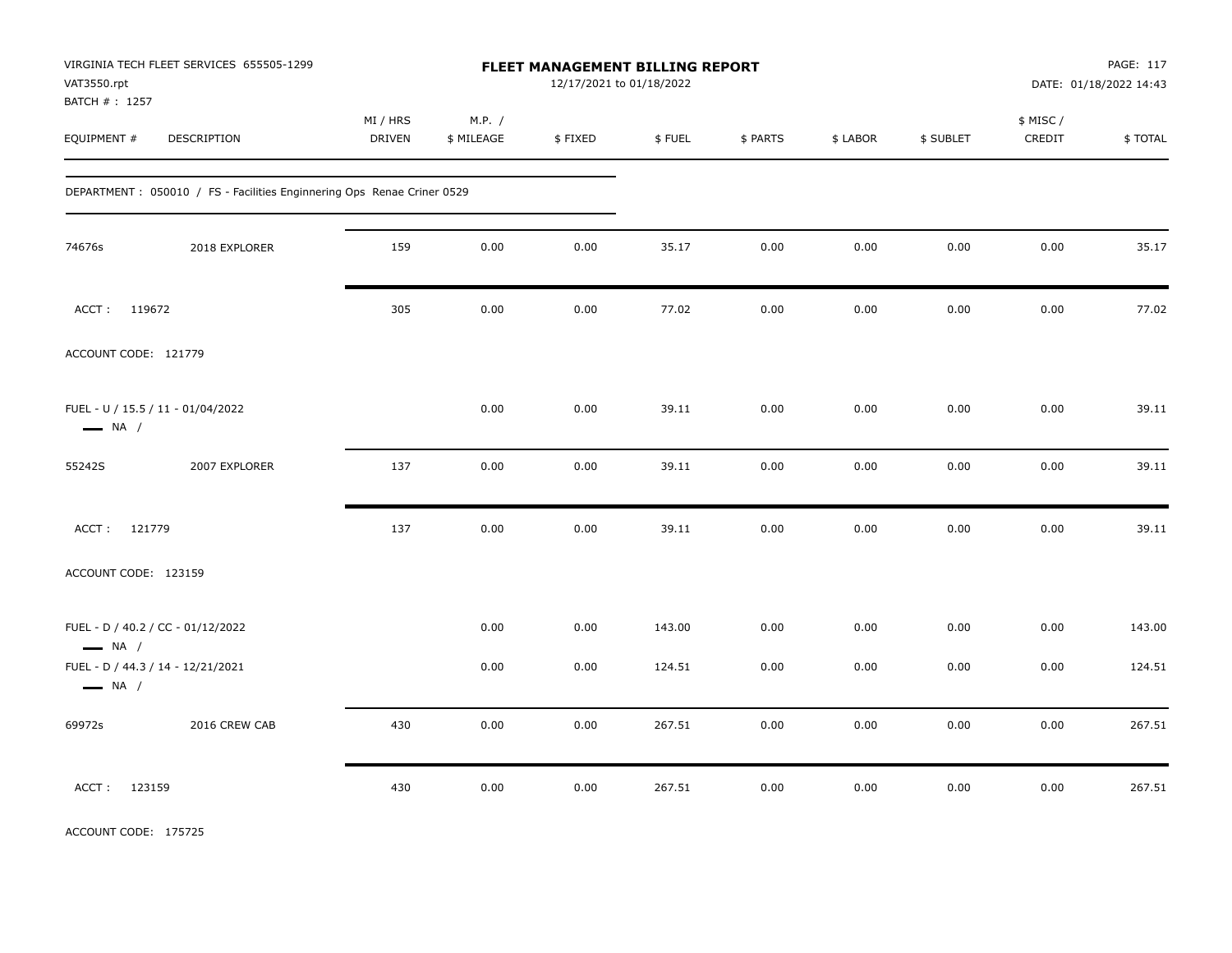|                              | VIRGINIA TECH FLEET SERVICES 655505-1299                               |        |                    |                      |         | FLEET MANAGEMENT BILLING REPORT |          |          |                  |                     | PAGE: 118              |
|------------------------------|------------------------------------------------------------------------|--------|--------------------|----------------------|---------|---------------------------------|----------|----------|------------------|---------------------|------------------------|
| VAT3550.rpt                  |                                                                        |        |                    |                      |         | 12/17/2021 to 01/18/2022        |          |          |                  |                     | DATE: 01/18/2022 14:43 |
| BATCH #: 1257<br>EQUIPMENT # | DESCRIPTION                                                            |        | MI / HRS<br>DRIVEN | M.P. /<br>\$ MILEAGE | \$FIXED | \$FUEL                          | \$ PARTS | \$ LABOR | \$ SUBLET        | \$ MISC /<br>CREDIT | \$TOTAL                |
|                              |                                                                        |        |                    |                      |         |                                 |          |          |                  |                     |                        |
|                              | DEPARTMENT: 050010 / FS - Facilities Enginnering Ops Renae Criner 0529 |        |                    |                      |         |                                 |          |          |                  |                     |                        |
| $\longrightarrow$ NA /       | FUEL - U / 19.5 / 12 - 01/06/2022                                      |        |                    | 0.00                 | 0.00    | 49.21                           | 0.00     | 0.00     | 0.00             | 0.00                | 49.21                  |
| 74670s                       | 2018 Transit-350                                                       |        | 130                | 0.00                 | 0.00    | 49.21                           | 0.00     | 0.00     | 0.00             | 0.00                | 49.21                  |
| ACCT:                        | 175725                                                                 |        | 130                | 0.00                 | 0.00    | 49.21                           | 0.00     | 0.00     | 0.00             | 0.00                | 49.21                  |
|                              | DEPARTMENT SUBTOTALS :                                                 |        | 4,622              | 0.00                 | 0.00    | 1,668.36                        | 3.79     | 0.00     | 0.00             | 0.00                | 1,672.15               |
|                              | BREAKDOWN OF CHARGES:                                                  |        |                    | MILEAGE              |         |                                 | 0.00     |          | PARTS (WO'S)     |                     | 0.00                   |
|                              | <b>EQUIPMENT COUNT:</b>                                                | 24     |                    | MOTOR POOL           |         |                                 | 0.00     |          | PARTS (IND.ISS.) |                     | 3.79                   |
|                              | DEPARTMENT:                                                            | 050010 |                    | <b>BASE</b>          |         |                                 | 0.00     |          | <b>CREDITS</b>   |                     | 0.00                   |
|                              |                                                                        |        |                    | <b>INSURANCE</b>     |         |                                 | 0.00     |          | MISCELLANEOUS    |                     | 0.00                   |
|                              |                                                                        |        |                    | <b>OTHER</b>         |         |                                 | 0.00     | LABOR    |                  |                     | 0.00                   |
|                              |                                                                        |        |                    | REPLACEMENT          |         |                                 | 0.00     |          | <b>SUBLETS</b>   |                     | 0.00                   |
|                              |                                                                        |        |                    | <b>FUEL</b>          |         | 1,668.36                        |          |          |                  |                     |                        |
|                              |                                                                        |        |                    |                      |         |                                 |          |          |                  |                     |                        |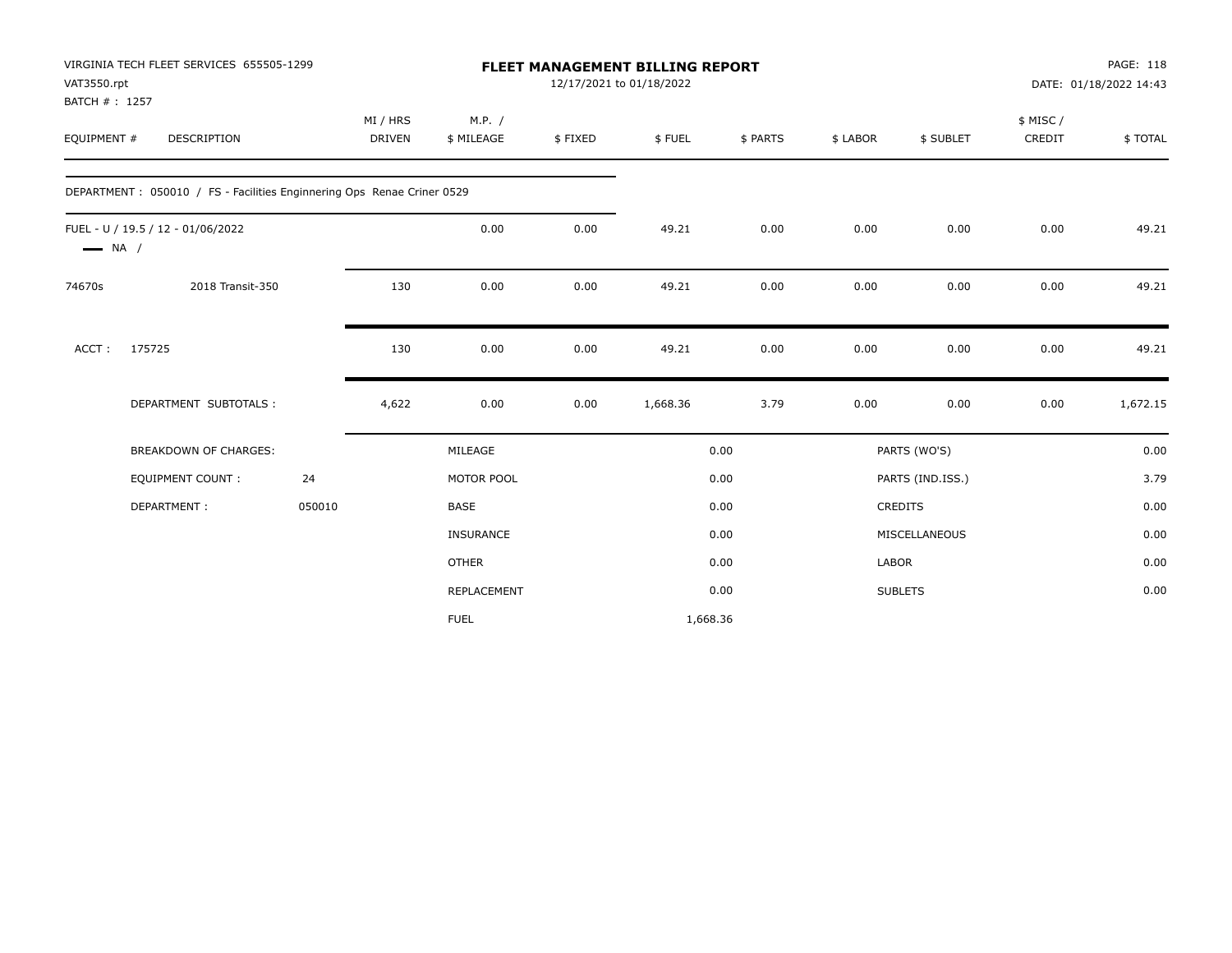| VAT3550.rpt<br>BATCH # : 1257                              | VIRGINIA TECH FLEET SERVICES 655505-1299                         |                    |                      | FLEET MANAGEMENT BILLING REPORT<br>12/17/2021 to 01/18/2022 |        |          |          |           |                     | PAGE: 119<br>DATE: 01/18/2022 14:43 |
|------------------------------------------------------------|------------------------------------------------------------------|--------------------|----------------------|-------------------------------------------------------------|--------|----------|----------|-----------|---------------------|-------------------------------------|
| EQUIPMENT #                                                | DESCRIPTION                                                      | MI / HRS<br>DRIVEN | M.P. /<br>\$ MILEAGE | \$FIXED                                                     | \$FUEL | \$ PARTS | \$ LABOR | \$ SUBLET | \$ MISC /<br>CREDIT | \$TOTAL                             |
|                                                            | DEPARTMENT : 050011 / FS - Buildings & Grounds Renae Criner 0529 |                    |                      |                                                             |        |          |          |           |                     |                                     |
| ACCOUNT CODE: 118210                                       |                                                                  |                    |                      |                                                             |        |          |          |           |                     |                                     |
| $\longrightarrow$ NA /                                     | FUEL - U / 27.3 / 11 - 12/20/2021                                |                    | 0.00                 | 0.00                                                        | 68.99  | 0.00     | 0.00     | 0.00      | 0.00                | 68.99                               |
| 27152S                                                     | 2001 Ram                                                         | 212                | 0.00                 | 0.00                                                        | 68.99  | 0.00     | 0.00     | 0.00      | 0.00                | 68.99                               |
| $\longrightarrow$ NA /                                     | FUEL - U / 20.3 / 11 - 01/14/2022                                |                    | 0.00                 | 0.00                                                        | 52.65  | 0.00     | 0.00     | 0.00      | 0.00                | 52.65                               |
| 47534S                                                     | 2002 RAM TRUCK                                                   | 147                | 0.00                 | 0.00                                                        | 52.65  | 0.00     | 0.00     | 0.00      | 0.00                | 52.65                               |
| $\longrightarrow$ NA /                                     | FUEL - U / 20.7 / 11 - 01/03/2022                                |                    | 0.00                 | 0.00                                                        | 52.45  | 0.00     | 0.00     | 0.00      | 0.00                | 52.45                               |
| $\longrightarrow$ NA /                                     | FUEL - U / 18.1 / 11 - 01/16/2022                                |                    | 0.00                 | 0.00                                                        | 47.11  | 0.00     | 0.00     | 0.00      | 0.00                | 47.11                               |
| 48524S                                                     | 2003 F150                                                        | 255                | 0.00                 | 0.00                                                        | 99.56  | 0.00     | 0.00     | 0.00      | 0.00                | 99.56                               |
| $\longrightarrow$ NA /                                     | FUEL - U / 13.0 / 11 - 01/03/2022                                |                    | 0.00                 | 0.00                                                        | 32.89  | 0.00     | 0.00     | 0.00      | 0.00                | 32.89                               |
| 49007s                                                     | 2004 F150                                                        | 132                | 0.00                 | 0.00                                                        | 32.89  | 0.00     | 0.00     | 0.00      | 0.00                | 32.89                               |
| FUEL - U / 5.3 / 11 - 01/07/2022<br>$\longrightarrow$ NA / |                                                                  |                    | 0.00                 | 0.00                                                        | 13.51  | 0.00     | 0.00     | 0.00      | 0.00                | 13.51                               |
| FUEL - U / 1.7 / 11 - 01/11/2022<br>$\longrightarrow$ NA / |                                                                  |                    | 0.00                 | 0.00                                                        | 4.29   | 0.00     | 0.00     | 0.00      | 0.00                | 4.29                                |
|                                                            | FUEL - U / 21.9 / 11 - 01/11/2022                                |                    | 0.00                 | 0.00                                                        | 56.89  | 0.00     | 0.00     | 0.00      | 0.00                | 56.89                               |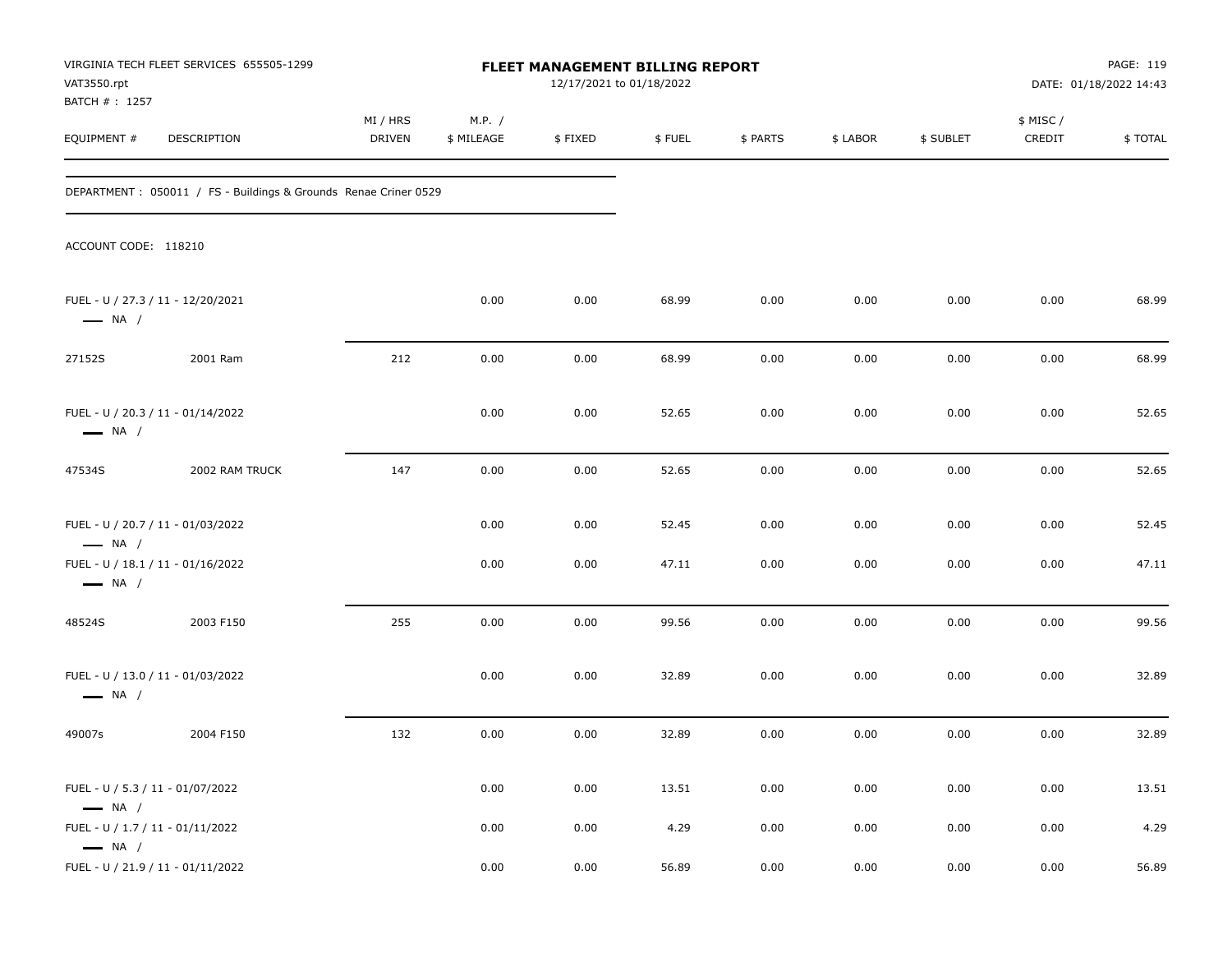| VAT3550.rpt<br>BATCH #: 1257                                | VIRGINIA TECH FLEET SERVICES 655505-1299                         |                           |                      | FLEET MANAGEMENT BILLING REPORT<br>12/17/2021 to 01/18/2022 |        |          |          |           |                     | PAGE: 120<br>DATE: 01/18/2022 14:43 |
|-------------------------------------------------------------|------------------------------------------------------------------|---------------------------|----------------------|-------------------------------------------------------------|--------|----------|----------|-----------|---------------------|-------------------------------------|
| EQUIPMENT #                                                 | DESCRIPTION                                                      | MI / HRS<br><b>DRIVEN</b> | M.P. /<br>\$ MILEAGE | \$FIXED                                                     | \$FUEL | \$ PARTS | \$ LABOR | \$ SUBLET | \$ MISC /<br>CREDIT | \$TOTAL                             |
|                                                             | DEPARTMENT : 050011 / FS - Buildings & Grounds Renae Criner 0529 |                           |                      |                                                             |        |          |          |           |                     |                                     |
| $\longrightarrow$ NA /                                      |                                                                  |                           |                      |                                                             |        |          |          |           |                     |                                     |
| 55093S                                                      | 2007 SIERRA                                                      | $\mathbf 0$               | 0.00                 | 0.00                                                        | 74.69  | 0.00     | 0.00     | 0.00      | 0.00                | 74.69                               |
| FUEL - U / 25.4 / 11 - 01/12/2022<br>$\longrightarrow$ NA / |                                                                  |                           | 0.00                 | 0.00                                                        | 66.09  | 0.00     | 0.00     | 0.00      | 0.00                | 66.09                               |
| 65636S                                                      | 2014 F250                                                        | 136                       | 0.00                 | 0.00                                                        | 66.09  | 0.00     | 0.00     | 0.00      | 0.00                | 66.09                               |
| FUEL - U / 30.1 / 11 - 01/07/2022<br>$\longrightarrow$ NA / |                                                                  |                           | 0.00                 | 0.00                                                        | 78.31  | 0.00     | 0.00     | 0.00      | 0.00                | 78.31                               |
| 65637S                                                      | 2014 F250                                                        | 167                       | 0.00                 | 0.00                                                        | 78.31  | 0.00     | 0.00     | 0.00      | 0.00                | 78.31                               |
| FUEL - U / 0.3 / 12 - 01/03/2022<br>$\longrightarrow$ NA /  |                                                                  |                           | 0.00                 | 0.00                                                        | 0.71   | 0.00     | 0.00     | 0.00      | 0.00                | 0.71                                |
| FUEL - U / 29.0 / 11 - 01/03/2022<br>$-$ NA $/$             |                                                                  |                           | 0.00                 | 0.00                                                        | 73.47  | 0.00     | 0.00     | 0.00      | 0.00                | 73.47                               |
| FUEL - U / 23.4 / 11 - 01/14/2022<br>$\longrightarrow$ NA / |                                                                  |                           | 0.00                 | 0.00                                                        | 60.92  | 0.00     | 0.00     | 0.00      | 0.00                | 60.92                               |
| 65638S                                                      | 2014 F250                                                        | 274                       | 0.00                 | 0.00                                                        | 135.10 | 0.00     | 0.00     | 0.00      | 0.00                | 135.10                              |
| FUEL - U / 26.0 / 12 - 01/06/2022<br>$\longrightarrow$ NA / |                                                                  |                           | 0.00                 | 0.00                                                        | 65.78  | 0.00     | 0.00     | 0.00      | 0.00                | 65.78                               |
| 65645S                                                      | 2014 F250                                                        | 159                       | 0.00                 | 0.00                                                        | 65.78  | $0.00\,$ | 0.00     | 0.00      | $0.00\,$            | 65.78                               |
| 118210<br>ACCT:                                             |                                                                  | 1,482                     | 0.00                 | 0.00                                                        | 674.06 | 0.00     | 0.00     | 0.00      | 0.00                | 674.06                              |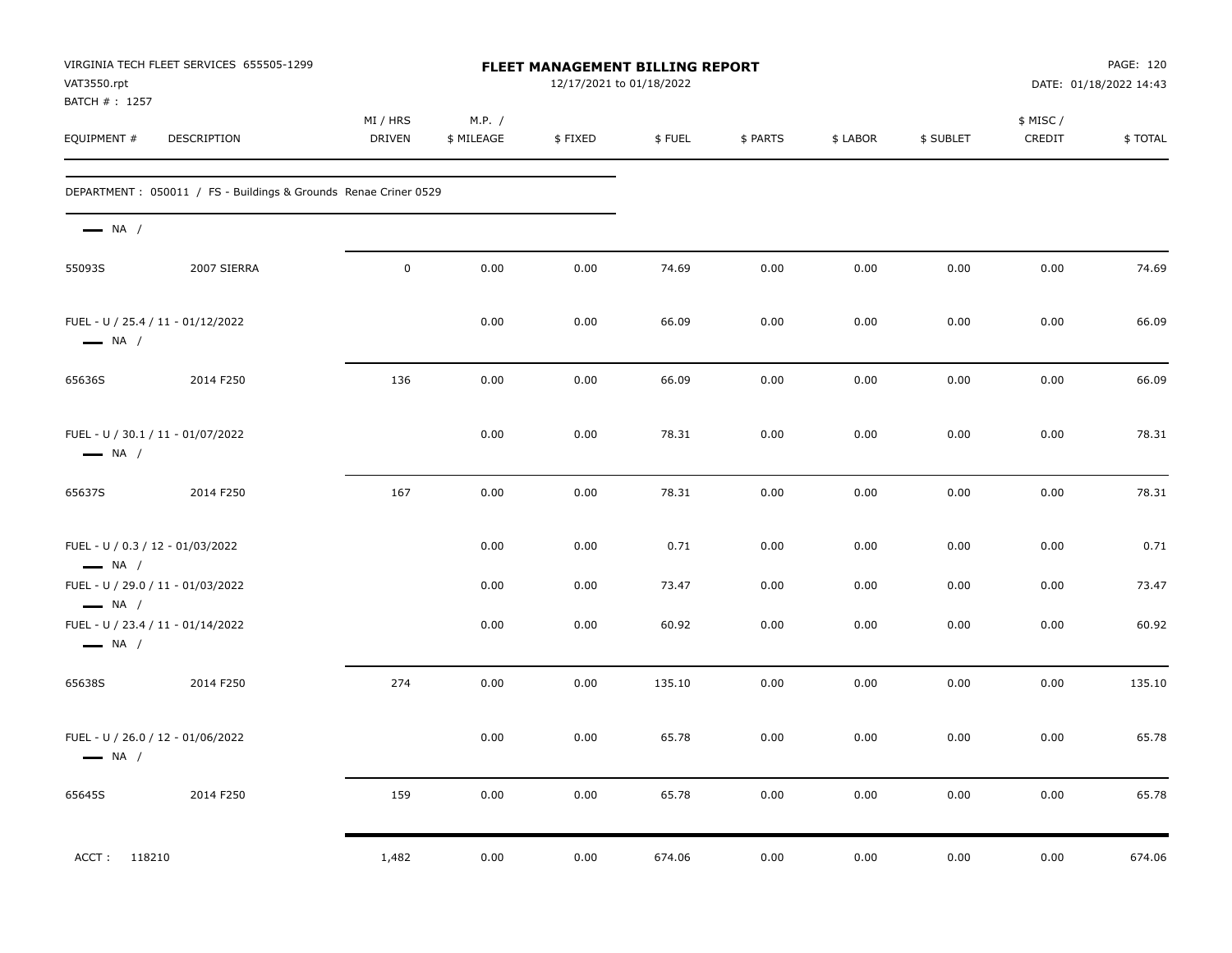| VAT3550.rpt<br>BATCH # : 1257 | VIRGINIA TECH FLEET SERVICES 655505-1299                               |                    |                      | FLEET MANAGEMENT BILLING REPORT<br>12/17/2021 to 01/18/2022 |                |              |              | PAGE: 121<br>DATE: 01/18/2022 14:43 |                     |                |
|-------------------------------|------------------------------------------------------------------------|--------------------|----------------------|-------------------------------------------------------------|----------------|--------------|--------------|-------------------------------------|---------------------|----------------|
| EQUIPMENT #                   | DESCRIPTION                                                            | MI / HRS<br>DRIVEN | M.P. /<br>\$ MILEAGE | \$FIXED                                                     | \$FUEL         | \$ PARTS     | \$ LABOR     | \$ SUBLET                           | \$ MISC /<br>CREDIT | \$TOTAL        |
|                               | DEPARTMENT: 050011 / FS - Buildings & Grounds Renae Criner 0529        |                    |                      |                                                             |                |              |              |                                     |                     |                |
| ACCOUNT CODE: 118211          |                                                                        |                    |                      |                                                             |                |              |              |                                     |                     |                |
| $\longrightarrow$ NA /        | FUEL - U / 19.3 / 12 - 01/14/2022                                      |                    | 0.00                 | 0.00                                                        | 50.28          | 0.00         | 0.00         | 0.00                                | 0.00                | 50.28          |
| 77321s                        | 2019 Express 2500                                                      | 160                | 0.00                 | 0.00                                                        | 50.28          | 0.00         | 0.00         | 0.00                                | 0.00                | 50.28          |
| $\longrightarrow$ NA /        | FUEL - U / 27.5 / 11 - 01/07/2022                                      |                    | 0.00                 | 0.00                                                        | 71.40          | 0.00         | 0.00         | 0.00                                | 0.00                | 71.40          |
| 77322s                        | 2019 Express 2500                                                      | 315                | 0.00                 | 0.00                                                        | 71.40          | 0.00         | 0.00         | 0.00                                | 0.00                | 71.40          |
| ACCT: 118211                  |                                                                        | 475                | 0.00                 | 0.00                                                        | 121.68         | 0.00         | 0.00         | 0.00                                | 0.00                | 121.68         |
| ACCOUNT CODE: 118216          |                                                                        |                    |                      |                                                             |                |              |              |                                     |                     |                |
| $\longrightarrow$ NA /        | FUEL - D / 20.0 / 14 - 01/14/2022                                      |                    | 0.00                 | 0.00                                                        | 56.20          | 0.00         | 0.00         | 0.00                                | 0.00                | 56.20          |
| 40079S                        | 1999 4700                                                              | 12                 | 0.00                 | 0.00                                                        | 56.20          | 0.00         | 0.00         | 0.00                                | 0.00                | 56.20          |
| $\longrightarrow$ NA /        | FUEL - U / 26.2 / 12 - 01/03/2022<br>FUEL - U / 19.2 / 12 - 01/14/2022 |                    | 0.00<br>0.00         | 0.00<br>0.00                                                | 66.26<br>49.87 | 0.00<br>0.00 | 0.00<br>0.00 | 0.00<br>0.00                        | 0.00<br>0.00        | 66.26<br>49.87 |
| $\longrightarrow$ NA /        |                                                                        |                    |                      |                                                             |                |              |              |                                     |                     |                |
| 47284S                        | 2012 F250-4x4                                                          | 410                | 0.00                 | 0.00                                                        | 116.13         | 0.00         | 0.00         | 0.00                                | 0.00                | 116.13         |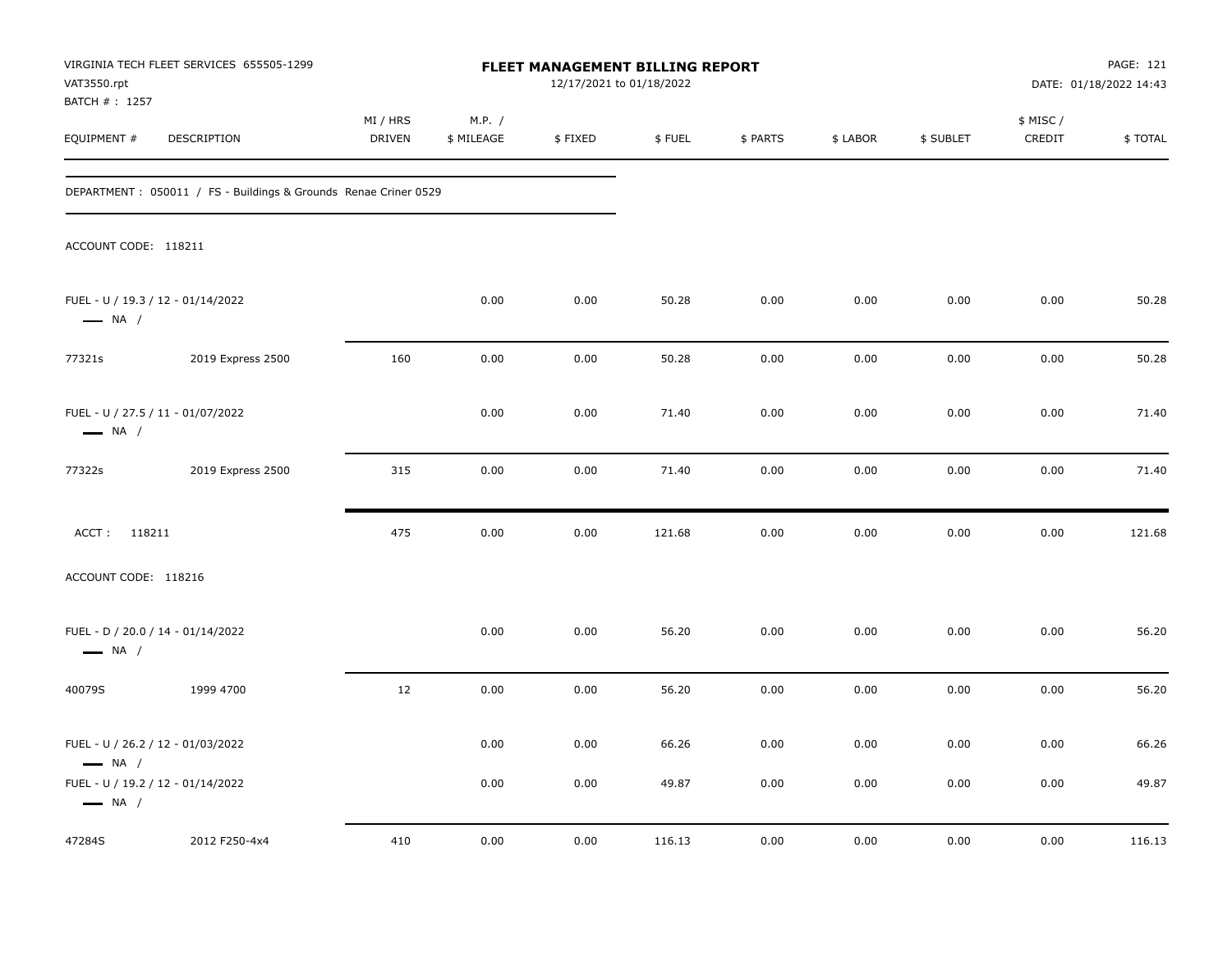| VAT3550.rpt<br>BATCH #: 1257                                                          | VIRGINIA TECH FLEET SERVICES 655505-1299                        |                           |                      | FLEET MANAGEMENT BILLING REPORT<br>12/17/2021 to 01/18/2022 |        |          |          |           |                     | PAGE: 122<br>DATE: 01/18/2022 14:43 |
|---------------------------------------------------------------------------------------|-----------------------------------------------------------------|---------------------------|----------------------|-------------------------------------------------------------|--------|----------|----------|-----------|---------------------|-------------------------------------|
| EQUIPMENT #                                                                           | DESCRIPTION                                                     | MI / HRS<br><b>DRIVEN</b> | M.P. /<br>\$ MILEAGE | $\$$ FIXED                                                  | \$FUEL | \$ PARTS | \$ LABOR | \$ SUBLET | \$ MISC /<br>CREDIT | \$TOTAL                             |
|                                                                                       | DEPARTMENT: 050011 / FS - Buildings & Grounds Renae Criner 0529 |                           |                      |                                                             |        |          |          |           |                     |                                     |
| FUEL - U / 13.9 / 12 - 01/12/2022<br>$\longrightarrow$ NA /                           |                                                                 |                           | 0.00                 | 0.00                                                        | 36.11  | 0.00     | 0.00     | 0.00      | 0.00                | 36.11                               |
| 48979s                                                                                | 2004 ESCAPE                                                     | 156                       | 0.00                 | 0.00                                                        | 36.11  | 0.00     | 0.00     | 0.00      | 0.00                | 36.11                               |
| FUEL - U / 4.7 / 11 - 01/06/2022<br>$\longrightarrow$ NA /                            |                                                                 |                           | 0.00                 | 0.00                                                        | 11.76  | 0.00     | 0.00     | 0.00      | 0.00                | 11.76                               |
| FUEL - U / 3.9 / 11 - 01/06/2022                                                      |                                                                 |                           | 0.00                 | 0.00                                                        | 9.97   | 0.00     | 0.00     | 0.00      | 0.00                | 9.97                                |
| $\longrightarrow$ NA /<br>FUEL - U / 22.4 / 11 - 01/16/2022<br>$\longrightarrow$ NA / |                                                                 |                           | 0.00                 | 0.00                                                        | 58.16  | 0.00     | 0.00     | 0.00      | 0.00                | 58.16                               |
| 49009s                                                                                | 2004 F150                                                       | $\pmb{0}$                 | 0.00                 | 0.00                                                        | 79.89  | 0.00     | 0.00     | 0.00      | 0.00                | 79.89                               |
| FUEL - U / 24.0 / 12 - 01/13/2022<br>$\longrightarrow$ NA /                           |                                                                 |                           | 0.00                 | 0.00                                                        | 62.40  | 0.00     | 0.00     | 0.00      | 0.00                | 62.40                               |
| FUEL - U / 23.7 / 12 - 12/22/2021<br>$\longrightarrow$ NA /                           |                                                                 |                           | 0.00                 | 0.00                                                        | 59.91  | 0.00     | 0.00     | 0.00      | 0.00                | 59.91                               |
| 50126S                                                                                | 2005 F150                                                       | 247                       | 0.00                 | 0.00                                                        | 122.31 | 0.00     | 0.00     | 0.00      | 0.00                | 122.31                              |
| FUEL - U / 22.8 / 11 - 01/16/2022<br>$\longrightarrow$ NA /                           |                                                                 |                           | 0.00                 | 0.00                                                        | 59.18  | 0.00     | 0.00     | 0.00      | 0.00                | 59.18                               |
| 52503S                                                                                | 2006 Silverado                                                  | $\pmb{0}$                 | 0.00                 | 0.00                                                        | 59.18  | 0.00     | 0.00     | 0.00      | 0.00                | 59.18                               |
| FUEL - U / 28.4 / 11 - 01/16/2022<br>$\longrightarrow$ NA /                           |                                                                 |                           | 0.00                 | 0.00                                                        | 73.92  | 0.00     | 0.00     | 0.00      | 0.00                | 73.92                               |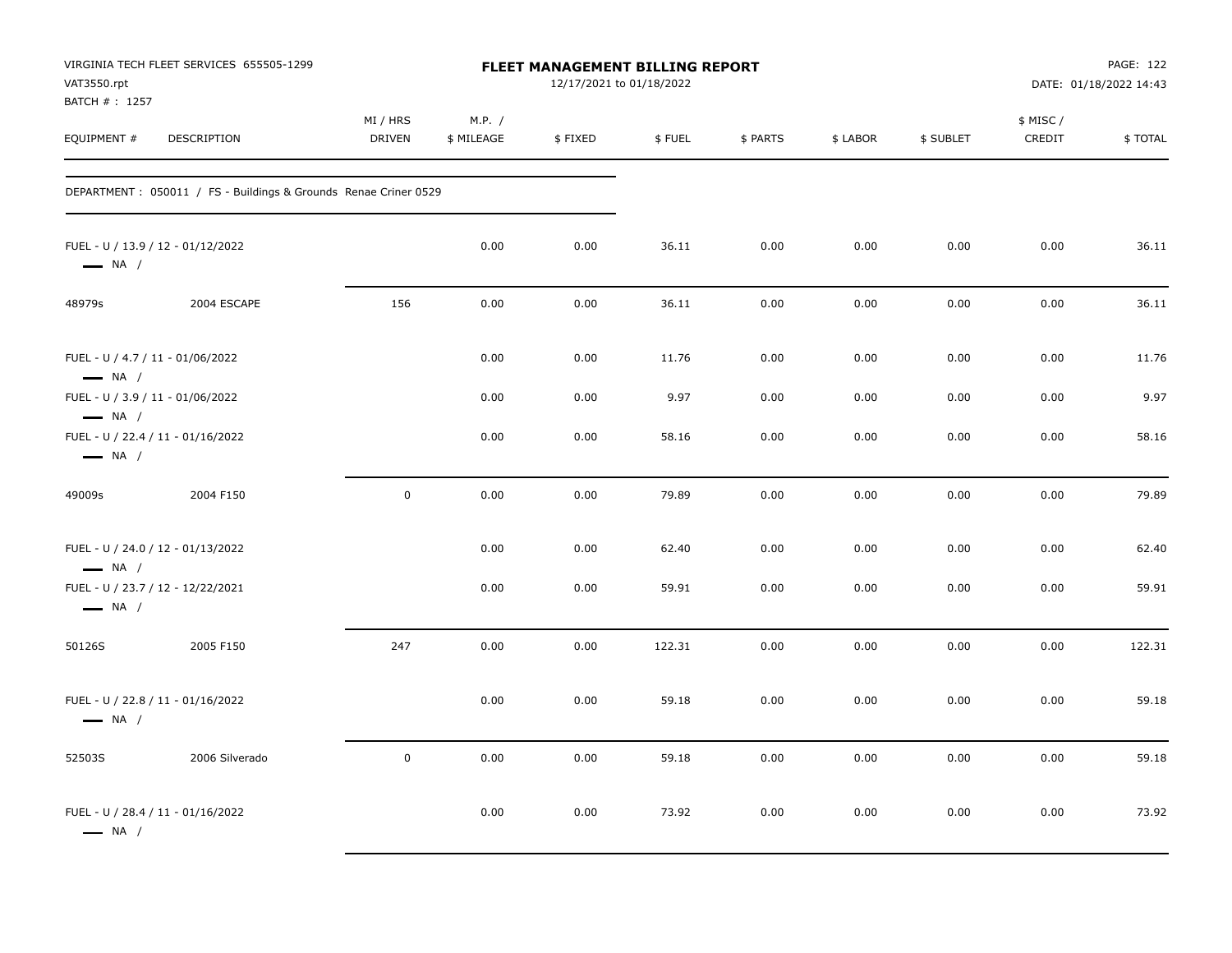| VAT3550.rpt                  | VIRGINIA TECH FLEET SERVICES 655505-1299                         |                           |                      | <b>FLEET MANAGEMENT BILLING REPORT</b><br>12/17/2021 to 01/18/2022 |        |          |          |           |                    | PAGE: 123<br>DATE: 01/18/2022 14:43 |
|------------------------------|------------------------------------------------------------------|---------------------------|----------------------|--------------------------------------------------------------------|--------|----------|----------|-----------|--------------------|-------------------------------------|
| BATCH #: 1257<br>EQUIPMENT # | DESCRIPTION                                                      | MI / HRS<br><b>DRIVEN</b> | M.P. /<br>\$ MILEAGE | \$FIXED                                                            | \$FUEL | \$ PARTS | \$ LABOR | \$ SUBLET | \$ MISC/<br>CREDIT | \$TOTAL                             |
|                              | DEPARTMENT : 050011 / FS - Buildings & Grounds Renae Criner 0529 |                           |                      |                                                                    |        |          |          |           |                    |                                     |
| 52515S                       | 2006 SAVANA                                                      | 141                       | 0.00                 | 0.00                                                               | 73.92  | 0.00     | 0.00     | 0.00      | 0.00               | 73.92                               |
| $\longrightarrow$ NA /       | FUEL - U / 16.1 / 11 - 01/14/2022                                |                           | 0.00                 | 0.00                                                               | 41.96  | 0.00     | 0.00     | 0.00      | 0.00               | 41.96                               |
| $\longrightarrow$ NA /       | FUEL - U / 14.9 / 11 - 12/22/2021                                |                           | 0.00                 | 0.00                                                               | 37.80  | 0.00     | 0.00     | 0.00      | 0.00               | 37.80                               |
| 52546S                       | 2007 Caravan                                                     | 398                       | 0.00                 | 0.00                                                               | 79.76  | 0.00     | 0.00     | 0.00      | 0.00               | 79.76                               |
| $\longrightarrow$ NA /       | FUEL - U / 22.5 / 11 - 01/14/2022                                |                           | 0.00                 | 0.00                                                               | 58.42  | 0.00     | 0.00     | 0.00      | 0.00               | 58.42                               |
| $\longrightarrow$ NA /       | FUEL - U / 27.7 / 11 - 12/17/2021                                |                           | 0.00                 | 0.00                                                               | 73.88  | 0.00     | 0.00     | 0.00      | 0.00               | 73.88                               |
| 55092S                       | 2007 SIERRA                                                      | $\pmb{0}$                 | 0.00                 | 0.00                                                               | 132.30 | 0.00     | 0.00     | 0.00      | 0.00               | 132.30                              |
| $\longrightarrow$ NA /       | FUEL - U / 28.8 / 12 - 01/11/2022                                |                           | 0.00                 | 0.00                                                               | 74.80  | 0.00     | 0.00     | 0.00      | 0.00               | 74.80                               |
| 55095S                       | 2007 SIERRA                                                      | 283                       | 0.00                 | 0.00                                                               | 74.80  | 0.00     | 0.00     | 0.00      | 0.00               | 74.80                               |
| $\longrightarrow$ NA /       | FUEL - U / 21.3 / 11 - 01/13/2022                                |                           | 0.00                 | 0.00                                                               | 55.41  | 0.00     | 0.00     | 0.00      | 0.00               | 55.41                               |
| 55244S                       | 2007 Express 2500                                                | 115                       | 0.00                 | 0.00                                                               | 55.41  | 0.00     | 0.00     | 0.00      | 0.00               | 55.41                               |
| $\longrightarrow$ NA /       | FUEL - U / 26.0 / 12 - 01/03/2022                                |                           | 0.00                 | 0.00                                                               | 65.78  | 0.00     | 0.00     | 0.00      | 0.00               | 65.78                               |
|                              | FUEL - U / 25.4 / 12 - 01/14/2022                                |                           | 0.00                 | 0.00                                                               | 66.14  | 0.00     | 0.00     | 0.00      | 0.00               | 66.14                               |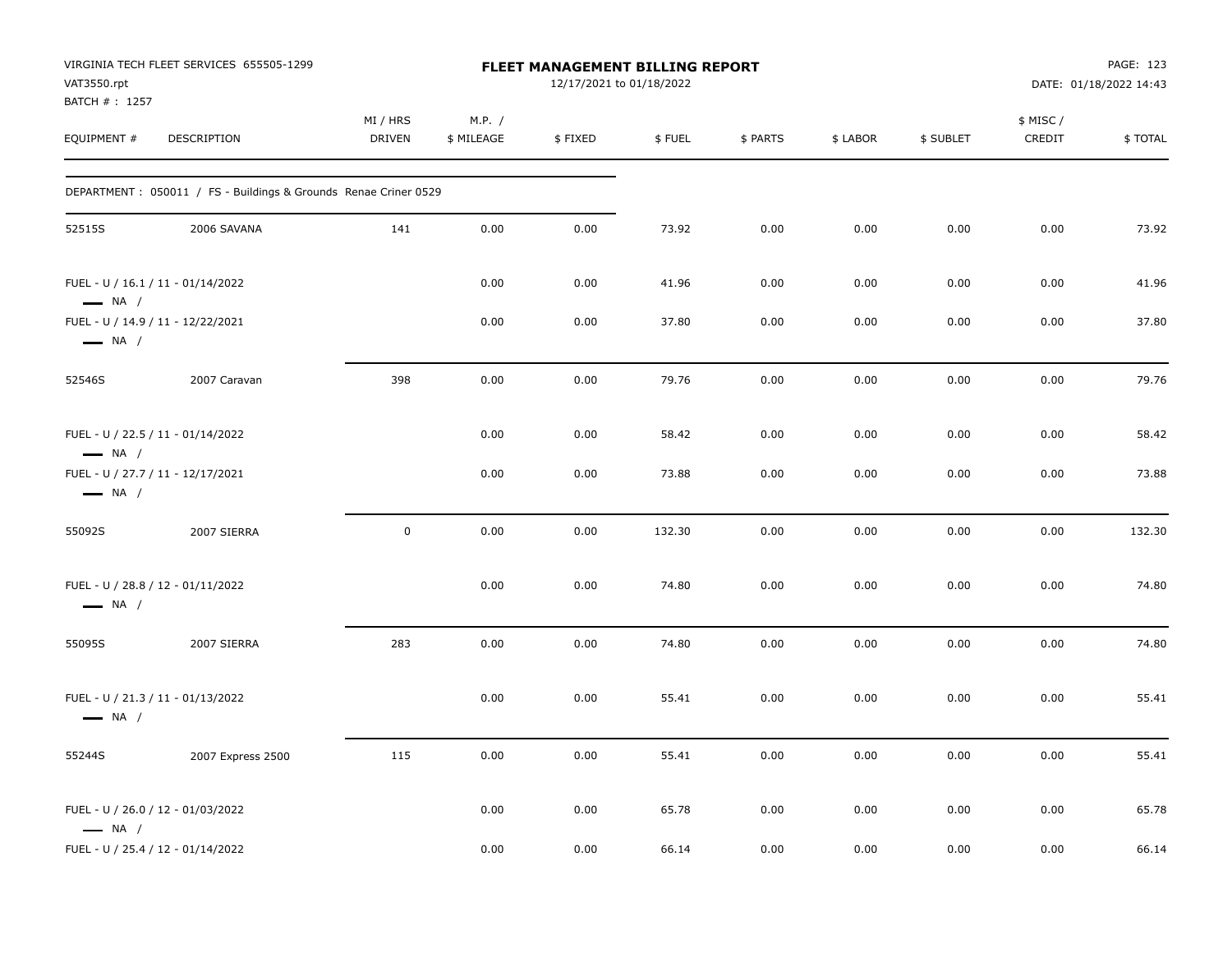| VAT3550.rpt<br>BATCH #: 1257                                | VIRGINIA TECH FLEET SERVICES 655505-1299                         |                    |                      |         | FLEET MANAGEMENT BILLING REPORT<br>12/17/2021 to 01/18/2022 |          | PAGE: 124<br>DATE: 01/18/2022 14:43 |           |                     |          |
|-------------------------------------------------------------|------------------------------------------------------------------|--------------------|----------------------|---------|-------------------------------------------------------------|----------|-------------------------------------|-----------|---------------------|----------|
| EQUIPMENT #                                                 | DESCRIPTION                                                      | MI / HRS<br>DRIVEN | M.P. /<br>\$ MILEAGE | \$FIXED | \$FUEL                                                      | \$ PARTS | \$ LABOR                            | \$ SUBLET | \$ MISC /<br>CREDIT | \$TOTAL  |
|                                                             | DEPARTMENT : 050011 / FS - Buildings & Grounds Renae Criner 0529 |                    |                      |         |                                                             |          |                                     |           |                     |          |
| $\longrightarrow$ NA /                                      |                                                                  |                    |                      |         |                                                             |          |                                     |           |                     |          |
| 65564S                                                      | 2014 F250                                                        | 292                | 0.00                 | 0.00    | 131.92                                                      | 0.00     | 0.00                                | 0.00      | 0.00                | 131.92   |
| FUEL - U / 28.4 / 11 - 01/03/2022<br>$\longrightarrow$ NA / |                                                                  |                    | 0.00                 | 0.00    | 71.78                                                       | 0.00     | 0.00                                | 0.00      | 0.00                | 71.78    |
| FUEL - U / 23.1 / 12 - 01/13/2022<br>$\longrightarrow$ NA / |                                                                  |                    | 0.00                 | 0.00    | 59.96                                                       | 0.00     | 0.00                                | 0.00      | 0.00                | 59.96    |
| 65646S                                                      | 2014 F250                                                        | 397                | 0.00                 | 0.00    | 131.74                                                      | 0.00     | 0.00                                | 0.00      | 0.00                | 131.74   |
| ACCT: 118216                                                |                                                                  | 2,451              | 0.00                 | 0.00    | 1,149.67                                                    | 0.00     | 0.00                                | 0.00      | 0.00                | 1,149.67 |
| ACCOUNT CODE: 119618                                        |                                                                  |                    |                      |         |                                                             |          |                                     |           |                     |          |
| FUEL - U / 20.7 / 11 - 01/16/2022<br>$\longrightarrow$ NA / |                                                                  |                    | 0.00                 | 0.00    | 53.69                                                       | 0.00     | 0.00                                | 0.00      | 0.00                | 53.69    |
| 45228S                                                      | 2001 SIERRA                                                      | 210                | 0.00                 | 0.00    | 53.69                                                       | 0.00     | 0.00                                | 0.00      | 0.00                | 53.69    |
| FUEL - U / 30.2 / 11 - 01/07/2022<br>$\longrightarrow$ NA / |                                                                  |                    | 0.00                 | 0.00    | 78.62                                                       | 0.00     | 0.00                                | 0.00      | 0.00                | 78.62    |
| FUEL - U / 15.9 / 11 - 01/14/2022<br>$-$ NA /               |                                                                  |                    | 0.00                 | 0.00    | 41.29                                                       | 0.00     | 0.00                                | 0.00      | 0.00                | 41.29    |
| 47283S                                                      | 2012 F250-4x4                                                    | 223                | 0.00                 | 0.00    | 119.91                                                      | 0.00     | 0.00                                | $0.00\,$  | $0.00\,$            | 119.91   |
| FUEL - U / 18.5 / 11 - 12/21/2021<br>$\longrightarrow$ NA / |                                                                  |                    | 0.00                 | 0.00    | 46.86                                                       | 0.00     | 0.00                                | 0.00      | $0.00\,$            | 46.86    |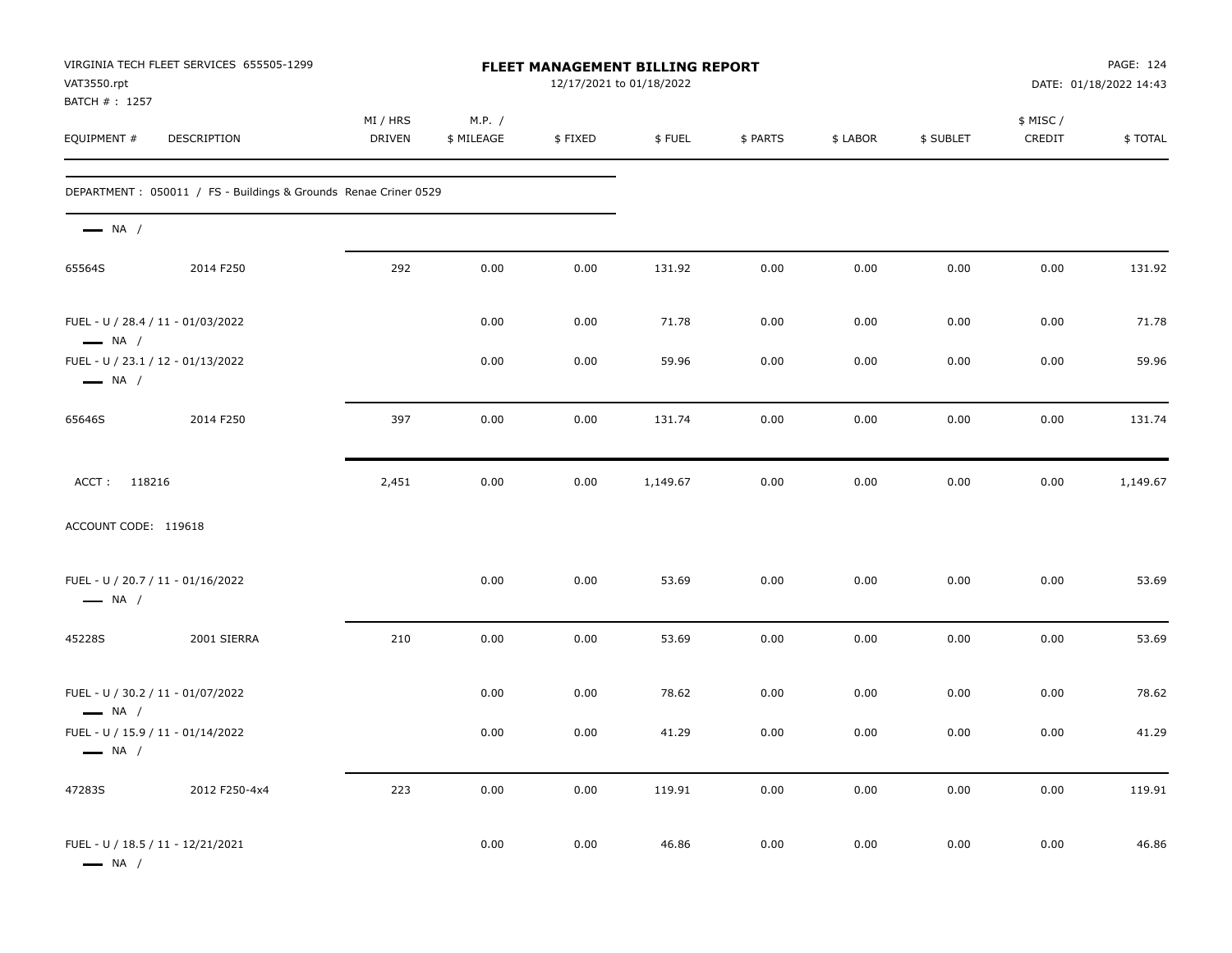| VAT3550.rpt<br>BATCH #: 1257                                | VIRGINIA TECH FLEET SERVICES 655505-1299                         |                           |                      | <b>FLEET MANAGEMENT BILLING REPORT</b><br>12/17/2021 to 01/18/2022 |        |          |          |           |                     | PAGE: 125<br>DATE: 01/18/2022 14:43 |
|-------------------------------------------------------------|------------------------------------------------------------------|---------------------------|----------------------|--------------------------------------------------------------------|--------|----------|----------|-----------|---------------------|-------------------------------------|
| EQUIPMENT #                                                 | DESCRIPTION                                                      | MI / HRS<br><b>DRIVEN</b> | M.P. /<br>\$ MILEAGE | \$FIXED                                                            | \$FUEL | \$ PARTS | \$ LABOR | \$ SUBLET | \$ MISC /<br>CREDIT | \$TOTAL                             |
|                                                             | DEPARTMENT : 050011 / FS - Buildings & Grounds Renae Criner 0529 |                           |                      |                                                                    |        |          |          |           |                     |                                     |
| PARTS ISSUE # I312286<br>$\longrightarrow$ NA /             |                                                                  |                           | 0.00                 | 0.00                                                               | 0.00   | 3.79     | 0.00     | 0.00      | 0.00                | 3.79                                |
| 49003S                                                      | 2004 F150                                                        | 202                       | 0.00                 | 0.00                                                               | 46.86  | 3.79     | 0.00     | 0.00      | 0.00                | 50.65                               |
| FUEL - U / 29.9 / 11 - 01/13/2022<br>$\longrightarrow$ NA / |                                                                  |                           | 0.00                 | 0.00                                                               | 77.64  | 0.00     | 0.00     | 0.00      | 0.00                | 77.64                               |
| 55091S                                                      | 2007 SIERRA                                                      | 187                       | 0.00                 | 0.00                                                               | 77.64  | 0.00     | 0.00     | 0.00      | 0.00                | 77.64                               |
| FUEL - U / 18.3 / 12 - 01/06/2022<br>$\longrightarrow$ NA / |                                                                  |                           | 0.00                 | 0.00                                                               | 46.35  | 0.00     | 0.00     | 0.00      | 0.00                | 46.35                               |
| FUEL - U / 13.8 / 11 - 01/11/2022<br>$\longrightarrow$ NA / |                                                                  |                           | 0.00                 | 0.00                                                               | 35.93  | 0.00     | 0.00     | 0.00      | 0.00                | 35.93                               |
| FUEL - U / 6.7 / 11 - 01/14/2022<br>$\longrightarrow$ NA /  |                                                                  |                           | 0.00                 | 0.00                                                               | 17.37  | 0.00     | 0.00     | 0.00      | 0.00                | 17.37                               |
| FUEL - U / 21.3 / 11 - 12/16/2021<br>$\longrightarrow$ NA / |                                                                  |                           | 0.00                 | 0.00                                                               | 56.76  | 0.00     | 0.00     | 0.00      | 0.00                | 56.76                               |
| 55217S                                                      | 2008 F350                                                        | 463                       | 0.00                 | 0.00                                                               | 156.41 | 0.00     | 0.00     | 0.00      | 0.00                | 156.41                              |
| FUEL - U / 25.8 / 12 - 01/10/2022<br>$\longrightarrow$ NA / |                                                                  |                           | 0.00                 | 0.00                                                               | 67.18  | 0.00     | 0.00     | 0.00      | 0.00                | 67.18                               |
| FUEL - U / 12.9 / 12 - 01/14/2022<br>$\longrightarrow$ NA / |                                                                  |                           | 0.00                 | 0.00                                                               | 33.46  | 0.00     | 0.00     | 0.00      | 0.00                | 33.46                               |
| FUEL - U / 26.7 / 11 - 12/17/2021<br>$\longrightarrow$ NA / |                                                                  |                           | 0.00                 | 0.00                                                               | 67.42  | 0.00     | 0.00     | 0.00      | 0.00                | 67.42                               |
| 61744S                                                      | 2013 Express 2500                                                | 496                       | 0.00                 | 0.00                                                               | 168.06 | 0.00     | 0.00     | 0.00      | 0.00                | 168.06                              |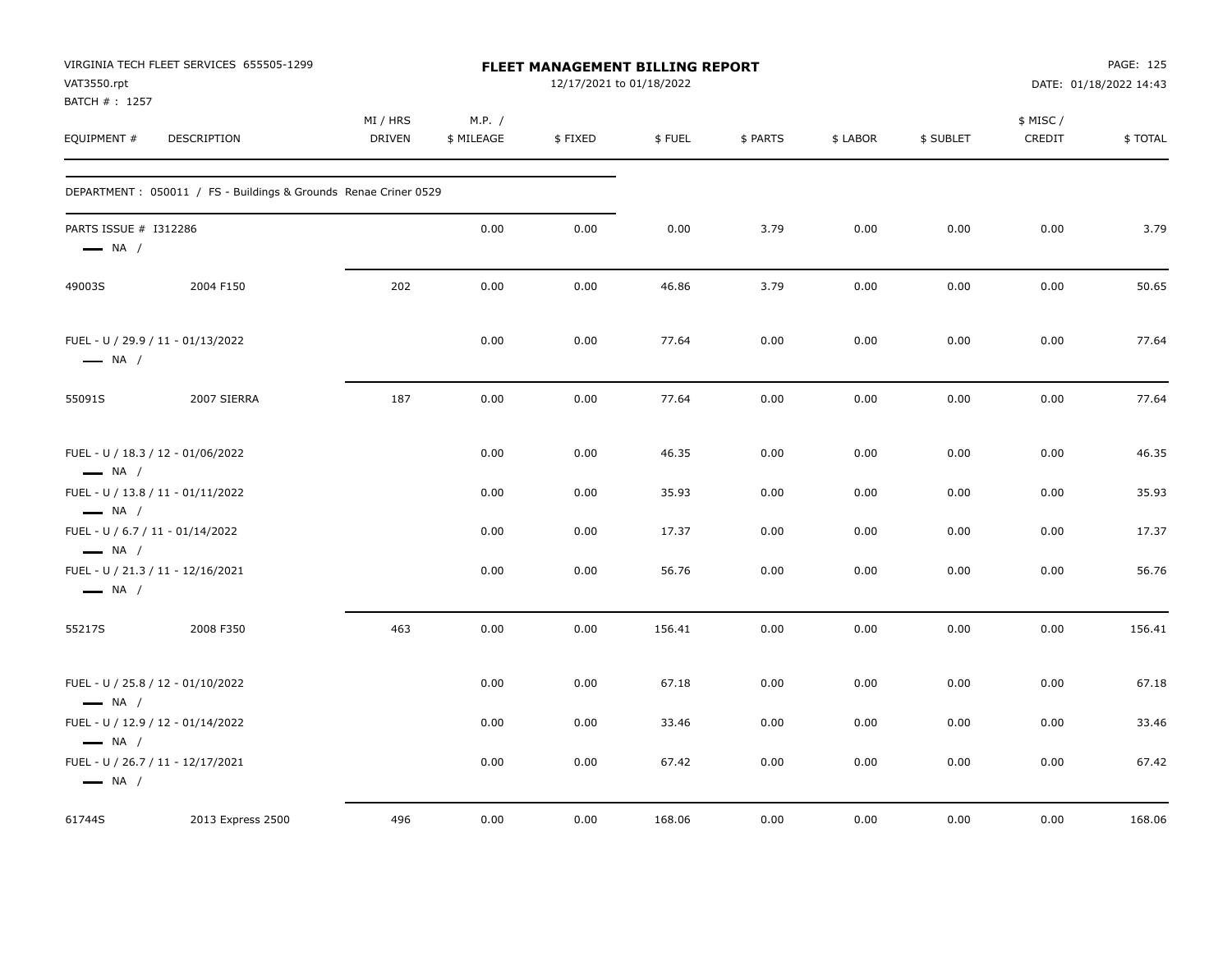| VAT3550.rpt                  | VIRGINIA TECH FLEET SERVICES 655505-1299                         |                           |                      | FLEET MANAGEMENT BILLING REPORT<br>12/17/2021 to 01/18/2022 |        |          |          |           |                     | PAGE: 126<br>DATE: 01/18/2022 14:43 |
|------------------------------|------------------------------------------------------------------|---------------------------|----------------------|-------------------------------------------------------------|--------|----------|----------|-----------|---------------------|-------------------------------------|
| BATCH #: 1257<br>EQUIPMENT # | DESCRIPTION                                                      | MI / HRS<br><b>DRIVEN</b> | M.P. /<br>\$ MILEAGE | \$FIXED                                                     | \$FUEL | \$ PARTS | \$ LABOR | \$ SUBLET | \$ MISC /<br>CREDIT | \$TOTAL                             |
|                              | DEPARTMENT : 050011 / FS - Buildings & Grounds Renae Criner 0529 |                           |                      |                                                             |        |          |          |           |                     |                                     |
| $\longrightarrow$ NA /       | FUEL - U / 27.3 / 11 - 01/14/2022                                |                           | 0.00                 | 0.00                                                        | 70.98  | 0.00     | 0.00     | 0.00      | 0.00                | 70.98                               |
| $\longrightarrow$ NA /       | FUEL - U / 25.0 / 11 - 12/22/2021                                |                           | 0.00                 | 0.00                                                        | 63.25  | 0.00     | 0.00     | 0.00      | 0.00                | 63.25                               |
| 65635S                       | 2014 F250                                                        | 421                       | 0.00                 | 0.00                                                        | 134.23 | 0.00     | 0.00     | 0.00      | 0.00                | 134.23                              |
| $\longrightarrow$ NA /       | FUEL - U / 31.6 / 11 - 01/10/2022                                |                           | 0.00                 | 0.00                                                        | 82.06  | 0.00     | 0.00     | 0.00      | 0.00                | 82.06                               |
| $\longrightarrow$ NA /       | FUEL - U / 13.2 / 11 - 01/13/2022                                |                           | 0.00                 | 0.00                                                        | 34.27  | 0.00     | 0.00     | 0.00      | 0.00                | 34.27                               |
| $\longrightarrow$ NA /       | FUEL - U / 26.4 / 11 - 12/17/2021                                |                           | 0.00                 | 0.00                                                        | 66.69  | 0.00     | 0.00     | 0.00      | 0.00                | 66.69                               |
| 65647S                       | 2014 F250                                                        | 545                       | 0.00                 | 0.00                                                        | 183.02 | 0.00     | 0.00     | 0.00      | 0.00                | 183.02                              |
| ACCT: 119618                 |                                                                  | 2,747                     | 0.00                 | 0.00                                                        | 939.82 | 3.79     | 0.00     | 0.00      | 0.00                | 943.61                              |
| ACCOUNT CODE: 119619         |                                                                  |                           |                      |                                                             |        |          |          |           |                     |                                     |
| $\longrightarrow$ NA /       | FUEL - U / 22.6 / 11 - 01/14/2022                                |                           | 0.00                 | 0.00                                                        | 58.73  | 0.00     | 0.00     | 0.00      | 0.00                | 58.73                               |
| $\longrightarrow$ NA /       | FUEL - U / 23.4 / 11 - 12/21/2021                                |                           | 0.00                 | 0.00                                                        | 59.08  | 0.00     | 0.00     | 0.00      | 0.00                | 59.08                               |
| 49034S                       | 2004 Express 2500                                                | 300                       | 0.00                 | $0.00\,$                                                    | 117.81 | 0.00     | $0.00\,$ | 0.00      | 0.00                | 117.81                              |
| $\longrightarrow$ NA /       | FUEL - U / 15.0 / 11 - 01/03/2022                                |                           | 0.00                 | 0.00                                                        | 38.05  | 0.00     | 0.00     | 0.00      | 0.00                | 38.05                               |
|                              | FUEL - U / 17.5 / 11 - 01/13/2022                                |                           | $0.00\,$             | $0.00\,$                                                    | 45.60  | 0.00     | 0.00     | 0.00      | 0.00                | 45.60                               |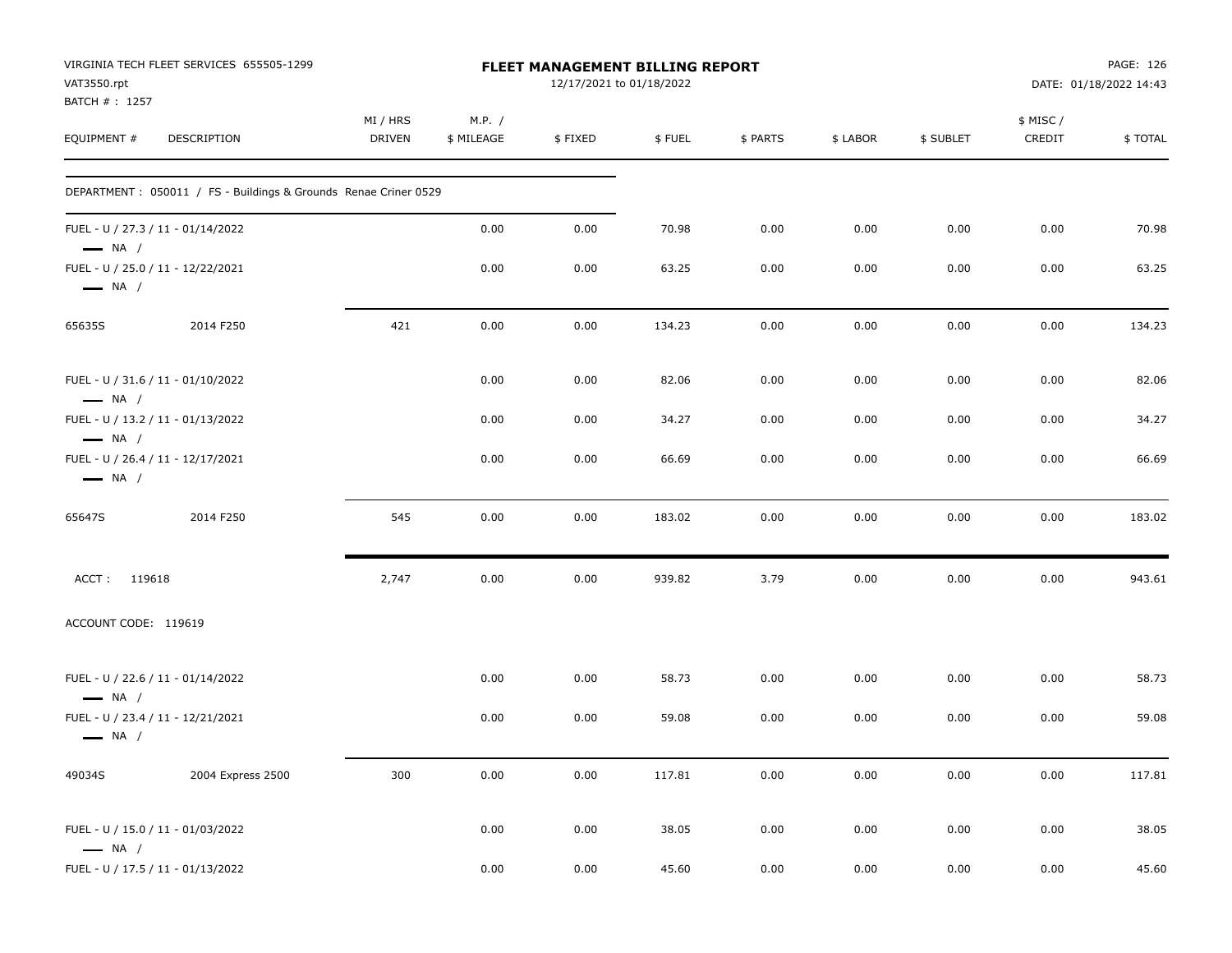| VAT3550.rpt<br>BATCH #: 1257                                                          | VIRGINIA TECH FLEET SERVICES 655505-1299                        |                    |                      | FLEET MANAGEMENT BILLING REPORT<br>12/17/2021 to 01/18/2022 |        |          |          |           |                     | PAGE: 127<br>DATE: 01/18/2022 14:43 |
|---------------------------------------------------------------------------------------|-----------------------------------------------------------------|--------------------|----------------------|-------------------------------------------------------------|--------|----------|----------|-----------|---------------------|-------------------------------------|
| EQUIPMENT #                                                                           | DESCRIPTION                                                     | MI / HRS<br>DRIVEN | M.P. /<br>\$ MILEAGE | \$FIXED                                                     | \$FUEL | \$ PARTS | \$ LABOR | \$ SUBLET | \$ MISC /<br>CREDIT | \$TOTAL                             |
|                                                                                       | DEPARTMENT: 050011 / FS - Buildings & Grounds Renae Criner 0529 |                    |                      |                                                             |        |          |          |           |                     |                                     |
| $\longrightarrow$ NA /<br>FUEL - U / 19.0 / 11 - 12/17/2021<br>$\longrightarrow$ NA / |                                                                 |                    | 0.00                 | 0.00                                                        | 48.07  | 0.00     | 0.00     | 0.00      | 0.00                | 48.07                               |
| 49045S                                                                                | 2004 Express 2500                                               | 242                | 0.00                 | 0.00                                                        | 131.72 | 0.00     | 0.00     | 0.00      | 0.00                | 131.72                              |
| ACCT: 119619                                                                          |                                                                 | 542                | 0.00                 | 0.00                                                        | 249.53 | 0.00     | 0.00     | 0.00      | 0.00                | 249.53                              |
| ACCOUNT CODE: 119620                                                                  |                                                                 |                    |                      |                                                             |        |          |          |           |                     |                                     |
| FUEL - U / 13.6 / 12 - 01/16/2022<br>$\longrightarrow$ NA /                           |                                                                 |                    | 0.00                 | 0.00                                                        | 35.41  | 0.00     | 0.00     | 0.00      | 0.00                | 35.41                               |
| FUEL - U / 22.0 / 12 - 12/17/2021<br>$\longrightarrow$ NA /                           |                                                                 |                    | 0.00                 | 0.00                                                        | 58.74  | 0.00     | 0.00     | 0.00      | 0.00                | 58.74                               |
| 50129S                                                                                | 2005 F150                                                       | 274                | 0.00                 | 0.00                                                        | 94.15  | 0.00     | 0.00     | 0.00      | 0.00                | 94.15                               |
| FUEL - U / 17.5 / 11 - 01/10/2022<br>$\longrightarrow$ NA /                           |                                                                 |                    | 0.00                 | 0.00                                                        | 45.40  | 0.00     | 0.00     | 0.00      | 0.00                | 45.40                               |
| FUEL - U / 12.9 / 11 - 01/14/2022<br>$\longrightarrow$ NA /                           |                                                                 |                    | 0.00                 | 0.00                                                        | 33.64  | 0.00     | 0.00     | 0.00      | 0.00                | 33.64                               |
| FUEL - U / 17.3 / 12 - 12/17/2021<br>$\longrightarrow$ NA /                           |                                                                 |                    | 0.00                 | 0.00                                                        | 46.11  | 0.00     | 0.00     | 0.00      | 0.00                | 46.11                               |
| 50137S                                                                                | 2005 F150                                                       | 171                | 0.00                 | 0.00                                                        | 125.15 | 0.00     | 0.00     | 0.00      | 0.00                | 125.15                              |
| FUEL - U / 26.9 / 11 - 12/21/2021<br>$\longrightarrow$ NA /                           |                                                                 |                    | 0.00                 | 0.00                                                        | 68.11  | 0.00     | 0.00     | 0.00      | 0.00                | 68.11                               |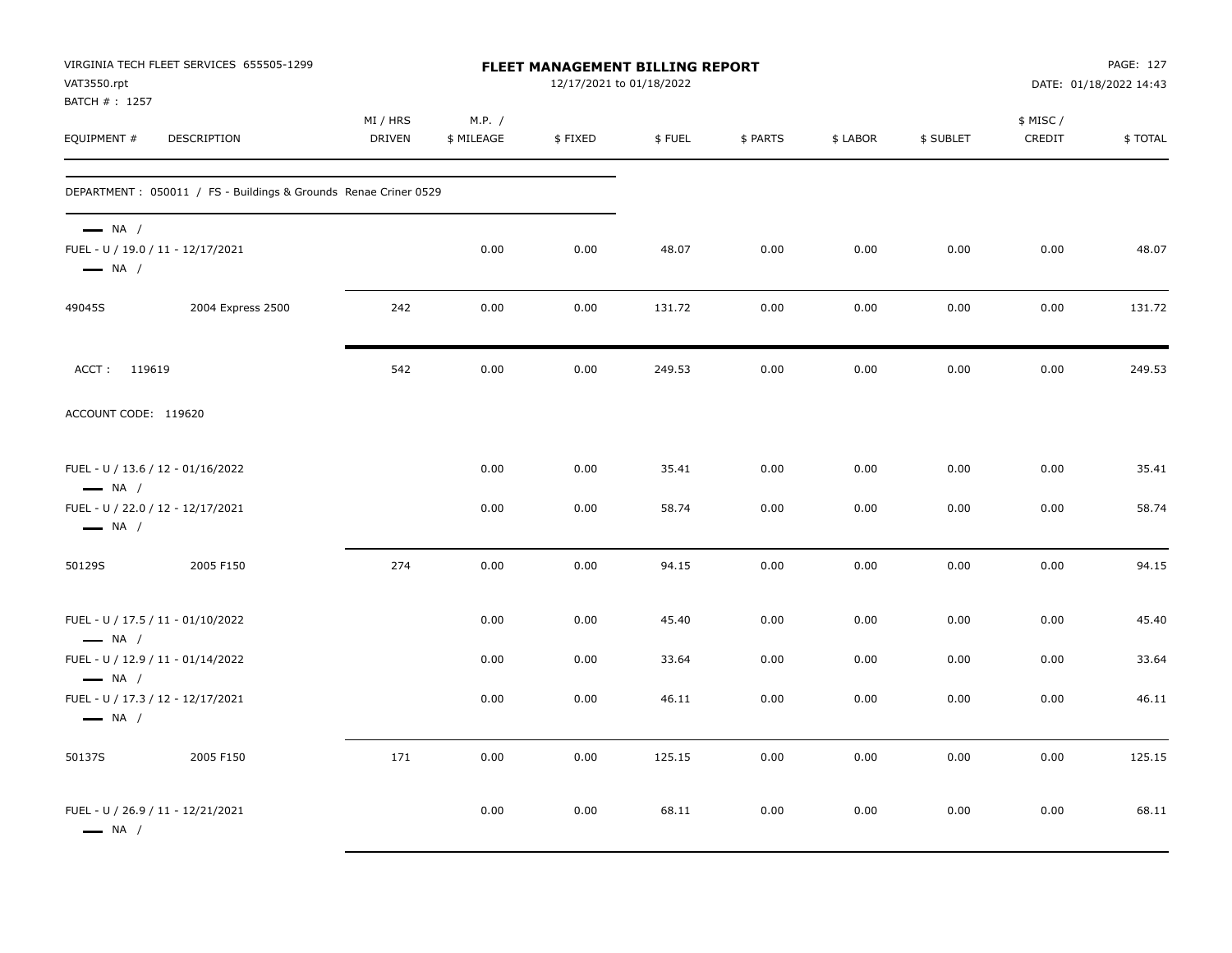| VAT3550.rpt<br>BATCH #: 1257 | VIRGINIA TECH FLEET SERVICES 655505-1299                        |                           |                      | <b>FLEET MANAGEMENT BILLING REPORT</b><br>12/17/2021 to 01/18/2022 |        |          |          |           |                     | PAGE: 128<br>DATE: 01/18/2022 14:43 |
|------------------------------|-----------------------------------------------------------------|---------------------------|----------------------|--------------------------------------------------------------------|--------|----------|----------|-----------|---------------------|-------------------------------------|
| EQUIPMENT #                  | DESCRIPTION                                                     | MI / HRS<br><b>DRIVEN</b> | M.P. /<br>\$ MILEAGE | \$FIXED                                                            | \$FUEL | \$ PARTS | \$ LABOR | \$ SUBLET | \$ MISC /<br>CREDIT | \$TOTAL                             |
|                              | DEPARTMENT: 050011 / FS - Buildings & Grounds Renae Criner 0529 |                           |                      |                                                                    |        |          |          |           |                     |                                     |
| 55097S                       | 2007 SIERRA                                                     | 286                       | 0.00                 | 0.00                                                               | 68.11  | 0.00     | 0.00     | 0.00      | 0.00                | 68.11                               |
| ACCT: 119620                 |                                                                 | 731                       | 0.00                 | 0.00                                                               | 287.41 | 0.00     | 0.00     | 0.00      | 0.00                | 287.41                              |
| ACCOUNT CODE: 119621         |                                                                 |                           |                      |                                                                    |        |          |          |           |                     |                                     |
| $\longrightarrow$ NA /       | FUEL - U / 24.2 / 11 - 01/10/2022                               |                           | 0.00                 | 0.00                                                               | 62.79  | 0.00     | 0.00     | 0.00      | 0.00                | 62.79                               |
| 41547S                       | 2001 Ram                                                        | 259                       | 0.00                 | 0.00                                                               | 62.79  | 0.00     | 0.00     | 0.00      | 0.00                | 62.79                               |
| ACCT: 119621                 |                                                                 | 259                       | 0.00                 | 0.00                                                               | 62.79  | 0.00     | 0.00     | 0.00      | 0.00                | 62.79                               |
| ACCOUNT CODE: 121806         |                                                                 |                           |                      |                                                                    |        |          |          |           |                     |                                     |
| $\longrightarrow$ NA /       | FUEL - D / 39.5 / 14 - 01/14/2022                               |                           | 0.00                 | 0.00                                                               | 111.00 | 0.00     | 0.00     | 0.00      | 0.00                | 111.00                              |
| 41521S                       | 2000 C7500                                                      | $\mathbf 0$               | 0.00                 | 0.00                                                               | 111.00 | 0.00     | 0.00     | 0.00      | 0.00                | 111.00                              |
| $\longrightarrow$ NA /       | FUEL - U / 21.1 / 11 - 01/05/2022                               |                           | 0.00                 | 0.00                                                               | 53.31  | 0.00     | 0.00     | 0.00      | 0.00                | 53.31                               |
| $\longrightarrow$ NA /       | FUEL - U / 20.7 / 11 - 01/10/2022                               |                           | 0.00                 | 0.00                                                               | 53.79  | 0.00     | 0.00     | 0.00      | 0.00                | 53.79                               |
| $\longrightarrow$ NA /       | FUEL - U / 19.1 / 11 - 01/14/2022                               |                           | 0.00                 | 0.00                                                               | 49.61  | 0.00     | 0.00     | 0.00      | 0.00                | 49.61                               |
| 41539s                       | 1998 K1500                                                      | 479                       | 0.00                 | 0.00                                                               | 156.71 | 0.00     | 0.00     | 0.00      | 0.00                | 156.71                              |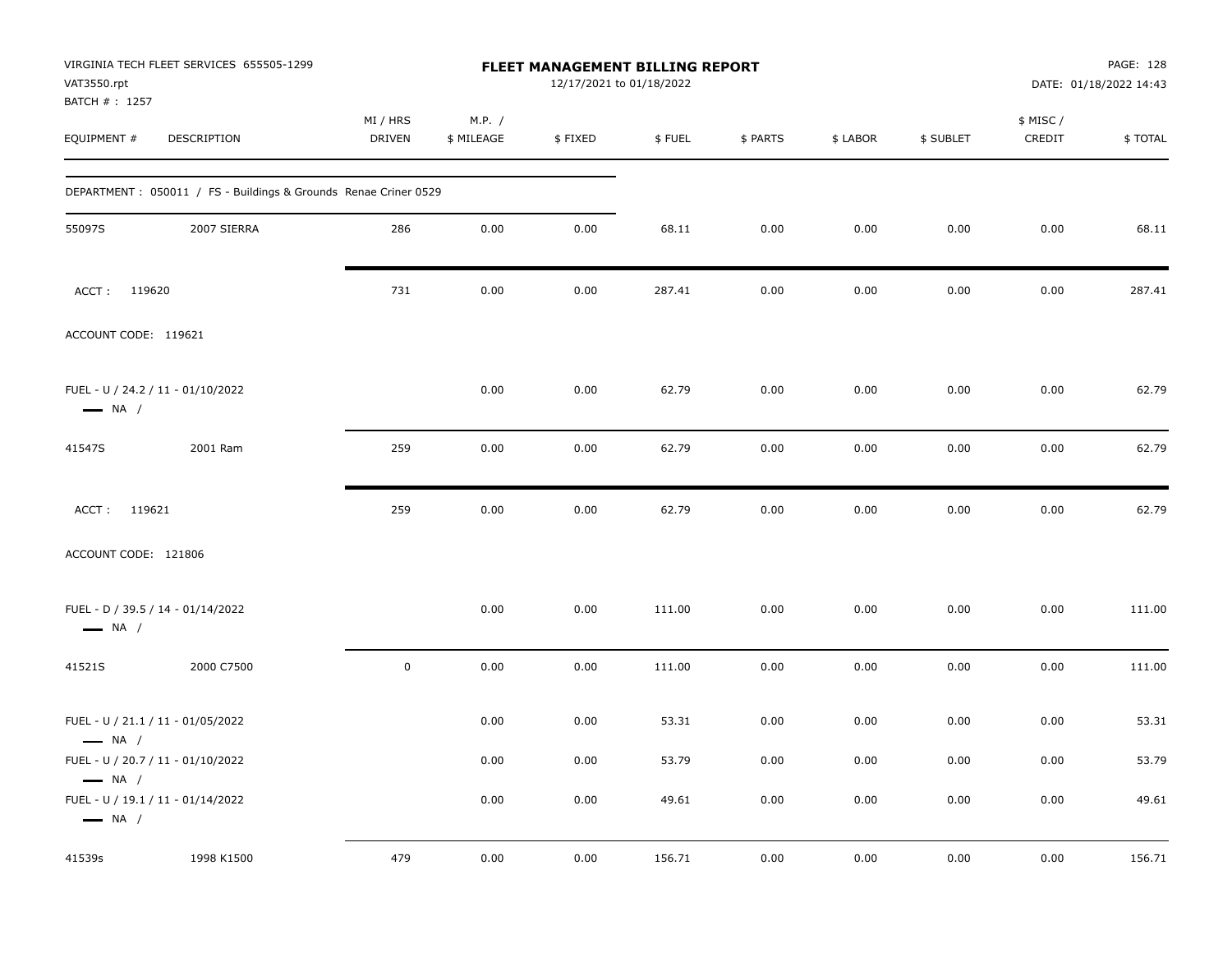| VAT3550.rpt<br>BATCH #: 1257 | VIRGINIA TECH FLEET SERVICES 655505-1299                         |                           |                      | FLEET MANAGEMENT BILLING REPORT<br>12/17/2021 to 01/18/2022 |        |          |          |           |                     | PAGE: 129<br>DATE: 01/18/2022 14:43 |
|------------------------------|------------------------------------------------------------------|---------------------------|----------------------|-------------------------------------------------------------|--------|----------|----------|-----------|---------------------|-------------------------------------|
| EQUIPMENT #                  | DESCRIPTION                                                      | MI / HRS<br><b>DRIVEN</b> | M.P. /<br>\$ MILEAGE | \$FIXED                                                     | \$FUEL | \$ PARTS | \$ LABOR | \$ SUBLET | \$ MISC /<br>CREDIT | \$TOTAL                             |
|                              | DEPARTMENT : 050011 / FS - Buildings & Grounds Renae Criner 0529 |                           |                      |                                                             |        |          |          |           |                     |                                     |
| $\longrightarrow$ NA /       | FUEL - U / 20.4 / 11 - 01/04/2022                                |                           | 0.00                 | 0.00                                                        | 51.59  | 0.00     | 0.00     | 0.00      | 0.00                | 51.59                               |
| $\longrightarrow$ NA /       | FUEL - U / 18.4 / 11 - 01/10/2022                                |                           | 0.00                 | 0.00                                                        | 47.84  | 0.00     | 0.00     | 0.00      | 0.00                | 47.84                               |
| 41550S                       | 2001 Ram                                                         | 217                       | 0.00                 | 0.00                                                        | 99.43  | 0.00     | 0.00     | 0.00      | 0.00                | 99.43                               |
| $\longrightarrow$ NA /       | FUEL - U / 21.6 / 12 - 01/03/2022                                |                           | 0.00                 | 0.00                                                        | 54.67  | 0.00     | 0.00     | 0.00      | 0.00                | 54.67                               |
| $\longrightarrow$ NA /       | FUEL - U / 19.0 / 12 - 01/06/2022                                |                           | 0.00                 | 0.00                                                        | 48.07  | 0.00     | 0.00     | 0.00      | 0.00                | 48.07                               |
| $\longrightarrow$ NA /       | FUEL - U / 22.2 / 11 - 01/13/2022                                |                           | 0.00                 | 0.00                                                        | 57.77  | 0.00     | 0.00     | 0.00      | 0.00                | 57.77                               |
| 45219S                       | 2001 Ram                                                         | 408                       | 0.00                 | 0.00                                                        | 160.51 | 0.00     | 0.00     | 0.00      | 0.00                | 160.51                              |
| $\longrightarrow$ NA /       | FUEL - U / 29.6 / 12 - 01/07/2022                                |                           | 0.00                 | 0.00                                                        | 74.84  | 0.00     | 0.00     | 0.00      | 0.00                | 74.84                               |
| $\longrightarrow$ NA /       | FUEL - U / 24.6 / 12 - 01/16/2022                                |                           | 0.00                 | 0.00                                                        | 63.93  | 0.00     | 0.00     | 0.00      | 0.00                | 63.93                               |
| 47275S                       | 2012 F250-4x4                                                    | 353                       | 0.00                 | 0.00                                                        | 138.77 | 0.00     | 0.00     | 0.00      | 0.00                | 138.77                              |
| $\longrightarrow$ NA /       | FUEL - U / 23.1 / 12 - 01/17/2022                                |                           | 0.00                 | 0.00                                                        | 59.93  | 0.00     | 0.00     | 0.00      | 0.00                | 59.93                               |
| 47276S                       | 2012 F250-4x4                                                    | 295                       | 0.00                 | 0.00                                                        | 59.93  | 0.00     | 0.00     | 0.00      | 0.00                | 59.93                               |
| PARTS ISSUE # I312283        |                                                                  |                           | 0.00                 | 0.00                                                        | 0.00   | 7.57     | 0.00     | 0.00      | 0.00                | 7.57                                |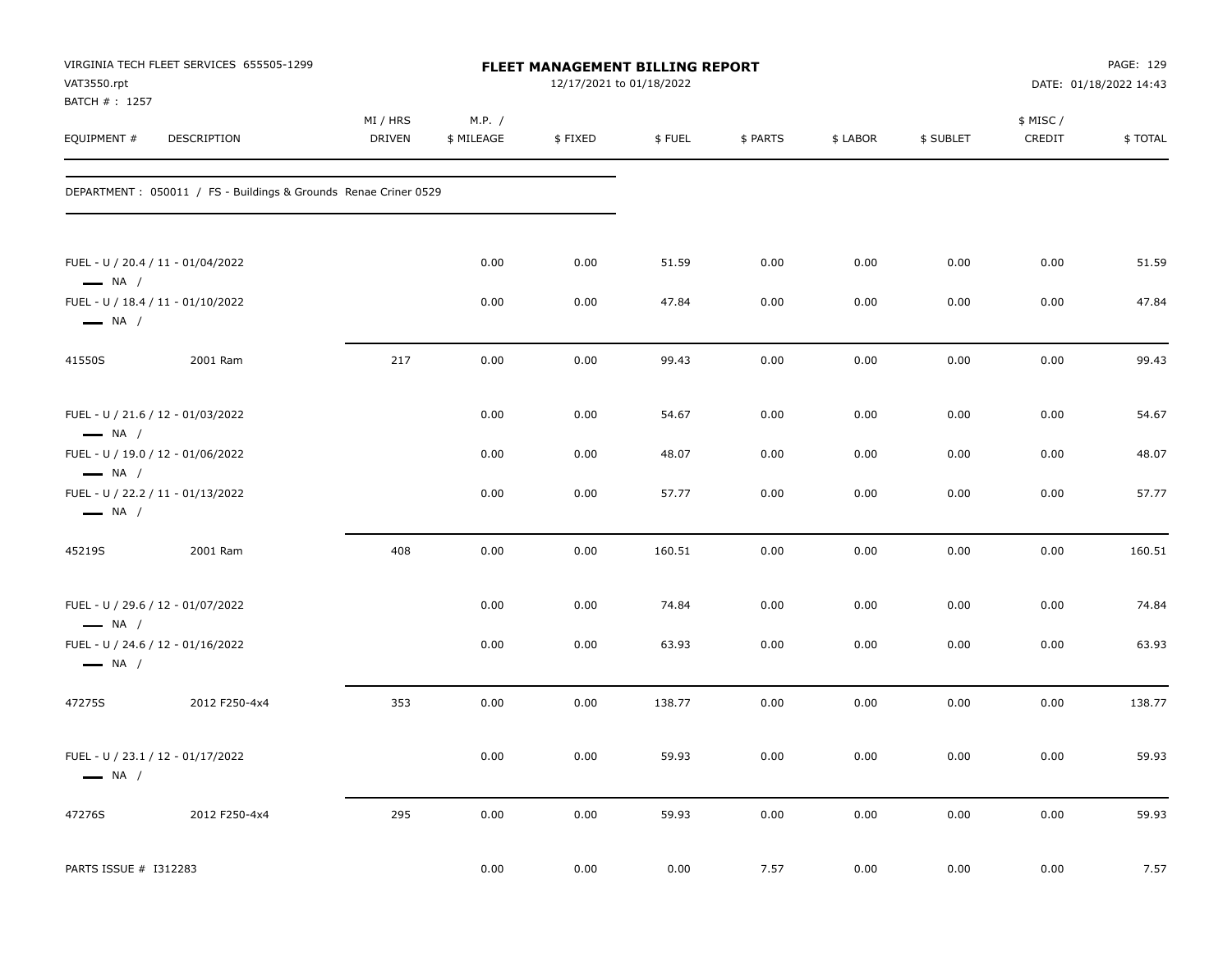| VAT3550.rpt<br>BATCH #: 1257                                | VIRGINIA TECH FLEET SERVICES 655505-1299                        | FLEET MANAGEMENT BILLING REPORT<br>12/17/2021 to 01/18/2022 |                      |         |        |          |          |           |                     | PAGE: 130<br>DATE: 01/18/2022 14:43 |  |
|-------------------------------------------------------------|-----------------------------------------------------------------|-------------------------------------------------------------|----------------------|---------|--------|----------|----------|-----------|---------------------|-------------------------------------|--|
| EQUIPMENT #                                                 | <b>DESCRIPTION</b>                                              | MI / HRS<br><b>DRIVEN</b>                                   | M.P. /<br>\$ MILEAGE | \$FIXED | \$FUEL | \$ PARTS | \$ LABOR | \$ SUBLET | \$ MISC /<br>CREDIT | \$TOTAL                             |  |
|                                                             | DEPARTMENT: 050011 / FS - Buildings & Grounds Renae Criner 0529 |                                                             |                      |         |        |          |          |           |                     |                                     |  |
| $\longrightarrow$ NA /                                      |                                                                 |                                                             |                      |         |        |          |          |           |                     |                                     |  |
| 48474S                                                      | 2003 Silverado                                                  | $\mathbf 0$                                                 | 0.00                 | 0.00    | 0.00   | 7.57     | 0.00     | 0.00      | 0.00                | 7.57                                |  |
| FUEL - U / 28.0 / 11 - 01/13/2022<br>$\longrightarrow$ NA / |                                                                 |                                                             | 0.00                 | 0.00    | 72.70  | 0.00     | 0.00     | 0.00      | 0.00                | 72.70                               |  |
| FUEL - U / 28.4 / 11 - 12/17/2021<br>$\longrightarrow$ NA / |                                                                 |                                                             | 0.00                 | 0.00    | 71.73  | 0.00     | 0.00     | 0.00      | 0.00                | 71.73                               |  |
| 48506s                                                      | 2003 Silverado                                                  | $\mathbf 0$                                                 | 0.00                 | 0.00    | 144.43 | 0.00     | 0.00     | 0.00      | 0.00                | 144.43                              |  |
| FUEL - U / 19.6 / 11 - 01/14/2022<br>$\longrightarrow$ NA / |                                                                 |                                                             | 0.00                 | 0.00    | 50.99  | 0.00     | 0.00     | 0.00      | 0.00                | 50.99                               |  |
| 48507s                                                      | 2003 Silverado                                                  | 404                                                         | 0.00                 | 0.00    | 50.99  | 0.00     | 0.00     | 0.00      | 0.00                | 50.99                               |  |
| FUEL - U / 0.6 / 11 - 01/10/2022<br>$\longrightarrow$ NA /  |                                                                 |                                                             | 0.00                 | 0.00    | 1.56   | 0.00     | 0.00     | 0.00      | 0.00                | 1.56                                |  |
| FUEL - U / 8.4 / 12 - 01/10/2022<br>$\longrightarrow$ NA /  |                                                                 |                                                             | 0.00                 | 0.00    | 21.87  | 0.00     | 0.00     | 0.00      | 0.00                | 21.87                               |  |
| FUEL - U / 2.8 / 12 - 12/21/2021<br>$\longrightarrow$ NA /  |                                                                 |                                                             | 0.00                 | 0.00    | 7.11   | 0.00     | 0.00     | 0.00      | 0.00                | 7.11                                |  |
| 48533S                                                      | 2003 SIERRA                                                     | 70                                                          | 0.00                 | 0.00    | 30.54  | 0.00     | 0.00     | 0.00      | 0.00                | 30.54                               |  |
| FUEL - D / 15.3 / 13 - 12/16/2021<br>$\longrightarrow$ NA / |                                                                 |                                                             | 0.00                 | 0.00    | 43.05  | 0.00     | 0.00     | 0.00      | 0.00                | 43.05                               |  |
| FUEL - D / 26.9 / 13 - 12/17/2021<br>$\longrightarrow$ NA / |                                                                 |                                                             | 0.00                 | 0.00    | 75.50  | 0.00     | 0.00     | 0.00      | 0.00                | 75.50                               |  |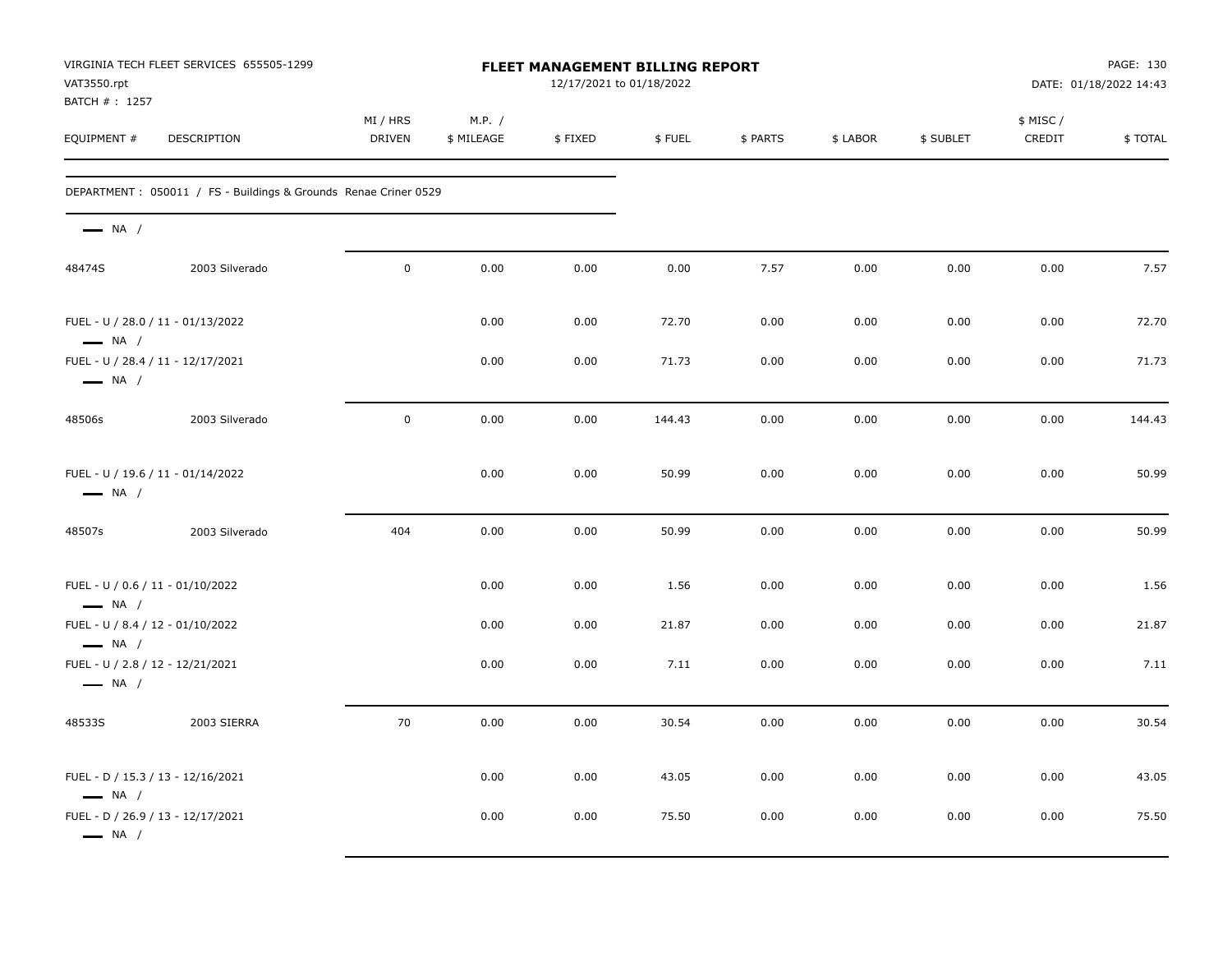| VAT3550.rpt<br>BATCH #: 1257 | VIRGINIA TECH FLEET SERVICES 655505-1299                         | FLEET MANAGEMENT BILLING REPORT<br>12/17/2021 to 01/18/2022 |                      |         |        |          |          |           | PAGE: 131<br>DATE: 01/18/2022 14:43 |         |  |
|------------------------------|------------------------------------------------------------------|-------------------------------------------------------------|----------------------|---------|--------|----------|----------|-----------|-------------------------------------|---------|--|
| EQUIPMENT #                  | DESCRIPTION                                                      | MI / HRS<br><b>DRIVEN</b>                                   | M.P. /<br>\$ MILEAGE | \$FIXED | \$FUEL | \$ PARTS | \$ LABOR | \$ SUBLET | \$ MISC /<br>CREDIT                 | \$TOTAL |  |
|                              | DEPARTMENT : 050011 / FS - Buildings & Grounds Renae Criner 0529 |                                                             |                      |         |        |          |          |           |                                     |         |  |
| 48998S                       | 2004 Sweeper                                                     | 68                                                          | 0.00                 | 0.00    | 118.55 | 0.00     | 0.00     | 0.00      | 0.00                                | 118.55  |  |
| $\longrightarrow$ NA /       | FUEL - U / 23.1 / 11 - 01/06/2022                                |                                                             | 0.00                 | 0.00    | 58.34  | 0.00     | 0.00     | 0.00      | 0.00                                | 58.34   |  |
| $\longrightarrow$ NA /       | FUEL - U / 24.0 / 11 - 01/12/2022                                |                                                             | 0.00                 | 0.00    | 62.37  | 0.00     | 0.00     | 0.00      | 0.00                                | 62.37   |  |
| $\longrightarrow$ NA /       | FUEL - U / 23.6 / 12 - 12/21/2021                                |                                                             | 0.00                 | 0.00    | 59.63  | 0.00     | 0.00     | 0.00      | 0.00                                | 59.63   |  |
| 49000S                       | 2004 F150                                                        | 486                                                         | 0.00                 | 0.00    | 180.34 | 0.00     | 0.00     | 0.00      | 0.00                                | 180.34  |  |
| $\longrightarrow$ NA /       | FUEL - U / 18.3 / 11 - 01/03/2022                                |                                                             | 0.00                 | 0.00    | 46.20  | 0.00     | 0.00     | 0.00      | 0.00                                | 46.20   |  |
| $\longrightarrow$ NA /       | FUEL - U / 20.0 / 11 - 01/11/2022                                |                                                             | 0.00                 | 0.00    | 52.00  | 0.00     | 0.00     | 0.00      | 0.00                                | 52.00   |  |
| 49006S                       | 2004 F150                                                        | 276                                                         | 0.00                 | 0.00    | 98.20  | 0.00     | 0.00     | 0.00      | 0.00                                | 98.20   |  |
| $\longrightarrow$ NA /       | FUEL - U / 28.6 / 12 - 01/05/2022                                |                                                             | 0.00                 | 0.00    | 72.26  | 0.00     | 0.00     | 0.00      | 0.00                                | 72.26   |  |
| $\longrightarrow$ NA /       | FUEL - U / 28.1 / 12 - 01/12/2022                                |                                                             | 0.00                 | 0.00    | 73.06  | 0.00     | 0.00     | 0.00      | 0.00                                | 73.06   |  |
| 50144S                       | 2005 SIERRA                                                      | 386                                                         | 0.00                 | 0.00    | 145.32 | 0.00     | 0.00     | 0.00      | 0.00                                | 145.32  |  |
| $\longrightarrow$ NA /       | FUEL - D / 18.3 / 14 - 01/14/2022                                |                                                             | 0.00                 | 0.00    | 51.34  | 0.00     | 0.00     | 0.00      | 0.00                                | 51.34   |  |
| 50147S                       | 2006 7600                                                        | 59                                                          | 0.00                 | 0.00    | 51.34  | 0.00     | 0.00     | 0.00      | 0.00                                | 51.34   |  |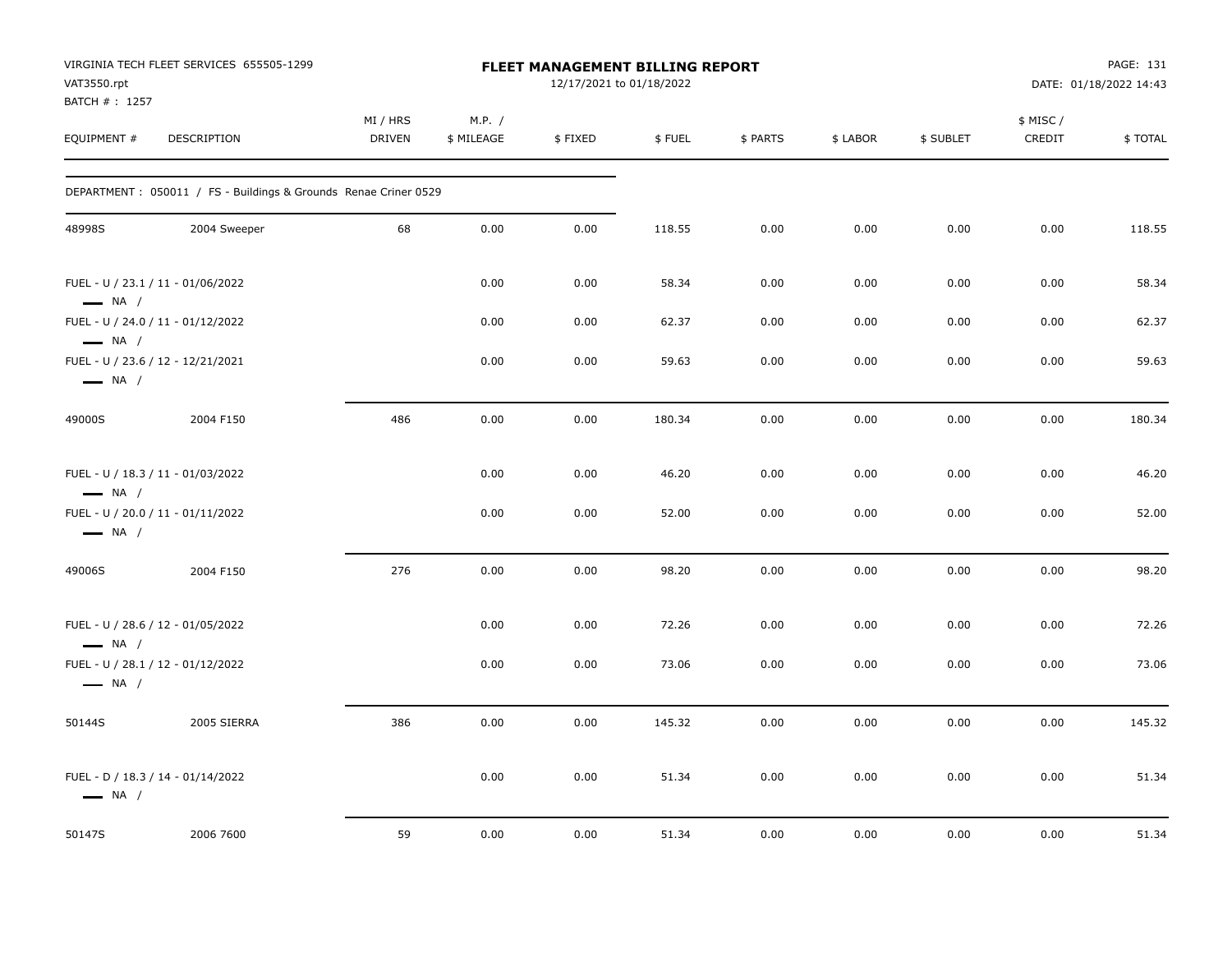| VAT3550.rpt<br>BATCH #: 1257                                                         | VIRGINIA TECH FLEET SERVICES 655505-1299                         |                           |                      | FLEET MANAGEMENT BILLING REPORT<br>12/17/2021 to 01/18/2022 |        |          |          |           |                    | PAGE: 132<br>DATE: 01/18/2022 14:43 |
|--------------------------------------------------------------------------------------|------------------------------------------------------------------|---------------------------|----------------------|-------------------------------------------------------------|--------|----------|----------|-----------|--------------------|-------------------------------------|
| EQUIPMENT #                                                                          | DESCRIPTION                                                      | MI / HRS<br><b>DRIVEN</b> | M.P. /<br>\$ MILEAGE | \$FIXED                                                     | \$FUEL | \$ PARTS | \$ LABOR | \$ SUBLET | \$ MISC/<br>CREDIT | \$TOTAL                             |
|                                                                                      | DEPARTMENT : 050011 / FS - Buildings & Grounds Renae Criner 0529 |                           |                      |                                                             |        |          |          |           |                    |                                     |
| $\longrightarrow$ NA /                                                               | FUEL - D / 16.2 / 14 - 12/29/2021                                |                           | 0.00                 | 0.00                                                        | 45.47  | 0.00     | 0.00     | 0.00      | 0.00               | 45.47                               |
| 50173S                                                                               | 2005 F350                                                        | 91                        | 0.00                 | 0.00                                                        | 45.47  | 0.00     | 0.00     | 0.00      | 0.00               | 45.47                               |
| $\longrightarrow$ NA /                                                               | FUEL - U / 20.6 / 11 - 01/13/2022                                |                           | 0.00                 | 0.00                                                        | 53.53  | 0.00     | 0.00     | 0.00      | 0.00               | 53.53                               |
| 52502S                                                                               | 2006 Silverado                                                   | 129                       | 0.00                 | 0.00                                                        | 53.53  | 0.00     | 0.00     | 0.00      | 0.00               | 53.53                               |
| $\longrightarrow$ NA /                                                               | FUEL - U / 21.4 / 11 - 01/10/2022                                |                           | 0.00                 | 0.00                                                        | 55.61  | 0.00     | 0.00     | 0.00      | 0.00               | 55.61                               |
| $\longrightarrow$ NA /                                                               | FUEL - U / 18.8 / 11 - 12/21/2021                                |                           | 0.00                 | 0.00                                                        | 47.67  | 0.00     | 0.00     | 0.00      | 0.00               | 47.67                               |
| 52510S                                                                               | 2006 F150                                                        | 352                       | 0.00                 | 0.00                                                        | 103.28 | 0.00     | 0.00     | 0.00      | 0.00               | 103.28                              |
| $\longrightarrow$ NA /                                                               | FUEL - D / 17.4 / 13 - 01/03/2022                                |                           | 0.00                 | 0.00                                                        | 48.89  | 0.00     | 0.00     | 0.00      | 0.00               | 48.89                               |
|                                                                                      | FUEL - D / 22.9 / 14 - 01/14/2022                                |                           | 0.00                 | 0.00                                                        | 64.26  | 0.00     | 0.00     | 0.00      | 0.00               | 64.26                               |
| $\longrightarrow$ NA /<br>FUEL - D / 0.3 / 13 - 01/16/2022<br>$\longrightarrow$ NA / |                                                                  |                           | 0.00                 | 0.00                                                        | 0.81   | 0.00     | 0.00     | 0.00      | 0.00               | 0.81                                |
|                                                                                      | FUEL - D / 16.9 / 14 - 01/16/2022                                |                           | 0.00                 | 0.00                                                        | 47.35  | 0.00     | 0.00     | 0.00      | 0.00               | 47.35                               |
| $\longrightarrow$ NA /<br>$\longrightarrow$ NA /                                     | FUEL - D / 13.2 / 13 - 01/17/2022                                |                           | 0.00                 | 0.00                                                        | 37.18  | 0.00     | 0.00     | 0.00      | 0.00               | 37.18                               |
| $\longrightarrow$ NA /                                                               | FUEL - D / 13.8 / 14 - 01/17/2022                                |                           | 0.00                 | 0.00                                                        | 38.64  | 0.00     | 0.00     | 0.00      | 0.00               | 38.64                               |
|                                                                                      | FUEL - D / 10.7 / 13 - 01/18/2022                                |                           | 0.00                 | 0.00                                                        | 29.95  | 0.00     | 0.00     | 0.00      | 0.00               | 29.95                               |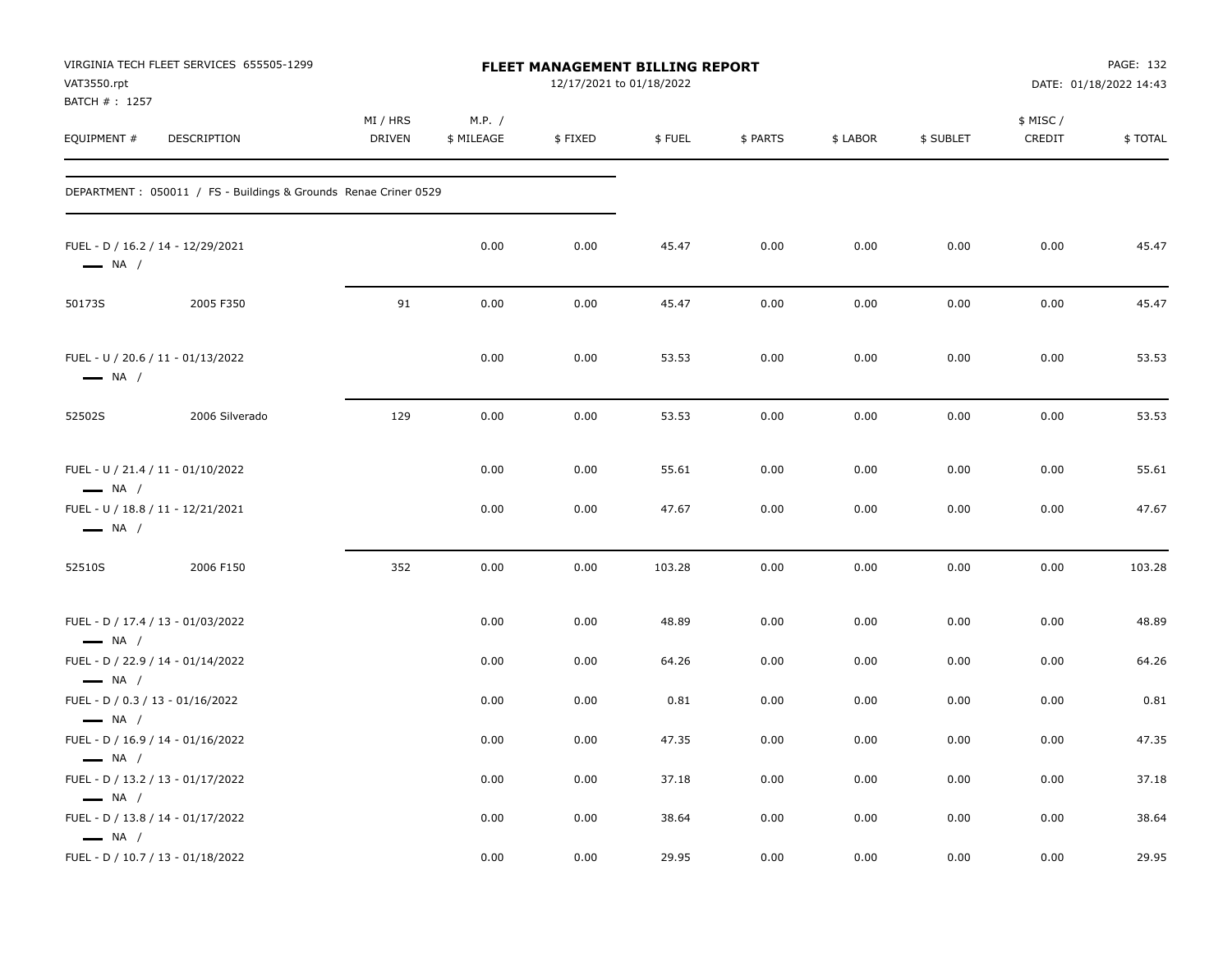| VIRGINIA TECH FLEET SERVICES 655505-1299<br>VAT3550.rpt<br>BATCH #: 1257 |                                                                  | <b>FLEET MANAGEMENT BILLING REPORT</b><br>12/17/2021 to 01/18/2022 |                      |         |        |          |          |           | PAGE: 133<br>DATE: 01/18/2022 14:43 |         |
|--------------------------------------------------------------------------|------------------------------------------------------------------|--------------------------------------------------------------------|----------------------|---------|--------|----------|----------|-----------|-------------------------------------|---------|
| EQUIPMENT #                                                              | DESCRIPTION                                                      | MI / HRS<br><b>DRIVEN</b>                                          | M.P. /<br>\$ MILEAGE | \$FIXED | \$FUEL | \$ PARTS | \$ LABOR | \$ SUBLET | \$ MISC/<br>CREDIT                  | \$TOTAL |
|                                                                          | DEPARTMENT : 050011 / FS - Buildings & Grounds Renae Criner 0529 |                                                                    |                      |         |        |          |          |           |                                     |         |
| $\longrightarrow$ NA /                                                   |                                                                  |                                                                    |                      |         |        |          |          |           |                                     |         |
| 55227S                                                                   | 2008 F350                                                        | 583                                                                | 0.00                 | 0.00    | 267.08 | 0.00     | 0.00     | 0.00      | 0.00                                | 267.08  |
| FUEL - D / 18.0 / 13 - 01/14/2022<br>$\longrightarrow$ NA /              |                                                                  |                                                                    | 0.00                 | 0.00    | 50.69  | 0.00     | 0.00     | 0.00      | 0.00                                | 50.69   |
| 55248S                                                                   | 2006 F450                                                        | 139                                                                | 0.00                 | 0.00    | 50.69  | 0.00     | 0.00     | 0.00      | 0.00                                | 50.69   |
| FUEL - D / 22.1 / 13 - 12/22/2021<br>$\longrightarrow$ NA /              |                                                                  |                                                                    | 0.00                 | 0.00    | 61.99  | 0.00     | 0.00     | 0.00      | 0.00                                | 61.99   |
| 58858S                                                                   | 2009 F250-4x4                                                    | 189                                                                | 0.00                 | 0.00    | 61.99  | 0.00     | 0.00     | 0.00      | 0.00                                | 61.99   |
| FUEL - U / 26.5 / 11 - 01/04/2022<br>$\longrightarrow$ NA /              |                                                                  |                                                                    | 0.00                 | 0.00    | 67.15  | 0.00     | 0.00     | 0.00      | 0.00                                | 67.15   |
| FUEL - U / 26.0 / 11 - 01/11/2022<br>$\longrightarrow$ NA /              |                                                                  |                                                                    | 0.00                 | 0.00    | 67.65  | 0.00     | 0.00     | 0.00      | 0.00                                | 67.65   |
| FUEL - U / 25.0 / 11 - 12/20/2021<br>$\longrightarrow$ NA /              |                                                                  |                                                                    | 0.00                 | 0.00    | 63.20  | 0.00     | 0.00     | 0.00      | 0.00                                | 63.20   |
| 60153S                                                                   | 2010 SAVANA                                                      | 694                                                                | 0.00                 | 0.00    | 198.00 | 0.00     | 0.00     | 0.00      | 0.00                                | 198.00  |
| FUEL - D / 17.0 / 14 - 01/15/2022<br>$\longrightarrow$ NA /              |                                                                  |                                                                    | 0.00                 | 0.00    | 47.69  | 0.00     | 0.00     | 0.00      | 0.00                                | 47.69   |
| FUEL - D / 14.7 / 14 - 01/16/2022<br>$\longrightarrow$ NA /              |                                                                  |                                                                    | 0.00                 | 0.00    | 41.25  | 0.00     | 0.00     | 0.00      | 0.00                                | 41.25   |
| FUEL - D / 13.7 / 13 - 01/18/2022<br>$\longrightarrow$ NA /              |                                                                  |                                                                    | 0.00                 | 0.00    | 38.38  | 0.00     | 0.00     | 0.00      | 0.00                                | 38.38   |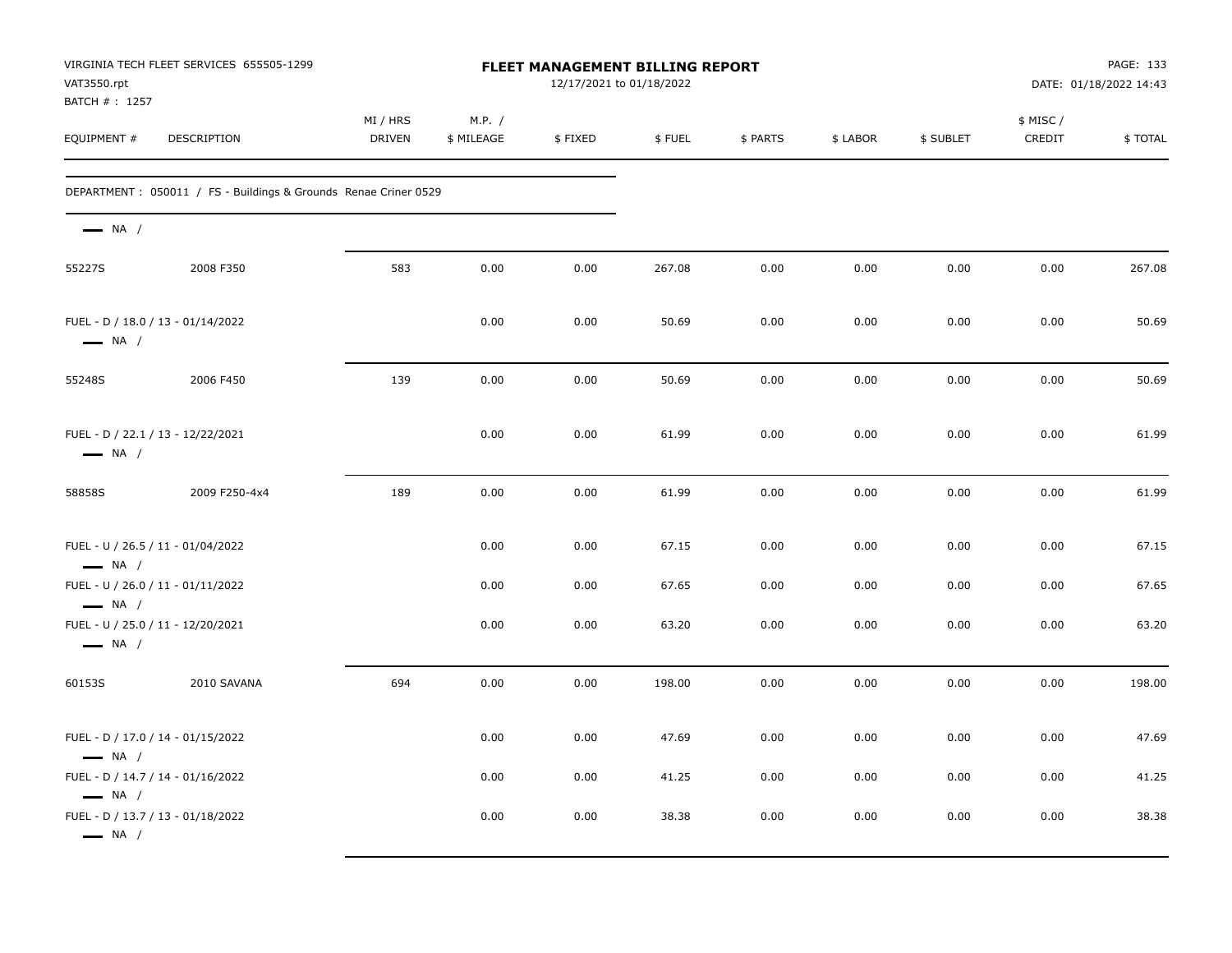| VAT3550.rpt<br>BATCH #: 1257                               | VIRGINIA TECH FLEET SERVICES 655505-1299                         | FLEET MANAGEMENT BILLING REPORT<br>12/17/2021 to 01/18/2022 |                      |         |        |          |          |           |                     | PAGE: 134<br>DATE: 01/18/2022 14:43 |  |
|------------------------------------------------------------|------------------------------------------------------------------|-------------------------------------------------------------|----------------------|---------|--------|----------|----------|-----------|---------------------|-------------------------------------|--|
| EQUIPMENT #                                                | DESCRIPTION                                                      | MI / HRS<br><b>DRIVEN</b>                                   | M.P. /<br>\$ MILEAGE | \$FIXED | \$FUEL | \$ PARTS | \$ LABOR | \$ SUBLET | \$ MISC /<br>CREDIT | \$TOTAL                             |  |
|                                                            | DEPARTMENT : 050011 / FS - Buildings & Grounds Renae Criner 0529 |                                                             |                      |         |        |          |          |           |                     |                                     |  |
| 60183S                                                     | 2011 F350                                                        | 334                                                         | 0.00                 | 0.00    | 127.32 | 0.00     | 0.00     | 0.00      | 0.00                | 127.32                              |  |
| $\longrightarrow$ NA /                                     | FUEL - D / 28.5 / 13 - 01/16/2022                                |                                                             | 0.00                 | 0.00    | 80.20  | 0.00     | 0.00     | 0.00      | 0.00                | 80.20                               |  |
| 60250S                                                     | 2012 Workstar 7300                                               | 138                                                         | 0.00                 | 0.00    | 80.20  | 0.00     | 0.00     | 0.00      | 0.00                | 80.20                               |  |
| FUEL - D / 9.8 / 14 - 01/03/2022<br>$\longrightarrow$ NA / |                                                                  |                                                             | 0.00                 | 0.00    | 27.48  | 0.00     | 0.00     | 0.00      | 0.00                | 27.48                               |  |
| $\longrightarrow$ NA /                                     | FUEL - D / 29.2 / 13 - 01/16/2022                                |                                                             | 0.00                 | 0.00    | 82.11  | 0.00     | 0.00     | 0.00      | 0.00                | 82.11                               |  |
| FUEL - D / 0.3 / 13 - 01/16/2022<br>$\longrightarrow$ NA / |                                                                  |                                                             | 0.00                 | 0.00    | 0.73   | 0.00     | 0.00     | 0.00      | 0.00                | 0.73                                |  |
| $\longrightarrow$ NA /                                     | FUEL - D / 14.9 / 14 - 01/16/2022                                |                                                             | 0.00                 | 0.00    | 41.84  | 0.00     | 0.00     | 0.00      | 0.00                | 41.84                               |  |
| $\longrightarrow$ NA /                                     | FUEL - D / 34.7 / 14 - 01/17/2022                                |                                                             | 0.00                 | 0.00    | 97.59  | 0.00     | 0.00     | 0.00      | 0.00                | 97.59                               |  |
| $\longrightarrow$ NA /                                     | FUEL - D / 37.0 / 13 - 01/17/2022                                |                                                             | 0.00                 | 0.00    | 103.83 | 0.00     | 0.00     | 0.00      | 0.00                | 103.83                              |  |
| 61737S                                                     | 2013 SA515                                                       | 710                                                         | 0.00                 | 0.00    | 353.58 | 0.00     | 0.00     | 0.00      | 0.00                | 353.58                              |  |
| $\longrightarrow$ NA /                                     | FUEL - U / 23.7 / 11 - 01/05/2022                                |                                                             | 0.00                 | 0.00    | 59.86  | 0.00     | 0.00     | 0.00      | 0.00                | 59.86                               |  |
| $\longrightarrow$ NA /                                     | FUEL - U / 24.1 / 11 - 01/11/2022                                |                                                             | 0.00                 | 0.00    | 62.71  | 0.00     | 0.00     | 0.00      | 0.00                | 62.71                               |  |
| $\longrightarrow$ NA /                                     | FUEL - U / 13.5 / 11 - 01/16/2022                                |                                                             | 0.00                 | 0.00    | 34.97  | 0.00     | 0.00     | 0.00      | 0.00                | 34.97                               |  |
| 65560S                                                     | 2014 F250-4x4                                                    | 398                                                         | 0.00                 | 0.00    | 157.54 | 0.00     | 0.00     | 0.00      | 0.00                | 157.54                              |  |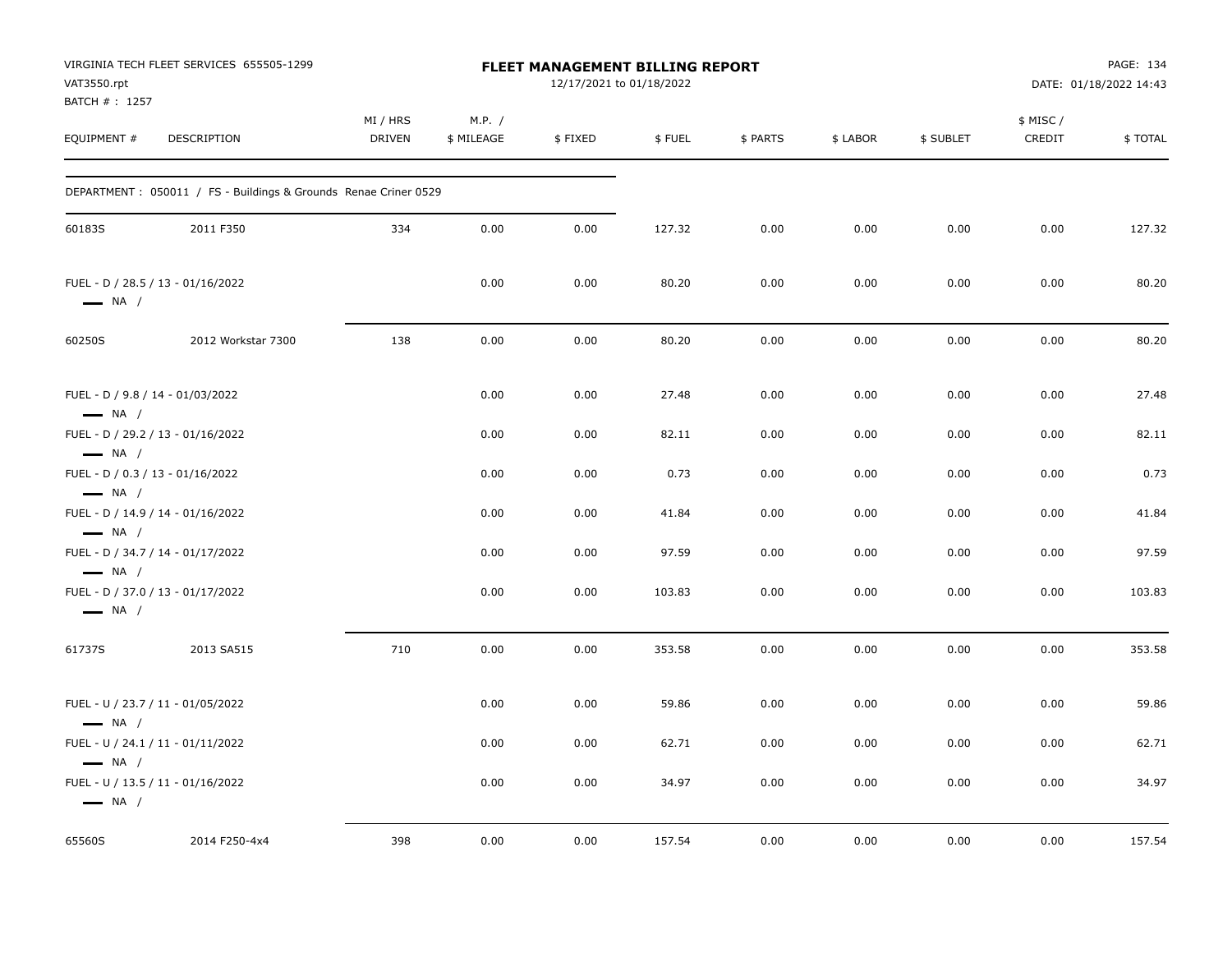| VAT3550.rpt<br>BATCH #: 1257                                                          | VIRGINIA TECH FLEET SERVICES 655505-1299                         |                           | FLEET MANAGEMENT BILLING REPORT |         | PAGE: 135<br>DATE: 01/18/2022 14:43 |          |          |           |                    |         |
|---------------------------------------------------------------------------------------|------------------------------------------------------------------|---------------------------|---------------------------------|---------|-------------------------------------|----------|----------|-----------|--------------------|---------|
| EQUIPMENT #                                                                           | DESCRIPTION                                                      | MI / HRS<br><b>DRIVEN</b> | M.P. /<br>\$ MILEAGE            | \$FIXED | \$FUEL                              | \$ PARTS | \$ LABOR | \$ SUBLET | \$ MISC/<br>CREDIT | \$TOTAL |
|                                                                                       | DEPARTMENT : 050011 / FS - Buildings & Grounds Renae Criner 0529 |                           |                                 |         |                                     |          |          |           |                    |         |
| FUEL - U / 17.2 / 12 - 01/05/2022<br>$\longrightarrow$ NA /                           |                                                                  |                           | 0.00                            | 0.00    | 43.41                               | 0.00     | 0.00     | 0.00      | 0.00               | 43.41   |
| FUEL - U / 15.7 / 11 - 01/14/2022<br>$\longrightarrow$ NA /                           |                                                                  |                           | 0.00                            | 0.00    | 40.79                               | 0.00     | 0.00     | 0.00      | 0.00               | 40.79   |
| 65563S                                                                                | 2014 F250                                                        | 365                       | 0.00                            | 0.00    | 84.20                               | 0.00     | 0.00     | 0.00      | 0.00               | 84.20   |
| FUEL - U / 26.1 / 12 - 01/06/2022<br>$\longrightarrow$ NA /                           |                                                                  |                           | 0.00                            | 0.00    | 66.08                               | 0.00     | 0.00     | 0.00      | 0.00               | 66.08   |
| FUEL - U / 24.5 / 11 - 01/11/2022                                                     |                                                                  |                           | 0.00                            | 0.00    | 63.57                               | 0.00     | 0.00     | 0.00      | 0.00               | 63.57   |
| $\longrightarrow$ NA /<br>FUEL - U / 23.0 / 11 - 01/14/2022<br>$\longrightarrow$ NA / |                                                                  |                           | 0.00                            | 0.00    | 59.67                               | 0.00     | 0.00     | 0.00      | 0.00               | 59.67   |
| FUEL - U / 26.9 / 11 - 12/21/2021<br>$\longrightarrow$ NA /                           |                                                                  |                           | 0.00                            | 0.00    | 68.16                               | 0.00     | 0.00     | 0.00      | 0.00               | 68.16   |
| 65565S                                                                                | 2014 F250                                                        | 625                       | 0.00                            | 0.00    | 257.48                              | 0.00     | 0.00     | 0.00      | 0.00               | 257.48  |
| FUEL - D / 25.6 / 13 - 12/16/2021<br>$\longrightarrow$ NA /                           |                                                                  |                           | 0.00                            | 0.00    | 72.05                               | 0.00     | 0.00     | 0.00      | 0.00               | 72.05   |
| 68280S                                                                                | 2008 F450                                                        | 114                       | 0.00                            | 0.00    | 72.05                               | 0.00     | 0.00     | 0.00      | 0.00               | 72.05   |
| FUEL - D / 19.2 / 13 - 01/03/2022<br>$\longrightarrow$ NA /                           |                                                                  |                           | 0.00                            | 0.00    | 53.98                               | 0.00     | 0.00     | 0.00      | 0.00               | 53.98   |
| FUEL - D / 31.2 / 13 - 01/16/2022<br>$\longrightarrow$ NA /                           |                                                                  |                           | 0.00                            | 0.00    | 87.73                               | 0.00     | 0.00     | 0.00      | 0.00               | 87.73   |
| FUEL - D / 27.3 / 13 - 01/17/2022<br>$\longrightarrow$ NA /                           |                                                                  |                           | 0.00                            | 0.00    | 76.83                               | 0.00     | 0.00     | 0.00      | 0.00               | 76.83   |
| FUEL - D / 26.6 / 14 - 01/17/2022                                                     |                                                                  |                           | 0.00                            | 0.00    | 74.69                               | 0.00     | 0.00     | 0.00      | 0.00               | 74.69   |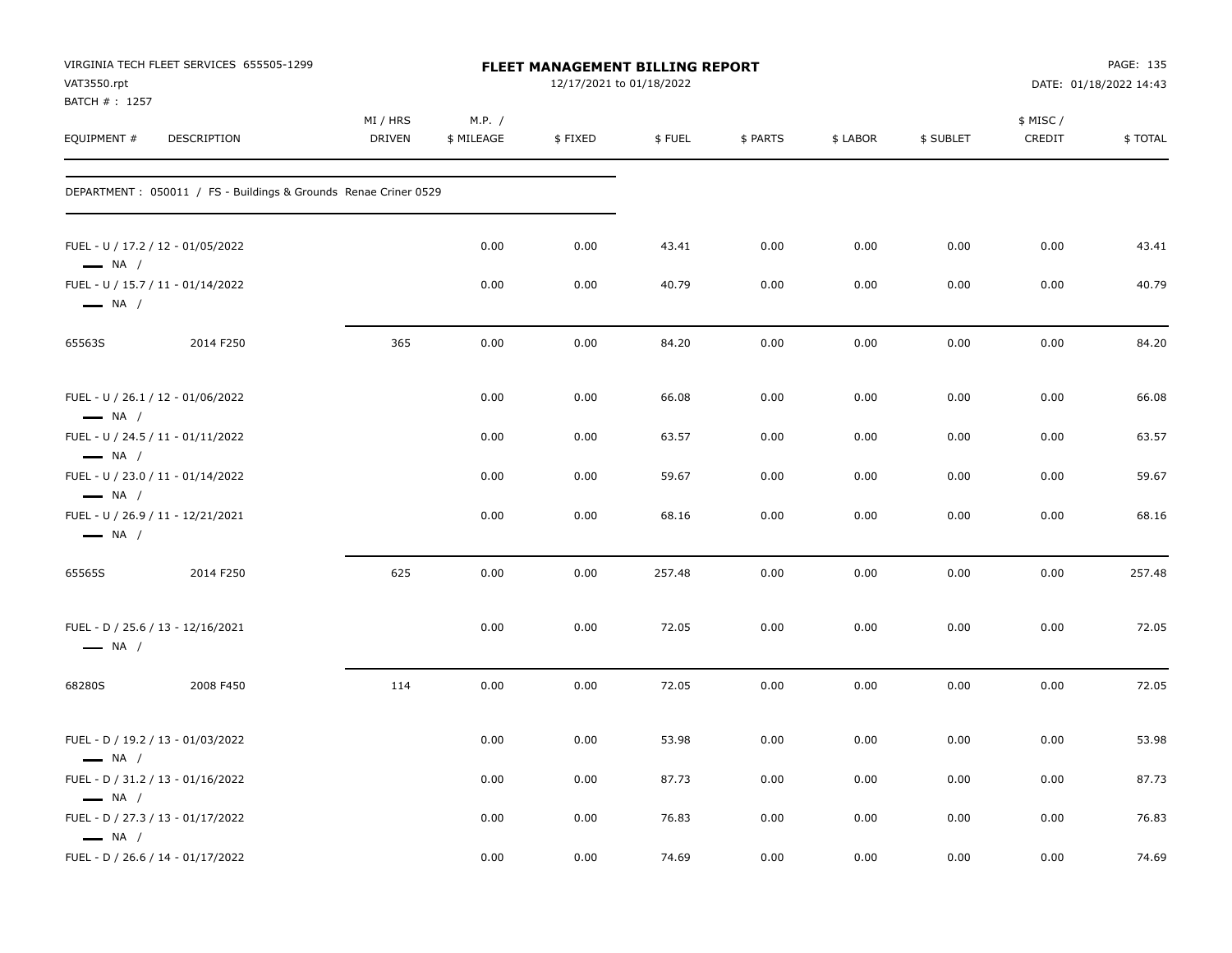| VAT3550.rpt<br>BATCH #: 1257                     | VIRGINIA TECH FLEET SERVICES 655505-1299                             |                    | <b>FLEET MANAGEMENT BILLING REPORT</b> |              | PAGE: 136<br>DATE: 01/18/2022 14:43 |              |              |              |                     |              |
|--------------------------------------------------|----------------------------------------------------------------------|--------------------|----------------------------------------|--------------|-------------------------------------|--------------|--------------|--------------|---------------------|--------------|
| EQUIPMENT #                                      | DESCRIPTION                                                          | MI / HRS<br>DRIVEN | M.P. /<br>\$ MILEAGE                   | \$FIXED      | \$FUEL                              | \$ PARTS     | \$ LABOR     | \$ SUBLET    | \$ MISC /<br>CREDIT | \$TOTAL      |
|                                                  | DEPARTMENT : 050011 / FS - Buildings & Grounds Renae Criner 0529     |                    |                                        |              |                                     |              |              |              |                     |              |
| $-$ NA $/$<br>$\longrightarrow$ NA /             | FUEL - D / 15.5 / 14 - 01/18/2022                                    |                    | 0.00                                   | 0.00         | 43.41                               | 0.00         | 0.00         | 0.00         | 0.00                | 43.41        |
| 68309S                                           | 2016 Workstar 7300                                                   | 544                | 0.00                                   | 0.00         | 336.64                              | 0.00         | 0.00         | 0.00         | 0.00                | 336.64       |
| $\longrightarrow$ NA /                           | FUEL - D / 10.0 / 13 - 01/16/2022                                    |                    | 0.00                                   | 0.00         | 28.16                               | 0.00         | 0.00         | 0.00         | 0.00                | 28.16        |
| 77311s                                           | 2019 F250                                                            | 89                 | 0.00                                   | 0.00         | 28.16                               | 0.00         | 0.00         | 0.00         | 0.00                | 28.16        |
| $\longrightarrow$ NA /                           | FUEL - U / 21.8 / 11 - 12/17/2021                                    |                    | 0.00                                   | 0.00         | 58.23                               | 0.00         | 0.00         | 0.00         | 0.00                | 58.23        |
| 80230S                                           | 2021 F450                                                            | 77                 | 0.00                                   | 0.00         | 58.23                               | 0.00         | 0.00         | 0.00         | 0.00                | 58.23        |
| $\longrightarrow$ NA /                           | FUEL - U / 1.8 / 11 - 01/03/2022                                     |                    | 0.00                                   | 0.00         | 4.58                                | 0.00         | 0.00         | 0.00         | 0.00                | 4.58         |
| $\longrightarrow$ NA /                           | FUEL - U / 3.6 / 11 - 01/03/2022                                     |                    | 0.00                                   | 0.00         | 9.13                                | 0.00         | 0.00         | 0.00         | 0.00                | 9.13         |
| $\longrightarrow$ NA /                           | FUEL - U / 2.3 / 12 - 01/04/2022<br>FUEL - U / 3.3 / 11 - 01/05/2022 |                    | 0.00<br>0.00                           | 0.00<br>0.00 | 5.82<br>8.40                        | 0.00<br>0.00 | 0.00<br>0.00 | 0.00<br>0.00 | 0.00<br>0.00        | 5.82<br>8.40 |
| $\longrightarrow$ NA /                           | FUEL - U / 3.9 / 11 - 01/06/2022                                     |                    | 0.00                                   | 0.00         | 9.92                                | 0.00         | 0.00         | 0.00         | 0.00                | 9.92         |
| $\longrightarrow$ NA /                           | FUEL - U / 5.2 / 12 - 01/06/2022                                     |                    | 0.00                                   | 0.00         | 13.03                               | 0.00         | 0.00         | 0.00         | 0.00                | 13.03        |
| $\longrightarrow$ NA /<br>$\longrightarrow$ NA / | FUEL - U / 1.8 / 11 - 01/06/2022                                     |                    | 0.00                                   | 0.00         | 4.50                                | 0.00         | 0.00         | 0.00         | 0.00                | 4.50         |
|                                                  | FUEL - U / 10.2 / 11 - 01/06/2022                                    |                    | 0.00                                   | 0.00         | 25.70                               | 0.00         | 0.00         | 0.00         | 0.00                | 25.70        |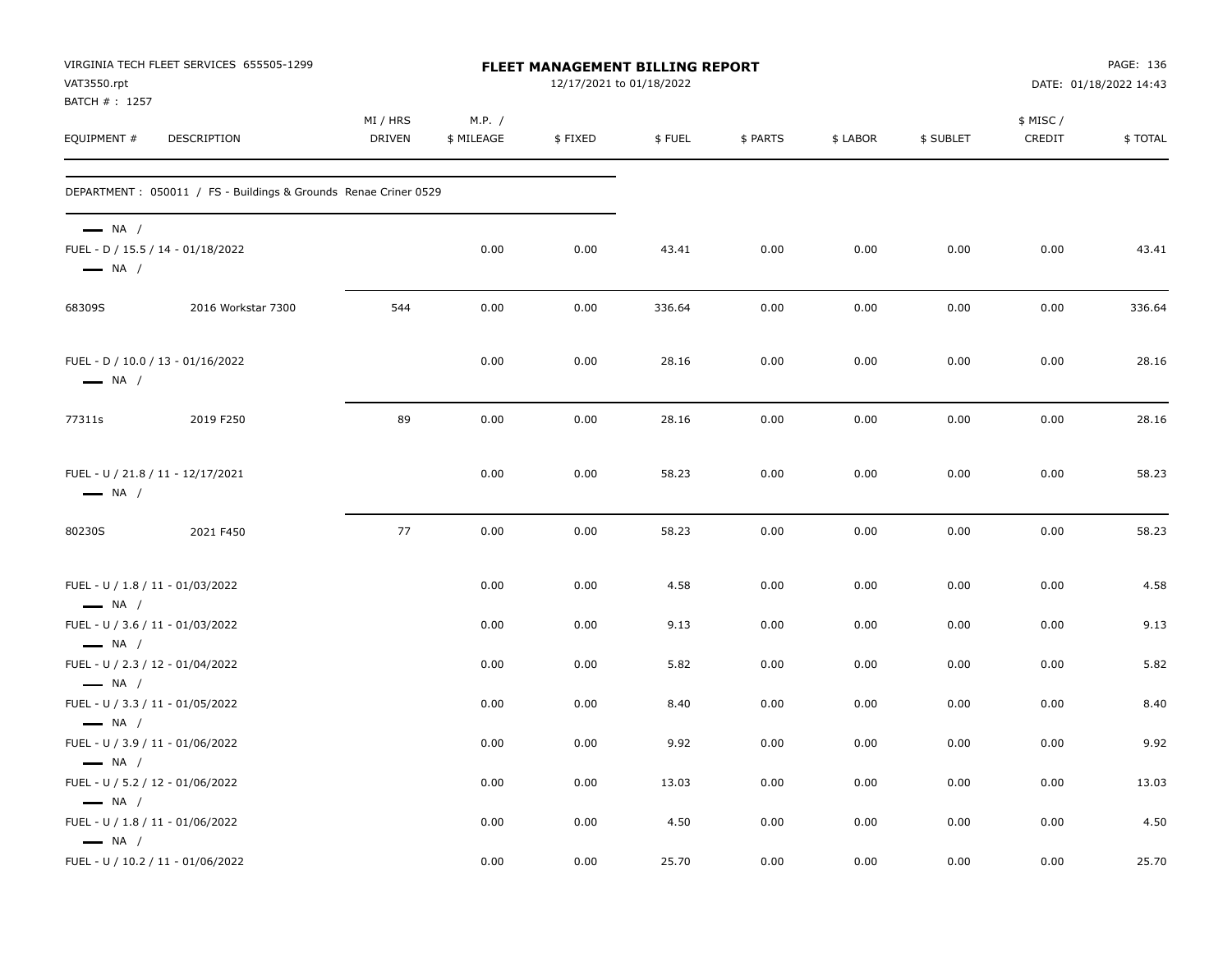| VIRGINIA TECH FLEET SERVICES 655505-1299<br>VAT3550.rpt                              |                           | <b>FLEET MANAGEMENT BILLING REPORT</b><br>12/17/2021 to 01/18/2022 |         |        |          |          |           |                     | PAGE: 137<br>DATE: 01/18/2022 14:43 |  |  |
|--------------------------------------------------------------------------------------|---------------------------|--------------------------------------------------------------------|---------|--------|----------|----------|-----------|---------------------|-------------------------------------|--|--|
| BATCH # : 1257<br>EQUIPMENT #<br>DESCRIPTION                                         | MI / HRS<br><b>DRIVEN</b> | M.P. /<br>\$ MILEAGE                                               | \$FIXED | \$FUEL | \$ PARTS | \$ LABOR | \$ SUBLET | \$ MISC /<br>CREDIT | \$TOTAL                             |  |  |
| DEPARTMENT : 050011 / FS - Buildings & Grounds Renae Criner 0529                     |                           |                                                                    |         |        |          |          |           |                     |                                     |  |  |
| $\longrightarrow$ NA /                                                               |                           |                                                                    |         |        |          |          |           |                     |                                     |  |  |
| FUEL - U / 1.8 / 11 - 01/07/2022<br>$\longrightarrow$ NA /                           |                           | 0.00                                                               | 0.00    | 4.73   | 0.00     | 0.00     | 0.00      | 0.00                | 4.73                                |  |  |
| FUEL - U / 1.6 / 12 - 01/07/2022<br>$\longrightarrow$ NA /                           |                           | 0.00                                                               | 0.00    | 3.92   | 0.00     | 0.00     | 0.00      | 0.00                | 3.92                                |  |  |
| FUEL - U / 1.9 / 11 - 01/07/2022<br>$\longrightarrow$ NA /                           |                           | 0.00                                                               | 0.00    | 4.81   | 0.00     | 0.00     | 0.00      | 0.00                | 4.81                                |  |  |
| FUEL - U / 3.2 / 11 - 01/07/2022<br>$\longrightarrow$ NA /                           |                           | 0.00                                                               | 0.00    | 7.99   | 0.00     | 0.00     | 0.00      | 0.00                | 7.99                                |  |  |
| FUEL - U / 2.7 / 12 - 01/07/2022<br>$\longrightarrow$ NA /                           |                           | 0.00                                                               | 0.00    | 7.12   | 0.00     | 0.00     | 0.00      | 0.00                | 7.12                                |  |  |
| FUEL - U / 3.5 / 12 - 01/10/2022<br>$\longrightarrow$ NA /                           |                           | 0.00                                                               | 0.00    | 9.13   | 0.00     | 0.00     | 0.00      | 0.00                | 9.13                                |  |  |
| FUEL - U / 2.0 / 11 - 01/12/2022<br>$\longrightarrow$ NA /                           |                           | 0.00                                                               | 0.00    | 5.25   | 0.00     | 0.00     | 0.00      | 0.00                | 5.25                                |  |  |
| FUEL - U / 3.0 / 11 - 01/13/2022                                                     |                           | 0.00                                                               | 0.00    | 7.90   | 0.00     | 0.00     | 0.00      | 0.00                | 7.90                                |  |  |
| $\longrightarrow$ NA /<br>FUEL - U / 3.0 / 11 - 01/13/2022                           |                           | 0.00                                                               | 0.00    | 7.77   | 0.00     | 0.00     | 0.00      | 0.00                | 7.77                                |  |  |
| $\longrightarrow$ NA /<br>FUEL - U / 10.8 / 11 - 01/13/2022                          |                           | 0.00                                                               | 0.00    | 28.16  | 0.00     | 0.00     | 0.00      | 0.00                | 28.16                               |  |  |
| $\longrightarrow$ NA /<br>FUEL - U / 3.2 / 11 - 01/13/2022                           |                           | 0.00                                                               | 0.00    | 8.24   | 0.00     | 0.00     | 0.00      | 0.00                | 8.24                                |  |  |
| $\longrightarrow$ NA /<br>FUEL - U / 3.2 / 11 - 01/13/2022                           |                           | 0.00                                                               | 0.00    | 8.35   | 0.00     | 0.00     | 0.00      | 0.00                | 8.35                                |  |  |
| $\longrightarrow$ NA /<br>FUEL - U / 3.6 / 12 - 01/14/2022                           |                           | 0.00                                                               | 0.00    | 9.26   | 0.00     | 0.00     | 0.00      | 0.00                | 9.26                                |  |  |
| $\longrightarrow$ NA /<br>FUEL - D / 67.7 / 13 - 01/14/2022                          |                           | 0.00                                                               | 0.00    | 190.27 | 0.00     | 0.00     | 0.00      | 0.00                | 190.27                              |  |  |
| $\longrightarrow$ NA /<br>FUEL - D / 6.8 / 13 - 01/14/2022                           |                           | 0.00                                                               | 0.00    | 19.05  | 0.00     | 0.00     | 0.00      | 0.00                | 19.05                               |  |  |
| $\longrightarrow$ NA /<br>FUEL - D / 1.5 / 13 - 01/14/2022<br>$\longrightarrow$ NA / |                           | 0.00                                                               | 0.00    | 4.19   | 0.00     | 0.00     | 0.00      | 0.00                | 4.19                                |  |  |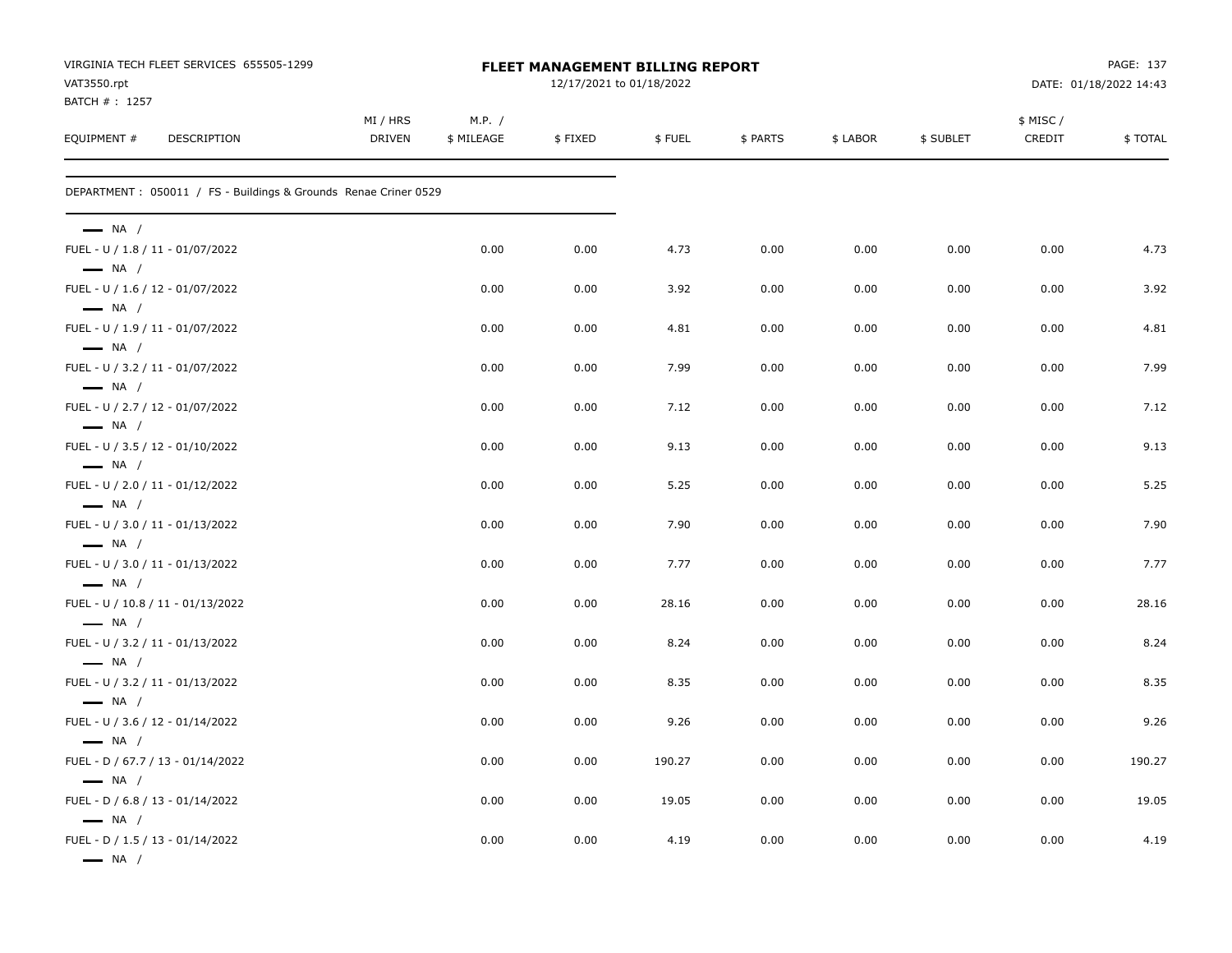| VIRGINIA TECH FLEET SERVICES 655505-1299<br>VAT3550.rpt<br>BATCH #: 1257 |                           |                      | FLEET MANAGEMENT BILLING REPORT<br>12/17/2021 to 01/18/2022 |        |          |          |           | PAGE: 138<br>DATE: 01/18/2022 14:43 |         |  |
|--------------------------------------------------------------------------|---------------------------|----------------------|-------------------------------------------------------------|--------|----------|----------|-----------|-------------------------------------|---------|--|
| EQUIPMENT #<br><b>DESCRIPTION</b>                                        | MI / HRS<br><b>DRIVEN</b> | M.P. /<br>\$ MILEAGE | \$FIXED                                                     | \$FUEL | \$ PARTS | \$ LABOR | \$ SUBLET | \$ MISC/<br>CREDIT                  | \$TOTAL |  |
| DEPARTMENT: 050011 / FS - Buildings & Grounds Renae Criner 0529          |                           |                      |                                                             |        |          |          |           |                                     |         |  |
| FUEL - U / 3.3 / 11 - 01/14/2022<br>$\longrightarrow$ NA /               |                           | 0.00                 | 0.00                                                        | 8.63   | 0.00     | 0.00     | 0.00      | 0.00                                | 8.63    |  |
| FUEL - D / 4.0 / 14 - 01/14/2022<br>$\longrightarrow$ NA /               |                           | 0.00                 | 0.00                                                        | 11.13  | 0.00     | 0.00     | 0.00      | 0.00                                | 11.13   |  |
| FUEL - D / 0.3 / 14 - 01/14/2022<br>$\longrightarrow$ NA /               |                           | 0.00                 | 0.00                                                        | 0.76   | 0.00     | 0.00     | 0.00      | 0.00                                | 0.76    |  |
| FUEL - D / 9.8 / 14 - 01/14/2022<br>$\longrightarrow$ NA /               |                           | 0.00                 | 0.00                                                        | 27.54  | 0.00     | 0.00     | 0.00      | 0.00                                | 27.54   |  |
| FUEL - U / 2.0 / 11 - 01/14/2022<br>$\longrightarrow$ NA /               |                           | 0.00                 | 0.00                                                        | 5.20   | 0.00     | 0.00     | 0.00      | 0.00                                | 5.20    |  |
| FUEL - U / 1.2 / 12 - 01/15/2022<br>$\longrightarrow$ NA /               |                           | 0.00                 | 0.00                                                        | 3.02   | 0.00     | 0.00     | 0.00      | 0.00                                | 3.02    |  |
| FUEL - U / 2.1 / 11 - 01/15/2022<br>$\longrightarrow$ NA /               |                           | 0.00                 | 0.00                                                        | 5.43   | 0.00     | 0.00     | 0.00      | 0.00                                | 5.43    |  |
| FUEL - U / 0.2 / 11 - 01/15/2022<br>$\longrightarrow$ NA /               |                           | 0.00                 | 0.00                                                        | 0.42   | 0.00     | 0.00     | 0.00      | 0.00                                | 0.42    |  |
| FUEL - U / 1.7 / 11 - 01/15/2022<br>$\longrightarrow$ NA /               |                           | 0.00                 | 0.00                                                        | 4.32   | 0.00     | 0.00     | 0.00      | 0.00                                | 4.32    |  |
| FUEL - D / 9.6 / 13 - 12/16/2021<br>$\longrightarrow$ NA /               |                           | 0.00                 | 0.00                                                        | 26.89  | 0.00     | 0.00     | 0.00      | 0.00                                | 26.89   |  |
| FUEL - U / 2.6 / 11 - 12/16/2021<br>$\longrightarrow$ NA /               |                           | 0.00                 | 0.00                                                        | 6.92   | 0.00     | 0.00     | 0.00      | 0.00                                | 6.92    |  |
| FUEL - U / 2.4 / 11 - 12/16/2021<br>$\longrightarrow$ NA /               |                           | 0.00                 | 0.00                                                        | 6.43   | 0.00     | 0.00     | 0.00      | 0.00                                | 6.43    |  |
| FUEL - U / 7.9 / 11 - 12/17/2021<br>$\longrightarrow$ NA /               |                           | 0.00                 | 0.00                                                        | 19.89  | 0.00     | 0.00     | 0.00      | 0.00                                | 19.89   |  |
| FUEL - D / 0.3 / 14 - 12/17/2021<br>$\longrightarrow$ NA /               |                           | 0.00                 | 0.00                                                        | 0.96   | 0.00     | 0.00     | 0.00      | 0.00                                | 0.96    |  |
| FUEL - D / 8.3 / 14 - 12/17/2021<br>$\longrightarrow$ NA /               |                           | 0.00                 | 0.00                                                        | 23.41  | 0.00     | 0.00     | 0.00      | 0.00                                | 23.41   |  |
| FUEL - U / 3.0 / 12 - 12/17/2021<br>$\longrightarrow$ NA /               |                           | 0.00                 | 0.00                                                        | 8.04   | 0.00     | 0.00     | 0.00      | 0.00                                | 8.04    |  |
| FUEL - U / 2.6 / 11 - 12/17/2021                                         |                           | 0.00                 | 0.00                                                        | 6.92   | 0.00     | 0.00     | 0.00      | 0.00                                | 6.92    |  |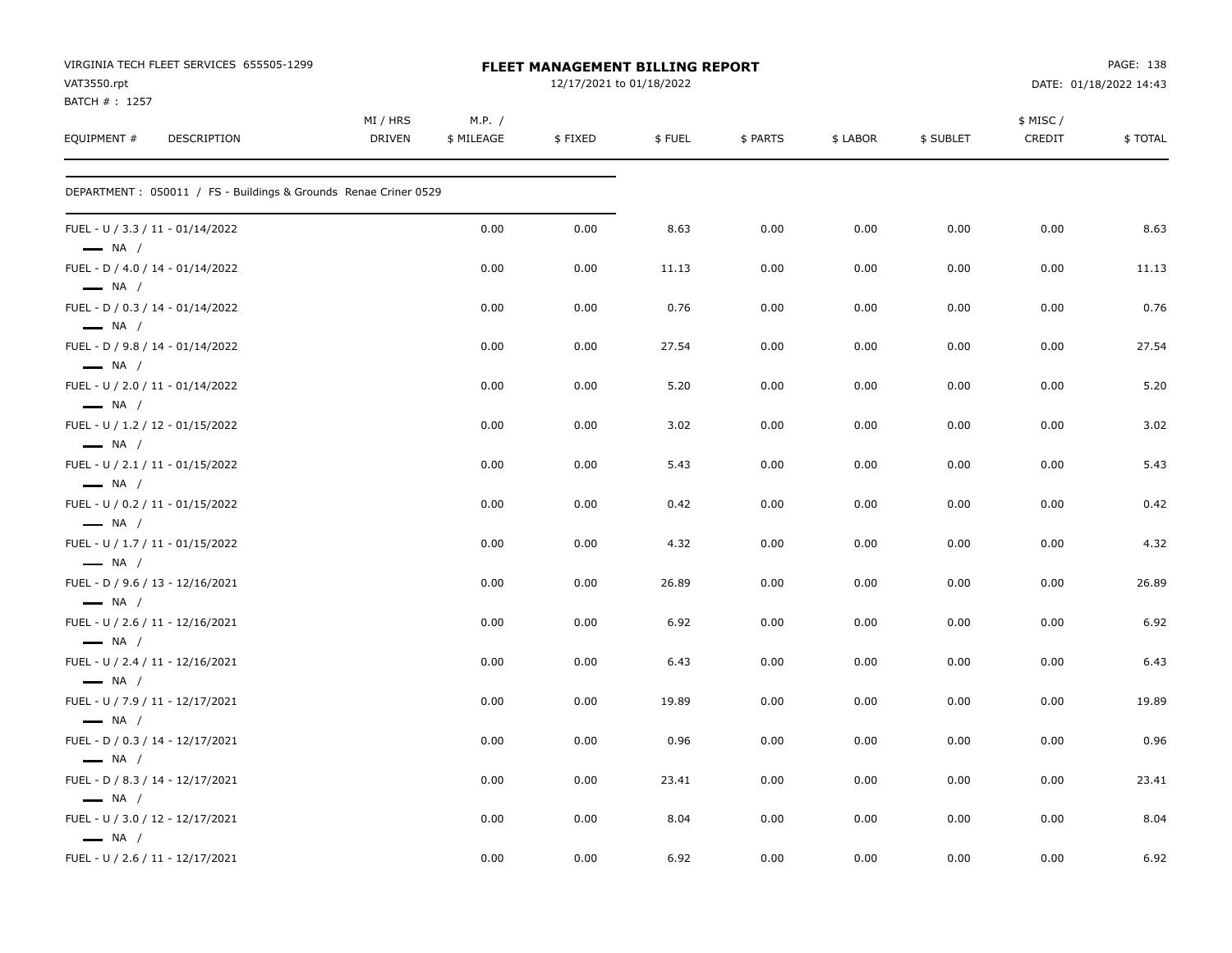|                                                            | VIRGINIA TECH FLEET SERVICES 655505-1299                         |             | PAGE: 139<br><b>FLEET MANAGEMENT BILLING REPORT</b> |                          |        |          |          |           |           |                        |
|------------------------------------------------------------|------------------------------------------------------------------|-------------|-----------------------------------------------------|--------------------------|--------|----------|----------|-----------|-----------|------------------------|
| VAT3550.rpt<br>BATCH #: 1257                               |                                                                  |             |                                                     | 12/17/2021 to 01/18/2022 |        |          |          |           |           | DATE: 01/18/2022 14:43 |
|                                                            |                                                                  | MI / HRS    | M.P. /                                              |                          |        |          |          |           | \$ MISC / |                        |
| EQUIPMENT #                                                | DESCRIPTION                                                      | DRIVEN      | \$ MILEAGE                                          | \$FIXED                  | \$FUEL | \$ PARTS | \$ LABOR | \$ SUBLET | CREDIT    | \$ TOTAL               |
|                                                            | DEPARTMENT : 050011 / FS - Buildings & Grounds Renae Criner 0529 |             |                                                     |                          |        |          |          |           |           |                        |
| $\longrightarrow$ NA /                                     |                                                                  |             |                                                     |                          |        |          |          |           |           |                        |
| FUEL - U / 4.3 / 11 - 12/17/2021                           |                                                                  |             | 0.00                                                | 0.00                     | 11.56  | 0.00     | 0.00     | 0.00      | 0.00      | 11.56                  |
| $\longrightarrow$ NA /<br>FUEL - D / 1.2 / 13 - 12/18/2021 |                                                                  |             | 0.00                                                | 0.00                     | 3.43   | 0.00     | 0.00     | 0.00      | 0.00      | 3.43                   |
| $\longrightarrow$ NA /                                     |                                                                  |             |                                                     |                          |        |          |          |           |           |                        |
| $\longrightarrow$ NA /                                     | FUEL - D / 11.1 / 13 - 12/18/2021                                |             | 0.00                                                | 0.00                     | 31.22  | 0.00     | 0.00     | 0.00      | 0.00      | 31.22                  |
| FUEL - U / 1.0 / 11 - 12/20/2021                           |                                                                  |             | 0.00                                                | 0.00                     | 2.53   | 0.00     | 0.00     | 0.00      | 0.00      | 2.53                   |
| $\longrightarrow$ NA /                                     |                                                                  |             |                                                     |                          |        |          |          |           |           |                        |
| FUEL - U / 4.0 / 12 - 12/20/2021<br>$\longrightarrow$ NA / |                                                                  |             | 0.00                                                | 0.00                     | 10.15  | 0.00     | 0.00     | 0.00      | 0.00      | 10.15                  |
| FUEL - U / 3.6 / 11 - 12/21/2021                           |                                                                  |             | 0.00                                                | 0.00                     | 9.21   | 0.00     | 0.00     | 0.00      | 0.00      | 9.21                   |
| $\longrightarrow$ NA /                                     |                                                                  |             |                                                     |                          |        |          |          |           |           |                        |
| FUEL - U / 1.7 / 11 - 12/21/2021                           |                                                                  |             | 0.00                                                | 0.00                     | 4.17   | 0.00     | 0.00     | 0.00      | 0.00      | 4.17                   |
| $\longrightarrow$ NA /<br>FUEL - U / 4.0 / 12 - 12/21/2021 |                                                                  |             | 0.00                                                | 0.00                     | 10.09  | 0.00     | 0.00     | 0.00      | 0.00      | 10.09                  |
| $\longrightarrow$ NA /                                     |                                                                  |             |                                                     |                          |        |          |          |           |           |                        |
| FUEL - U / 3.5 / 12 - 12/21/2021                           |                                                                  |             | 0.00                                                | 0.00                     | 8.73   | 0.00     | 0.00     | 0.00      | 0.00      | 8.73                   |
| $\longrightarrow$ NA /<br>FUEL - U / 4.0 / 12 - 12/21/2021 |                                                                  |             | 0.00                                                | 0.00                     | 10.12  | 0.00     | 0.00     | 0.00      | 0.00      | 10.12                  |
| $\longrightarrow$ NA /                                     |                                                                  |             |                                                     |                          |        |          |          |           |           |                        |
| FUEL - D / 0.6 / 14 - 12/22/2021                           |                                                                  |             | 0.00                                                | 0.00                     | 1.60   | 0.00     | 0.00     | 0.00      | 0.00      | 1.60                   |
| $\longrightarrow$ NA /<br>FUEL - D / 5.1 / 14 - 12/22/2021 |                                                                  |             | 0.00                                                | 0.00                     | 14.22  | 0.00     | 0.00     | 0.00      | 0.00      | 14.22                  |
| $\longrightarrow$ NA /                                     |                                                                  |             |                                                     |                          |        |          |          |           |           |                        |
| FUEL - U / 2.0 / 11 - 12/27/2021                           |                                                                  |             | 0.00                                                | 0.00                     | 5.06   | 0.00     | 0.00     | 0.00      | 0.00      | 5.06                   |
| $\longrightarrow$ NA /                                     |                                                                  |             |                                                     |                          |        |          |          |           |           |                        |
| FUEL - U / 3.4 / 12 - 12/29/2021<br>$\longrightarrow$ NA / |                                                                  |             | 0.00                                                | 0.00                     | 8.65   | 0.00     | 0.00     | 0.00      | 0.00      | 8.65                   |
| FUEL - D / 7.0 / 13 - 12/30/2021                           |                                                                  |             | 0.00                                                | 0.00                     | 19.67  | 0.00     | 0.00     | 0.00      | 0.00      | 19.67                  |
| $\longrightarrow$ NA /                                     |                                                                  |             |                                                     |                          |        |          |          |           |           |                        |
| egr19                                                      | 1990 CAN                                                         | $\mathbf 0$ | 0.00                                                | 0.00                     | 723.54 | 0.00     | 0.00     | 0.00      | 0.00      | 723.54                 |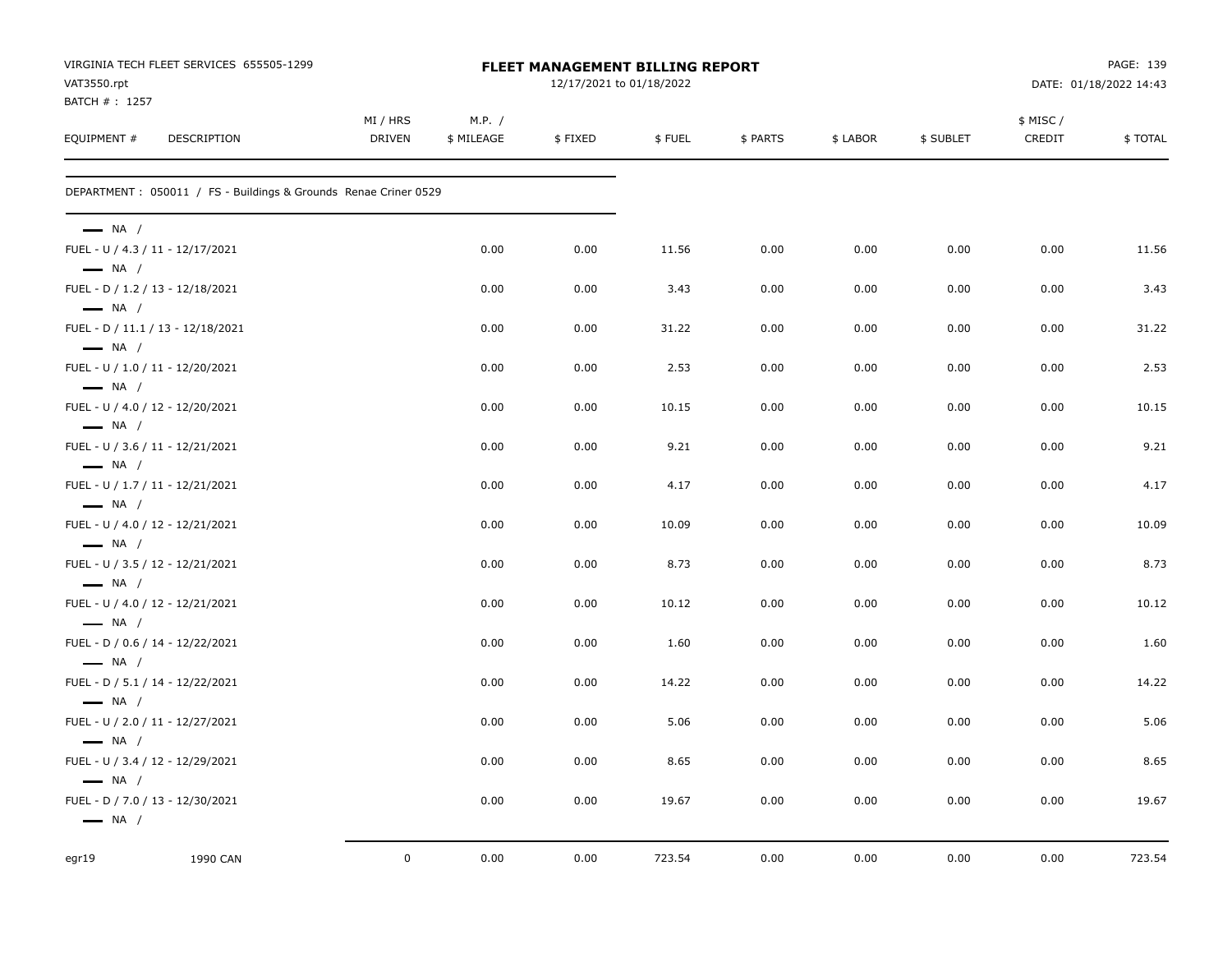| VAT3550.rpt<br>BATCH #: 1257                                                         | VIRGINIA TECH FLEET SERVICES 655505-1299                         | FLEET MANAGEMENT BILLING REPORT<br>12/17/2021 to 01/18/2022 |                      |         |          |          |          |           |                     | PAGE: 140<br>DATE: 01/18/2022 14:43 |  |
|--------------------------------------------------------------------------------------|------------------------------------------------------------------|-------------------------------------------------------------|----------------------|---------|----------|----------|----------|-----------|---------------------|-------------------------------------|--|
| EQUIPMENT #                                                                          | <b>DESCRIPTION</b>                                               | MI / HRS<br><b>DRIVEN</b>                                   | M.P. /<br>\$ MILEAGE | \$FIXED | \$FUEL   | \$ PARTS | \$ LABOR | \$ SUBLET | \$ MISC /<br>CREDIT | \$TOTAL                             |  |
|                                                                                      | DEPARTMENT : 050011 / FS - Buildings & Grounds Renae Criner 0529 |                                                             |                      |         |          |          |          |           |                     |                                     |  |
| FUEL - D / 8.8 / 03 - 01/16/2022<br>$\longrightarrow$ NA /                           |                                                                  |                                                             | 0.00                 | 0.00    | 88.21    | 0.00     | 0.00     | 0.00      | 0.00                | 88.21                               |  |
| FUEL - D / 6.0 / 14 - 01/17/2022                                                     |                                                                  |                                                             | 0.00                 | 0.00    | 16.80    | 0.00     | 0.00     | 0.00      | 0.00                | 16.80                               |  |
| $\longrightarrow$ NA /<br>FUEL - U / 4.4 / 02 - 01/18/2022<br>$\longrightarrow$ NA / |                                                                  |                                                             | 0.00                 | 0.00    | 11.36    | 0.00     | 0.00     | 0.00      | 0.00                | 11.36                               |  |
| equipment                                                                            | 1990 CAN                                                         | $\overline{2}$                                              | 0.00                 | 0.00    | 116.37   | 0.00     | 0.00     | 0.00      | 0.00                | 116.37                              |  |
| ACCT: 121806                                                                         |                                                                  | 9,074                                                       | 0.00                 | 0.00    | 4,721.41 | 7.57     | 0.00     | 0.00      | 0.00                | 4,728.98                            |  |
| ACCOUNT CODE: 121808                                                                 |                                                                  |                                                             |                      |         |          |          |          |           |                     |                                     |  |
| FUEL - U / 20.0 / 11 - 01/03/2022<br>$\longrightarrow$ NA /                          |                                                                  |                                                             | 0.00                 | 0.00    | 50.60    | 0.00     | 0.00     | 0.00      | 0.00                | 50.60                               |  |
| 50127s                                                                               | 2005 F150                                                        | 117                                                         | 0.00                 | 0.00    | 50.60    | 0.00     | 0.00     | 0.00      | 0.00                | 50.60                               |  |
| ACCT:<br>121808                                                                      |                                                                  | 117                                                         | 0.00                 | 0.00    | 50.60    | 0.00     | 0.00     | 0.00      | 0.00                | 50.60                               |  |
| ACCOUNT CODE: 123159                                                                 |                                                                  |                                                             |                      |         |          |          |          |           |                     |                                     |  |
| FUEL - U / 23.0 / 11 - 01/10/2022<br>$\longrightarrow$ NA /                          |                                                                  |                                                             | 0.00                 | 0.00    | 59.83    | 0.00     | 0.00     | 0.00      | 0.00                | 59.83                               |  |
| FUEL - U / 27.2 / 11 - 12/21/2021<br>$\longrightarrow$ NA /                          |                                                                  |                                                             | 0.00                 | 0.00    | 68.77    | 0.00     | 0.00     | 0.00      | 0.00                | 68.77                               |  |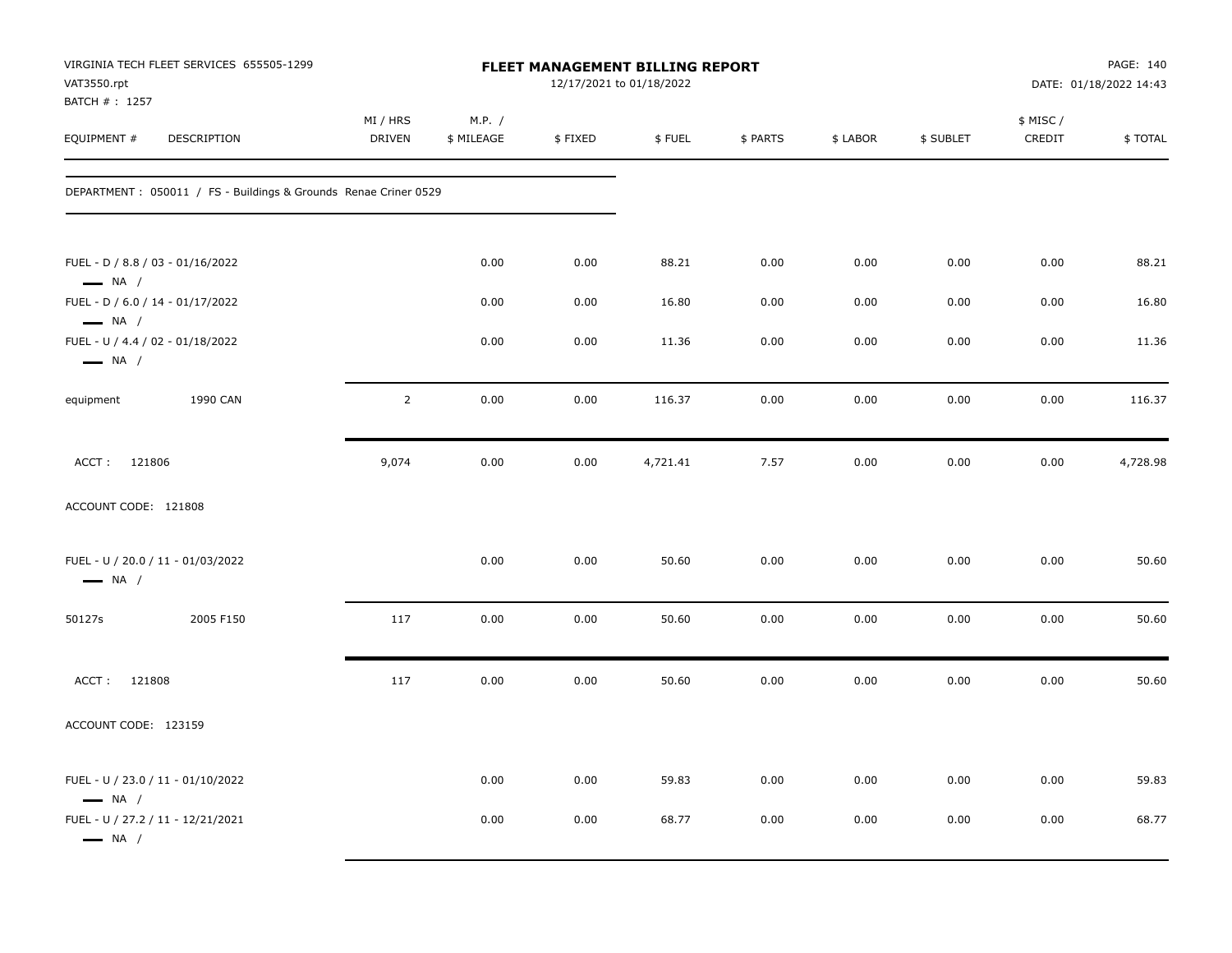| VIRGINIA TECH FLEET SERVICES 655505-1299<br>VAT3550.rpt          |                    | FLEET MANAGEMENT BILLING REPORT<br>12/17/2021 to 01/18/2022 |         |        |          |          |           |                     | PAGE: 141<br>DATE: 01/18/2022 14:43 |  |  |
|------------------------------------------------------------------|--------------------|-------------------------------------------------------------|---------|--------|----------|----------|-----------|---------------------|-------------------------------------|--|--|
| BATCH #: 1257<br>EQUIPMENT #<br>DESCRIPTION                      | MI / HRS<br>DRIVEN | M.P. /<br>\$ MILEAGE                                        | \$FIXED | \$FUEL | \$ PARTS | \$ LABOR | \$ SUBLET | \$ MISC /<br>CREDIT | \$TOTAL                             |  |  |
| DEPARTMENT : 050011 / FS - Buildings & Grounds Renae Criner 0529 |                    |                                                             |         |        |          |          |           |                     |                                     |  |  |
| 2017 Express 2500<br>71586s                                      | 344                | 0.00                                                        | 0.00    | 128.60 | 0.00     | 0.00     | 0.00      | 0.00                | 128.60                              |  |  |
| ACCT: 123159                                                     | 344                | 0.00                                                        | 0.00    | 128.60 | 0.00     | 0.00     | 0.00      | 0.00                | 128.60                              |  |  |
| ACCOUNT CODE: 176035                                             |                    |                                                             |         |        |          |          |           |                     |                                     |  |  |
| FUEL - U / 28.2 / 11 - 01/10/2022<br>$\longrightarrow$ NA /      |                    | 0.00                                                        | 0.00    | 73.40  | 0.00     | 0.00     | 0.00      | 0.00                | 73.40                               |  |  |
| FUEL - U / 13.7 / 12 - 01/14/2022<br>$\longrightarrow$ NA /      |                    | 0.00                                                        | 0.00    | 35.57  | 0.00     | 0.00     | 0.00      | 0.00                | 35.57                               |  |  |
| FUEL - U / 25.3 / 11 - 12/22/2021<br>$\longrightarrow$ NA /      |                    | 0.00                                                        | 0.00    | 64.01  | 0.00     | 0.00     | 0.00      | 0.00                | 64.01                               |  |  |
| 60206S<br>2011 SAVANA                                            | 465                | 0.00                                                        | 0.00    | 172.98 | 0.00     | 0.00     | 0.00      | 0.00                | 172.98                              |  |  |
| ACCT: 176035                                                     | 465                | 0.00                                                        | 0.00    | 172.98 | 0.00     | 0.00     | 0.00      | 0.00                | 172.98                              |  |  |
| ACCOUNT CODE: 177305                                             |                    |                                                             |         |        |          |          |           |                     |                                     |  |  |
| FUEL - D / 76.2 / 14 - 01/14/2022<br>$\longrightarrow$ NA /      |                    | 0.00                                                        | 0.00    | 214.18 | 0.00     | 0.00     | 0.00      | 0.00                | 214.18                              |  |  |
| <b>EQHSC</b><br>2019 EQUIPMENT                                   | $\mathsf 0$        | 0.00                                                        | 0.00    | 214.18 | 0.00     | 0.00     | 0.00      | 0.00                | 214.18                              |  |  |
| ACCT: 177305                                                     | $\mathbf 0$        | 0.00                                                        | 0.00    | 214.18 | 0.00     | 0.00     | 0.00      | 0.00                | 214.18                              |  |  |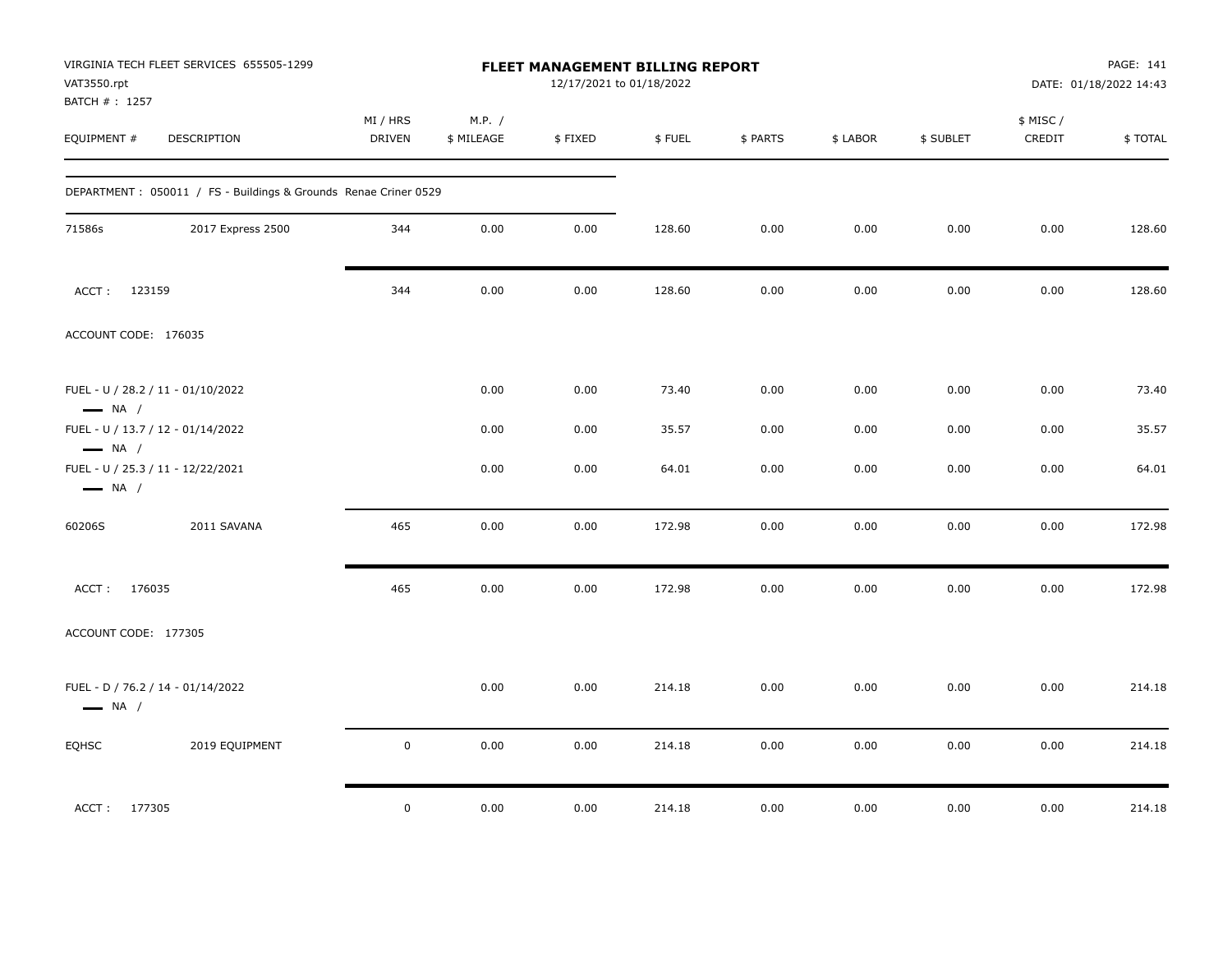| VIRGINIA TECH FLEET SERVICES 655505-1299<br>VAT3550.rpt<br>BATCH # : 1257 |        | <b>FLEET MANAGEMENT BILLING REPORT</b><br>12/17/2021 to 01/18/2022 |                      |         |          |          |          |                  |                     | PAGE: 142<br>DATE: 01/18/2022 14:43 |  |
|---------------------------------------------------------------------------|--------|--------------------------------------------------------------------|----------------------|---------|----------|----------|----------|------------------|---------------------|-------------------------------------|--|
| EQUIPMENT #<br>DESCRIPTION                                                |        | MI / HRS<br>DRIVEN                                                 | M.P. /<br>\$ MILEAGE | \$FIXED | \$FUEL   | \$ PARTS | \$ LABOR | \$ SUBLET        | \$ MISC /<br>CREDIT | \$TOTAL                             |  |
| DEPARTMENT SUBTOTALS :                                                    |        | 18,687                                                             | 0.00                 | 0.00    | 8,772.73 | 11.36    | 0.00     | 0.00             | 0.00                | 8,784.09                            |  |
| <b>BREAKDOWN OF CHARGES:</b>                                              |        |                                                                    | MILEAGE              |         |          | 0.00     |          | PARTS (WO'S)     |                     | 0.00                                |  |
| <b>EQUIPMENT COUNT:</b>                                                   | 76     |                                                                    | MOTOR POOL           |         |          | 0.00     |          | PARTS (IND.ISS.) |                     | 11.36                               |  |
| DEPARTMENT:                                                               | 050011 |                                                                    | BASE                 |         |          | 0.00     |          | <b>CREDITS</b>   |                     | 0.00                                |  |
|                                                                           |        |                                                                    | <b>INSURANCE</b>     |         |          | 0.00     |          | MISCELLANEOUS    |                     | 0.00                                |  |
|                                                                           |        |                                                                    | <b>OTHER</b>         |         |          | 0.00     | LABOR    |                  |                     | 0.00                                |  |
|                                                                           |        |                                                                    | REPLACEMENT          |         |          | 0.00     |          | <b>SUBLETS</b>   |                     | 0.00                                |  |
|                                                                           |        |                                                                    | <b>FUEL</b>          |         | 8,772.73 |          |          |                  |                     |                                     |  |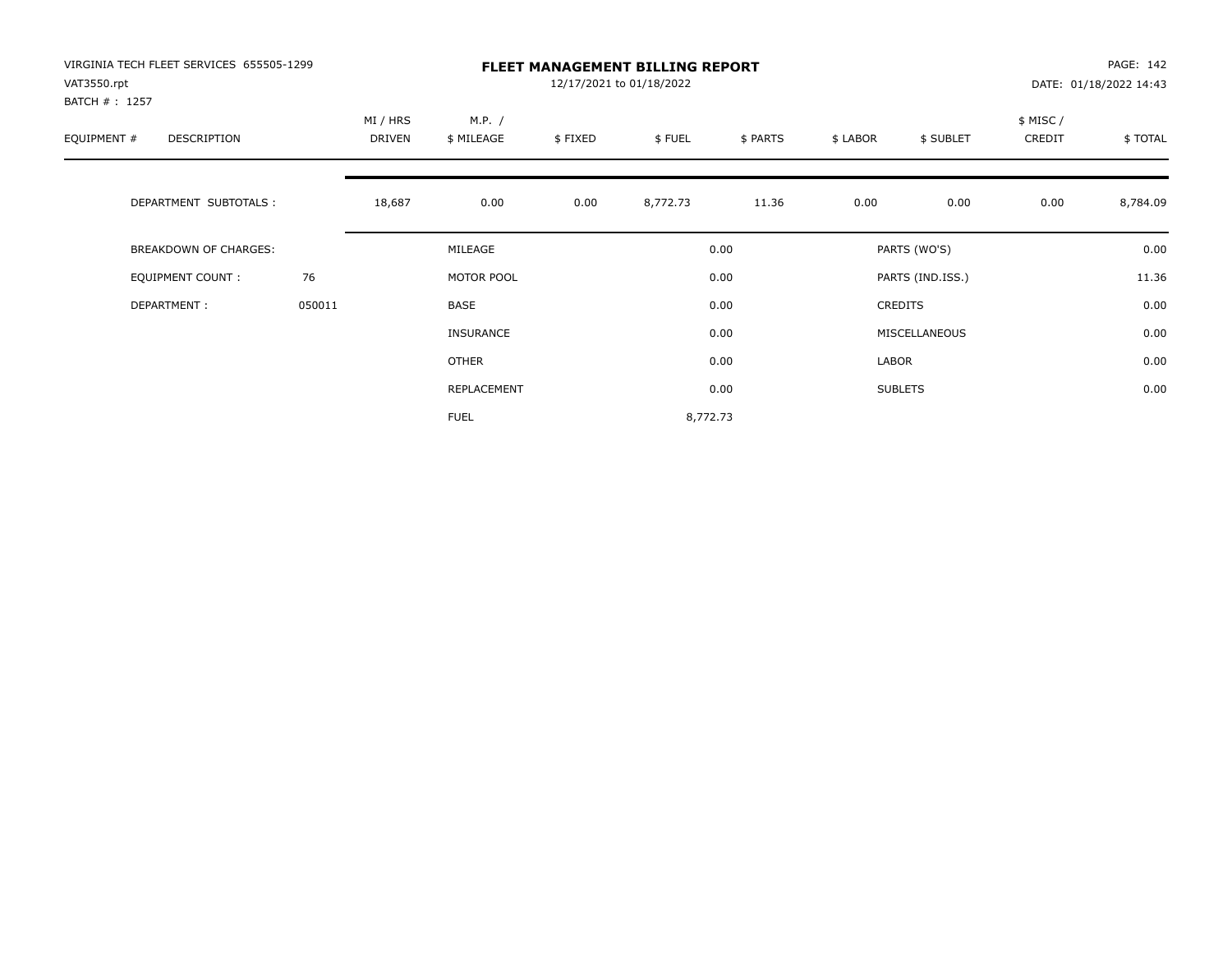| VAT3550.rpt<br>BATCH # : 1257 | VIRGINIA TECH FLEET SERVICES 655505-1299                               | FLEET MANAGEMENT BILLING REPORT<br>12/17/2021 to 01/18/2022 |                      |         |        |          |          |           |                     | PAGE: 143<br>DATE: 01/18/2022 14:43 |  |
|-------------------------------|------------------------------------------------------------------------|-------------------------------------------------------------|----------------------|---------|--------|----------|----------|-----------|---------------------|-------------------------------------|--|
| EQUIPMENT #                   | DESCRIPTION                                                            | MI / HRS<br><b>DRIVEN</b>                                   | M.P. /<br>\$ MILEAGE | \$FIXED | \$FUEL | \$ PARTS | \$ LABOR | \$ SUBLET | \$ MISC /<br>CREDIT | \$TOTAL                             |  |
|                               | DEPARTMENT : 050012 / FS - Facilities Operations-Adm Renae Criner 0529 |                                                             |                      |         |        |          |          |           |                     |                                     |  |
| ACCOUNT CODE: 119644          |                                                                        |                                                             |                      |         |        |          |          |           |                     |                                     |  |
| $\longrightarrow$ NA /        | FUEL - U / 17.1 / 12 - 01/11/2022                                      |                                                             | 0.00                 | 0.00    | 44.56  | 0.00     | 0.00     | 0.00      | 0.00                | 44.56                               |  |
| 48532S                        | 2003 S-10                                                              | 169                                                         | 0.00                 | 0.00    | 44.56  | 0.00     | 0.00     | 0.00      | 0.00                | 44.56                               |  |
| $\longrightarrow$ NA /        | FUEL - U / 16.3 / 11 - 01/07/2022                                      |                                                             | 0.00                 | 0.00    | 41.19  | 0.00     | 0.00     | 0.00      | 0.00                | 41.19                               |  |
| 55085S                        | 2007 EXPLORER                                                          | 163                                                         | 0.00                 | 0.00    | 41.19  | 0.00     | 0.00     | 0.00      | 0.00                | 41.19                               |  |
| ACCT: 119644                  |                                                                        | 332                                                         | 0.00                 | 0.00    | 85.75  | 0.00     | 0.00     | 0.00      | 0.00                | 85.75                               |  |
| ACCOUNT CODE: 121806          |                                                                        |                                                             |                      |         |        |          |          |           |                     |                                     |  |
| $\longrightarrow$ NA /        | FUEL - U / 18.4 / 11 - 12/20/2021                                      |                                                             | 0.00                 | 0.00    | 46.45  | 0.00     | 0.00     | 0.00      | 0.00                | 46.45                               |  |
| 74647s                        | 2018 Frontier                                                          | 220                                                         | 0.00                 | 0.00    | 46.45  | 0.00     | 0.00     | 0.00      | 0.00                | 46.45                               |  |
| ACCT: 121806                  |                                                                        | 220                                                         | 0.00                 | 0.00    | 46.45  | 0.00     | 0.00     | 0.00      | 0.00                | 46.45                               |  |
| ACCOUNT CODE: 175663          |                                                                        |                                                             |                      |         |        |          |          |           |                     |                                     |  |
|                               | FUEL - U / 21.0 / 11 - 01/04/2022                                      |                                                             | 0.00                 | 0.00    | 53.13  | 0.00     | 0.00     | 0.00      | 0.00                | 53.13                               |  |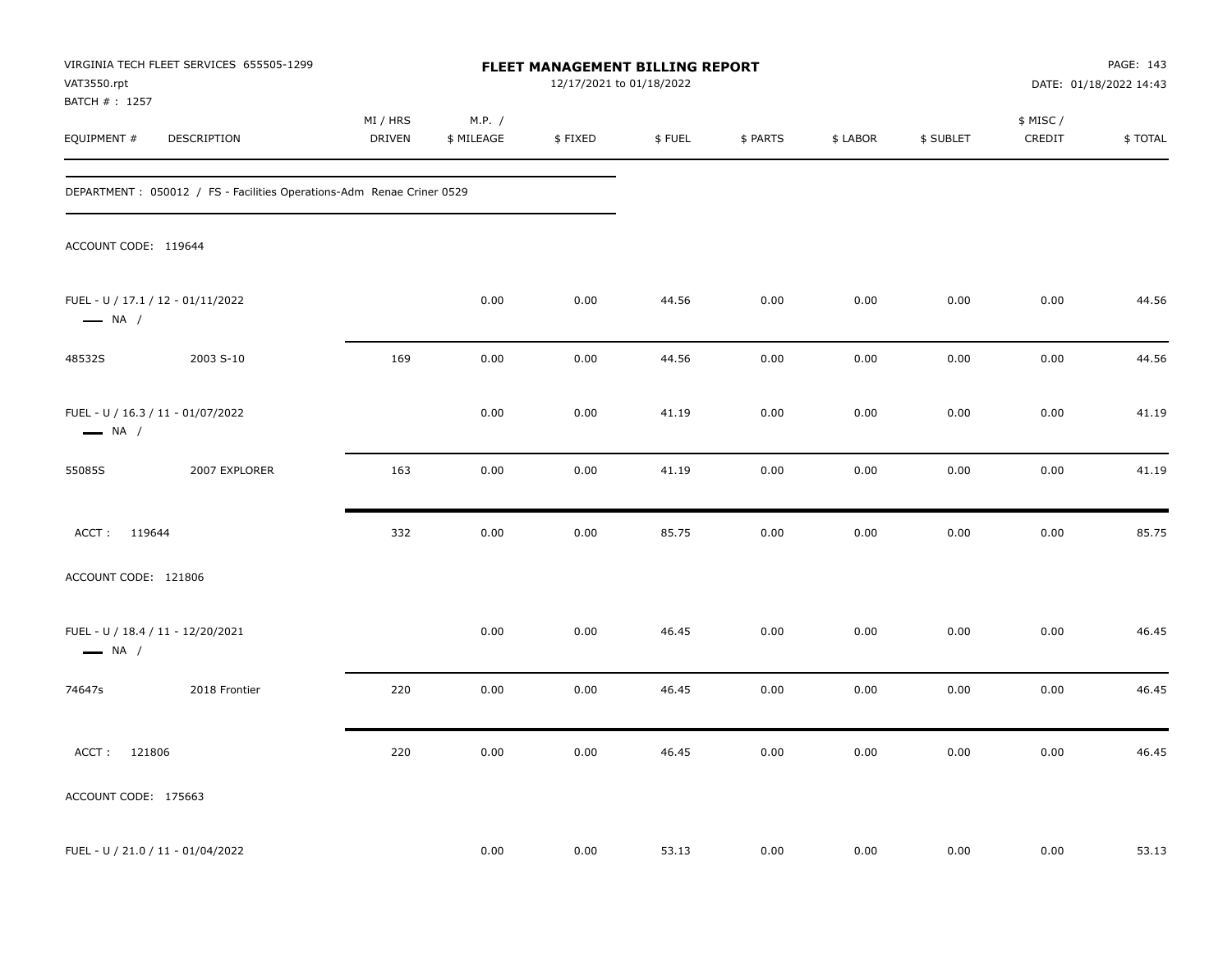| VAT3550.rpt<br>BATCH #: 1257 | VIRGINIA TECH FLEET SERVICES 655505-1299                               |                | <b>FLEET MANAGEMENT BILLING REPORT</b><br>12/17/2021 to 01/18/2022 |                      |         |        |          |          |                  | PAGE: 144<br>DATE: 01/18/2022 14:43 |         |
|------------------------------|------------------------------------------------------------------------|----------------|--------------------------------------------------------------------|----------------------|---------|--------|----------|----------|------------------|-------------------------------------|---------|
| EQUIPMENT #                  | DESCRIPTION                                                            |                | MI / HRS<br>DRIVEN                                                 | M.P. /<br>\$ MILEAGE | \$FIXED | \$FUEL | \$ PARTS | \$ LABOR | \$ SUBLET        | \$ MISC/<br>CREDIT                  | \$TOTAL |
|                              | DEPARTMENT : 050012 / FS - Facilities Operations-Adm Renae Criner 0529 |                |                                                                    |                      |         |        |          |          |                  |                                     |         |
| $\longrightarrow$ NA /       |                                                                        |                |                                                                    |                      |         |        |          |          |                  |                                     |         |
| 77326s                       | 2019 VAN                                                               |                | 0                                                                  | 0.00                 | 0.00    | 53.13  | 0.00     | 0.00     | 0.00             | 0.00                                | 53.13   |
| ACCT:                        | 175663                                                                 |                | 0                                                                  | 0.00                 | 0.00    | 53.13  | 0.00     | 0.00     | 0.00             | 0.00                                | 53.13   |
|                              | DEPARTMENT SUBTOTALS :                                                 |                | 552                                                                | 0.00                 | 0.00    | 185.33 | 0.00     | 0.00     | 0.00             | 0.00                                | 185.33  |
|                              | BREAKDOWN OF CHARGES:                                                  |                |                                                                    | MILEAGE              |         |        | 0.00     |          | PARTS (WO'S)     |                                     | 0.00    |
|                              | <b>EQUIPMENT COUNT:</b>                                                | $\overline{4}$ |                                                                    | MOTOR POOL           |         |        | 0.00     |          | PARTS (IND.ISS.) |                                     | 0.00    |
|                              | DEPARTMENT:                                                            | 050012         |                                                                    | <b>BASE</b>          |         |        | 0.00     |          | <b>CREDITS</b>   |                                     | 0.00    |
|                              |                                                                        |                |                                                                    | <b>INSURANCE</b>     |         |        | 0.00     |          | MISCELLANEOUS    |                                     | 0.00    |
|                              |                                                                        |                |                                                                    | <b>OTHER</b>         |         |        | 0.00     | LABOR    |                  |                                     | 0.00    |
|                              |                                                                        |                |                                                                    | REPLACEMENT          |         |        | 0.00     |          | <b>SUBLETS</b>   |                                     | 0.00    |
|                              |                                                                        |                |                                                                    | <b>FUEL</b>          |         | 185.33 |          |          |                  |                                     |         |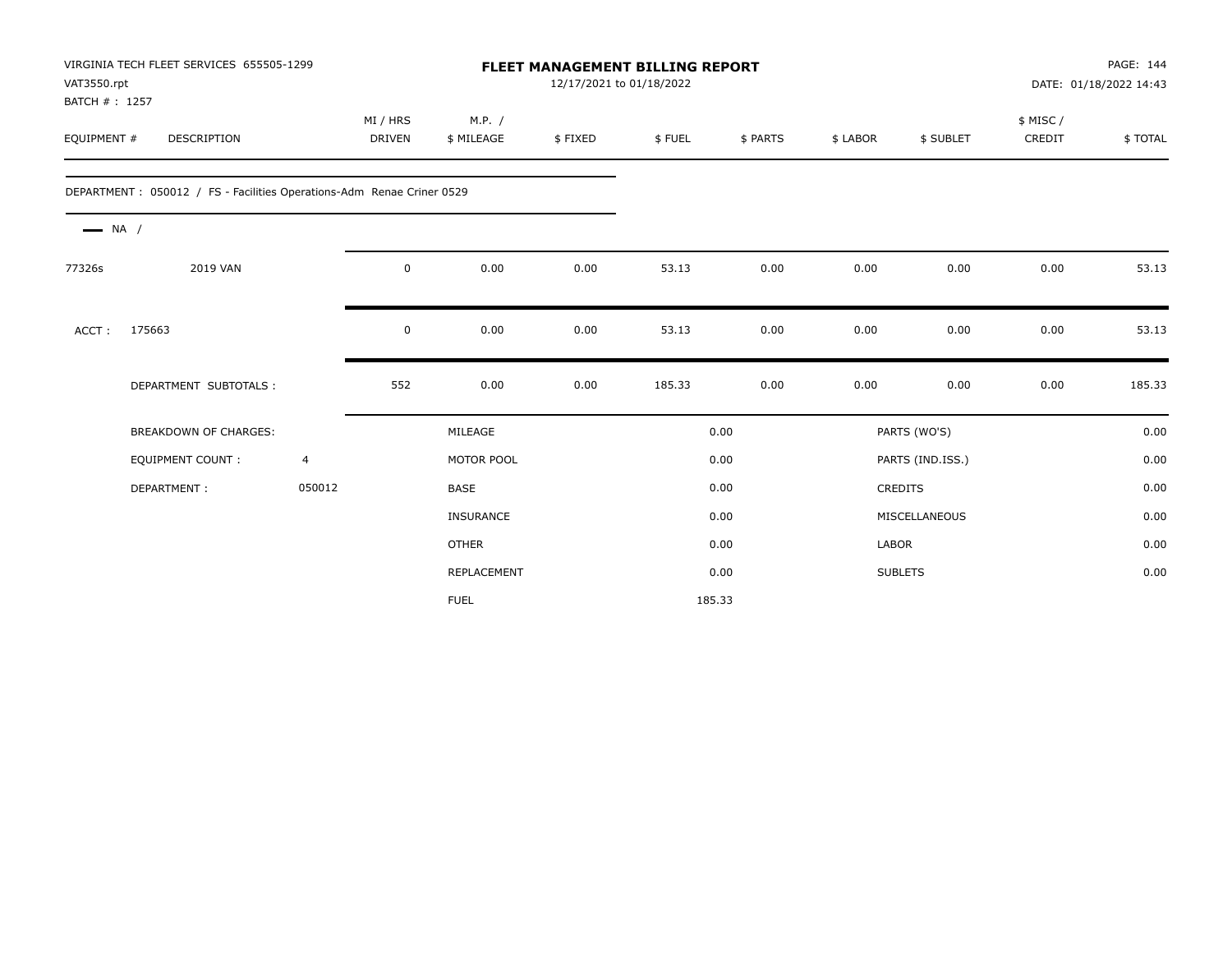| VAT3550.rpt<br>BATCH #: 1257 | VIRGINIA TECH FLEET SERVICES 655505-1299                            | FLEET MANAGEMENT BILLING REPORT<br>12/17/2021 to 01/18/2022 |                      |         |        |          |          |           | PAGE: 145<br>DATE: 01/18/2022 14:43 |         |
|------------------------------|---------------------------------------------------------------------|-------------------------------------------------------------|----------------------|---------|--------|----------|----------|-----------|-------------------------------------|---------|
| EQUIPMENT #                  | DESCRIPTION                                                         | MI / HRS<br><b>DRIVEN</b>                                   | M.P. /<br>\$ MILEAGE | \$FIXED | \$FUEL | \$ PARTS | \$ LABOR | \$ SUBLET | \$ MISC/<br>CREDIT                  | \$TOTAL |
|                              | DEPARTMENT : 050015 / FS - Power Plant Operations Renae Criner 0529 |                                                             |                      |         |        |          |          |           |                                     |         |
| ACCOUNT CODE: 121852         |                                                                     |                                                             |                      |         |        |          |          |           |                                     |         |
| $\longrightarrow$ NA /       | FUEL - D / 14.3 / 13 - 01/14/2022                                   |                                                             | 0.00                 | 0.00    | 40.21  | 0.00     | 0.00     | 0.00      | 0.00                                | 40.21   |
| 45225S                       | 1999 F450                                                           | 115                                                         | 0.00                 | 0.00    | 40.21  | 0.00     | 0.00     | 0.00      | 0.00                                | 40.21   |
| $\longrightarrow$ NA /       | FUEL - U / 5.3 / 01 - 01/14/2022                                    |                                                             | 0.00                 | 0.00    | 13.78  | 0.00     | 0.00     | 0.00      | 0.00                                | 13.78   |
| 48986S                       | 2004 ESCAPE                                                         | 87                                                          | 0.00                 | 0.00    | 13.78  | 0.00     | 0.00     | 0.00      | 0.00                                | 13.78   |
| $\longrightarrow$ NA /       | FUEL - U / 26.0 / 01 - 01/14/2022                                   |                                                             | 0.00                 | 0.00    | 67.60  | 0.00     | 0.00     | 0.00      | 0.00                                | 67.60   |
| 55083S                       | 2007 SIERRA                                                         | 0                                                           | 0.00                 | 0.00    | 67.60  | 0.00     | 0.00     | 0.00      | 0.00                                | 67.60   |
| 121852<br>ACCT:              |                                                                     | 202                                                         | 0.00                 | 0.00    | 121.59 | 0.00     | 0.00     | 0.00      | 0.00                                | 121.59  |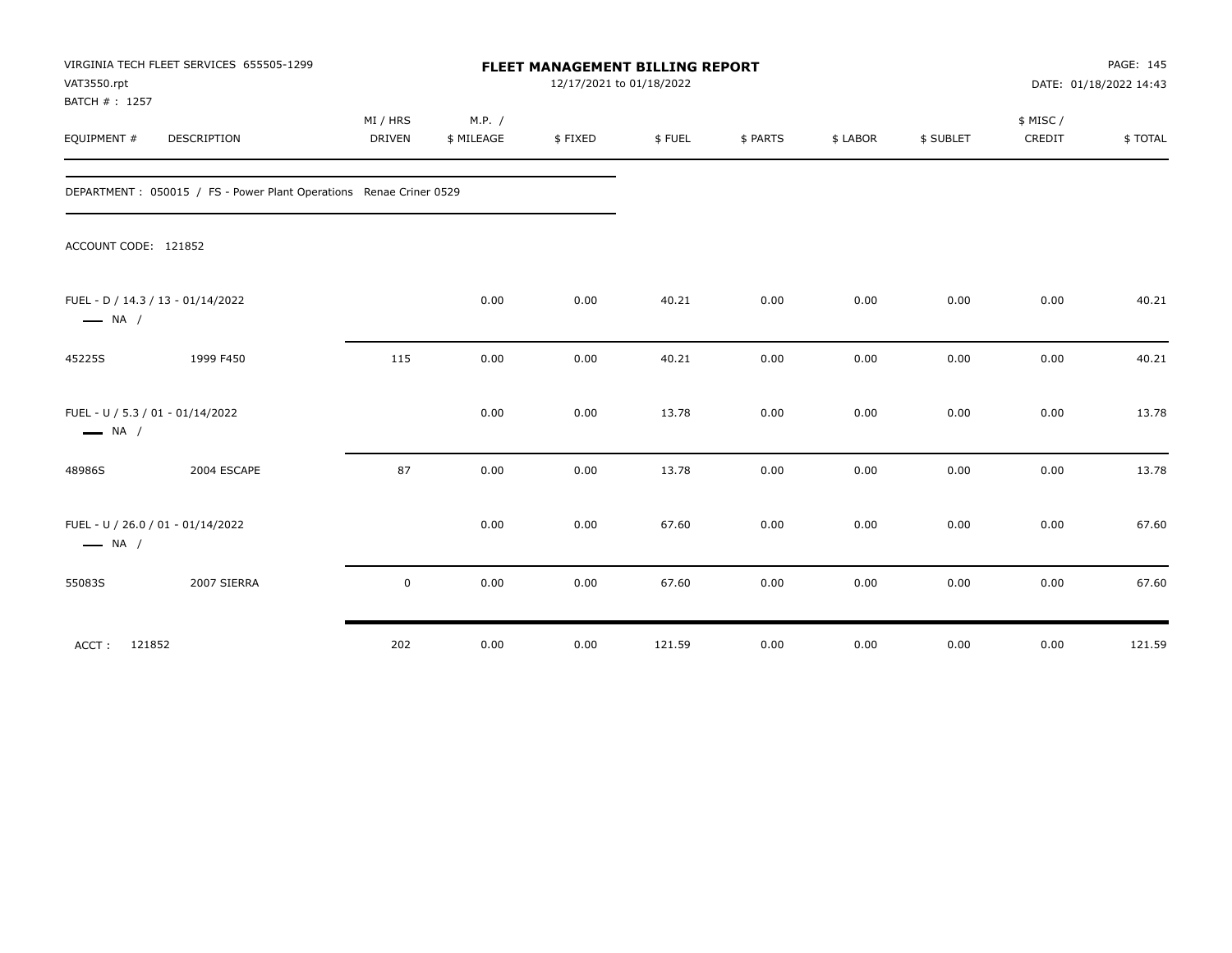| VIRGINIA TECH FLEET SERVICES 655505-1299<br>VAT3550.rpt<br>BATCH #: 1257 |        | <b>FLEET MANAGEMENT BILLING REPORT</b><br>12/17/2021 to 01/18/2022 |                      |         |        |          |          |                  |                     | PAGE: 146<br>DATE: 01/18/2022 14:43 |  |
|--------------------------------------------------------------------------|--------|--------------------------------------------------------------------|----------------------|---------|--------|----------|----------|------------------|---------------------|-------------------------------------|--|
| EQUIPMENT #<br><b>DESCRIPTION</b>                                        |        | MI / HRS<br><b>DRIVEN</b>                                          | M.P. /<br>\$ MILEAGE | \$FIXED | \$FUEL | \$ PARTS | \$ LABOR | \$ SUBLET        | \$ MISC /<br>CREDIT | \$TOTAL                             |  |
| DEPARTMENT SUBTOTALS :                                                   |        | 202                                                                | 0.00                 | 0.00    | 121.59 | 0.00     | 0.00     | 0.00             | 0.00                | 121.59                              |  |
| <b>BREAKDOWN OF CHARGES:</b>                                             |        |                                                                    | MILEAGE              |         |        | 0.00     |          | PARTS (WO'S)     |                     | 0.00                                |  |
| EQUIPMENT COUNT:                                                         | 3      |                                                                    | MOTOR POOL           |         |        | 0.00     |          | PARTS (IND.ISS.) |                     | 0.00                                |  |
| DEPARTMENT:                                                              | 050015 |                                                                    | <b>BASE</b>          |         |        | 0.00     |          | <b>CREDITS</b>   |                     | 0.00                                |  |
|                                                                          |        |                                                                    | INSURANCE            |         |        | 0.00     |          | MISCELLANEOUS    |                     | 0.00                                |  |
|                                                                          |        |                                                                    | OTHER                |         |        | 0.00     | LABOR    |                  |                     | 0.00                                |  |
|                                                                          |        |                                                                    | REPLACEMENT          |         |        | 0.00     |          | <b>SUBLETS</b>   |                     | 0.00                                |  |
|                                                                          |        |                                                                    | <b>FUEL</b>          |         |        | 121.59   |          |                  |                     |                                     |  |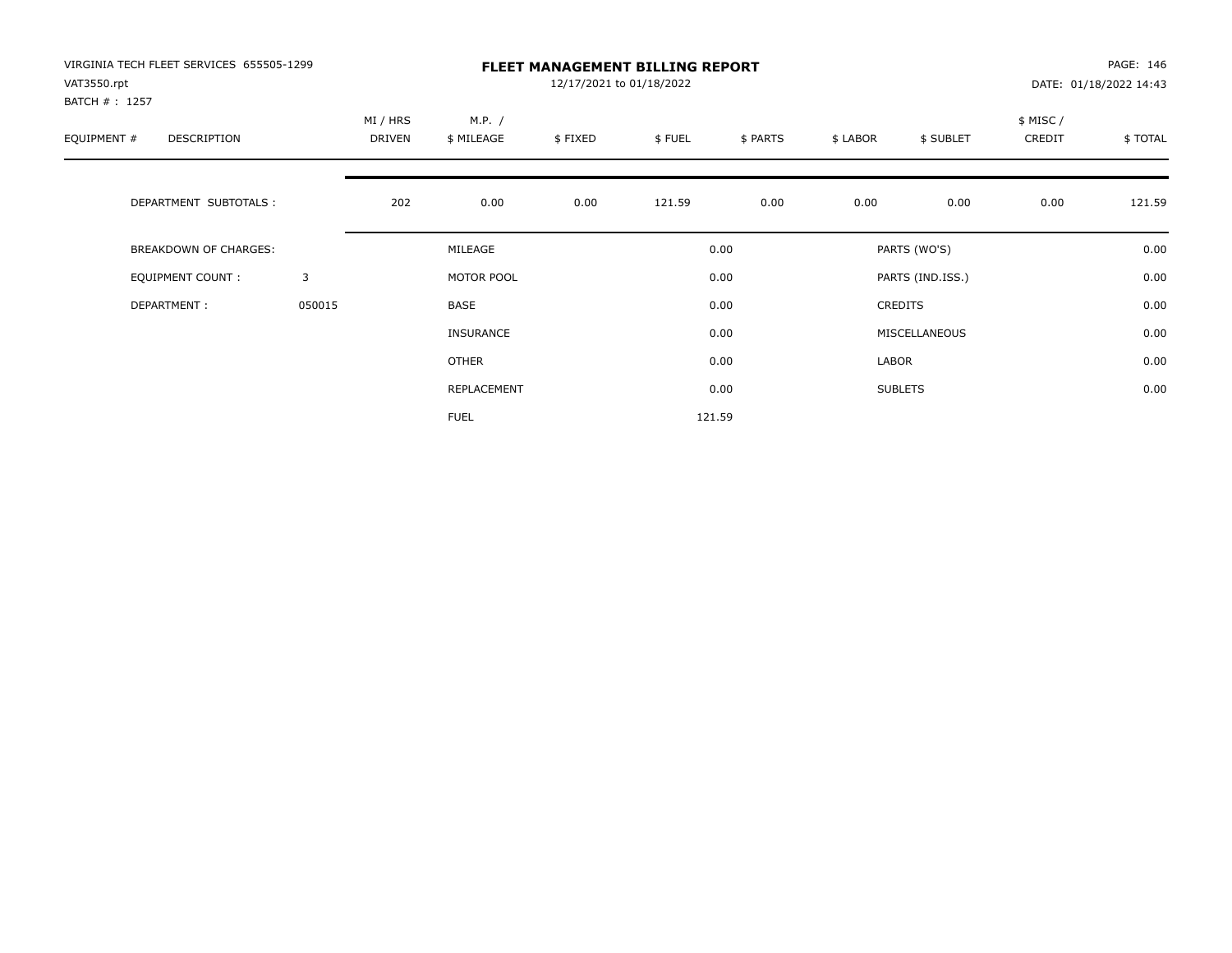| VAT3550.rpt<br>BATCH #: 1257                                | VIRGINIA TECH FLEET SERVICES 655505-1299                          |                           |                      |         | <b>FLEET MANAGEMENT BILLING REPORT</b><br>12/17/2021 to 01/18/2022 |          |          |           | PAGE: 147<br>DATE: 01/18/2022 14:43 |         |
|-------------------------------------------------------------|-------------------------------------------------------------------|---------------------------|----------------------|---------|--------------------------------------------------------------------|----------|----------|-----------|-------------------------------------|---------|
| EQUIPMENT #                                                 | DESCRIPTION                                                       | MI / HRS<br><b>DRIVEN</b> | M.P. /<br>\$ MILEAGE | \$FIXED | \$FUEL                                                             | \$ PARTS | \$ LABOR | \$ SUBLET | \$ MISC /<br>CREDIT                 | \$TOTAL |
|                                                             | DEPARTMENT : 050083 / FS - Mechanical Utilities Renae Criner 0529 |                           |                      |         |                                                                    |          |          |           |                                     |         |
| ACCOUNT CODE: 122672                                        |                                                                   |                           |                      |         |                                                                    |          |          |           |                                     |         |
| FUEL - U / 28.3 / 11 - 01/05/2022<br>$\longrightarrow$ NA / |                                                                   |                           | 0.00                 | 0.00    | 71.65                                                              | 0.00     | 0.00     | 0.00      | 0.00                                | 71.65   |
| FUEL - U / 26.5 / 11 - 01/14/2022<br>$\longrightarrow$ NA / |                                                                   |                           | 0.00                 | 0.00    | 68.77                                                              | 0.00     | 0.00     | 0.00      | 0.00                                | 68.77   |
| 65561S                                                      | 2014 F250                                                         | 350                       | 0.00                 | 0.00    | 140.42                                                             | 0.00     | 0.00     | 0.00      | 0.00                                | 140.42  |
| FUEL - U / 25.1 / 11 - 01/10/2022<br>$\longrightarrow$ NA / |                                                                   |                           | 0.00                 | 0.00    | 65.34                                                              | 0.00     | 0.00     | 0.00      | 0.00                                | 65.34   |
| FUEL - U / 21.0 / 12 - 12/22/2021<br>$\longrightarrow$ NA / |                                                                   |                           | 0.00                 | 0.00    | 53.13                                                              | 0.00     | 0.00     | 0.00      | 0.00                                | 53.13   |
| 65562S                                                      | 2014 F250                                                         | 284                       | 0.00                 | 0.00    | 118.47                                                             | 0.00     | 0.00     | 0.00      | 0.00                                | 118.47  |
| FUEL - U / 24.1 / 11 - 01/14/2022<br>$\longrightarrow$ NA / |                                                                   |                           | 0.00                 | 0.00    | 62.63                                                              | 0.00     | 0.00     | 0.00      | 0.00                                | 62.63   |
| 66969S                                                      | 2015 F250-4x4                                                     | 91                        | 0.00                 | 0.00    | 62.63                                                              | 0.00     | 0.00     | 0.00      | 0.00                                | 62.63   |
| FUEL - U / 29.7 / 12 - 01/13/2022<br>$\longrightarrow$ NA / |                                                                   |                           | 0.00                 | 0.00    | 77.25                                                              | 0.00     | 0.00     | 0.00      | 0.00                                | 77.25   |
| FUEL - U / 27.7 / 11 - 12/22/2021<br>$\longrightarrow$ NA / |                                                                   |                           | 0.00                 | 0.00    | 69.98                                                              | 0.00     | 0.00     | 0.00      | 0.00                                | 69.98   |
| 66970S                                                      | 2015 F250-4x4                                                     | 362                       | 0.00                 | 0.00    | 147.23                                                             | 0.00     | 0.00     | 0.00      | 0.00                                | 147.23  |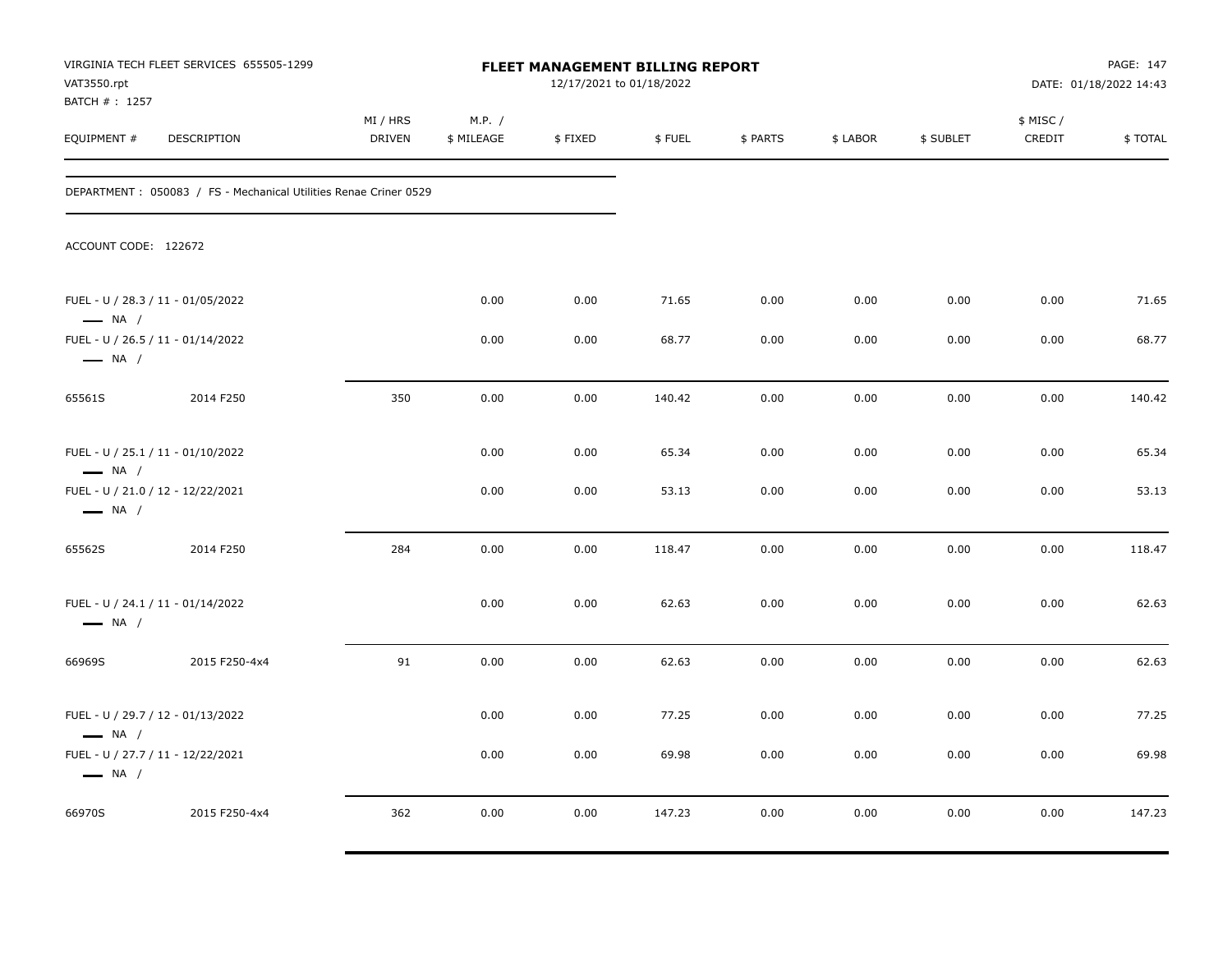| VAT3550.rpt                  | VIRGINIA TECH FLEET SERVICES 655505-1299                         |                |                           |                      |         | FLEET MANAGEMENT BILLING REPORT<br>12/17/2021 to 01/18/2022 |          |              |                  |                    | PAGE: 148<br>DATE: 01/18/2022 14:43 |
|------------------------------|------------------------------------------------------------------|----------------|---------------------------|----------------------|---------|-------------------------------------------------------------|----------|--------------|------------------|--------------------|-------------------------------------|
| BATCH #: 1257<br>EQUIPMENT # | DESCRIPTION                                                      |                | MI / HRS<br><b>DRIVEN</b> | M.P. /<br>\$ MILEAGE | \$FIXED | \$FUEL                                                      | \$ PARTS | \$ LABOR     | \$ SUBLET        | \$ MISC/<br>CREDIT | \$TOTAL                             |
|                              | DEPARTMENT: 050083 / FS - Mechanical Utilities Renae Criner 0529 |                |                           |                      |         |                                                             |          |              |                  |                    |                                     |
| ACCT:                        | 122672                                                           |                | 1,087                     | 0.00                 | 0.00    | 468.75                                                      | 0.00     | 0.00         | 0.00             | 0.00               | 468.75                              |
|                              | DEPARTMENT SUBTOTALS :                                           |                | 1,087                     | 0.00                 | 0.00    | 468.75                                                      | 0.00     | 0.00         | 0.00             | 0.00               | 468.75                              |
|                              | <b>BREAKDOWN OF CHARGES:</b>                                     |                |                           | MILEAGE              |         |                                                             | 0.00     |              | PARTS (WO'S)     |                    | 0.00                                |
|                              | <b>EQUIPMENT COUNT:</b>                                          | $\overline{4}$ |                           | MOTOR POOL           |         |                                                             | 0.00     |              | PARTS (IND.ISS.) |                    | 0.00                                |
|                              | DEPARTMENT:                                                      | 050083         |                           | <b>BASE</b>          |         |                                                             | 0.00     |              | <b>CREDITS</b>   |                    | 0.00                                |
|                              |                                                                  |                |                           | <b>INSURANCE</b>     |         |                                                             | 0.00     |              | MISCELLANEOUS    |                    | 0.00                                |
|                              |                                                                  |                |                           | <b>OTHER</b>         |         |                                                             | 0.00     | <b>LABOR</b> |                  |                    | 0.00                                |
|                              |                                                                  |                |                           | REPLACEMENT          |         |                                                             | 0.00     |              | <b>SUBLETS</b>   |                    | 0.00                                |
|                              | <b>FUEL</b>                                                      |                |                           |                      |         |                                                             | 468.75   |              |                  |                    |                                     |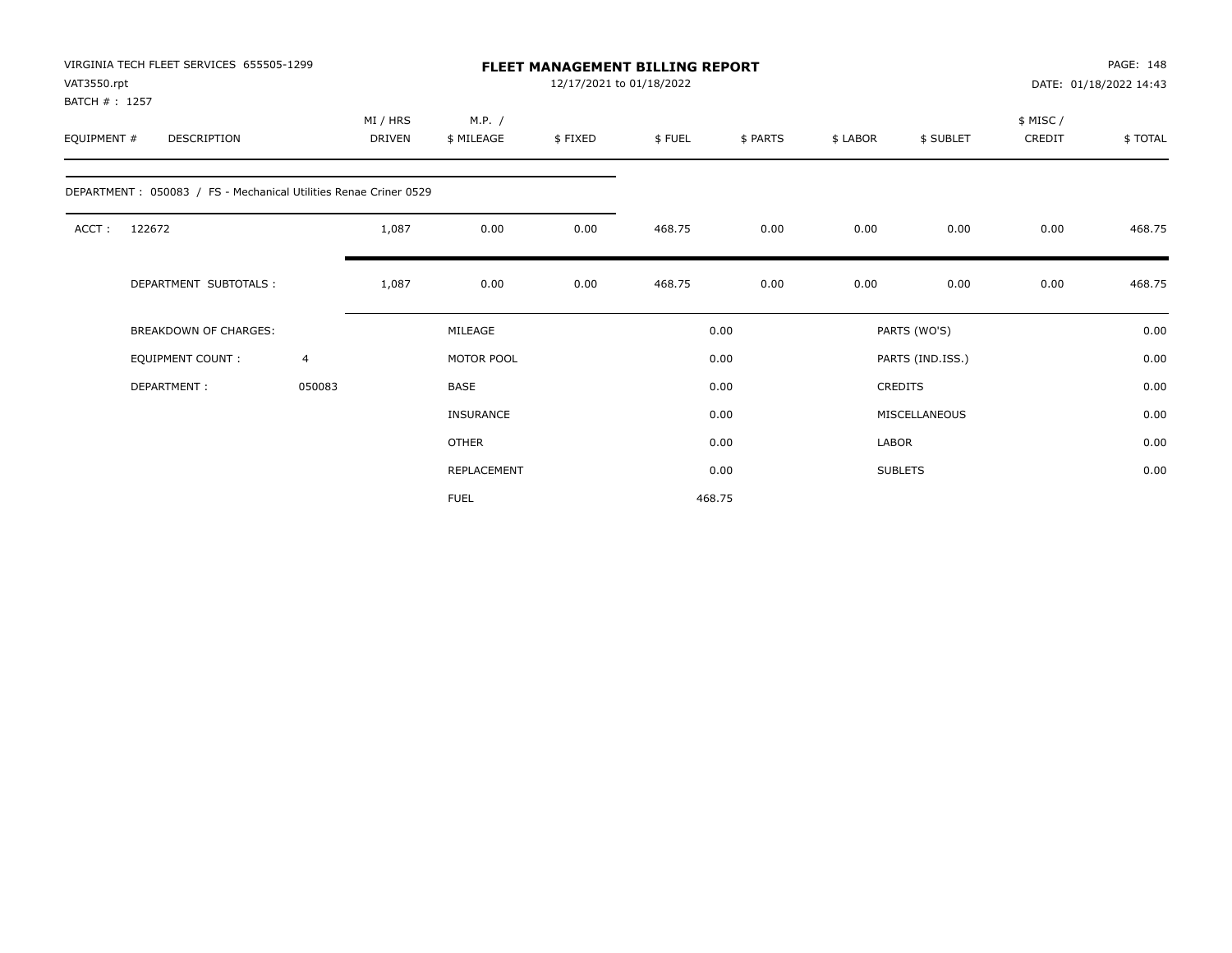| VAT3550.rpt            | VIRGINIA TECH FLEET SERVICES 655505-1299<br>BATCH #: 1257                |                |                    |                      |         | FLEET MANAGEMENT BILLING REPORT<br>12/17/2021 to 01/18/2022 |          |          |                  | PAGE: 149<br>DATE: 01/18/2022 14:43 |         |  |
|------------------------|--------------------------------------------------------------------------|----------------|--------------------|----------------------|---------|-------------------------------------------------------------|----------|----------|------------------|-------------------------------------|---------|--|
| EQUIPMENT #            | DESCRIPTION                                                              |                | MI / HRS<br>DRIVEN | M.P. /<br>\$ MILEAGE | \$FIXED | \$FUEL                                                      | \$ PARTS | \$ LABOR | \$ SUBLET        | \$ MISC /<br>CREDIT                 | \$TOTAL |  |
|                        | DEPARTMENT: 050300 / FS - University Building Official Renae Criner 0529 |                |                    |                      |         |                                                             |          |          |                  |                                     |         |  |
|                        | ACCOUNT CODE: 118166                                                     |                |                    |                      |         |                                                             |          |          |                  |                                     |         |  |
| $\longrightarrow$ NA / | FUEL - D / 6.2 / 14 - 01/14/2022                                         |                |                    | 0.00                 | 0.00    | 17.53                                                       | 0.00     | 0.00     | 0.00             | 0.00                                | 17.53   |  |
| EGUV080                | 2018 All Terrain                                                         |                | $\mathbf 0$        | 0.00                 | 0.00    | 17.53                                                       | 0.00     | 0.00     | 0.00             | 0.00                                | 17.53   |  |
| $\longrightarrow$ NA / | FUEL - D / 6.5 / 13 - 01/14/2022                                         |                |                    | 0.00                 | 0.00    | 18.15                                                       | 0.00     | 0.00     | 0.00             | 0.00                                | 18.15   |  |
| EGUV081                | 2018 All Terrain                                                         |                | $\pmb{0}$          | 0.00                 | 0.00    | 18.15                                                       | 0.00     | 0.00     | 0.00             | 0.00                                | 18.15   |  |
| ACCT:                  | 118166                                                                   |                | $\mathbf 0$        | 0.00                 | 0.00    | 35.68                                                       | 0.00     | 0.00     | 0.00             | 0.00                                | 35.68   |  |
|                        | DEPARTMENT SUBTOTALS :                                                   |                | $\pmb{0}$          | 0.00                 | 0.00    | 35.68                                                       | 0.00     | 0.00     | 0.00             | 0.00                                | 35.68   |  |
|                        | BREAKDOWN OF CHARGES:                                                    |                |                    | MILEAGE              |         |                                                             | 0.00     |          | PARTS (WO'S)     |                                     | 0.00    |  |
|                        | <b>EQUIPMENT COUNT:</b>                                                  | $\overline{2}$ |                    | MOTOR POOL           |         |                                                             | 0.00     |          | PARTS (IND.ISS.) |                                     | 0.00    |  |
|                        | DEPARTMENT:                                                              | 050300         |                    | <b>BASE</b>          |         |                                                             | 0.00     |          | CREDITS          |                                     | 0.00    |  |
|                        |                                                                          |                |                    | INSURANCE            |         |                                                             | 0.00     |          | MISCELLANEOUS    |                                     | 0.00    |  |
|                        |                                                                          |                |                    | <b>OTHER</b>         |         |                                                             | 0.00     | LABOR    |                  |                                     | 0.00    |  |
|                        |                                                                          |                |                    | REPLACEMENT          |         |                                                             | 0.00     |          | <b>SUBLETS</b>   |                                     | 0.00    |  |
|                        |                                                                          |                |                    | <b>FUEL</b>          |         |                                                             | 35.68    |          |                  |                                     |         |  |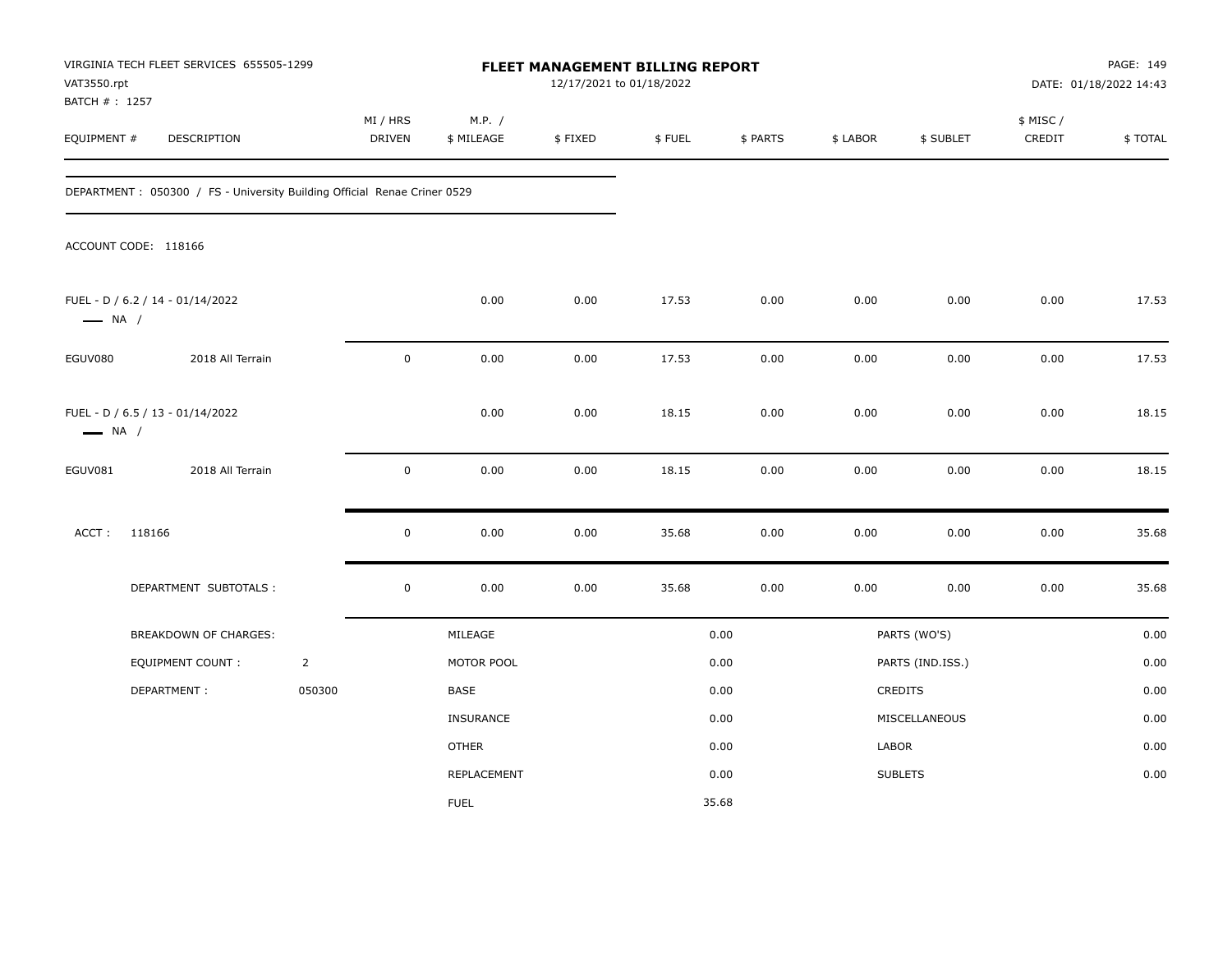| VAT3550.rpt                  | VIRGINIA TECH FLEET SERVICES 655505-1299                        |                    |                      | FLEET MANAGEMENT BILLING REPORT<br>12/17/2021 to 01/18/2022 |        |          |          |           |                     | PAGE: 150<br>DATE: 01/18/2022 14:43 |
|------------------------------|-----------------------------------------------------------------|--------------------|----------------------|-------------------------------------------------------------|--------|----------|----------|-----------|---------------------|-------------------------------------|
| BATCH #: 1257<br>EQUIPMENT # | DESCRIPTION                                                     | MI / HRS<br>DRIVEN | M.P. /<br>\$ MILEAGE | \$FIXED                                                     | \$FUEL | \$ PARTS | \$ LABOR | \$ SUBLET | \$ MISC /<br>CREDIT | \$TOTAL                             |
|                              | DEPARTMENT : 051600 / FS AVP Ops/Construction Renae Criner 0529 |                    |                      |                                                             |        |          |          |           |                     |                                     |
| ACCOUNT CODE: 176160         |                                                                 |                    |                      |                                                             |        |          |          |           |                     |                                     |
| $\longrightarrow$ NA /       | FUEL - U / 11.9 / 12 - 12/21/2021                               |                    | 0.00                 | 0.00                                                        | 30.16  | 0.00     | 0.00     | 0.00      | 0.00                | 30.16                               |
| 60162S                       | 2011 ESCAPE                                                     | 198                | 0.00                 | 0.00                                                        | 30.16  | 0.00     | 0.00     | 0.00      | 0.00                | 30.16                               |
| $\longrightarrow$ NA /       | FUEL - U / 12.1 / 11 - 01/12/2022                               |                    | 0.00                 | 0.00                                                        | 31.33  | 0.00     | 0.00     | 0.00      | 0.00                | 31.33                               |
| 68267S                       | 2015 COMPASS                                                    | 183                | 0.00                 | 0.00                                                        | 31.33  | 0.00     | 0.00     | 0.00      | 0.00                | 31.33                               |
| $\longrightarrow$ NA /       | FUEL - U / 12.3 / CC - 12/24/2021                               |                    | 0.00                 | 0.00                                                        | 43.08  | 0.00     | 0.00     | 0.00      | 0.00                | 43.08                               |
| 69980s                       | 2016 EXPLORER                                                   | $\mathbf 0$        | 0.00                 | 0.00                                                        | 43.08  | 0.00     | 0.00     | 0.00      | 0.00                | 43.08                               |
| $\longrightarrow$ NA /       | FUEL - U / 13.8 / 12 - 12/21/2021                               |                    | 0.00                 | 0.00                                                        | 34.81  | 0.00     | 0.00     | 0.00      | 0.00                | 34.81                               |
| 74691s                       | 2018 ESCAPE                                                     | 288                | 0.00                 | 0.00                                                        | 34.81  | 0.00     | 0.00     | 0.00      | 0.00                | 34.81                               |
| $\longrightarrow$ NA /       | FUEL - U / 13.0 / 11 - 01/11/2022                               |                    | 0.00                 | 0.00                                                        | 33.90  | 0.00     | 0.00     | 0.00      | 0.00                | 33.90                               |
| 74692s                       | 2018 ESCAPE                                                     | 189                | $0.00\,$             | 0.00                                                        | 33.90  | 0.00     | $0.00\,$ | 0.00      | 0.00                | 33.90                               |
|                              | FUEL - U / 11.1 / 11 - 01/05/2022                               |                    | 0.00                 | 0.00                                                        | 28.13  | 0.00     | 0.00     | 0.00      | $0.00\,$            | 28.13                               |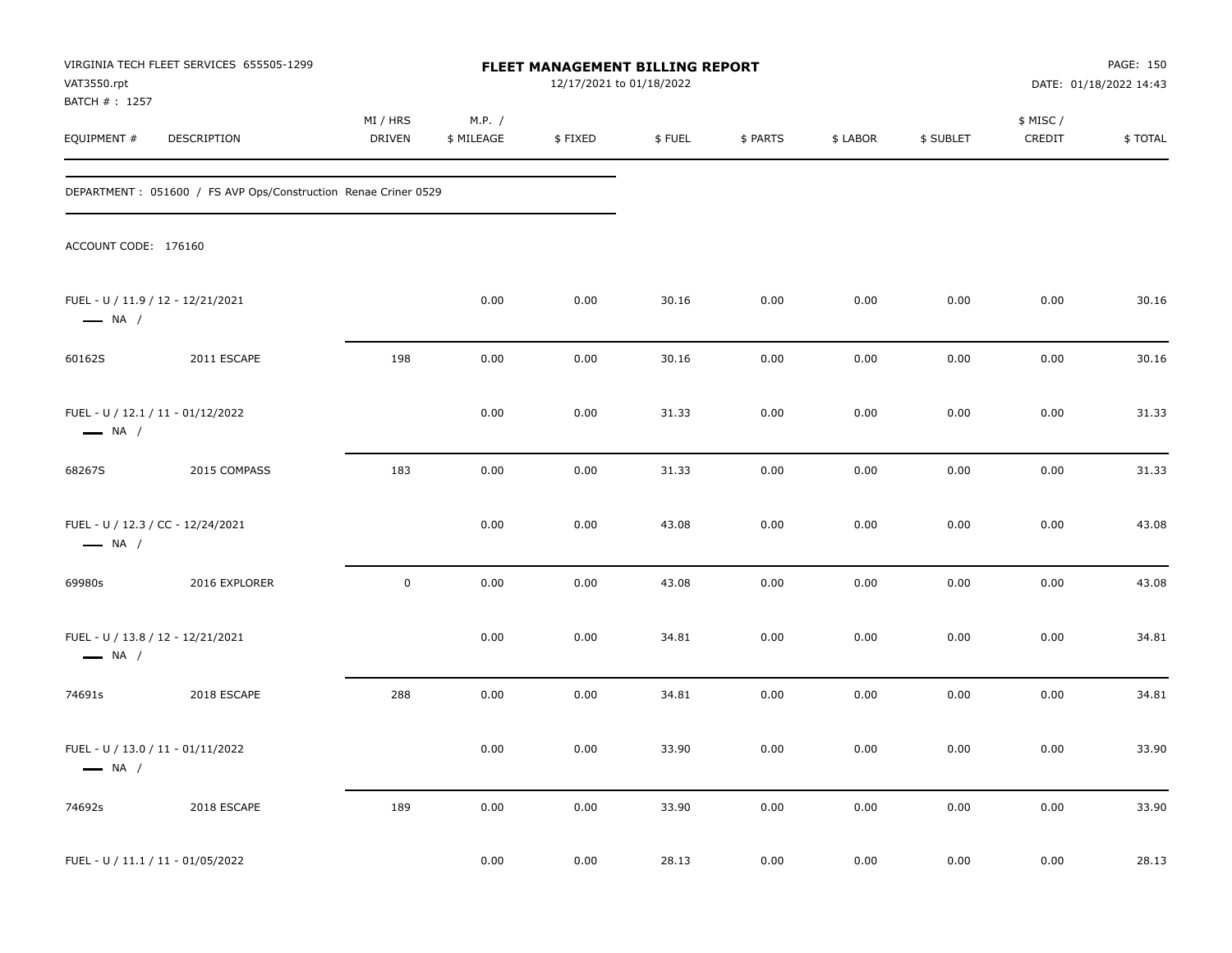| VAT3550.rpt<br>BATCH # : 1257                    | VIRGINIA TECH FLEET SERVICES 655505-1299                        |                |                           |                      |         | FLEET MANAGEMENT BILLING REPORT<br>12/17/2021 to 01/18/2022 |          |          |                  | PAGE: 151<br>DATE: 01/18/2022 14:43 |         |  |
|--------------------------------------------------|-----------------------------------------------------------------|----------------|---------------------------|----------------------|---------|-------------------------------------------------------------|----------|----------|------------------|-------------------------------------|---------|--|
| EQUIPMENT #                                      | DESCRIPTION                                                     |                | MI / HRS<br><b>DRIVEN</b> | M.P. /<br>\$ MILEAGE | \$FIXED | \$FUEL                                                      | \$ PARTS | \$ LABOR | \$ SUBLET        | \$ MISC /<br>CREDIT                 | \$TOTAL |  |
|                                                  | DEPARTMENT : 051600 / FS AVP Ops/Construction Renae Criner 0529 |                |                           |                      |         |                                                             |          |          |                  |                                     |         |  |
| $\longrightarrow$ NA /<br>$\longrightarrow$ NA / | FUEL - U / 5.8 / 11 - 01/14/2022                                |                |                           | 0.00                 | 0.00    | 14.98                                                       | 0.00     | 0.00     | 0.00             | 0.00                                | 14.98   |  |
| 74693s                                           | 2018 ESCAPE                                                     |                | 210                       | 0.00                 | 0.00    | 43.11                                                       | 0.00     | 0.00     | 0.00             | 0.00                                | 43.11   |  |
| $\longrightarrow$ NA /                           | FUEL - U / 9.2 / 12 - 01/12/2022                                |                |                           | 0.00                 | 0.00    | 23.84                                                       | 0.00     | 0.00     | 0.00             | 0.00                                | 23.84   |  |
| $\longrightarrow$ NA /                           | FUEL - U / 18.9 / CC - 12/24/2021                               |                |                           | 0.00                 | 0.00    | 63.39                                                       | 0.00     | 0.00     | 0.00             | 0.00                                | 63.39   |  |
| 80228S                                           | 2021 Rogue                                                      |                | 572                       | 0.00                 | 0.00    | 87.23                                                       | 0.00     | 0.00     | 0.00             | 0.00                                | 87.23   |  |
| ACCT:                                            | 176160                                                          |                | 1,640                     | 0.00                 | 0.00    | 303.62                                                      | 0.00     | 0.00     | 0.00             | 0.00                                | 303.62  |  |
|                                                  | DEPARTMENT SUBTOTALS :                                          |                | 1,640                     | 0.00                 | 0.00    | 303.62                                                      | 0.00     | 0.00     | 0.00             | 0.00                                | 303.62  |  |
|                                                  | BREAKDOWN OF CHARGES:                                           |                |                           | MILEAGE              |         |                                                             | 0.00     |          | PARTS (WO'S)     |                                     | 0.00    |  |
|                                                  | <b>EQUIPMENT COUNT:</b>                                         | $\overline{7}$ |                           | MOTOR POOL           |         |                                                             | 0.00     |          | PARTS (IND.ISS.) |                                     | 0.00    |  |
|                                                  | DEPARTMENT:                                                     | 051600         |                           | <b>BASE</b>          |         |                                                             | 0.00     |          | CREDITS          |                                     | 0.00    |  |
|                                                  |                                                                 |                |                           | <b>INSURANCE</b>     |         |                                                             | 0.00     |          | MISCELLANEOUS    |                                     | 0.00    |  |
|                                                  |                                                                 |                |                           | <b>OTHER</b>         |         |                                                             | 0.00     | LABOR    |                  |                                     | 0.00    |  |
|                                                  |                                                                 |                |                           | REPLACEMENT          |         |                                                             | 0.00     |          | <b>SUBLETS</b>   |                                     | 0.00    |  |
|                                                  |                                                                 |                |                           | <b>FUEL</b>          |         |                                                             | 303.62   |          |                  |                                     |         |  |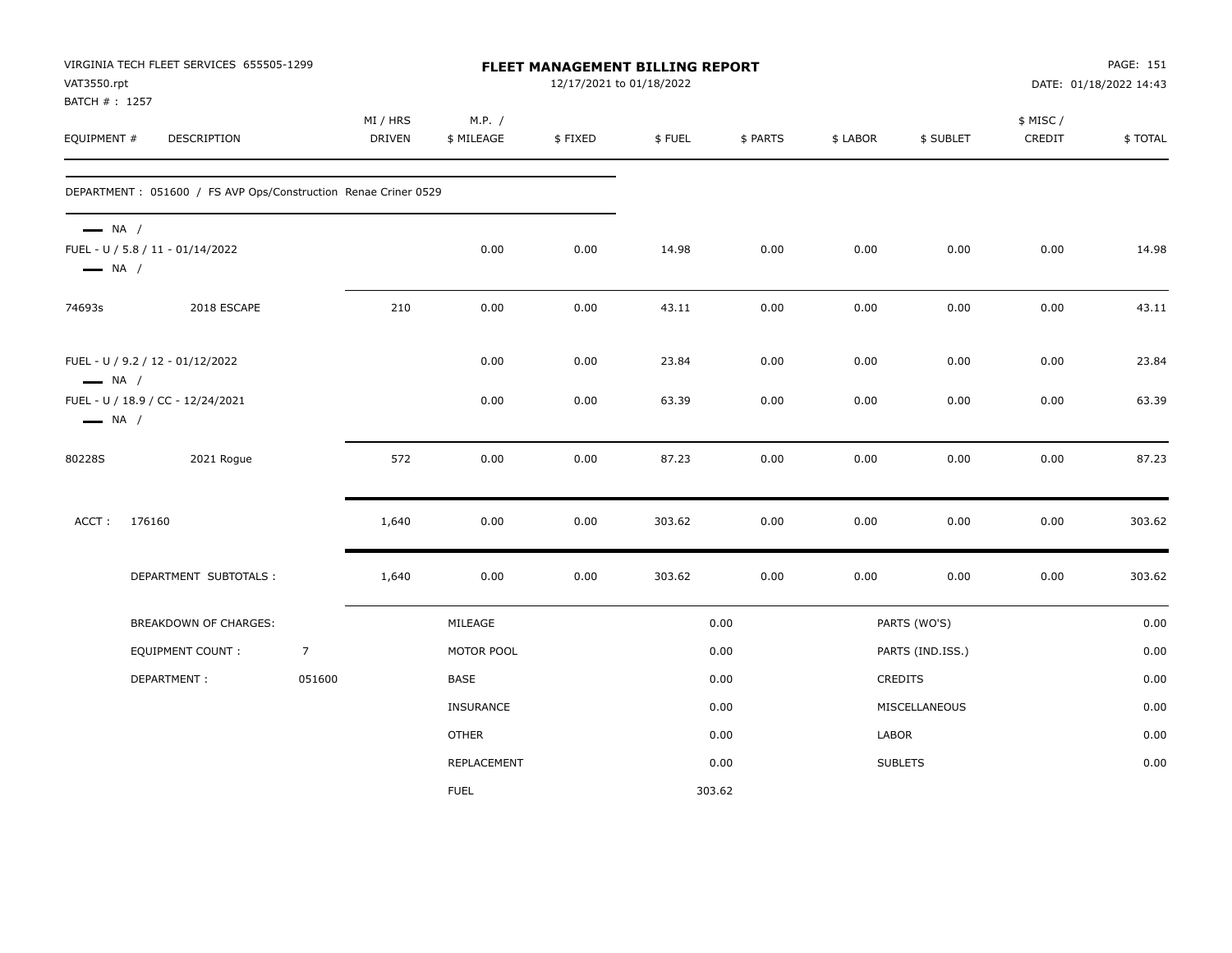| VAT3550.rpt<br>BATCH #: 1257 | VIRGINIA TECH FLEET SERVICES 655505-1299                        |                           |                      |         | <b>FLEET MANAGEMENT BILLING REPORT</b><br>12/17/2021 to 01/18/2022 |          |          |                  | <b>PAGE: 152</b><br>DATE: 01/18/2022 14:43 |         |  |
|------------------------------|-----------------------------------------------------------------|---------------------------|----------------------|---------|--------------------------------------------------------------------|----------|----------|------------------|--------------------------------------------|---------|--|
| EQUIPMENT #                  | DESCRIPTION                                                     | MI / HRS<br><b>DRIVEN</b> | M.P. /<br>\$ MILEAGE | \$FIXED | \$FUEL                                                             | \$ PARTS | \$ LABOR | \$ SUBLET        | \$ MISC/<br>CREDIT                         | \$TOTAL |  |
|                              | DEPARTMENT: 051601 / GIS and Plans Library - Brandy Cole (0372) |                           |                      |         |                                                                    |          |          |                  |                                            |         |  |
|                              | ACCOUNT CODE: 175354                                            |                           |                      |         |                                                                    |          |          |                  |                                            |         |  |
| $\longrightarrow$ NA /       | FUEL - U / 11.3 / 12 - 12/22/2021                               |                           | 0.00                 | 0.00    | 28.61                                                              | 0.00     | 0.00     | 0.00             | 0.00                                       | 28.61   |  |
| 76279s                       | 2019 EXPLORER                                                   | 180                       | 0.00                 | 0.00    | 28.61                                                              | 0.00     | 0.00     | 0.00             | 0.00                                       | 28.61   |  |
| ACCT:                        | 175354                                                          | 180                       | 0.00                 | 0.00    | 28.61                                                              | 0.00     | 0.00     | 0.00             | 0.00                                       | 28.61   |  |
|                              | DEPARTMENT SUBTOTALS :                                          | 180                       | 0.00                 | 0.00    | 28.61                                                              | 0.00     | 0.00     | 0.00             | 0.00                                       | 28.61   |  |
|                              | <b>BREAKDOWN OF CHARGES:</b>                                    |                           | MILEAGE              |         |                                                                    | 0.00     |          | PARTS (WO'S)     |                                            | 0.00    |  |
|                              | EQUIPMENT COUNT:                                                | $\mathbf{1}$              | MOTOR POOL           |         |                                                                    | 0.00     |          | PARTS (IND.ISS.) |                                            | 0.00    |  |
|                              | DEPARTMENT:                                                     | 051601                    | <b>BASE</b>          |         |                                                                    | 0.00     |          | <b>CREDITS</b>   |                                            | 0.00    |  |
|                              |                                                                 |                           | INSURANCE            |         |                                                                    | 0.00     |          | MISCELLANEOUS    |                                            | 0.00    |  |
|                              |                                                                 |                           | <b>OTHER</b>         |         |                                                                    | 0.00     | LABOR    |                  |                                            | 0.00    |  |
|                              |                                                                 |                           | REPLACEMENT          |         |                                                                    | 0.00     |          | <b>SUBLETS</b>   |                                            | 0.00    |  |
|                              |                                                                 |                           | <b>FUEL</b>          |         |                                                                    | 28.61    |          |                  |                                            |         |  |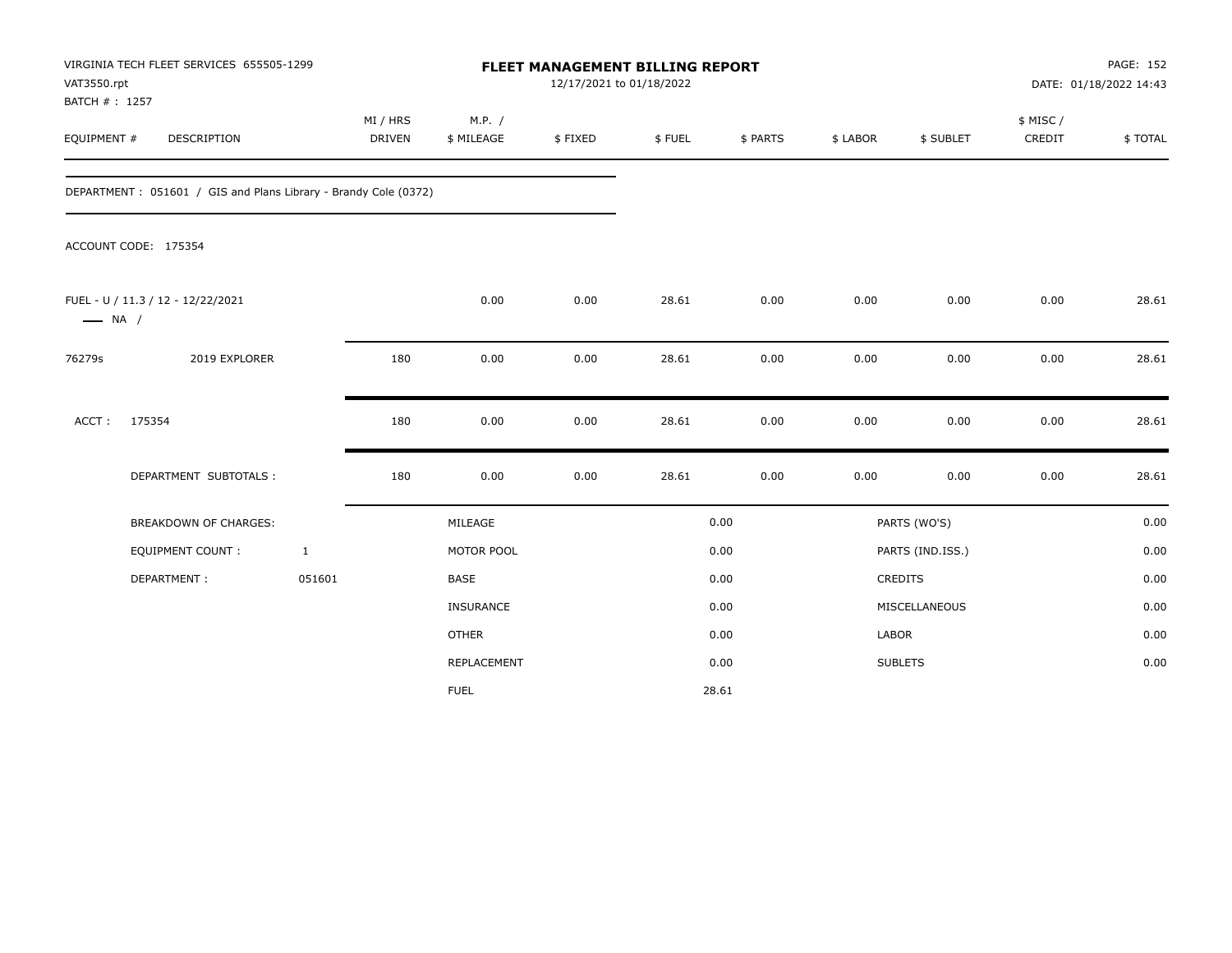| VAT3550.rpt                                                 | VIRGINIA TECH FLEET SERVICES 655505-1299                          |                    |                      |         | FLEET MANAGEMENT BILLING REPORT<br>12/17/2021 to 01/18/2022 |          |          |           | PAGE: 153<br>DATE: 01/18/2022 14:43 |         |
|-------------------------------------------------------------|-------------------------------------------------------------------|--------------------|----------------------|---------|-------------------------------------------------------------|----------|----------|-----------|-------------------------------------|---------|
| BATCH #: 1257<br>EQUIPMENT #                                | DESCRIPTION                                                       | MI / HRS<br>DRIVEN | M.P. /<br>\$ MILEAGE | \$FIXED | \$FUEL                                                      | \$ PARTS | \$ LABOR | \$ SUBLET | \$ MISC /<br>CREDIT                 | \$TOTAL |
|                                                             | DEPARTMENT : 054300 / Hokie Stone Remediation - Renae Criner 0529 |                    |                      |         |                                                             |          |          |           |                                     |         |
| ACCOUNT CODE: 177305                                        |                                                                   |                    |                      |         |                                                             |          |          |           |                                     |         |
| FUEL - U / 16.0 / 11 - 01/14/2022<br>$\longrightarrow$ NA / |                                                                   |                    | 0.00                 | 0.00    | 41.55                                                       | 0.00     | 0.00     | 0.00      | 0.00                                | 41.55   |
| 55225s                                                      | 2007 SIERRA                                                       | 141                | 0.00                 | 0.00    | 41.55                                                       | 0.00     | 0.00     | 0.00      | 0.00                                | 41.55   |
| FUEL - U / 14.2 / 11 - 01/06/2022<br>$\longrightarrow$ NA / |                                                                   |                    | 0.00                 | 0.00    | 35.80                                                       | 0.00     | 0.00     | 0.00      | 0.00                                | 35.80   |
| FUEL - U / 10.0 / 11 - 01/14/2022<br>$\longrightarrow$ NA / |                                                                   |                    | 0.00                 | 0.00    | 26.00                                                       | 0.00     | 0.00     | 0.00      | 0.00                                | 26.00   |
| 74666s                                                      | 2018 F150                                                         | 261                | 0.00                 | 0.00    | 61.80                                                       | 0.00     | 0.00     | 0.00      | 0.00                                | 61.80   |
| FUEL - U / 31.8 / 11 - 01/03/2022<br>$\longrightarrow$ NA / |                                                                   |                    | 0.00                 | 0.00    | 80.48                                                       | 0.00     | 0.00     | 0.00      | 0.00                                | 80.48   |
| FUEL - U / 23.6 / 12 - 01/14/2022<br>$\longrightarrow$ NA / |                                                                   |                    | 0.00                 | 0.00    | 61.31                                                       | 0.00     | 0.00     | 0.00      | 0.00                                | 61.31   |
| 74687s                                                      | 2019 F250                                                         | 223                | 0.00                 | 0.00    | 141.79                                                      | 0.00     | 0.00     | 0.00      | 0.00                                | 141.79  |
| FUEL - U / 28.6 / 11 - 01/14/2022<br>$\longrightarrow$ NA / |                                                                   |                    | 0.00                 | 0.00    | 74.36                                                       | 0.00     | 0.00     | 0.00      | 0.00                                | 74.36   |
| FUEL - U / 35.4 / 11 - 12/21/2021<br>$\longrightarrow$ NA / |                                                                   |                    | $0.00\,$             | 0.00    | 89.44                                                       | 0.00     | $0.00\,$ | 0.00      | 0.00                                | 89.44   |
| 74690S                                                      | 2019 F250-4x4                                                     | 253                | 0.00                 | 0.00    | 163.80                                                      | 0.00     | 0.00     | 0.00      | $0.00\,$                            | 163.80  |
| FUEL - D / 30.8 / 13 - 01/14/2022                           |                                                                   |                    | 0.00                 | 0.00    | 86.52                                                       | 0.00     | 0.00     | 0.00      | 0.00                                | 86.52   |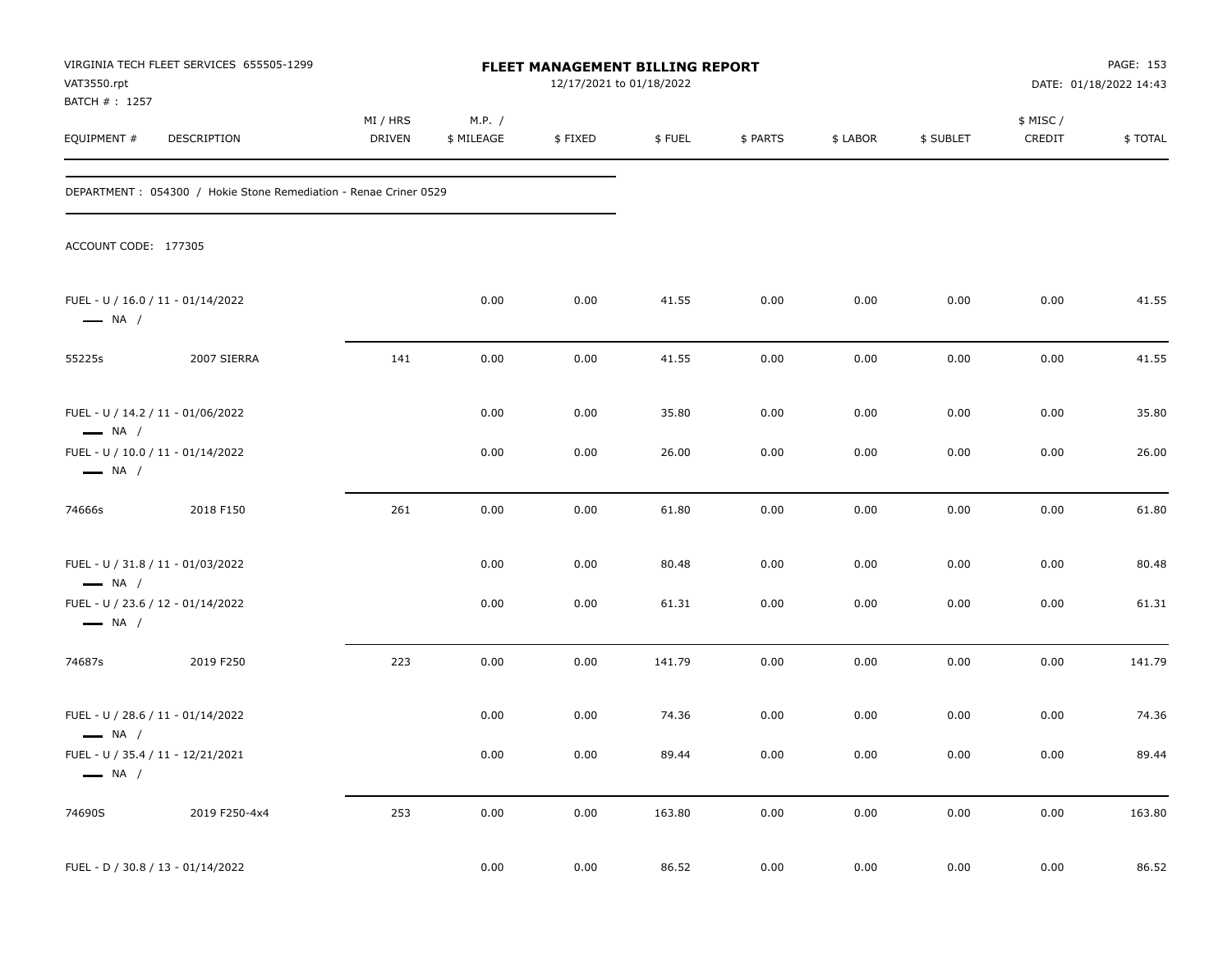| VAT3550.rpt<br>BATCH #: 1257 | VIRGINIA TECH FLEET SERVICES 655505-1299                          |        | <b>FLEET MANAGEMENT BILLING REPORT</b><br>12/17/2021 to 01/18/2022 |                      |         |        |          |          |                  | PAGE: 154<br>DATE: 01/18/2022 14:43 |         |
|------------------------------|-------------------------------------------------------------------|--------|--------------------------------------------------------------------|----------------------|---------|--------|----------|----------|------------------|-------------------------------------|---------|
| EQUIPMENT #                  | <b>DESCRIPTION</b>                                                |        | MI / HRS<br>DRIVEN                                                 | M.P. /<br>\$ MILEAGE | \$FIXED | \$FUEL | \$ PARTS | \$ LABOR | \$ SUBLET        | \$ MISC/<br>CREDIT                  | \$TOTAL |
|                              | DEPARTMENT : 054300 / Hokie Stone Remediation - Renae Criner 0529 |        |                                                                    |                      |         |        |          |          |                  |                                     |         |
| $\longrightarrow$ NA /       |                                                                   |        |                                                                    |                      |         |        |          |          |                  |                                     |         |
| 76291s                       | 2008 F450                                                         |        | 176                                                                | 0.00                 | 0.00    | 86.52  | 0.00     | 0.00     | 0.00             | 0.00                                | 86.52   |
| ACCT:                        | 177305                                                            |        | 1,054                                                              | 0.00                 | 0.00    | 495.46 | 0.00     | 0.00     | 0.00             | 0.00                                | 495.46  |
|                              | DEPARTMENT SUBTOTALS :                                            |        | 1,054                                                              | 0.00                 | 0.00    | 495.46 | 0.00     | 0.00     | 0.00             | 0.00                                | 495.46  |
|                              | <b>BREAKDOWN OF CHARGES:</b>                                      |        |                                                                    | MILEAGE              |         |        | 0.00     |          | PARTS (WO'S)     |                                     | 0.00    |
|                              | <b>EQUIPMENT COUNT:</b>                                           | 5      |                                                                    | MOTOR POOL           |         |        | 0.00     |          | PARTS (IND.ISS.) |                                     | 0.00    |
|                              | DEPARTMENT:                                                       | 054300 |                                                                    | <b>BASE</b>          |         |        | 0.00     |          | CREDITS          |                                     | 0.00    |
|                              |                                                                   |        |                                                                    | INSURANCE            |         |        | 0.00     |          | MISCELLANEOUS    |                                     | 0.00    |
|                              |                                                                   |        |                                                                    | <b>OTHER</b>         |         |        | 0.00     | LABOR    |                  |                                     | 0.00    |
|                              |                                                                   |        |                                                                    | REPLACEMENT          |         |        | 0.00     |          | <b>SUBLETS</b>   |                                     | 0.00    |
|                              |                                                                   |        |                                                                    | <b>FUEL</b>          |         | 495.46 |          |          |                  |                                     |         |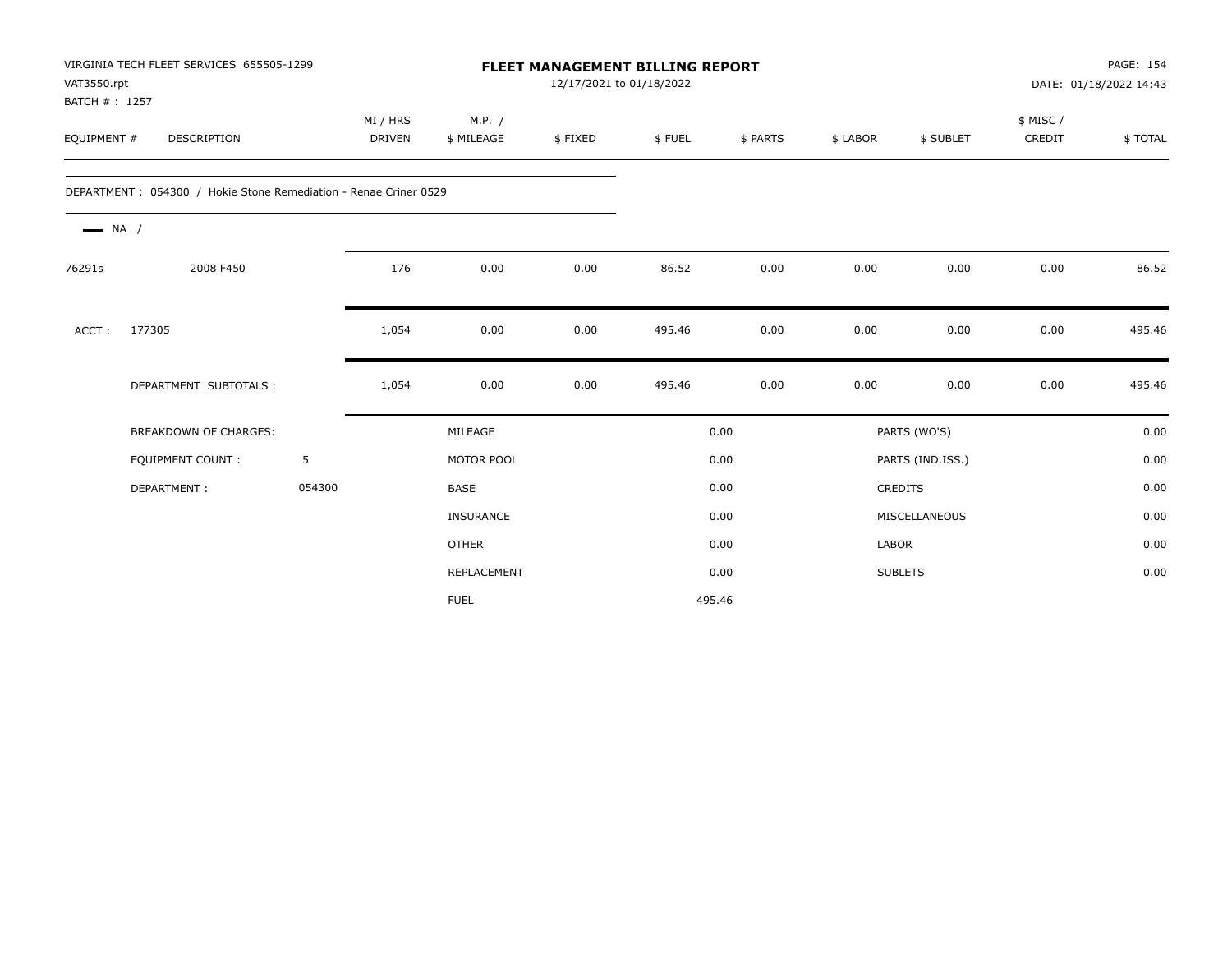| VAT3550.rpt<br>BATCH #: 1257 | VIRGINIA TECH FLEET SERVICES 655505-1299                                 |                           |                      | FLEET MANAGEMENT BILLING REPORT<br>12/17/2021 to 01/18/2022 |        |          |          |                  |                     | PAGE: 155<br>DATE: 01/18/2022 14:43 |
|------------------------------|--------------------------------------------------------------------------|---------------------------|----------------------|-------------------------------------------------------------|--------|----------|----------|------------------|---------------------|-------------------------------------|
| EQUIPMENT #                  | DESCRIPTION                                                              | MI / HRS<br><b>DRIVEN</b> | M.P. /<br>\$ MILEAGE | \$FIXED                                                     | \$FUEL | \$ PARTS | \$ LABOR | \$ SUBLET        | \$ MISC /<br>CREDIT | \$TOTAL                             |
|                              | DEPARTMENT: 056300 / FS -Office of University Planning Renae Criner 0529 |                           |                      |                                                             |        |          |          |                  |                     |                                     |
|                              | ACCOUNT CODE: 119625                                                     |                           |                      |                                                             |        |          |          |                  |                     |                                     |
| $\longrightarrow$ NA /       | FUEL - U / 9.0 / 11 - 12/20/2021                                         |                           | 0.00                 | 0.00                                                        | 22.85  | 0.00     | 0.00     | 0.00             | 0.00                | 22.85                               |
| 79431S                       | 2020 Rogue                                                               | 147                       | 0.00                 | 0.00                                                        | 22.85  | 0.00     | 0.00     | 0.00             | 0.00                | 22.85                               |
| ACCT:                        | 119625                                                                   | 147                       | 0.00                 | 0.00                                                        | 22.85  | 0.00     | 0.00     | 0.00             | 0.00                | 22.85                               |
|                              | DEPARTMENT SUBTOTALS :                                                   | 147                       | 0.00                 | 0.00                                                        | 22.85  | 0.00     | 0.00     | 0.00             | 0.00                | 22.85                               |
|                              | <b>BREAKDOWN OF CHARGES:</b>                                             |                           | MILEAGE              |                                                             |        | 0.00     |          | PARTS (WO'S)     |                     | 0.00                                |
|                              | <b>EQUIPMENT COUNT:</b>                                                  | $\mathbf{1}$              | MOTOR POOL           |                                                             |        | 0.00     |          | PARTS (IND.ISS.) |                     | 0.00                                |
|                              | DEPARTMENT:                                                              | 056300                    | <b>BASE</b>          |                                                             |        | 0.00     |          | CREDITS          |                     | 0.00                                |
|                              |                                                                          |                           | INSURANCE            |                                                             |        | 0.00     |          | MISCELLANEOUS    |                     | 0.00                                |
|                              |                                                                          |                           | <b>OTHER</b>         |                                                             |        | 0.00     | LABOR    |                  |                     | 0.00                                |
|                              |                                                                          |                           | REPLACEMENT          |                                                             |        | 0.00     |          | <b>SUBLETS</b>   |                     | 0.00                                |
|                              |                                                                          |                           | <b>FUEL</b>          |                                                             |        | 22.85    |          |                  |                     |                                     |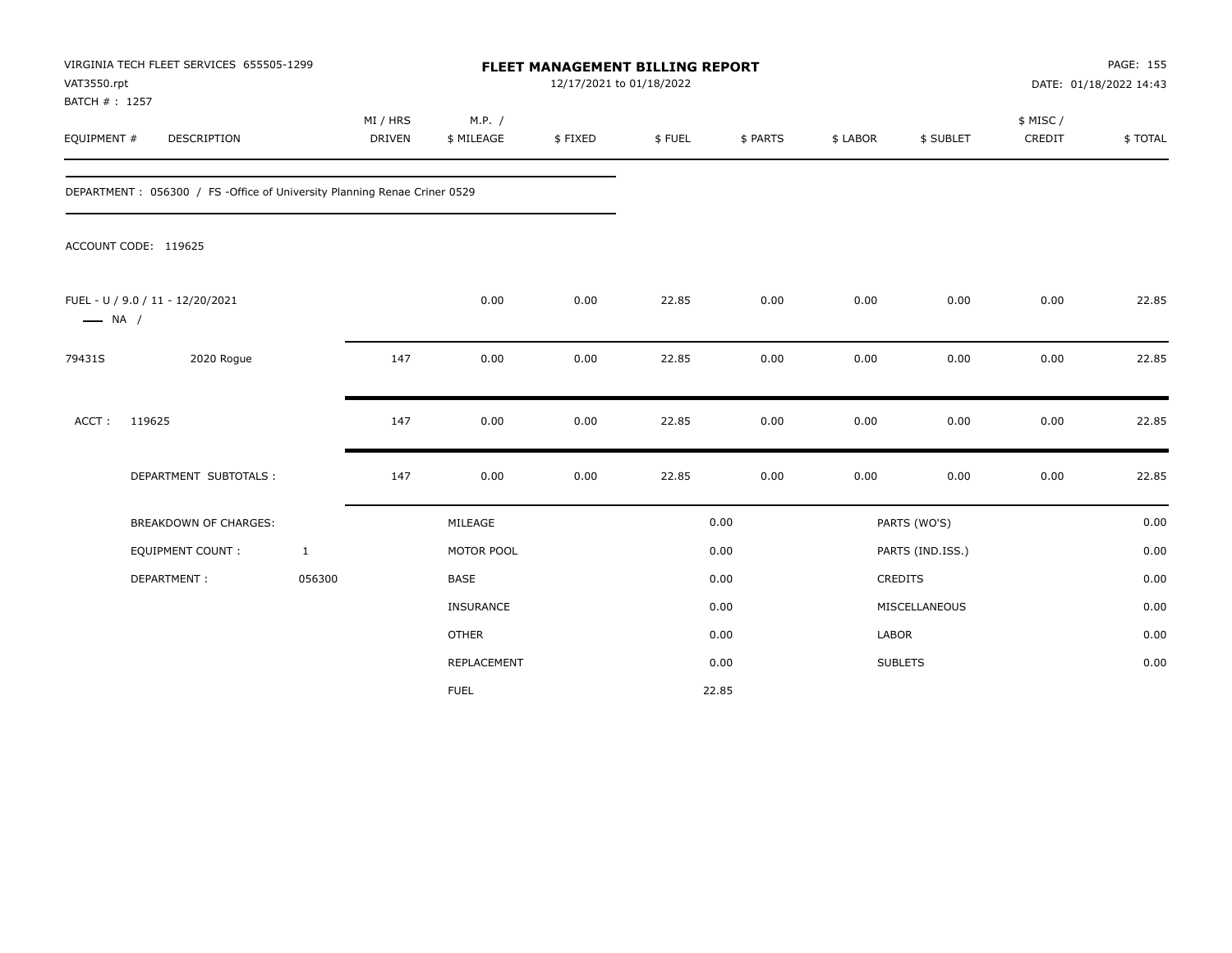| VAT3550.rpt<br>BATCH # : 1257 | VIRGINIA TECH FLEET SERVICES 655505-1299                               |                | FLEET MANAGEMENT BILLING REPORT<br>12/17/2021 to 01/18/2022 |                      |         |        |          |          |                  |                     | PAGE: 156<br>DATE: 01/18/2022 14:43 |
|-------------------------------|------------------------------------------------------------------------|----------------|-------------------------------------------------------------|----------------------|---------|--------|----------|----------|------------------|---------------------|-------------------------------------|
| EQUIPMENT #                   | DESCRIPTION                                                            |                | MI / HRS<br><b>DRIVEN</b>                                   | M.P. /<br>\$ MILEAGE | \$FIXED | \$FUEL | \$ PARTS | \$ LABOR | \$ SUBLET        | \$ MISC /<br>CREDIT | \$TOTAL                             |
|                               | DEPARTMENT: 058500 / FS - Univ Design & Construction Renae Criner 0529 |                |                                                             |                      |         |        |          |          |                  |                     |                                     |
|                               | ACCOUNT CODE: 120091                                                   |                |                                                             |                      |         |        |          |          |                  |                     |                                     |
| $\longrightarrow$ NA /        | FUEL - U / 9.8 / 12 - 01/12/2022                                       |                |                                                             | 0.00                 | 0.00    | 25.43  | 0.00     | 0.00     | 0.00             | 0.00                | 25.43                               |
| 69996s                        | 2016 COMPASS                                                           |                | $\pmb{0}$                                                   | 0.00                 | 0.00    | 25.43  | 0.00     | 0.00     | 0.00             | 0.00                | 25.43                               |
| $\longrightarrow$ NA /        | FUEL - U / 13.8 / 11 - 12/16/2021                                      |                |                                                             | 0.00                 | 0.00    | 36.95  | 0.00     | 0.00     | 0.00             | 0.00                | 36.95                               |
| 80231S                        | 2020 Rogue                                                             |                | 245                                                         | 0.00                 | 0.00    | 36.95  | 0.00     | 0.00     | 0.00             | 0.00                | 36.95                               |
| ACCT:                         | 120091                                                                 |                | 245                                                         | 0.00                 | 0.00    | 62.38  | 0.00     | 0.00     | 0.00             | 0.00                | 62.38                               |
|                               | DEPARTMENT SUBTOTALS :                                                 |                | 245                                                         | 0.00                 | 0.00    | 62.38  | 0.00     | 0.00     | 0.00             | 0.00                | 62.38                               |
|                               | BREAKDOWN OF CHARGES:                                                  |                |                                                             | MILEAGE              |         |        | 0.00     |          | PARTS (WO'S)     |                     | 0.00                                |
|                               | <b>EQUIPMENT COUNT:</b>                                                | $\overline{2}$ |                                                             | MOTOR POOL           |         |        | 0.00     |          | PARTS (IND.ISS.) |                     | 0.00                                |
|                               | DEPARTMENT:                                                            | 058500         |                                                             | <b>BASE</b>          |         |        | 0.00     |          | CREDITS          |                     | 0.00                                |
|                               |                                                                        |                |                                                             | INSURANCE            |         |        | 0.00     |          | MISCELLANEOUS    |                     | 0.00                                |
|                               |                                                                        |                |                                                             | OTHER                |         |        | 0.00     | LABOR    |                  |                     | 0.00                                |
|                               |                                                                        |                |                                                             | REPLACEMENT          |         |        | 0.00     |          | <b>SUBLETS</b>   |                     | 0.00                                |
|                               |                                                                        |                |                                                             | <b>FUEL</b>          |         |        | 62.38    |          |                  |                     |                                     |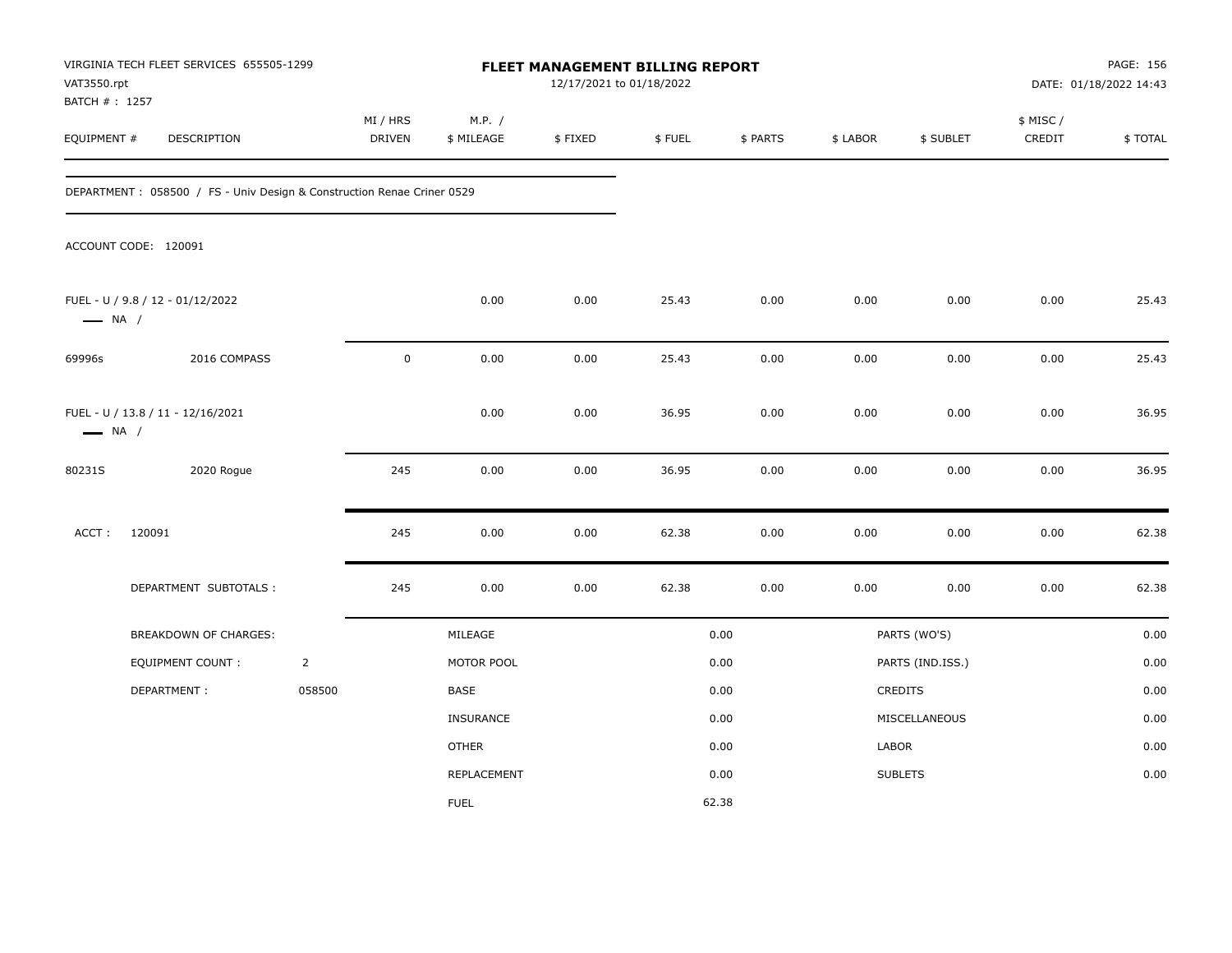| VAT3550.rpt<br>BATCH #: 1257 | VIRGINIA TECH FLEET SERVICES 655505-1299                    |                           |                      | FLEET MANAGEMENT BILLING REPORT<br>12/17/2021 to 01/18/2022 |        |          |          |                  |                     | PAGE: 157<br>DATE: 01/18/2022 14:43 |
|------------------------------|-------------------------------------------------------------|---------------------------|----------------------|-------------------------------------------------------------|--------|----------|----------|------------------|---------------------|-------------------------------------|
| EQUIPMENT #                  | DESCRIPTION                                                 | MI / HRS<br><b>DRIVEN</b> | M.P. /<br>\$ MILEAGE | \$FIXED                                                     | \$FUEL | \$ PARTS | \$ LABOR | \$ SUBLET        | \$ MISC /<br>CREDIT | \$TOTAL                             |
|                              | DEPARTMENT: 059400 / AUGUSTA EXT PO BOX 590 VERONA VA 24482 |                           |                      |                                                             |        |          |          |                  |                     |                                     |
|                              | ACCOUNT CODE: 140186                                        |                           |                      |                                                             |        |          |          |                  |                     |                                     |
| $\longrightarrow$ NA /       | FUEL - U / 14.2 / CC - 12/24/2021                           |                           | 0.00                 | 0.00                                                        | 47.05  | 0.00     | 0.00     | 0.00             | 0.00                | 47.05                               |
| 65555S                       | 2013 Caravan                                                | 339                       | 0.00                 | 0.00                                                        | 47.05  | 0.00     | 0.00     | 0.00             | 0.00                | 47.05                               |
| ACCT:                        | 140186                                                      | 339                       | 0.00                 | 0.00                                                        | 47.05  | 0.00     | 0.00     | 0.00             | 0.00                | 47.05                               |
|                              | DEPARTMENT SUBTOTALS :                                      | 339                       | 0.00                 | 0.00                                                        | 47.05  | 0.00     | 0.00     | 0.00             | 0.00                | 47.05                               |
|                              | <b>BREAKDOWN OF CHARGES:</b>                                |                           | MILEAGE              |                                                             |        | 0.00     |          | PARTS (WO'S)     |                     | 0.00                                |
|                              | <b>EQUIPMENT COUNT:</b>                                     | $\mathbf{1}$              | MOTOR POOL           |                                                             |        | 0.00     |          | PARTS (IND.ISS.) |                     | 0.00                                |
|                              | DEPARTMENT:                                                 | 059400                    | <b>BASE</b>          |                                                             |        | 0.00     |          | <b>CREDITS</b>   |                     | 0.00                                |
|                              |                                                             |                           | <b>INSURANCE</b>     |                                                             |        | 0.00     |          | MISCELLANEOUS    |                     | 0.00                                |
|                              |                                                             |                           | <b>OTHER</b>         |                                                             |        | 0.00     | LABOR    |                  |                     | 0.00                                |
|                              |                                                             |                           | REPLACEMENT          |                                                             |        | 0.00     |          | <b>SUBLETS</b>   |                     | 0.00                                |
|                              |                                                             |                           | <b>FUEL</b>          |                                                             |        | 47.05    |          |                  |                     |                                     |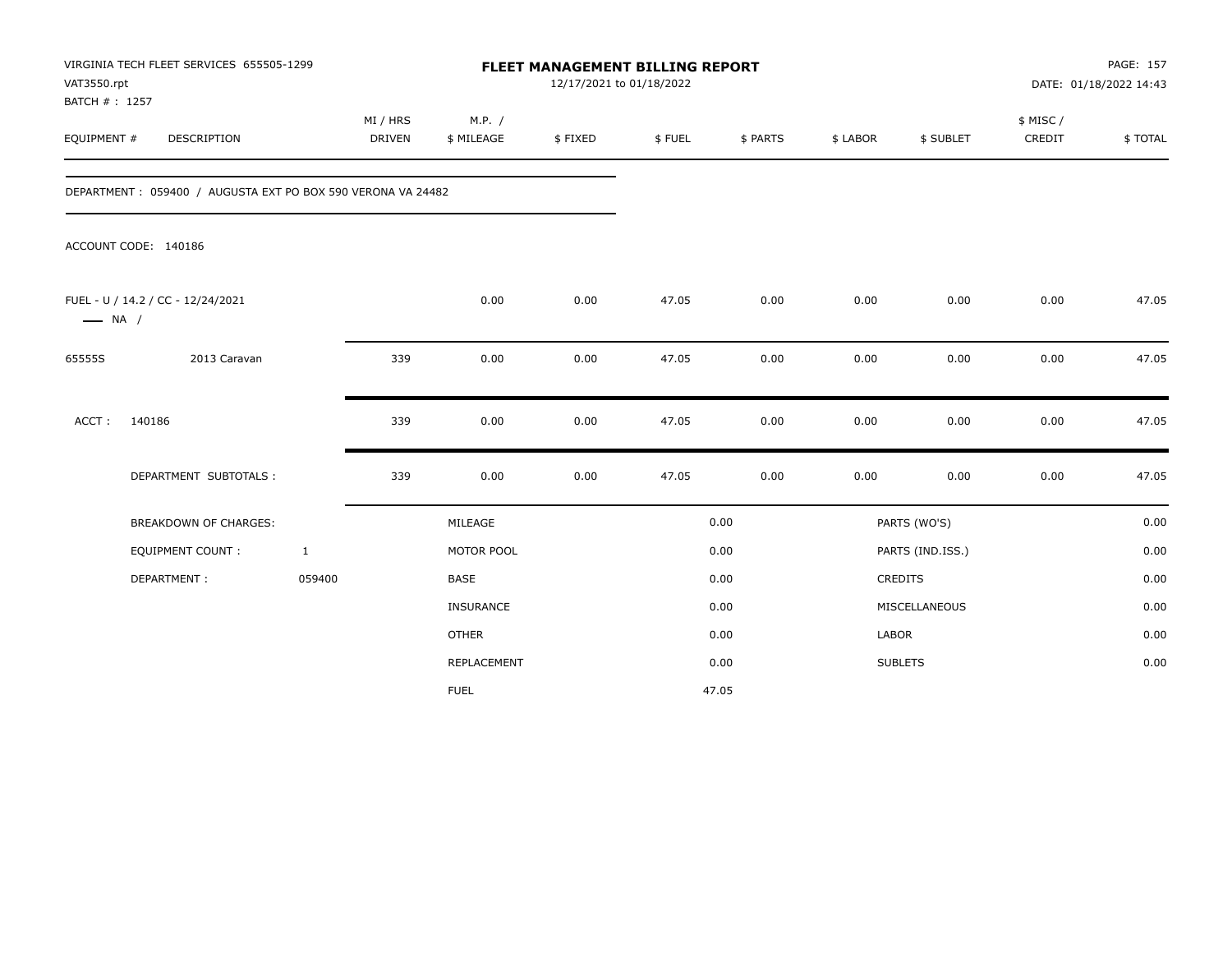| VAT3550.rpt<br>BATCH #: 1257 | VIRGINIA TECH FLEET SERVICES 655505-1299                                 |                           |                      | FLEET MANAGEMENT BILLING REPORT<br>12/17/2021 to 01/18/2022 |        |          |              |                  |                     | PAGE: 158<br>DATE: 01/18/2022 14:43 |
|------------------------------|--------------------------------------------------------------------------|---------------------------|----------------------|-------------------------------------------------------------|--------|----------|--------------|------------------|---------------------|-------------------------------------|
| EQUIPMENT #                  | DESCRIPTION                                                              | MI / HRS<br><b>DRIVEN</b> | M.P. /<br>\$ MILEAGE | \$FIXED                                                     | \$FUEL | \$ PARTS | \$ LABOR     | \$ SUBLET        | \$ MISC /<br>CREDIT | \$TOTAL                             |
|                              | DEPARTMENT: 061800 / Fauguier Coop Ext 24 Pelham St. Warrenton, VA 20186 |                           |                      |                                                             |        |          |              |                  |                     |                                     |
|                              | ACCOUNT CODE: 140251                                                     |                           |                      |                                                             |        |          |              |                  |                     |                                     |
| $\longrightarrow$ NA /       | FUEL - U / 15.3 / CC - 12/24/2021                                        |                           | 0.00                 | 0.00                                                        | 49.74  | 0.00     | 0.00         | 0.00             | 0.00                | 49.74                               |
| 80213S                       | 2020 Caravan                                                             | $\mathbf 0$               | 0.00                 | 0.00                                                        | 49.74  | 0.00     | 0.00         | 0.00             | 0.00                | 49.74                               |
| ACCT:                        | 140251                                                                   | 0                         | 0.00                 | 0.00                                                        | 49.74  | 0.00     | 0.00         | 0.00             | 0.00                | 49.74                               |
|                              | DEPARTMENT SUBTOTALS :                                                   | $\mathsf 0$               | 0.00                 | 0.00                                                        | 49.74  | 0.00     | 0.00         | 0.00             | 0.00                | 49.74                               |
|                              | <b>BREAKDOWN OF CHARGES:</b>                                             |                           | MILEAGE              |                                                             |        | 0.00     |              | PARTS (WO'S)     |                     | 0.00                                |
|                              | <b>EQUIPMENT COUNT:</b>                                                  | $\mathbf{1}$              | MOTOR POOL           |                                                             |        | 0.00     |              | PARTS (IND.ISS.) |                     | 0.00                                |
|                              | DEPARTMENT:                                                              | 061800                    | BASE                 |                                                             |        | 0.00     |              | CREDITS          |                     | 0.00                                |
|                              |                                                                          |                           | INSURANCE            |                                                             |        | 0.00     |              | MISCELLANEOUS    |                     | 0.00                                |
|                              |                                                                          |                           | <b>OTHER</b>         |                                                             |        | 0.00     | <b>LABOR</b> |                  |                     | 0.00                                |
|                              |                                                                          |                           | REPLACEMENT          |                                                             |        | 0.00     |              | <b>SUBLETS</b>   |                     | 0.00                                |
|                              |                                                                          |                           | <b>FUEL</b>          |                                                             |        | 49.74    |              |                  |                     |                                     |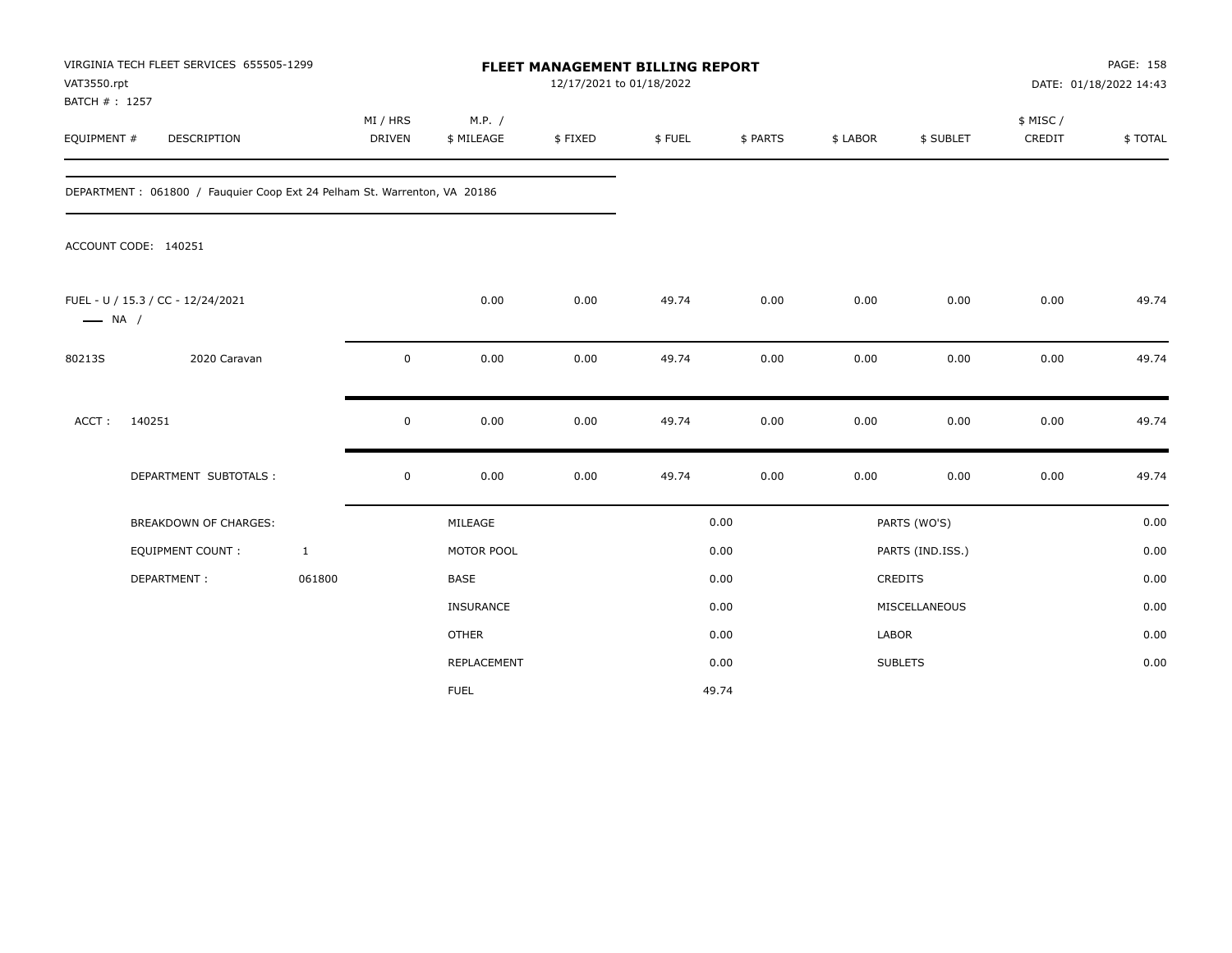| VAT3550.rpt<br>BATCH #: 1257 | VIRGINIA TECH FLEET SERVICES 655505-1299                                   |                    |                      | <b>FLEET MANAGEMENT BILLING REPORT</b><br>12/17/2021 to 01/18/2022 |        |          |          |                  |                     | PAGE: 159<br>DATE: 01/18/2022 14:43 |
|------------------------------|----------------------------------------------------------------------------|--------------------|----------------------|--------------------------------------------------------------------|--------|----------|----------|------------------|---------------------|-------------------------------------|
| EQUIPMENT #                  | <b>DESCRIPTION</b>                                                         | MI / HRS<br>DRIVEN | M.P. /<br>\$ MILEAGE | \$FIXED                                                            | \$FUEL | \$ PARTS | \$ LABOR | \$ SUBLET        | \$ MISC /<br>CREDIT | \$TOTAL                             |
|                              | DEPARTMENT: 062200 / FREDERICK CO EXT 107 N. KENT WINCHESTER VA 22601-5000 |                    |                      |                                                                    |        |          |          |                  |                     |                                     |
|                              | ACCOUNT CODE: 140252                                                       |                    |                      |                                                                    |        |          |          |                  |                     |                                     |
| $\longrightarrow$ NA /       | FUEL - U / 10.4 / CC - 12/24/2021                                          |                    | 0.00                 | 0.00                                                               | 31.20  | 0.00     | 0.00     | 0.00             | 0.00                | 31.20                               |
| 79410s                       | 2020 Rogue                                                                 | 262                | 0.00                 | 0.00                                                               | 31.20  | 0.00     | 0.00     | 0.00             | 0.00                | 31.20                               |
| ACCT:                        | 140252                                                                     | 262                | 0.00                 | 0.00                                                               | 31.20  | 0.00     | 0.00     | 0.00             | 0.00                | 31.20                               |
|                              | DEPARTMENT SUBTOTALS :                                                     | 262                | 0.00                 | 0.00                                                               | 31.20  | 0.00     | 0.00     | 0.00             | 0.00                | 31.20                               |
|                              | <b>BREAKDOWN OF CHARGES:</b>                                               |                    | MILEAGE              |                                                                    |        | 0.00     |          | PARTS (WO'S)     |                     | 0.00                                |
|                              | <b>EQUIPMENT COUNT:</b>                                                    | $\mathbf{1}$       | MOTOR POOL           |                                                                    |        | 0.00     |          | PARTS (IND.ISS.) |                     | 0.00                                |
|                              | DEPARTMENT:                                                                | 062200             | <b>BASE</b>          |                                                                    |        | 0.00     |          | <b>CREDITS</b>   |                     | 0.00                                |
|                              |                                                                            |                    | <b>INSURANCE</b>     |                                                                    |        | 0.00     |          | MISCELLANEOUS    |                     | 0.00                                |
|                              |                                                                            |                    | <b>OTHER</b>         |                                                                    |        | 0.00     | LABOR    |                  |                     | 0.00                                |
|                              |                                                                            |                    | REPLACEMENT          |                                                                    |        | 0.00     |          | <b>SUBLETS</b>   |                     | 0.00                                |
|                              |                                                                            |                    | <b>FUEL</b>          |                                                                    |        | 31.20    |          |                  |                     |                                     |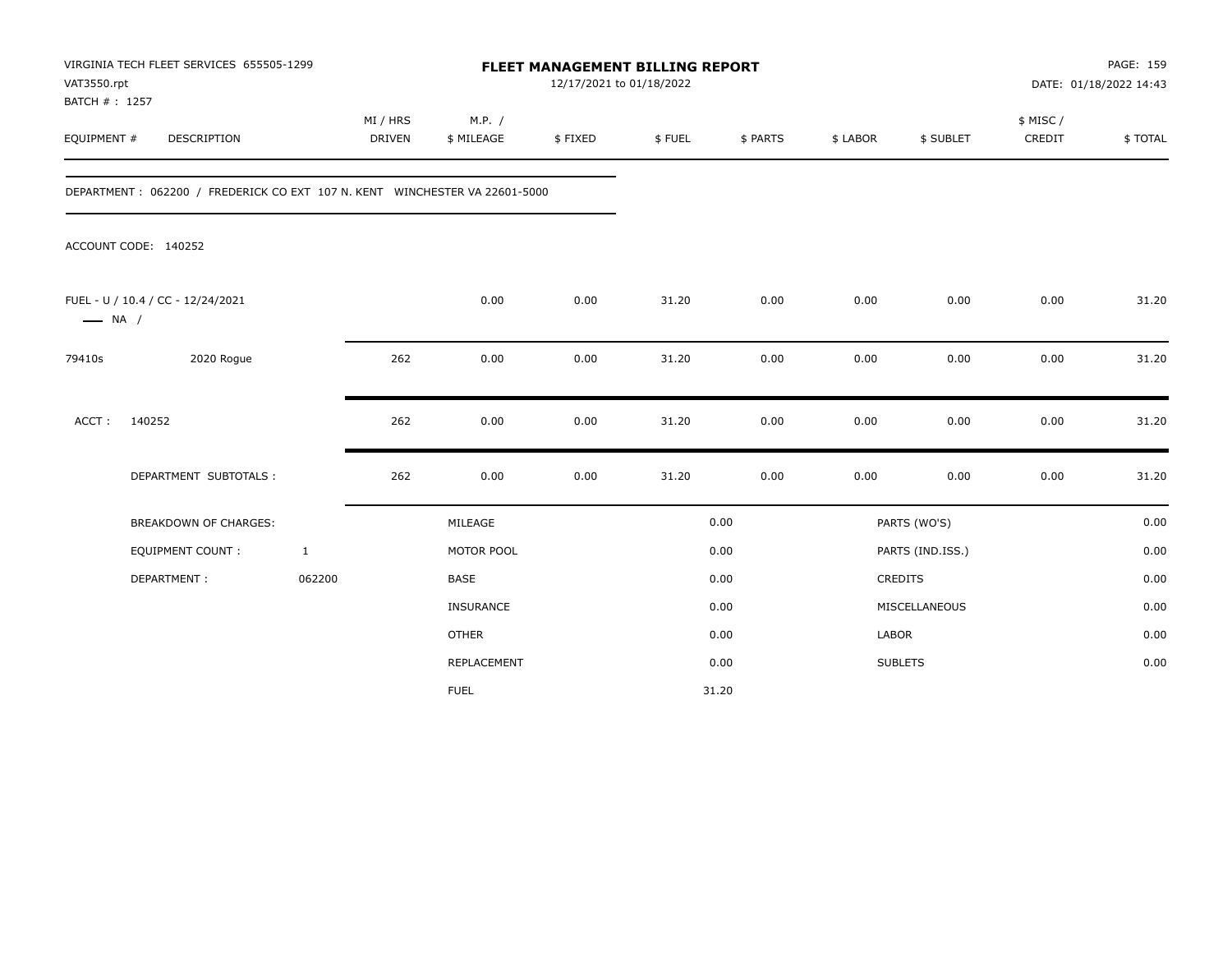| VAT3550.rpt<br>BATCH #: 1257                                | VIRGINIA TECH FLEET SERVICES 655505-1299                        |                           |                      |         | FLEET MANAGEMENT BILLING REPORT<br>12/17/2021 to 01/18/2022 |          |          |           |                     | PAGE: 160<br>DATE: 01/18/2022 14:43 |
|-------------------------------------------------------------|-----------------------------------------------------------------|---------------------------|----------------------|---------|-------------------------------------------------------------|----------|----------|-----------|---------------------|-------------------------------------|
| EQUIPMENT #                                                 | DESCRIPTION                                                     | MI / HRS<br><b>DRIVEN</b> | M.P. /<br>\$ MILEAGE | \$FIXED | \$FUEL                                                      | \$ PARTS | \$ LABOR | \$ SUBLET | \$ MISC /<br>CREDIT | \$TOTAL                             |
|                                                             | DEPARTMENT: 063800 / Family Resources Program Stacy Harris 0228 |                           |                      |         |                                                             |          |          |           |                     |                                     |
| ACCOUNT CODE: 146100                                        |                                                                 |                           |                      |         |                                                             |          |          |           |                     |                                     |
| <b>BASE CHARGE</b><br>$\longrightarrow$ NA /                |                                                                 |                           | 0.00                 | 373.00  | 0.00                                                        | 0.00     | 0.00     | 0.00      | 0.00                | 373.00                              |
| PA74                                                        | 2016 IMPALA                                                     | $\mathbf 0$               | 0.00                 | 373.00  | 0.00                                                        | 0.00     | 0.00     | 0.00      | 0.00                | 373.00                              |
| ACCT:<br>146100                                             |                                                                 | $\mathbf 0$               | 0.00                 | 373.00  | 0.00                                                        | 0.00     | 0.00     | 0.00      | 0.00                | 373.00                              |
| ACCOUNT CODE: 146117                                        |                                                                 |                           |                      |         |                                                             |          |          |           |                     |                                     |
| FUEL - U / 22.4 / CC - 12/24/2021<br>$\longrightarrow$ NA / |                                                                 |                           | 0.00                 | 0.00    | 71.11                                                       | 0.00     | 0.00     | 0.00      | 0.00                | 71.11                               |
| <b>BASE CHARGE</b><br>$\longrightarrow$ NA /                |                                                                 |                           | 0.00                 | 373.00  | 0.00                                                        | 0.00     | 0.00     | 0.00      | 0.00                | 373.00                              |
| <b>PA83</b>                                                 | 2016 IMPALA                                                     | 437                       | 0.00                 | 373.00  | 71.11                                                       | 0.00     | 0.00     | 0.00      | 0.00                | 444.11                              |
| ACCT: 146117                                                |                                                                 | 437                       | 0.00                 | 373.00  | 71.11                                                       | 0.00     | 0.00     | 0.00      | 0.00                | 444.11                              |
| ACCOUNT CODE: 146118                                        |                                                                 |                           |                      |         |                                                             |          |          |           |                     |                                     |
| FUEL - U / 7.1 / CC - 12/24/2021<br>$\longrightarrow$ NA /  |                                                                 |                           | 0.00                 | 0.00    | 22.26                                                       | 0.00     | 0.00     | 0.00      | 0.00                | 22.26                               |
| <b>BASE CHARGE</b><br>$\longrightarrow$ NA /                |                                                                 |                           | 0.00                 | 373.00  | 0.00                                                        | 0.00     | 0.00     | 0.00      | 0.00                | 373.00                              |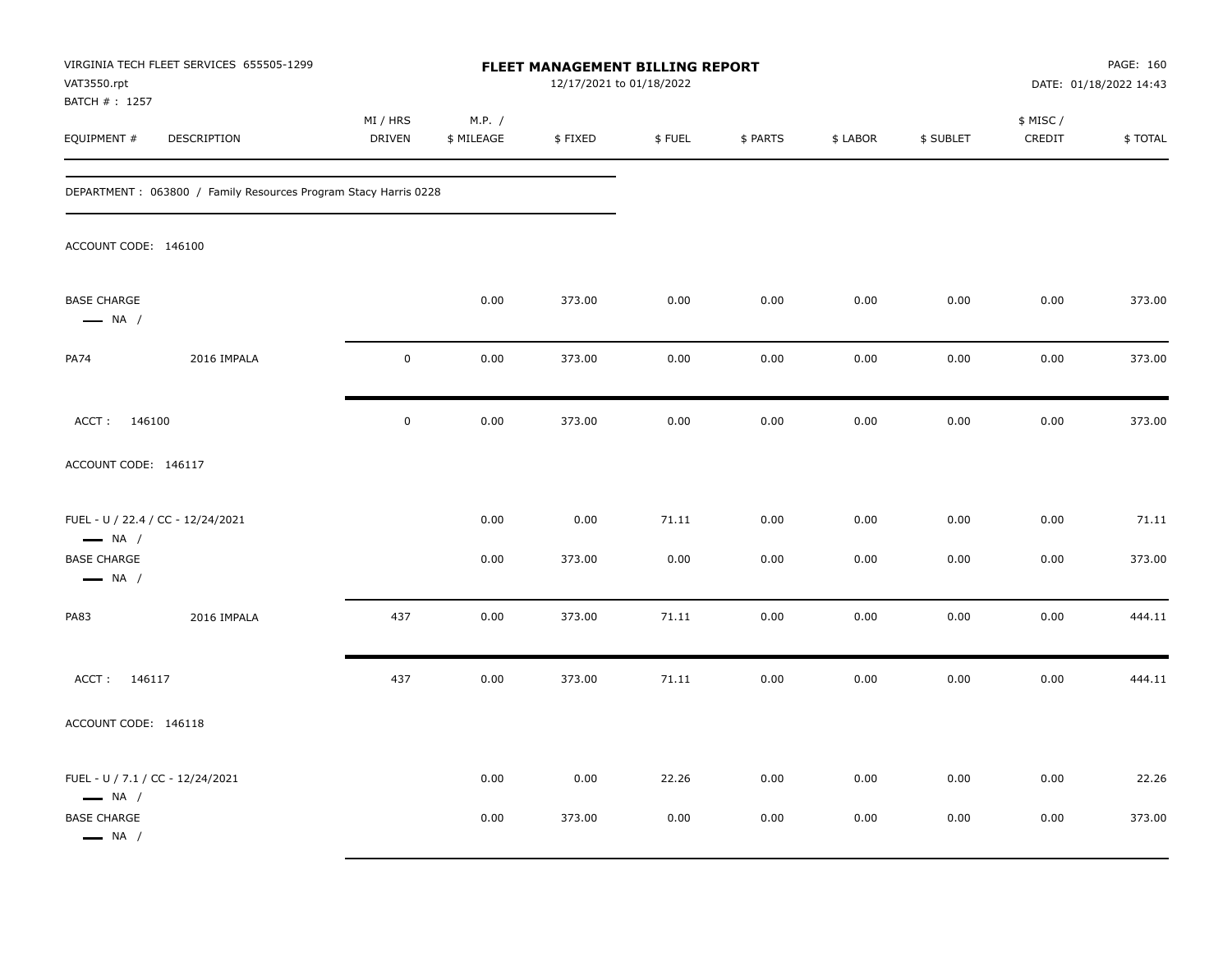| VAT3550.rpt<br>BATCH #: 1257                 | VIRGINIA TECH FLEET SERVICES 655505-1299                        |                           |                      | <b>FLEET MANAGEMENT BILLING REPORT</b><br>12/17/2021 to 01/18/2022 |        |          |          |           |                     | PAGE: 161<br>DATE: 01/18/2022 14:43 |
|----------------------------------------------|-----------------------------------------------------------------|---------------------------|----------------------|--------------------------------------------------------------------|--------|----------|----------|-----------|---------------------|-------------------------------------|
| EQUIPMENT #                                  | DESCRIPTION                                                     | MI / HRS<br><b>DRIVEN</b> | M.P. /<br>\$ MILEAGE | \$FIXED                                                            | \$FUEL | \$ PARTS | \$ LABOR | \$ SUBLET | \$ MISC /<br>CREDIT | \$TOTAL                             |
|                                              | DEPARTMENT: 063800 / Family Resources Program Stacy Harris 0228 |                           |                      |                                                                    |        |          |          |           |                     |                                     |
| <b>PA25</b>                                  | 2012 IMPALA                                                     | 375                       | 0.00                 | 373.00                                                             | 22.26  | 0.00     | 0.00     | 0.00      | 0.00                | 395.26                              |
| ACCT: 146118                                 |                                                                 | 375                       | 0.00                 | 373.00                                                             | 22.26  | 0.00     | 0.00     | 0.00      | 0.00                | 395.26                              |
| ACCOUNT CODE: 546483                         |                                                                 |                           |                      |                                                                    |        |          |          |           |                     |                                     |
| $\longrightarrow$ NA /                       | FUEL - U / 18.0 / CC - 12/24/2021                               |                           | 0.00                 | 0.00                                                               | 58.65  | 0.00     | 0.00     | 0.00      | 0.00                | 58.65                               |
| <b>BASE CHARGE</b><br>$\longrightarrow$ NA / |                                                                 |                           | 0.00                 | 403.00                                                             | 0.00   | 0.00     | 0.00     | 0.00      | 0.00                | 403.00                              |
| PA116                                        | 2011 Caravan                                                    | 149                       | 0.00                 | 403.00                                                             | 58.65  | 0.00     | 0.00     | 0.00      | 0.00                | 461.65                              |
| $\longrightarrow$ NA /                       | FUEL - U / 10.4 / CC - 12/24/2021                               |                           | 0.00                 | 0.00                                                               | 34.32  | 0.00     | 0.00     | 0.00      | 0.00                | 34.32                               |
| <b>BASE CHARGE</b><br>$\longrightarrow$ NA / |                                                                 |                           | 0.00                 | 351.00                                                             | 0.00   | 0.00     | 0.00     | 0.00      | 0.00                | 351.00                              |
| PA40                                         | 2017 Corolla                                                    | $\mathbf 0$               | 0.00                 | 351.00                                                             | 34.32  | 0.00     | 0.00     | 0.00      | 0.00                | 385.32                              |
| ACCT:<br>546483                              |                                                                 | 149                       | 0.00                 | 754.00                                                             | 92.97  | 0.00     | 0.00     | 0.00      | 0.00                | 846.97                              |
| ACCOUNT CODE: 546484                         |                                                                 |                           |                      |                                                                    |        |          |          |           |                     |                                     |
| $\longrightarrow$ NA /                       | FUEL - U / 11.1 / CC - 12/24/2021                               |                           | 0.00                 | 0.00                                                               | 36.17  | 0.00     | 0.00     | 0.00      | 0.00                | 36.17                               |
| <b>BASE CHARGE</b><br>$\longrightarrow$ NA / |                                                                 |                           | 0.00                 | 351.00                                                             | 0.00   | 0.00     | 0.00     | 0.00      | 0.00                | 351.00                              |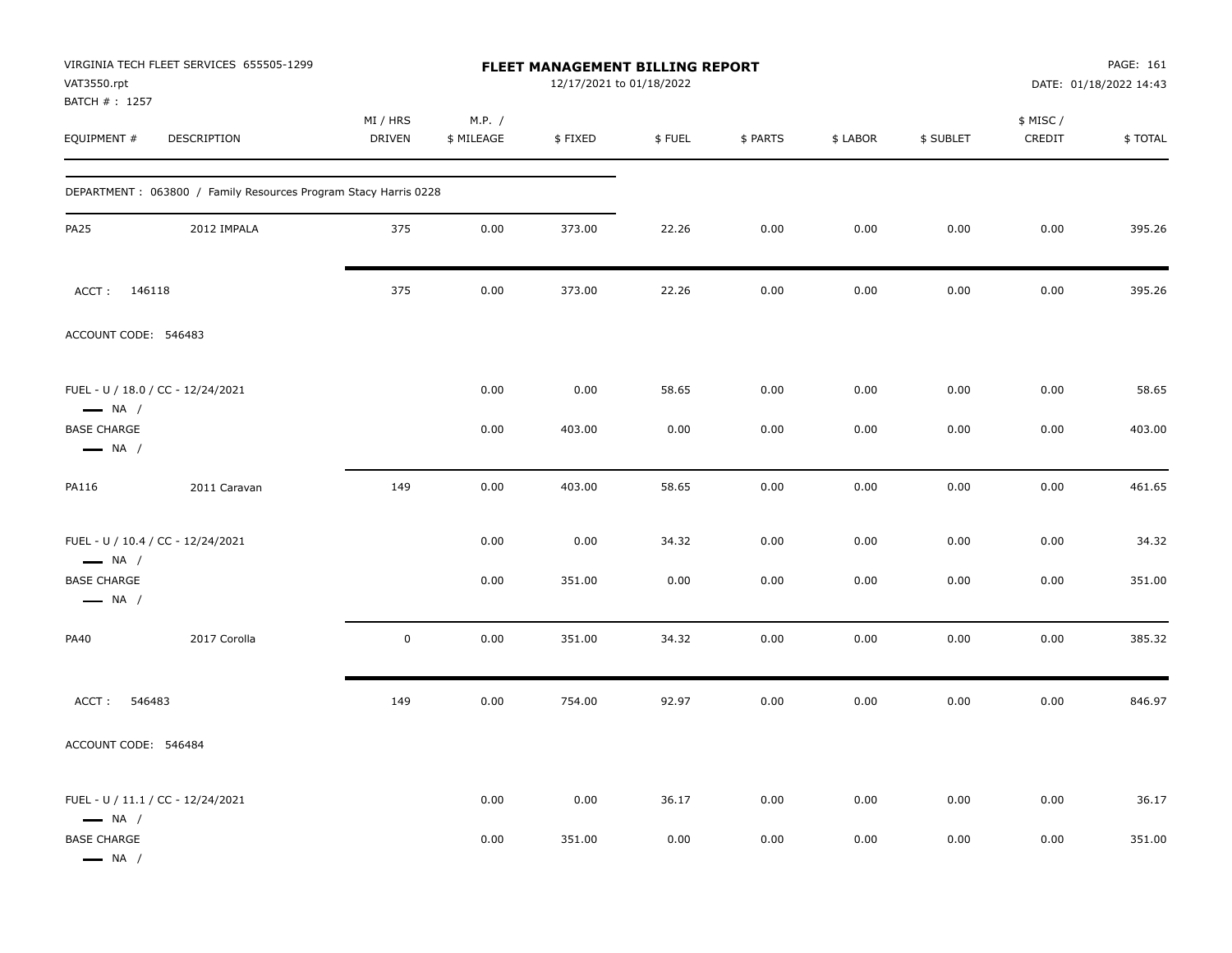| VAT3550.rpt<br>BATCH #: 1257                               | VIRGINIA TECH FLEET SERVICES 655505-1299                         |                    |                      | FLEET MANAGEMENT BILLING REPORT<br>12/17/2021 to 01/18/2022 |        |          |          |           |                    | PAGE: 162<br>DATE: 01/18/2022 14:43 |
|------------------------------------------------------------|------------------------------------------------------------------|--------------------|----------------------|-------------------------------------------------------------|--------|----------|----------|-----------|--------------------|-------------------------------------|
| EQUIPMENT #                                                | DESCRIPTION                                                      | MI / HRS<br>DRIVEN | M.P. /<br>\$ MILEAGE | \$FIXED                                                     | \$FUEL | \$ PARTS | \$ LABOR | \$ SUBLET | \$ MISC/<br>CREDIT | \$TOTAL                             |
|                                                            | DEPARTMENT : 063800 / Family Resources Program Stacy Harris 0228 |                    |                      |                                                             |        |          |          |           |                    |                                     |
| <b>PA118</b>                                               | 2018 Corolla                                                     | 311                | 0.00                 | 351.00                                                      | 36.17  | 0.00     | 0.00     | 0.00      | 0.00               | 387.17                              |
| FUEL - U / 8.2 / CC - 12/24/2021<br>$\longrightarrow$ NA / |                                                                  |                    | 0.00                 | 0.00                                                        | 26.71  | 0.00     | 0.00     | 0.00      | 0.00               | 26.71                               |
| <b>BASE CHARGE</b><br>$\longrightarrow$ NA /               |                                                                  |                    | 0.00                 | 351.00                                                      | 0.00   | 0.00     | 0.00     | 0.00      | 0.00               | 351.00                              |
| Pa119                                                      | 2017 Corolla                                                     | 233                | 0.00                 | 351.00                                                      | 26.71  | 0.00     | 0.00     | 0.00      | 0.00               | 377.71                              |
| FUEL - U / 9.3 / CC - 12/24/2021<br>$\longrightarrow$ NA / |                                                                  |                    | 0.00                 | 0.00                                                        | 30.10  | 0.00     | 0.00     | 0.00      | 0.00               | 30.10                               |
| <b>BASE CHARGE</b><br>$\longrightarrow$ NA /               |                                                                  |                    | 0.00                 | 351.00                                                      | 0.00   | 0.00     | 0.00     | 0.00      | 0.00               | 351.00                              |
| <b>PA30</b>                                                | 2017 Corolla                                                     | 3                  | 0.00                 | 351.00                                                      | 30.10  | 0.00     | 0.00     | 0.00      | 0.00               | 381.10                              |
| $\longrightarrow$ NA /                                     | FUEL - U / 10.2 / CC - 12/24/2021                                |                    | 0.00                 | 0.00                                                        | 32.03  | 0.00     | 0.00     | 0.00      | 0.00               | 32.03                               |
| <b>BASE CHARGE</b><br>$\longrightarrow$ NA /               |                                                                  |                    | 0.00                 | 351.00                                                      | 0.00   | 0.00     | 0.00     | 0.00      | 0.00               | 351.00                              |
| <b>PA45</b>                                                | 2017 Corolla                                                     | 368                | 0.00                 | 351.00                                                      | 32.03  | 0.00     | 0.00     | 0.00      | 0.00               | 383.03                              |
| ACCT:<br>546484                                            |                                                                  | 915                | 0.00                 | 1,404.00                                                    | 125.01 | 0.00     | 0.00     | 0.00      | 0.00               | 1,529.01                            |
| ACCOUNT CODE: 546485                                       |                                                                  |                    |                      |                                                             |        |          |          |           |                    |                                     |
|                                                            | FUEL - U / 16.6 / CC - 12/24/2021                                |                    | 0.00                 | 0.00                                                        | 51.54  | 0.00     | 0.00     | 0.00      | 0.00               | 51.54                               |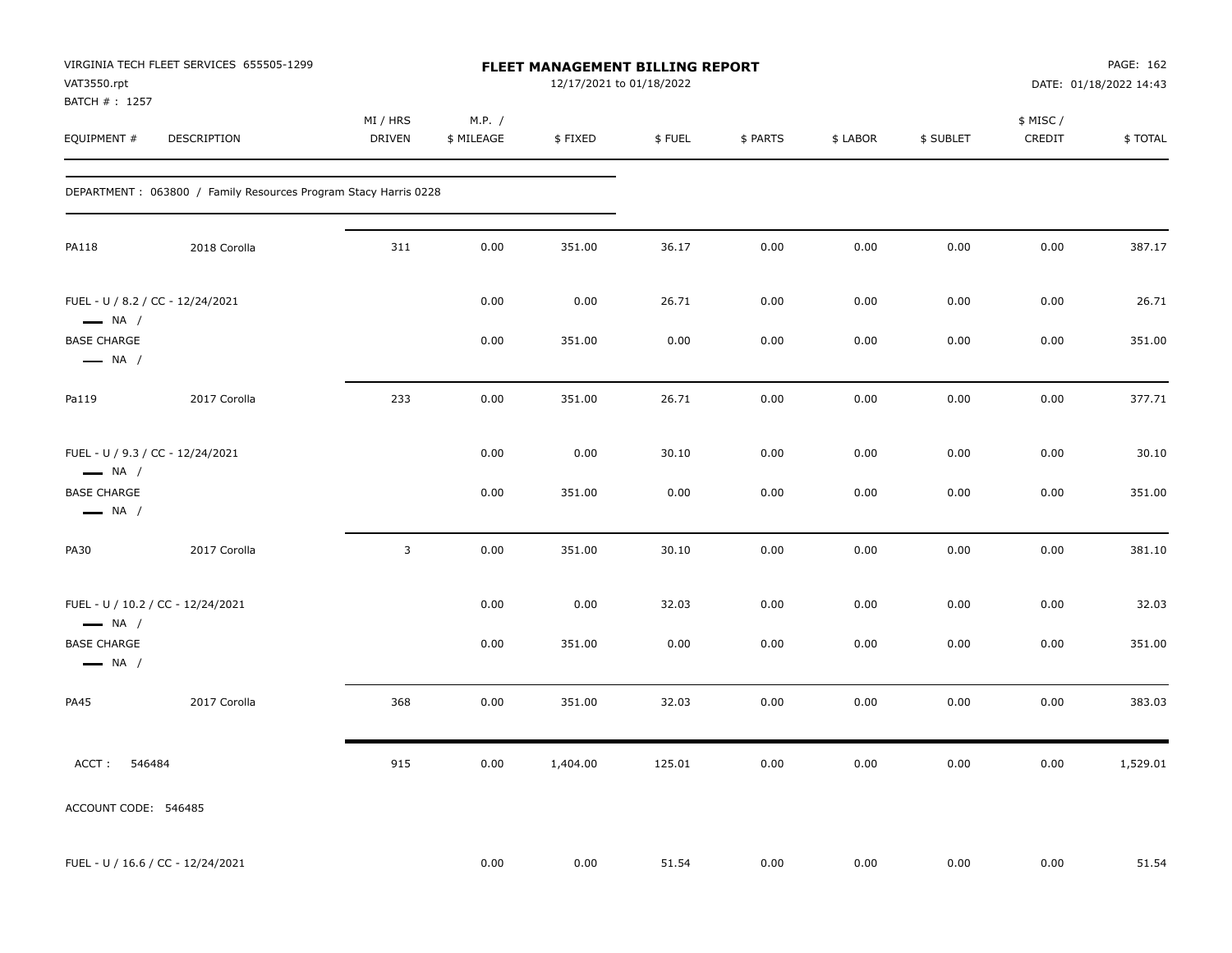| VAT3550.rpt                                  | VIRGINIA TECH FLEET SERVICES 655505-1299                        |        |               |              | <b>FLEET MANAGEMENT BILLING REPORT</b><br>12/17/2021 to 01/18/2022 |          |          |          |                  |          | PAGE: 163<br>DATE: 01/18/2022 14:43 |
|----------------------------------------------|-----------------------------------------------------------------|--------|---------------|--------------|--------------------------------------------------------------------|----------|----------|----------|------------------|----------|-------------------------------------|
| BATCH #: 1257                                |                                                                 |        |               |              |                                                                    |          |          |          |                  |          |                                     |
|                                              |                                                                 |        | MI / HRS      | M.P. /       |                                                                    |          |          |          |                  | \$ MISC/ |                                     |
| EQUIPMENT #                                  | <b>DESCRIPTION</b>                                              |        | <b>DRIVEN</b> | \$ MILEAGE   | \$FIXED                                                            | \$FUEL   | \$ PARTS | \$ LABOR | \$ SUBLET        | CREDIT   | \$TOTAL                             |
|                                              | DEPARTMENT: 063800 / Family Resources Program Stacy Harris 0228 |        |               |              |                                                                    |          |          |          |                  |          |                                     |
| $\longrightarrow$ NA /<br><b>BASE CHARGE</b> |                                                                 |        |               | 0.00         | 403.00                                                             | 0.00     | 0.00     | 0.00     | 0.00             | 0.00     | 403.00                              |
| $\longrightarrow$ NA /                       |                                                                 |        |               |              |                                                                    |          |          |          |                  |          |                                     |
| PA109                                        | 2013 Caravan                                                    |        | 68            | 0.00         | 403.00                                                             | 51.54    | 0.00     | 0.00     | 0.00             | 0.00     | 454.54                              |
| ACCT:                                        | 546485                                                          |        | 68            | 0.00         | 403.00                                                             | 51.54    | 0.00     | 0.00     | 0.00             | 0.00     | 454.54                              |
|                                              | DEPARTMENT SUBTOTALS :                                          |        | 1,944         | 0.00         | 3,680.00                                                           | 362.89   | 0.00     | 0.00     | 0.00             | 0.00     | 4,042.89                            |
|                                              | BREAKDOWN OF CHARGES:                                           |        |               | MILEAGE      |                                                                    |          | 0.00     |          | PARTS (WO'S)     |          | 0.00                                |
|                                              | <b>EQUIPMENT COUNT:</b>                                         | 10     |               | MOTOR POOL   |                                                                    |          | 0.00     |          | PARTS (IND.ISS.) |          | 0.00                                |
|                                              | DEPARTMENT:                                                     | 063800 |               | BASE         |                                                                    | 3,680.00 |          |          | CREDITS          |          | 0.00                                |
|                                              |                                                                 |        |               | INSURANCE    |                                                                    |          | 0.00     |          | MISCELLANEOUS    |          | 0.00                                |
|                                              |                                                                 |        |               | <b>OTHER</b> |                                                                    |          | 0.00     | LABOR    |                  |          | 0.00                                |
|                                              |                                                                 |        |               | REPLACEMENT  |                                                                    |          | 0.00     |          | <b>SUBLETS</b>   |          | 0.00                                |
|                                              |                                                                 |        |               | <b>FUEL</b>  |                                                                    |          | 362.89   |          |                  |          |                                     |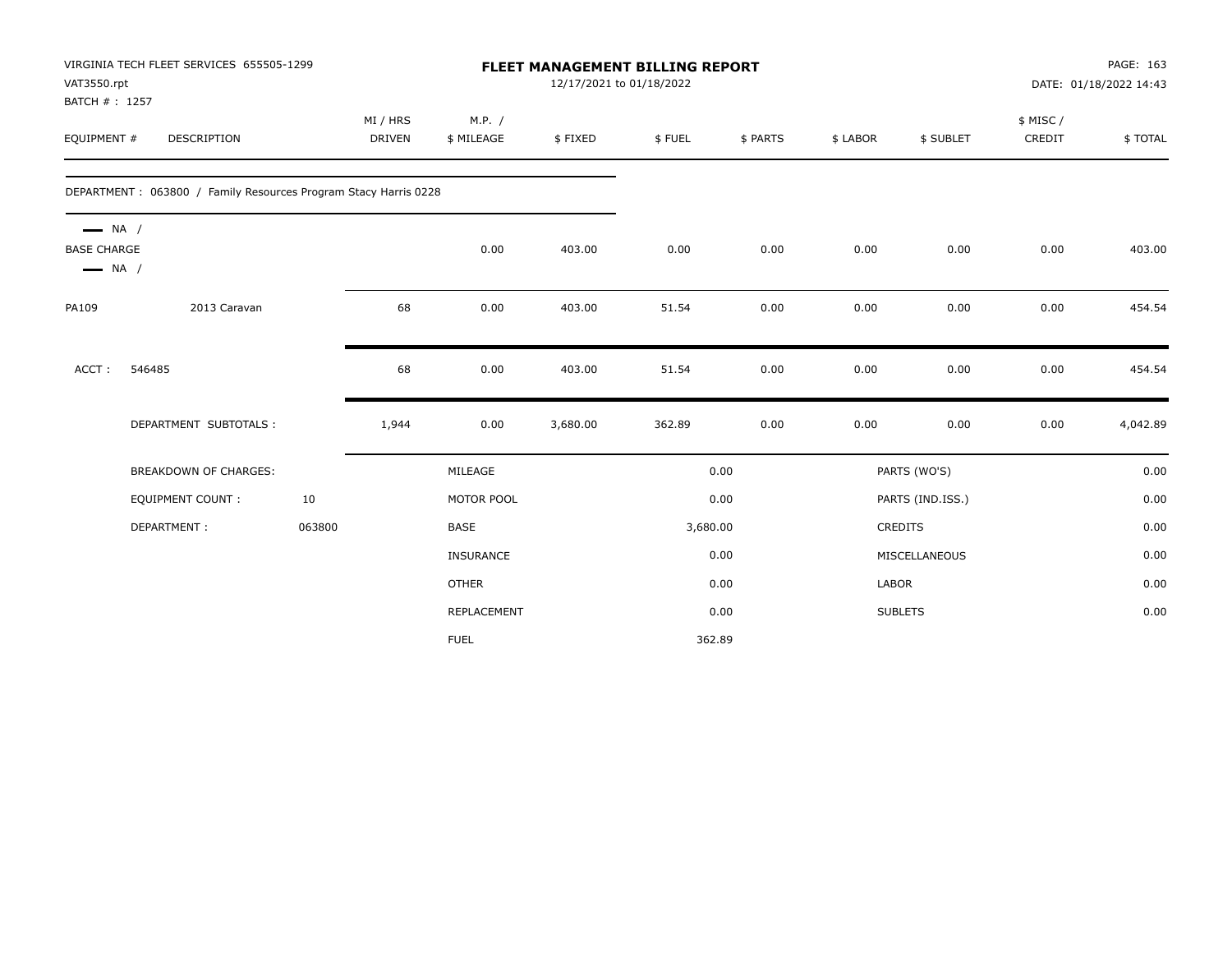| VAT3550.rpt<br>BATCH #: 1257                 | VIRGINIA TECH FLEET SERVICES 655505-1299                             |                           |                      | FLEET MANAGEMENT BILLING REPORT<br>12/17/2021 to 01/18/2022 |        |          |              |                  |                     | PAGE: 164<br>DATE: 01/18/2022 14:43 |
|----------------------------------------------|----------------------------------------------------------------------|---------------------------|----------------------|-------------------------------------------------------------|--------|----------|--------------|------------------|---------------------|-------------------------------------|
| EQUIPMENT #                                  | <b>DESCRIPTION</b>                                                   | MI / HRS<br><b>DRIVEN</b> | M.P. /<br>\$ MILEAGE | \$FIXED                                                     | \$FUEL | \$ PARTS | \$ LABOR     | \$ SUBLET        | \$ MISC /<br>CREDIT | \$TOTAL                             |
|                                              | DEPARTMENT: 063900 / ELI Overhead Clearing Account Bryan Ducote 0272 |                           |                      |                                                             |        |          |              |                  |                     |                                     |
|                                              | ACCOUNT CODE: 564012                                                 |                           |                      |                                                             |        |          |              |                  |                     |                                     |
| <b>BASE CHARGE</b><br>$\longrightarrow$ NA / |                                                                      |                           | 0.00                 | 602.00                                                      | 0.00   | 0.00     | 0.00         | 0.00             | 0.00                | 602.00                              |
| <b>PA31</b>                                  | 2012 12 PAS VAN                                                      | 21                        | 0.00                 | 602.00                                                      | 0.00   | 0.00     | 0.00         | 0.00             | 0.00                | 602.00                              |
| $ACCT$ :                                     | 564012                                                               | 21                        | 0.00                 | 602.00                                                      | 0.00   | 0.00     | 0.00         | 0.00             | 0.00                | 602.00                              |
|                                              | DEPARTMENT SUBTOTALS :                                               | 21                        | 0.00                 | 602.00                                                      | 0.00   | 0.00     | 0.00         | 0.00             | 0.00                | 602.00                              |
|                                              | <b>BREAKDOWN OF CHARGES:</b>                                         |                           | MILEAGE              |                                                             |        | 0.00     |              | PARTS (WO'S)     |                     | 0.00                                |
|                                              | <b>EQUIPMENT COUNT:</b>                                              | $\mathbf{1}$              | MOTOR POOL           |                                                             |        | 0.00     |              | PARTS (IND.ISS.) |                     | 0.00                                |
|                                              | DEPARTMENT:                                                          | 063900                    | <b>BASE</b>          |                                                             |        | 602.00   |              | <b>CREDITS</b>   |                     | 0.00                                |
|                                              |                                                                      |                           | <b>INSURANCE</b>     |                                                             |        | 0.00     |              | MISCELLANEOUS    |                     | 0.00                                |
|                                              |                                                                      |                           | <b>OTHER</b>         |                                                             |        | 0.00     | <b>LABOR</b> |                  |                     | 0.00                                |
|                                              |                                                                      |                           | REPLACEMENT          |                                                             |        | 0.00     |              | <b>SUBLETS</b>   |                     | 0.00                                |
|                                              |                                                                      |                           | <b>FUEL</b>          |                                                             |        | 0.00     |              |                  |                     |                                     |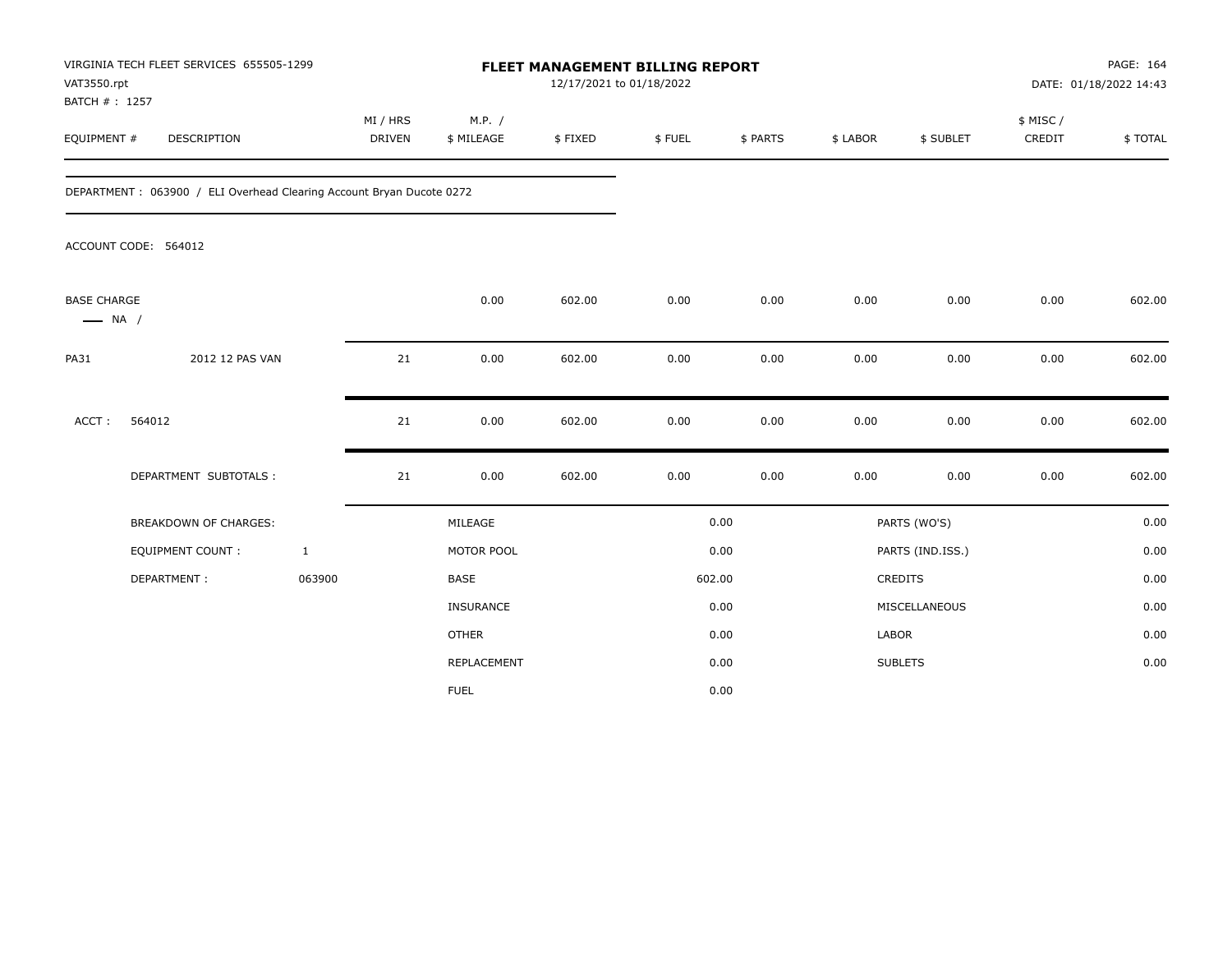| VAT3550.rpt<br>BATCH # : 1257                    | VIRGINIA TECH FLEET SERVICES 655505-1299   |                           |                      | FLEET MANAGEMENT BILLING REPORT | 12/17/2021 to 01/18/2022 |          |          |           |                    | PAGE: 165<br>DATE: 01/18/2022 14:43 |
|--------------------------------------------------|--------------------------------------------|---------------------------|----------------------|---------------------------------|--------------------------|----------|----------|-----------|--------------------|-------------------------------------|
| EQUIPMENT #                                      | <b>DESCRIPTION</b>                         | MI / HRS<br><b>DRIVEN</b> | M.P. /<br>\$ MILEAGE | \$FIXED                         | \$FUEL                   | \$ PARTS | \$ LABOR | \$ SUBLET | \$ MISC/<br>CREDIT | \$TOTAL                             |
|                                                  | DEPARTMENT: 064300 / 4-H - Kathy Sealander | MAIL CODE 0419            |                      |                                 |                          |          |          |           |                    |                                     |
| ACCOUNT CODE: 140309                             |                                            |                           |                      |                                 |                          |          |          |           |                    |                                     |
| $\longrightarrow$ NA /                           | FUEL - U / 15.9 / CC - 12/24/2021          |                           | 0.00                 | 0.00                            | 57.37                    | 0.00     | 0.00     | 0.00      | 0.00               | 57.37                               |
| 66913s                                           | 2013 Caravan                               | 401                       | 0.00                 | 0.00                            | 57.37                    | 0.00     | 0.00     | 0.00      | 0.00               | 57.37                               |
| $\longrightarrow$ NA /                           | FUEL - U / 29.5 / CC - 12/24/2021          |                           | 0.00                 | 0.00                            | 93.70                    | 0.00     | 0.00     | 0.00      | 0.00               | 93.70                               |
| 68320S                                           | 2016 Caravan                               | 620                       | 0.00                 | 0.00                            | 93.70                    | 0.00     | 0.00     | 0.00      | 0.00               | 93.70                               |
| $\longrightarrow$ NA /                           | FUEL - U / 13.7 / 11 - 01/11/2022          |                           | 0.00                 | 0.00                            | 35.70                    | 0.00     | 0.00     | 0.00      | 0.00               | 35.70                               |
| FUEL - U / 8.2 / 11 - 12/16/2021                 |                                            |                           | 0.00                 | 0.00                            | 21.81                    | 0.00     | 0.00     | 0.00      | 0.00               | 21.81                               |
| $\longrightarrow$ NA /<br>$\longrightarrow$ NA / | FUEL - U / 22.3 / CC - 12/24/2021          |                           | 0.00                 | 0.00                            | 71.85                    | 0.00     | 0.00     | 0.00      | 0.00               | 71.85                               |
| 69957S                                           | 2016 IMPALA                                | 1,551                     | 0.00                 | 0.00                            | 129.36                   | 0.00     | 0.00     | 0.00      | 0.00               | 129.36                              |
| ACCT: 140309                                     |                                            | 2,572                     | 0.00                 | 0.00                            | 280.43                   | 0.00     | 0.00     | 0.00      | 0.00               | 280.43                              |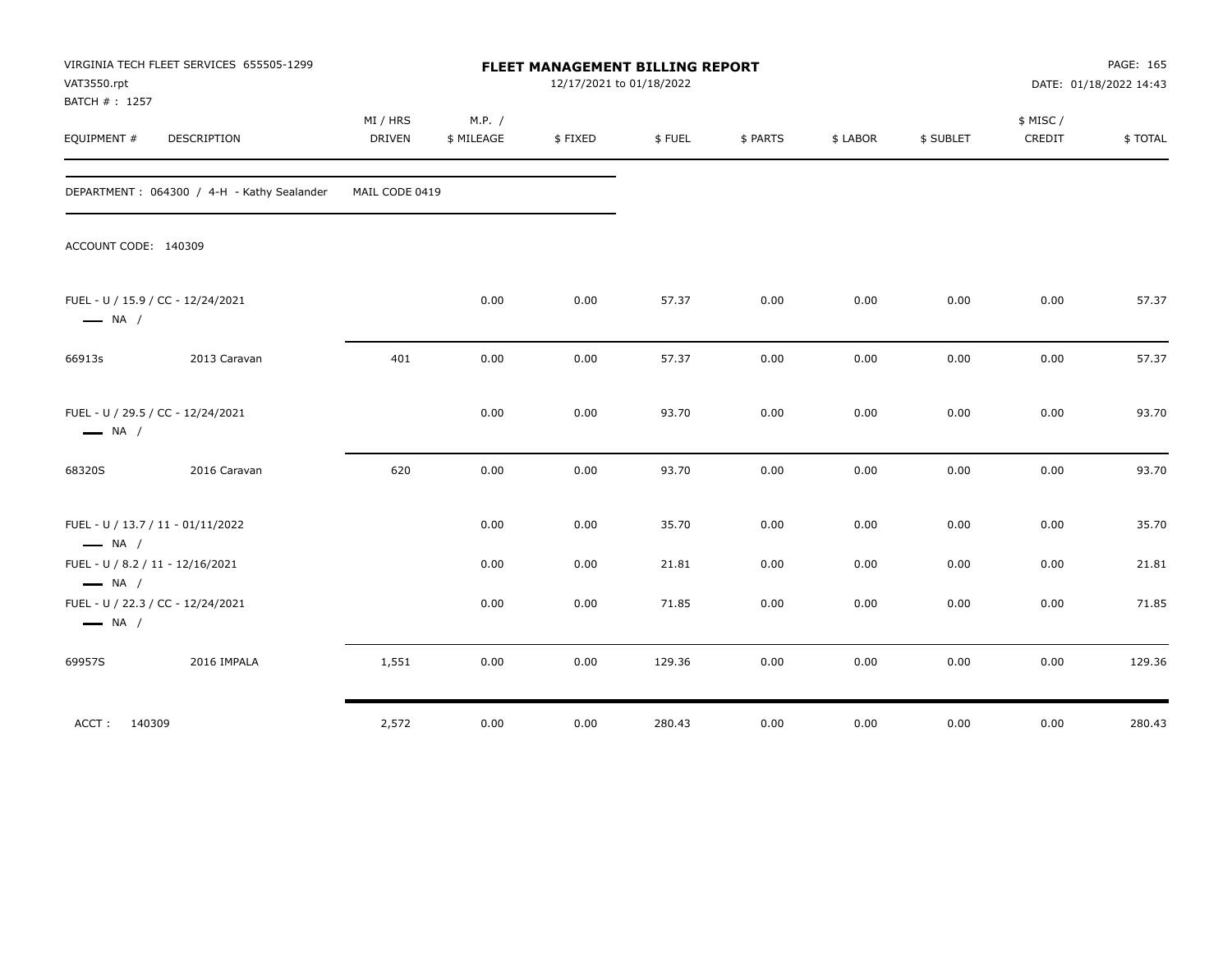| VIRGINIA TECH FLEET SERVICES 655505-1299<br>VAT3550.rpt<br>BATCH # : 1257 |        | <b>FLEET MANAGEMENT BILLING REPORT</b><br>12/17/2021 to 01/18/2022<br>DATE: 01/18/2022 14:43 |                      |         |        |          |          |                  |                     |         |  |
|---------------------------------------------------------------------------|--------|----------------------------------------------------------------------------------------------|----------------------|---------|--------|----------|----------|------------------|---------------------|---------|--|
| EQUIPMENT #<br><b>DESCRIPTION</b>                                         |        | MI / HRS<br><b>DRIVEN</b>                                                                    | M.P. /<br>\$ MILEAGE | \$FIXED | \$FUEL | \$ PARTS | \$ LABOR | \$ SUBLET        | \$ MISC /<br>CREDIT | \$TOTAL |  |
| DEPARTMENT SUBTOTALS :                                                    |        | 2,572                                                                                        | 0.00                 | 0.00    | 280.43 | 0.00     | 0.00     | 0.00             | 0.00                | 280.43  |  |
| <b>BREAKDOWN OF CHARGES:</b>                                              |        |                                                                                              | MILEAGE              |         |        | 0.00     |          | PARTS (WO'S)     |                     | 0.00    |  |
| EQUIPMENT COUNT:                                                          | 3      |                                                                                              | MOTOR POOL           |         |        | 0.00     |          | PARTS (IND.ISS.) |                     | 0.00    |  |
| DEPARTMENT:                                                               | 064300 |                                                                                              | <b>BASE</b>          |         |        | 0.00     |          | <b>CREDITS</b>   |                     | 0.00    |  |
|                                                                           |        |                                                                                              | INSURANCE            |         |        | 0.00     |          | MISCELLANEOUS    |                     | 0.00    |  |
|                                                                           |        |                                                                                              | <b>OTHER</b>         |         |        | 0.00     | LABOR    |                  |                     | 0.00    |  |
|                                                                           |        |                                                                                              | REPLACEMENT          |         |        | 0.00     |          | <b>SUBLETS</b>   |                     | 0.00    |  |
|                                                                           |        |                                                                                              | <b>FUEL</b>          |         |        | 280.43   |          |                  |                     |         |  |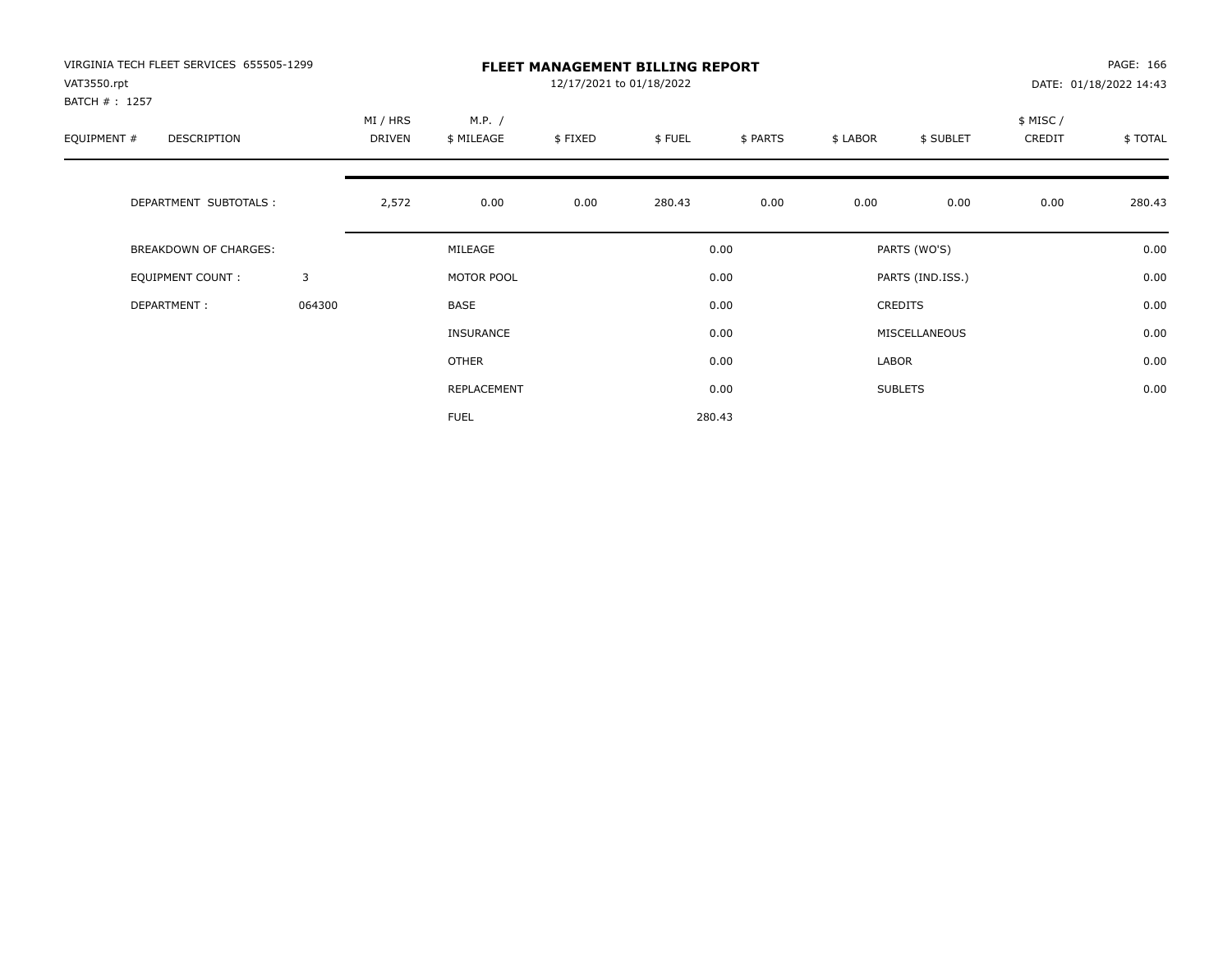| VAT3550.rpt<br>BATCH #: 1257 | VIRGINIA TECH FLEET SERVICES 655505-1299                                  |                           |                      | FLEET MANAGEMENT BILLING REPORT<br>12/17/2021 to 01/18/2022 |        |          |              |                  |                     | PAGE: 167<br>DATE: 01/18/2022 14:43 |
|------------------------------|---------------------------------------------------------------------------|---------------------------|----------------------|-------------------------------------------------------------|--------|----------|--------------|------------------|---------------------|-------------------------------------|
| EQUIPMENT #                  | <b>DESCRIPTION</b>                                                        | MI / HRS<br><b>DRIVEN</b> | M.P. /<br>\$ MILEAGE | \$FIXED                                                     | \$FUEL | \$ PARTS | \$ LABOR     | \$ SUBLET        | \$ MISC /<br>CREDIT | \$TOTAL                             |
|                              | DEPARTMENT: 066900 / VCE Highland Coop Ext. PO Box 528 Monterey, VA 24465 |                           |                      |                                                             |        |          |              |                  |                     |                                     |
|                              | ACCOUNT CODE: 140194                                                      |                           |                      |                                                             |        |          |              |                  |                     |                                     |
| $\longrightarrow$ NA /       | FUEL - U / 52.8 / CC - 12/24/2021                                         |                           | 0.00                 | 0.00                                                        | 179.46 | 0.00     | 0.00         | 0.00             | 0.00                | 179.46                              |
| 68326s                       | 2016 Caravan                                                              | 1,106                     | 0.00                 | 0.00                                                        | 179.46 | 0.00     | 0.00         | 0.00             | 0.00                | 179.46                              |
| $ACCT$ :                     | 140194                                                                    | 1,106                     | 0.00                 | 0.00                                                        | 179.46 | 0.00     | 0.00         | 0.00             | 0.00                | 179.46                              |
|                              | DEPARTMENT SUBTOTALS :                                                    | 1,106                     | 0.00                 | 0.00                                                        | 179.46 | 0.00     | 0.00         | 0.00             | 0.00                | 179.46                              |
|                              | <b>BREAKDOWN OF CHARGES:</b>                                              |                           | MILEAGE              |                                                             |        | 0.00     |              | PARTS (WO'S)     |                     | 0.00                                |
|                              | <b>EQUIPMENT COUNT:</b>                                                   | $\mathbf{1}$              | MOTOR POOL           |                                                             |        | 0.00     |              | PARTS (IND.ISS.) |                     | 0.00                                |
|                              | DEPARTMENT:                                                               | 066900                    | <b>BASE</b>          |                                                             |        | 0.00     |              | <b>CREDITS</b>   |                     | 0.00                                |
|                              |                                                                           |                           | <b>INSURANCE</b>     |                                                             |        | 0.00     |              | MISCELLANEOUS    |                     | 0.00                                |
|                              |                                                                           |                           | <b>OTHER</b>         |                                                             |        | 0.00     | <b>LABOR</b> |                  |                     | 0.00                                |
|                              |                                                                           |                           | REPLACEMENT          |                                                             |        | 0.00     |              | <b>SUBLETS</b>   |                     | 0.00                                |
|                              |                                                                           |                           | <b>FUEL</b>          |                                                             |        | 179.46   |              |                  |                     |                                     |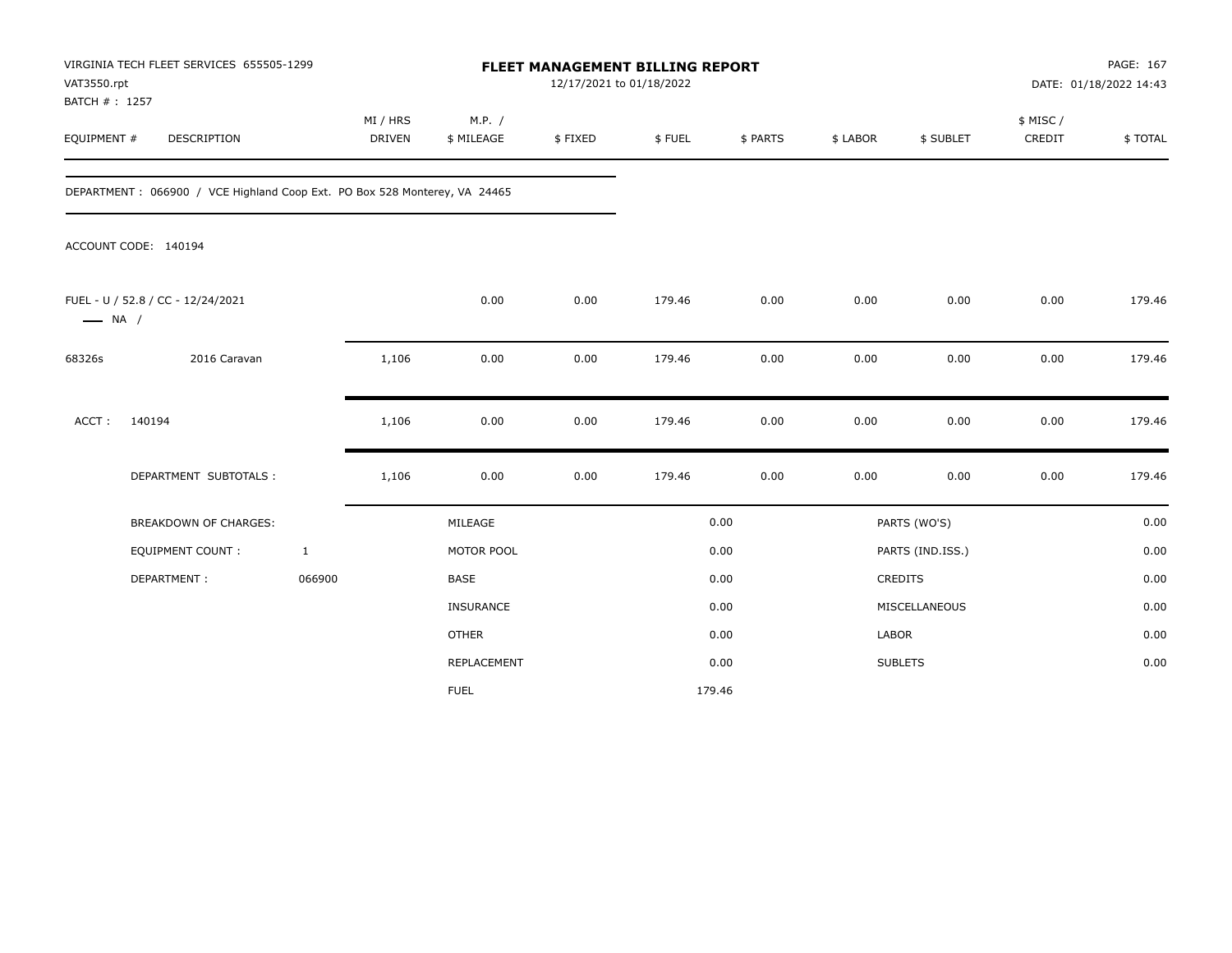| VAT3550.rpt<br>BATCH #: 1257           | VIRGINIA TECH FLEET SERVICES 655505-1299                                     |              |                    |                      | FLEET MANAGEMENT BILLING REPORT<br>12/17/2021 to 01/18/2022 |        |          |          |                  |                     | PAGE: 168<br>DATE: 01/18/2022 14:43 |
|----------------------------------------|------------------------------------------------------------------------------|--------------|--------------------|----------------------|-------------------------------------------------------------|--------|----------|----------|------------------|---------------------|-------------------------------------|
| EQUIPMENT #                            | DESCRIPTION                                                                  |              | MI / HRS<br>DRIVEN | M.P. /<br>\$ MILEAGE | \$FIXED                                                     | \$FUEL | \$ PARTS | \$ LABOR | \$ SUBLET        | \$ MISC /<br>CREDIT | \$TOTAL                             |
|                                        | DEPARTMENT: 068300 / VCE-MADISON PO BOX 10 MADISON VA 22727 - Katie Woodward |              |                    |                      |                                                             |        |          |          |                  |                     |                                     |
|                                        | ACCOUNT CODE: 140255                                                         |              |                    |                      |                                                             |        |          |          |                  |                     |                                     |
| $\longrightarrow$ NA /                 | FUEL - U / 5.7 / CC - 12/24/2021                                             |              |                    | 0.00                 | 0.00                                                        | 19.00  | 0.00     | 0.00     | 0.00             | 0.00                | 19.00                               |
| OTHER CHARGE<br>$\longrightarrow$ NA / |                                                                              |              |                    | 0.00                 | 8.00                                                        | 0.00   | 0.00     | 0.00     | 0.00             | 0.00                | 8.00                                |
| 58871s                                 | 2010 IMPALA                                                                  |              | 127                | 0.00                 | 8.00                                                        | 19.00  | 0.00     | 0.00     | 0.00             | 0.00                | 27.00                               |
| ACCT:                                  | 140255                                                                       |              | 127                | 0.00                 | 8.00                                                        | 19.00  | 0.00     | 0.00     | 0.00             | 0.00                | 27.00                               |
|                                        | DEPARTMENT SUBTOTALS :                                                       |              | 127                | 0.00                 | 8.00                                                        | 19.00  | 0.00     | 0.00     | 0.00             | 0.00                | 27.00                               |
|                                        | <b>BREAKDOWN OF CHARGES:</b>                                                 |              |                    | MILEAGE              |                                                             |        | 0.00     |          | PARTS (WO'S)     |                     | 0.00                                |
|                                        | EQUIPMENT COUNT:                                                             | $\mathbf{1}$ |                    | MOTOR POOL           |                                                             |        | 0.00     |          | PARTS (IND.ISS.) |                     | 0.00                                |
|                                        | DEPARTMENT:                                                                  | 068300       |                    | BASE                 |                                                             |        | 0.00     |          | CREDITS          |                     | 0.00                                |
|                                        |                                                                              |              |                    | INSURANCE            |                                                             |        | 0.00     |          | MISCELLANEOUS    |                     | 0.00                                |
|                                        |                                                                              |              |                    | <b>OTHER</b>         |                                                             |        | 8.00     | LABOR    |                  |                     | 0.00                                |
|                                        |                                                                              |              |                    | REPLACEMENT          |                                                             |        | 0.00     |          | <b>SUBLETS</b>   |                     | 0.00                                |
|                                        |                                                                              |              |                    | <b>FUEL</b>          |                                                             |        | 19.00    |          |                  |                     |                                     |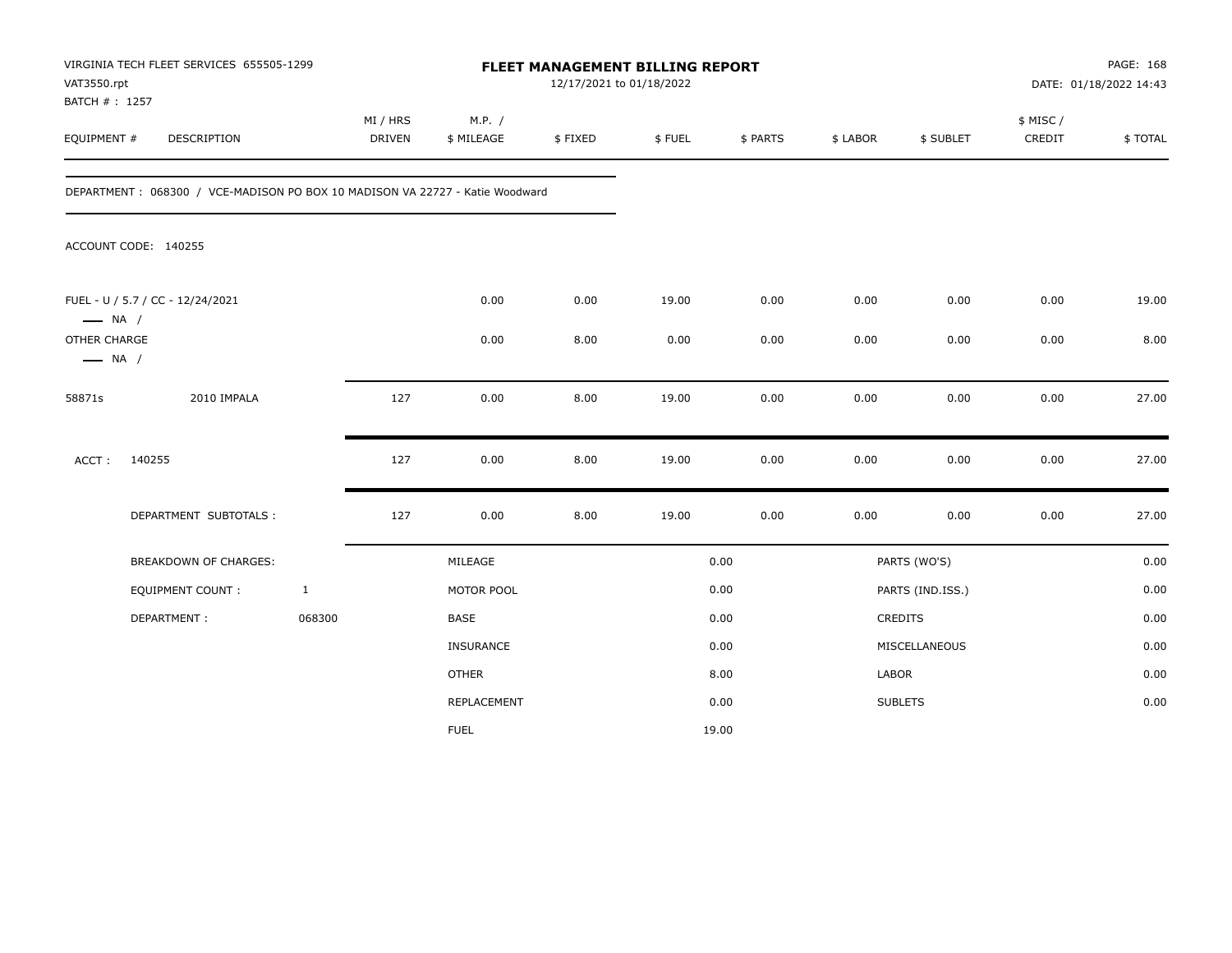| VAT3550.rpt<br>BATCH #: 1257                 | VIRGINIA TECH FLEET SERVICES 655505-1299                                  |                           |                      | FLEET MANAGEMENT BILLING REPORT<br>12/17/2021 to 01/18/2022 |        |          |              | PAGE: 169<br>DATE: 01/18/2022 14:43 |                     |         |
|----------------------------------------------|---------------------------------------------------------------------------|---------------------------|----------------------|-------------------------------------------------------------|--------|----------|--------------|-------------------------------------|---------------------|---------|
| EQUIPMENT #                                  | <b>DESCRIPTION</b>                                                        | MI / HRS<br><b>DRIVEN</b> | M.P. /<br>\$ MILEAGE | \$FIXED                                                     | \$FUEL | \$ PARTS | \$ LABOR     | \$ SUBLET                           | \$ MISC /<br>CREDIT | \$TOTAL |
|                                              | DEPARTMENT: 070500 / SCHIFFERT HEALTH CENTER - Sheila Walker-Davis (0140) |                           |                      |                                                             |        |          |              |                                     |                     |         |
|                                              | ACCOUNT CODE: 153005                                                      |                           |                      |                                                             |        |          |              |                                     |                     |         |
| <b>BASE CHARGE</b><br>$\longrightarrow$ NA / |                                                                           |                           | 0.00                 | 483.00                                                      | 0.00   | 0.00     | 0.00         | 0.00                                | 0.00                | 483.00  |
| <b>PA27</b>                                  | 2012 IMPALA                                                               | 56                        | 0.00                 | 483.00                                                      | 0.00   | 0.00     | 0.00         | 0.00                                | 0.00                | 483.00  |
| $ACCT$ :                                     | 153005                                                                    | 56                        | 0.00                 | 483.00                                                      | 0.00   | 0.00     | 0.00         | 0.00                                | 0.00                | 483.00  |
|                                              | DEPARTMENT SUBTOTALS :                                                    | 56                        | 0.00                 | 483.00                                                      | 0.00   | 0.00     | 0.00         | 0.00                                | 0.00                | 483.00  |
|                                              | <b>BREAKDOWN OF CHARGES:</b>                                              |                           | MILEAGE              |                                                             |        | 0.00     |              | PARTS (WO'S)                        |                     | 0.00    |
|                                              | <b>EQUIPMENT COUNT:</b>                                                   | $\mathbf{1}$              | MOTOR POOL           |                                                             |        | 0.00     |              | PARTS (IND.ISS.)                    |                     | 0.00    |
|                                              | DEPARTMENT:                                                               | 070500                    | <b>BASE</b>          |                                                             |        | 483.00   |              | <b>CREDITS</b>                      |                     | 0.00    |
|                                              |                                                                           |                           | <b>INSURANCE</b>     |                                                             |        | 0.00     |              | MISCELLANEOUS                       |                     | 0.00    |
|                                              |                                                                           |                           | <b>OTHER</b>         |                                                             |        | 0.00     | <b>LABOR</b> |                                     |                     | 0.00    |
|                                              |                                                                           |                           | REPLACEMENT          |                                                             |        | 0.00     |              | <b>SUBLETS</b>                      |                     | 0.00    |
|                                              |                                                                           |                           | <b>FUEL</b>          |                                                             |        | 0.00     |              |                                     |                     |         |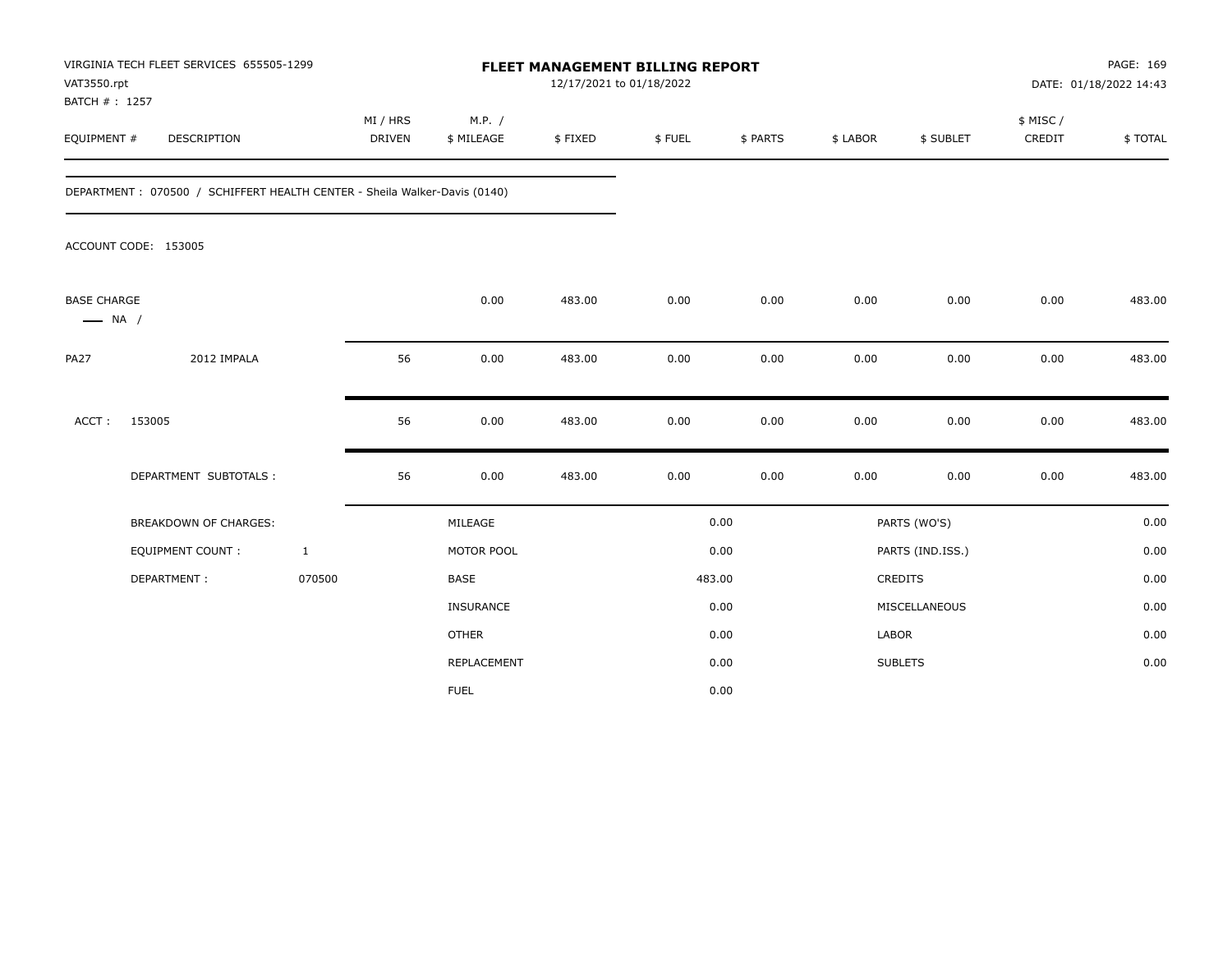| VAT3550.rpt<br>BATCH #: 1257                               | VIRGINIA TECH FLEET SERVICES 655505-1299             | FLEET MANAGEMENT BILLING REPORT<br>12/17/2021 to 01/18/2022 |                      |         |        |          |          |           |                     | PAGE: 170<br>DATE: 01/18/2022 14:43 |  |
|------------------------------------------------------------|------------------------------------------------------|-------------------------------------------------------------|----------------------|---------|--------|----------|----------|-----------|---------------------|-------------------------------------|--|
| EQUIPMENT #                                                | DESCRIPTION                                          | MI / HRS<br>DRIVEN                                          | M.P. /<br>\$ MILEAGE | \$FIXED | \$FUEL | \$ PARTS | \$ LABOR | \$ SUBLET | \$ MISC /<br>CREDIT | \$TOTAL                             |  |
|                                                            | DEPARTMENT: 070900 / REC SPORTS-AUX Carrie Reed 0358 |                                                             |                      |         |        |          |          |           |                     |                                     |  |
| ACCOUNT CODE: 153374                                       |                                                      |                                                             |                      |         |        |          |          |           |                     |                                     |  |
| <b>BASE CHARGE</b><br>$\longrightarrow$ NA /               |                                                      |                                                             | 0.00                 | 483.00  | 0.00   | 0.00     | 0.00     | 0.00      | 0.00                | 483.00                              |  |
| <b>PA13</b>                                                | 2014 IMPALA                                          | 109                                                         | 0.00                 | 483.00  | 0.00   | 0.00     | $0.00\,$ | 0.00      | 0.00                | 483.00                              |  |
| <b>BASE CHARGE</b><br>$\longrightarrow$ NA /               |                                                      |                                                             | 0.00                 | 502.00  | 0.00   | 0.00     | 0.00     | 0.00      | 0.00                | 502.00                              |  |
| <b>PA55</b>                                                | 2013 F250                                            | 19                                                          | 0.00                 | 502.00  | 0.00   | 0.00     | 0.00     | 0.00      | 0.00                | 502.00                              |  |
| ACCT: 153374                                               |                                                      | 128                                                         | 0.00                 | 985.00  | 0.00   | 0.00     | $0.00\,$ | 0.00      | 0.00                | 985.00                              |  |
| ACCOUNT CODE: 153449                                       |                                                      |                                                             |                      |         |        |          |          |           |                     |                                     |  |
| FUEL - U / 3.7 / 12 - 12/17/2021<br>$\longrightarrow$ NA / |                                                      |                                                             | 0.00                 | 0.00    | 9.44   | 0.00     | 0.00     | 0.00      | 0.00                | 9.44                                |  |
| ers                                                        | <b>1990 CANS</b>                                     | $\mathbf 0$                                                 | 0.00                 | 0.00    | 9.44   | 0.00     | 0.00     | 0.00      | 0.00                | 9.44                                |  |
| ACCT:<br>153449                                            |                                                      | $\mathbf 0$                                                 | 0.00                 | 0.00    | 9.44   | 0.00     | 0.00     | 0.00      | 0.00                | 9.44                                |  |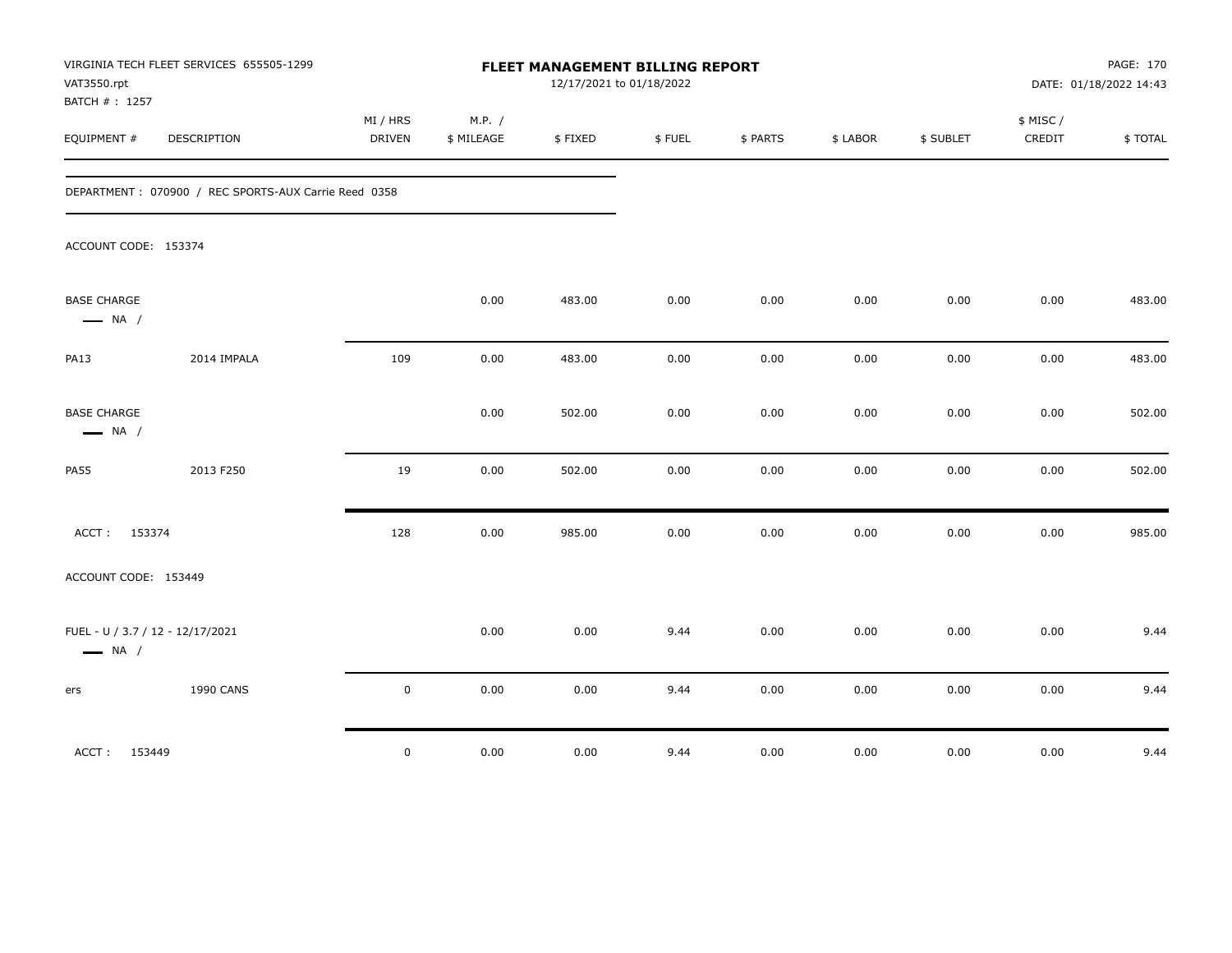| VIRGINIA TECH FLEET SERVICES 655505-1299<br>VAT3550.rpt<br>BATCH #: 1257 |        | <b>FLEET MANAGEMENT BILLING REPORT</b><br>12/17/2021 to 01/18/2022 |                      |         |        |          |          |                  |                     | PAGE: 171<br>DATE: 01/18/2022 14:43 |  |
|--------------------------------------------------------------------------|--------|--------------------------------------------------------------------|----------------------|---------|--------|----------|----------|------------------|---------------------|-------------------------------------|--|
| EQUIPMENT #<br><b>DESCRIPTION</b>                                        |        | MI / HRS<br><b>DRIVEN</b>                                          | M.P. /<br>\$ MILEAGE | \$FIXED | \$FUEL | \$ PARTS | \$ LABOR | \$ SUBLET        | \$ MISC /<br>CREDIT | \$TOTAL                             |  |
| DEPARTMENT SUBTOTALS :                                                   |        | 128                                                                | 0.00                 | 985.00  | 9.44   | 0.00     | 0.00     | 0.00             | 0.00                | 994.44                              |  |
| <b>BREAKDOWN OF CHARGES:</b>                                             |        |                                                                    | MILEAGE              |         |        | 0.00     |          | PARTS (WO'S)     |                     | 0.00                                |  |
| EQUIPMENT COUNT:                                                         | 3      |                                                                    | MOTOR POOL           |         |        | 0.00     |          | PARTS (IND.ISS.) |                     | 0.00                                |  |
| DEPARTMENT:                                                              | 070900 |                                                                    | <b>BASE</b>          |         |        | 985.00   |          | <b>CREDITS</b>   |                     | 0.00                                |  |
|                                                                          |        |                                                                    | INSURANCE            |         |        | 0.00     |          | MISCELLANEOUS    |                     | 0.00                                |  |
|                                                                          |        |                                                                    | <b>OTHER</b>         |         |        | 0.00     | LABOR    |                  |                     | 0.00                                |  |
|                                                                          |        |                                                                    | REPLACEMENT          |         |        | 0.00     |          | <b>SUBLETS</b>   |                     | 0.00                                |  |
|                                                                          |        |                                                                    | <b>FUEL</b>          |         |        | 9.44     |          |                  |                     |                                     |  |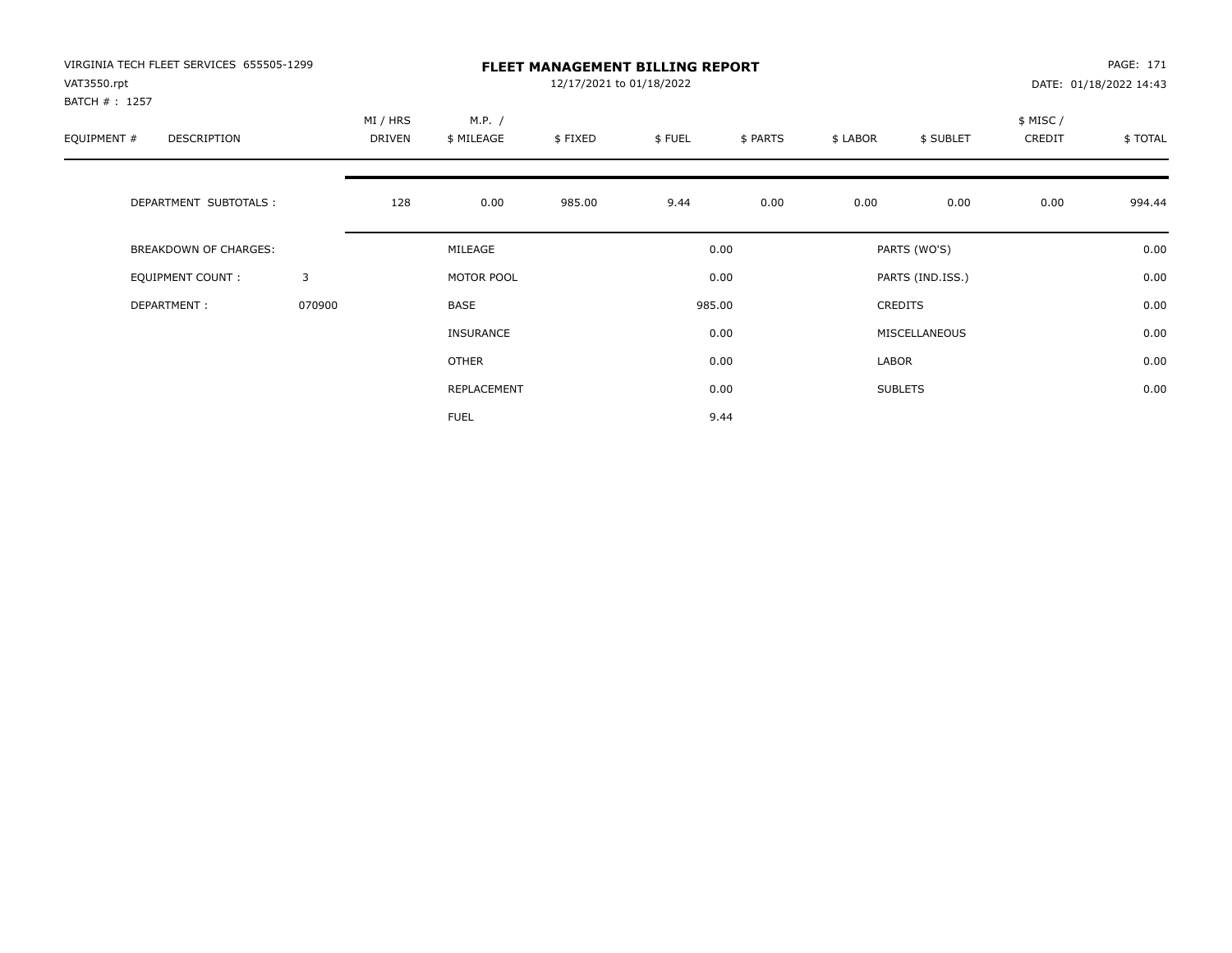| VAT3550.rpt<br>BATCH #: 1257                      | VIRGINIA TECH FLEET SERVICES 655505-1299                |                           |                      | FLEET MANAGEMENT BILLING REPORT<br>12/17/2021 to 01/18/2022 |        |          |          |           |                     | PAGE: 172<br>DATE: 01/18/2022 14:43 |
|---------------------------------------------------|---------------------------------------------------------|---------------------------|----------------------|-------------------------------------------------------------|--------|----------|----------|-----------|---------------------|-------------------------------------|
| EQUIPMENT #                                       | DESCRIPTION                                             | MI / HRS<br><b>DRIVEN</b> | M.P. /<br>\$ MILEAGE | \$FIXED                                                     | \$FUEL | \$ PARTS | \$ LABOR | \$ SUBLET | \$ MISC /<br>CREDIT | \$TOTAL                             |
|                                                   | DEPARTMENT: 072300 / Parking Services - Pam Tate (0540) |                           |                      |                                                             |        |          |          |           |                     |                                     |
| ACCOUNT CODE: 153054                              |                                                         |                           |                      |                                                             |        |          |          |           |                     |                                     |
| $\longrightarrow$ NA /                            | FUEL - U / 10.9 / 11 - 12/17/2021                       |                           | 0.00                 | 0.00                                                        | 29.13  | 0.00     | 0.00     | 0.00      | 0.00                | 29.13                               |
| WORK ORDER # 0000112834<br>$\longrightarrow$ NA / |                                                         |                           | 0.00                 | 0.00                                                        | 0.00   | 0.00     | 20.00    | 0.00      | 0.00                | 20.00                               |
| 43275S                                            | 2012 IMPALA                                             | 111                       | 0.00                 | 0.00                                                        | 29.13  | 0.00     | 20.00    | 0.00      | 0.00                | 49.13                               |
| $\longrightarrow$ NA /                            | FUEL - U / 14.1 / 12 - 01/03/2022                       |                           | 0.00                 | 0.00                                                        | 35.70  | 0.00     | 0.00     | 0.00      | 0.00                | 35.70                               |
| $\longrightarrow$ NA /                            | FUEL - U / 14.3 / 11 - 01/11/2022                       |                           | 0.00                 | 0.00                                                        | 37.18  | 0.00     | 0.00     | 0.00      | 0.00                | 37.18                               |
| 55300S                                            | 2008 Silverado                                          | 160                       | 0.00                 | 0.00                                                        | 72.88  | 0.00     | 0.00     | 0.00      | 0.00                | 72.88                               |
| $\longrightarrow$ NA /                            | FUEL - U / 16.0 / 11 - 01/06/2022                       |                           | 0.00                 | 0.00                                                        | 40.48  | 0.00     | 0.00     | 0.00      | 0.00                | 40.48                               |
| $\longrightarrow$ NA /                            | FUEL - U / 21.3 / 11 - 01/14/2022                       |                           | 0.00                 | 0.00                                                        | 55.38  | 0.00     | 0.00     | 0.00      | 0.00                | 55.38                               |
| $\longrightarrow$ NA /                            | FUEL - U / 13.3 / 11 - 01/17/2022                       |                           | 0.00                 | 0.00                                                        | 34.45  | 0.00     | 0.00     | 0.00      | 0.00                | 34.45                               |
| WORK ORDER # 0000112836<br>$\longrightarrow$ NA / |                                                         |                           | 0.00                 | 0.00                                                        | 0.00   | 30.68    | 51.25    | 0.00      | 5.00                | 86.93                               |
| 63772S                                            | 2012 F250-4x4                                           | 277                       | 0.00                 | 0.00                                                        | 130.31 | 30.68    | 51.25    | 0.00      | 5.00                | 217.24                              |
| $\longrightarrow$ NA /                            | FUEL - U / 15.8 / 11 - 01/07/2022                       |                           | 0.00                 | 0.00                                                        | 41.13  | 0.00     | 0.00     | 0.00      | 0.00                | 41.13                               |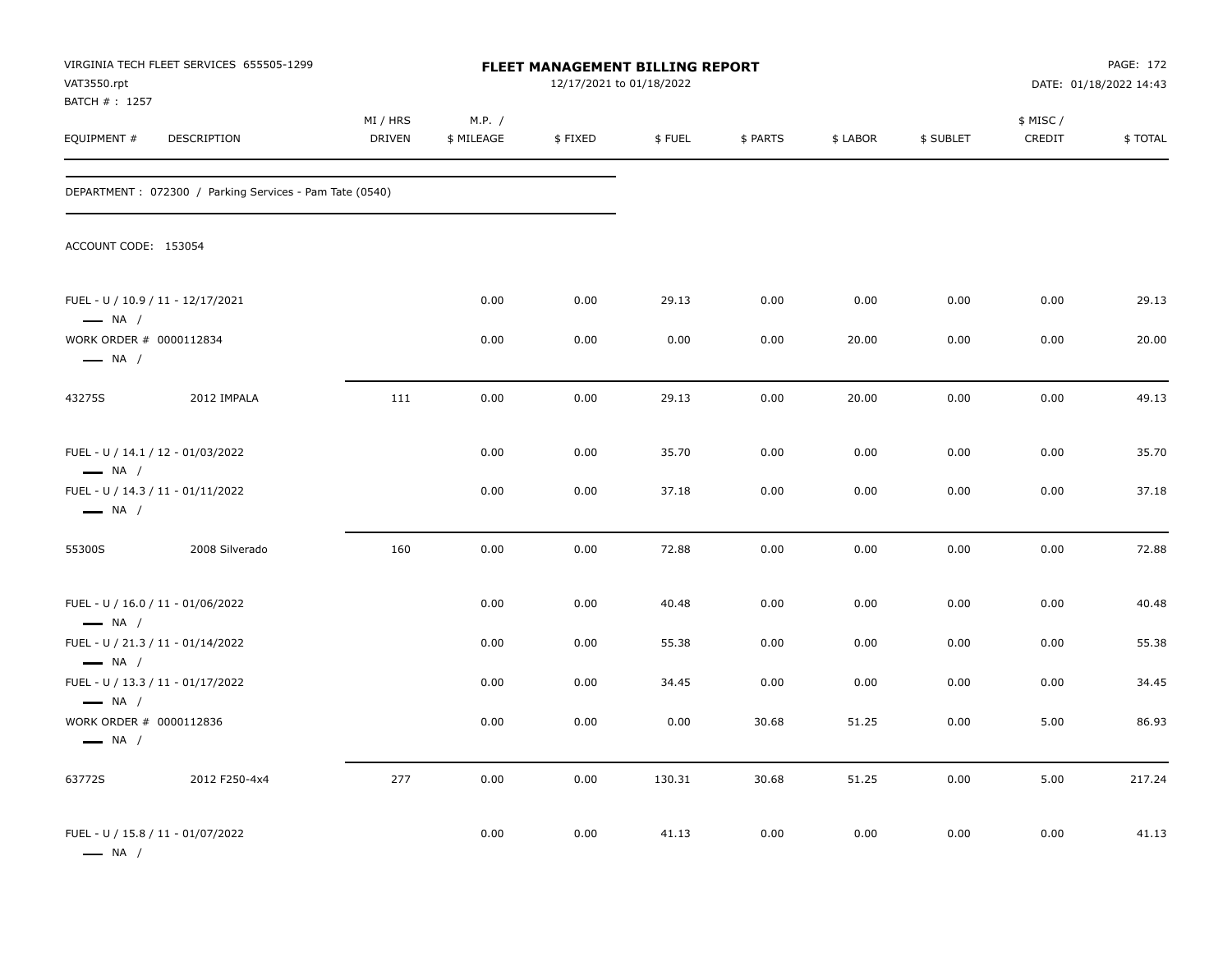| VAT3550.rpt                                                | VIRGINIA TECH FLEET SERVICES 655505-1299                |                    |                      | <b>FLEET MANAGEMENT BILLING REPORT</b><br>12/17/2021 to 01/18/2022 |        |          |          |           |                     | PAGE: 173<br>DATE: 01/18/2022 14:43 |
|------------------------------------------------------------|---------------------------------------------------------|--------------------|----------------------|--------------------------------------------------------------------|--------|----------|----------|-----------|---------------------|-------------------------------------|
| BATCH #: 1257<br>EQUIPMENT #                               | DESCRIPTION                                             | MI / HRS<br>DRIVEN | M.P. /<br>\$ MILEAGE | \$FIXED                                                            | \$FUEL | \$ PARTS | \$ LABOR | \$ SUBLET | \$ MISC /<br>CREDIT | \$TOTAL                             |
|                                                            | DEPARTMENT: 072300 / Parking Services - Pam Tate (0540) |                    |                      |                                                                    |        |          |          |           |                     |                                     |
| $\longrightarrow$ NA /                                     | FUEL - U / 14.8 / 11 - 01/14/2022                       |                    | 0.00                 | 0.00                                                               | 38.56  | 0.00     | 0.00     | 0.00      | 0.00                | 38.56                               |
| $\longrightarrow$ NA /                                     | FUEL - U / 17.6 / 12 - 01/17/2022                       |                    | 0.00                 | 0.00                                                               | 45.79  | 0.00     | 0.00     | 0.00      | 0.00                | 45.79                               |
| 65559S                                                     | 2014 F250-4x4                                           | 300                | 0.00                 | 0.00                                                               | 125.48 | 0.00     | 0.00     | 0.00      | 0.00                | 125.48                              |
| $\longrightarrow$ NA /                                     | FUEL - U / 10.5 / 11 - 01/06/2022                       |                    | 0.00                 | 0.00                                                               | 26.57  | 0.00     | 0.00     | 0.00      | 0.00                | 26.57                               |
| FUEL - U / 9.9 / 11 - 01/14/2022<br>$\longrightarrow$ NA / |                                                         |                    | 0.00                 | 0.00                                                               | 25.66  | 0.00     | 0.00     | 0.00      | 0.00                | 25.66                               |
| $\longrightarrow$ NA /                                     | FUEL - U / 11.8 / 12 - 12/16/2021                       |                    | 0.00                 | 0.00                                                               | 31.51  | 0.00     | 0.00     | 0.00      | 0.00                | 31.51                               |
| FUEL - U / 7.8 / 12 - 12/22/2021<br>$\longrightarrow$ NA / |                                                         |                    | 0.00                 | 0.00                                                               | 19.73  | 0.00     | 0.00     | 0.00      | 0.00                | 19.73                               |
| WORK ORDER # 0000112830<br>$\longrightarrow$ NA /          |                                                         |                    | 0.00                 | 0.00                                                               | 0.00   | 0.00     | 16.25    | 0.00      | 5.00                | 21.25                               |
| 66939S                                                     | 2014 IMPALA                                             | 479                | 0.00                 | 0.00                                                               | 103.47 | 0.00     | 16.25    | 0.00      | 5.00                | 124.72                              |
| FUEL - U / 7.9 / 11 - 01/04/2022<br>$\longrightarrow$ NA / |                                                         |                    | 0.00                 | 0.00                                                               | 19.86  | 0.00     | 0.00     | 0.00      | 0.00                | 19.86                               |
| FUEL - U / 9.0 / 11 - 01/10/2022<br>$\longrightarrow$ NA / |                                                         |                    | 0.00                 | 0.00                                                               | 23.43  | 0.00     | 0.00     | 0.00      | 0.00                | 23.43                               |
| $\longrightarrow$ NA /                                     | FUEL - U / 10.1 / 11 - 01/14/2022                       |                    | 0.00                 | 0.00                                                               | 26.16  | 0.00     | 0.00     | 0.00      | 0.00                | 26.16                               |
| WORK ORDER # 0000112826<br>$\longrightarrow$ NA /          |                                                         |                    | 0.00                 | 0.00                                                               | 0.00   | 7.20     | 25.00    | 0.00      | 0.00                | 32.20                               |
| 68339S                                                     | 2016 IMPALA                                             | 223                | 0.00                 | 0.00                                                               | 69.45  | 7.20     | 25.00    | 0.00      | 0.00                | 101.65                              |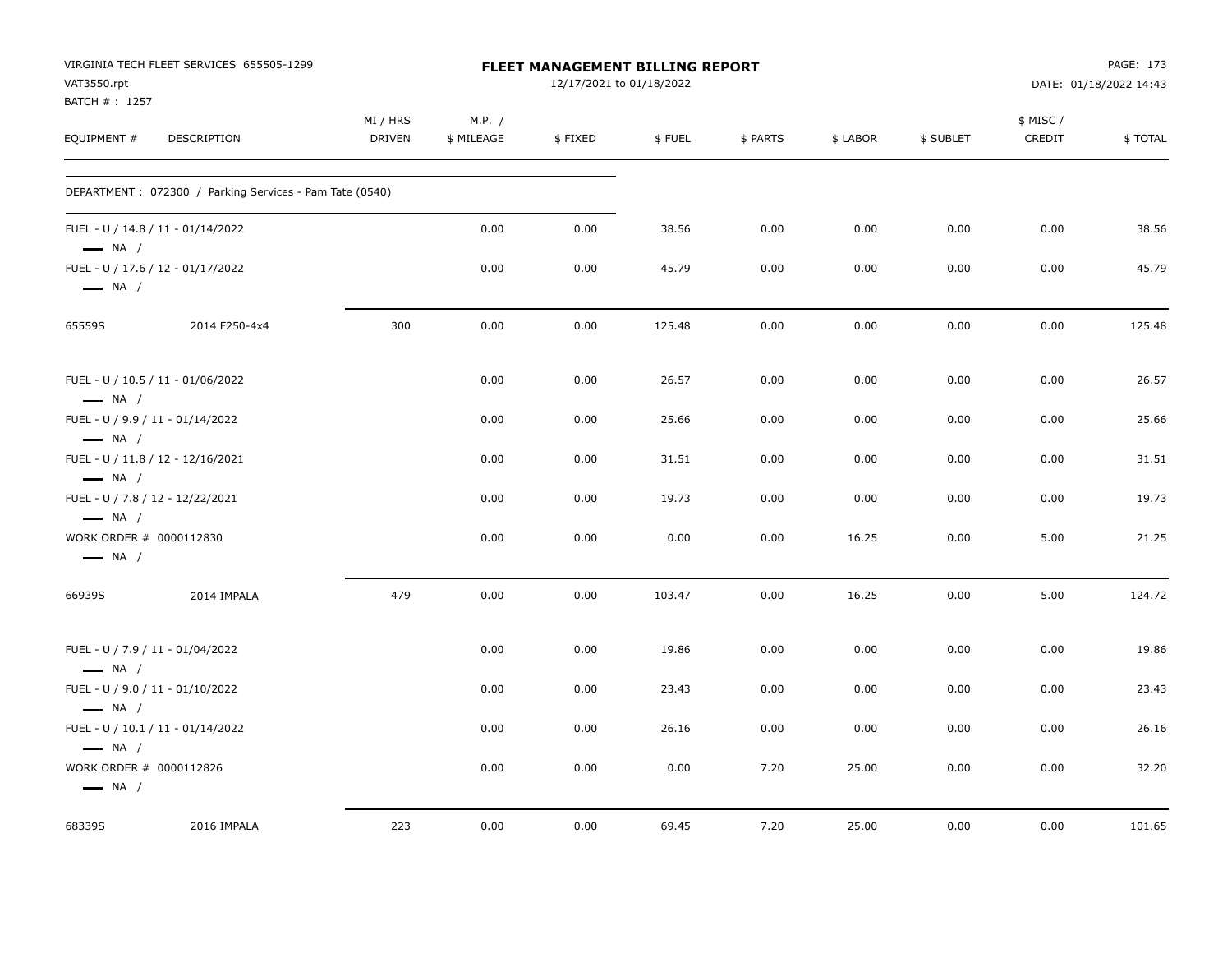| VAT3550.rpt                                       | VIRGINIA TECH FLEET SERVICES 655505-1299                |                           |                      | <b>FLEET MANAGEMENT BILLING REPORT</b><br>12/17/2021 to 01/18/2022 |        |          |          |           |                    | PAGE: 174<br>DATE: 01/18/2022 14:43 |
|---------------------------------------------------|---------------------------------------------------------|---------------------------|----------------------|--------------------------------------------------------------------|--------|----------|----------|-----------|--------------------|-------------------------------------|
| BATCH #: 1257<br>EQUIPMENT #                      | DESCRIPTION                                             | MI / HRS<br><b>DRIVEN</b> | M.P. /<br>\$ MILEAGE | \$FIXED                                                            | \$FUEL | \$ PARTS | \$ LABOR | \$ SUBLET | \$ MISC/<br>CREDIT | \$TOTAL                             |
|                                                   | DEPARTMENT: 072300 / Parking Services - Pam Tate (0540) |                           |                      |                                                                    |        |          |          |           |                    |                                     |
| $\longrightarrow$ NA /                            | FUEL - U / 11.1 / 11 - 01/03/2022                       |                           | 0.00                 | 0.00                                                               | 27.96  | 0.00     | 0.00     | 0.00      | 0.00               | 27.96                               |
| $\longrightarrow$ NA /                            | FUEL - U / 11.6 / 11 - 01/07/2022                       |                           | 0.00                 | 0.00                                                               | 30.24  | 0.00     | 0.00     | 0.00      | 0.00               | 30.24                               |
| $\longrightarrow$ NA /                            | FUEL - U / 11.7 / 12 - 01/13/2022                       |                           | 0.00                 | 0.00                                                               | 30.52  | 0.00     | 0.00     | 0.00      | 0.00               | 30.52                               |
| $\longrightarrow$ NA /                            | FUEL - U / 4.8 / 11 - 01/14/2022                        |                           | 0.00                 | 0.00                                                               | 12.58  | 0.00     | 0.00     | 0.00      | 0.00               | 12.58                               |
| $\longrightarrow$ NA /                            | FUEL - U / 13.4 / 11 - 12/21/2021                       |                           | 0.00                 | 0.00                                                               | 33.98  | 0.00     | 0.00     | 0.00      | 0.00               | 33.98                               |
| WORK ORDER # 0000112844<br>$\longrightarrow$ NA / |                                                         |                           | 0.00                 | 0.00                                                               | 0.00   | 14.81    | 5.00     | 0.00      | 0.00               | 19.81                               |
| 71544s                                            | 2017 F150                                               | 474                       | 0.00                 | 0.00                                                               | 135.28 | 14.81    | 5.00     | 0.00      | 0.00               | 155.09                              |
| $\longrightarrow$ NA /                            | FUEL - U / 16.9 / 11 - 01/06/2022                       |                           | 0.00                 | 0.00                                                               | 42.63  | 0.00     | 0.00     | 0.00      | 0.00               | 42.63                               |
| $\longrightarrow$ NA /                            | FUEL - U / 17.0 / 11 - 01/13/2022                       |                           | 0.00                 | 0.00                                                               | 44.07  | 0.00     | 0.00     | 0.00      | 0.00               | 44.07                               |
| $\longrightarrow$ NA /                            | FUEL - U / 17.3 / 11 - 12/16/2021                       |                           | 0.00                 | 0.00                                                               | 46.08  | 0.00     | 0.00     | 0.00      | 0.00               | 46.08                               |
| 76257S                                            | 2019 F150                                               | 758                       | 0.00                 | 0.00                                                               | 132.78 | 0.00     | 0.00     | 0.00      | 0.00               | 132.78                              |
| $\longrightarrow$ NA /                            | FUEL - U / 9.5 / 11 - 01/06/2022                        |                           | 0.00                 | 0.00                                                               | 23.98  | 0.00     | 0.00     | 0.00      | 0.00               | 23.98                               |
| $\longrightarrow$ NA /                            | FUEL - U / 7.2 / 11 - 01/13/2022                        |                           | 0.00                 | 0.00                                                               | 18.69  | 0.00     | 0.00     | 0.00      | 0.00               | 18.69                               |
| 77346s                                            | 2019 Frontier                                           | 172                       | 0.00                 | 0.00                                                               | 42.67  | 0.00     | 0.00     | 0.00      | 0.00               | 42.67                               |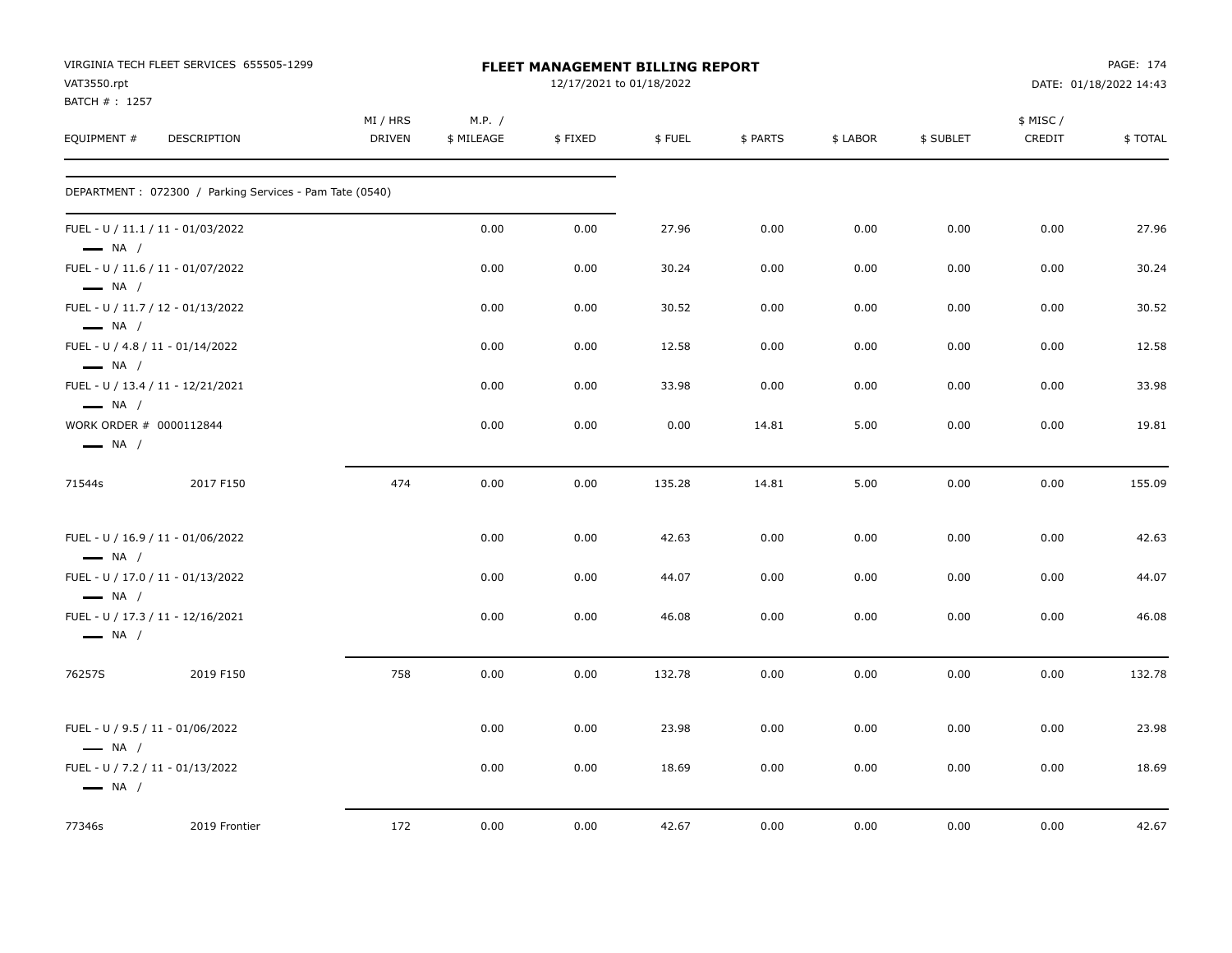|                                                                        | VIRGINIA TECH FLEET SERVICES 655505-1299                |               |            |         | FLEET MANAGEMENT BILLING REPORT |          |          |           |          | PAGE: 175              |
|------------------------------------------------------------------------|---------------------------------------------------------|---------------|------------|---------|---------------------------------|----------|----------|-----------|----------|------------------------|
| VAT3550.rpt                                                            |                                                         |               |            |         | 12/17/2021 to 01/18/2022        |          |          |           |          | DATE: 01/18/2022 14:43 |
| BATCH #: 1257                                                          |                                                         |               |            |         |                                 |          |          |           |          |                        |
|                                                                        |                                                         | MI / HRS      | M.P. /     |         |                                 |          |          |           | \$ MISC/ |                        |
| EQUIPMENT #                                                            | DESCRIPTION                                             | <b>DRIVEN</b> | \$ MILEAGE | \$FIXED | \$FUEL                          | \$ PARTS | \$ LABOR | \$ SUBLET | CREDIT   | \$TOTAL                |
|                                                                        | DEPARTMENT: 072300 / Parking Services - Pam Tate (0540) |               |            |         |                                 |          |          |           |          |                        |
|                                                                        | FUEL - U / 3.2 / 11 - 01/04/2022                        |               | 0.00       | 0.00    | 8.10                            | 0.00     | 0.00     | 0.00      | 0.00     | 8.10                   |
| $\longrightarrow$ NA /                                                 | FUEL - U / 2.6 / 11 - 01/12/2022                        |               | 0.00       | 0.00    | 6.76                            | 0.00     | 0.00     | 0.00      | 0.00     | 6.76                   |
| $\longrightarrow$ NA /                                                 |                                                         |               |            |         |                                 |          |          |           |          |                        |
| EGUV091                                                                | 2013 CARRYALL 6                                         | $\mathsf 0$   | 0.00       | 0.00    | 14.86                           | 0.00     | 0.00     | 0.00      | 0.00     | 14.86                  |
| $\longrightarrow$ NA /                                                 | FUEL - U / 13.0 / 11 - 01/03/2022                       |               | 0.00       | 0.00    | 32.81                           | 0.00     | 0.00     | 0.00      | 0.00     | 32.81                  |
| $\longrightarrow$ NA /                                                 | FUEL - U / 12.5 / 12 - 01/07/2022                       |               | 0.00       | 0.00    | 32.50                           | 0.00     | 0.00     | 0.00      | 0.00     | 32.50                  |
| $\longrightarrow$ NA /                                                 | FUEL - U / 15.5 / 11 - 01/14/2022                       |               | 0.00       | 0.00    | 40.30                           | 0.00     | 0.00     | 0.00      | 0.00     | 40.30                  |
|                                                                        | FUEL - U / 15.1 / 11 - 12/17/2021                       |               | 0.00       | 0.00    | 40.32                           | 0.00     | 0.00     | 0.00      | 0.00     | 40.32                  |
| $\longrightarrow$ NA /<br><b>BASE CHARGE</b><br>$\longrightarrow$ NA / |                                                         |               | 0.00       | 553.00  | 0.00                            | 0.00     | 0.00     | 0.00      | 0.00     | 553.00                 |
| <b>PA54</b>                                                            | 2013 Caravan                                            | 1,259         | 0.00       | 553.00  | 145.93                          | 0.00     | 0.00     | 0.00      | 0.00     | 698.93                 |
| ACCT:                                                                  | 153054                                                  | 4,213         | 0.00       | 553.00  | 1,002.24                        | 52.69    | 117.50   | 0.00      | 10.00    | 1,735.43               |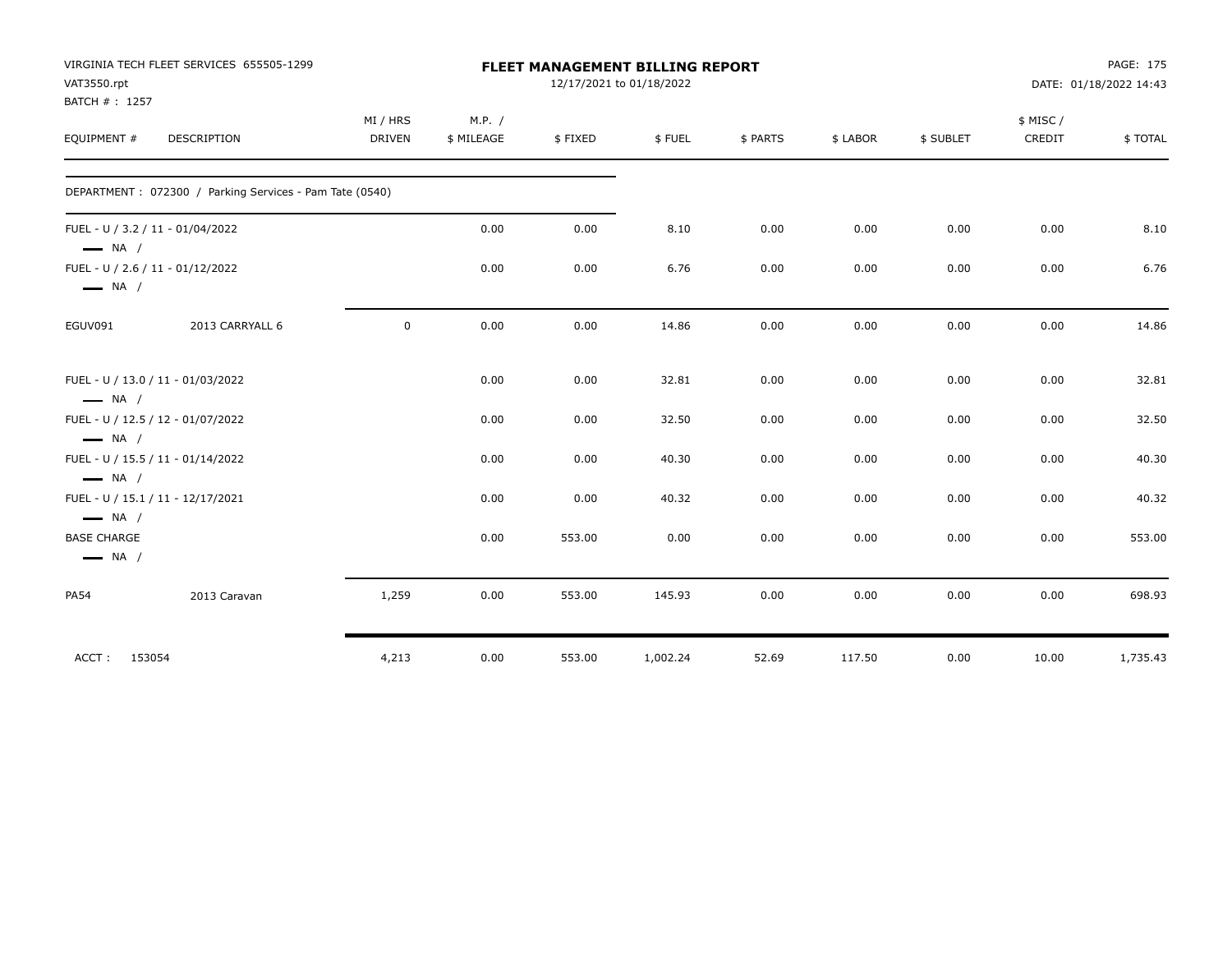| VIRGINIA TECH FLEET SERVICES 655505-1299<br>VAT3550.rpt |        | <b>FLEET MANAGEMENT BILLING REPORT</b><br>12/17/2021 to 01/18/2022 |                      |         |          |          |          |                  |                     | PAGE: 176<br>DATE: 01/18/2022 14:43 |  |
|---------------------------------------------------------|--------|--------------------------------------------------------------------|----------------------|---------|----------|----------|----------|------------------|---------------------|-------------------------------------|--|
| BATCH # : 1257<br>EQUIPMENT #<br>DESCRIPTION            |        | MI / HRS<br>DRIVEN                                                 | M.P. /<br>\$ MILEAGE | \$FIXED | \$FUEL   | \$ PARTS | \$ LABOR | \$ SUBLET        | \$ MISC /<br>CREDIT | \$TOTAL                             |  |
| DEPARTMENT SUBTOTALS :                                  |        | 4,213                                                              | 0.00                 | 553.00  | 1,002.24 | 52.69    | 117.50   | 0.00             | 10.00               | 1,735.43                            |  |
| <b>BREAKDOWN OF CHARGES:</b>                            |        |                                                                    | MILEAGE              |         |          | 0.00     |          | PARTS (WO'S)     |                     | 52.69                               |  |
| EQUIPMENT COUNT:                                        | 11     |                                                                    | MOTOR POOL           |         |          | 0.00     |          | PARTS (IND.ISS.) |                     | 0.00                                |  |
| DEPARTMENT:                                             | 072300 |                                                                    | <b>BASE</b>          |         |          | 553.00   |          | <b>CREDITS</b>   |                     | 0.00                                |  |
|                                                         |        |                                                                    | INSURANCE            |         |          | 0.00     |          | MISCELLANEOUS    |                     | 10.00                               |  |
|                                                         |        |                                                                    | <b>OTHER</b>         |         |          | 0.00     | LABOR    |                  |                     | 117.50                              |  |
|                                                         |        |                                                                    | <b>REPLACEMENT</b>   |         |          | 0.00     |          | <b>SUBLETS</b>   |                     | 0.00                                |  |
|                                                         |        |                                                                    | <b>FUEL</b>          |         | 1,002.24 |          |          |                  |                     |                                     |  |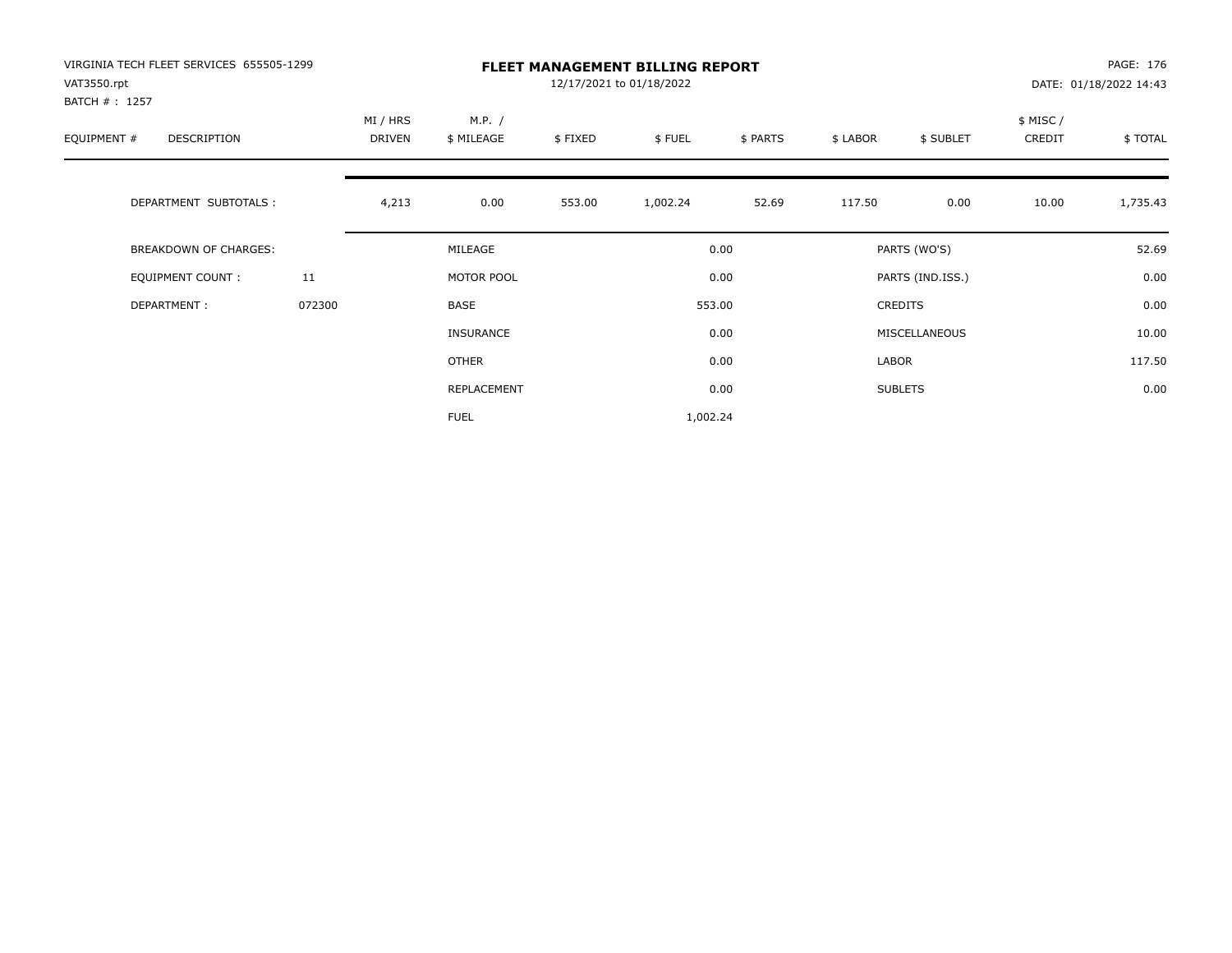| VAT3550.rpt<br>BATCH #: 1257                                | VIRGINIA TECH FLEET SERVICES 655505-1299               |                           |                      | FLEET MANAGEMENT BILLING REPORT<br>12/17/2021 to 01/18/2022 |        |          |          |           |                    | PAGE: 177<br>DATE: 01/18/2022 14:43 |
|-------------------------------------------------------------|--------------------------------------------------------|---------------------------|----------------------|-------------------------------------------------------------|--------|----------|----------|-----------|--------------------|-------------------------------------|
| EQUIPMENT #                                                 | DESCRIPTION                                            | MI / HRS<br><b>DRIVEN</b> | M.P. /<br>\$ MILEAGE | \$FIXED                                                     | \$FUEL | \$ PARTS | \$ LABOR | \$ SUBLET | \$ MISC/<br>CREDIT | \$TOTAL                             |
|                                                             | DEPARTMENT: 072500 / TELECOMMUN AUX. Angela Jones 0506 |                           |                      |                                                             |        |          |          |           |                    |                                     |
| ACCOUNT CODE: 153057                                        |                                                        |                           |                      |                                                             |        |          |          |           |                    |                                     |
| FUEL - U / 21.9 / 11 - 01/13/2022<br>$\longrightarrow$ NA / |                                                        |                           | 0.00                 | 0.00                                                        | 56.86  | 0.00     | 0.00     | 0.00      | 0.00               | 56.86                               |
| 40064S                                                      | 1998 E150 VAN                                          | 214                       | 0.00                 | 0.00                                                        | 56.86  | 0.00     | 0.00     | 0.00      | 0.00               | 56.86                               |
| FUEL - U / 14.5 / 11 - 12/27/2021<br>$\longrightarrow$ NA / |                                                        |                           | 0.00                 | 0.00                                                        | 36.74  | 0.00     | 0.00     | 0.00      | 0.00               | 36.74                               |
| 43296S                                                      | 2012 COLORADO                                          | 164                       | 0.00                 | 0.00                                                        | 36.74  | 0.00     | 0.00     | 0.00      | 0.00               | 36.74                               |
| FUEL - U / 2.2 / 12 - 01/10/2022<br>$\longrightarrow$ NA /  |                                                        |                           | 0.00                 | 0.00                                                        | 5.62   | 0.00     | 0.00     | 0.00      | 0.00               | 5.62                                |
| FUEL - U / 17.6 / 12 - 01/10/2022<br>$\longrightarrow$ NA / |                                                        |                           | 0.00                 | 0.00                                                        | 45.76  | 0.00     | 0.00     | 0.00      | 0.00               | 45.76                               |
| FUEL - U / 20.8 / 11 - 12/17/2021<br>$\longrightarrow$ NA / |                                                        |                           | 0.00                 | 0.00                                                        | 55.43  | 0.00     | 0.00     | 0.00      | 0.00               | 55.43                               |
| 52479S                                                      | 2006 E-150 VAN                                         | 408                       | 0.00                 | 0.00                                                        | 106.81 | 0.00     | 0.00     | 0.00      | 0.00               | 106.81                              |
| FUEL - U / 29.4 / 12 - 01/10/2022<br>$\longrightarrow$ NA / |                                                        |                           | 0.00                 | 0.00                                                        | 76.34  | 0.00     | 0.00     | 0.00      | 0.00               | 76.34                               |
| 52480S                                                      | 2006 E-150 VAN                                         | 231                       | 0.00                 | 0.00                                                        | 76.34  | 0.00     | 0.00     | 0.00      | 0.00               | 76.34                               |
| FUEL - U / 31.6 / 11 - 01/07/2022<br>$\longrightarrow$ NA / |                                                        |                           | 0.00                 | 0.00                                                        | 82.08  | 0.00     | 0.00     | 0.00      | 0.00               | 82.08                               |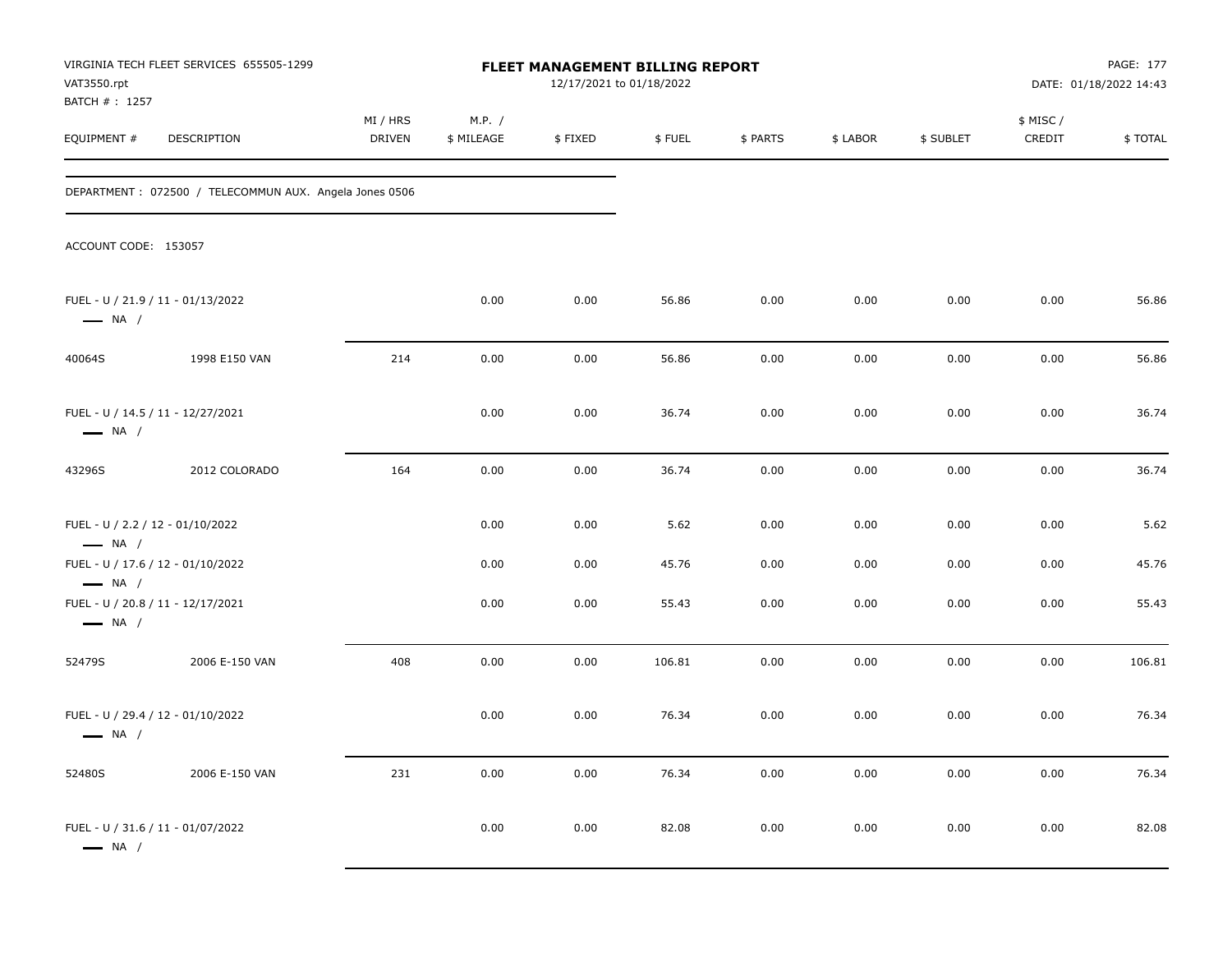| VAT3550.rpt<br>BATCH #: 1257 | VIRGINIA TECH FLEET SERVICES 655505-1299               |                           |                      | FLEET MANAGEMENT BILLING REPORT<br>12/17/2021 to 01/18/2022 |        |          |          |           |                     | PAGE: 178<br>DATE: 01/18/2022 14:43 |
|------------------------------|--------------------------------------------------------|---------------------------|----------------------|-------------------------------------------------------------|--------|----------|----------|-----------|---------------------|-------------------------------------|
| EQUIPMENT #                  | DESCRIPTION                                            | MI / HRS<br><b>DRIVEN</b> | M.P. /<br>\$ MILEAGE | \$FIXED                                                     | \$FUEL | \$ PARTS | \$ LABOR | \$ SUBLET | \$ MISC /<br>CREDIT | \$TOTAL                             |
|                              | DEPARTMENT: 072500 / TELECOMMUN AUX. Angela Jones 0506 |                           |                      |                                                             |        |          |          |           |                     |                                     |
| 52481S                       | 2006 E-150 VAN                                         | 277                       | 0.00                 | 0.00                                                        | 82.08  | 0.00     | 0.00     | 0.00      | 0.00                | 82.08                               |
| $\longrightarrow$ NA /       | FUEL - U / 27.2 / 11 - 01/04/2022                      |                           | 0.00                 | 0.00                                                        | 68.89  | 0.00     | 0.00     | 0.00      | 0.00                | 68.89                               |
| 55243S                       | 2007 Express 2500                                      | 220                       | 0.00                 | 0.00                                                        | 68.89  | 0.00     | 0.00     | 0.00      | 0.00                | 68.89                               |
| $\longrightarrow$ NA /       | FUEL - U / 20.2 / 11 - 01/14/2022                      |                           | 0.00                 | 0.00                                                        | 52.52  | 0.00     | 0.00     | 0.00      | 0.00                | 52.52                               |
| $\longrightarrow$ NA /       | FUEL - U / 18.2 / 11 - 12/17/2021                      |                           | 0.00                 | 0.00                                                        | 48.46  | 0.00     | 0.00     | 0.00      | 0.00                | 48.46                               |
| 57594S                       | 2009 Caravan                                           | 393                       | 0.00                 | 0.00                                                        | 100.98 | 0.00     | 0.00     | 0.00      | 0.00                | 100.98                              |
| $\longrightarrow$ NA /       | FUEL - U / 31.1 / 11 - 01/10/2022                      |                           | 0.00                 | 0.00                                                        | 80.73  | 0.00     | 0.00     | 0.00      | 0.00                | 80.73                               |
| 57595S                       | 2009 F250-4x4                                          | 252                       | 0.00                 | 0.00                                                        | 80.73  | 0.00     | 0.00     | 0.00      | 0.00                | 80.73                               |
| $\longrightarrow$ NA /       | FUEL - U / 25.7 / 11 - 01/07/2022                      |                           | 0.00                 | 0.00                                                        | 65.07  | 0.00     | 0.00     | 0.00      | 0.00                | 65.07                               |
| $\longrightarrow$ NA /       | FUEL - U / 20.2 / 11 - 01/14/2022                      |                           | 0.00                 | 0.00                                                        | 52.42  | 0.00     | 0.00     | 0.00      | 0.00                | 52.42                               |
| 57598S                       | 2009 Silverado                                         | 200                       | 0.00                 | 0.00                                                        | 117.49 | 0.00     | 0.00     | 0.00      | 0.00                | 117.49                              |
| $\longrightarrow$ NA /       | FUEL - U / 0.0 / 11 - 12/16/2021                       |                           | 0.00                 | 0.00                                                        | 0.03   | 0.00     | 0.00     | 0.00      | 0.00                | 0.03                                |
|                              | FUEL - U / 17.7 / 11 - 12/16/2021                      |                           | 0.00                 | 0.00                                                        | 47.31  | 0.00     | 0.00     | 0.00      | 0.00                | 47.31                               |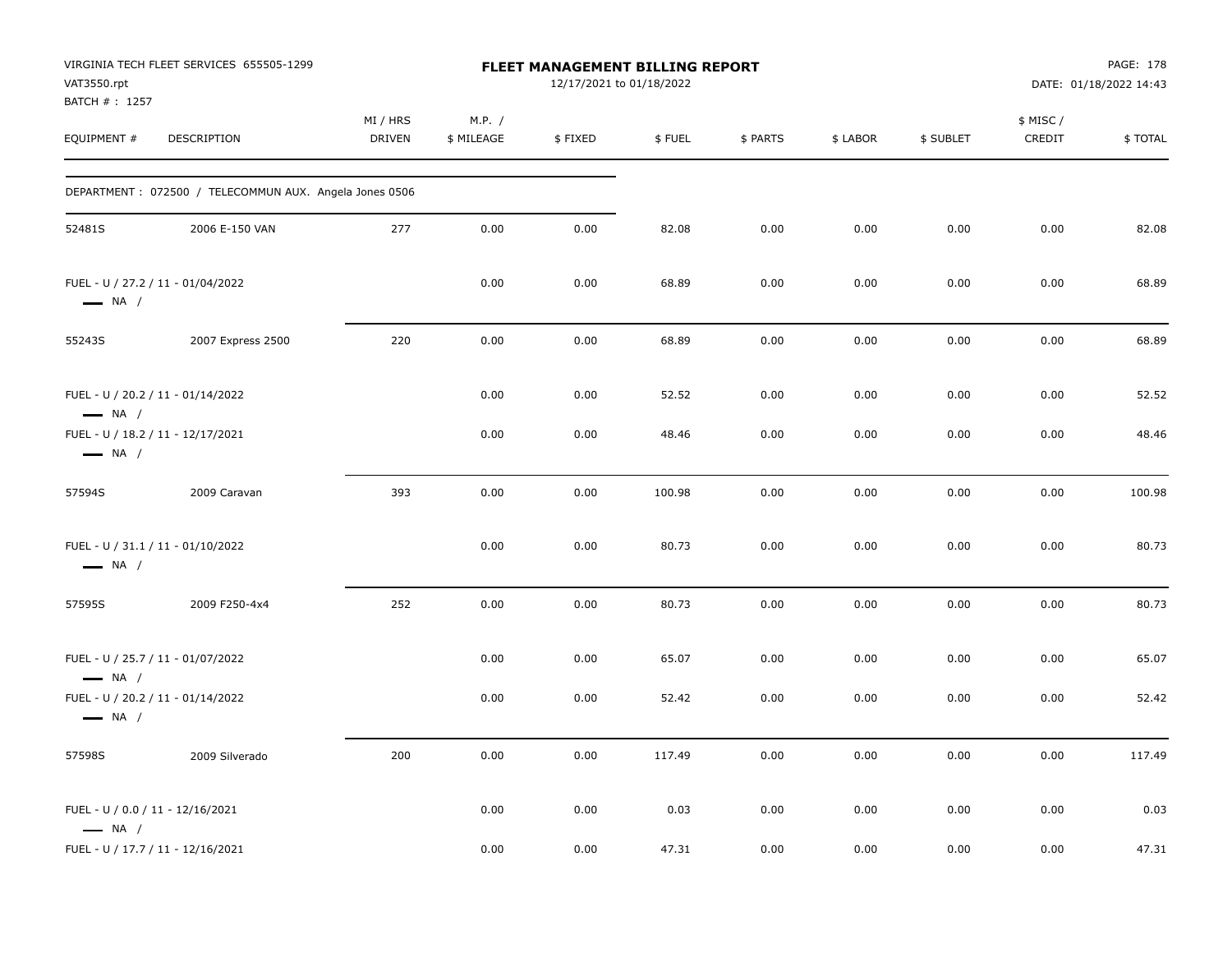| VAT3550.rpt<br>BATCH #: 1257                                | VIRGINIA TECH FLEET SERVICES 655505-1299               | FLEET MANAGEMENT BILLING REPORT<br>12/17/2021 to 01/18/2022 |                      |         |        |          |          |           | PAGE: 179<br>DATE: 01/18/2022 14:43 |         |
|-------------------------------------------------------------|--------------------------------------------------------|-------------------------------------------------------------|----------------------|---------|--------|----------|----------|-----------|-------------------------------------|---------|
| EQUIPMENT #                                                 | <b>DESCRIPTION</b>                                     | MI / HRS<br>DRIVEN                                          | M.P. /<br>\$ MILEAGE | \$FIXED | \$FUEL | \$ PARTS | \$ LABOR | \$ SUBLET | \$ MISC/<br>CREDIT                  | \$TOTAL |
|                                                             | DEPARTMENT: 072500 / TELECOMMUN AUX. Angela Jones 0506 |                                                             |                      |         |        |          |          |           |                                     |         |
| $\longrightarrow$ NA /                                      |                                                        |                                                             |                      |         |        |          |          |           |                                     |         |
| 61754S                                                      | 2013 RAM VAN                                           | 243                                                         | 0.00                 | 0.00    | 47.34  | 0.00     | 0.00     | 0.00      | 0.00                                | 47.34   |
| FUEL - U / 12.5 / 11 - 01/05/2022<br>$\longrightarrow$ NA / |                                                        |                                                             | 0.00                 | 0.00    | 31.73  | 0.00     | 0.00     | 0.00      | 0.00                                | 31.73   |
| 65579S                                                      | 2013 RAM VAN                                           | 141                                                         | 0.00                 | 0.00    | 31.73  | 0.00     | 0.00     | 0.00      | 0.00                                | 31.73   |
| FUEL - U / 16.1 / 11 - 01/04/2022<br>$\longrightarrow$ NA / |                                                        |                                                             | 0.00                 | 0.00    | 40.68  | 0.00     | 0.00     | 0.00      | 0.00                                | 40.68   |
| 65650S                                                      | 2013 RAM VAN                                           | 180                                                         | 0.00                 | 0.00    | 40.68  | 0.00     | 0.00     | 0.00      | 0.00                                | 40.68   |
| FUEL - U / 15.4 / 12 - 01/14/2022<br>$\longrightarrow$ NA / |                                                        |                                                             | 0.00                 | 0.00    | 39.94  | 0.00     | 0.00     | 0.00      | 0.00                                | 39.94   |
| 66972S                                                      | 2014 RAM VAN                                           | 192                                                         | 0.00                 | 0.00    | 39.94  | 0.00     | 0.00     | 0.00      | 0.00                                | 39.94   |
| 153057<br>ACCT:                                             |                                                        | 3,115                                                       | 0.00                 | 0.00    | 886.61 | 0.00     | 0.00     | 0.00      | 0.00                                | 886.61  |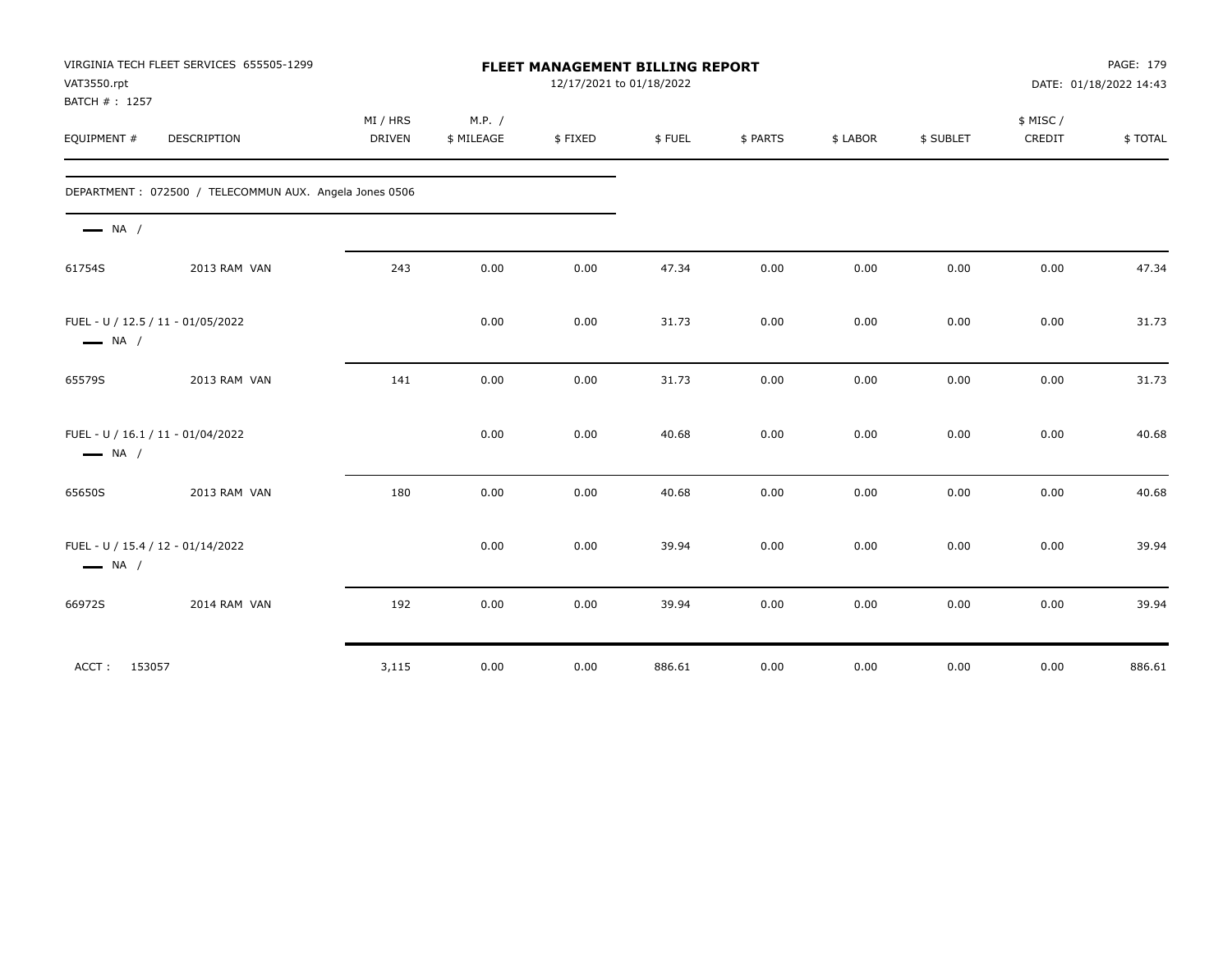| VIRGINIA TECH FLEET SERVICES 655505-1299<br>VAT3550.rpt<br>BATCH # : 1257 |        |                    |                      | PAGE: 180<br>DATE: 01/18/2022 14:43 |        |          |          |                  |                     |         |
|---------------------------------------------------------------------------|--------|--------------------|----------------------|-------------------------------------|--------|----------|----------|------------------|---------------------|---------|
| EQUIPMENT #<br><b>DESCRIPTION</b>                                         |        | MI / HRS<br>DRIVEN | M.P. /<br>\$ MILEAGE | \$FIXED                             | \$FUEL | \$ PARTS | \$ LABOR | \$ SUBLET        | \$ MISC /<br>CREDIT | \$TOTAL |
| DEPARTMENT SUBTOTALS :                                                    |        | 3,115              | 0.00                 | 0.00                                | 886.61 | 0.00     | 0.00     | 0.00             | 0.00                | 886.61  |
| <b>BREAKDOWN OF CHARGES:</b>                                              |        |                    | MILEAGE              |                                     |        | 0.00     |          | PARTS (WO'S)     |                     | 0.00    |
| EQUIPMENT COUNT:                                                          | 13     |                    | MOTOR POOL           |                                     |        | 0.00     |          | PARTS (IND.ISS.) |                     | 0.00    |
| DEPARTMENT:                                                               | 072500 |                    | <b>BASE</b>          |                                     |        | 0.00     |          | <b>CREDITS</b>   |                     | 0.00    |
|                                                                           |        |                    | INSURANCE            |                                     |        | 0.00     |          | MISCELLANEOUS    |                     | 0.00    |
|                                                                           |        |                    | OTHER                |                                     |        | 0.00     | LABOR    |                  |                     | 0.00    |
|                                                                           |        |                    | REPLACEMENT          |                                     |        | 0.00     |          | <b>SUBLETS</b>   |                     | 0.00    |
|                                                                           |        |                    | <b>FUEL</b>          |                                     |        | 886.61   |          |                  |                     |         |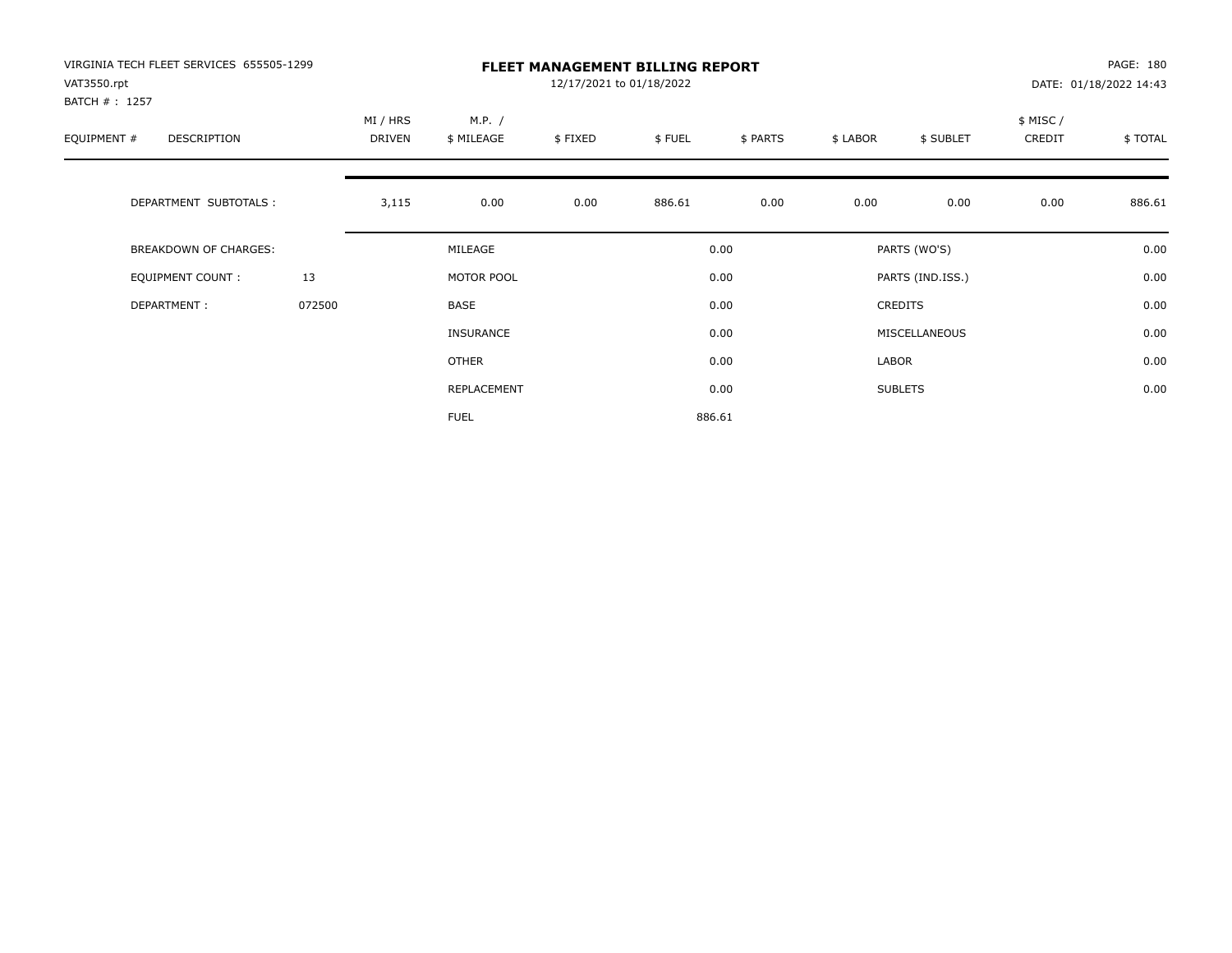| VAT3550.rpt<br>BATCH #: 1257                               | VIRGINIA TECH FLEET SERVICES 655505-1299                |                           |                      | <b>FLEET MANAGEMENT BILLING REPORT</b><br>12/17/2021 to 01/18/2022 |        |          |          |           |                     | PAGE: 181<br>DATE: 01/18/2022 14:43 |
|------------------------------------------------------------|---------------------------------------------------------|---------------------------|----------------------|--------------------------------------------------------------------|--------|----------|----------|-----------|---------------------|-------------------------------------|
| EQUIPMENT #                                                | <b>DESCRIPTION</b>                                      | MI / HRS<br><b>DRIVEN</b> | M.P. /<br>\$ MILEAGE | \$FIXED                                                            | \$FUEL | \$ PARTS | \$ LABOR | \$ SUBLET | \$ MISC /<br>CREDIT | \$TOTAL                             |
|                                                            | DEPARTMENT : 072600 / Residential Mail Brandy Cole 0372 |                           |                      |                                                                    |        |          |          |           |                     |                                     |
| ACCOUNT CODE: 122529                                       |                                                         |                           |                      |                                                                    |        |          |          |           |                     |                                     |
| $\longrightarrow$ NA /                                     | FUEL - U / 22.2 / 11 - 01/12/2022                       |                           | 0.00                 | 0.00                                                               | 57.62  | 0.00     | 0.00     | 0.00      | 0.00                | 57.62                               |
| $\longrightarrow$ NA /                                     | FUEL - U / 14.6 / 12 - 12/28/2021                       |                           | 0.00                 | 0.00                                                               | 36.89  | 0.00     | 0.00     | 0.00      | 0.00                | 36.89                               |
| 60174S                                                     | 2011 12 PAS VAN                                         | 299                       | 0.00                 | 0.00                                                               | 94.51  | 0.00     | 0.00     | 0.00      | 0.00                | 94.51                               |
| $\longrightarrow$ NA /                                     | FUEL - U / 18.8 / 11 - 01/13/2022                       |                           | 0.00                 | 0.00                                                               | 48.96  | 0.00     | 0.00     | 0.00      | 0.00                | 48.96                               |
| $\longrightarrow$ NA /                                     | FUEL - U / 19.9 / 11 - 12/20/2021                       |                           | 0.00                 | 0.00                                                               | 50.45  | 0.00     | 0.00     | 0.00      | 0.00                | 50.45                               |
| $\longrightarrow$ NA /                                     | FUEL - U / 10.6 / 11 - 12/30/2021                       |                           | 0.00                 | 0.00                                                               | 26.77  | 0.00     | 0.00     | 0.00      | 0.00                | 26.77                               |
| 60205S                                                     | 2011 12 PAS VAN                                         | 448                       | 0.00                 | 0.00                                                               | 126.18 | 0.00     | 0.00     | 0.00      | 0.00                | 126.18                              |
| FUEL - U / 7.1 / 12 - 01/05/2022<br>$\longrightarrow$ NA / |                                                         |                           | 0.00                 | 0.00                                                               | 17.89  | 0.00     | 0.00     | 0.00      | 0.00                | 17.89                               |
|                                                            | FUEL - U / 11.8 / 11 - 01/11/2022                       |                           | 0.00                 | 0.00                                                               | 30.55  | 0.00     | 0.00     | 0.00      | 0.00                | 30.55                               |
| $\longrightarrow$ NA /<br>$\longrightarrow$ NA /           | FUEL - U / 10.5 / 11 - 01/14/2022                       |                           | 0.00                 | 0.00                                                               | 27.33  | 0.00     | 0.00     | 0.00      | 0.00                | 27.33                               |
| $\longrightarrow$ NA /                                     | FUEL - U / 12.2 / 12 - 12/21/2021                       |                           | 0.00                 | 0.00                                                               | 30.97  | 0.00     | 0.00     | 0.00      | 0.00                | 30.97                               |
| 65611S                                                     | 2013 IMPALA                                             | 1,184                     | 0.00                 | 0.00                                                               | 106.74 | 0.00     | 0.00     | 0.00      | 0.00                | 106.74                              |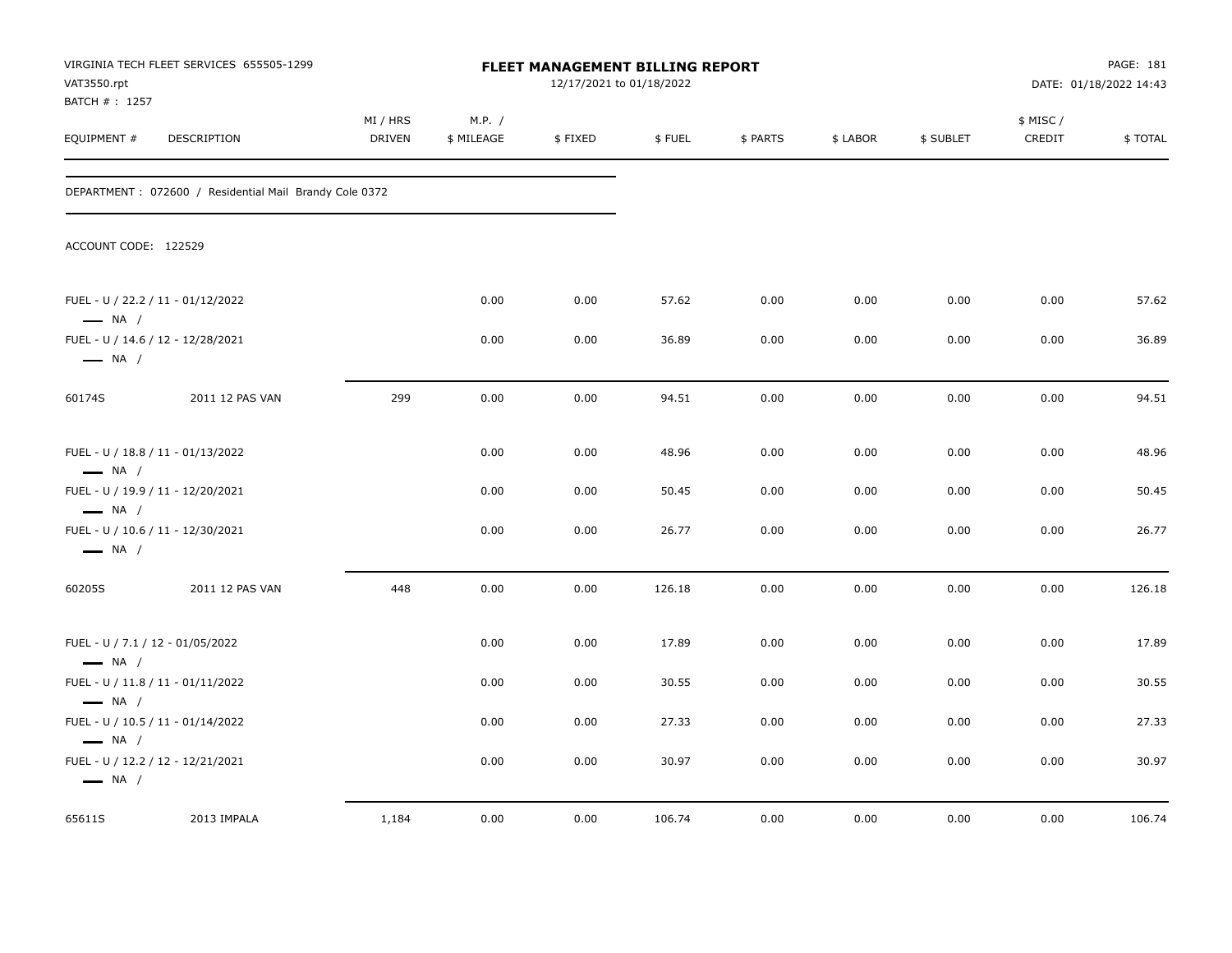| VAT3550.rpt            | VIRGINIA TECH FLEET SERVICES 655505-1299               |                | <b>FLEET MANAGEMENT BILLING REPORT</b><br>12/17/2021 to 01/18/2022 |                      |         |        |          |          | PAGE: 182<br>DATE: 01/18/2022 14:43 |                    |         |
|------------------------|--------------------------------------------------------|----------------|--------------------------------------------------------------------|----------------------|---------|--------|----------|----------|-------------------------------------|--------------------|---------|
| BATCH #: 1257          |                                                        |                |                                                                    |                      |         |        |          |          |                                     |                    |         |
| EQUIPMENT #            | <b>DESCRIPTION</b>                                     |                | MI / HRS<br>DRIVEN                                                 | M.P. /<br>\$ MILEAGE | \$FIXED | \$FUEL | \$ PARTS | \$ LABOR | \$ SUBLET                           | \$ MISC/<br>CREDIT | \$TOTAL |
|                        |                                                        |                |                                                                    |                      |         |        |          |          |                                     |                    |         |
|                        | DEPARTMENT: 072600 / Residential Mail Brandy Cole 0372 |                |                                                                    |                      |         |        |          |          |                                     |                    |         |
|                        | FUEL - U / 1.7 / 11 - 12/22/2021                       |                |                                                                    | 0.00                 | 0.00    | 4.33   | 0.00     | 0.00     | 0.00                                | 0.00               | 4.33    |
| $\longrightarrow$ NA / |                                                        |                |                                                                    |                      |         |        |          |          |                                     |                    |         |
| 71525s                 | 2015 Transit-350                                       |                | 16                                                                 | 0.00                 | 0.00    | 4.33   | 0.00     | 0.00     | 0.00                                | 0.00               | 4.33    |
| ACCT:                  | 122529                                                 |                | 1,947                                                              | 0.00                 | 0.00    | 331.76 | 0.00     | 0.00     | 0.00                                | 0.00               | 331.76  |
|                        | DEPARTMENT SUBTOTALS :                                 |                | 1,947                                                              | 0.00                 | 0.00    | 331.76 | 0.00     | 0.00     | 0.00                                | 0.00               | 331.76  |
|                        | BREAKDOWN OF CHARGES:                                  |                |                                                                    | MILEAGE              |         |        | 0.00     |          | PARTS (WO'S)                        |                    | 0.00    |
|                        | <b>EQUIPMENT COUNT:</b>                                | $\overline{4}$ |                                                                    | MOTOR POOL           |         |        | 0.00     |          | PARTS (IND.ISS.)                    |                    | 0.00    |
|                        | DEPARTMENT:                                            | 072600         |                                                                    | <b>BASE</b>          |         |        | 0.00     |          | CREDITS                             |                    | 0.00    |
|                        |                                                        |                |                                                                    | <b>INSURANCE</b>     |         |        | 0.00     |          | MISCELLANEOUS                       |                    | 0.00    |
|                        |                                                        |                |                                                                    | <b>OTHER</b>         |         |        | 0.00     | LABOR    |                                     |                    | 0.00    |
|                        |                                                        |                |                                                                    | REPLACEMENT          |         |        | 0.00     |          | <b>SUBLETS</b>                      |                    | 0.00    |
|                        |                                                        |                |                                                                    | <b>FUEL</b>          |         |        | 331.76   |          |                                     |                    |         |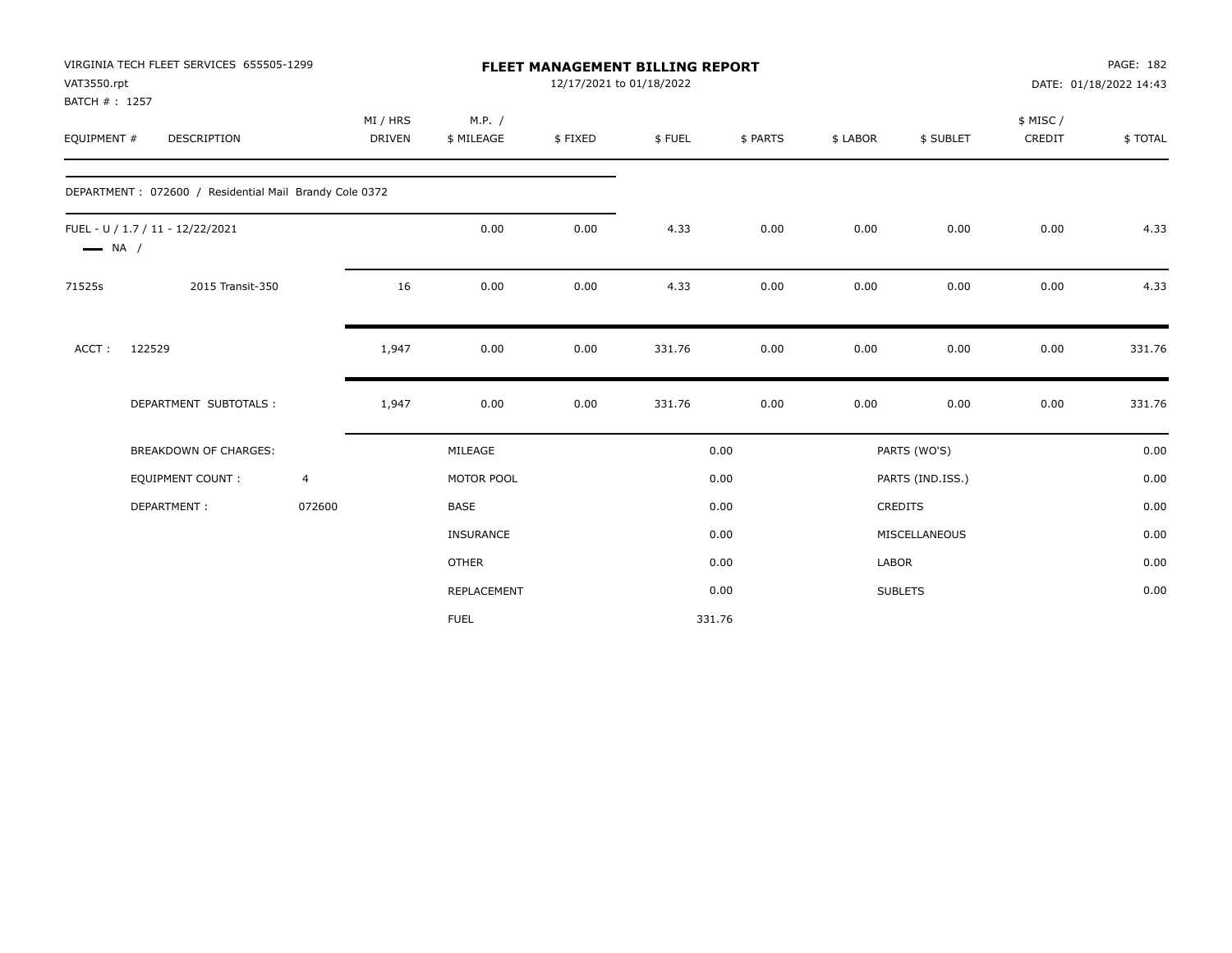| VAT3550.rpt<br>BATCH #: 1257 | VIRGINIA TECH FLEET SERVICES 655505-1299          |              |                           |                      |         | FLEET MANAGEMENT BILLING REPORT<br>12/17/2021 to 01/18/2022 |          |          |                  | PAGE: 183<br>DATE: 01/18/2022 14:43 |         |  |
|------------------------------|---------------------------------------------------|--------------|---------------------------|----------------------|---------|-------------------------------------------------------------|----------|----------|------------------|-------------------------------------|---------|--|
| EQUIPMENT #                  | <b>DESCRIPTION</b>                                |              | MI / HRS<br><b>DRIVEN</b> | M.P. /<br>\$ MILEAGE | \$FIXED | \$FUEL                                                      | \$ PARTS | \$ LABOR | \$ SUBLET        | \$ MISC /<br>CREDIT                 | \$TOTAL |  |
|                              | DEPARTMENT: 076100 / Sign Shop - Brandy Cole 0372 |              |                           |                      |         |                                                             |          |          |                  |                                     |         |  |
|                              | ACCOUNT CODE: 176033                              |              |                           |                      |         |                                                             |          |          |                  |                                     |         |  |
| $\longrightarrow$ NA /       | FUEL - U / 15.1 / 11 - 01/13/2022                 |              |                           | 0.00                 | 0.00    | 39.16                                                       | 0.00     | 0.00     | 0.00             | 0.00                                | 39.16   |  |
| 74628s                       | 2008 UPLANDER                                     |              | 149                       | 0.00                 | 0.00    | 39.16                                                       | 0.00     | 0.00     | 0.00             | 0.00                                | 39.16   |  |
| ACCT:                        | 176033                                            |              | 149                       | 0.00                 | 0.00    | 39.16                                                       | 0.00     | 0.00     | 0.00             | 0.00                                | 39.16   |  |
|                              | DEPARTMENT SUBTOTALS :                            |              | 149                       | 0.00                 | 0.00    | 39.16                                                       | 0.00     | 0.00     | 0.00             | 0.00                                | 39.16   |  |
|                              | <b>BREAKDOWN OF CHARGES:</b>                      |              |                           | MILEAGE              |         |                                                             | 0.00     |          | PARTS (WO'S)     |                                     | 0.00    |  |
|                              | <b>EQUIPMENT COUNT:</b>                           | $\mathbf{1}$ |                           | MOTOR POOL           |         |                                                             | 0.00     |          | PARTS (IND.ISS.) |                                     | 0.00    |  |
|                              | DEPARTMENT:                                       | 076100       |                           | <b>BASE</b>          |         |                                                             | 0.00     |          | <b>CREDITS</b>   |                                     | 0.00    |  |
|                              |                                                   |              |                           | INSURANCE            |         |                                                             | 0.00     |          | MISCELLANEOUS    |                                     | 0.00    |  |
|                              |                                                   |              |                           | <b>OTHER</b>         |         |                                                             | 0.00     | LABOR    |                  |                                     | 0.00    |  |
|                              |                                                   |              |                           | REPLACEMENT          |         |                                                             | 0.00     |          | <b>SUBLETS</b>   |                                     | 0.00    |  |
|                              |                                                   |              |                           | <b>FUEL</b>          |         |                                                             | 39.16    |          |                  |                                     |         |  |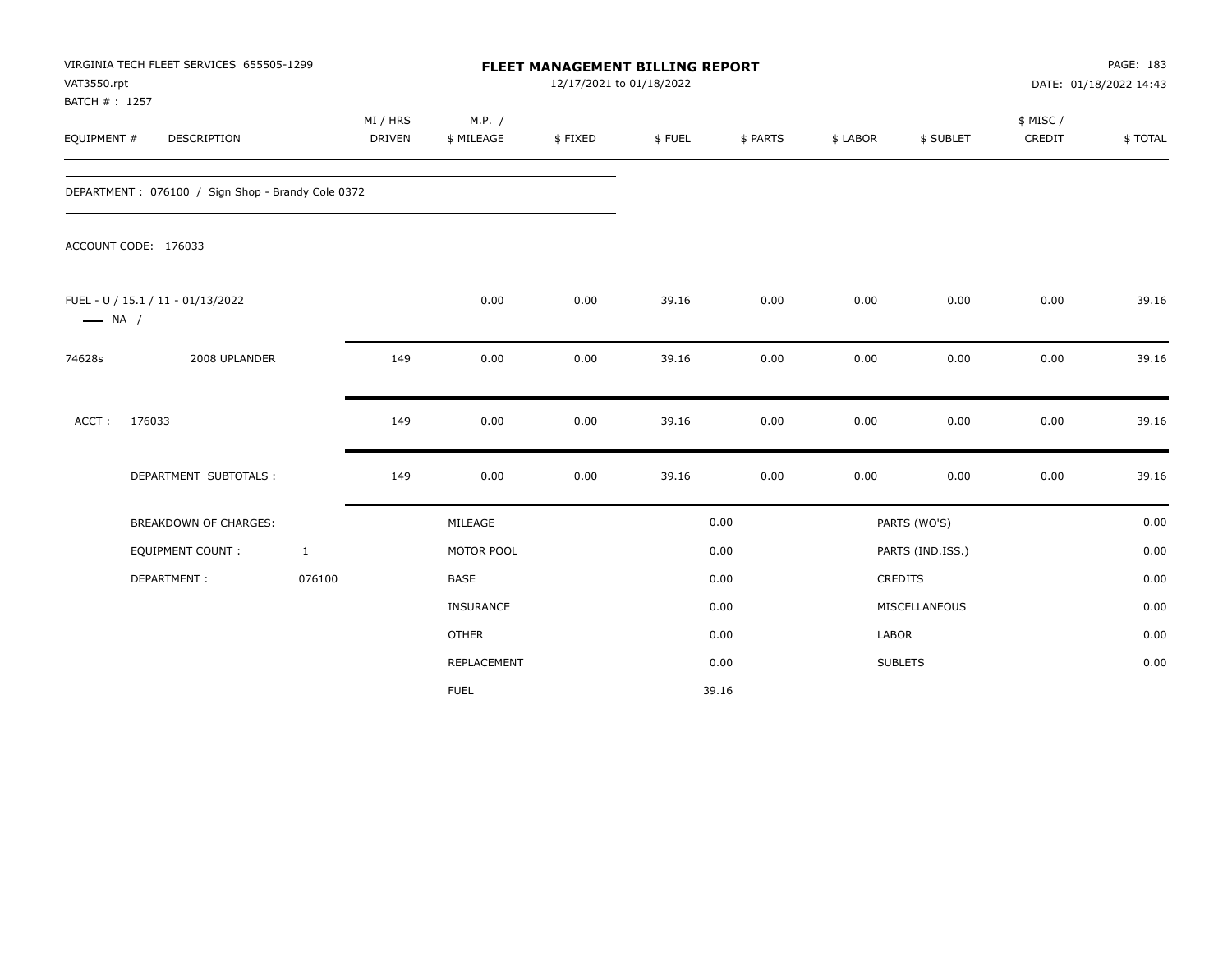| VAT3550.rpt<br>BATCH # : 1257                               | VIRGINIA TECH FLEET SERVICES 655505-1299                   |                    |                      | FLEET MANAGEMENT BILLING REPORT<br>12/17/2021 to 01/18/2022 |        |          |          |           |                     | PAGE: 184<br>DATE: 01/18/2022 14:43 |
|-------------------------------------------------------------|------------------------------------------------------------|--------------------|----------------------|-------------------------------------------------------------|--------|----------|----------|-----------|---------------------|-------------------------------------|
| EQUIPMENT #                                                 | DESCRIPTION                                                | MI / HRS<br>DRIVEN | M.P. /<br>\$ MILEAGE | \$FIXED                                                     | \$FUEL | \$ PARTS | \$ LABOR | \$ SUBLET | \$ MISC /<br>CREDIT | \$TOTAL                             |
|                                                             | DEPARTMENT: 077000 / VT ELECTRIC SERVICE Renae Criner 0529 |                    |                      |                                                             |        |          |          |           |                     |                                     |
| ACCOUNT CODE: 153111                                        |                                                            |                    |                      |                                                             |        |          |          |           |                     |                                     |
| FUEL - D / 11.3 / 14 - 01/14/2022<br>$\longrightarrow$ NA / |                                                            |                    | 0.00                 | 0.00                                                        | 31.78  | 0.00     | 0.00     | 0.00      | 0.00                | 31.78                               |
| 43253S                                                      | 2009 Durastar 4300                                         | 23                 | 0.00                 | 0.00                                                        | 31.78  | 0.00     | 0.00     | 0.00      | 0.00                | 31.78                               |
| FUEL - D / 20.0 / 13 - 01/14/2022<br>$\longrightarrow$ NA / |                                                            |                    | 0.00                 | 0.00                                                        | 56.20  | 0.00     | 0.00     | 0.00      | 0.00                | 56.20                               |
| 47581S                                                      | 2001 TRUCK                                                 | 52                 | 0.00                 | 0.00                                                        | 56.20  | 0.00     | 0.00     | 0.00      | 0.00                | 56.20                               |
| FUEL - U / 22.6 / 11 - 01/14/2022<br>$\longrightarrow$ NA / |                                                            |                    | 0.00                 | 0.00                                                        | 58.76  | 0.00     | 0.00     | 0.00      | 0.00                | 58.76                               |
| FUEL - U / 21.4 / 11 - 12/16/2021<br>$\longrightarrow$ NA / |                                                            |                    | 0.00                 | 0.00                                                        | 57.11  | 0.00     | 0.00     | 0.00      | 0.00                | 57.11                               |
| 48999S                                                      | 2004 F150                                                  | 400                | 0.00                 | 0.00                                                        | 115.87 | 0.00     | 0.00     | 0.00      | 0.00                | 115.87                              |
| FUEL - U / 34.5 / 11 - 01/11/2022<br>$\longrightarrow$ NA / |                                                            |                    | 0.00                 | 0.00                                                        | 89.60  | 0.00     | 0.00     | 0.00      | 0.00                | 89.60                               |
| FUEL - U / 26.8 / 12 - 12/17/2021<br>$\longrightarrow$ NA / |                                                            |                    | 0.00                 | 0.00                                                        | 67.68  | 0.00     | 0.00     | 0.00      | 0.00                | 67.68                               |
| 49042S                                                      | 2004 F350 4\4                                              | 275                | 0.00                 | 0.00                                                        | 157.28 | 0.00     | 0.00     | 0.00      | 0.00                | 157.28                              |
| FUEL - U / 14.7 / 11 - 01/03/2022<br>$\longrightarrow$ NA / |                                                            |                    | 0.00                 | 0.00                                                        | 37.24  | 0.00     | 0.00     | 0.00      | 0.00                | 37.24                               |
| FUEL - U / 15.0 / 11 - 01/11/2022                           |                                                            |                    | 0.00                 | 0.00                                                        | 39.05  | 0.00     | 0.00     | 0.00      | 0.00                | 39.05                               |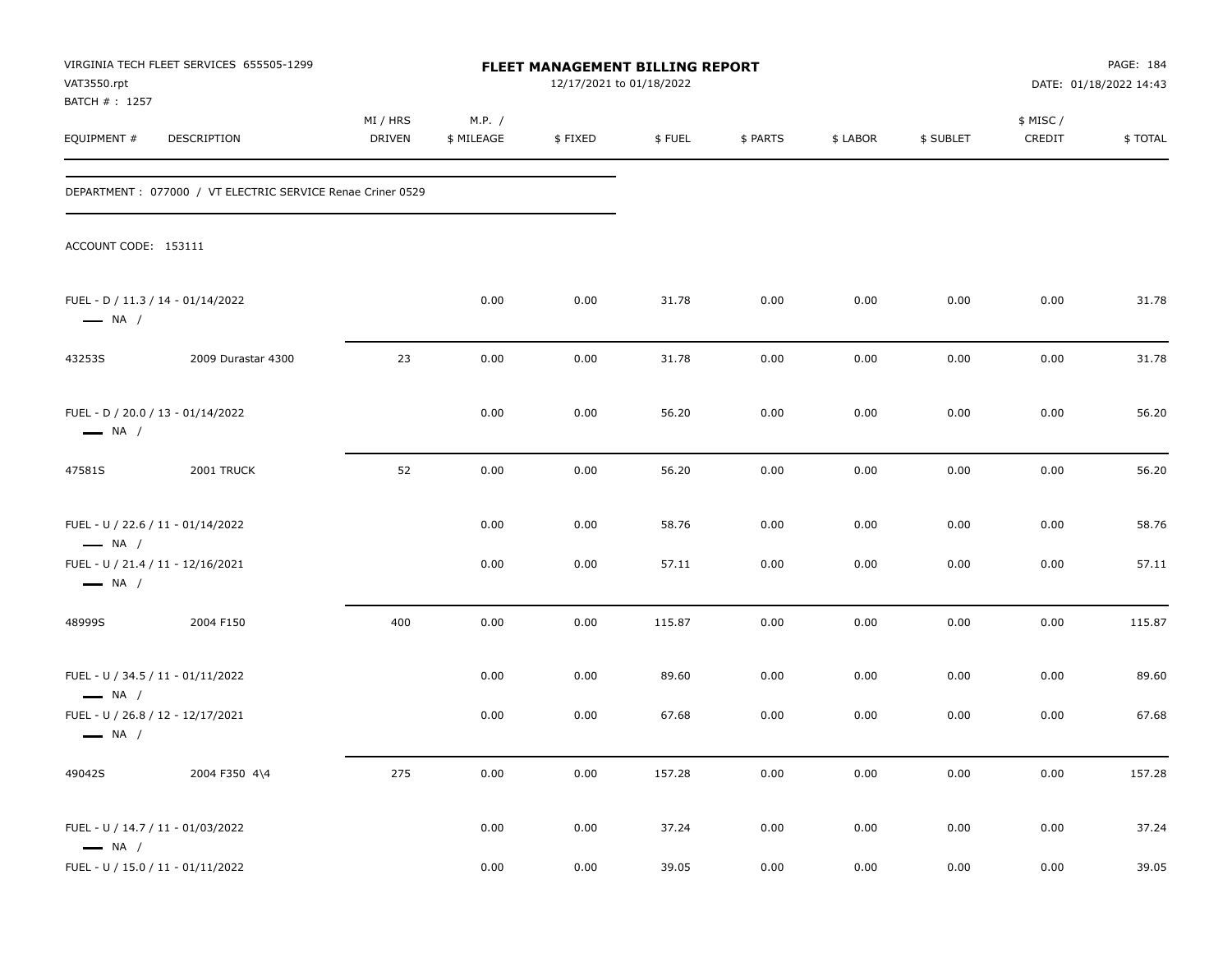| VAT3550.rpt<br>BATCH #: 1257                               | VIRGINIA TECH FLEET SERVICES 655505-1299                    |                    |                      | FLEET MANAGEMENT BILLING REPORT<br>12/17/2021 to 01/18/2022 |        |          |          |           |                     | PAGE: 185<br>DATE: 01/18/2022 14:43 |
|------------------------------------------------------------|-------------------------------------------------------------|--------------------|----------------------|-------------------------------------------------------------|--------|----------|----------|-----------|---------------------|-------------------------------------|
| EQUIPMENT #                                                | DESCRIPTION                                                 | MI / HRS<br>DRIVEN | M.P. /<br>\$ MILEAGE | \$FIXED                                                     | \$FUEL | \$ PARTS | \$ LABOR | \$ SUBLET | \$ MISC /<br>CREDIT | \$TOTAL                             |
|                                                            | DEPARTMENT : 077000 / VT ELECTRIC SERVICE Renae Criner 0529 |                    |                      |                                                             |        |          |          |           |                     |                                     |
| $\longrightarrow$ NA /                                     |                                                             |                    |                      |                                                             |        |          |          |           |                     |                                     |
| 50169S                                                     | 2005 COLORADO                                               | 338                | 0.00                 | 0.00                                                        | 76.29  | 0.00     | 0.00     | 0.00      | 0.00                | 76.29                               |
| $\longrightarrow$ NA /                                     | FUEL - U / 14.2 / 11 - 12/21/2021                           |                    | 0.00                 | 0.00                                                        | 35.98  | 0.00     | 0.00     | 0.00      | 0.00                | 35.98                               |
| 57527S                                                     | 2008 F250                                                   | 108                | 0.00                 | 0.00                                                        | 35.98  | 0.00     | 0.00     | 0.00      | 0.00                | 35.98                               |
| $\longrightarrow$ NA /                                     | FUEL - U / 25.4 / 12 - 01/12/2022                           |                    | 0.00                 | 0.00                                                        | 66.07  | 0.00     | 0.00     | 0.00      | 0.00                | 66.07                               |
| $\longrightarrow$ NA /                                     | FUEL - U / 22.4 / 12 - 12/21/2021                           |                    | 0.00                 | 0.00                                                        | 56.55  | 0.00     | 0.00     | 0.00      | 0.00                | 56.55                               |
| 61749S                                                     | 2012 F350 4\4                                               | 226                | 0.00                 | 0.00                                                        | 122.62 | 0.00     | 0.00     | 0.00      | 0.00                | 122.62                              |
| FUEL - D / 9.1 / 14 - 01/14/2022<br>$\longrightarrow$ NA / |                                                             |                    | 0.00                 | 0.00                                                        | 25.63  | 0.00     | 0.00     | 0.00      | 0.00                | 25.63                               |
| 66905S                                                     | 2014 4300                                                   | 67                 | 0.00                 | 0.00                                                        | 25.63  | 0.00     | 0.00     | 0.00      | 0.00                | 25.63                               |
| $\longrightarrow$ NA /                                     | FUEL - U / 16.6 / 12 - 01/05/2022                           |                    | 0.00                 | 0.00                                                        | 41.87  | 0.00     | 0.00     | 0.00      | 0.00                | 41.87                               |
| 66979S                                                     | 2015 F350 4\4                                               | 67                 | 0.00                 | 0.00                                                        | 41.87  | 0.00     | 0.00     | 0.00      | 0.00                | 41.87                               |
| FUEL - U / 9.1 / 12 - 01/03/2022<br>$\longrightarrow$ NA / |                                                             |                    | 0.00                 | 0.00                                                        | 23.05  | 0.00     | 0.00     | 0.00      | 0.00                | 23.05                               |
| FUEL - U / 6.7 / 11 - 01/12/2022                           |                                                             |                    | 0.00                 | 0.00                                                        | 17.34  | 0.00     | 0.00     | 0.00      | 0.00                | 17.34                               |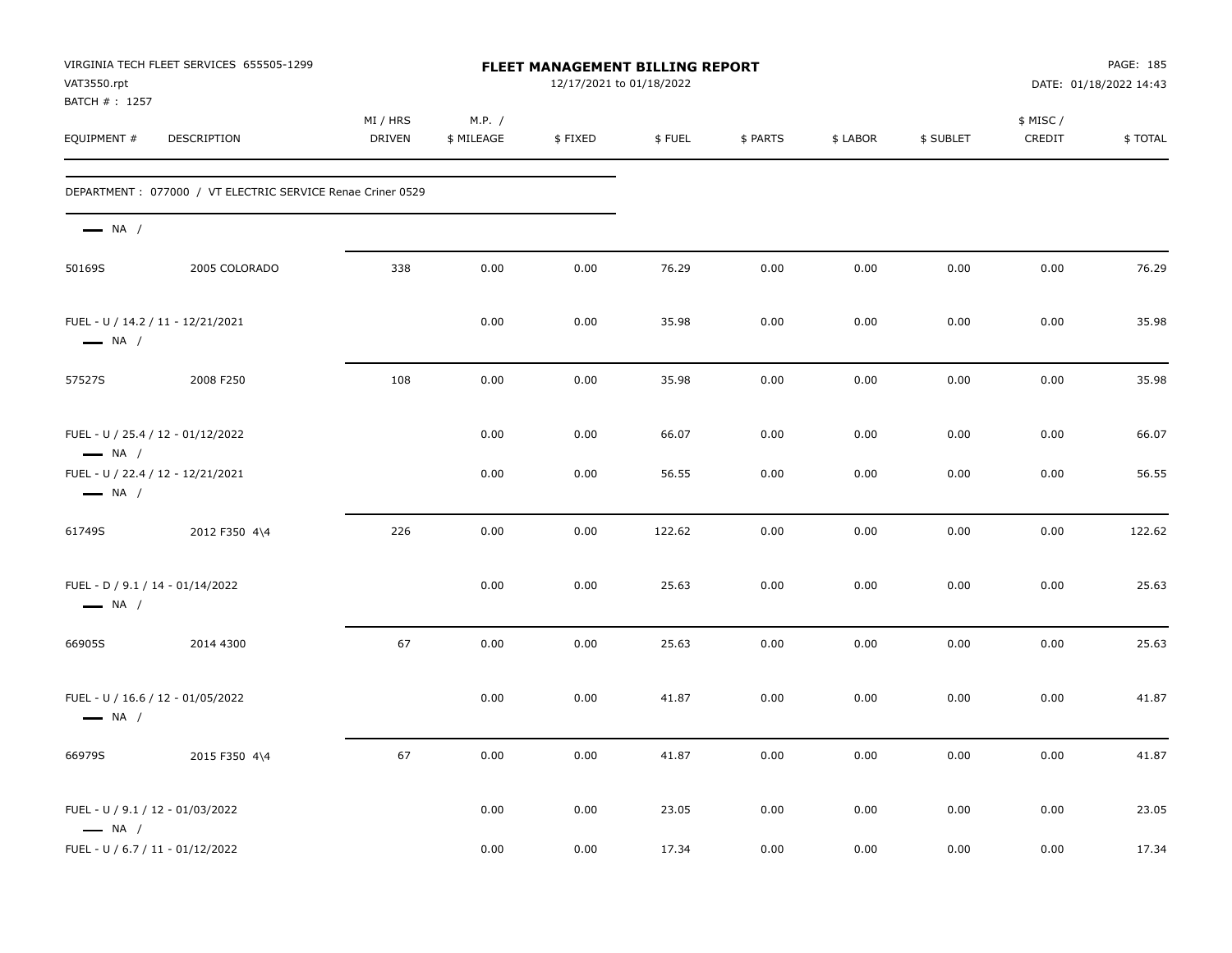| VAT3550.rpt<br>BATCH # : 1257                               | VIRGINIA TECH FLEET SERVICES 655505-1299                    |                    |                      | <b>FLEET MANAGEMENT BILLING REPORT</b><br>12/17/2021 to 01/18/2022 |        |          |          |           |                     | PAGE: 186<br>DATE: 01/18/2022 14:43 |
|-------------------------------------------------------------|-------------------------------------------------------------|--------------------|----------------------|--------------------------------------------------------------------|--------|----------|----------|-----------|---------------------|-------------------------------------|
| EQUIPMENT #                                                 | DESCRIPTION                                                 | MI / HRS<br>DRIVEN | M.P. /<br>\$ MILEAGE | \$FIXED                                                            | \$FUEL | \$ PARTS | \$ LABOR | \$ SUBLET | \$ MISC /<br>CREDIT | \$TOTAL                             |
|                                                             | DEPARTMENT : 077000 / VT ELECTRIC SERVICE Renae Criner 0529 |                    |                      |                                                                    |        |          |          |           |                     |                                     |
| $\longrightarrow$ NA /                                      |                                                             |                    |                      |                                                                    |        |          |          |           |                     |                                     |
| 68299S                                                      | 2015 COMPASS                                                | 245                | 0.00                 | 0.00                                                               | 40.39  | 0.00     | 0.00     | 0.00      | 0.00                | 40.39                               |
| FUEL - U / 20.0 / 11 - 01/06/2022<br>$\longrightarrow$ NA / |                                                             |                    | 0.00                 | 0.00                                                               | 50.47  | 0.00     | 0.00     | 0.00      | 0.00                | 50.47                               |
| 71510s                                                      | 2016 F150                                                   | 369                | 0.00                 | 0.00                                                               | 50.47  | 0.00     | 0.00     | 0.00      | 0.00                | 50.47                               |
| FUEL - U / 21.1 / 12 - 01/04/2022<br>$\longrightarrow$ NA / |                                                             |                    | 0.00                 | 0.00                                                               | 53.36  | 0.00     | 0.00     | 0.00      | 0.00                | 53.36                               |
| FUEL - U / 29.3 / 12 - 01/12/2022<br>$\longrightarrow$ NA / |                                                             |                    | 0.00                 | 0.00                                                               | 76.26  | 0.00     | 0.00     | 0.00      | 0.00                | 76.26                               |
| FUEL - U / 9.0 / 12 - 01/14/2022<br>$\longrightarrow$ NA /  |                                                             |                    | 0.00                 | 0.00                                                               | 23.40  | 0.00     | 0.00     | 0.00      | 0.00                | 23.40                               |
| 76254S                                                      | 2019 F350 4\4                                               | 346                | 0.00                 | 0.00                                                               | 153.02 | 0.00     | 0.00     | 0.00      | 0.00                | 153.02                              |
| FUEL - U / 22.6 / 11 - 01/03/2022<br>$\longrightarrow$ NA / |                                                             |                    | 0.00                 | 0.00                                                               | 57.18  | 0.00     | 0.00     | 0.00      | 0.00                | 57.18                               |
| FUEL - U / 21.5 / 12 - 01/12/2022<br>$\longrightarrow$ NA / |                                                             |                    | 0.00                 | 0.00                                                               | 55.77  | 0.00     | 0.00     | 0.00      | 0.00                | 55.77                               |
| 76255S                                                      | 2019 F350 4\4                                               | 210                | 0.00                 | 0.00                                                               | 112.95 | 0.00     | 0.00     | 0.00      | 0.00                | 112.95                              |
| FUEL - U / 18.3 / 11 - 01/06/2022<br>$\longrightarrow$ NA / |                                                             |                    | 0.00                 | 0.00                                                               | 46.35  | 0.00     | 0.00     | 0.00      | 0.00                | 46.35                               |
| FUEL - U / 13.6 / 12 - 01/14/2022<br>$\longrightarrow$ NA / |                                                             |                    | 0.00                 | 0.00                                                               | 35.36  | 0.00     | 0.00     | 0.00      | 0.00                | 35.36                               |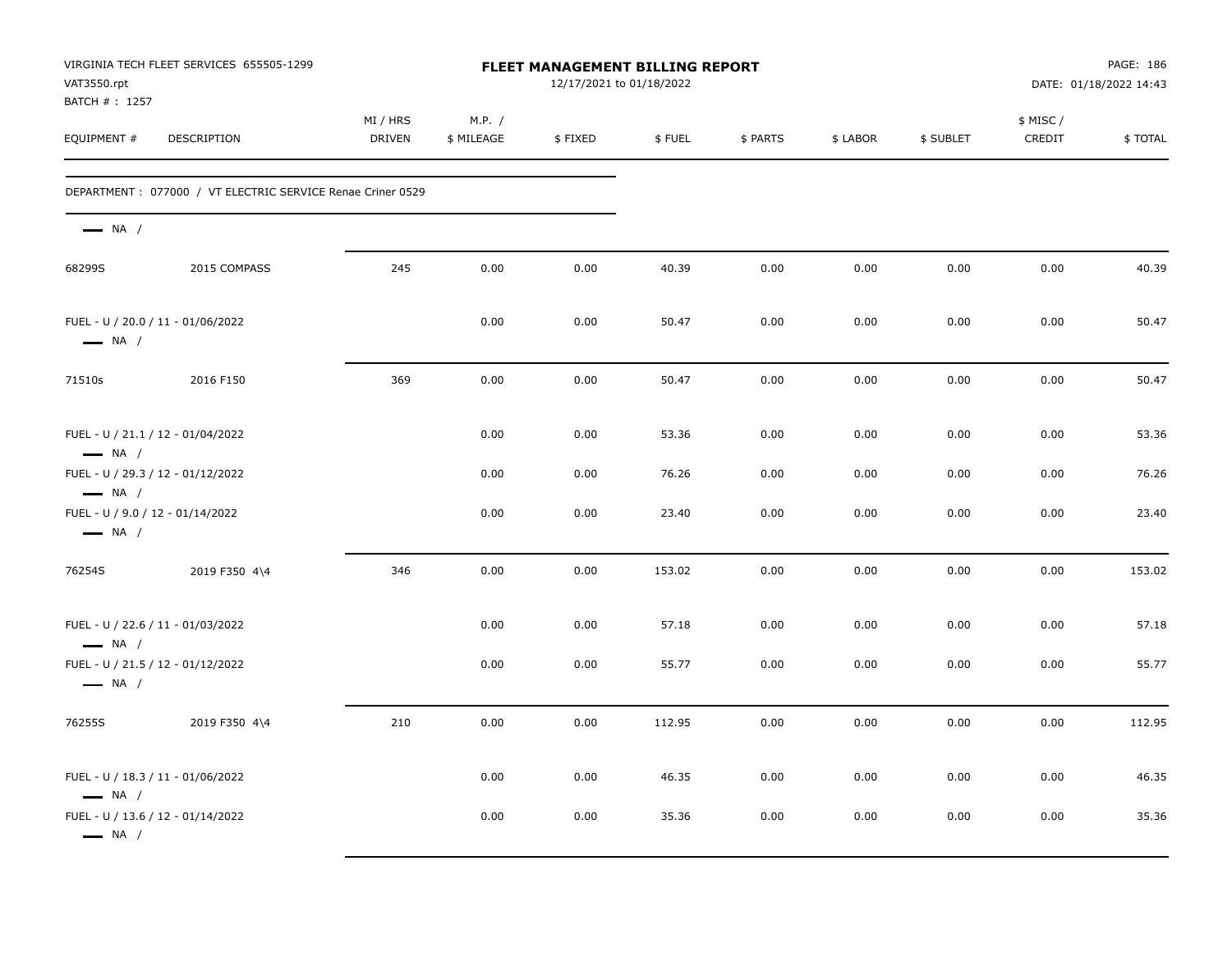| VAT3550.rpt<br>BATCH #: 1257                                                          | VIRGINIA TECH FLEET SERVICES 655505-1299                   |                           |                      | <b>FLEET MANAGEMENT BILLING REPORT</b><br>12/17/2021 to 01/18/2022 |        |          |          |           |                     | PAGE: 187<br>DATE: 01/18/2022 14:43 |
|---------------------------------------------------------------------------------------|------------------------------------------------------------|---------------------------|----------------------|--------------------------------------------------------------------|--------|----------|----------|-----------|---------------------|-------------------------------------|
| EQUIPMENT #                                                                           | DESCRIPTION                                                | MI / HRS<br><b>DRIVEN</b> | M.P. /<br>\$ MILEAGE | \$FIXED                                                            | \$FUEL | \$ PARTS | \$ LABOR | \$ SUBLET | \$ MISC /<br>CREDIT | \$TOTAL                             |
|                                                                                       | DEPARTMENT: 077000 / VT ELECTRIC SERVICE Renae Criner 0529 |                           |                      |                                                                    |        |          |          |           |                     |                                     |
| 76256S                                                                                | 2019 F350 4\4                                              | 139                       | 0.00                 | 0.00                                                               | 81.71  | 0.00     | 0.00     | 0.00      | 0.00                | 81.71                               |
| FUEL - D / 14.9 / 14 - 01/14/2022<br>$\longrightarrow$ NA /                           |                                                            |                           | 0.00                 | 0.00                                                               | 41.78  | 0.00     | 0.00     | 0.00      | 0.00                | 41.78                               |
| FUEL - D / 4.0 / 14 - 01/14/2022<br>$\longrightarrow$ NA /                            |                                                            |                           | 0.00                 | 0.00                                                               | 11.30  | 0.00     | 0.00     | 0.00      | 0.00                | 11.30                               |
| FUEL - D / 8.4 / 14 - 01/14/2022<br>$\longrightarrow$ NA /                            |                                                            |                           | 0.00                 | 0.00                                                               | 23.46  | 0.00     | 0.00     | 0.00      | 0.00                | 23.46                               |
| FUEL - D / 4.2 / 14 - 12/16/2021<br>$\longrightarrow$ NA /                            |                                                            |                           | 0.00                 | 0.00                                                               | 11.83  | 0.00     | 0.00     | 0.00      | 0.00                | 11.83                               |
| FUEL - D / 4.1 / 14 - 12/16/2021<br>$\longrightarrow$ NA /                            |                                                            |                           | 0.00                 | 0.00                                                               | 11.52  | 0.00     | 0.00     | 0.00      | 0.00                | 11.52                               |
| 76281s                                                                                | 2019 TRAILER                                               | 0                         | 0.00                 | 0.00                                                               | 99.89  | 0.00     | 0.00     | 0.00      | 0.00                | 99.89                               |
| FUEL - U / 12.4 / 11 - 01/14/2022<br>$\longrightarrow$ NA /                           |                                                            |                           | 0.00                 | 0.00                                                               | 32.29  | 0.00     | 0.00     | 0.00      | 0.00                | 32.29                               |
| FUEL - U / 13.0 / 11 - 12/22/2021<br>$\longrightarrow$ NA /                           |                                                            |                           | 0.00                 | 0.00                                                               | 32.79  | 0.00     | 0.00     | 0.00      | 0.00                | 32.79                               |
| 76289S                                                                                | 2019 FUSION                                                | 583                       | 0.00                 | 0.00                                                               | 65.08  | 0.00     | 0.00     | 0.00      | 0.00                | 65.08                               |
| FUEL - U / 21.8 / 12 - 01/10/2022<br>$\longrightarrow$ NA /                           |                                                            |                           | 0.00                 | 0.00                                                               | 56.68  | 0.00     | 0.00     | 0.00      | 0.00                | 56.68                               |
| FUEL - U / 19.6 / 12 - 01/14/2022                                                     |                                                            |                           | 0.00                 | 0.00                                                               | 50.99  | 0.00     | 0.00     | 0.00      | 0.00                | 50.99                               |
| $\longrightarrow$ NA /<br>FUEL - U / 22.8 / 12 - 12/21/2021<br>$\longrightarrow$ NA / |                                                            |                           | 0.00                 | 0.00                                                               | 57.66  | 0.00     | 0.00     | 0.00      | 0.00                | 57.66                               |
| 77349s                                                                                | 2019 F350                                                  | 280                       | 0.00                 | 0.00                                                               | 165.33 | 0.00     | 0.00     | 0.00      | 0.00                | 165.33                              |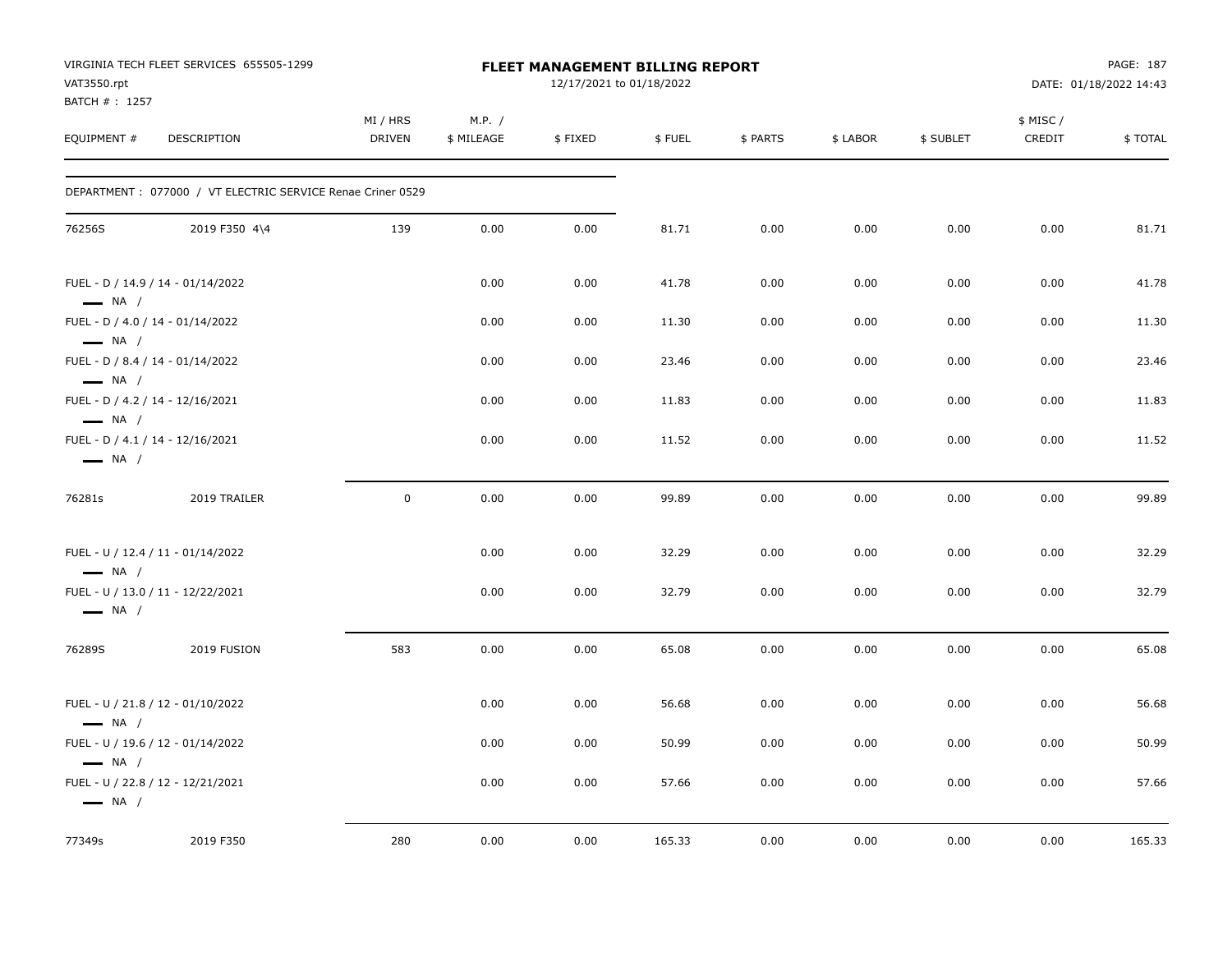| VAT3550.rpt            | VIRGINIA TECH FLEET SERVICES 655505-1299                    |               |            |         | FLEET MANAGEMENT BILLING REPORT<br>12/17/2021 to 01/18/2022 |          |          |           |                     | PAGE: 188<br>DATE: 01/18/2022 14:43 |
|------------------------|-------------------------------------------------------------|---------------|------------|---------|-------------------------------------------------------------|----------|----------|-----------|---------------------|-------------------------------------|
| BATCH #: 1257          |                                                             | MI / HRS      | M.P. /     |         |                                                             |          |          |           |                     |                                     |
| EQUIPMENT #            | DESCRIPTION                                                 | <b>DRIVEN</b> | \$ MILEAGE | \$FIXED | \$FUEL                                                      | \$ PARTS | \$ LABOR | \$ SUBLET | \$ MISC /<br>CREDIT | \$TOTAL                             |
|                        | DEPARTMENT : 077000 / VT ELECTRIC SERVICE Renae Criner 0529 |               |            |         |                                                             |          |          |           |                     |                                     |
| $\longrightarrow$ NA / | FUEL - U / 26.0 / 12 - 01/12/2022                           |               | 0.00       | 0.00    | 67.60                                                       | 0.00     | 0.00     | 0.00      | 0.00                | 67.60                               |
| $\longrightarrow$ NA / | FUEL - U / 21.6 / 11 - 12/16/2021                           |               | 0.00       | 0.00    | 57.73                                                       | 0.00     | 0.00     | 0.00      | 0.00                | 57.73                               |
| 77350s                 | 2019 F350                                                   | 241           | 0.00       | 0.00    | 125.33                                                      | 0.00     | 0.00     | 0.00      | 0.00                | 125.33                              |
| $\longrightarrow$ NA / | FUEL - U / 1.7 / 11 - 01/05/2022                            |               | 0.00       | 0.00    | 4.38                                                        | 0.00     | 0.00     | 0.00      | 0.00                | 4.38                                |
| EU2                    | 1990 WASH                                                   | $\mathsf 0$   | 0.00       | 0.00    | 4.38                                                        | 0.00     | 0.00     | 0.00      | 0.00                | 4.38                                |
| $\longrightarrow$ NA / | FUEL - D / 11.5 / 13 - 01/14/2022                           |               | 0.00       | 0.00    | 32.26                                                       | 0.00     | 0.00     | 0.00      | 0.00                | 32.26                               |
| $\longrightarrow$ NA / | FUEL - D / 19.0 / 13 - 01/14/2022                           |               | 0.00       | 0.00    | 53.28                                                       | 0.00     | 0.00     | 0.00      | 0.00                | 53.28                               |
| EU7                    | 1990 WASH                                                   | $\mathsf 0$   | 0.00       | 0.00    | 85.54                                                       | 0.00     | 0.00     | 0.00      | 0.00                | 85.54                               |
| ACCT: 153111           |                                                             | 3,969         | 0.00       | 0.00    | 1,647.61                                                    | 0.00     | 0.00     | 0.00      | 0.00                | 1,647.61                            |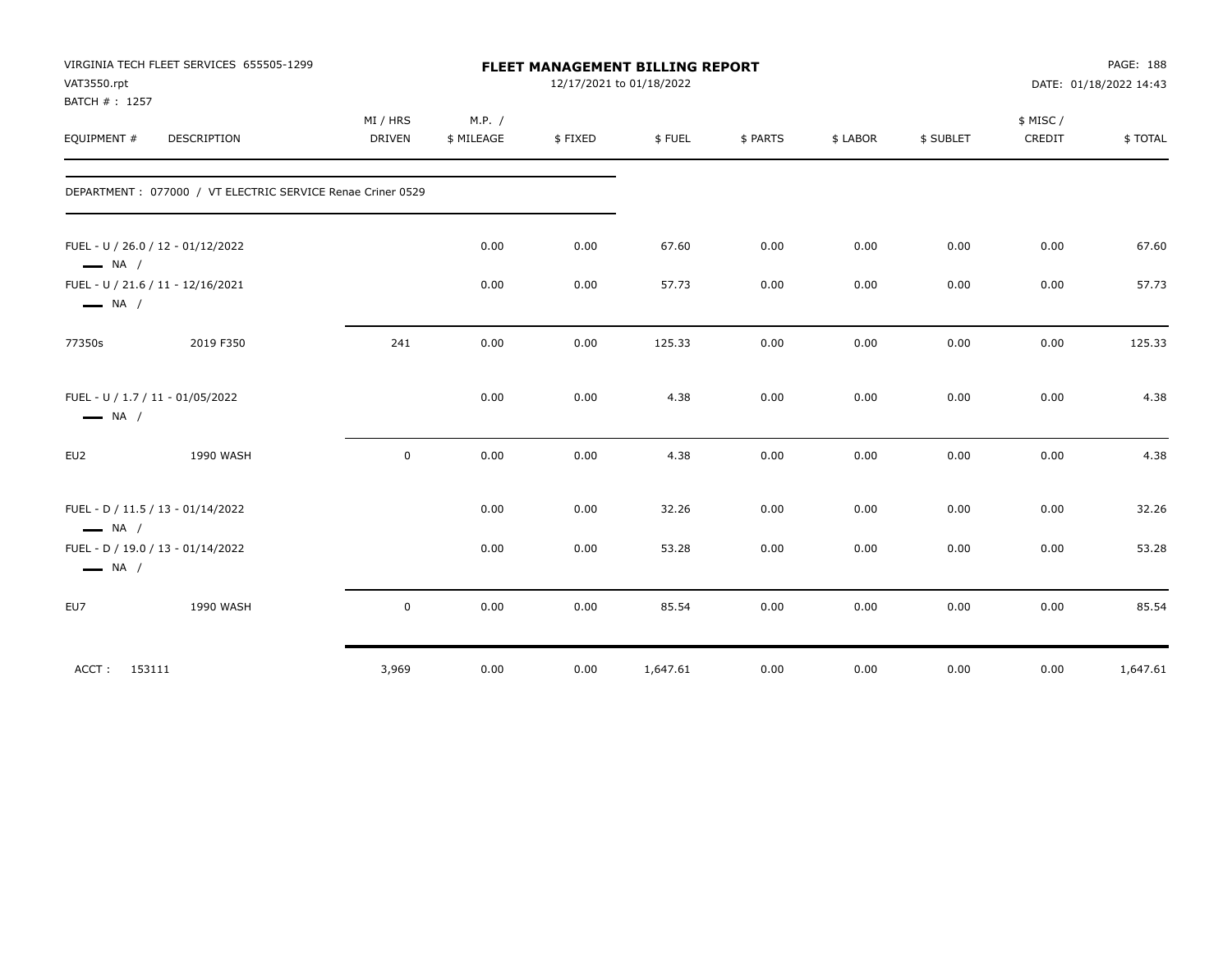| VIRGINIA TECH FLEET SERVICES 655505-1299<br>VAT3550.rpt<br>BATCH # : 1257 |        | <b>FLEET MANAGEMENT BILLING REPORT</b><br>12/17/2021 to 01/18/2022 |                      |         |          |          |          |                  |                     | PAGE: 189<br>DATE: 01/18/2022 14:43 |  |
|---------------------------------------------------------------------------|--------|--------------------------------------------------------------------|----------------------|---------|----------|----------|----------|------------------|---------------------|-------------------------------------|--|
| EQUIPMENT #<br><b>DESCRIPTION</b>                                         |        | MI / HRS<br>DRIVEN                                                 | M.P. /<br>\$ MILEAGE | \$FIXED | \$FUEL   | \$ PARTS | \$ LABOR | \$ SUBLET        | \$ MISC /<br>CREDIT | \$TOTAL                             |  |
| DEPARTMENT SUBTOTALS :                                                    |        | 3,969                                                              | 0.00                 | 0.00    | 1,647.61 | 0.00     | 0.00     | 0.00             | 0.00                | 1,647.61                            |  |
| <b>BREAKDOWN OF CHARGES:</b>                                              |        |                                                                    | MILEAGE              |         |          | 0.00     |          | PARTS (WO'S)     |                     | 0.00                                |  |
| EQUIPMENT COUNT:                                                          | 20     |                                                                    | MOTOR POOL           |         |          | 0.00     |          | PARTS (IND.ISS.) |                     | 0.00                                |  |
| DEPARTMENT:                                                               | 077000 |                                                                    | <b>BASE</b>          |         |          | 0.00     |          | <b>CREDITS</b>   |                     | 0.00                                |  |
|                                                                           |        |                                                                    | <b>INSURANCE</b>     |         |          | 0.00     |          | MISCELLANEOUS    |                     | 0.00                                |  |
|                                                                           |        |                                                                    | OTHER                |         |          | 0.00     | LABOR    |                  |                     | 0.00                                |  |
|                                                                           |        |                                                                    | REPLACEMENT          |         |          | 0.00     |          | <b>SUBLETS</b>   |                     | 0.00                                |  |
|                                                                           |        |                                                                    | <b>FUEL</b>          |         | 1,647.61 |          |          |                  |                     |                                     |  |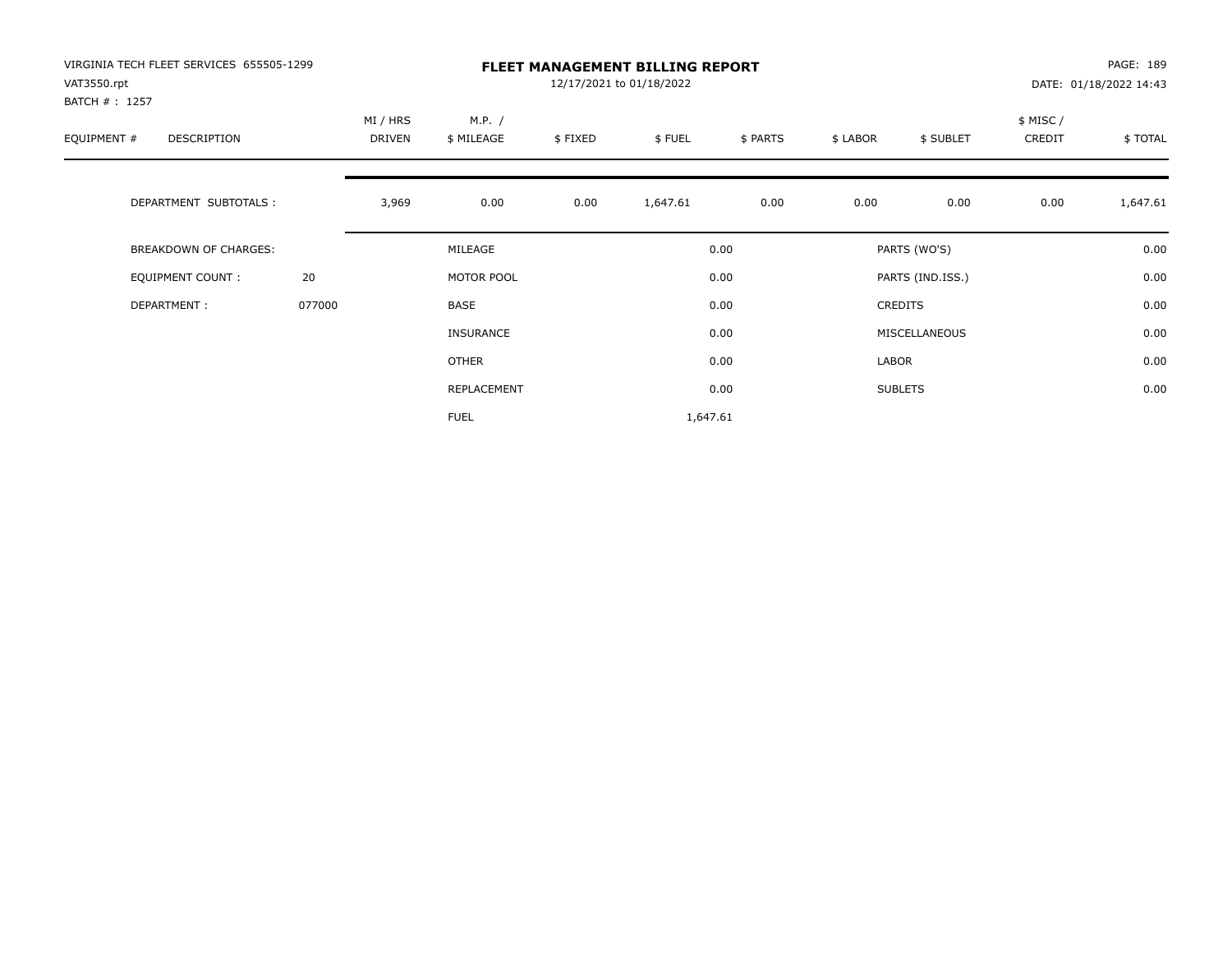| VAT3550.rpt            | VIRGINIA TECH FLEET SERVICES 655505-1299<br>BATCH # : 1257<br>DESCRIPTION |                | MI / HRS<br>M.P. / |                  |         |        | <b>FLEET MANAGEMENT BILLING REPORT</b><br>12/17/2021 to 01/18/2022 |          |                  |                     | PAGE: 190<br>DATE: 01/18/2022 14:43 |  |
|------------------------|---------------------------------------------------------------------------|----------------|--------------------|------------------|---------|--------|--------------------------------------------------------------------|----------|------------------|---------------------|-------------------------------------|--|
| EQUIPMENT #            |                                                                           |                | <b>DRIVEN</b>      | \$ MILEAGE       | \$FIXED | \$FUEL | \$ PARTS                                                           | \$ LABOR | \$ SUBLET        | \$ MISC /<br>CREDIT | \$TOTAL                             |  |
|                        | DEPARTMENT : 077201 / FS-Minor Modifications Renae Criner (0529)          |                |                    |                  |         |        |                                                                    |          |                  |                     |                                     |  |
|                        | ACCOUNT CODE: 235319                                                      |                |                    |                  |         |        |                                                                    |          |                  |                     |                                     |  |
| $\longrightarrow$ NA / | FUEL - U / 16.1 / 11 - 01/06/2022                                         |                |                    | 0.00             | 0.00    | 40.68  | 0.00                                                               | 0.00     | 0.00             | 0.00                | 40.68                               |  |
| $\longrightarrow$ NA / | FUEL - U / 9.9 / 11 - 12/16/2021                                          |                |                    | 0.00             | 0.00    | 26.30  | 0.00                                                               | 0.00     | 0.00             | 0.00                | 26.30                               |  |
| 79416s                 | 2020 Transit-250                                                          |                | 258                | 0.00             | 0.00    | 66.98  | 0.00                                                               | 0.00     | 0.00             | 0.00                | 66.98                               |  |
| $\longrightarrow$ NA / | FUEL - U / 19.1 / 11 - 01/07/2022                                         |                |                    | 0.00             | 0.00    | 48.22  | 0.00                                                               | 0.00     | 0.00             | 0.00                | 48.22                               |  |
| 79417s                 | 2020 Transit-250                                                          |                | 163                | 0.00             | 0.00    | 48.22  | 0.00                                                               | 0.00     | 0.00             | 0.00                | 48.22                               |  |
| ACCT:                  | 235319                                                                    |                | 421                | 0.00             | 0.00    | 115.20 | 0.00                                                               | 0.00     | 0.00             | 0.00                | 115.20                              |  |
|                        | DEPARTMENT SUBTOTALS :                                                    |                | 421                | 0.00             | 0.00    | 115.20 | 0.00                                                               | 0.00     | 0.00             | 0.00                | 115.20                              |  |
|                        | BREAKDOWN OF CHARGES:                                                     |                |                    | MILEAGE          |         |        | 0.00                                                               |          | PARTS (WO'S)     |                     | 0.00                                |  |
|                        | <b>EQUIPMENT COUNT:</b>                                                   | $\overline{2}$ |                    | MOTOR POOL       |         |        | 0.00                                                               |          | PARTS (IND.ISS.) |                     | 0.00                                |  |
|                        | DEPARTMENT:                                                               | 077201         |                    | BASE             |         |        | 0.00                                                               |          | CREDITS          |                     | 0.00                                |  |
|                        |                                                                           |                |                    | <b>INSURANCE</b> |         |        | 0.00                                                               |          | MISCELLANEOUS    |                     | 0.00                                |  |
|                        |                                                                           |                |                    | <b>OTHER</b>     |         |        | 0.00                                                               | LABOR    |                  |                     | 0.00                                |  |
|                        |                                                                           |                |                    | REPLACEMENT      |         |        | 0.00                                                               |          | <b>SUBLETS</b>   |                     | 0.00                                |  |
|                        |                                                                           |                |                    | <b>FUEL</b>      |         | 115.20 |                                                                    |          |                  |                     |                                     |  |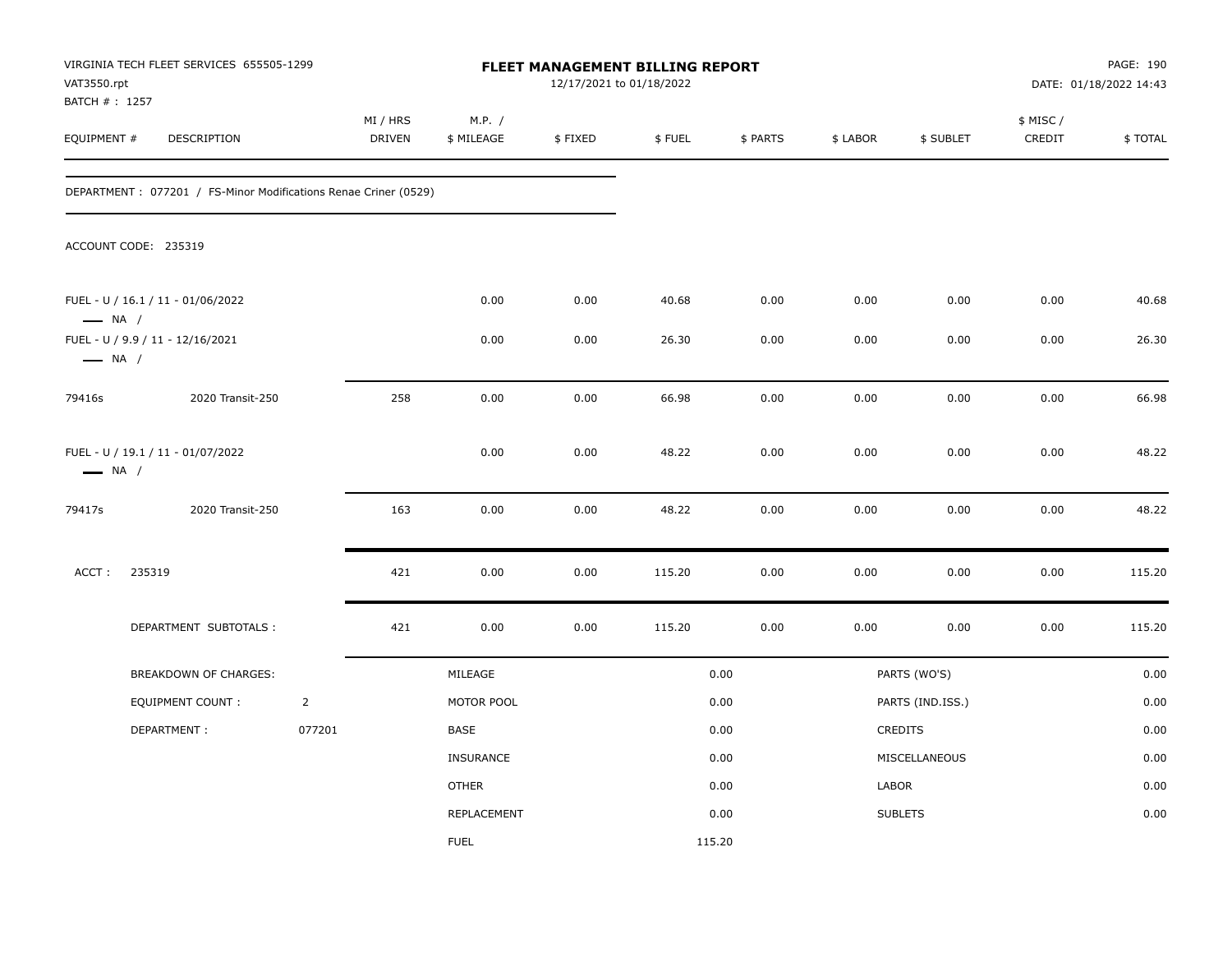| VAT3550.rpt<br>BATCH #: 1257                               | VIRGINIA TECH FLEET SERVICES 655505-1299      |                    |                      | FLEET MANAGEMENT BILLING REPORT<br>12/17/2021 to 01/18/2022 |        |          |          |           |                     | PAGE: 191<br>DATE: 01/18/2022 14:43 |
|------------------------------------------------------------|-----------------------------------------------|--------------------|----------------------|-------------------------------------------------------------|--------|----------|----------|-----------|---------------------|-------------------------------------|
| EQUIPMENT#                                                 | DESCRIPTION                                   | MI / HRS<br>DRIVEN | M.P. /<br>\$ MILEAGE | \$FIXED                                                     | \$FUEL | \$ PARTS | \$ LABOR | \$ SUBLET | \$ MISC /<br>CREDIT | <b>\$TOTAL</b>                      |
|                                                            | DEPARTMENT: 077300 / QUARRY Renae Criner 0529 |                    |                      |                                                             |        |          |          |           |                     |                                     |
| ACCOUNT CODE: 230161                                       |                                               |                    |                      |                                                             |        |          |          |           |                     |                                     |
| $\longrightarrow$ NA /                                     | FUEL - U / 25.5 / 11 - 12/21/2021             |                    | 0.00                 | 0.00                                                        | 64.52  | 0.00     | 0.00     | 0.00      | 0.00                | 64.52                               |
| 47527S                                                     | 2002 Silverado                                | 126                | 0.00                 | 0.00                                                        | 64.52  | 0.00     | 0.00     | 0.00      | 0.00                | 64.52                               |
| $\longrightarrow$ NA /                                     | FUEL - U / 24.0 / 11 - 01/04/2022             |                    | 0.00                 | 0.00                                                        | 60.69  | 0.00     | 0.00     | 0.00      | 0.00                | 60.69                               |
| 48516S                                                     | 2003 SUBURBAN                                 | 156                | 0.00                 | 0.00                                                        | 60.69  | 0.00     | 0.00     | 0.00      | 0.00                | 60.69                               |
| $\longrightarrow$ NA /                                     | FUEL - D / 60.9 / 14 - 01/14/2022             |                    | 0.00                 | 0.00                                                        | 171.13 | 0.00     | 0.00     | 0.00      | 0.00                | 171.13                              |
| 50121S                                                     | 2004 7600                                     | 185                | 0.00                 | 0.00                                                        | 171.13 | 0.00     | 0.00     | 0.00      | 0.00                | 171.13                              |
| FUEL - D / 4.5 / 13 - 01/14/2022<br>$\longrightarrow$ NA / |                                               |                    | 0.00                 | 0.00                                                        | 12.65  | 0.00     | 0.00     | 0.00      | 0.00                | 12.65                               |
| $\longrightarrow$ NA /                                     | FUEL - D / 11.0 / 13 - 12/16/2021             |                    | 0.00                 | 0.00                                                        | 31.02  | 0.00     | 0.00     | 0.00      | 0.00                | 31.02                               |
| FUEL - D / 7.5 / 13 - 12/21/2021<br>$\longrightarrow$ NA / |                                               |                    | 0.00                 | 0.00                                                        | 21.13  | 0.00     | 0.00     | 0.00      | 0.00                | 21.13                               |
| 50198S                                                     | 2006 SIERRA                                   | 381                | $0.00\,$             | 0.00                                                        | 64.80  | 0.00     | 0.00     | 0.00      | 0.00                | 64.80                               |
| $\longrightarrow$ NA /                                     | FUEL - D / 20.6 / 14 - 01/03/2022             |                    | 0.00                 | 0.00                                                        | 57.97  | 0.00     | 0.00     | 0.00      | 0.00                | 57.97                               |
|                                                            | FUEL - D / 15.1 / 13 - 01/14/2022             |                    | 0.00                 | 0.00                                                        | 42.32  | 0.00     | 0.00     | 0.00      | 0.00                | 42.32                               |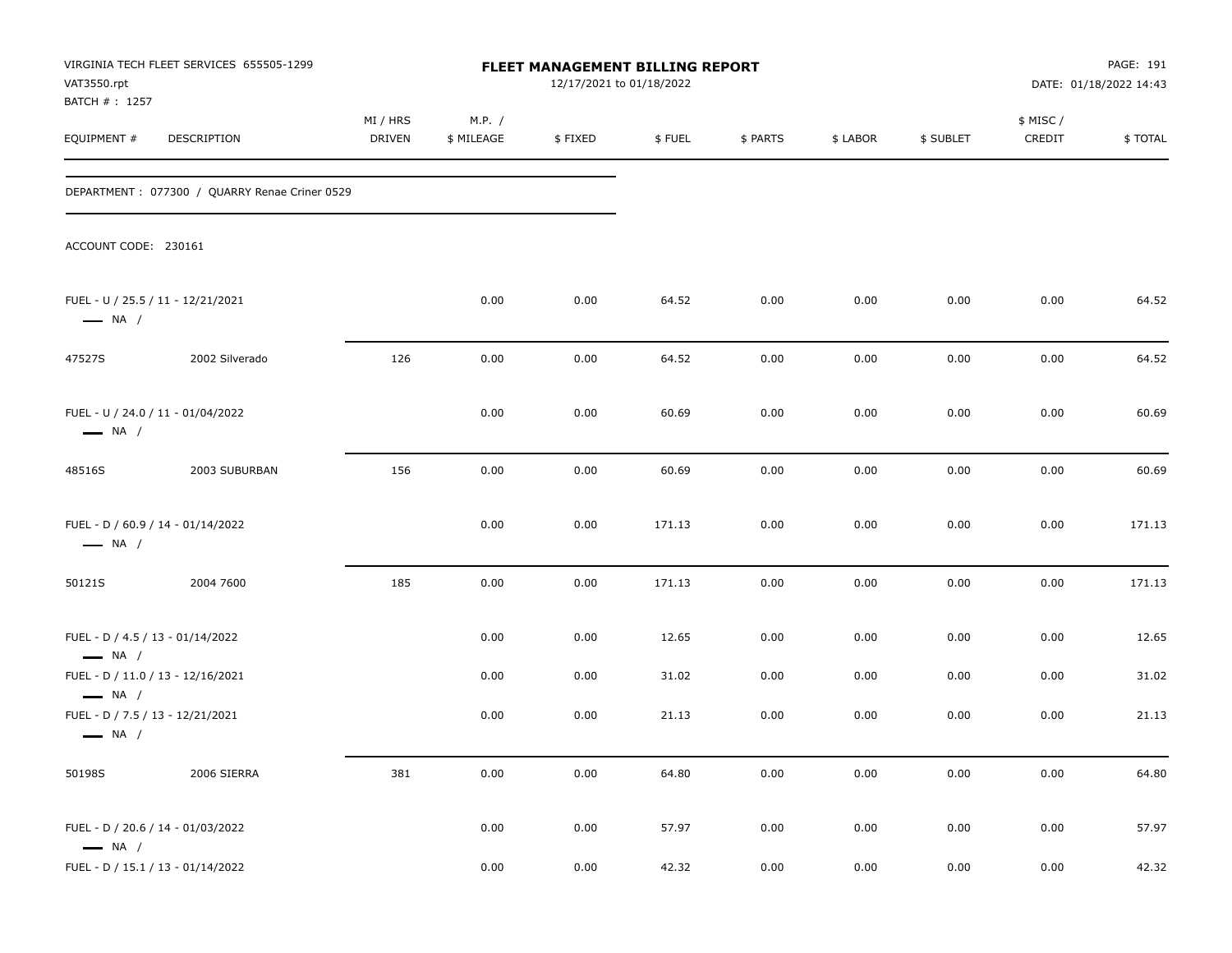| VAT3550.rpt<br>BATCH #: 1257 | VIRGINIA TECH FLEET SERVICES 655505-1299      |        |                    |                      | 12/17/2021 to 01/18/2022 | <b>FLEET MANAGEMENT BILLING REPORT</b> |          |          |                  |                    | PAGE: 192<br>DATE: 01/18/2022 14:43 |
|------------------------------|-----------------------------------------------|--------|--------------------|----------------------|--------------------------|----------------------------------------|----------|----------|------------------|--------------------|-------------------------------------|
| EQUIPMENT #                  | <b>DESCRIPTION</b>                            |        | MI / HRS<br>DRIVEN | M.P. /<br>\$ MILEAGE | \$FIXED                  | \$FUEL                                 | \$ PARTS | \$ LABOR | \$ SUBLET        | \$ MISC/<br>CREDIT | \$TOTAL                             |
|                              | DEPARTMENT: 077300 / QUARRY Renae Criner 0529 |        |                    |                      |                          |                                        |          |          |                  |                    |                                     |
| $\longrightarrow$ NA /       |                                               |        |                    |                      |                          |                                        |          |          |                  |                    |                                     |
| 65576S                       | 2014 F250-4x4                                 |        | 316                | 0.00                 | 0.00                     | 100.29                                 | 0.00     | 0.00     | 0.00             | 0.00               | 100.29                              |
| ACCT:                        | 230161                                        |        | 1,164              | 0.00                 | 0.00                     | 461.43                                 | 0.00     | 0.00     | 0.00             | 0.00               | 461.43                              |
|                              | DEPARTMENT SUBTOTALS :                        |        | 1,164              | 0.00                 | 0.00                     | 461.43                                 | 0.00     | 0.00     | 0.00             | 0.00               | 461.43                              |
|                              | <b>BREAKDOWN OF CHARGES:</b>                  |        |                    | MILEAGE              |                          |                                        | 0.00     |          | PARTS (WO'S)     |                    | 0.00                                |
|                              | <b>EQUIPMENT COUNT:</b>                       | 5      |                    | MOTOR POOL           |                          |                                        | 0.00     |          | PARTS (IND.ISS.) |                    | 0.00                                |
|                              | DEPARTMENT:                                   | 077300 |                    | <b>BASE</b>          |                          |                                        | 0.00     |          | <b>CREDITS</b>   |                    | 0.00                                |
|                              |                                               |        |                    | <b>INSURANCE</b>     |                          |                                        | 0.00     |          | MISCELLANEOUS    |                    | 0.00                                |
|                              |                                               |        |                    | <b>OTHER</b>         |                          |                                        | 0.00     | LABOR    |                  |                    | 0.00                                |
|                              |                                               |        |                    | REPLACEMENT          |                          |                                        | 0.00     |          | <b>SUBLETS</b>   |                    | 0.00                                |
|                              |                                               |        |                    | <b>FUEL</b>          |                          | 461.43                                 |          |          |                  |                    |                                     |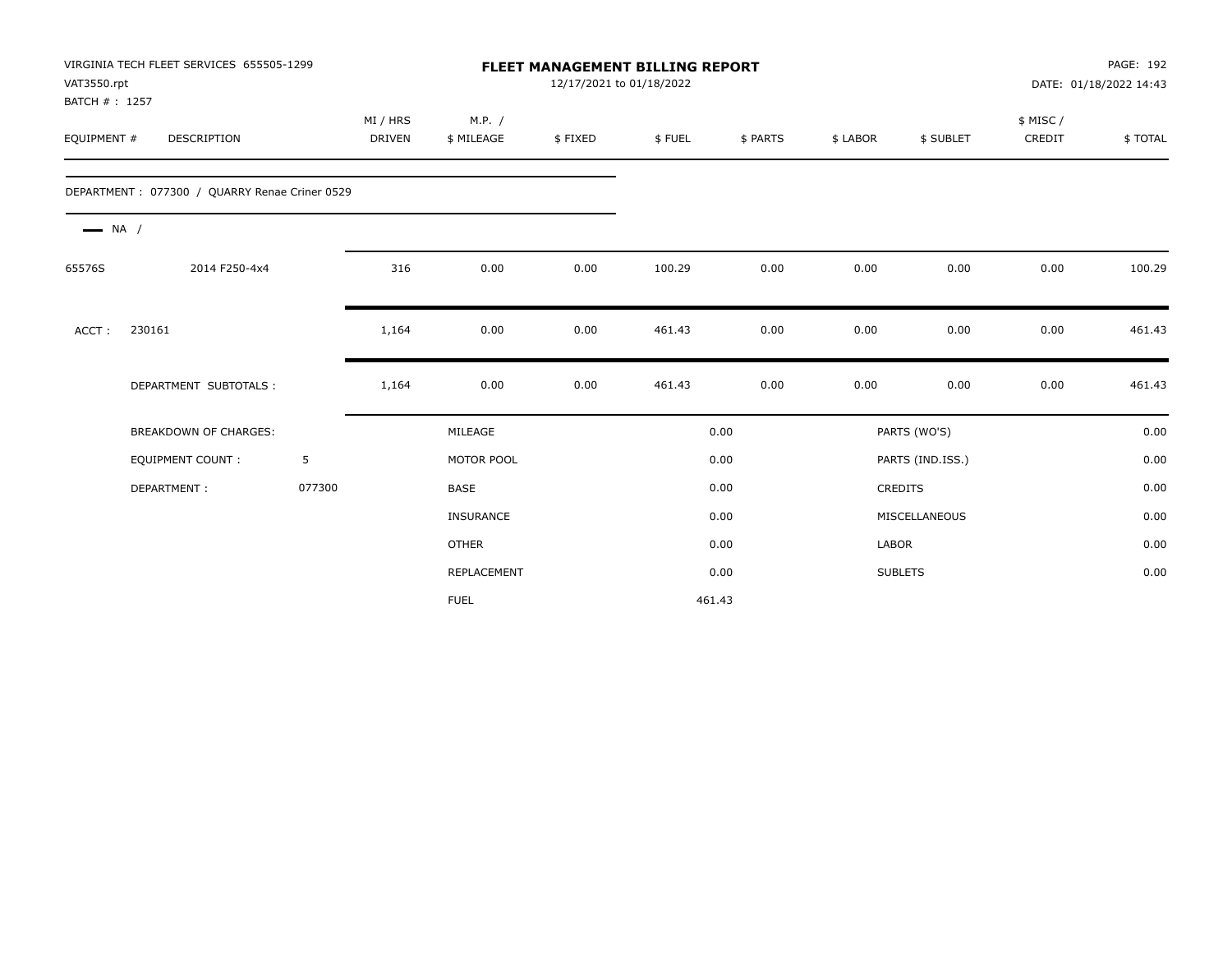| VAT3550.rpt                                                | VIRGINIA TECH FLEET SERVICES 655505-1299                 |                           |                      | FLEET MANAGEMENT BILLING REPORT<br>12/17/2021 to 01/18/2022 |        |          |          |           |                     | PAGE: 193<br>DATE: 01/18/2022 14:43 |
|------------------------------------------------------------|----------------------------------------------------------|---------------------------|----------------------|-------------------------------------------------------------|--------|----------|----------|-----------|---------------------|-------------------------------------|
| BATCH #: 1257<br>EQUIPMENT #                               | DESCRIPTION                                              | MI / HRS<br><b>DRIVEN</b> | M.P. /<br>\$ MILEAGE | \$FIXED                                                     | \$FUEL | \$ PARTS | \$ LABOR | \$ SUBLET | \$ MISC /<br>CREDIT | \$TOTAL                             |
|                                                            | DEPARTMENT : 077700 / Inn at Virginia Tech Bob Muse 0104 |                           |                      |                                                             |        |          |          |           |                     |                                     |
| ACCOUNT CODE: 153129                                       |                                                          |                           |                      |                                                             |        |          |          |           |                     |                                     |
| <b>BASE CHARGE</b><br>$\longrightarrow$ NA /               |                                                          |                           | 0.00                 | 602.00                                                      | 0.00   | 0.00     | 0.00     | 0.00      | 0.00                | 602.00                              |
| PA23                                                       | 2014 12 PAS VAN                                          | $\mathbf 0$               | 0.00                 | 602.00                                                      | 0.00   | 0.00     | 0.00     | 0.00      | 0.00                | 602.00                              |
| ACCT: 153129                                               |                                                          | $\mathbf 0$               | 0.00                 | 602.00                                                      | 0.00   | 0.00     | 0.00     | 0.00      | 0.00                | 602.00                              |
| ACCOUNT CODE: 153132                                       |                                                          |                           |                      |                                                             |        |          |          |           |                     |                                     |
| FUEL - U / 4.1 / 11 - 01/17/2022<br>$\longrightarrow$ NA / |                                                          |                           | 0.00                 | 0.00                                                        | 10.58  | 0.00     | 0.00     | 0.00      | 0.00                | 10.58                               |
| einn                                                       | <b>2008 CANS</b>                                         | $\mathbf 0$               | 0.00                 | 0.00                                                        | 10.58  | 0.00     | 0.00     | 0.00      | 0.00                | 10.58                               |
| $\longrightarrow$ NA /                                     | FUEL - U / 23.1 / 11 - 01/06/2022                        |                           | 0.00                 | 0.00                                                        | 58.47  | 0.00     | 0.00     | 0.00      | 0.00                | 58.47                               |
| <b>BASE CHARGE</b><br>$\longrightarrow$ NA /               |                                                          |                           | 0.00                 | 502.00                                                      | 0.00   | 0.00     | 0.00     | 0.00      | 0.00                | 502.00                              |
| <b>PA72</b>                                                | 2007 Express 3500                                        | 241                       | 0.00                 | 502.00                                                      | 58.47  | 0.00     | 0.00     | 0.00      | 0.00                | 560.47                              |
| ACCT: 153132                                               |                                                          | 241                       | 0.00                 | 502.00                                                      | 69.05  | $0.00\,$ | $0.00\,$ | 0.00      | 0.00                | 571.05                              |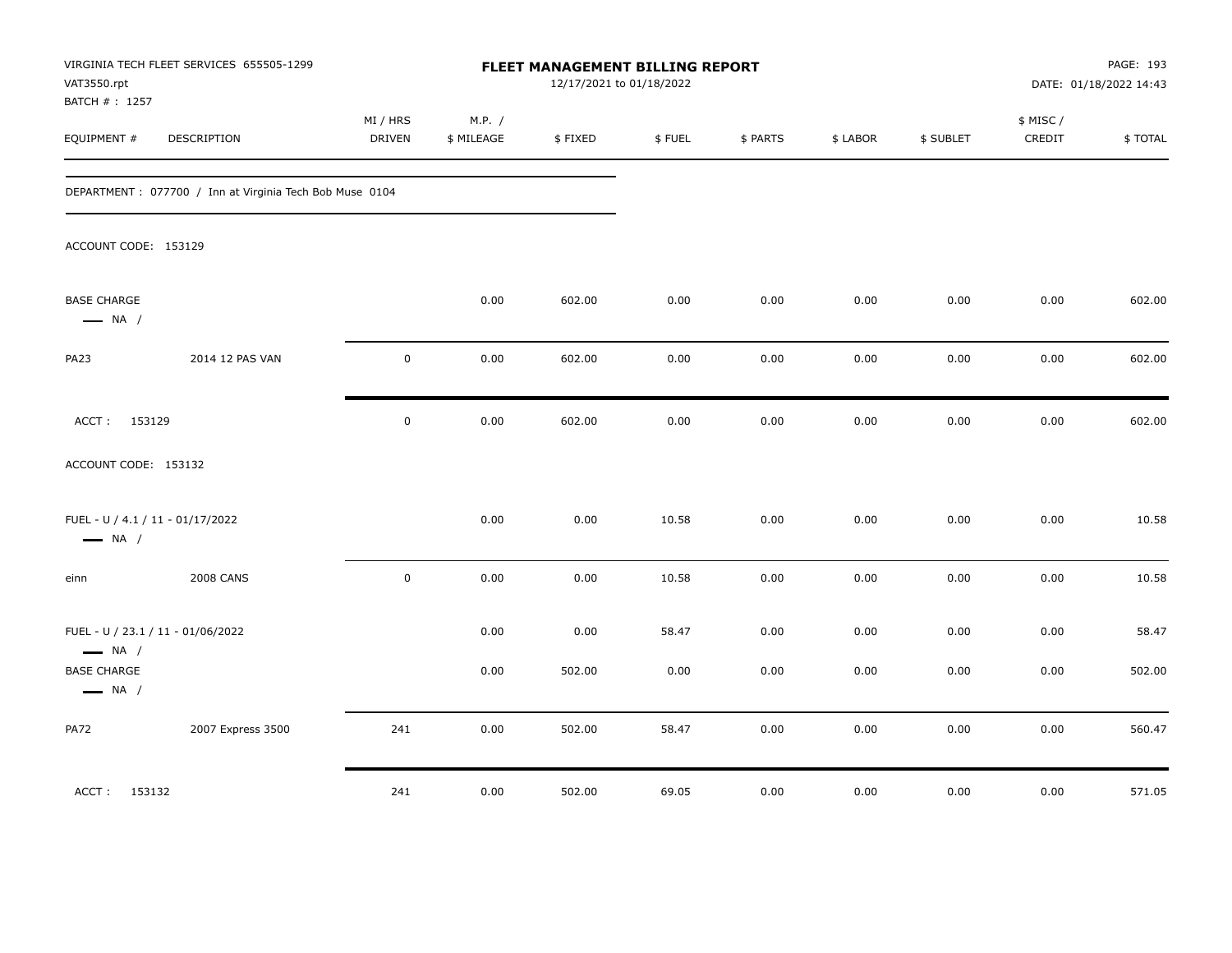| VIRGINIA TECH FLEET SERVICES 655505-1299<br>VAT3550.rpt<br>BATCH # : 1257 |        | <b>FLEET MANAGEMENT BILLING REPORT</b><br>12/17/2021 to 01/18/2022 |                      |          |          |          |          |                  |                     | PAGE: 194<br>DATE: 01/18/2022 14:43 |  |
|---------------------------------------------------------------------------|--------|--------------------------------------------------------------------|----------------------|----------|----------|----------|----------|------------------|---------------------|-------------------------------------|--|
| EQUIPMENT #<br><b>DESCRIPTION</b>                                         |        | MI / HRS<br><b>DRIVEN</b>                                          | M.P. /<br>\$ MILEAGE | \$FIXED  | \$FUEL   | \$ PARTS | \$ LABOR | \$ SUBLET        | \$ MISC /<br>CREDIT | \$TOTAL                             |  |
| DEPARTMENT SUBTOTALS :                                                    |        | 241                                                                | 0.00                 | 1,104.00 | 69.05    | 0.00     | 0.00     | 0.00             | 0.00                | 1,173.05                            |  |
| <b>BREAKDOWN OF CHARGES:</b>                                              |        |                                                                    | MILEAGE              |          |          | 0.00     |          | PARTS (WO'S)     |                     | 0.00                                |  |
| <b>EQUIPMENT COUNT:</b>                                                   | 3      |                                                                    | MOTOR POOL           |          |          | 0.00     |          | PARTS (IND.ISS.) |                     | 0.00                                |  |
| DEPARTMENT:                                                               | 077700 |                                                                    | <b>BASE</b>          |          | 1,104.00 |          |          | <b>CREDITS</b>   |                     | 0.00                                |  |
|                                                                           |        |                                                                    | INSURANCE            |          |          | 0.00     |          | MISCELLANEOUS    |                     | 0.00                                |  |
|                                                                           |        |                                                                    | OTHER                |          |          | 0.00     | LABOR    |                  |                     | 0.00                                |  |
|                                                                           |        |                                                                    | REPLACEMENT          |          |          | 0.00     |          | <b>SUBLETS</b>   |                     | 0.00                                |  |
|                                                                           |        |                                                                    | <b>FUEL</b>          |          |          | 69.05    |          |                  |                     |                                     |  |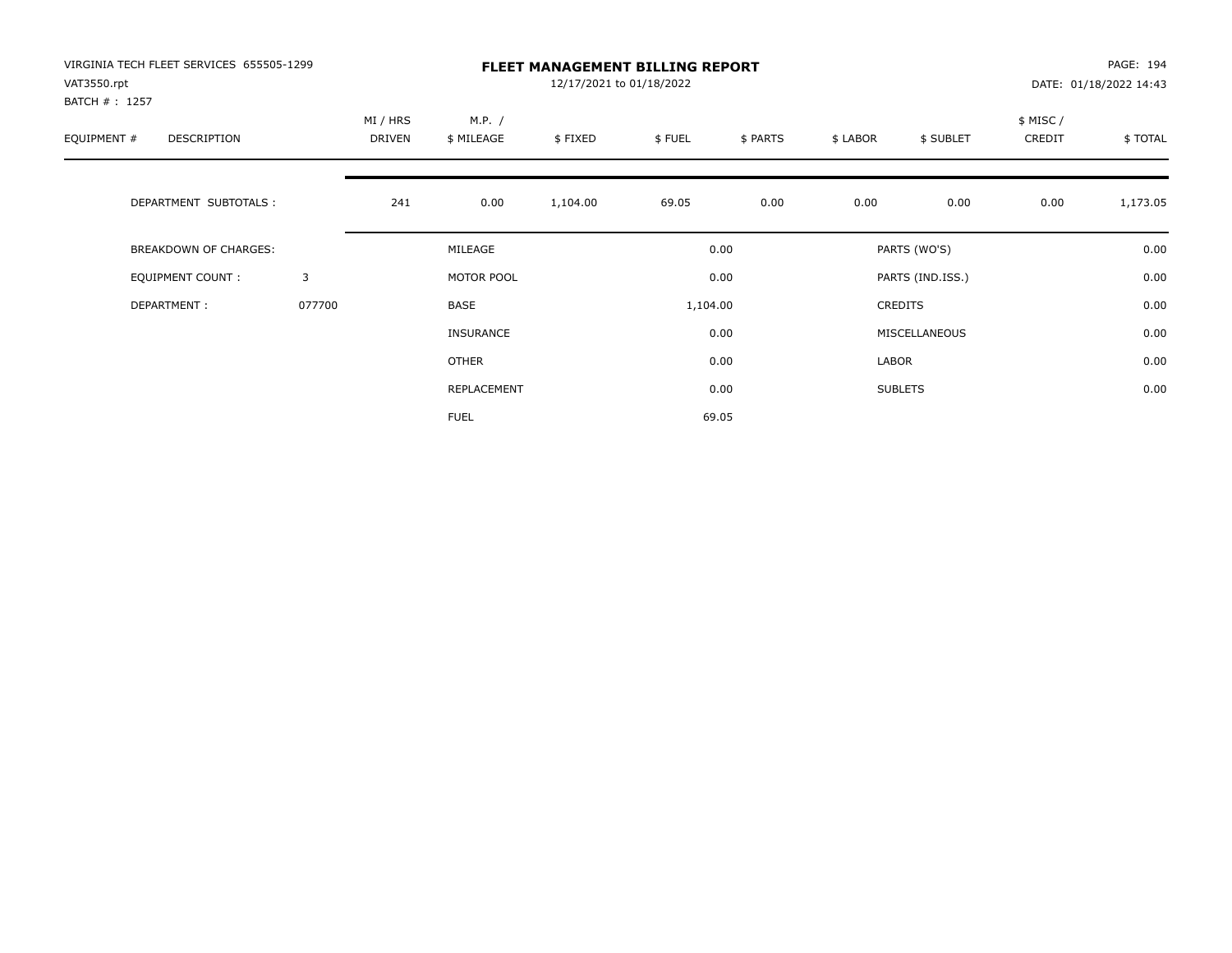| VAT3550.rpt<br>BATCH #: 1257 | VIRGINIA TECH FLEET SERVICES 655505-1299                         |                |                           |                      | 12/17/2021 to 01/18/2022 | FLEET MANAGEMENT BILLING REPORT |          |          |                  |                    | PAGE: 195<br>DATE: 01/18/2022 14:43 |
|------------------------------|------------------------------------------------------------------|----------------|---------------------------|----------------------|--------------------------|---------------------------------|----------|----------|------------------|--------------------|-------------------------------------|
| EQUIPMENT #                  | DESCRIPTION                                                      |                | MI / HRS<br><b>DRIVEN</b> | M.P. /<br>\$ MILEAGE | \$FIXED                  | \$FUEL                          | \$ PARTS | \$ LABOR | \$ SUBLET        | \$ MISC/<br>CREDIT | \$TOTAL                             |
|                              | DEPARTMENT: 077900 / HOKIE PASSPORT ID OFFICE Joe Griffitts 0268 |                |                           |                      |                          |                                 |          |          |                  |                    |                                     |
|                              | ACCOUNT CODE: 655072                                             |                |                           |                      |                          |                                 |          |          |                  |                    |                                     |
| $\longrightarrow$ NA /       | FUEL - U / 26.4 / 11 - 01/13/2022                                |                |                           | 0.00                 | 0.00                     | 68.69                           | 0.00     | 0.00     | 0.00             | 0.00               | 68.69                               |
| 43273S                       | 2012 Express 1500                                                |                | 795                       | 0.00                 | 0.00                     | 68.69                           | 0.00     | 0.00     | 0.00             | 0.00               | 68.69                               |
| $\longrightarrow$ NA /       | FUEL - U / 17.0 / 11 - 01/12/2022                                |                |                           | 0.00                 | 0.00                     | 44.28                           | 0.00     | 0.00     | 0.00             | 0.00               | 44.28                               |
| 43291S                       | 2012 RAM VAN                                                     |                | 175                       | 0.00                 | 0.00                     | 44.28                           | 0.00     | 0.00     | 0.00             | 0.00               | 44.28                               |
| ACCT:                        | 655072                                                           |                | 970                       | 0.00                 | 0.00                     | 112.97                          | 0.00     | 0.00     | 0.00             | 0.00               | 112.97                              |
|                              | DEPARTMENT SUBTOTALS :                                           |                | 970                       | 0.00                 | 0.00                     | 112.97                          | 0.00     | 0.00     | 0.00             | 0.00               | 112.97                              |
|                              | BREAKDOWN OF CHARGES:                                            |                |                           | MILEAGE              |                          |                                 | 0.00     |          | PARTS (WO'S)     |                    | 0.00                                |
|                              | EQUIPMENT COUNT :                                                | $\overline{2}$ |                           | MOTOR POOL           |                          |                                 | 0.00     |          | PARTS (IND.ISS.) |                    | 0.00                                |
|                              | DEPARTMENT:                                                      | 077900         |                           | BASE                 |                          |                                 | 0.00     |          | <b>CREDITS</b>   |                    | 0.00                                |
|                              |                                                                  |                |                           | <b>INSURANCE</b>     |                          |                                 | 0.00     |          | MISCELLANEOUS    |                    | 0.00                                |
|                              |                                                                  |                |                           | <b>OTHER</b>         |                          |                                 | 0.00     | LABOR    |                  |                    | 0.00                                |
|                              |                                                                  |                |                           | <b>REPLACEMENT</b>   |                          |                                 | 0.00     |          | <b>SUBLETS</b>   |                    | 0.00                                |
|                              |                                                                  |                |                           | <b>FUEL</b>          |                          | 112.97                          |          |          |                  |                    |                                     |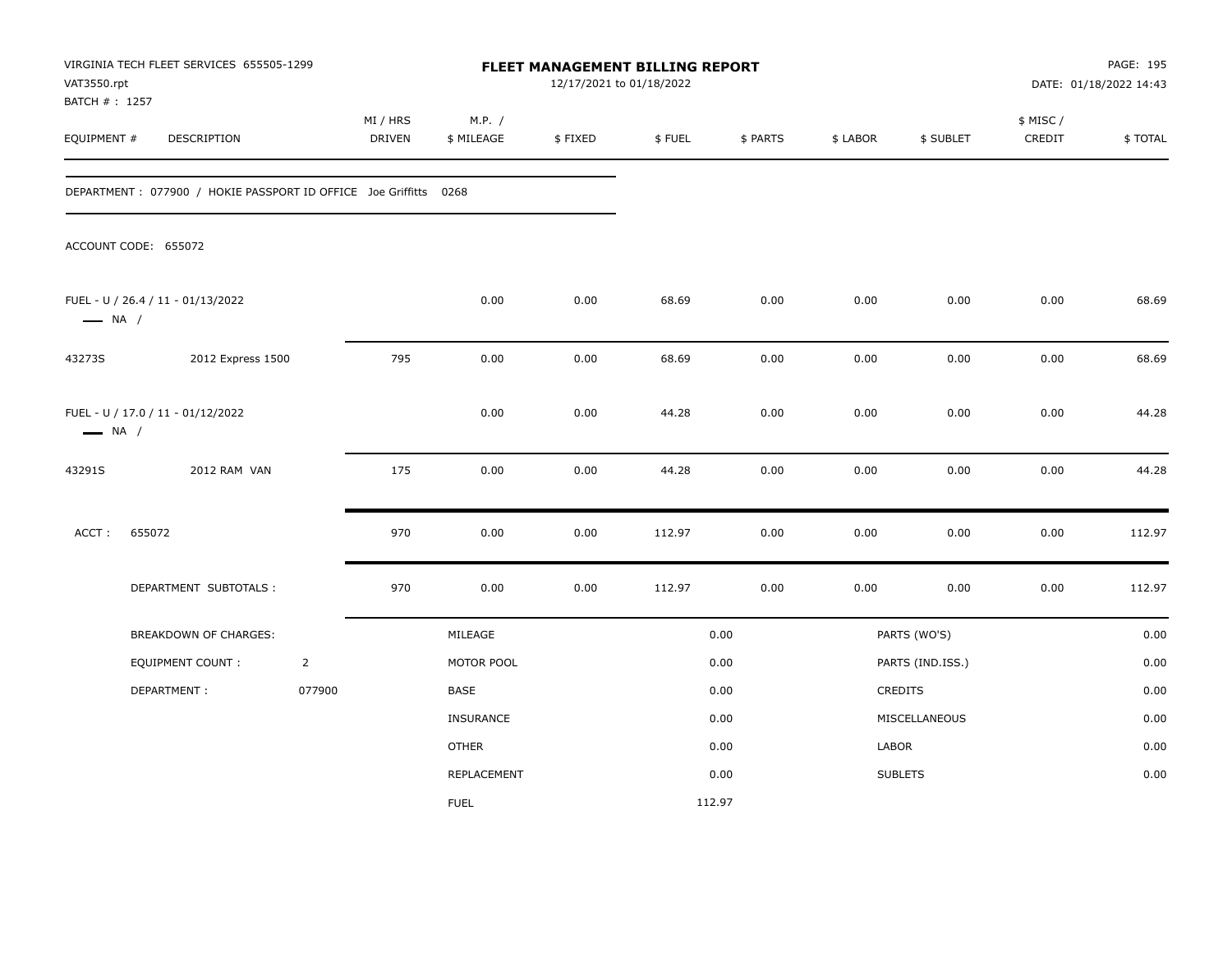| VAT3550.rpt<br>BATCH # : 1257 | VIRGINIA TECH FLEET SERVICES 655505-1299                            |                           |                      | FLEET MANAGEMENT BILLING REPORT<br>12/17/2021 to 01/18/2022 |        |          |              |                  |                     | PAGE: 196<br>DATE: 01/18/2022 14:43 |
|-------------------------------|---------------------------------------------------------------------|---------------------------|----------------------|-------------------------------------------------------------|--------|----------|--------------|------------------|---------------------|-------------------------------------|
| EQUIPMENT #                   | DESCRIPTION                                                         | MI / HRS<br><b>DRIVEN</b> | M.P. /<br>\$ MILEAGE | \$FIXED                                                     | \$FUEL | \$ PARTS | \$ LABOR     | \$ SUBLET        | \$ MISC /<br>CREDIT | \$TOTAL                             |
|                               | DEPARTMENT : 080000 / General and Administrative Jonathon Poff 0428 |                           |                      |                                                             |        |          |              |                  |                     |                                     |
|                               | ACCOUNT CODE: 153520                                                |                           |                      |                                                             |        |          |              |                  |                     |                                     |
| $\longrightarrow$ NA /        | FUEL - U / 23.9 / 11 - 01/04/2022                                   |                           | 0.00                 | 0.00                                                        | 60.34  | 0.00     | 0.00         | 0.00             | 0.00                | 60.34                               |
| 68306S                        | 2014 Ram                                                            | 390                       | 0.00                 | 0.00                                                        | 60.34  | 0.00     | 0.00         | 0.00             | 0.00                | 60.34                               |
| ACCT:                         | 153520                                                              | 390                       | 0.00                 | 0.00                                                        | 60.34  | 0.00     | 0.00         | 0.00             | 0.00                | 60.34                               |
|                               | DEPARTMENT SUBTOTALS :                                              | 390                       | 0.00                 | 0.00                                                        | 60.34  | 0.00     | 0.00         | 0.00             | 0.00                | 60.34                               |
|                               | BREAKDOWN OF CHARGES:                                               |                           | MILEAGE              |                                                             |        | 0.00     |              | PARTS (WO'S)     |                     | 0.00                                |
|                               | <b>EQUIPMENT COUNT:</b>                                             | $\mathbf{1}$              | MOTOR POOL           |                                                             |        | 0.00     |              | PARTS (IND.ISS.) |                     | 0.00                                |
|                               | DEPARTMENT:                                                         | 080000                    | BASE                 |                                                             |        | 0.00     |              | CREDITS          |                     | 0.00                                |
|                               |                                                                     |                           | INSURANCE            |                                                             |        | 0.00     |              | MISCELLANEOUS    |                     | 0.00                                |
|                               |                                                                     |                           | <b>OTHER</b>         |                                                             |        | 0.00     | <b>LABOR</b> |                  |                     | 0.00                                |
|                               |                                                                     |                           | REPLACEMENT          |                                                             |        | 0.00     |              | <b>SUBLETS</b>   |                     | 0.00                                |
|                               |                                                                     |                           | <b>FUEL</b>          |                                                             |        | 60.34    |              |                  |                     |                                     |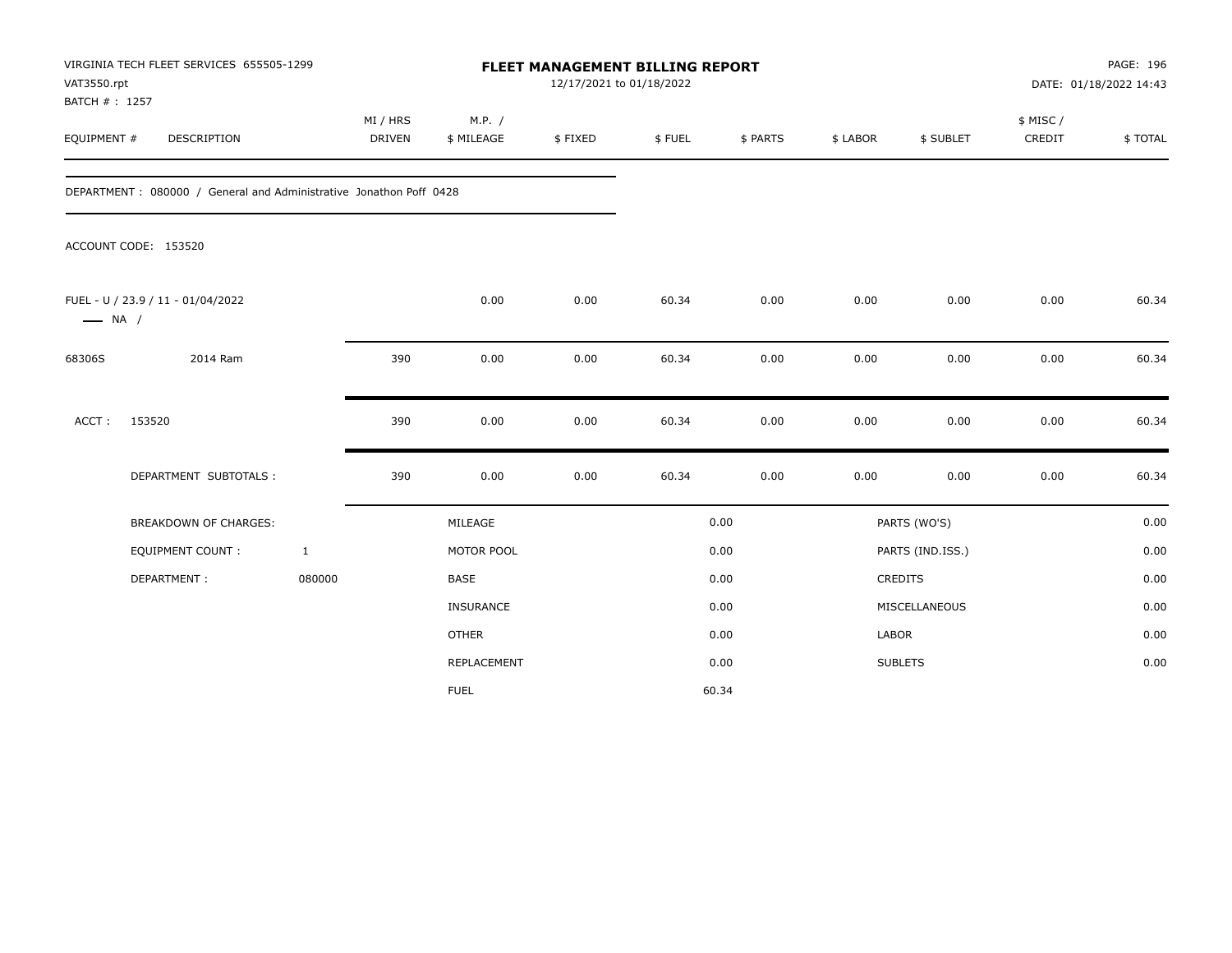| VAT3550.rpt<br>BATCH # : 1257 | VIRGINIA TECH FLEET SERVICES 655505-1299                                    |                           |                      | FLEET MANAGEMENT BILLING REPORT<br>12/17/2021 to 01/18/2022 |        |          |              |                  |                     | PAGE: 197<br>DATE: 01/18/2022 14:43 |
|-------------------------------|-----------------------------------------------------------------------------|---------------------------|----------------------|-------------------------------------------------------------|--------|----------|--------------|------------------|---------------------|-------------------------------------|
| EQUIPMENT #                   | DESCRIPTION                                                                 | MI / HRS<br><b>DRIVEN</b> | M.P. /<br>\$ MILEAGE | \$FIXED                                                     | \$FUEL | \$ PARTS | \$ LABOR     | \$ SUBLET        | \$ MISC /<br>CREDIT | \$TOTAL                             |
|                               | DEPARTMENT: 080005 / Student Programs Summer Conferences Jonathon Poff 0428 |                           |                      |                                                             |        |          |              |                  |                     |                                     |
|                               | ACCOUNT CODE: 153491                                                        |                           |                      |                                                             |        |          |              |                  |                     |                                     |
| $\longrightarrow$ NA /        | FUEL - U / 12.1 / 11 - 01/13/2022                                           |                           | 0.00                 | 0.00                                                        | 31.38  | 0.00     | 0.00         | 0.00             | 0.00                | 31.38                               |
| 74657s                        | 2017 Caravan                                                                | 276                       | 0.00                 | 0.00                                                        | 31.38  | 0.00     | 0.00         | 0.00             | 0.00                | 31.38                               |
| ACCT:                         | 153491                                                                      | 276                       | 0.00                 | 0.00                                                        | 31.38  | 0.00     | 0.00         | 0.00             | 0.00                | 31.38                               |
|                               | DEPARTMENT SUBTOTALS :                                                      | 276                       | 0.00                 | 0.00                                                        | 31.38  | 0.00     | 0.00         | 0.00             | 0.00                | 31.38                               |
|                               | <b>BREAKDOWN OF CHARGES:</b>                                                |                           | MILEAGE              |                                                             |        | 0.00     |              | PARTS (WO'S)     |                     | 0.00                                |
|                               | EQUIPMENT COUNT:                                                            | $\mathbf{1}$              | MOTOR POOL           |                                                             |        | 0.00     |              | PARTS (IND.ISS.) |                     | 0.00                                |
|                               | DEPARTMENT:                                                                 | 080005                    | BASE                 |                                                             |        | 0.00     |              | CREDITS          |                     | 0.00                                |
|                               |                                                                             |                           | INSURANCE            |                                                             |        | 0.00     |              | MISCELLANEOUS    |                     | 0.00                                |
|                               |                                                                             |                           | <b>OTHER</b>         |                                                             |        | 0.00     | <b>LABOR</b> |                  |                     | 0.00                                |
|                               |                                                                             |                           | REPLACEMENT          |                                                             |        | 0.00     |              | <b>SUBLETS</b>   |                     | 0.00                                |
|                               |                                                                             |                           | <b>FUEL</b>          |                                                             |        | 31.38    |              |                  |                     |                                     |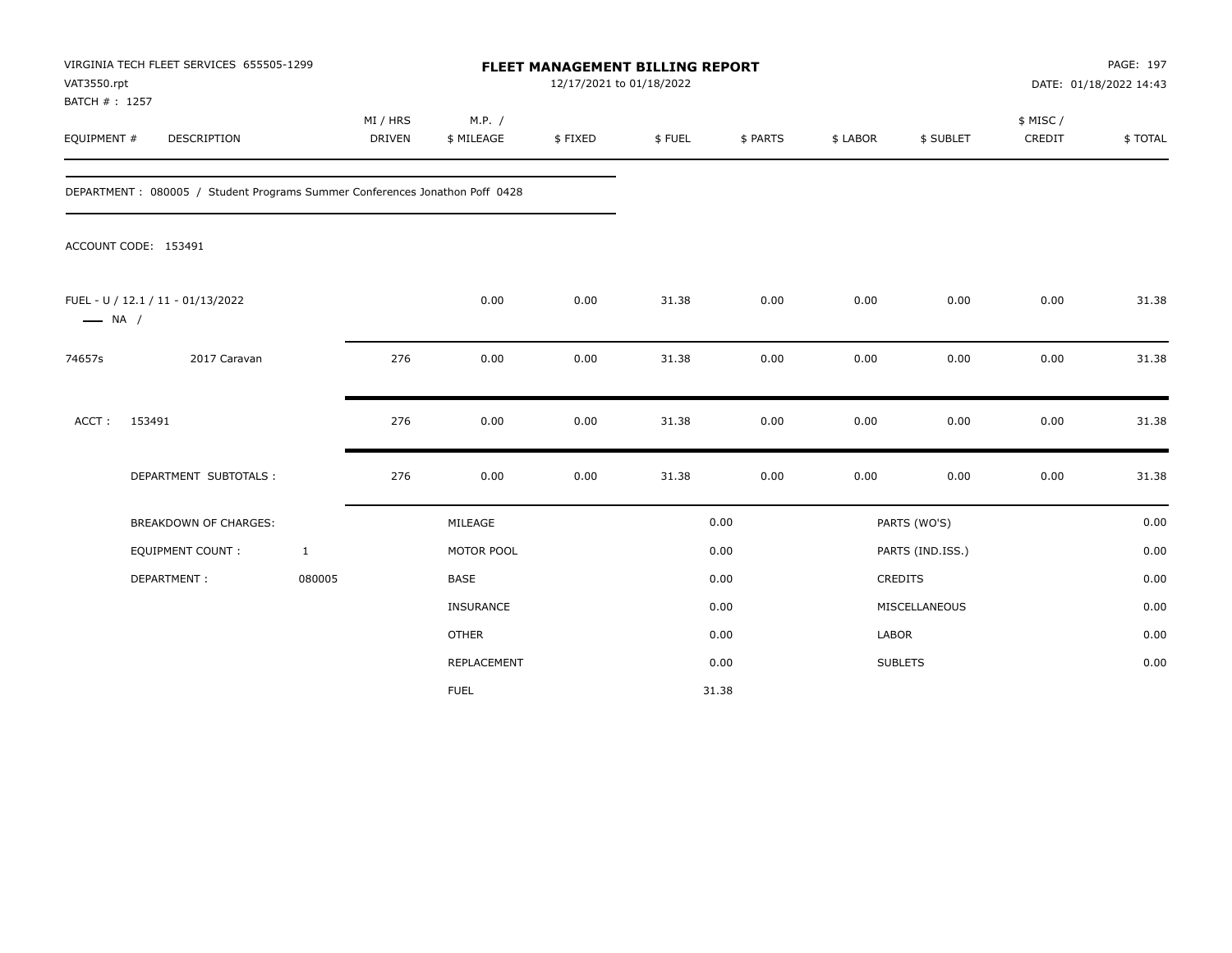| VAT3550.rpt<br>BATCH #: 1257                                | VIRGINIA TECH FLEET SERVICES 655505-1299                    |                    |                      | <b>FLEET MANAGEMENT BILLING REPORT</b><br>12/17/2021 to 01/18/2022 |        |          |          |           |                    | PAGE: 198<br>DATE: 01/18/2022 14:43 |
|-------------------------------------------------------------|-------------------------------------------------------------|--------------------|----------------------|--------------------------------------------------------------------|--------|----------|----------|-----------|--------------------|-------------------------------------|
| EQUIPMENT #                                                 | DESCRIPTION                                                 | MI / HRS<br>DRIVEN | M.P. /<br>\$ MILEAGE | \$FIXED                                                            | \$FUEL | \$ PARTS | \$ LABOR | \$ SUBLET | \$ MISC/<br>CREDIT | \$TOTAL                             |
|                                                             | DEPARTMENT: 080201 / F&O - Adminstration Jonathon Poff 0428 |                    |                      |                                                                    |        |          |          |           |                    |                                     |
| ACCOUNT CODE: 153152                                        |                                                             |                    |                      |                                                                    |        |          |          |           |                    |                                     |
| FUEL - U / 14.9 / 11 - 01/05/2022<br>$\longrightarrow$ NA / |                                                             |                    | 0.00                 | 0.00                                                               | 37.62  | 0.00     | 0.00     | 0.00      | 0.00               | 37.62                               |
| 41849S                                                      | 2001 S10                                                    | 200                | 0.00                 | 0.00                                                               | 37.62  | 0.00     | 0.00     | 0.00      | 0.00               | 37.62                               |
| WORK ORDER # 0000112837<br>$\longrightarrow$ NA /           |                                                             |                    | 0.00                 | 0.00                                                               | 0.00   | 0.34     | 16.25    | 0.00      | 0.00               | 16.59                               |
| 55223S                                                      | 2007 COLORADO                                               | $\mathbf 0$        | 0.00                 | 0.00                                                               | 0.00   | 0.34     | 16.25    | 0.00      | 0.00               | 16.59                               |
| FUEL - U / 20.7 / 11 - 01/04/2022<br>$\longrightarrow$ NA / |                                                             |                    | 0.00                 | 0.00                                                               | 52.37  | 0.00     | 0.00     | 0.00      | 0.00               | 52.37                               |
| 55275S                                                      | 2008 E-150 VAN                                              | 172                | 0.00                 | 0.00                                                               | 52.37  | 0.00     | 0.00     | 0.00      | 0.00               | 52.37                               |
| FUEL - U / 29.9 / 12 - 01/07/2022<br>$\longrightarrow$ NA / |                                                             |                    | 0.00                 | 0.00                                                               | 77.82  | 0.00     | 0.00     | 0.00      | 0.00               | 77.82                               |
| FUEL - U / 6.8 / 11 - 12/21/2021<br>$\longrightarrow$ NA /  |                                                             |                    | 0.00                 | 0.00                                                               | 17.08  | 0.00     | 0.00     | 0.00      | 0.00               | 17.08                               |
| 55276S                                                      | 2008 E150 VAN                                               | 333                | 0.00                 | 0.00                                                               | 94.90  | 0.00     | 0.00     | 0.00      | 0.00               | 94.90                               |
| ACCT: 153152                                                |                                                             | 705                | 0.00                 | 0.00                                                               | 184.89 | 0.34     | 16.25    | 0.00      | 0.00               | 201.48                              |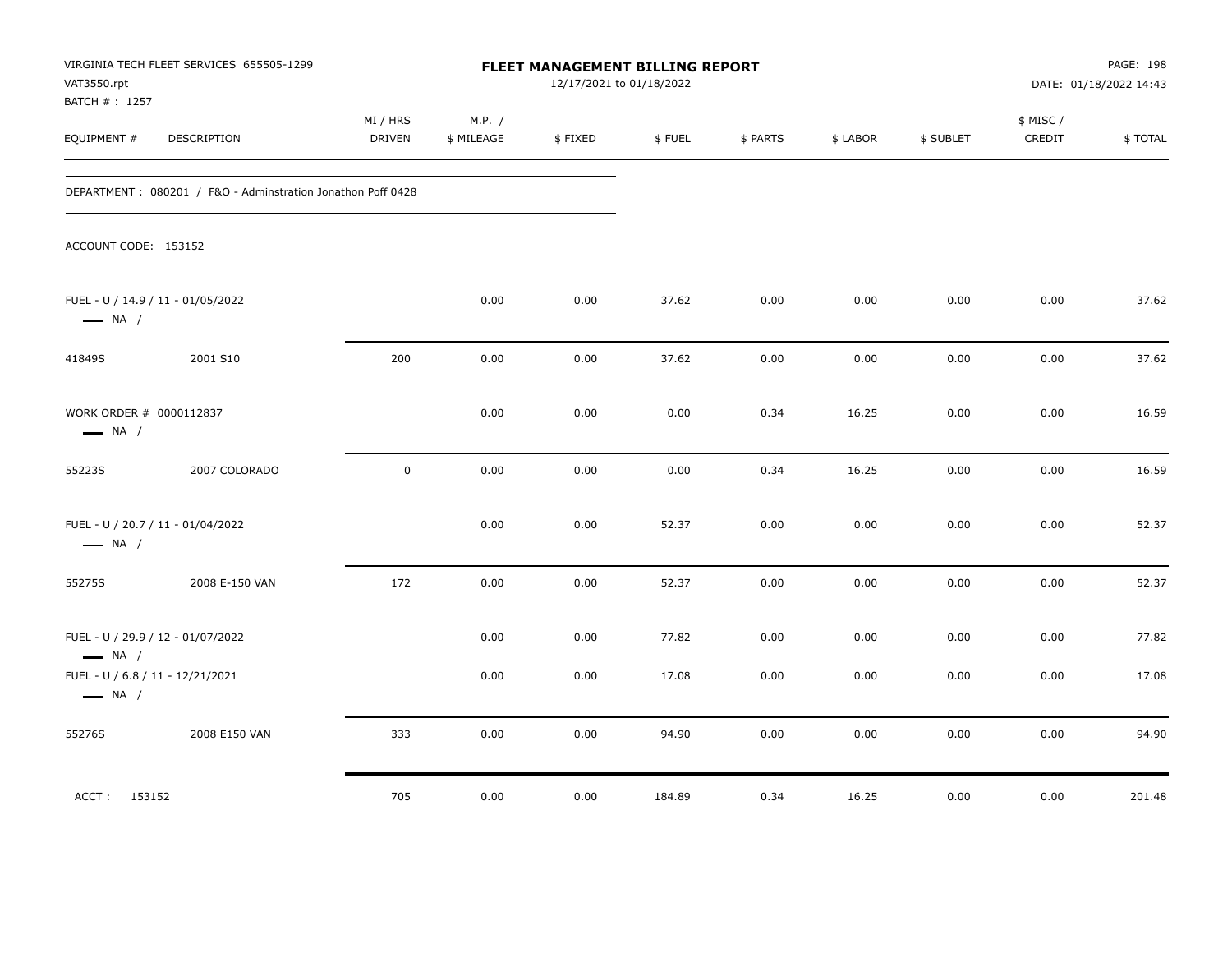| VIRGINIA TECH FLEET SERVICES 655505-1299<br>VAT3550.rpt |        |                    |                      | 12/17/2021 to 01/18/2022 | <b>FLEET MANAGEMENT BILLING REPORT</b> |          |          |                  |                    | PAGE: 199<br>DATE: 01/18/2022 14:43 |
|---------------------------------------------------------|--------|--------------------|----------------------|--------------------------|----------------------------------------|----------|----------|------------------|--------------------|-------------------------------------|
| BATCH #: 1257<br>EQUIPMENT #<br>DESCRIPTION             |        | MI / HRS<br>DRIVEN | M.P. /<br>\$ MILEAGE | \$FIXED                  | \$FUEL                                 | \$ PARTS | \$ LABOR | \$ SUBLET        | \$ MISC/<br>CREDIT | \$ TOTAL                            |
| DEPARTMENT SUBTOTALS :                                  |        | 705                | 0.00                 | 0.00                     | 184.89                                 | 0.34     | 16.25    | 0.00             | 0.00               | 201.48                              |
| BREAKDOWN OF CHARGES:                                   |        |                    | MILEAGE              |                          |                                        | 0.00     |          | PARTS (WO'S)     |                    | 0.34                                |
| <b>EQUIPMENT COUNT:</b>                                 | 4      |                    | MOTOR POOL           |                          |                                        | 0.00     |          | PARTS (IND.ISS.) |                    | 0.00                                |
| DEPARTMENT:                                             | 080201 |                    | <b>BASE</b>          |                          |                                        | 0.00     |          | <b>CREDITS</b>   |                    | 0.00                                |
|                                                         |        |                    | <b>INSURANCE</b>     |                          |                                        | 0.00     |          | MISCELLANEOUS    |                    | 0.00                                |
|                                                         |        |                    | OTHER                |                          |                                        | 0.00     | LABOR    |                  |                    | 16.25                               |
|                                                         |        |                    | REPLACEMENT          |                          |                                        | 0.00     |          | <b>SUBLETS</b>   |                    | 0.00                                |
|                                                         |        |                    | <b>FUEL</b>          |                          |                                        | 184.89   |          |                  |                    |                                     |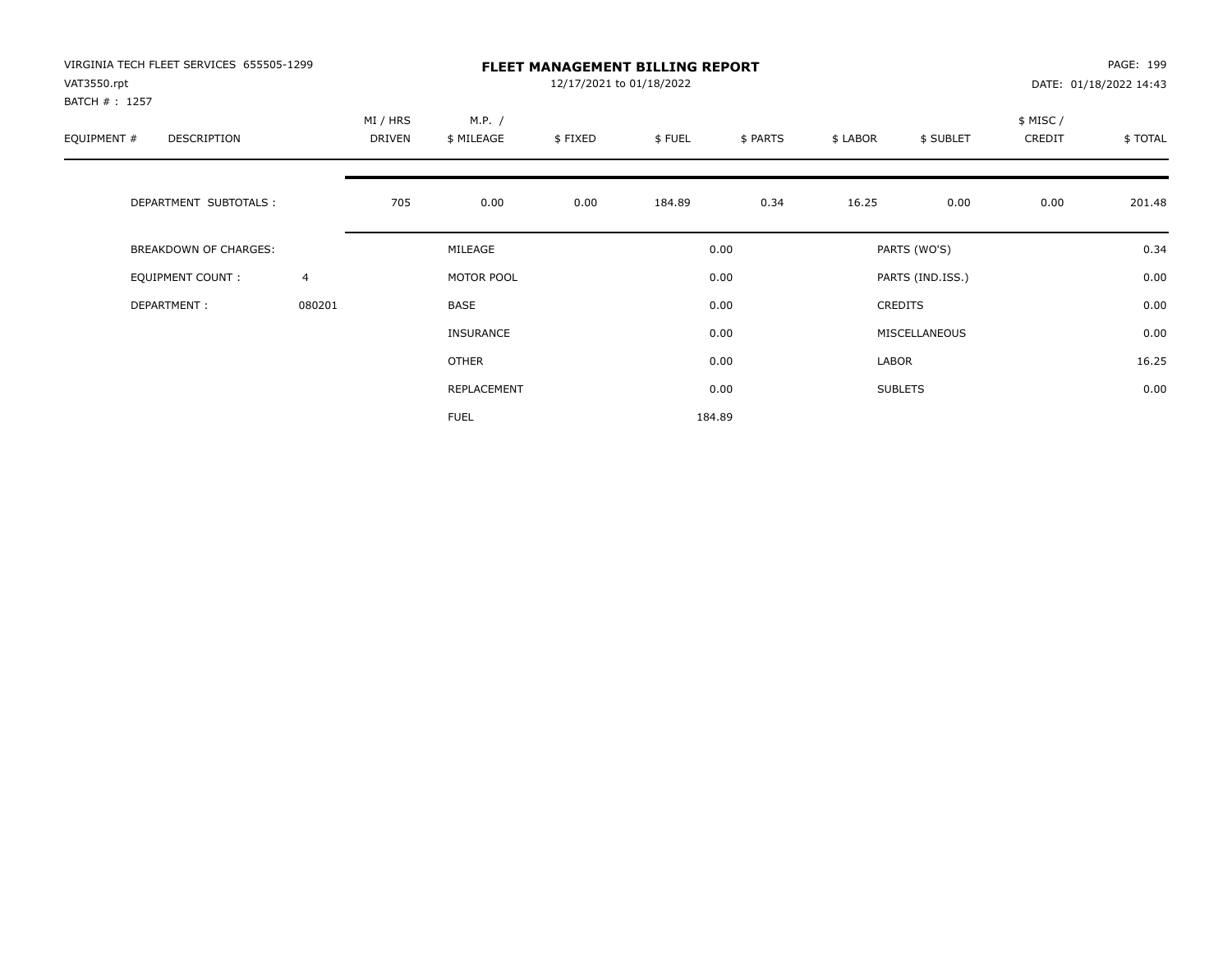| VAT3550.rpt<br>BATCH #: 1257 | VIRGINIA TECH FLEET SERVICES 655505-1299                   |              |                           |                      | FLEET MANAGEMENT BILLING REPORT<br>12/17/2021 to 01/18/2022 |        |          |          |                  |                    | PAGE: 200<br>DATE: 01/18/2022 14:43 |
|------------------------------|------------------------------------------------------------|--------------|---------------------------|----------------------|-------------------------------------------------------------|--------|----------|----------|------------------|--------------------|-------------------------------------|
| EQUIPMENT #                  | <b>DESCRIPTION</b>                                         |              | MI / HRS<br><b>DRIVEN</b> | M.P. /<br>\$ MILEAGE | \$FIXED                                                     | \$FUEL | \$ PARTS | \$ LABOR | \$ SUBLET        | \$ MISC/<br>CREDIT | \$TOTAL                             |
|                              | DEPARTMENT: 080202 / F&O - Housekeeping Jonathon Poff 0428 |              |                           |                      |                                                             |        |          |          |                  |                    |                                     |
|                              | ACCOUNT CODE: 153519                                       |              |                           |                      |                                                             |        |          |          |                  |                    |                                     |
| $\longrightarrow$ NA /       | FUEL - U / 13.0 / 11 - 01/04/2022                          |              |                           | 0.00                 | 0.00                                                        | 32.89  | 0.00     | 0.00     | 0.00             | 0.00               | 32.89                               |
| $\longrightarrow$ NA /       | FUEL - U / 11.7 / 11 - 01/12/2022                          |              |                           | 0.00                 | 0.00                                                        | 30.29  | 0.00     | 0.00     | 0.00             | 0.00               | 30.29                               |
| 68253S                       | 2014 Caravan                                               |              | 187                       | 0.00                 | 0.00                                                        | 63.18  | 0.00     | 0.00     | 0.00             | 0.00               | 63.18                               |
| ACCT:                        | 153519                                                     |              | 187                       | 0.00                 | 0.00                                                        | 63.18  | 0.00     | 0.00     | 0.00             | 0.00               | 63.18                               |
|                              | DEPARTMENT SUBTOTALS :                                     |              | 187                       | 0.00                 | 0.00                                                        | 63.18  | 0.00     | 0.00     | 0.00             | 0.00               | 63.18                               |
|                              | BREAKDOWN OF CHARGES:                                      |              |                           | MILEAGE              |                                                             |        | 0.00     |          | PARTS (WO'S)     |                    | 0.00                                |
|                              | EQUIPMENT COUNT :                                          | $\mathbf{1}$ |                           | MOTOR POOL           |                                                             |        | 0.00     |          | PARTS (IND.ISS.) |                    | 0.00                                |
|                              | DEPARTMENT:                                                | 080202       |                           | BASE                 |                                                             |        | 0.00     |          | <b>CREDITS</b>   |                    | 0.00                                |
|                              |                                                            |              |                           | <b>INSURANCE</b>     |                                                             |        | 0.00     |          | MISCELLANEOUS    |                    | 0.00                                |
|                              |                                                            |              |                           | <b>OTHER</b>         |                                                             |        | 0.00     | LABOR    |                  |                    | 0.00                                |
|                              |                                                            |              |                           | REPLACEMENT          |                                                             |        | 0.00     |          | <b>SUBLETS</b>   |                    | 0.00                                |
|                              |                                                            |              |                           | <b>FUEL</b>          |                                                             |        | 63.18    |          |                  |                    |                                     |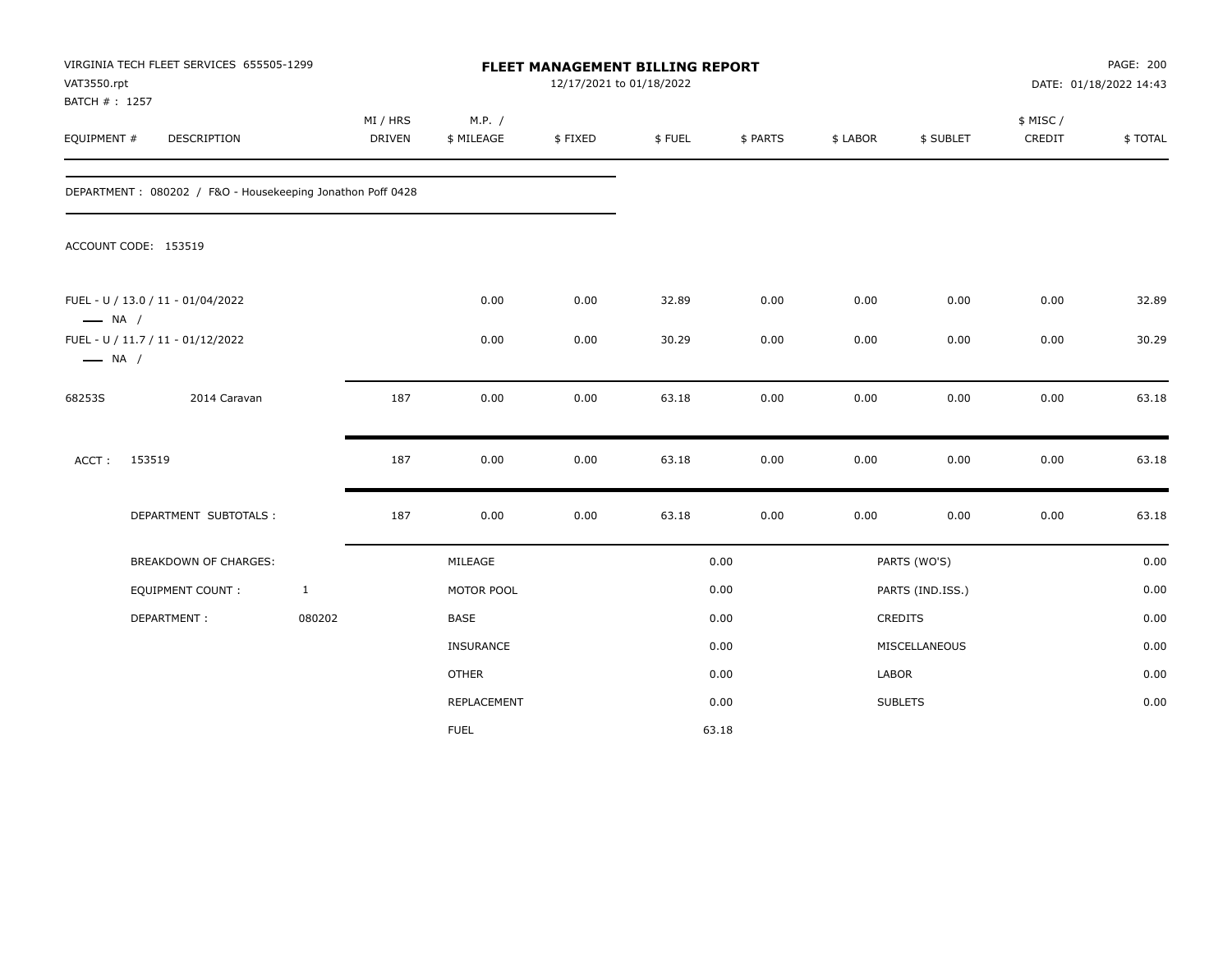| VAT3550.rpt<br>BATCH #: 1257                               | VIRGINIA TECH FLEET SERVICES 655505-1299                  |                    |                      | FLEET MANAGEMENT BILLING REPORT<br>12/17/2021 to 01/18/2022 |        |          |          |           |                     | PAGE: 201<br>DATE: 01/18/2022 14:43 |
|------------------------------------------------------------|-----------------------------------------------------------|--------------------|----------------------|-------------------------------------------------------------|--------|----------|----------|-----------|---------------------|-------------------------------------|
| EQUIPMENT #                                                | DESCRIPTION                                               | MI / HRS<br>DRIVEN | M.P. /<br>\$ MILEAGE | \$FIXED                                                     | \$FUEL | \$ PARTS | \$ LABOR | \$ SUBLET | \$ MISC /<br>CREDIT | \$TOTAL                             |
|                                                            | DEPARTMENT: 080203 / F&O - Maintenance Jonathon Poff 0428 |                    |                      |                                                             |        |          |          |           |                     |                                     |
| ACCOUNT CODE: 153152                                       |                                                           |                    |                      |                                                             |        |          |          |           |                     |                                     |
| FUEL - U / 4.8 / 11 - 01/13/2022<br>$\longrightarrow$ NA / |                                                           |                    | 0.00                 | 0.00                                                        | 12.35  | 0.00     | 0.00     | 0.00      | 0.00                | 12.35                               |
| EGUV026                                                    | 2007 XRT-810                                              | $\mathsf 0$        | 0.00                 | 0.00                                                        | 12.35  | 0.00     | 0.00     | 0.00      | 0.00                | 12.35                               |
| ACCT: 153152                                               |                                                           | $\pmb{0}$          | 0.00                 | 0.00                                                        | 12.35  | 0.00     | 0.00     | 0.00      | 0.00                | 12.35                               |
| ACCOUNT CODE: 153520                                       |                                                           |                    |                      |                                                             |        |          |          |           |                     |                                     |
| $\longrightarrow$ NA /                                     | FUEL - U / 28.8 / 11 - 01/11/2022                         |                    | 0.00                 | 0.00                                                        | 74.78  | 0.00     | 0.00     | 0.00      | 0.00                | 74.78                               |
| 77348s                                                     | 2019 F250                                                 | 218                | 0.00                 | 0.00                                                        | 74.78  | 0.00     | 0.00     | 0.00      | 0.00                | 74.78                               |
| FUEL - U / 2.3 / 11 - 01/11/2022<br>$\longrightarrow$ NA / |                                                           |                    | 0.00                 | 0.00                                                        | 6.08   | 0.00     | 0.00     | 0.00      | 0.00                | 6.08                                |
| FUEL - U / 4.9 / 11 - 12/21/2021<br>$\longrightarrow$ NA / |                                                           |                    | 0.00                 | 0.00                                                        | 12.37  | 0.00     | 0.00     | 0.00      | 0.00                | 12.37                               |
| EGUV002                                                    | 2012 CARRYALL 6                                           | $\pmb{0}$          | 0.00                 | 0.00                                                        | 18.45  | 0.00     | 0.00     | 0.00      | 0.00                | 18.45                               |
| FUEL - U / 3.9 / 11 - 12/16/2021<br>$\longrightarrow$ NA / |                                                           |                    | 0.00                 | 0.00                                                        | 10.31  | 0.00     | 0.00     | 0.00      | 0.00                | 10.31                               |
| EGUV006                                                    | 2012 CARRYALL 6                                           | $\mathbf 0$        | 0.00                 | 0.00                                                        | 10.31  | 0.00     | 0.00     | 0.00      | 0.00                | 10.31                               |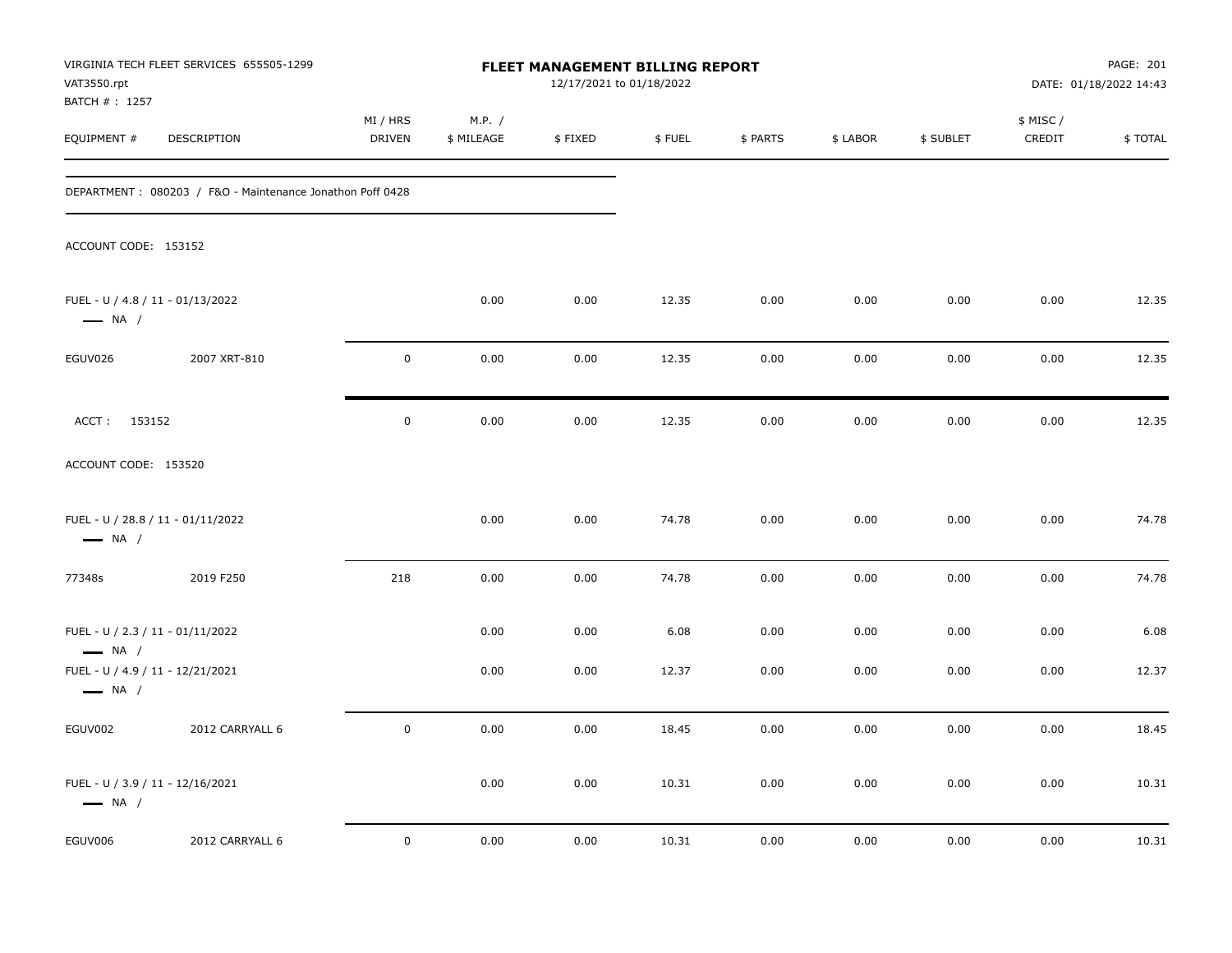| VAT3550.rpt<br>BATCH #: 1257                                                                                             | VIRGINIA TECH FLEET SERVICES 655505-1299                  |                           |                      | <b>FLEET MANAGEMENT BILLING REPORT</b><br>12/17/2021 to 01/18/2022 |               |              |              |              |                     | PAGE: 202<br>DATE: 01/18/2022 14:43 |
|--------------------------------------------------------------------------------------------------------------------------|-----------------------------------------------------------|---------------------------|----------------------|--------------------------------------------------------------------|---------------|--------------|--------------|--------------|---------------------|-------------------------------------|
| EQUIPMENT #                                                                                                              | <b>DESCRIPTION</b>                                        | MI / HRS<br><b>DRIVEN</b> | M.P. /<br>\$ MILEAGE | \$FIXED                                                            | \$FUEL        | \$ PARTS     | \$ LABOR     | \$ SUBLET    | \$ MISC /<br>CREDIT | \$TOTAL                             |
|                                                                                                                          | DEPARTMENT: 080203 / F&O - Maintenance Jonathon Poff 0428 |                           |                      |                                                                    |               |              |              |              |                     |                                     |
| FUEL - U / 4.1 / 11 - 12/21/2021<br>$\longrightarrow$ NA /                                                               |                                                           |                           | 0.00                 | 0.00                                                               | 10.27         | 0.00         | 0.00         | 0.00         | 0.00                | 10.27                               |
| EGUV007                                                                                                                  | 2012 CARRYALL 6                                           | $\mathsf{O}$              | 0.00                 | 0.00                                                               | 10.27         | 0.00         | 0.00         | 0.00         | 0.00                | 10.27                               |
| FUEL - U / 4.4 / 11 - 01/03/2022<br>$\longrightarrow$ NA /                                                               |                                                           |                           | 0.00                 | 0.00                                                               | 11.21         | 0.00         | 0.00         | 0.00         | 0.00                | 11.21                               |
| EGUV011                                                                                                                  | 2012 CARRYALL 6                                           | $\mathbf 0$               | 0.00                 | 0.00                                                               | 11.21         | 0.00         | 0.00         | 0.00         | 0.00                | 11.21                               |
| FUEL - U / 0.4 / 11 - 01/06/2022<br>$\longrightarrow$ NA /<br>FUEL - U / 3.6 / 11 - 01/06/2022<br>$\longrightarrow$ NA / |                                                           |                           | 0.00<br>0.00         | 0.00<br>0.00                                                       | 0.99<br>9.11  | 0.00<br>0.00 | 0.00<br>0.00 | 0.00<br>0.00 | 0.00<br>0.00        | 0.99<br>9.11                        |
| EGUV012                                                                                                                  | 2012 CARRYALL 6                                           | $\mathsf{O}\xspace$       | 0.00                 | 0.00                                                               | 10.10         | 0.00         | 0.00         | 0.00         | 0.00                | 10.10                               |
| FUEL - U / 4.5 / 11 - 01/06/2022<br>$\longrightarrow$ NA /<br>FUEL - U / 3.4 / 11 - 01/14/2022<br>$\longrightarrow$ NA / |                                                           |                           | 0.00<br>0.00         | 0.00<br>0.00                                                       | 11.41<br>8.92 | 0.00<br>0.00 | 0.00<br>0.00 | 0.00<br>0.00 | 0.00<br>0.00        | 11.41<br>8.92                       |
| EGUV016                                                                                                                  | 2012 CARRYALL 6                                           | $\mathsf{O}$              | 0.00                 | 0.00                                                               | 20.33         | 0.00         | 0.00         | 0.00         | 0.00                | 20.33                               |
| FUEL - U / 2.5 / 11 - 01/10/2022<br>$\longrightarrow$ NA /                                                               |                                                           |                           | 0.00                 | 0.00                                                               | 6.47          | 0.00         | 0.00         | 0.00         | 0.00                | 6.47                                |
| EGUV017                                                                                                                  | 2012 CARRYALL 6                                           | $\mathbf 0$               | 0.00                 | 0.00                                                               | 6.47          | 0.00         | 0.00         | 0.00         | 0.00                | 6.47                                |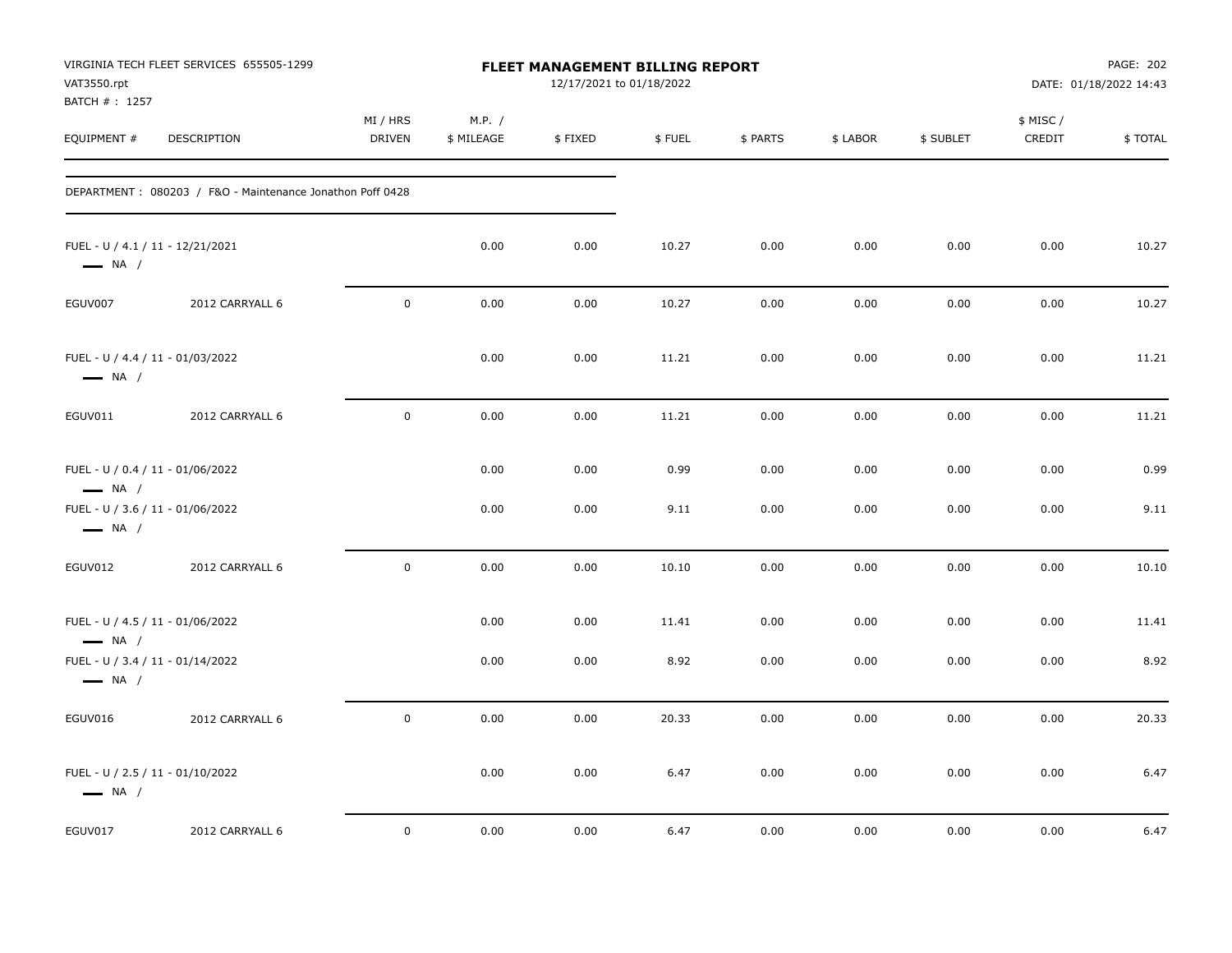| VAT3550.rpt<br>BATCH #: 1257                                | VIRGINIA TECH FLEET SERVICES 655505-1299                   |                    |                      | FLEET MANAGEMENT BILLING REPORT<br>12/17/2021 to 01/18/2022 |        |          |          |           |                     | PAGE: 203<br>DATE: 01/18/2022 14:43 |
|-------------------------------------------------------------|------------------------------------------------------------|--------------------|----------------------|-------------------------------------------------------------|--------|----------|----------|-----------|---------------------|-------------------------------------|
| EQUIPMENT #                                                 | DESCRIPTION                                                | MI / HRS<br>DRIVEN | M.P. /<br>\$ MILEAGE | \$FIXED                                                     | \$FUEL | \$ PARTS | \$ LABOR | \$ SUBLET | \$ MISC /<br>CREDIT | \$TOTAL                             |
|                                                             | DEPARTMENT : 080203 / F&O - Maintenance Jonathon Poff 0428 |                    |                      |                                                             |        |          |          |           |                     |                                     |
| FUEL - U / 4.3 / 11 - 01/05/2022<br>$\longrightarrow$ NA /  |                                                            |                    | 0.00                 | 0.00                                                        | 10.90  | 0.00     | 0.00     | 0.00      | 0.00                | 10.90                               |
| EGUV018                                                     | 2012 CARRYALL 6                                            | $\mathbf 0$        | 0.00                 | 0.00                                                        | 10.90  | 0.00     | 0.00     | 0.00      | 0.00                | 10.90                               |
| FUEL - U / 4.2 / 11 - 01/04/2022<br>$-$ NA /                |                                                            |                    | 0.00                 | 0.00                                                        | 10.52  | 0.00     | 0.00     | 0.00      | 0.00                | 10.52                               |
| FUEL - U / 4.8 / 11 - 01/14/2022<br>$\longrightarrow$ NA /  |                                                            |                    | 0.00                 | 0.00                                                        | 12.51  | 0.00     | 0.00     | 0.00      | 0.00                | 12.51                               |
| EGUV019                                                     | 2012 CARRYALL 6                                            | $\mathbf 0$        | 0.00                 | 0.00                                                        | 23.03  | 0.00     | 0.00     | 0.00      | 0.00                | 23.03                               |
| FUEL - U / 4.7 / 11 - 12/22/2021<br>$\longrightarrow$ NA /  |                                                            |                    | 0.00                 | 0.00                                                        | 11.99  | 0.00     | 0.00     | 0.00      | 0.00                | 11.99                               |
| EGUV020                                                     | 2012 CARRYALL 6                                            | 12                 | 0.00                 | 0.00                                                        | 11.99  | 0.00     | 0.00     | 0.00      | 0.00                | 11.99                               |
| FUEL - U / 3.2 / 11 - 01/04/2022<br>$\longrightarrow$ NA /  |                                                            |                    | 0.00                 | 0.00                                                        | 8.07   | 0.00     | 0.00     | 0.00      | 0.00                | 8.07                                |
| FUEL - U / 13.9 / 11 - 01/13/2022<br>$\longrightarrow$ NA / |                                                            |                    | 0.00                 | 0.00                                                        | 36.19  | 0.00     | 0.00     | 0.00      | 0.00                | 36.19                               |
| EGUV028                                                     | 2007 XRT-810                                               | $\mathbf 0$        | 0.00                 | 0.00                                                        | 44.26  | 0.00     | 0.00     | 0.00      | 0.00                | 44.26                               |
| FUEL - U / 2.5 / 11 - 01/05/2022<br>$\longrightarrow$ NA /  |                                                            |                    | 0.00                 | 0.00                                                        | 6.40   | 0.00     | 0.00     | 0.00      | 0.00                | 6.40                                |
| EGUV029                                                     | 2009 ST SPORT 2                                            | $\mathbf 0$        | $0.00\,$             | 0.00                                                        | 6.40   | 0.00     | 0.00     | $0.00\,$  | $0.00\,$            | 6.40                                |
| FUEL - U / 4.9 / 11 - 01/13/2022                            |                                                            |                    | 0.00                 | 0.00                                                        | 12.71  | 0.00     | 0.00     | 0.00      | 0.00                | 12.71                               |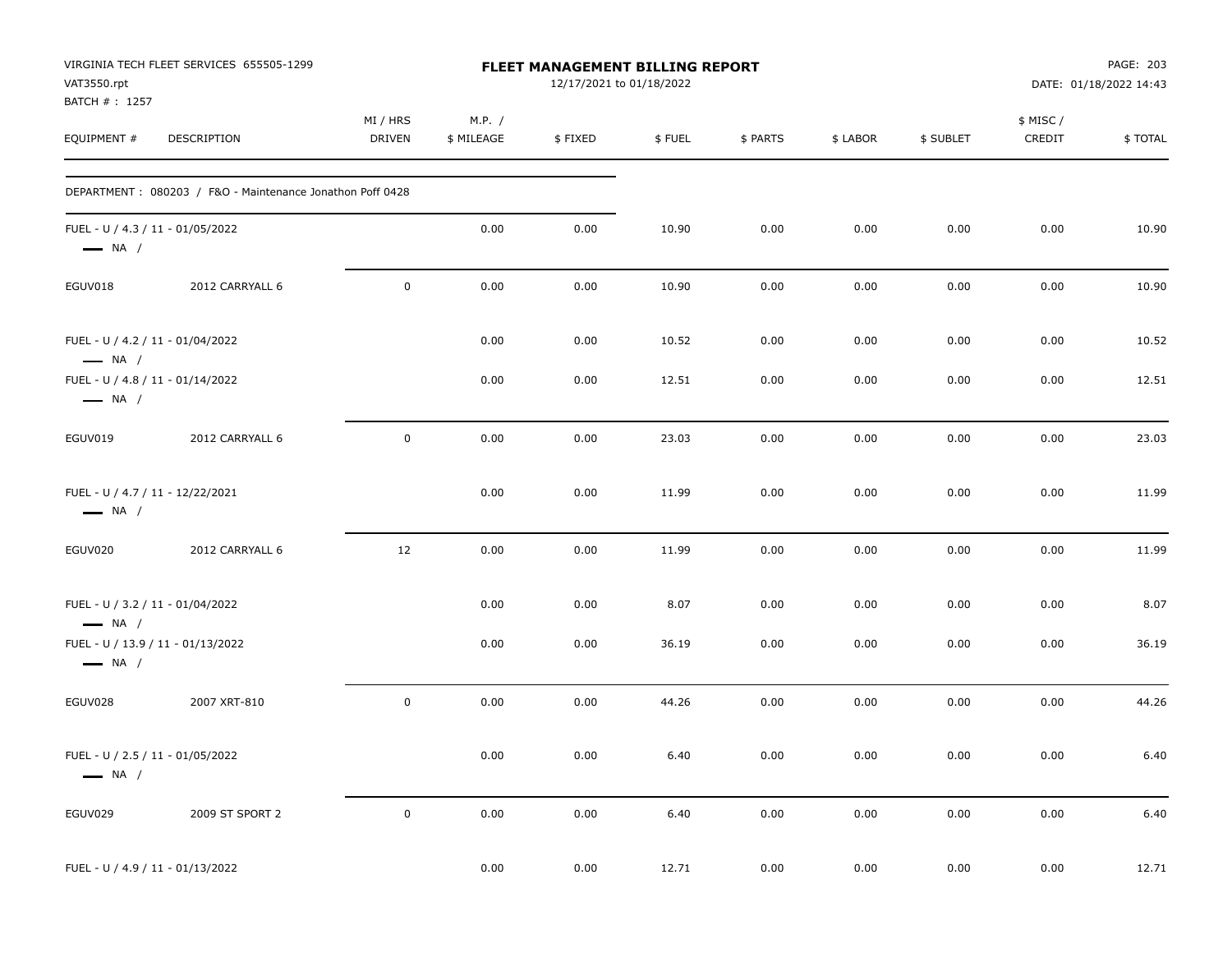| VAT3550.rpt<br>BATCH #: 1257                               | VIRGINIA TECH FLEET SERVICES 655505-1299                  |                    |                      | FLEET MANAGEMENT BILLING REPORT<br>12/17/2021 to 01/18/2022 |        |          |          |           |                     | PAGE: 204<br>DATE: 01/18/2022 14:43 |
|------------------------------------------------------------|-----------------------------------------------------------|--------------------|----------------------|-------------------------------------------------------------|--------|----------|----------|-----------|---------------------|-------------------------------------|
| EQUIPMENT #                                                | DESCRIPTION                                               | MI / HRS<br>DRIVEN | M.P. /<br>\$ MILEAGE | \$FIXED                                                     | \$FUEL | \$ PARTS | \$ LABOR | \$ SUBLET | \$ MISC /<br>CREDIT | \$TOTAL                             |
|                                                            | DEPARTMENT: 080203 / F&O - Maintenance Jonathon Poff 0428 |                    |                      |                                                             |        |          |          |           |                     |                                     |
| $\longrightarrow$ NA /                                     |                                                           |                    |                      |                                                             |        |          |          |           |                     |                                     |
| EGUV055                                                    | 2017 CA700                                                | $\mathsf 0$        | 0.00                 | 0.00                                                        | 12.71  | 0.00     | 0.00     | 0.00      | 0.00                | 12.71                               |
| FUEL - U / 4.6 / 11 - 01/10/2022<br>$\longrightarrow$ NA / |                                                           |                    | 0.00                 | 0.00                                                        | 11.96  | 0.00     | 0.00     | 0.00      | 0.00                | 11.96                               |
| eguv059                                                    | 2017 ATV                                                  | $\pmb{0}$          | 0.00                 | 0.00                                                        | 11.96  | 0.00     | 0.00     | 0.00      | 0.00                | 11.96                               |
| FUEL - U / 3.5 / 11 - 12/21/2021<br>$\longrightarrow$ NA / |                                                           |                    | 0.00                 | 0.00                                                        | 8.85   | 0.00     | 0.00     | 0.00      | 0.00                | 8.85                                |
| eguv060                                                    | 2017 ATV                                                  | $\pmb{0}$          | 0.00                 | 0.00                                                        | 8.85   | 0.00     | 0.00     | 0.00      | 0.00                | 8.85                                |
| FUEL - U / 4.0 / 12 - 01/14/2022<br>$\longrightarrow$ NA / |                                                           |                    | 0.00                 | 0.00                                                        | 10.50  | 0.00     | 0.00     | 0.00      | 0.00                | 10.50                               |
| eguv067                                                    | 2017 ATV                                                  | $\mathbf 0$        | 0.00                 | 0.00                                                        | 10.50  | 0.00     | 0.00     | 0.00      | 0.00                | 10.50                               |
| FUEL - U / 2.3 / 11 - 01/13/2022<br>$\longrightarrow$ NA / |                                                           |                    | 0.00                 | 0.00                                                        | 5.98   | 0.00     | 0.00     | 0.00      | 0.00                | 5.98                                |
| eguv069                                                    | 2017 ATV                                                  | $\mathsf 0$        | 0.00                 | 0.00                                                        | 5.98   | 0.00     | 0.00     | 0.00      | 0.00                | 5.98                                |
| ACCT: 153520                                               |                                                           | 230                | 0.00                 | 0.00                                                        | 308.50 | 0.00     | 0.00     | 0.00      | 0.00                | 308.50                              |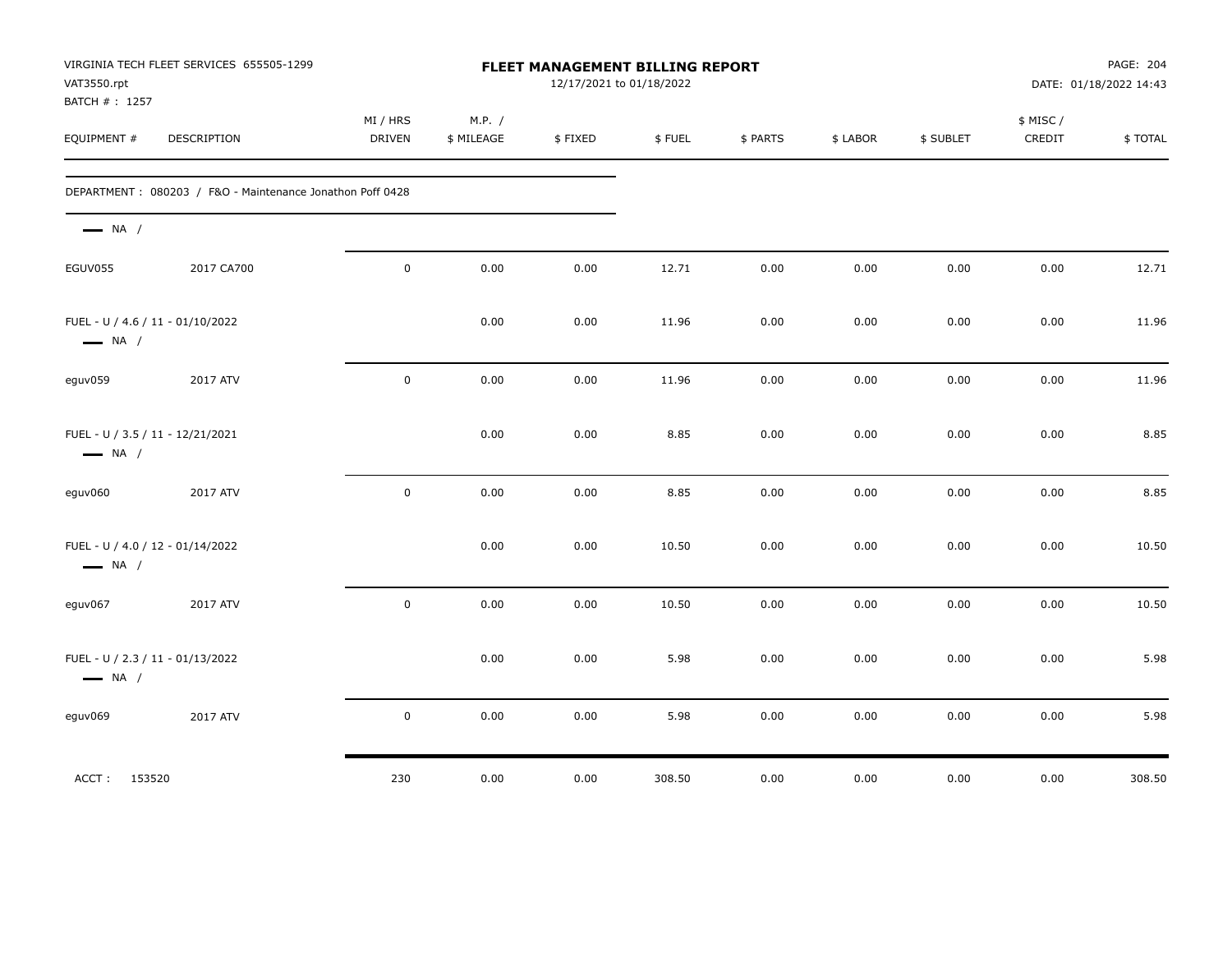| VIRGINIA TECH FLEET SERVICES 655505-1299<br>VAT3550.rpt<br>BATCH # : 1257 |        |                    |                      | 12/17/2021 to 01/18/2022 | <b>FLEET MANAGEMENT BILLING REPORT</b> |          |          |                  |                    | PAGE: 205<br>DATE: 01/18/2022 14:43 |
|---------------------------------------------------------------------------|--------|--------------------|----------------------|--------------------------|----------------------------------------|----------|----------|------------------|--------------------|-------------------------------------|
| EQUIPMENT #<br>DESCRIPTION                                                |        | MI / HRS<br>DRIVEN | M.P. /<br>\$ MILEAGE | \$FIXED                  | \$FUEL                                 | \$ PARTS | \$ LABOR | \$ SUBLET        | \$ MISC/<br>CREDIT | \$ TOTAL                            |
| DEPARTMENT SUBTOTALS :                                                    |        | 230                | 0.00                 | 0.00                     | 320.85                                 | 0.00     | 0.00     | 0.00             | 0.00               | 320.85                              |
| BREAKDOWN OF CHARGES:                                                     |        |                    | MILEAGE              |                          |                                        | 0.00     |          | PARTS (WO'S)     |                    | 0.00                                |
| <b>EQUIPMENT COUNT:</b>                                                   | 19     |                    | MOTOR POOL           |                          |                                        | 0.00     |          | PARTS (IND.ISS.) |                    | 0.00                                |
| DEPARTMENT:                                                               | 080203 |                    | <b>BASE</b>          |                          |                                        | 0.00     |          | <b>CREDITS</b>   |                    | 0.00                                |
|                                                                           |        |                    | INSURANCE            |                          |                                        | 0.00     |          | MISCELLANEOUS    |                    | 0.00                                |
|                                                                           |        |                    | OTHER                |                          |                                        | 0.00     | LABOR    |                  |                    | 0.00                                |
|                                                                           |        |                    | REPLACEMENT          |                          |                                        | 0.00     |          | <b>SUBLETS</b>   |                    | 0.00                                |
|                                                                           |        |                    | <b>FUEL</b>          |                          |                                        | 320.85   |          |                  |                    |                                     |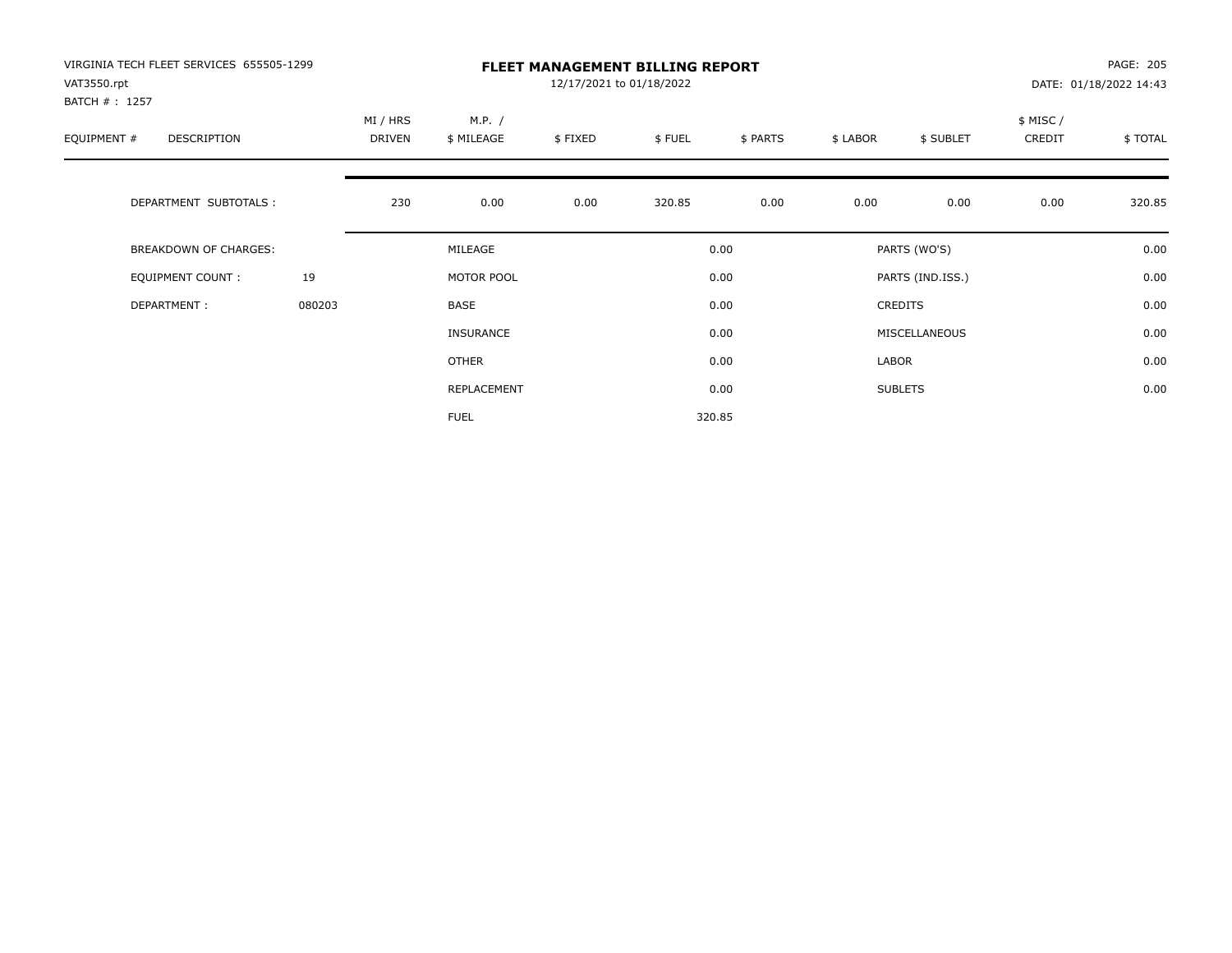| VAT3550.rpt<br>BATCH #: 1257 | VIRGINIA TECH FLEET SERVICES 655505-1299                    |                           |                      | <b>FLEET MANAGEMENT BILLING REPORT</b><br>12/17/2021 to 01/18/2022 |        |          |          |                  |                    | PAGE: 206<br>DATE: 01/18/2022 14:43 |
|------------------------------|-------------------------------------------------------------|---------------------------|----------------------|--------------------------------------------------------------------|--------|----------|----------|------------------|--------------------|-------------------------------------|
| EQUIPMENT #                  | DESCRIPTION                                                 | MI / HRS<br><b>DRIVEN</b> | M.P. /<br>\$ MILEAGE | \$FIXED                                                            | \$FUEL | \$ PARTS | \$ LABOR | \$ SUBLET        | \$ MISC/<br>CREDIT | \$TOTAL                             |
|                              | DEPARTMENT: 080205 / F&O - Const. Trades Jonathon Poff 0428 |                           |                      |                                                                    |        |          |          |                  |                    |                                     |
|                              | ACCOUNT CODE: 153522                                        |                           |                      |                                                                    |        |          |          |                  |                    |                                     |
| $\longrightarrow$ NA /       | FUEL - U / 19.1 / 11 - 01/03/2022                           |                           | 0.00                 | 0.00                                                               | 48.35  | 0.00     | 0.00     | 0.00             | 0.00               | 48.35                               |
| 74601s                       | 2017 Transit-250                                            | 142                       | 0.00                 | 0.00                                                               | 48.35  | 0.00     | 0.00     | 0.00             | 0.00               | 48.35                               |
| ACCT:                        | 153522                                                      | 142                       | 0.00                 | 0.00                                                               | 48.35  | 0.00     | 0.00     | 0.00             | 0.00               | 48.35                               |
|                              | DEPARTMENT SUBTOTALS :                                      | 142                       | 0.00                 | 0.00                                                               | 48.35  | 0.00     | 0.00     | 0.00             | 0.00               | 48.35                               |
|                              | <b>BREAKDOWN OF CHARGES:</b>                                |                           | MILEAGE              |                                                                    |        | 0.00     |          | PARTS (WO'S)     |                    | 0.00                                |
|                              | <b>EQUIPMENT COUNT:</b>                                     | $\mathbf{1}$              | MOTOR POOL           |                                                                    |        | 0.00     |          | PARTS (IND.ISS.) |                    | 0.00                                |
|                              | DEPARTMENT:                                                 | 080205                    | <b>BASE</b>          |                                                                    |        | 0.00     |          | <b>CREDITS</b>   |                    | 0.00                                |
|                              |                                                             |                           | INSURANCE            |                                                                    |        | 0.00     |          | MISCELLANEOUS    |                    | 0.00                                |
|                              |                                                             |                           | <b>OTHER</b>         |                                                                    |        | 0.00     | LABOR    |                  |                    | 0.00                                |
|                              |                                                             |                           | REPLACEMENT          |                                                                    |        | 0.00     |          | <b>SUBLETS</b>   |                    | 0.00                                |
|                              |                                                             |                           | <b>FUEL</b>          |                                                                    |        | 48.35    |          |                  |                    |                                     |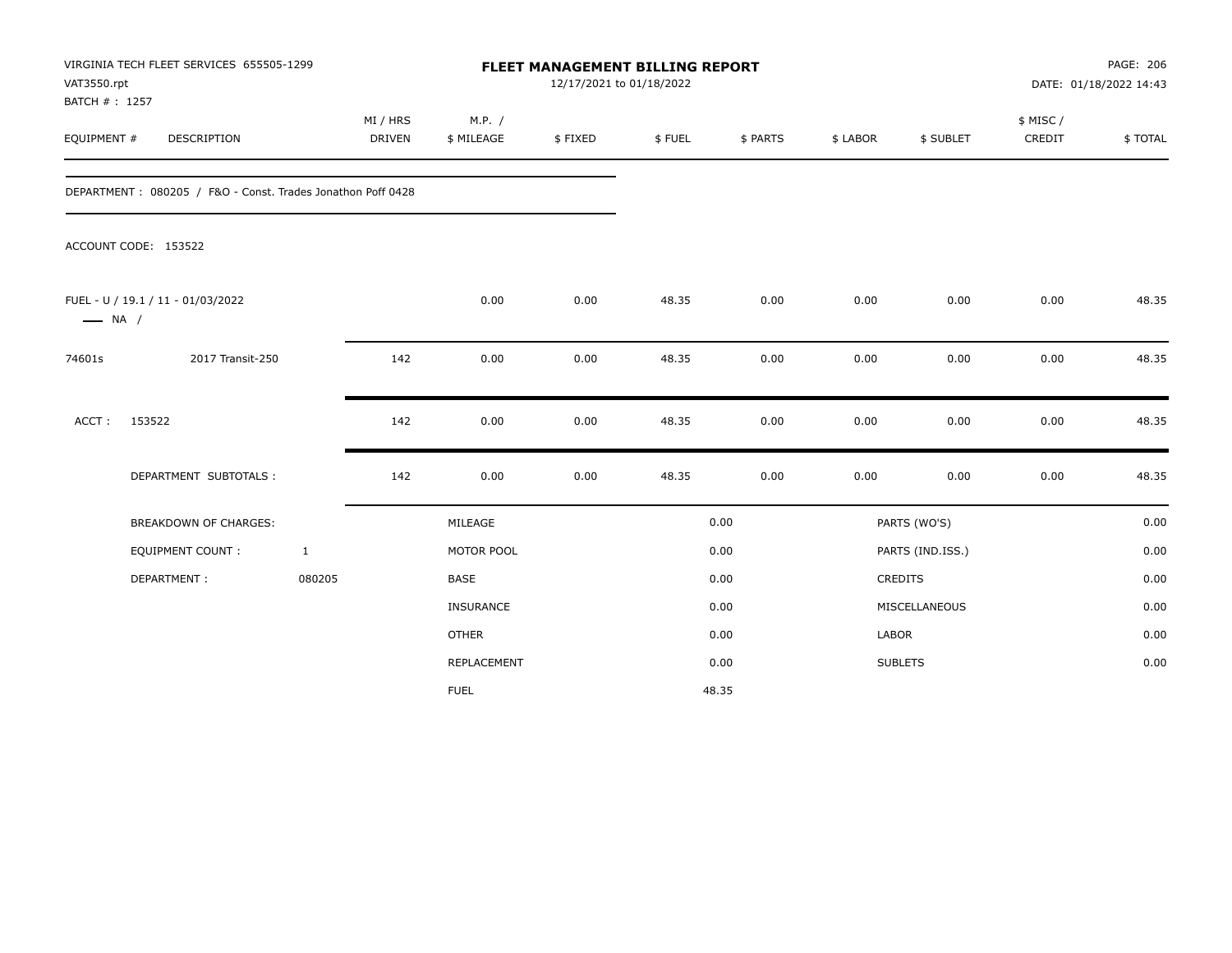| VAT3550.rpt                                                | VIRGINIA TECH FLEET SERVICES 655505-1299                               |                    |                      | FLEET MANAGEMENT BILLING REPORT<br>12/17/2021 to 01/18/2022 |        |          |          |           |                     | PAGE: 207<br>DATE: 01/18/2022 14:43 |
|------------------------------------------------------------|------------------------------------------------------------------------|--------------------|----------------------|-------------------------------------------------------------|--------|----------|----------|-----------|---------------------|-------------------------------------|
| BATCH #: 1257<br>EQUIPMENT #                               | DESCRIPTION                                                            | MI / HRS<br>DRIVEN | M.P. /<br>\$ MILEAGE | \$FIXED                                                     | \$FUEL | \$ PARTS | \$ LABOR | \$ SUBLET | \$ MISC /<br>CREDIT | \$TOTAL                             |
|                                                            | DEPARTMENT : 081000 / Dining Service Administration Jonathon Poff 0428 |                    |                      |                                                             |        |          |          |           |                     |                                     |
| ACCOUNT CODE: 153157                                       |                                                                        |                    |                      |                                                             |        |          |          |           |                     |                                     |
| $\longrightarrow$ NA /                                     | FUEL - U / 26.1 / 12 - 12/20/2021                                      |                    | 0.00                 | 0.00                                                        | 65.93  | 0.00     | 0.00     | 0.00      | 0.00                | 65.93                               |
| 68285S                                                     | 2014 SAVANA                                                            | 237                | 0.00                 | 0.00                                                        | 65.93  | 0.00     | 0.00     | 0.00      | 0.00                | 65.93                               |
| $\longrightarrow$ NA /                                     | FUEL - U / 27.4 / 11 - 01/14/2022                                      |                    | 0.00                 | 0.00                                                        | 71.32  | 0.00     | 0.00     | 0.00      | 0.00                | 71.32                               |
| $\longrightarrow$ NA /                                     | FUEL - U / 25.9 / 11 - 12/16/2021                                      |                    | 0.00                 | 0.00                                                        | 69.07  | 0.00     | 0.00     | 0.00      | 0.00                | 69.07                               |
| 68286S                                                     | 2014 SAVANA                                                            | 301                | 0.00                 | 0.00                                                        | 140.39 | 0.00     | 0.00     | 0.00      | 0.00                | 140.39                              |
| $\longrightarrow$ NA /                                     | FUEL - U / 16.8 / 11 - 01/04/2022                                      |                    | 0.00                 | 0.00                                                        | 42.45  | 0.00     | 0.00     | 0.00      | 0.00                | 42.45                               |
| 68297S                                                     | 2015 Caravan                                                           | 200                | 0.00                 | 0.00                                                        | 42.45  | 0.00     | 0.00     | 0.00      | 0.00                | 42.45                               |
| FUEL - U / 5.7 / 11 - 01/14/2022<br>$\longrightarrow$ NA / |                                                                        |                    | 0.00                 | 0.00                                                        | 14.92  | 0.00     | 0.00     | 0.00      | 0.00                | 14.92                               |
| 69965S                                                     | 2015 Caravan                                                           | 61                 | 0.00                 | 0.00                                                        | 14.92  | 0.00     | 0.00     | 0.00      | 0.00                | 14.92                               |
| FUEL - U / 8.8 / 11 - 01/14/2022<br>$\longrightarrow$ NA / |                                                                        |                    | 0.00                 | 0.00                                                        | 22.88  | 0.00     | 0.00     | 0.00      | 0.00                | 22.88                               |
| 69966S                                                     | 2015 Ram                                                               | $\mathbf 0$        | 0.00                 | 0.00                                                        | 22.88  | 0.00     | 0.00     | 0.00      | 0.00                | 22.88                               |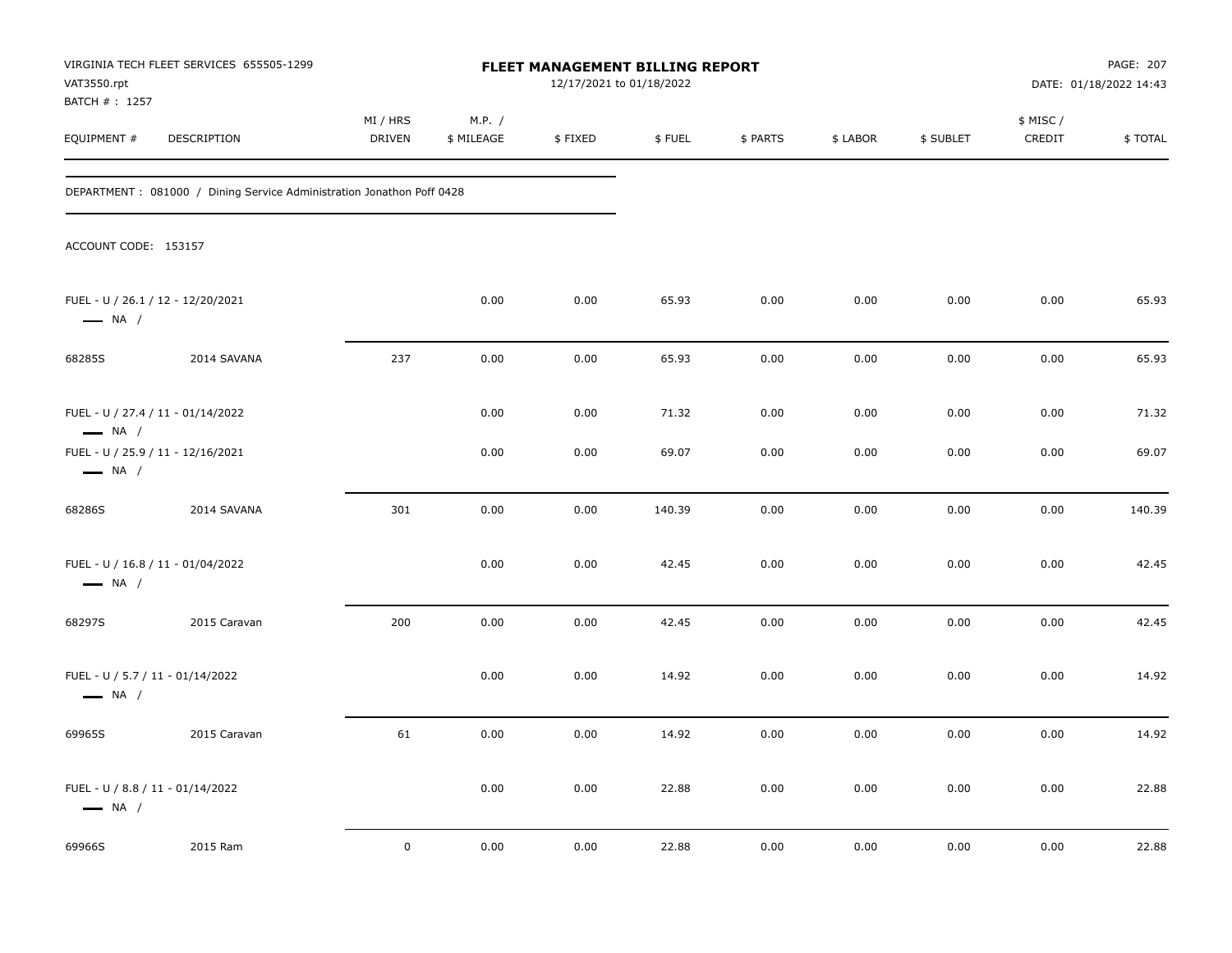| VAT3550.rpt<br>BATCH # : 1257                              | VIRGINIA TECH FLEET SERVICES 655505-1299                               |                    |                      | FLEET MANAGEMENT BILLING REPORT<br>12/17/2021 to 01/18/2022 |        |          |          |           |                     | PAGE: 208<br>DATE: 01/18/2022 14:43 |
|------------------------------------------------------------|------------------------------------------------------------------------|--------------------|----------------------|-------------------------------------------------------------|--------|----------|----------|-----------|---------------------|-------------------------------------|
| EQUIPMENT #                                                | DESCRIPTION                                                            | MI / HRS<br>DRIVEN | M.P. /<br>\$ MILEAGE | \$FIXED                                                     | \$FUEL | \$ PARTS | \$ LABOR | \$ SUBLET | \$ MISC /<br>CREDIT | \$TOTAL                             |
|                                                            | DEPARTMENT : 081000 / Dining Service Administration Jonathon Poff 0428 |                    |                      |                                                             |        |          |          |           |                     |                                     |
| $\longrightarrow$ NA /                                     | FUEL - U / 22.5 / 11 - 01/06/2022                                      |                    | 0.00                 | 0.00                                                        | 56.85  | 0.00     | 0.00     | 0.00      | 0.00                | 56.85                               |
| 71521s                                                     | 2016 Transit-150                                                       | 295                | 0.00                 | 0.00                                                        | 56.85  | 0.00     | 0.00     | 0.00      | 0.00                | 56.85                               |
| FUEL - U / 9.1 / 11 - 01/13/2022<br>$\longrightarrow$ NA / |                                                                        |                    | 0.00                 | 0.00                                                        | 23.61  | 0.00     | 0.00     | 0.00      | 0.00                | 23.61                               |
| FUEL - U / 2.1 / 11 - 01/13/2022<br>$\longrightarrow$ NA / |                                                                        |                    | 0.00                 | 0.00                                                        | 5.46   | 0.00     | 0.00     | 0.00      | 0.00                | 5.46                                |
| FUEL - U / 5.0 / 11 - 01/14/2022<br>$\longrightarrow$ NA / |                                                                        |                    | 0.00                 | 0.00                                                        | 13.03  | 0.00     | 0.00     | 0.00      | 0.00                | 13.03                               |
| 71522s                                                     | 2016 Transit-150                                                       | 99                 | 0.00                 | 0.00                                                        | 42.10  | 0.00     | 0.00     | 0.00      | 0.00                | 42.10                               |
| FUEL - U / 5.7 / 12 - 01/14/2022<br>$\longrightarrow$ NA / |                                                                        |                    | 0.00                 | 0.00                                                        | 14.77  | 0.00     | 0.00     | 0.00      | 0.00                | 14.77                               |
| $\longrightarrow$ NA /                                     | FUEL - U / 10.9 / 11 - 12/17/2021                                      |                    | 0.00                 | 0.00                                                        | 27.48  | 0.00     | 0.00     | 0.00      | 0.00                | 27.48                               |
| FUEL - U / 5.7 / 11 - 01/17/2022<br>$\longrightarrow$ NA / |                                                                        |                    | 0.00                 | 0.00                                                        | 14.85  | 0.00     | 0.00     | 0.00      | 0.00                | 14.85                               |
| 74642S                                                     | 2018 ESCAPE                                                            | 426                | 0.00                 | 0.00                                                        | 57.10  | 0.00     | 0.00     | 0.00      | 0.00                | 57.10                               |
| ACCT: 153157                                               |                                                                        | 1,619              | 0.00                 | 0.00                                                        | 442.62 | 0.00     | 0.00     | 0.00      | 0.00                | 442.62                              |
| ACCOUNT CODE: 153165                                       |                                                                        |                    |                      |                                                             |        |          |          |           |                     |                                     |
| $\longrightarrow$ NA /                                     | FUEL - U / 18.7 / 11 - 01/08/2022                                      |                    | 0.00                 | 0.00                                                        | 48.67  | 0.00     | 0.00     | 0.00      | 0.00                | 48.67                               |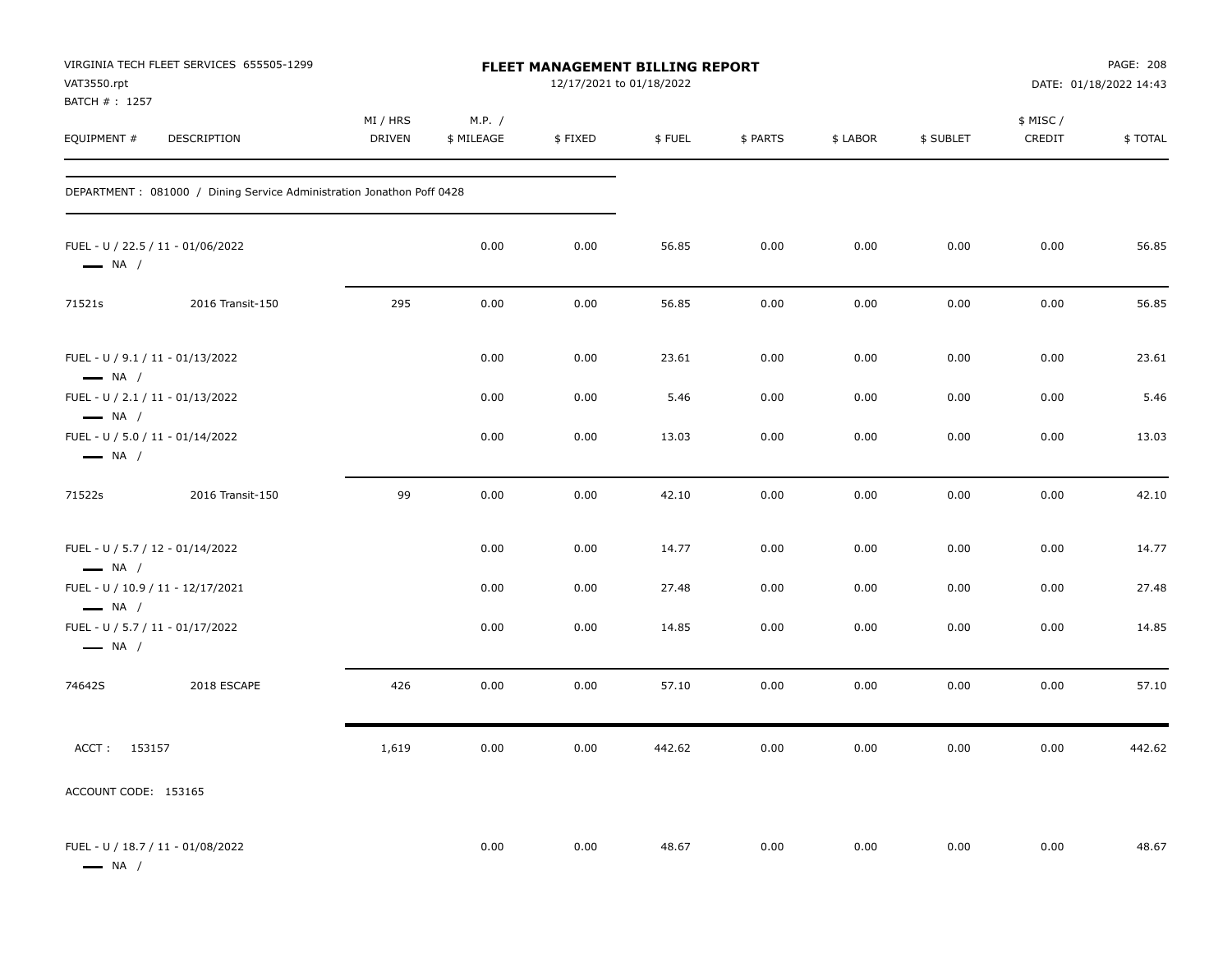| VAT3550.rpt<br>BATCH #: 1257 | VIRGINIA TECH FLEET SERVICES 655505-1299                               |        |                           |                      | 12/17/2021 to 01/18/2022 | <b>FLEET MANAGEMENT BILLING REPORT</b> |          |          |                  |                    | PAGE: 209<br>DATE: 01/18/2022 14:43 |
|------------------------------|------------------------------------------------------------------------|--------|---------------------------|----------------------|--------------------------|----------------------------------------|----------|----------|------------------|--------------------|-------------------------------------|
| EQUIPMENT #                  | <b>DESCRIPTION</b>                                                     |        | MI / HRS<br><b>DRIVEN</b> | M.P. /<br>\$ MILEAGE | \$FIXED                  | \$FUEL                                 | \$ PARTS | \$ LABOR | \$ SUBLET        | \$ MISC/<br>CREDIT | \$TOTAL                             |
|                              | DEPARTMENT : 081000 / Dining Service Administration Jonathon Poff 0428 |        |                           |                      |                          |                                        |          |          |                  |                    |                                     |
| 74611s                       | 2018 Transit-250                                                       |        | 153                       | 0.00                 | 0.00                     | 48.67                                  | 0.00     | 0.00     | 0.00             | 0.00               | 48.67                               |
| $\longrightarrow$ NA /       | FUEL - U / 21.2 / 11 - 01/14/2022                                      |        |                           | 0.00                 | 0.00                     | 54.99                                  | 0.00     | 0.00     | 0.00             | 0.00               | 54.99                               |
| 74613s                       | 2018 Transit-250                                                       |        | 140                       | 0.00                 | 0.00                     | 54.99                                  | 0.00     | 0.00     | 0.00             | 0.00               | 54.99                               |
| $\longrightarrow$ NA /       | FUEL - U / 19.2 / 11 - 01/05/2022                                      |        |                           | 0.00                 | 0.00                     | 48.45                                  | 0.00     | 0.00     | 0.00             | 0.00               | 48.45                               |
| 74632s                       | 2018 Transit-250                                                       |        | 204                       | 0.00                 | 0.00                     | 48.45                                  | 0.00     | 0.00     | 0.00             | 0.00               | 48.45                               |
| ACCT:                        | 153165                                                                 |        | 497                       | 0.00                 | 0.00                     | 152.11                                 | 0.00     | 0.00     | 0.00             | 0.00               | 152.11                              |
|                              | DEPARTMENT SUBTOTALS :                                                 |        | 2,116                     | 0.00                 | 0.00                     | 594.73                                 | 0.00     | 0.00     | 0.00             | 0.00               | 594.73                              |
|                              | <b>BREAKDOWN OF CHARGES:</b>                                           |        |                           | MILEAGE              |                          |                                        | 0.00     |          | PARTS (WO'S)     |                    | 0.00                                |
|                              | EQUIPMENT COUNT :                                                      | 11     |                           | MOTOR POOL           |                          |                                        | 0.00     |          | PARTS (IND.ISS.) |                    | 0.00                                |
|                              | DEPARTMENT:                                                            | 081000 |                           | BASE                 |                          |                                        | 0.00     |          | CREDITS          |                    | 0.00                                |
|                              |                                                                        |        |                           | <b>INSURANCE</b>     |                          |                                        | 0.00     |          | MISCELLANEOUS    |                    | 0.00                                |
|                              |                                                                        |        |                           | <b>OTHER</b>         |                          |                                        | 0.00     | LABOR    |                  |                    | 0.00                                |
|                              |                                                                        |        |                           | REPLACEMENT          |                          |                                        | 0.00     |          | <b>SUBLETS</b>   |                    | 0.00                                |
|                              |                                                                        |        |                           | <b>FUEL</b>          |                          |                                        | 594.73   |          |                  |                    |                                     |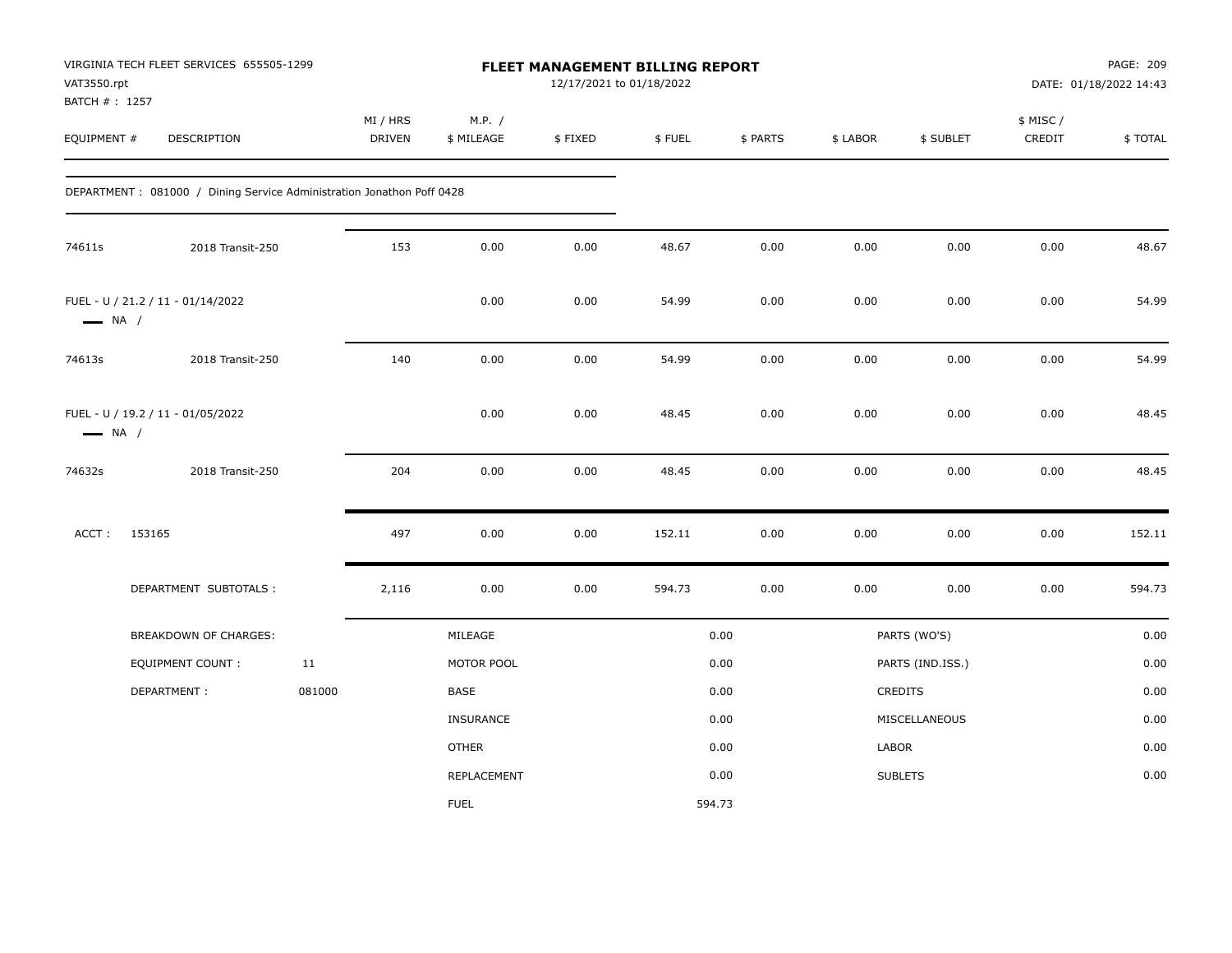| VAT3550.rpt<br>BATCH #: 1257 | VIRGINIA TECH FLEET SERVICES 655505-1299                |                           |           |                      | 12/17/2021 to 01/18/2022 | FLEET MANAGEMENT BILLING REPORT |          |          |                  |                     | PAGE: 210<br>DATE: 01/18/2022 14:43 |
|------------------------------|---------------------------------------------------------|---------------------------|-----------|----------------------|--------------------------|---------------------------------|----------|----------|------------------|---------------------|-------------------------------------|
| EQUIPMENT #                  | <b>DESCRIPTION</b>                                      | MI / HRS<br><b>DRIVEN</b> |           | M.P. /<br>\$ MILEAGE | \$FIXED                  | \$FUEL                          | \$ PARTS | \$ LABOR | \$ SUBLET        | \$ MISC /<br>CREDIT | \$TOTAL                             |
|                              | DEPARTMENT: 082018 / DINING CATERING Jonathon Poff 0428 |                           |           |                      |                          |                                 |          |          |                  |                     |                                     |
|                              | ACCOUNT CODE: 153191                                    |                           |           |                      |                          |                                 |          |          |                  |                     |                                     |
| $\longrightarrow$ NA /       | FUEL - U / 3.8 / 11 - 12/22/2021                        |                           |           | 0.00                 | 0.00                     | 9.69                            | 0.00     | 0.00     | 0.00             | 0.00                | 9.69                                |
| EGUV048                      | 2015 GOLF CART                                          |                           | $\pmb{0}$ | 0.00                 | 0.00                     | 9.69                            | 0.00     | 0.00     | 0.00             | 0.00                | 9.69                                |
| ACCT:                        | 153191                                                  |                           | 0         | 0.00                 | 0.00                     | 9.69                            | 0.00     | 0.00     | 0.00             | 0.00                | 9.69                                |
|                              | DEPARTMENT SUBTOTALS :                                  |                           | 0         | 0.00                 | 0.00                     | 9.69                            | 0.00     | 0.00     | 0.00             | 0.00                | 9.69                                |
|                              | <b>BREAKDOWN OF CHARGES:</b>                            |                           |           | MILEAGE              |                          |                                 | 0.00     |          | PARTS (WO'S)     |                     | 0.00                                |
|                              | <b>EQUIPMENT COUNT:</b>                                 | $\mathbf{1}$              |           | MOTOR POOL           |                          |                                 | 0.00     |          | PARTS (IND.ISS.) |                     | 0.00                                |
|                              | DEPARTMENT:                                             | 082018                    |           | <b>BASE</b>          |                          |                                 | 0.00     |          | <b>CREDITS</b>   |                     | 0.00                                |
|                              |                                                         |                           |           | INSURANCE            |                          |                                 | 0.00     |          | MISCELLANEOUS    |                     | 0.00                                |
|                              |                                                         |                           |           | <b>OTHER</b>         |                          |                                 | 0.00     | LABOR    |                  |                     | 0.00                                |
|                              |                                                         |                           |           | REPLACEMENT          |                          |                                 | 0.00     |          | <b>SUBLETS</b>   |                     | 0.00                                |
|                              |                                                         |                           |           | <b>FUEL</b>          |                          |                                 | 9.69     |          |                  |                     |                                     |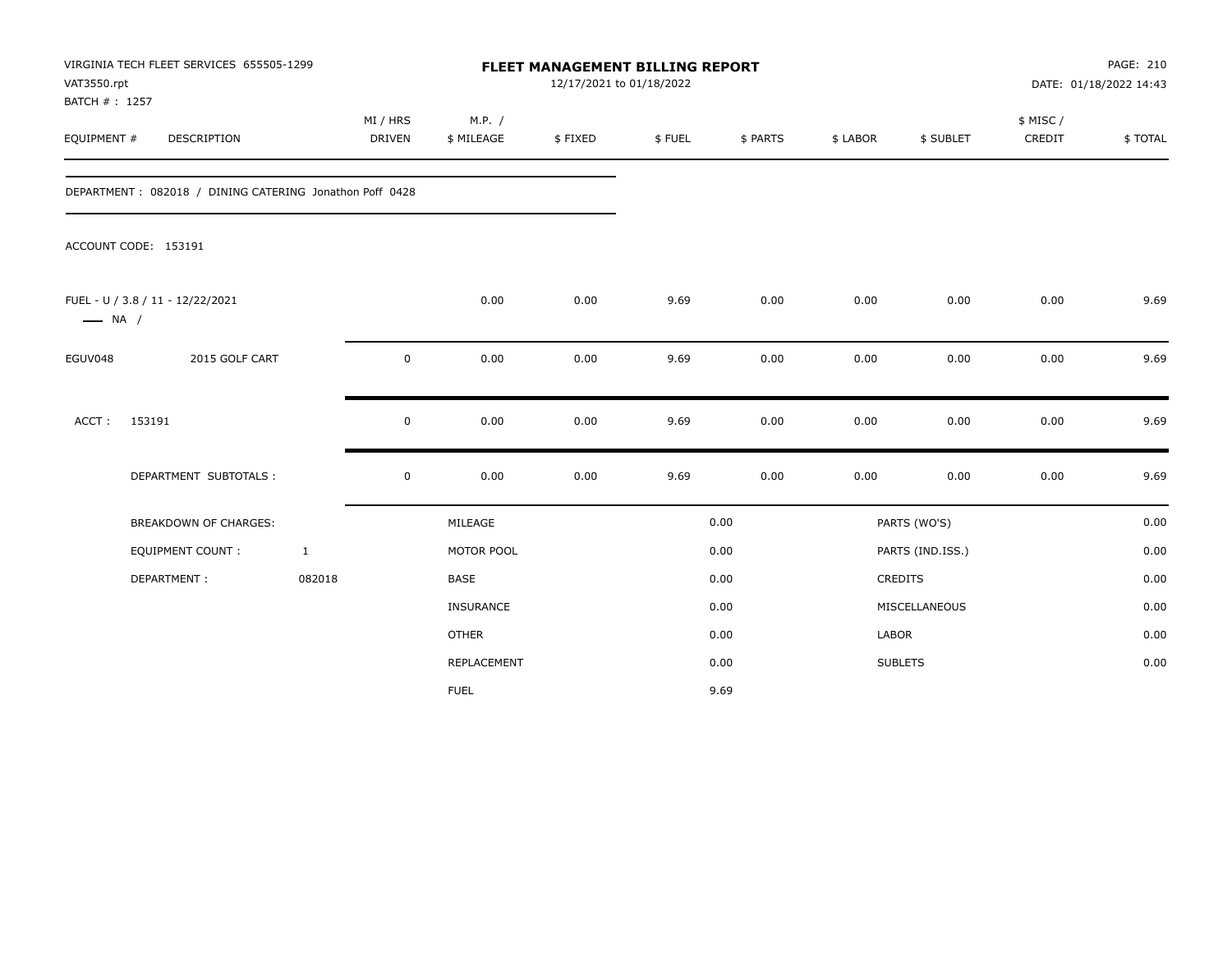| VAT3550.rpt                                                | VIRGINIA TECH FLEET SERVICES 655505-1299                              |                           |                      | <b>FLEET MANAGEMENT BILLING REPORT</b><br>12/17/2021 to 01/18/2022 |        |          |          |           |                     | PAGE: 211<br>DATE: 01/18/2022 14:43 |
|------------------------------------------------------------|-----------------------------------------------------------------------|---------------------------|----------------------|--------------------------------------------------------------------|--------|----------|----------|-----------|---------------------|-------------------------------------|
| BATCH #: 1257<br>EQUIPMENT #                               | DESCRIPTION                                                           | MI / HRS<br><b>DRIVEN</b> | M.P. /<br>\$ MILEAGE | \$FIXED                                                            | \$FUEL | \$ PARTS | \$ LABOR | \$ SUBLET | \$ MISC /<br>CREDIT | \$TOTAL                             |
|                                                            | DEPARTMENT : 082500 / ATHLETIC ASSOC BUSINESS DEPT Kellie Shaver 0502 |                           |                      |                                                                    |        |          |          |           |                     |                                     |
| ACCOUNT CODE: 655191                                       |                                                                       |                           |                      |                                                                    |        |          |          |           |                     |                                     |
| $\longrightarrow$ NA /                                     | FUEL - U / 26.5 / 11 - 01/04/2022                                     |                           | 0.00                 | 0.00                                                               | 67.05  | 0.00     | 0.00     | 0.00      | 0.00                | 67.05                               |
| FUEL - U / 3.8 / 11 - 01/06/2022                           |                                                                       |                           | 0.00                 | 0.00                                                               | 9.59   | 0.00     | 0.00     | 0.00      | 0.00                | 9.59                                |
| $\longrightarrow$ NA /<br>FUEL - U / 4.0 / 11 - 01/06/2022 |                                                                       |                           | 0.00                 | 0.00                                                               | 10.02  | 0.00     | 0.00     | 0.00      | 0.00                | 10.02                               |
| $\longrightarrow$ NA /<br>FUEL - U / 2.2 / 12 - 01/10/2022 |                                                                       |                           | 0.00                 | 0.00                                                               | 5.80   | 0.00     | 0.00     | 0.00      | 0.00                | 5.80                                |
| $\longrightarrow$ NA /<br>FUEL - U / 3.2 / 12 - 01/10/2022 |                                                                       |                           | 0.00                 | 0.00                                                               | 8.24   | 0.00     | 0.00     | 0.00      | 0.00                | 8.24                                |
| $\longrightarrow$ NA /<br>FUEL - U / 5.0 / 12 - 01/10/2022 |                                                                       |                           | 0.00                 | 0.00                                                               | 13.00  | 0.00     | 0.00     | 0.00      | 0.00                | 13.00                               |
| $\longrightarrow$ NA /<br>FUEL - U / 4.5 / 12 - 01/10/2022 |                                                                       |                           | 0.00                 | 0.00                                                               | 11.78  | 0.00     | 0.00     | 0.00      | 0.00                | 11.78                               |
| $\longrightarrow$ NA /<br>FUEL - U / 5.0 / 11 - 01/10/2022 |                                                                       |                           | 0.00                 | 0.00                                                               | 13.10  | 0.00     | 0.00     | 0.00      | 0.00                | 13.10                               |
| $\longrightarrow$ NA /<br>FUEL - U / 5.1 / 11 - 01/10/2022 |                                                                       |                           | 0.00                 | 0.00                                                               | 13.26  | 0.00     | 0.00     | 0.00      | 0.00                | 13.26                               |
| $\longrightarrow$ NA /<br>FUEL - U / 5.1 / 11 - 01/10/2022 |                                                                       |                           | 0.00                 | 0.00                                                               | 13.21  | 0.00     | 0.00     | 0.00      | 0.00                | 13.21                               |
| $\longrightarrow$ NA /<br>FUEL - U / 5.1 / 11 - 01/10/2022 |                                                                       |                           | 0.00                 | 0.00                                                               | 13.34  | 0.00     | 0.00     | 0.00      | 0.00                | 13.34                               |
| $\longrightarrow$ NA /<br>FUEL - U / 9.0 / 11 - 01/10/2022 |                                                                       |                           | 0.00                 | 0.00                                                               | 23.50  | 0.00     | 0.00     | 0.00      | 0.00                | 23.50                               |
| $\longrightarrow$ NA /<br>FUEL - U / 1.4 / 11 - 01/11/2022 |                                                                       |                           | 0.00                 | 0.00                                                               | 3.54   | 0.00     | 0.00     | 0.00      | 0.00                | 3.54                                |
| $\longrightarrow$ NA /<br>FUEL - U / 4.2 / 11 - 01/13/2022 |                                                                       |                           | 0.00                 | 0.00                                                               | 11.02  | 0.00     | 0.00     | 0.00      | 0.00                | 11.02                               |
| $\longrightarrow$ NA /<br>FUEL - U / 0.1 / 11 - 12/16/2021 |                                                                       |                           | 0.00                 | 0.00                                                               | 0.29   | 0.00     | 0.00     | 0.00      | 0.00                | 0.29                                |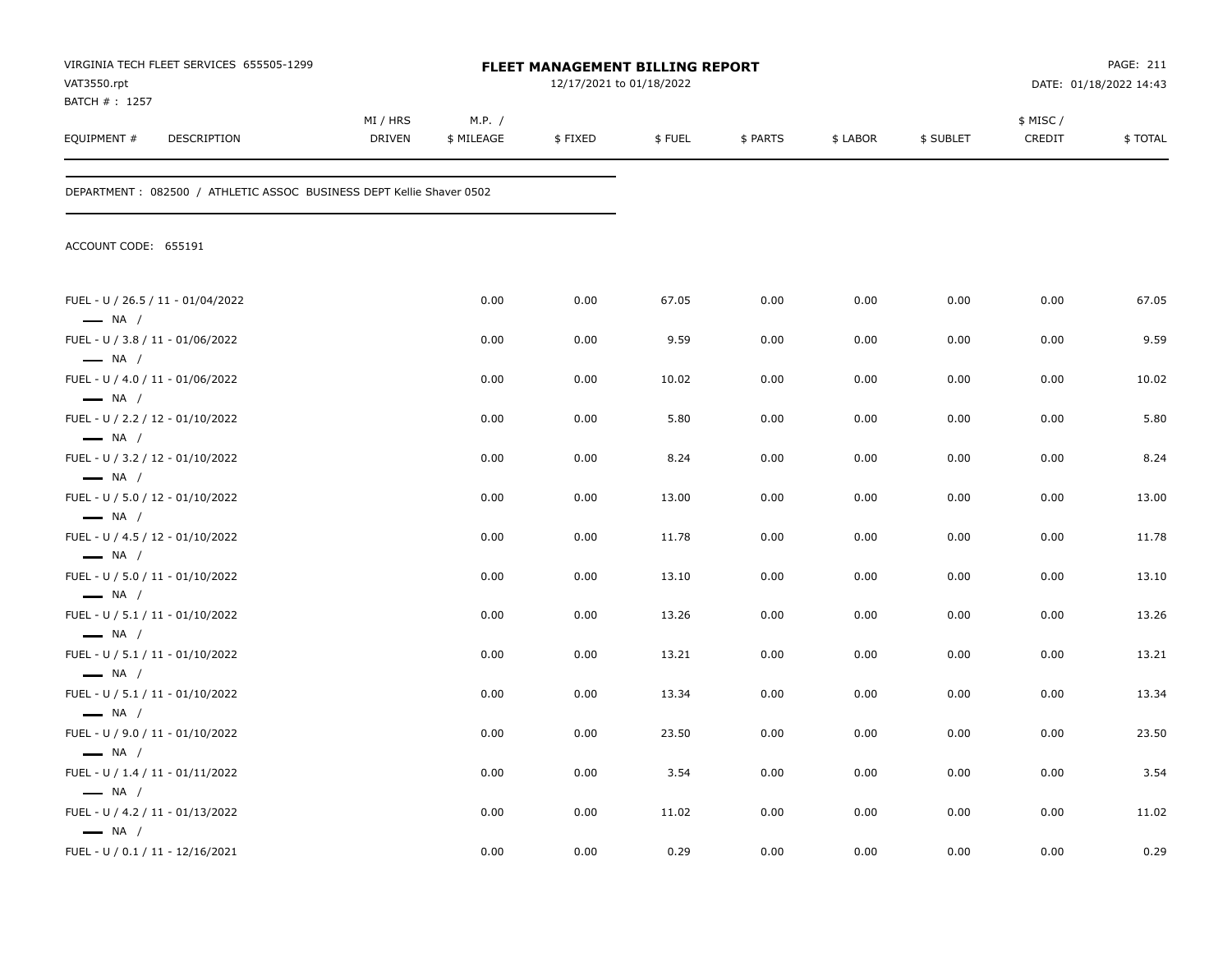| VIRGINIA TECH FLEET SERVICES 655505-1299<br>VAT3550.rpt                              |                    |                      | FLEET MANAGEMENT BILLING REPORT<br>12/17/2021 to 01/18/2022 |        |          |          |           |                    | PAGE: 212<br>DATE: 01/18/2022 14:43 |
|--------------------------------------------------------------------------------------|--------------------|----------------------|-------------------------------------------------------------|--------|----------|----------|-----------|--------------------|-------------------------------------|
| BATCH # : 1257<br>EQUIPMENT #<br>DESCRIPTION                                         | MI / HRS<br>DRIVEN | M.P. /<br>\$ MILEAGE | \$FIXED                                                     | \$FUEL | \$ PARTS | \$ LABOR | \$ SUBLET | \$ MISC/<br>CREDIT | \$TOTAL                             |
| DEPARTMENT: 082500 / ATHLETIC ASSOC BUSINESS DEPT Kellie Shaver 0502                 |                    |                      |                                                             |        |          |          |           |                    |                                     |
| $\longrightarrow$ NA /                                                               |                    |                      |                                                             |        |          |          |           |                    |                                     |
| FUEL - U / 1.9 / 11 - 12/16/2021<br>$\longrightarrow$ NA /                           |                    | 0.00                 | 0.00                                                        | 4.99   | 0.00     | 0.00     | 0.00      | 0.00               | 4.99                                |
| FUEL - U / 0.7 / 11 - 01/16/2022<br>$\longrightarrow$ NA /                           |                    | 0.00                 | 0.00                                                        | 1.72   | 0.00     | 0.00     | 0.00      | 0.00               | 1.72                                |
| FUEL - U / 0.7 / 12 - 01/16/2022<br>$\longrightarrow$ NA /                           |                    | 0.00                 | 0.00                                                        | 1.77   | 0.00     | 0.00     | 0.00      | 0.00               | 1.77                                |
| FUEL - D / 4.9 / 13 - 01/16/2022<br>$\longrightarrow$ NA /                           |                    | 0.00                 | 0.00                                                        | 13.85  | 0.00     | 0.00     | 0.00      | 0.00               | 13.85                               |
| FUEL - U / 1.6 / 11 - 01/17/2022                                                     |                    | 0.00                 | 0.00                                                        | 4.11   | 0.00     | 0.00     | 0.00      | 0.00               | 4.11                                |
| $\longrightarrow$ NA /<br>FUEL - U / 3.8 / 11 - 01/17/2022                           |                    | 0.00                 | 0.00                                                        | 9.93   | 0.00     | 0.00     | 0.00      | 0.00               | 9.93                                |
| $\longrightarrow$ NA /<br>FUEL - U / 3.7 / 11 - 01/17/2022                           |                    | 0.00                 | 0.00                                                        | 9.57   | 0.00     | 0.00     | 0.00      | 0.00               | 9.57                                |
| $\longrightarrow$ NA /<br>FUEL - U / 1.1 / 11 - 01/17/2022                           |                    | 0.00                 | 0.00                                                        | 2.81   | 0.00     | 0.00     | 0.00      | 0.00               | 2.81                                |
| $\longrightarrow$ NA /<br>FUEL - U / 0.6 / 12 - 01/17/2022                           |                    | 0.00                 | 0.00                                                        | 1.56   | 0.00     | 0.00     | 0.00      | 0.00               | 1.56                                |
| $\longrightarrow$ NA /<br>FUEL - D / 4.3 / 13 - 01/17/2022                           |                    | 0.00                 | 0.00                                                        | 12.05  | 0.00     | 0.00     | 0.00      | 0.00               | 12.05                               |
| $\longrightarrow$ NA /<br>FUEL - D / 6.2 / 13 - 01/17/2022                           |                    | 0.00                 | 0.00                                                        | 17.31  | 0.00     | 0.00     | 0.00      | 0.00               | 17.31                               |
| $\longrightarrow$ NA /<br>FUEL - D / 11.5 / 13 - 01/17/2022                          |                    | 0.00                 | 0.00                                                        | 32.40  | 0.00     | 0.00     | 0.00      | 0.00               | 32.40                               |
| $\longrightarrow$ NA /<br>FUEL - D / 2.7 / 13 - 01/17/2022                           |                    | 0.00                 | 0.00                                                        | 7.67   | 0.00     | 0.00     | 0.00      | 0.00               | 7.67                                |
| $\longrightarrow$ NA /<br>FUEL - D / 7.0 / 13 - 01/17/2022                           |                    | 0.00                 | 0.00                                                        | 19.67  | 0.00     | 0.00     | 0.00      | 0.00               | 19.67                               |
| $\longrightarrow$ NA /<br>FUEL - D / 4.2 / 13 - 01/17/2022                           |                    | 0.00                 | 0.00                                                        | 11.66  | 0.00     | 0.00     | 0.00      | 0.00               | 11.66                               |
| $\longrightarrow$ NA /<br>FUEL - D / 4.4 / 13 - 01/17/2022<br>$\longrightarrow$ NA / |                    | 0.00                 | 0.00                                                        | 12.39  | 0.00     | 0.00     | 0.00      | 0.00               | 12.39                               |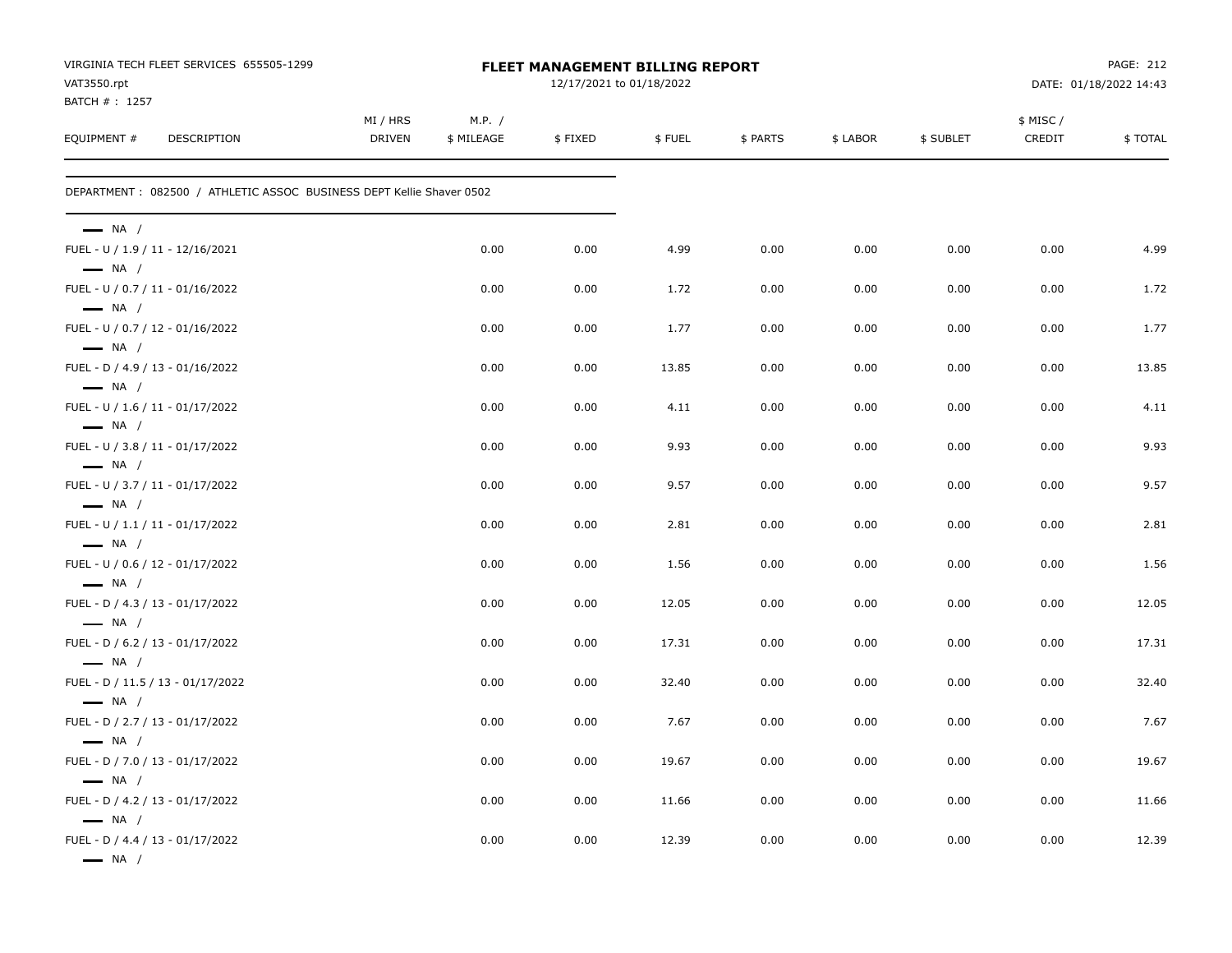|                              | VIRGINIA TECH FLEET SERVICES 655505-1299                             |              |                     |                      | FLEET MANAGEMENT BILLING REPORT |        |          |              |                  |                     | PAGE: 213              |
|------------------------------|----------------------------------------------------------------------|--------------|---------------------|----------------------|---------------------------------|--------|----------|--------------|------------------|---------------------|------------------------|
| VAT3550.rpt<br>BATCH #: 1257 |                                                                      |              |                     |                      | 12/17/2021 to 01/18/2022        |        |          |              |                  |                     | DATE: 01/18/2022 14:43 |
| EQUIPMENT #                  | DESCRIPTION                                                          |              | MI / HRS<br>DRIVEN  | M.P. /<br>\$ MILEAGE | \$FIXED                         | \$FUEL | \$ PARTS | \$ LABOR     | \$ SUBLET        | \$ MISC /<br>CREDIT | \$TOTAL                |
|                              | DEPARTMENT: 082500 / ATHLETIC ASSOC BUSINESS DEPT Kellie Shaver 0502 |              |                     |                      |                                 |        |          |              |                  |                     |                        |
| $\longrightarrow$ NA /       | FUEL - D / 0.6 / 14 - 01/17/2022                                     |              |                     | 0.00                 | 0.00                            | 1.63   | 0.00     | 0.00         | 0.00             | 0.00                | 1.63                   |
| $\longrightarrow$ NA /       | FUEL - D / 2.1 / 14 - 01/17/2022                                     |              |                     | 0.00                 | 0.00                            | 5.87   | 0.00     | 0.00         | 0.00             | 0.00                | 5.87                   |
| $\longrightarrow$ NA /       | FUEL - D / 9.1 / 14 - 01/17/2022                                     |              |                     | 0.00                 | 0.00                            | 25.63  | 0.00     | 0.00         | 0.00             | 0.00                | 25.63                  |
| $\longrightarrow$ NA /       | FUEL - D / 0.0 / 14 - 01/17/2022                                     |              |                     | 0.00                 | 0.00                            | 0.11   | 0.00     | 0.00         | 0.00             | 0.00                | 0.11                   |
| $\longrightarrow$ NA /       | FUEL - U / 1.3 / 11 - 12/20/2021                                     |              |                     | 0.00                 | 0.00                            | 3.24   | 0.00     | 0.00         | 0.00             | 0.00                | 3.24                   |
| ead                          | 1990 EQUIPMENT                                                       |              | $\mathbf 0$         | 0.00                 | 0.00                            | 416.68 | 0.00     | 0.00         | 0.00             | 0.00                | 416.68                 |
| ACCT:                        | 655191                                                               |              | $\mathbf 0$         | 0.00                 | 0.00                            | 416.68 | 0.00     | 0.00         | 0.00             | 0.00                | 416.68                 |
|                              | DEPARTMENT SUBTOTALS :                                               |              | $\mathsf{O}\xspace$ | 0.00                 | 0.00                            | 416.68 | 0.00     | 0.00         | 0.00             | 0.00                | 416.68                 |
|                              | BREAKDOWN OF CHARGES:                                                |              |                     | MILEAGE              |                                 |        | 0.00     |              | PARTS (WO'S)     |                     | 0.00                   |
|                              | <b>EQUIPMENT COUNT:</b>                                              | $\mathbf{1}$ |                     | MOTOR POOL           |                                 |        | 0.00     |              | PARTS (IND.ISS.) |                     | 0.00                   |
|                              | DEPARTMENT:                                                          | 082500       |                     | BASE                 |                                 |        | 0.00     |              | <b>CREDITS</b>   |                     | 0.00                   |
|                              |                                                                      |              |                     | <b>INSURANCE</b>     |                                 |        | 0.00     |              | MISCELLANEOUS    |                     | 0.00                   |
|                              |                                                                      |              |                     | <b>OTHER</b>         |                                 |        | 0.00     | <b>LABOR</b> |                  |                     | 0.00                   |
|                              |                                                                      |              |                     | REPLACEMENT          |                                 |        | 0.00     |              | <b>SUBLETS</b>   |                     | 0.00                   |
|                              |                                                                      |              |                     | <b>FUEL</b>          |                                 | 416.68 |          |              |                  |                     |                        |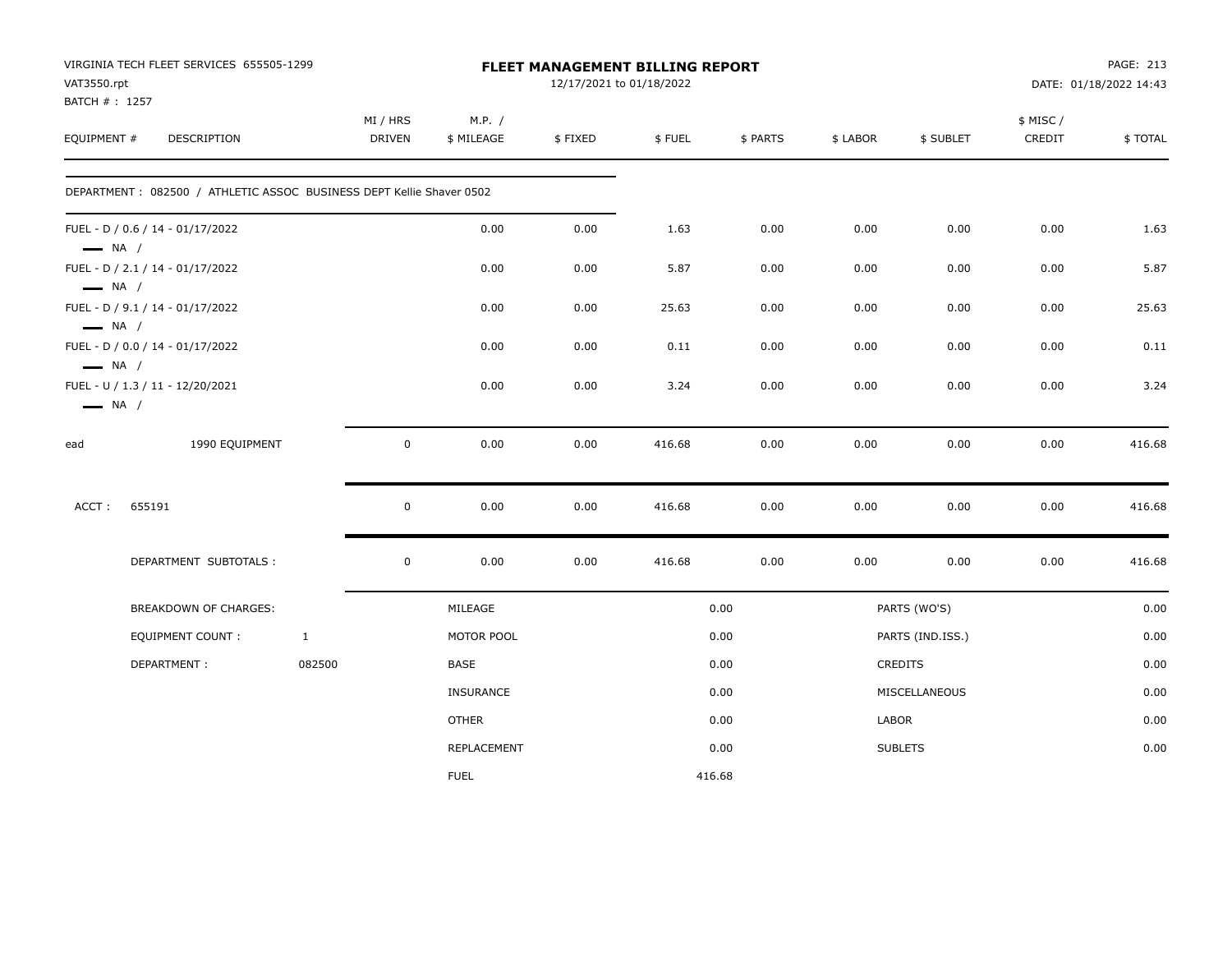| VAT3550.rpt<br>BATCH #: 1257                                | VIRGINIA TECH FLEET SERVICES 655505-1299                                   |                           |                      |          | FLEET MANAGEMENT BILLING REPORT<br>12/17/2021 to 01/18/2022 |          |          |           |                    | PAGE: 214<br>DATE: 01/18/2022 14:43 |
|-------------------------------------------------------------|----------------------------------------------------------------------------|---------------------------|----------------------|----------|-------------------------------------------------------------|----------|----------|-----------|--------------------|-------------------------------------|
| EQUIPMENT #                                                 | DESCRIPTION                                                                | MI / HRS<br><b>DRIVEN</b> | M.P. /<br>\$ MILEAGE | \$FIXED  | \$FUEL                                                      | \$ PARTS | \$ LABOR | \$ SUBLET | \$ MISC/<br>CREDIT | \$TOTAL                             |
|                                                             | DEPARTMENT : 082502 / External Affairs & Sports Finance Kellie Shaver 0502 |                           |                      |          |                                                             |          |          |           |                    |                                     |
| ACCOUNT CODE: 655215                                        |                                                                            |                           |                      |          |                                                             |          |          |           |                    |                                     |
| $\longrightarrow$ NA /                                      | FUEL - U / 26.2 / 11 - 01/01/2022                                          |                           | 0.00                 | 0.00     | 66.39                                                       | 0.00     | 0.00     | 0.00      | 0.00               | 66.39                               |
| $\longrightarrow$ NA /                                      | FUEL - U / 24.9 / 11 - 01/10/2022                                          |                           | 0.00                 | 0.00     | 64.71                                                       | 0.00     | 0.00     | 0.00      | 0.00               | 64.71                               |
| <b>BASE CHARGE</b><br>$\longrightarrow$ NA /                |                                                                            |                           | 0.00                 | 602.00   | 0.00                                                        | 0.00     | 0.00     | 0.00      | 0.00               | 602.00                              |
| PA49                                                        | 2010 12 PAS VAN                                                            | 586                       | 0.00                 | 602.00   | 131.10                                                      | 0.00     | 0.00     | 0.00      | 0.00               | 733.10                              |
| $\longrightarrow$ NA /                                      | FUEL - U / 17.0 / 12 - 01/06/2022                                          |                           | 0.00                 | 0.00     | 43.01                                                       | 0.00     | 0.00     | 0.00      | 0.00               | 43.01                               |
| FUEL - U / 24.6 / 11 - 01/17/2022<br>$\longrightarrow$ NA / |                                                                            |                           | 0.00                 | 0.00     | 64.06                                                       | 0.00     | 0.00     | 0.00      | 0.00               | 64.06                               |
| $\longrightarrow$ NA /                                      | FUEL - U / 18.6 / 11 - 12/30/2021                                          |                           | 0.00                 | 0.00     | 47.13                                                       | 0.00     | 0.00     | 0.00      | 0.00               | 47.13                               |
| <b>BASE CHARGE</b><br>$\longrightarrow$ NA /                |                                                                            |                           | 0.00                 | 602.00   | 0.00                                                        | 0.00     | 0.00     | 0.00      | 0.00               | 602.00                              |
| pa86                                                        | 2014 12 PAS VAN                                                            | 731                       | 0.00                 | 602.00   | 154.20                                                      | 0.00     | 0.00     | 0.00      | 0.00               | 756.20                              |
| 655215<br>ACCT:                                             |                                                                            | 1,317                     | 0.00                 | 1,204.00 | 285.30                                                      | 0.00     | 0.00     | 0.00      | 0.00               | 1,489.30                            |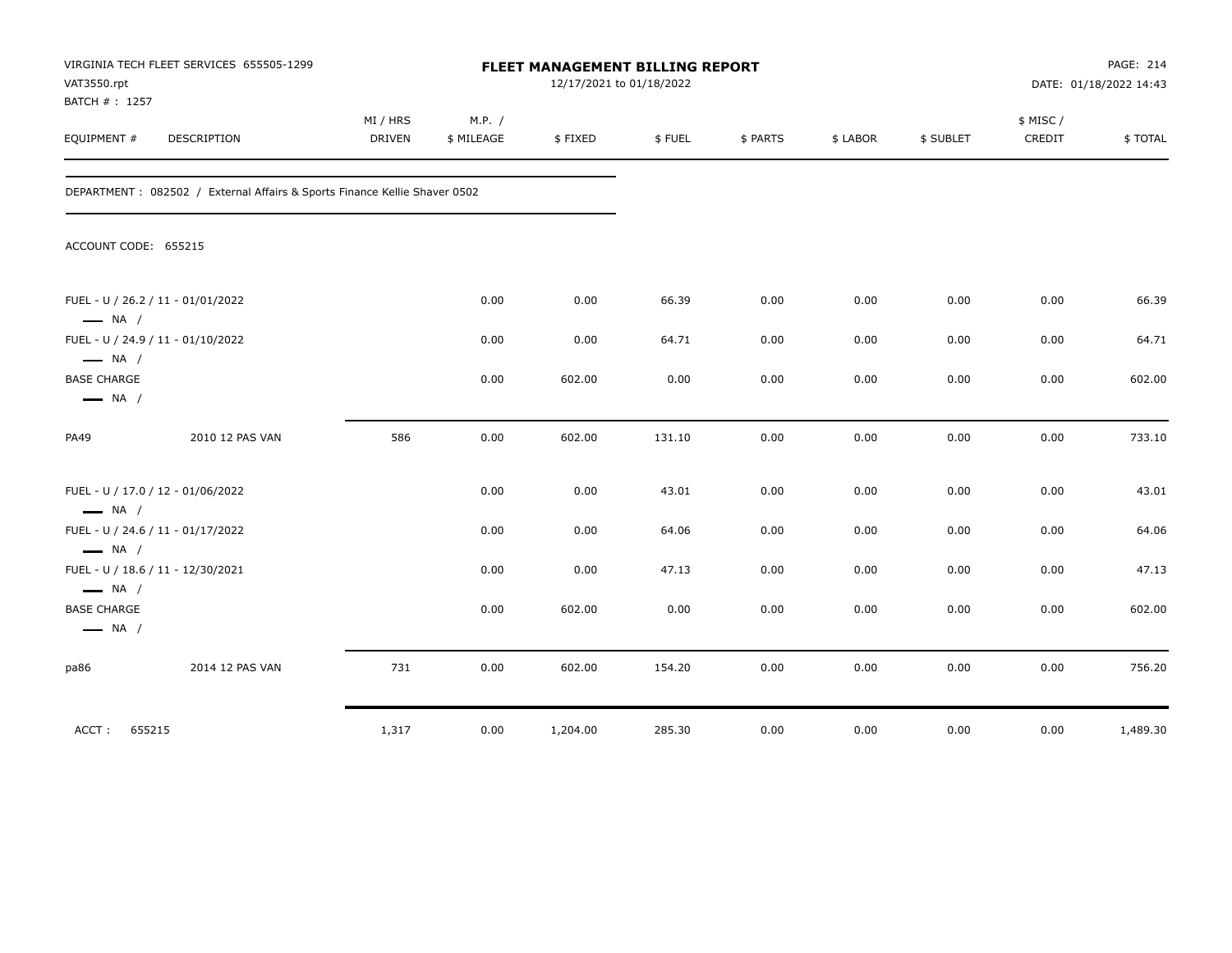| VIRGINIA TECH FLEET SERVICES 655505-1299<br>VAT3550.rpt<br>BATCH # : 1257 |                |                    |                      | 12/17/2021 to 01/18/2022 | <b>FLEET MANAGEMENT BILLING REPORT</b> |          |          |                  |                     | PAGE: 215<br>DATE: 01/18/2022 14:43 |
|---------------------------------------------------------------------------|----------------|--------------------|----------------------|--------------------------|----------------------------------------|----------|----------|------------------|---------------------|-------------------------------------|
| EQUIPMENT #<br>DESCRIPTION                                                |                | MI / HRS<br>DRIVEN | M.P. /<br>\$ MILEAGE | \$FIXED                  | \$FUEL                                 | \$ PARTS | \$ LABOR | \$ SUBLET        | \$ MISC /<br>CREDIT | \$TOTAL                             |
| DEPARTMENT SUBTOTALS :                                                    |                | 1,317              | 0.00                 | 1,204.00                 | 285.30                                 | 0.00     | 0.00     | 0.00             | 0.00                | 1,489.30                            |
| <b>BREAKDOWN OF CHARGES:</b>                                              |                |                    | MILEAGE              |                          |                                        | 0.00     |          | PARTS (WO'S)     |                     | 0.00                                |
| EQUIPMENT COUNT:                                                          | $\overline{2}$ |                    | MOTOR POOL           |                          |                                        | 0.00     |          | PARTS (IND.ISS.) |                     | 0.00                                |
| DEPARTMENT:                                                               | 082502         |                    | BASE                 |                          | 1,204.00                               |          |          | CREDITS          |                     | 0.00                                |
|                                                                           |                |                    | <b>INSURANCE</b>     |                          |                                        | 0.00     |          | MISCELLANEOUS    |                     | 0.00                                |
|                                                                           |                |                    | OTHER                |                          |                                        | 0.00     | LABOR    |                  |                     | 0.00                                |
|                                                                           |                |                    | REPLACEMENT          |                          |                                        | 0.00     |          | <b>SUBLETS</b>   |                     | 0.00                                |
|                                                                           |                |                    | <b>FUEL</b>          |                          |                                        | 285.30   |          |                  |                     |                                     |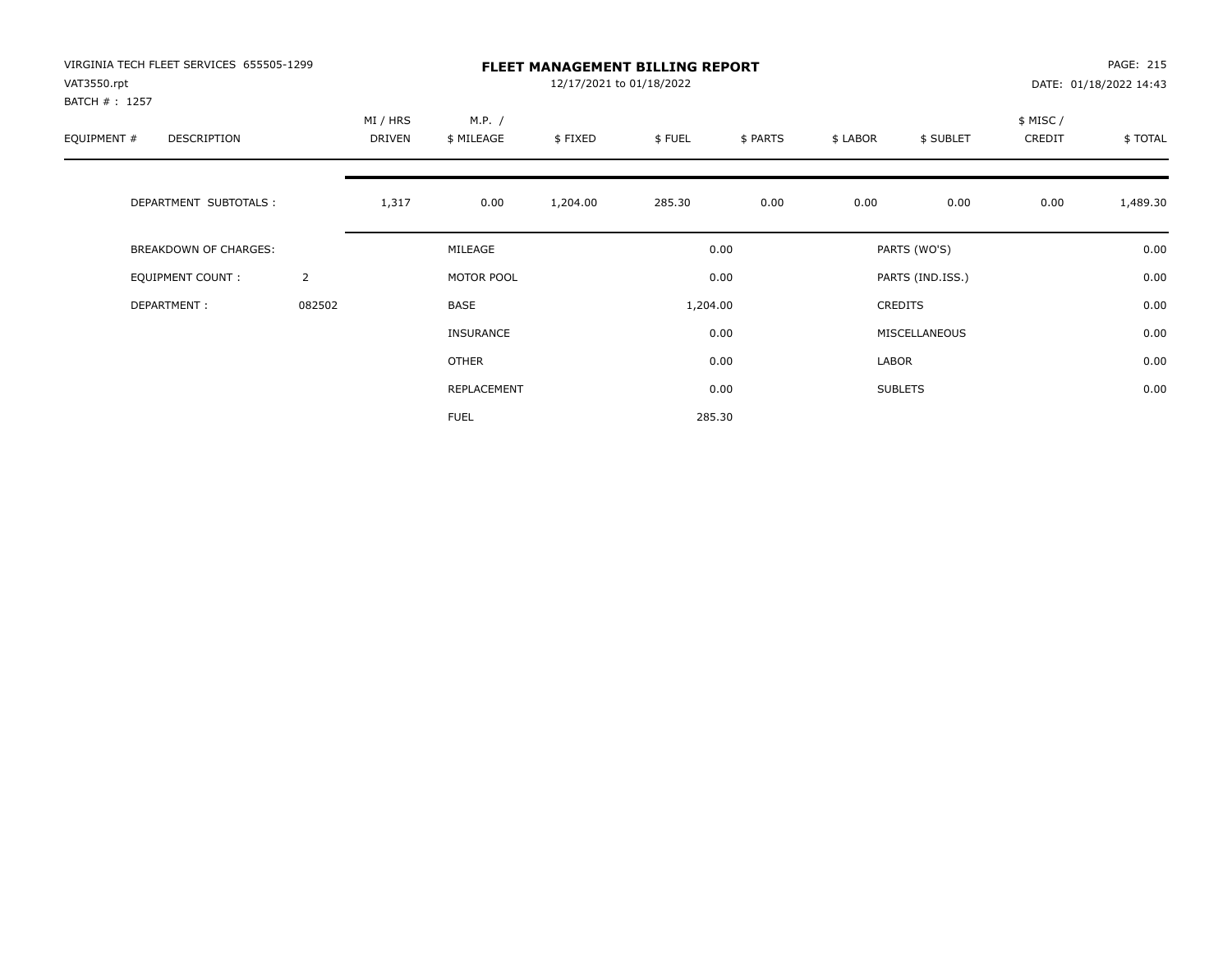| VAT3550.rpt<br>BATCH #: 1257                                           | VIRGINIA TECH FLEET SERVICES 655505-1299                      |              |                    |                      | 12/17/2021 to 01/18/2022 | FLEET MANAGEMENT BILLING REPORT |          |          |                  |                     | PAGE: 216<br>DATE: 01/18/2022 14:43 |
|------------------------------------------------------------------------|---------------------------------------------------------------|--------------|--------------------|----------------------|--------------------------|---------------------------------|----------|----------|------------------|---------------------|-------------------------------------|
| EQUIPMENT #                                                            | DESCRIPTION                                                   |              | MI / HRS<br>DRIVEN | M.P. /<br>\$ MILEAGE | \$FIXED                  | \$FUEL                          | \$ PARTS | \$ LABOR | \$ SUBLET        | \$ MISC /<br>CREDIT | \$TOTAL                             |
|                                                                        | DEPARTMENT: 082504 / Athletics Post Season Kellie Shaver 0502 |              |                    |                      |                          |                                 |          |          |                  |                     |                                     |
|                                                                        | ACCOUNT CODE: 655202                                          |              |                    |                      |                          |                                 |          |          |                  |                     |                                     |
| $\longrightarrow$ NA /                                                 | FUEL - U / 20.7 / 11 - 01/08/2022                             |              |                    | 0.00                 | 0.00                     | 53.74                           | 0.00     | 0.00     | 0.00             | 0.00                | 53.74                               |
|                                                                        | FUEL - U / 25.5 / 12 - 12/22/2021                             |              |                    | 0.00                 | 0.00                     | 64.46                           | 0.00     | 0.00     | 0.00             | 0.00                | 64.46                               |
| $\longrightarrow$ NA /<br><b>BASE CHARGE</b><br>$\longrightarrow$ NA / |                                                               |              |                    | 0.00                 | 602.00                   | 0.00                            | 0.00     | 0.00     | 0.00             | 0.00                | 602.00                              |
| PA6                                                                    | 2015 12 PAS VAN                                               |              | 555                | 0.00                 | 602.00                   | 118.20                          | 0.00     | 0.00     | 0.00             | 0.00                | 720.20                              |
| ACCT:                                                                  | 655202                                                        |              | 555                | 0.00                 | 602.00                   | 118.20                          | 0.00     | 0.00     | 0.00             | 0.00                | 720.20                              |
|                                                                        | DEPARTMENT SUBTOTALS :                                        |              | 555                | 0.00                 | 602.00                   | 118.20                          | $0.00\,$ | 0.00     | 0.00             | 0.00                | 720.20                              |
|                                                                        | BREAKDOWN OF CHARGES:                                         |              |                    | MILEAGE              |                          |                                 | 0.00     |          | PARTS (WO'S)     |                     | 0.00                                |
|                                                                        | <b>EQUIPMENT COUNT:</b>                                       | $\mathbf{1}$ |                    | MOTOR POOL           |                          |                                 | 0.00     |          | PARTS (IND.ISS.) |                     | 0.00                                |
|                                                                        | DEPARTMENT:                                                   | 082504       |                    | BASE                 |                          |                                 | 602.00   |          | <b>CREDITS</b>   |                     | 0.00                                |
|                                                                        |                                                               |              |                    | <b>INSURANCE</b>     |                          |                                 | 0.00     |          | MISCELLANEOUS    |                     | 0.00                                |
|                                                                        |                                                               |              |                    | <b>OTHER</b>         |                          |                                 | 0.00     | LABOR    |                  |                     | 0.00                                |
|                                                                        |                                                               |              |                    | <b>REPLACEMENT</b>   |                          |                                 | 0.00     |          | <b>SUBLETS</b>   |                     | 0.00                                |
|                                                                        |                                                               |              |                    | <b>FUEL</b>          |                          |                                 | 118.20   |          |                  |                     |                                     |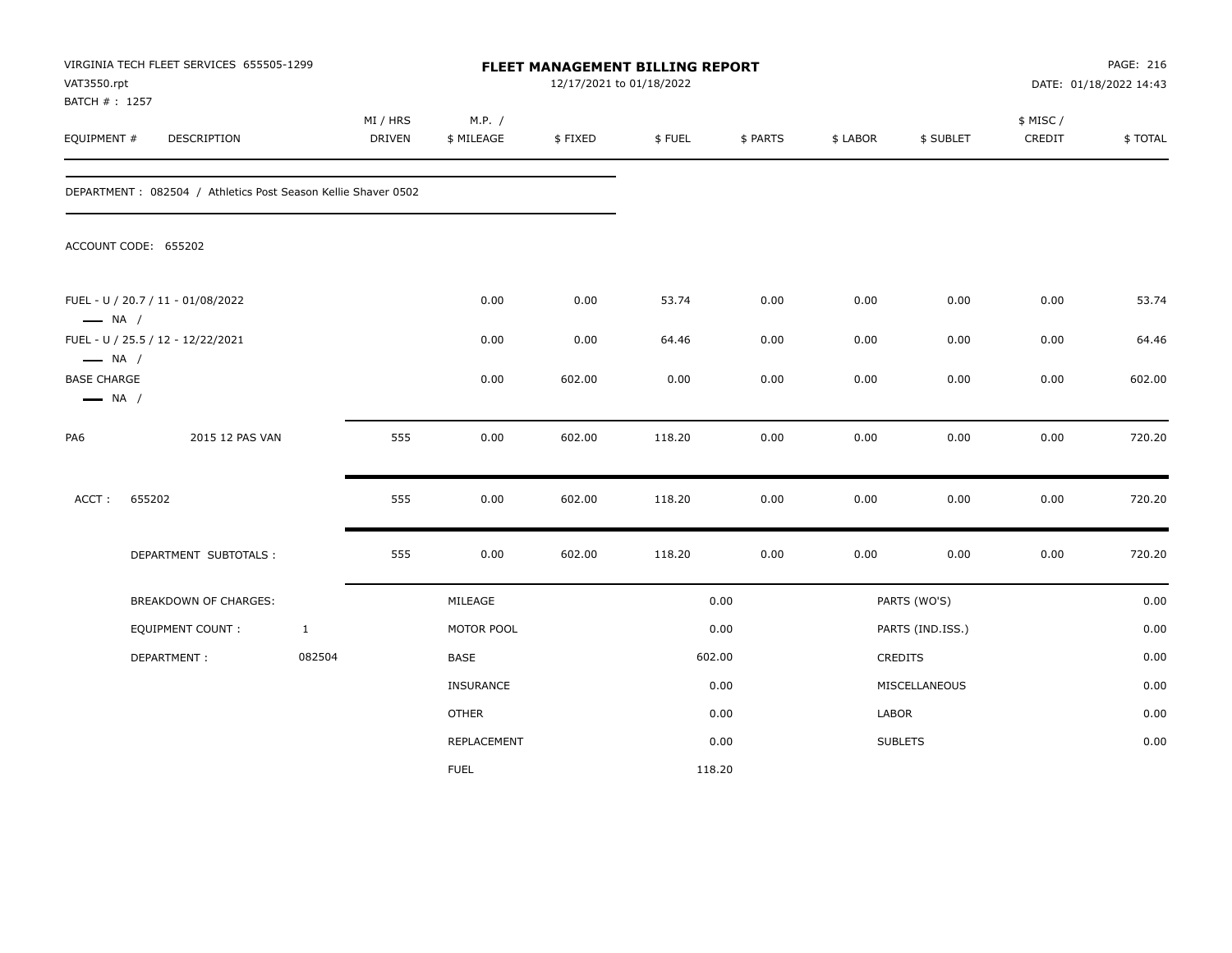| VAT3550.rpt<br>BATCH #: 1257 | VIRGINIA TECH FLEET SERVICES 655505-1299                   |                           | <b>FLEET MANAGEMENT BILLING REPORT</b><br>12/17/2021 to 01/18/2022 |         |        |          |          |                  |                    | PAGE: 217<br>DATE: 01/18/2022 14:43 |  |
|------------------------------|------------------------------------------------------------|---------------------------|--------------------------------------------------------------------|---------|--------|----------|----------|------------------|--------------------|-------------------------------------|--|
| EQUIPMENT #                  | DESCRIPTION                                                | MI / HRS<br><b>DRIVEN</b> | M.P. /<br>\$ MILEAGE                                               | \$FIXED | \$FUEL | \$ PARTS | \$ LABOR | \$ SUBLET        | \$ MISC/<br>CREDIT | \$TOTAL                             |  |
|                              | DEPARTMENT: 083054 / Dining Food Stores Jonathon Poff 0428 |                           |                                                                    |         |        |          |          |                  |                    |                                     |  |
|                              | ACCOUNT CODE: 153104                                       |                           |                                                                    |         |        |          |          |                  |                    |                                     |  |
| $\longrightarrow$ NA /       | FUEL - U / 13.0 / 11 - 01/16/2022                          |                           | 0.00                                                               | 0.00    | 33.85  | 0.00     | 0.00     | 0.00             | 0.00               | 33.85                               |  |
| 76251s                       | 2018 ESCAPE                                                | 41                        | 0.00                                                               | 0.00    | 33.85  | 0.00     | 0.00     | 0.00             | 0.00               | 33.85                               |  |
| ACCT:                        | 153104                                                     | 41                        | 0.00                                                               | 0.00    | 33.85  | 0.00     | 0.00     | 0.00             | 0.00               | 33.85                               |  |
|                              | DEPARTMENT SUBTOTALS :                                     | 41                        | 0.00                                                               | 0.00    | 33.85  | 0.00     | 0.00     | 0.00             | 0.00               | 33.85                               |  |
|                              | <b>BREAKDOWN OF CHARGES:</b>                               |                           | MILEAGE                                                            |         |        | 0.00     |          | PARTS (WO'S)     |                    | 0.00                                |  |
|                              | <b>EQUIPMENT COUNT:</b>                                    | $\mathbf{1}$              | MOTOR POOL                                                         |         |        | 0.00     |          | PARTS (IND.ISS.) |                    | 0.00                                |  |
|                              | DEPARTMENT:                                                | 083054                    | <b>BASE</b>                                                        |         |        | 0.00     |          | CREDITS          |                    | 0.00                                |  |
|                              |                                                            |                           | <b>INSURANCE</b>                                                   |         |        | 0.00     |          | MISCELLANEOUS    |                    | 0.00                                |  |
|                              |                                                            |                           | <b>OTHER</b>                                                       |         |        | 0.00     | LABOR    |                  |                    | 0.00                                |  |
|                              |                                                            |                           | REPLACEMENT                                                        |         |        | 0.00     |          | <b>SUBLETS</b>   |                    | 0.00                                |  |
|                              |                                                            |                           | <b>FUEL</b>                                                        |         |        | 33.85    |          |                  |                    |                                     |  |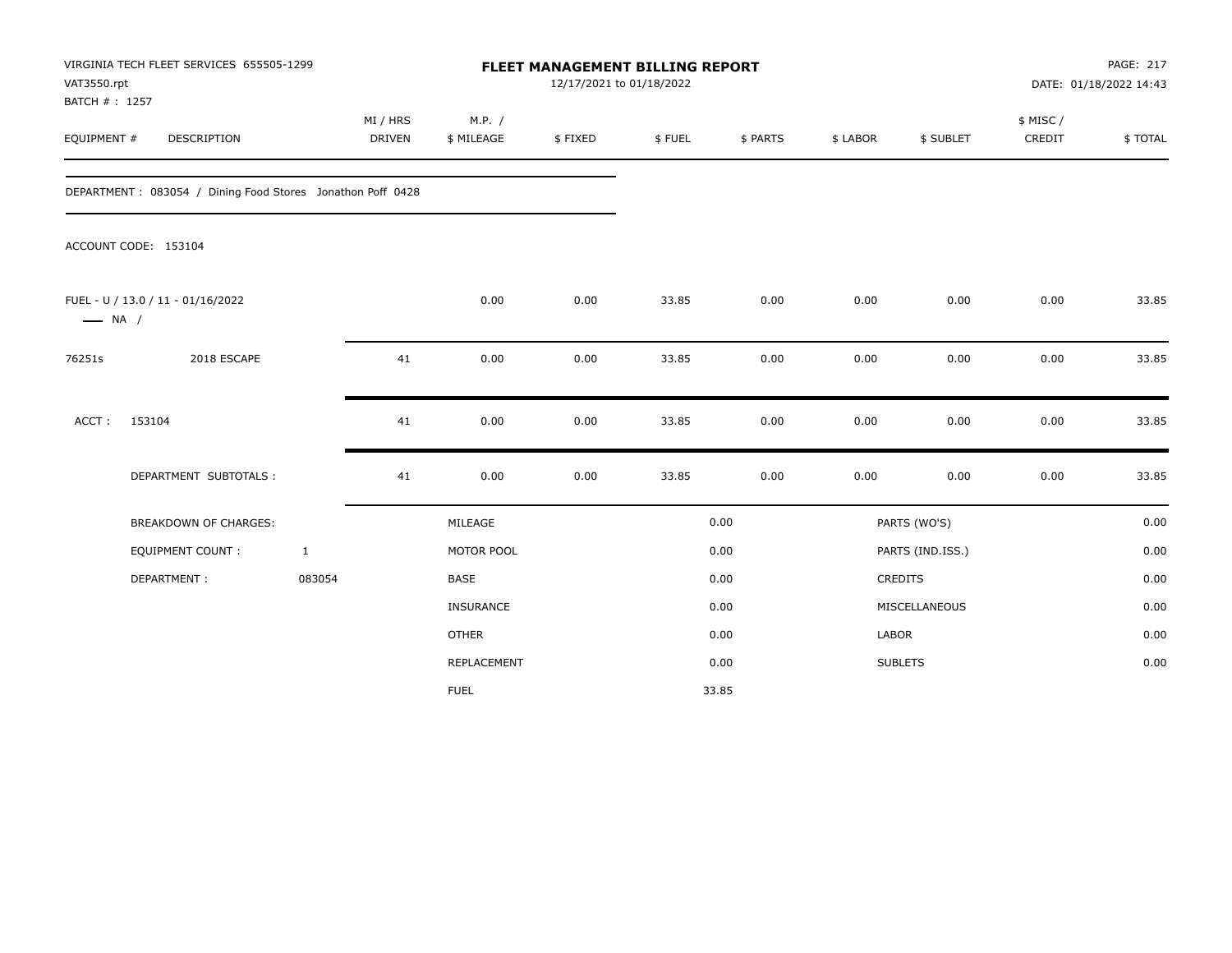|                        | VIRGINIA TECH FLEET SERVICES 655505-1299<br>VAT3550.rpt<br>BATCH #: 1257   |                    | <b>FLEET MANAGEMENT BILLING REPORT</b><br>12/17/2021 to 01/18/2022 |         |        |          |          |                  |                    | PAGE: 218<br>DATE: 01/18/2022 14:43 |  |
|------------------------|----------------------------------------------------------------------------|--------------------|--------------------------------------------------------------------|---------|--------|----------|----------|------------------|--------------------|-------------------------------------|--|
| EQUIPMENT #            | DESCRIPTION                                                                | MI / HRS<br>DRIVEN | M.P. /<br>\$ MILEAGE                                               | \$FIXED | \$FUEL | \$ PARTS | \$ LABOR | \$ SUBLET        | \$ MISC/<br>CREDIT | \$TOTAL                             |  |
|                        | DEPARTMENT: 087600 / Rappahannock Coop Ext PO Box 119 Washington, VA 22747 |                    |                                                                    |         |        |          |          |                  |                    |                                     |  |
|                        | ACCOUNT CODE: 140259                                                       |                    |                                                                    |         |        |          |          |                  |                    |                                     |  |
| $\longrightarrow$ NA / | FUEL - U / 26.1 / CC - 12/24/2021                                          |                    | 0.00                                                               | 0.00    | 83.51  | 0.00     | 0.00     | 0.00             | 0.00               | 83.51                               |  |
| 74608s                 | 2012 IMPALA                                                                | 664                | 0.00                                                               | 0.00    | 83.51  | 0.00     | 0.00     | 0.00             | 0.00               | 83.51                               |  |
| ACCT:                  | 140259                                                                     | 664                | 0.00                                                               | 0.00    | 83.51  | 0.00     | 0.00     | 0.00             | 0.00               | 83.51                               |  |
|                        | DEPARTMENT SUBTOTALS :                                                     | 664                | 0.00                                                               | 0.00    | 83.51  | 0.00     | 0.00     | 0.00             | 0.00               | 83.51                               |  |
|                        | <b>BREAKDOWN OF CHARGES:</b>                                               |                    | MILEAGE                                                            |         |        | 0.00     |          | PARTS (WO'S)     |                    | 0.00                                |  |
|                        | EQUIPMENT COUNT:                                                           | $\mathbf{1}$       | MOTOR POOL                                                         |         |        | 0.00     |          | PARTS (IND.ISS.) |                    | 0.00                                |  |
|                        | DEPARTMENT:                                                                | 087600             | <b>BASE</b>                                                        |         |        | 0.00     |          | CREDITS          |                    | 0.00                                |  |
|                        |                                                                            |                    | <b>INSURANCE</b>                                                   |         |        | 0.00     |          | MISCELLANEOUS    |                    | 0.00                                |  |
|                        |                                                                            |                    | <b>OTHER</b>                                                       |         |        | 0.00     | LABOR    |                  |                    | 0.00                                |  |
|                        |                                                                            |                    | REPLACEMENT                                                        |         |        | 0.00     |          | <b>SUBLETS</b>   |                    | 0.00                                |  |
|                        |                                                                            |                    | <b>FUEL</b>                                                        |         |        | 83.51    |          |                  |                    |                                     |  |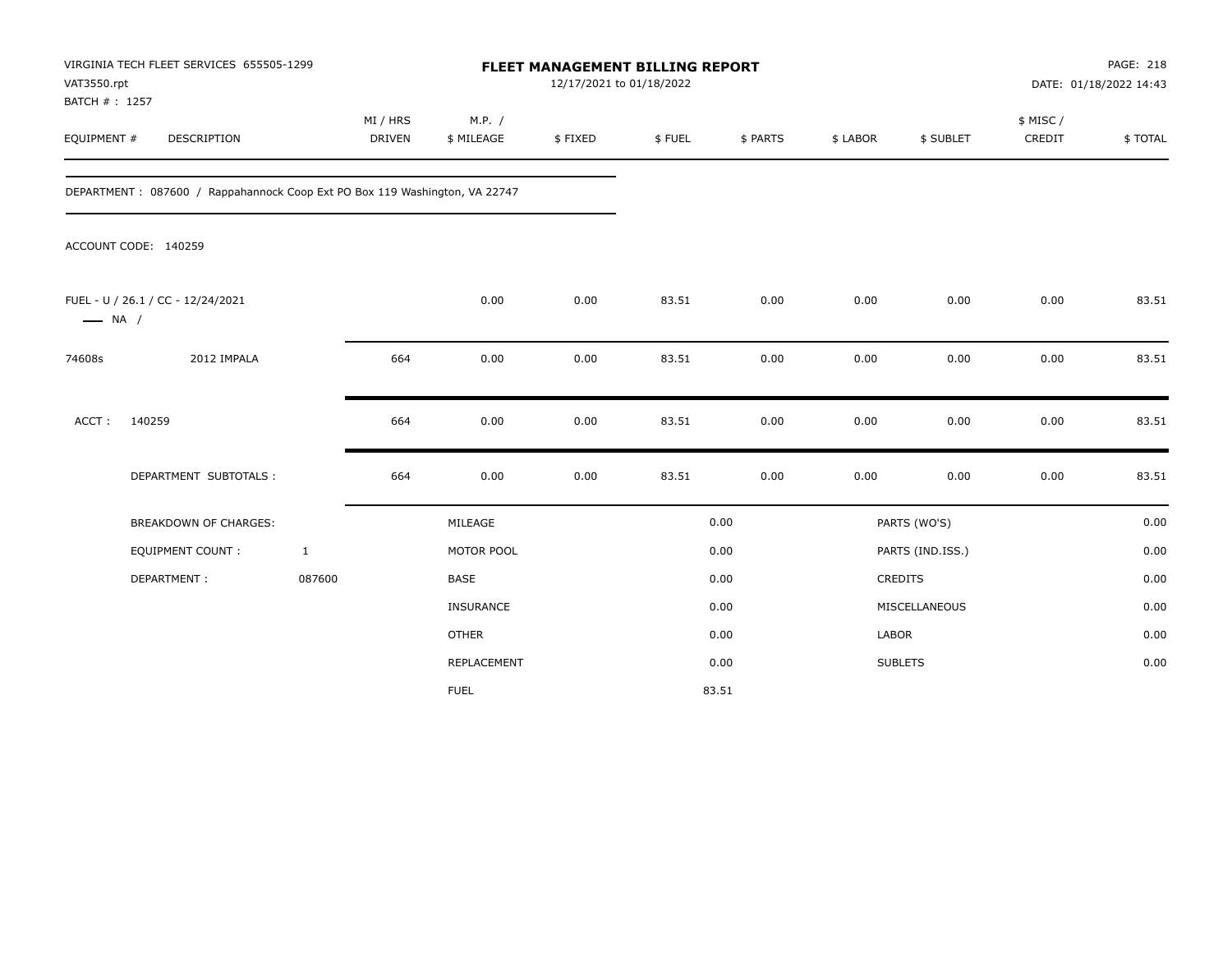| VAT3550.rpt<br>BATCH # : 1257                               | VIRGINIA TECH FLEET SERVICES 655505-1299                                         |                | FLEET MANAGEMENT BILLING REPORT<br>12/17/2021 to 01/18/2022 |                      |          |        |          |          |                  | PAGE: 219<br>DATE: 01/18/2022 14:43 |         |
|-------------------------------------------------------------|----------------------------------------------------------------------------------|----------------|-------------------------------------------------------------|----------------------|----------|--------|----------|----------|------------------|-------------------------------------|---------|
| EQUIPMENT #                                                 | DESCRIPTION                                                                      |                | MI / HRS<br>DRIVEN                                          | M.P. /<br>\$ MILEAGE | \$FIXED  | \$FUEL | \$ PARTS | \$ LABOR | \$ SUBLET        | \$ MISC /<br>CREDIT                 | \$TOTAL |
|                                                             | DEPARTMENT: 088200 / Rockingham Ext 965 Pleasant Valley Rd Harrisonburg VA 22801 |                |                                                             |                      |          |        |          |          |                  |                                     |         |
|                                                             | ACCOUNT CODE: 140201                                                             |                |                                                             |                      |          |        |          |          |                  |                                     |         |
| $\longrightarrow$ NA /                                      | FUEL - U / 29.4 / CC - 12/24/2021                                                |                |                                                             | 0.00                 | 0.00     | 95.75  | 0.00     | 0.00     | 0.00             | 0.00                                | 95.75   |
| 65573s                                                      | 2013 Caravan                                                                     |                | 664                                                         | 0.00                 | 0.00     | 95.75  | 0.00     | 0.00     | 0.00             | 0.00                                | 95.75   |
| FUEL - U / 52.8 / CC - 12/24/2021<br>$\longrightarrow$ NA / |                                                                                  |                |                                                             | 0.00                 | 0.00     | 171.78 | 0.00     | 0.00     | 0.00             | 0.00                                | 171.78  |
| 80214S                                                      | 2020 Caravan                                                                     |                | 1,091                                                       | 0.00                 | $0.00\,$ | 171.78 | 0.00     | 0.00     | 0.00             | 0.00                                | 171.78  |
| ACCT:                                                       | 140201                                                                           |                | 1,755                                                       | 0.00                 | 0.00     | 267.53 | 0.00     | 0.00     | 0.00             | 0.00                                | 267.53  |
|                                                             | DEPARTMENT SUBTOTALS :                                                           |                | 1,755                                                       | 0.00                 | 0.00     | 267.53 | 0.00     | 0.00     | 0.00             | 0.00                                | 267.53  |
|                                                             | BREAKDOWN OF CHARGES:                                                            |                |                                                             | MILEAGE              |          |        | 0.00     |          | PARTS (WO'S)     |                                     | 0.00    |
|                                                             | <b>EQUIPMENT COUNT:</b>                                                          | $\overline{2}$ |                                                             | MOTOR POOL           |          |        | 0.00     |          | PARTS (IND.ISS.) |                                     | 0.00    |
|                                                             | DEPARTMENT:                                                                      | 088200         |                                                             | <b>BASE</b>          |          |        | 0.00     |          | CREDITS          |                                     | 0.00    |
|                                                             |                                                                                  |                |                                                             | INSURANCE            |          |        | 0.00     |          | MISCELLANEOUS    |                                     | 0.00    |
|                                                             |                                                                                  |                |                                                             | <b>OTHER</b>         |          |        | 0.00     | LABOR    |                  |                                     | 0.00    |
|                                                             |                                                                                  |                |                                                             | <b>REPLACEMENT</b>   |          |        | 0.00     |          | <b>SUBLETS</b>   |                                     | 0.00    |
|                                                             |                                                                                  |                |                                                             | <b>FUEL</b>          |          | 267.53 |          |          |                  |                                     |         |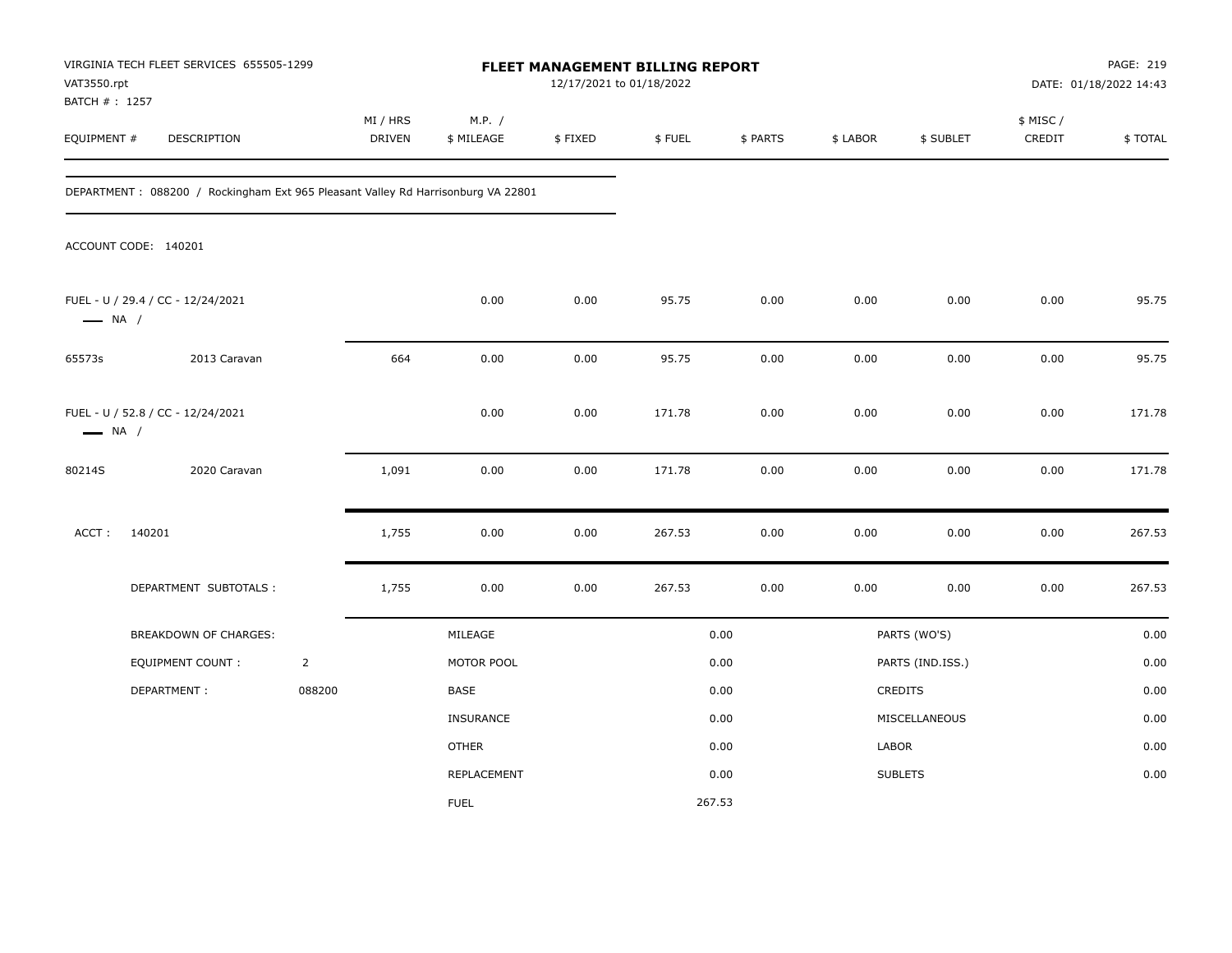| VAT3550.rpt<br>BATCH #: 1257                                | VIRGINIA TECH FLEET SERVICES 655505-1299                      |                | FLEET MANAGEMENT BILLING REPORT<br>12/17/2021 to 01/18/2022 |                      |         |        |          |          |                  | PAGE: 220<br>DATE: 01/18/2022 14:43 |         |
|-------------------------------------------------------------|---------------------------------------------------------------|----------------|-------------------------------------------------------------|----------------------|---------|--------|----------|----------|------------------|-------------------------------------|---------|
| EQUIPMENT #                                                 | DESCRIPTION                                                   |                | MI / HRS<br>DRIVEN                                          | M.P. /<br>\$ MILEAGE | \$FIXED | \$FUEL | \$ PARTS | \$ LABOR | \$ SUBLET        | \$ MISC /<br>CREDIT                 | \$TOTAL |
|                                                             | DEPARTMENT: 089000 / SOUTHWEST4H 25236 HILLMAN ABINGDON 24210 |                |                                                             |                      |         |        |          |          |                  |                                     |         |
|                                                             | ACCOUNT CODE: 140283                                          |                |                                                             |                      |         |        |          |          |                  |                                     |         |
| $\longrightarrow$ NA /                                      | FUEL - U / 24.1 / CC - 12/24/2021                             |                |                                                             | 0.00                 | 0.00    | 74.53  | 0.00     | 0.00     | 0.00             | 0.00                                | 74.53   |
| 45295S                                                      | 2002 F350                                                     |                | 111                                                         | 0.00                 | 0.00    | 74.53  | 0.00     | 0.00     | 0.00             | 0.00                                | 74.53   |
| FUEL - U / 22.5 / CC - 12/24/2021<br>$\longrightarrow$ NA / |                                                               |                |                                                             | 0.00                 | 0.00    | 68.79  | 0.00     | 0.00     | 0.00             | 0.00                                | 68.79   |
| 64120S                                                      | 2017 SPORT VAN                                                |                | 369                                                         | 0.00                 | 0.00    | 68.79  | 0.00     | 0.00     | 0.00             | 0.00                                | 68.79   |
| ACCT:                                                       | 140283                                                        |                | 480                                                         | 0.00                 | 0.00    | 143.32 | 0.00     | 0.00     | 0.00             | 0.00                                | 143.32  |
|                                                             | DEPARTMENT SUBTOTALS :                                        |                | 480                                                         | 0.00                 | 0.00    | 143.32 | 0.00     | 0.00     | 0.00             | 0.00                                | 143.32  |
|                                                             | BREAKDOWN OF CHARGES:                                         |                |                                                             | MILEAGE              |         |        | 0.00     |          | PARTS (WO'S)     |                                     | 0.00    |
|                                                             | EQUIPMENT COUNT :                                             | $\overline{2}$ |                                                             | MOTOR POOL           |         |        | 0.00     |          | PARTS (IND.ISS.) |                                     | 0.00    |
|                                                             | DEPARTMENT:                                                   | 089000         |                                                             | BASE                 |         |        | 0.00     |          | CREDITS          |                                     | 0.00    |
|                                                             |                                                               |                |                                                             | <b>INSURANCE</b>     |         |        | 0.00     |          | MISCELLANEOUS    |                                     | 0.00    |
|                                                             |                                                               |                |                                                             | OTHER                |         |        | 0.00     | LABOR    |                  |                                     | 0.00    |
|                                                             |                                                               |                |                                                             | REPLACEMENT          |         |        | 0.00     |          | <b>SUBLETS</b>   |                                     | 0.00    |
|                                                             |                                                               |                |                                                             | <b>FUEL</b>          |         |        | 143.32   |          |                  |                                     |         |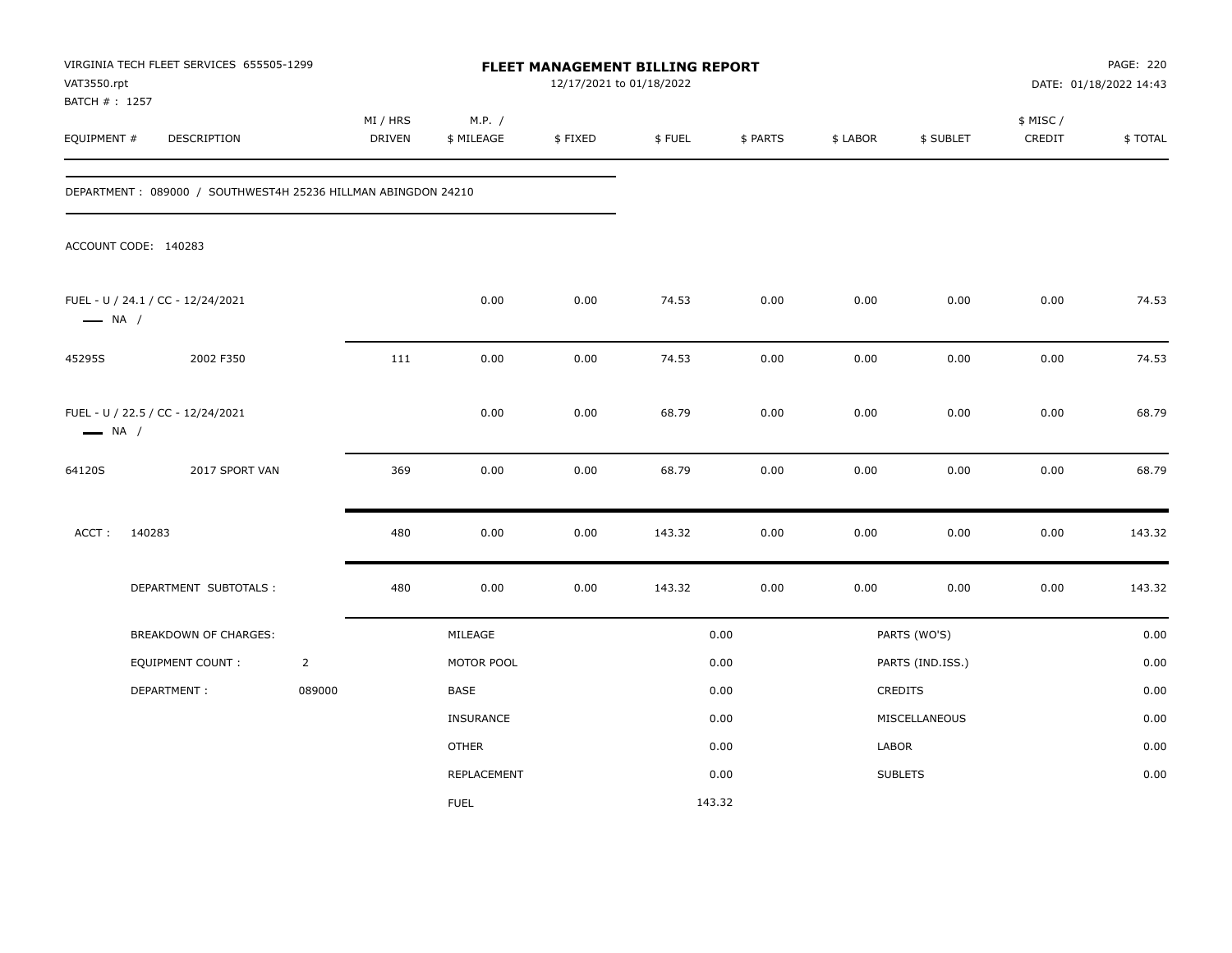| VAT3550.rpt<br>BATCH #: 1257                 | VIRGINIA TECH FLEET SERVICES 655505-1299                      | FLEET MANAGEMENT BILLING REPORT<br>12/17/2021 to 01/18/2022 |                      |          |        |          |          |           |                    | PAGE: 221<br>DATE: 01/18/2022 14:43 |  |
|----------------------------------------------|---------------------------------------------------------------|-------------------------------------------------------------|----------------------|----------|--------|----------|----------|-----------|--------------------|-------------------------------------|--|
| EQUIPMENT #                                  | DESCRIPTION                                                   | MI / HRS<br>DRIVEN                                          | M.P. /<br>\$ MILEAGE | \$FIXED  | \$FUEL | \$ PARTS | \$ LABOR | \$ SUBLET | \$ MISC/<br>CREDIT | \$TOTAL                             |  |
|                                              | DEPARTMENT: 099500 / CENTRAL TRANSPORTATION Melissa Ball 0558 |                                                             |                      |          |        |          |          |           |                    |                                     |  |
| ACCOUNT CODE: 175263                         |                                                               |                                                             |                      |          |        |          |          |           |                    |                                     |  |
| <b>BASE CHARGE</b><br>$\longrightarrow$ NA / |                                                               |                                                             | 0.00                 | 883.00   | 0.00   | 0.00     | 0.00     | 0.00      | 0.00               | 883.00                              |  |
| PA41                                         | 2014 IMPALA                                                   | $\mathbf 0$                                                 | 0.00                 | 883.00   | 0.00   | 0.00     | 0.00     | 0.00      | 0.00               | 883.00                              |  |
| <b>BASE CHARGE</b><br>$\longrightarrow$ NA / |                                                               |                                                             | 0.00                 | 883.00   | 0.00   | 0.00     | 0.00     | 0.00      | 0.00               | 883.00                              |  |
| <b>PA61</b>                                  | 2016 IMPALA                                                   | $\mathbf 0$                                                 | 0.00                 | 883.00   | 0.00   | 0.00     | 0.00     | 0.00      | 0.00               | 883.00                              |  |
| <b>BASE CHARGE</b><br>$\longrightarrow$ NA / |                                                               |                                                             | 0.00                 | 461.00   | 0.00   | 0.00     | 0.00     | 0.00      | 0.00               | 461.00                              |  |
| PA7                                          | 2017 Corolla                                                  | 158                                                         | 0.00                 | 461.00   | 0.00   | 0.00     | 0.00     | 0.00      | 0.00               | 461.00                              |  |
| 175263<br>ACCT:                              |                                                               | 158                                                         | 0.00                 | 2,227.00 | 0.00   | 0.00     | 0.00     | 0.00      | 0.00               | 2,227.00                            |  |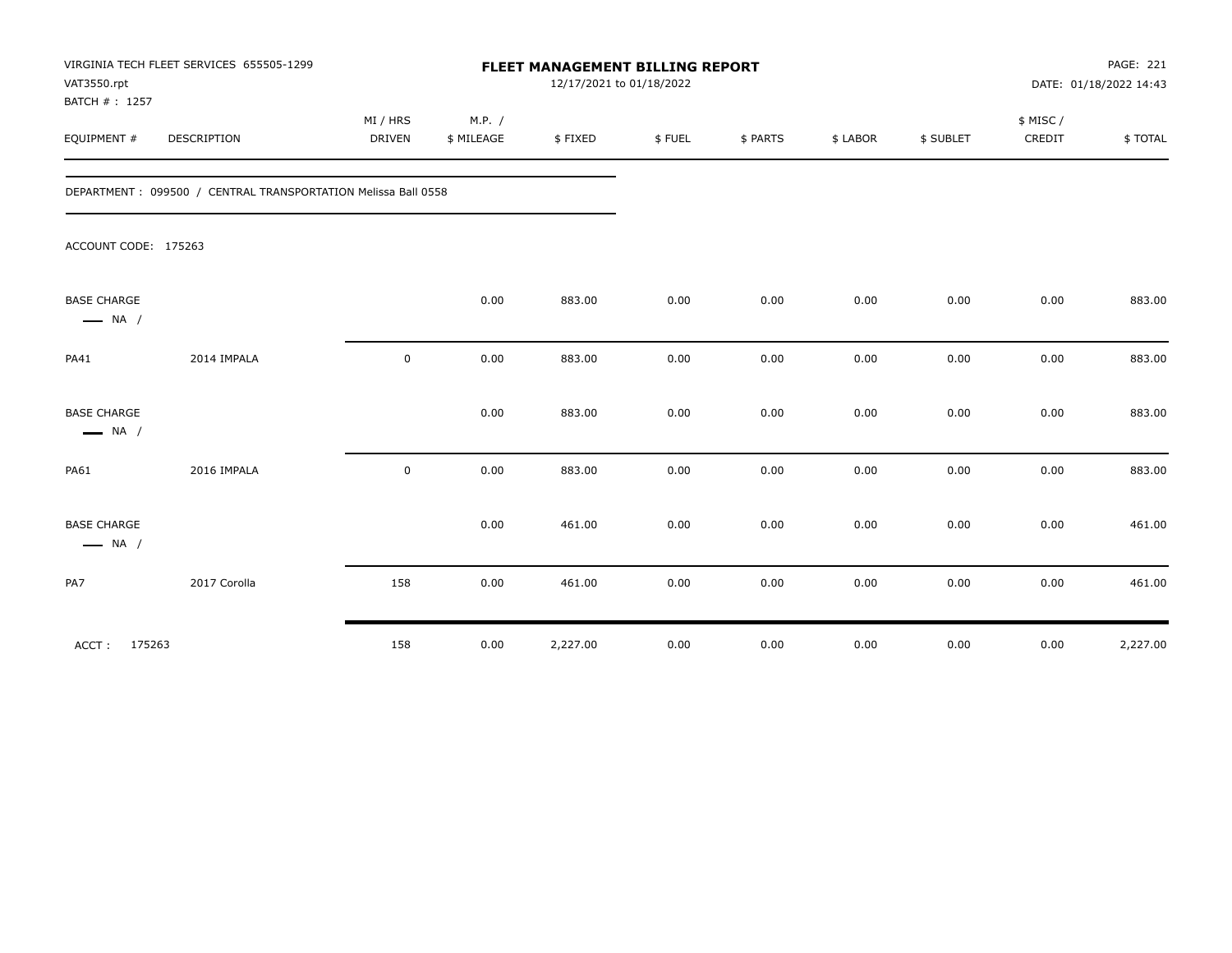| VIRGINIA TECH FLEET SERVICES 655505-1299<br>VAT3550.rpt<br>BATCH # : 1257 |        | <b>FLEET MANAGEMENT BILLING REPORT</b><br>12/17/2021 to 01/18/2022 |                      |          |          |          |                  |                |                     | <b>PAGE: 222</b><br>DATE: 01/18/2022 14:43 |  |
|---------------------------------------------------------------------------|--------|--------------------------------------------------------------------|----------------------|----------|----------|----------|------------------|----------------|---------------------|--------------------------------------------|--|
| EQUIPMENT #<br><b>DESCRIPTION</b>                                         |        | MI / HRS<br><b>DRIVEN</b>                                          | M.P. /<br>\$ MILEAGE | \$FIXED  | \$FUEL   | \$ PARTS | \$ LABOR         | \$ SUBLET      | \$ MISC /<br>CREDIT | \$TOTAL                                    |  |
| DEPARTMENT SUBTOTALS :                                                    |        | 158                                                                | 0.00                 | 2,227.00 | 0.00     | 0.00     | 0.00             | 0.00           | 0.00                | 2,227.00                                   |  |
| <b>BREAKDOWN OF CHARGES:</b>                                              |        | MILEAGE                                                            |                      |          | 0.00     |          | PARTS (WO'S)     |                |                     | 0.00                                       |  |
| EQUIPMENT COUNT:                                                          | 3      |                                                                    | MOTOR POOL           |          | 0.00     |          | PARTS (IND.ISS.) |                |                     | 0.00                                       |  |
| DEPARTMENT:                                                               | 099500 |                                                                    | <b>BASE</b>          |          | 2,227.00 |          | <b>CREDITS</b>   |                |                     | 0.00                                       |  |
|                                                                           |        |                                                                    | INSURANCE            |          |          | 0.00     |                  | MISCELLANEOUS  |                     | 0.00                                       |  |
|                                                                           |        |                                                                    | <b>OTHER</b>         |          |          | 0.00     | LABOR            |                |                     | 0.00                                       |  |
|                                                                           |        |                                                                    | REPLACEMENT          |          |          | 0.00     |                  | <b>SUBLETS</b> |                     | 0.00                                       |  |
|                                                                           |        |                                                                    | <b>FUEL</b>          |          |          | 0.00     |                  |                |                     |                                            |  |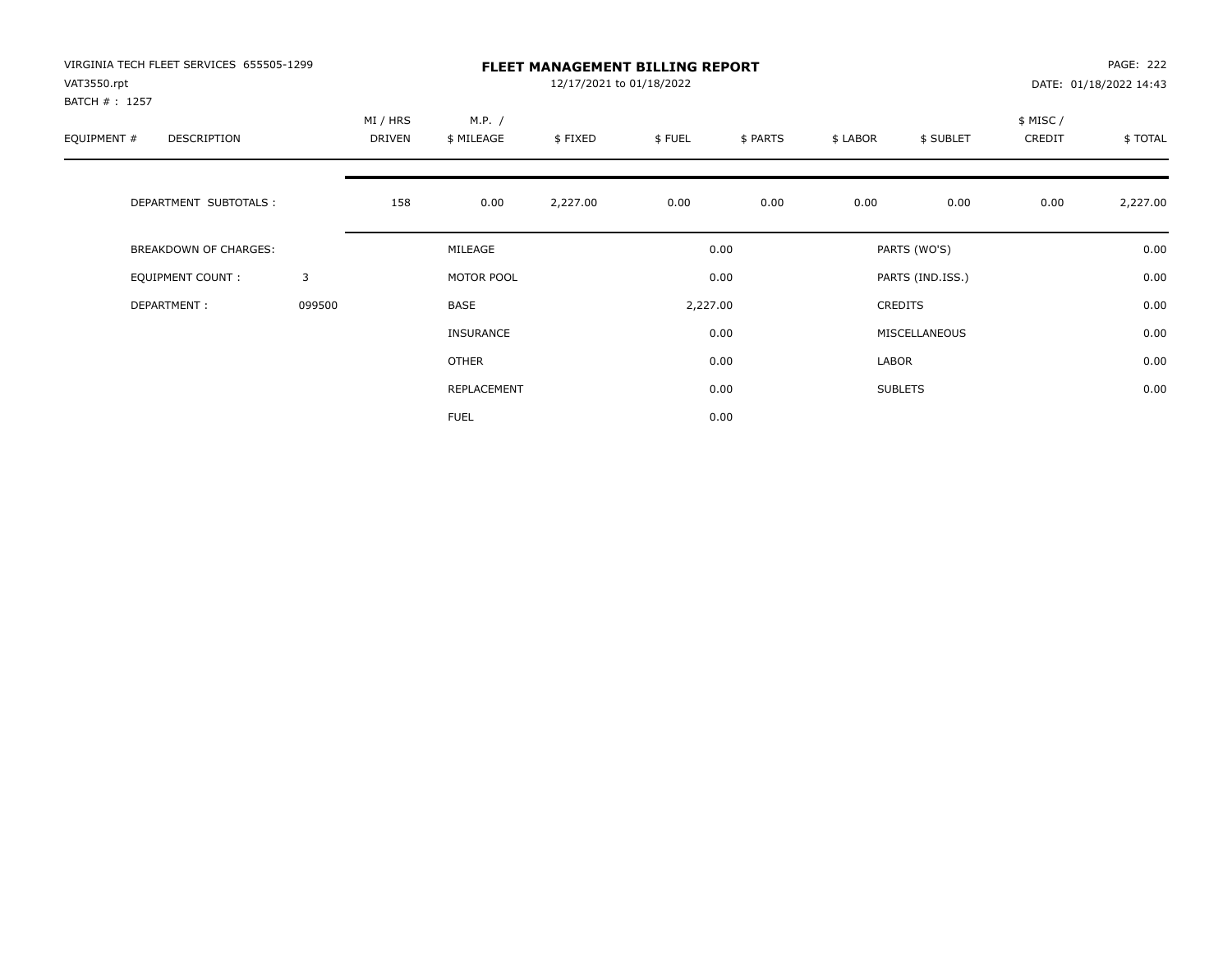| VAT3550.rpt<br>BATCH #: 1257                                | VIRGINIA TECH FLEET SERVICES 655505-1299              |              | FLEET MANAGEMENT BILLING REPORT<br>12/17/2021 to 01/18/2022 |                      |         |        |          |          |                  |                    | PAGE: 223<br>DATE: 01/18/2022 14:43 |  |
|-------------------------------------------------------------|-------------------------------------------------------|--------------|-------------------------------------------------------------|----------------------|---------|--------|----------|----------|------------------|--------------------|-------------------------------------|--|
| EQUIPMENT #                                                 | DESCRIPTION                                           |              | MI / HRS<br><b>DRIVEN</b>                                   | M.P. /<br>\$ MILEAGE | \$FIXED | \$FUEL | \$ PARTS | \$ LABOR | \$ SUBLET        | \$ MISC/<br>CREDIT | \$TOTAL                             |  |
|                                                             | DEPARTMENT: 900104 / VTF - Property Management (0490) |              |                                                             |                      |         |        |          |          |                  |                    |                                     |  |
|                                                             | ACCOUNT CODE: 880220                                  |              |                                                             |                      |         |        |          |          |                  |                    |                                     |  |
| $\longrightarrow$ NA /                                      | FUEL - U / 28.3 / 12 - 01/10/2022                     |              |                                                             | 0.00                 | 0.00    | 73.55  | 0.00     | 0.00     | 0.00             | 0.00               | 73.55                               |  |
| FUEL - U / 20.0 / 11 - 12/19/2021<br>$\longrightarrow$ NA / |                                                       |              | 0.00                                                        | 0.00                 | 50.60   | 0.00   | 0.00     | 0.00     | 0.00             | 50.60              |                                     |  |
| <b>UPA4748</b>                                              | 2013 SIERRA                                           |              | 533                                                         | 0.00                 | 0.00    | 124.15 | 0.00     | 0.00     | 0.00             | 0.00               | 124.15                              |  |
| ACCT:                                                       | 880220                                                |              | 533                                                         | 0.00                 | 0.00    | 124.15 | 0.00     | 0.00     | 0.00             | 0.00               | 124.15                              |  |
|                                                             | DEPARTMENT SUBTOTALS :                                |              | 533                                                         | 0.00                 | 0.00    | 124.15 | 0.00     | 0.00     | 0.00             | 0.00               | 124.15                              |  |
|                                                             | BREAKDOWN OF CHARGES:                                 |              |                                                             | MILEAGE              |         |        | 0.00     |          | PARTS (WO'S)     |                    | 0.00                                |  |
|                                                             | <b>EQUIPMENT COUNT:</b>                               | $\mathbf{1}$ |                                                             | MOTOR POOL           |         |        | 0.00     |          | PARTS (IND.ISS.) |                    | 0.00                                |  |
|                                                             | DEPARTMENT:                                           | 900104       |                                                             | <b>BASE</b>          |         |        | 0.00     |          | CREDITS          |                    | 0.00                                |  |
|                                                             |                                                       |              |                                                             | <b>INSURANCE</b>     |         |        | 0.00     |          | MISCELLANEOUS    |                    | 0.00                                |  |
|                                                             |                                                       |              |                                                             | <b>OTHER</b>         |         |        | 0.00     | LABOR    |                  |                    | 0.00                                |  |
|                                                             |                                                       |              |                                                             | REPLACEMENT          |         |        | 0.00     |          | <b>SUBLETS</b>   |                    | 0.00                                |  |
|                                                             |                                                       |              |                                                             | <b>FUEL</b>          |         |        | 124.15   |          |                  |                    |                                     |  |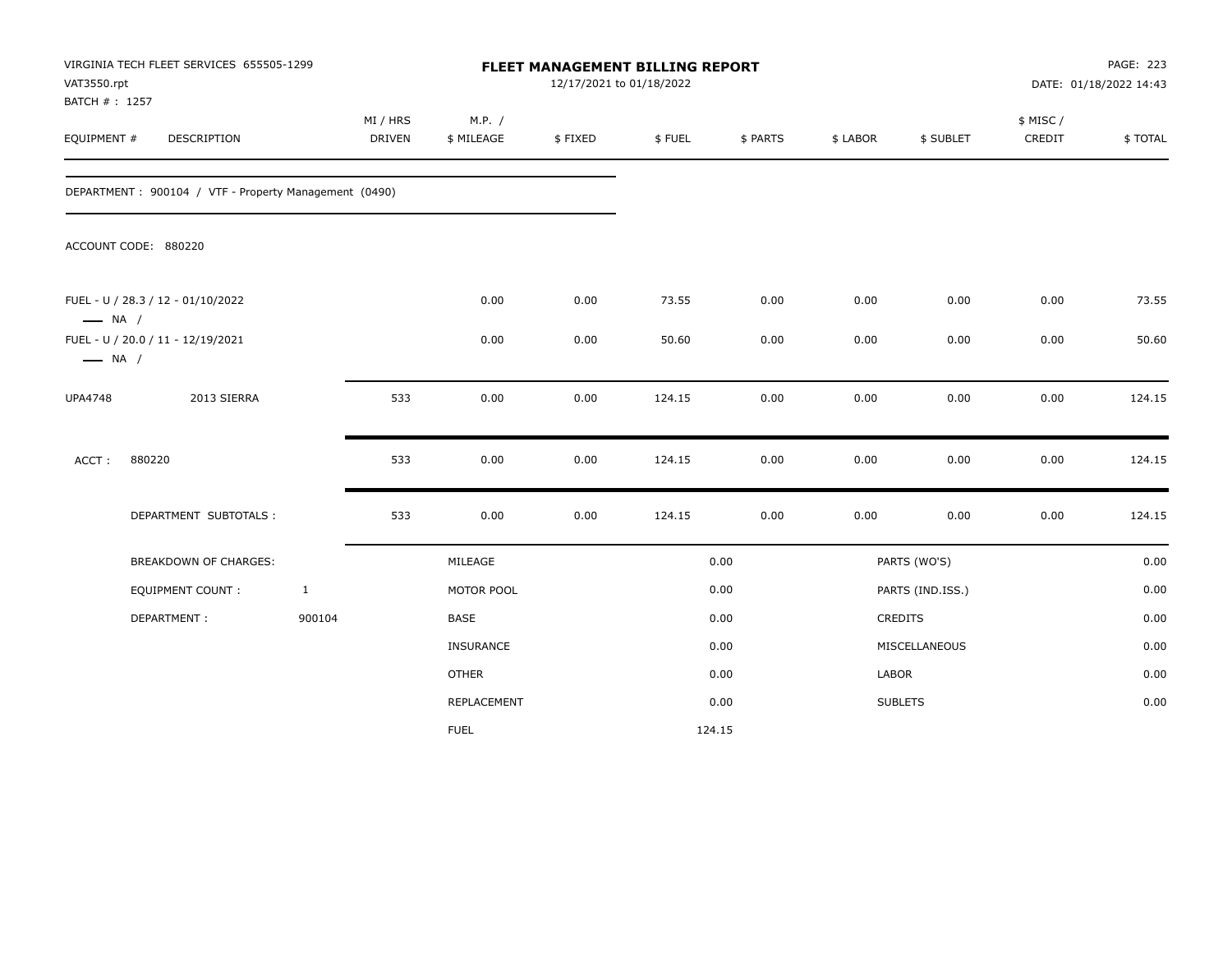| VAT3550.rpt<br>BATCH #: 1257 | VIRGINIA TECH FLEET SERVICES 655505-1299                                       | FLEET MANAGEMENT BILLING REPORT<br>12/17/2021 to 01/18/2022 |                      |         |        |          |          |           |                    | PAGE: 224<br>DATE: 01/18/2022 14:43 |  |
|------------------------------|--------------------------------------------------------------------------------|-------------------------------------------------------------|----------------------|---------|--------|----------|----------|-----------|--------------------|-------------------------------------|--|
| EQUIPMENT #                  | DESCRIPTION                                                                    | MI / HRS<br><b>DRIVEN</b>                                   | M.P. /<br>\$ MILEAGE | \$FIXED | \$FUEL | \$ PARTS | \$ LABOR | \$ SUBLET | \$ MISC/<br>CREDIT | \$TOTAL                             |  |
|                              | DEPARTMENT : VT AIR / VA Tech-Montgomery Executive Airport Lynette Austin 0501 |                                                             |                      |         |        |          |          |           |                    |                                     |  |
|                              | ACCOUNT CODE: 905594478                                                        |                                                             |                      |         |        |          |          |           |                    |                                     |  |
| $\longrightarrow$ NA /       | FUEL - U / 26.8 / 12 - 01/13/2022                                              |                                                             | 0.00                 | 0.00    | 69.58  | 0.00     | 0.00     | 0.00      | 0.00               | 69.58                               |  |
| 212647L                      | 2003 EXCURSION                                                                 | 709                                                         | 0.00                 | 0.00    | 69.58  | 0.00     | 0.00     | 0.00      | 0.00               | 69.58                               |  |
| $\longrightarrow$ NA /       | FUEL - U / 12.1 / 12 - 01/13/2022                                              |                                                             | 0.00                 | 0.00    | 31.38  | 0.00     | 0.00     | 0.00      | 0.00               | 31.38                               |  |
| 43209S                       | 2004 F150                                                                      | 33                                                          | 0.00                 | 0.00    | 31.38  | 0.00     | 0.00     | 0.00      | 0.00               | 31.38                               |  |
| $\longrightarrow$ NA /       | FUEL - D / 39.8 / 14 - 12/22/2021                                              |                                                             | 0.00                 | 0.00    | 111.95 | 0.00     | 0.00     | 0.00      | 0.00               | 111.95                              |  |
| 43230S                       | 2006 F350 4\4                                                                  | 259                                                         | 0.00                 | 0.00    | 111.95 | 0.00     | 0.00     | 0.00      | 0.00               | 111.95                              |  |
| ACCT:                        | 905594478                                                                      | 1,001                                                       | 0.00                 | 0.00    | 212.91 | 0.00     | 0.00     | 0.00      | 0.00               | 212.91                              |  |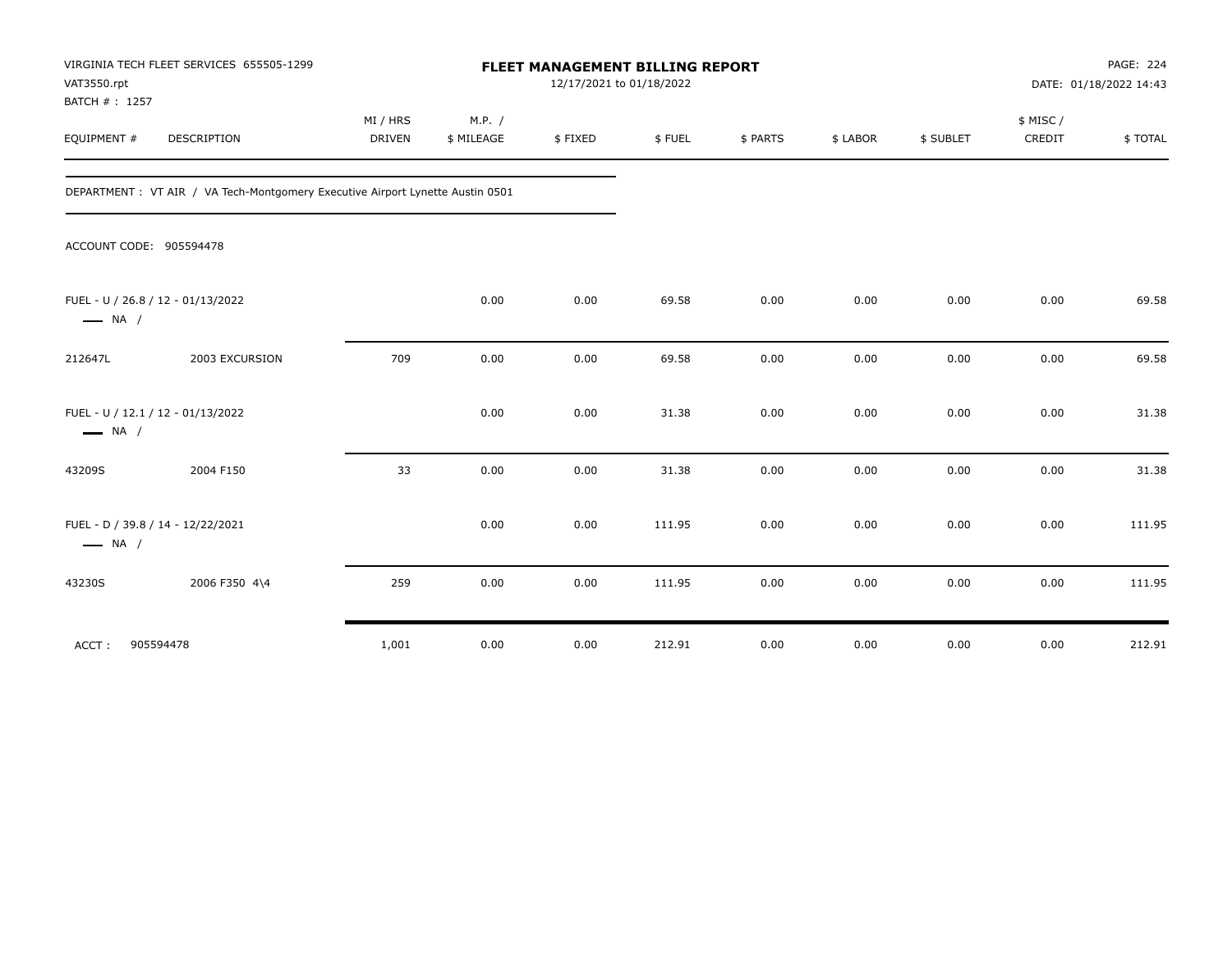| VIRGINIA TECH FLEET SERVICES 655505-1299<br>VAT3550.rpt |        | <b>FLEET MANAGEMENT BILLING REPORT</b><br>12/17/2021 to 01/18/2022 |                      |         |        |          |                  |                |                    | PAGE: 225<br>DATE: 01/18/2022 14:43 |  |
|---------------------------------------------------------|--------|--------------------------------------------------------------------|----------------------|---------|--------|----------|------------------|----------------|--------------------|-------------------------------------|--|
| BATCH #: 1257<br>EQUIPMENT #<br>DESCRIPTION             |        | MI / HRS<br>DRIVEN                                                 | M.P. /<br>\$ MILEAGE | \$FIXED | \$FUEL | \$ PARTS | \$ LABOR         | \$ SUBLET      | \$ MISC/<br>CREDIT | \$TOTAL                             |  |
| DEPARTMENT SUBTOTALS :                                  |        | 1,001                                                              | 0.00                 | 0.00    | 212.91 | 0.00     | 0.00             | 0.00           | 0.00               | 212.91                              |  |
| BREAKDOWN OF CHARGES:                                   |        |                                                                    | MILEAGE              |         |        | 0.00     |                  | PARTS (WO'S)   |                    | 0.00                                |  |
| <b>EQUIPMENT COUNT:</b>                                 | 3      |                                                                    | MOTOR POOL           |         |        | 0.00     | PARTS (IND.ISS.) |                |                    | 0.00                                |  |
| DEPARTMENT:                                             | VT AIR |                                                                    | BASE                 |         | 0.00   |          |                  | <b>CREDITS</b> |                    | 0.00                                |  |
|                                                         |        |                                                                    | <b>INSURANCE</b>     |         |        | 0.00     |                  | MISCELLANEOUS  |                    | 0.00                                |  |
|                                                         |        |                                                                    | <b>OTHER</b>         |         |        | 0.00     | LABOR            |                |                    | 0.00                                |  |
|                                                         |        |                                                                    | REPLACEMENT          |         |        | 0.00     |                  | <b>SUBLETS</b> |                    | 0.00                                |  |
|                                                         |        |                                                                    | <b>FUEL</b>          |         |        | 212.91   |                  |                |                    |                                     |  |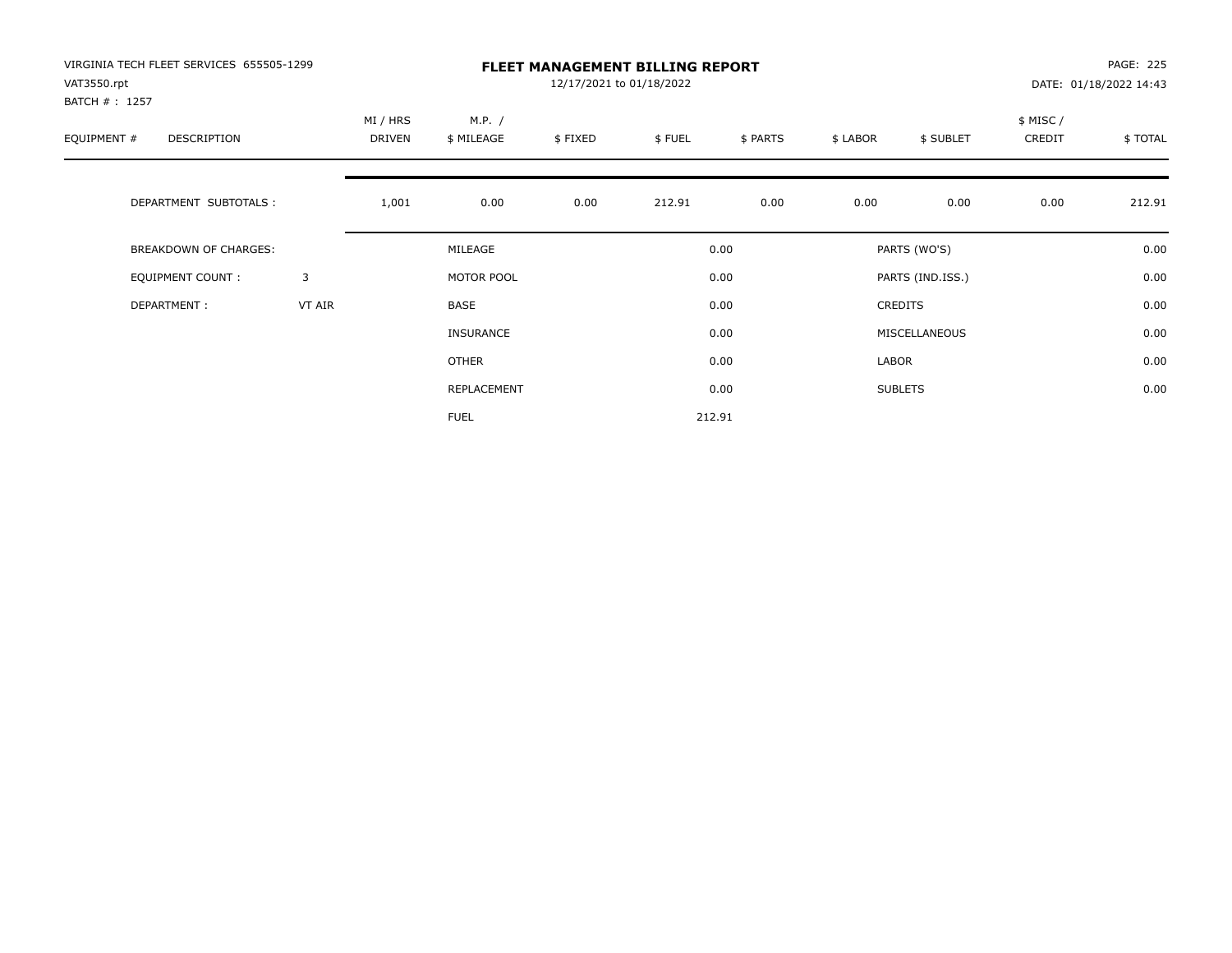| VIRGINIA TECH FLEET SERVICES 655505-1299<br>VAT3550.rpt<br>BATCH #: 1257 |                    | <b>FLEET MANAGEMENT BILLING REPORT</b><br>12/17/2021 to 01/18/2022 |           |           |          |          |                  |                    | PAGE: 226<br>DATE: 01/18/2022 14:43 |  |
|--------------------------------------------------------------------------|--------------------|--------------------------------------------------------------------|-----------|-----------|----------|----------|------------------|--------------------|-------------------------------------|--|
| DESCRIPTION<br>EQUIPMENT #                                               | MI / HRS<br>DRIVEN | M.P. /<br>\$ MILEAGE                                               | \$FIXED   | \$FUEL    | \$ PARTS | \$ LABOR | \$ SUBLET        | \$ MISC/<br>CREDIT | \$ TOTAL                            |  |
| <b>COMPANY TOTALS:</b>                                                   | 147,794            | 0.00                                                               | 22,101.44 | 37,807.55 | 945.29   | 577.25   | 0.00             | 50.00              | 61,481.53                           |  |
| COMPANY BREAKDOWN OF CHARGES:                                            |                    | MILEAGE                                                            |           |           | 0.00     |          | PARTS (WO'S)     |                    | 915.74                              |  |
|                                                                          |                    | MOTOR POOL                                                         |           |           | 0.00     |          | PARTS (IND.ISS.) |                    | 29.55                               |  |
|                                                                          |                    | <b>BASE</b>                                                        |           | 22,033.00 |          |          | CREDITS          |                    | 0.00                                |  |
|                                                                          |                    | INSURANCE                                                          |           |           | 0.00     |          | MISCELLANEOUS    |                    | 50.00                               |  |
|                                                                          |                    | <b>OTHER</b>                                                       |           |           | 68.44    | LABOR    |                  |                    | 577.25                              |  |
|                                                                          |                    | REPLACEMENT                                                        |           |           | 0.00     |          | <b>SUBLETS</b>   |                    | 0.00                                |  |
| 450<br>EQUIPMENT COUNT:                                                  |                    | <b>FUEL</b>                                                        |           | 37,807.55 |          |          |                  |                    |                                     |  |

COMPANY : 001 / VIRGINIA TECH FLEET SERVICES